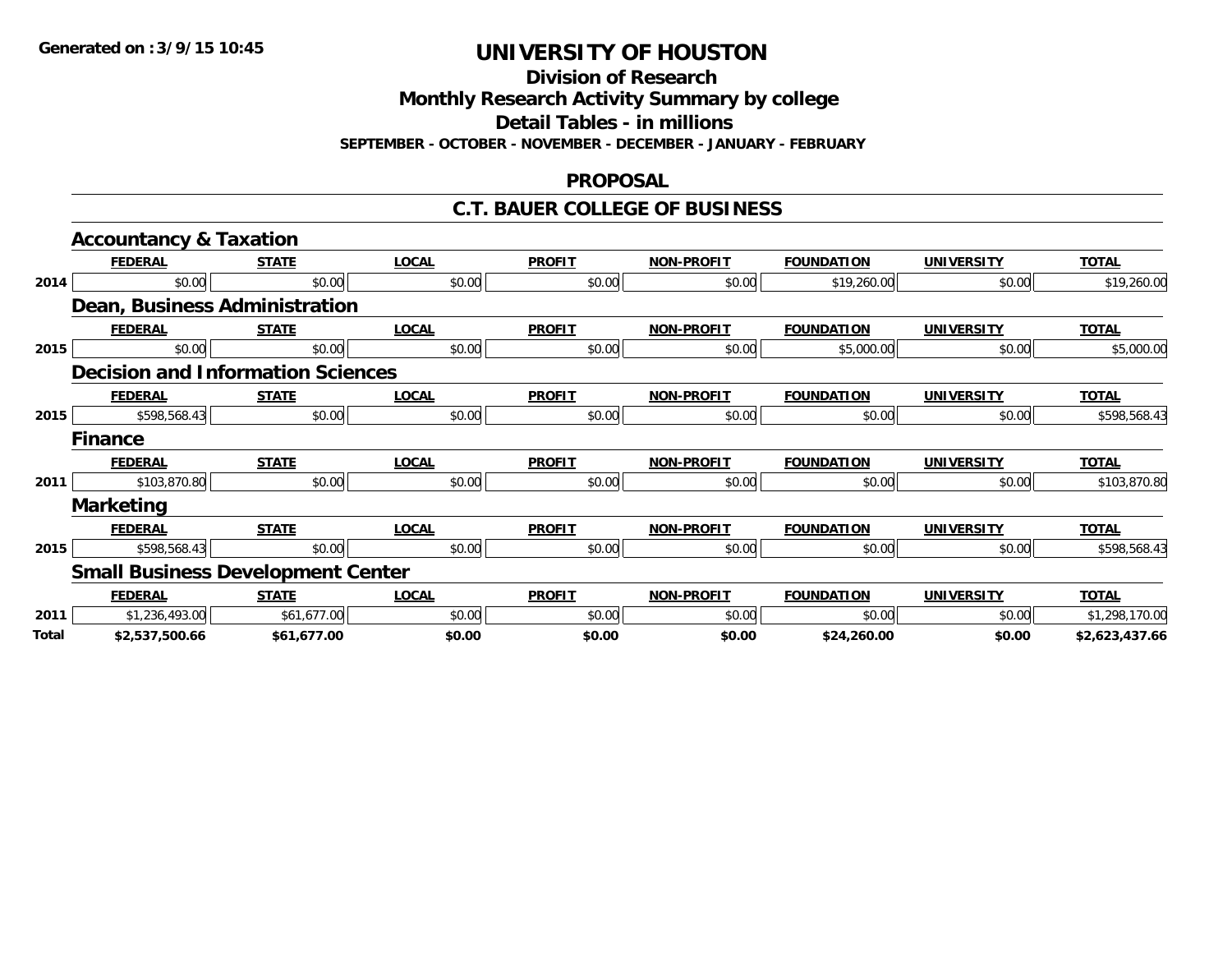## **Division of Research Monthly Research Activity Summary by college Detail Tables - in millions**

**SEPTEMBER - OCTOBER - NOVEMBER - DECEMBER - JANUARY - FEBRUARY**

#### **PROPOSAL**

## **COLLEGE OF ARCHITECTURE**

|       | Architecture   |              |              |               |                   |                   |                   |                |  |  |  |  |
|-------|----------------|--------------|--------------|---------------|-------------------|-------------------|-------------------|----------------|--|--|--|--|
|       | <b>FEDERAL</b> | <b>STATE</b> | <b>LOCAL</b> | <b>PROFIT</b> | <b>NON-PROFIT</b> | <b>FOUNDATION</b> | <b>UNIVERSITY</b> | <b>TOTAL</b>   |  |  |  |  |
| 2011  | \$1,477,696.68 | \$0.00       | \$0.00       | \$5,000.00    | \$0.00            | \$25,000.00       | \$0.00            | \$1,507,696.68 |  |  |  |  |
| 2012  | \$140,758.05   | \$0.00       | \$0.00       | \$0.00        | \$0.00            | \$0.00            | \$0.00            | \$140,758.05   |  |  |  |  |
| 2013  | \$89,843.25    | \$0.00       | \$0.00       | \$0.00        | \$0.00            | \$0.00            | \$0.00            | \$89,843.25    |  |  |  |  |
| 2014  | \$0.00         | \$0.00       | \$0.00       | \$0.00        | \$19,925.20       | \$0.00            | \$0.00            | \$19,925.20    |  |  |  |  |
| 2015  | \$370,150.00   | \$0.00       | \$0.00       | \$0.00        | \$0.00            | \$0.00            | \$0.00            | \$370,150.00   |  |  |  |  |
| Total | \$2,078,447.98 | \$0.00       | \$0.00       | \$5,000.00    | \$19,925.20       | \$25,000.00       | \$0.00            | \$2,128,373.18 |  |  |  |  |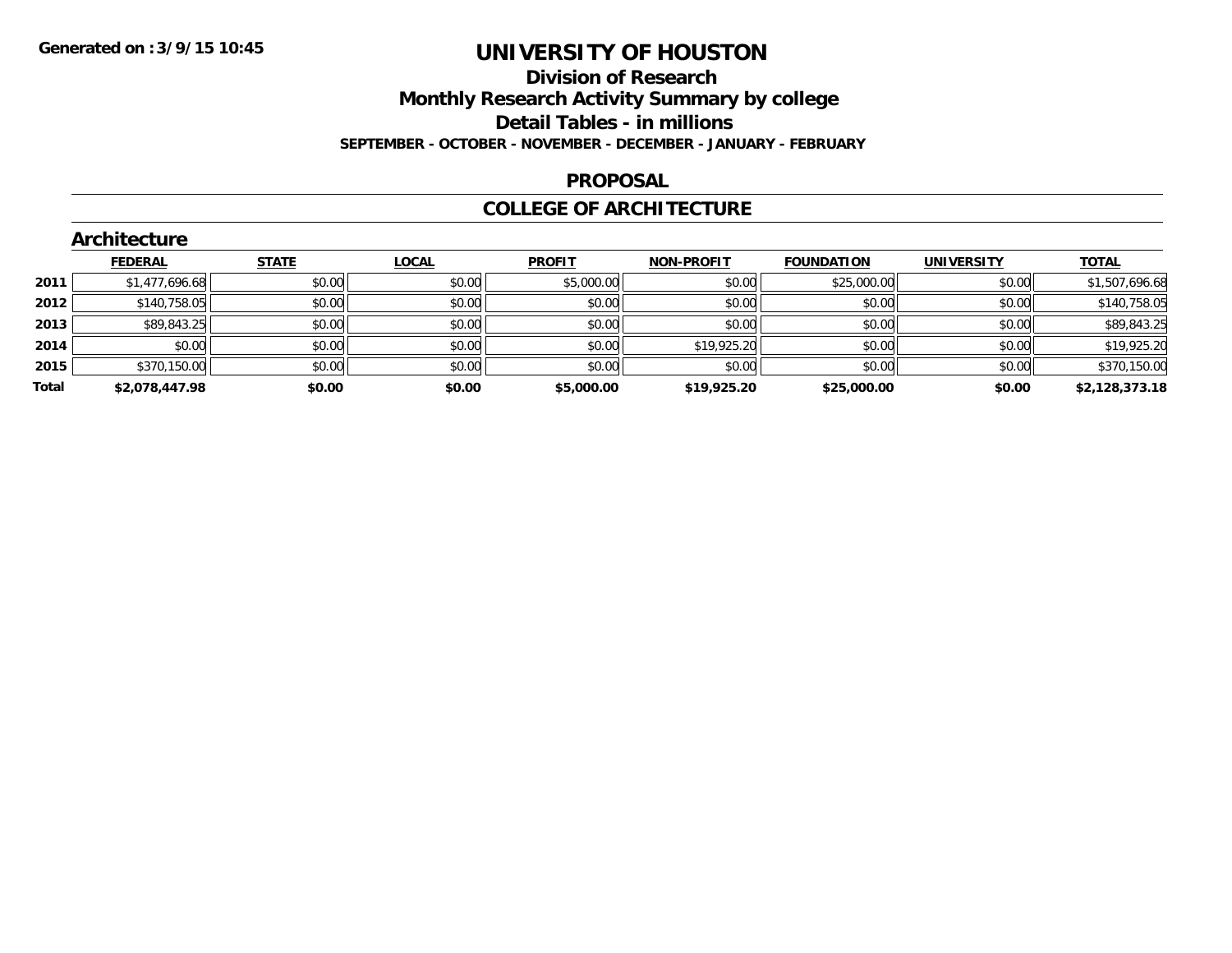#### **Division of ResearchMonthly Research Activity Summary by college Detail Tables - in millions**

**SEPTEMBER - OCTOBER - NOVEMBER - DECEMBER - JANUARY - FEBRUARY**

## **PROPOSAL**

## **COLLEGE OF EDUCATION**

**TOTAL** 

#### **Consistency Mgmt and Coop Disc FEDERAL STATE LOCAL PROFIT NON-PROFIT FOUNDATION UNIVERSITY TOTAL2011** \$0.00 \$0.00 \$295,410.00 \$0.00 \$152,868.00 \$0.00 \$0.00 \$448,278.00 **2012**2 \$4,176,056.65 \$4,290,781.65 \$30,000.00 \$30,000.00 \$30,000 \$84,725.00 \$84,725.00 \$80.00 \$0.00 \$4,290,781.65 **2013** \$2,480,018.64 \$0.00 \$0.00 \$0.00 \$0.00 \$0.00 \$0.00 \$2,480,018.64 **2014**4 \$2,482,766.34|| \$0.00|| \$235,590.00|| \$0.00|| \$0.00|| \$0.00|| \$0.00|| \$0.00|| \$2,718,356.34 **Curriculum and InstructionFEDERAL STATE LOCAL PROFIT NON-PROFIT FOUNDATION UNIVERSITY TOTAL**

|      | <b>FEDERAL</b>  | <b>STATE</b>   | <b>LOCAL</b> | <b>PROFIT</b> | <b>NON-PROFIT</b> | <b>FOUNDATION</b> | <b>UNIVERSITY</b> | <b>TOTAL</b>   |
|------|-----------------|----------------|--------------|---------------|-------------------|-------------------|-------------------|----------------|
|      | Dean, Education |                |              |               |                   |                   |                   |                |
| 2015 | \$1,176,348.00  | \$569,898.20   | \$0.00       | \$0.00        | \$0.00            | \$89,931.00       | \$50,000.00       | \$1,886,177.20 |
| 2014 | \$581,181.60    | \$1,565,832.00 | \$21,958.00  | \$0.00        | \$105,000.00      | \$50,000.00       | \$262,874.00      | \$2,586,845.60 |
| 2013 | \$1,857,888.50  | \$351,775.00   | \$0.00       | \$0.00        | \$0.00            | \$0.00            | \$258,964.50      | \$2,468,628.00 |
| 2012 | \$2,161,385.90  | \$714,991.00   | \$120,000.00 | \$0.00        | \$57,153.00       | \$0.00            | \$394,235.00      | \$3,447,764.90 |
| 2011 | \$4,103,792.00  | \$1,192,734.00 | \$0.00       | \$0.00        | \$75,000.00       | \$0.00            | \$246,279.00      | \$5,617,805.00 |
|      |                 |                |              |               |                   |                   |                   |                |

## **Institute for Urban Education**

|      | <b>FEDERAL</b> | <b>STATE</b> | LOCAL  | <b>PROFIT</b> | <b>NON-PROFIT</b> | <b>FOUNDATION</b> | <b>UNIVERSITY</b> | <u>TOTAL</u> |
|------|----------------|--------------|--------|---------------|-------------------|-------------------|-------------------|--------------|
| 2011 | \$609,499.90   | \$0.00       | \$0.00 | \$0.00        | \$41,000.00       | \$0.00            | \$0.00            | \$650,499.90 |
| 2013 | \$0.00         | \$0.00       | \$0.00 | \$0.00        | \$0.00            | \$0.00            | \$0.00            | \$0.00       |
| 2014 | \$0.00         | \$0.00       | \$0.00 | \$0.00        | \$0.00            | \$0.00            | \$0.00            | \$0.00       |

4 \$0.00 \$0.00 \$0.00 \$0.00 \$0.00 \$0.00 \$0.00 \$0.00 \$0.00 \$0.00 \$0.00 \$0.00 \$0.00 \$0.00 \$1258,000.00

## **Psychological, Health, and Learning Sciences**

|      | <b>FEDERAL</b> | <u>STATE</u>   | <b>LOCAL</b> | <b>PROFIT</b> | <b>NON-PROFIT</b> | <b>FOUNDATION</b> | UNIVERSITY     | <b>TOTAL</b>   |
|------|----------------|----------------|--------------|---------------|-------------------|-------------------|----------------|----------------|
| 2011 | \$4,226,415.00 | \$485,699.60   | \$0.00       | \$0.00        | \$0.00            | \$510,310.65      | \$0.00         | \$5,222,425.25 |
| 2012 | \$4,916,811.26 | \$1,562,159.00 | \$0.00       | \$0.00        | \$32,160.00       | \$87,667.00       | \$2,148,541.74 | \$8,747,339.00 |
| 2013 | \$2,962,038.00 | \$71,610.00    | \$0.00       | \$0.00        | \$15,825.00       | \$387,327.00      | \$459,945.50   | \$3,896,745.50 |
| 2014 | \$4,199,133.30 | \$1,072,606.00 | \$27,400.00  | \$0.00        | \$380,000.00      | \$0.00            | \$738,244.00   | \$6,417,383.30 |
| 2015 | \$2,844,640.91 | \$0.00         | \$0.00       | \$0.00        | \$39,997.00       | \$69,196.00       | \$1,194,319.00 | \$4,148,152.91 |

#### **UH Charter School**

**2014**

|      | <b>FEDERAL</b> | <b>STATE</b>     | LOCAL  | <b>PROFIT</b>                                                   | <b>NON-PROFIT</b>  | <b>FOUNDATION</b>                         | UNIVERSITY                     | <b>TOTAL</b>            |
|------|----------------|------------------|--------|-----------------------------------------------------------------|--------------------|-------------------------------------------|--------------------------------|-------------------------|
| 2012 | 0000<br>pu.uu  | 1.4500<br>199.99 | \$0.00 | $\uparrow$ $\uparrow$ $\uparrow$ $\uparrow$ $\uparrow$<br>JU.UU | $\sim$ 00<br>PU.UU | $\uparrow$ $\uparrow$ $\uparrow$<br>DU.UU | 0 <sub>n</sub><br><b>JU.UU</b> | $\sim$ 0.01<br>, 150.00 |
| 2013 | 0000<br>JU.UU  | 100E<br>407.J    | \$0.00 | <b>↑∩</b><br>PU.UU                                              | 0000<br>JU.UU      | 0000<br>JU.UU                             | 0000<br><b>JU.UU</b>           | 1,489.55٪،              |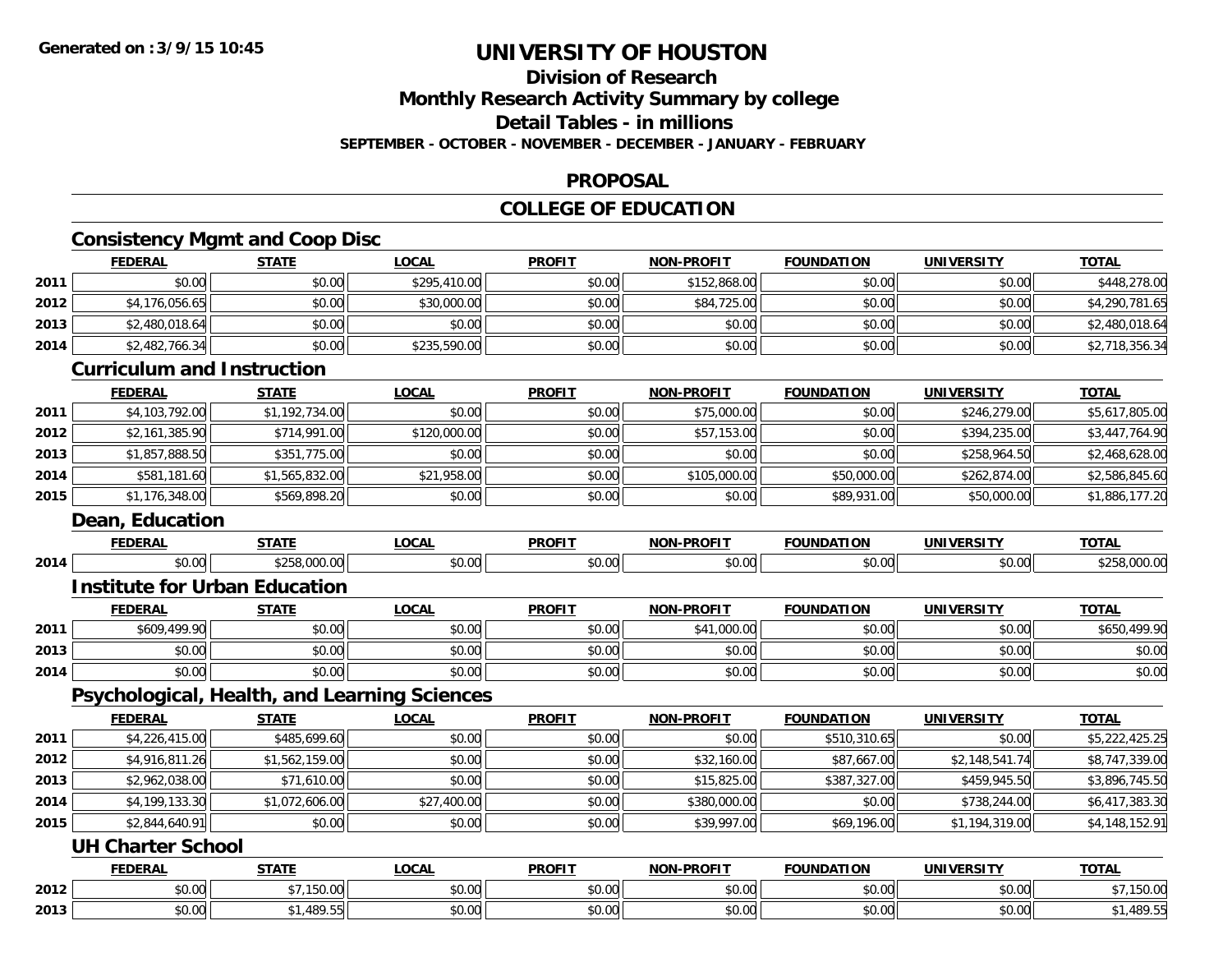**Division of Research**

**Monthly Research Activity Summary by college**

**Detail Tables - in millions**

**SEPTEMBER - OCTOBER - NOVEMBER - DECEMBER - JANUARY - FEBRUARY**

#### **PROPOSAL**

## **COLLEGE OF EDUCATION**

#### **UH Charter School**

|              | FEDERAL         | <b>STATE</b>                                | <b>.OCAL</b> | <b>PROFIT</b> | <b>J-PROFIT</b><br>וחרות | <b>FOUNDATION</b> | <b>UNIVERSITY</b>        | <b>TOTAL</b>    |
|--------------|-----------------|---------------------------------------------|--------------|---------------|--------------------------|-------------------|--------------------------|-----------------|
| 2014         | .<br>18'        | $\mathfrak{e}\cap\mathfrak{u}\cap$<br>JU.UU | \$0.00       | \$0.00        | ልስ ሀህ<br>DU.UU           | \$0.00            | \$0.00                   | $\alpha$        |
| <b>Total</b> | \$38,965,787.00 | - -                                         | \$730.358.00 | \$0.00        | \$983,728.00             | 431.65<br>194     | <sup>*=</sup> 753.402.74 | \$55,481,651.74 |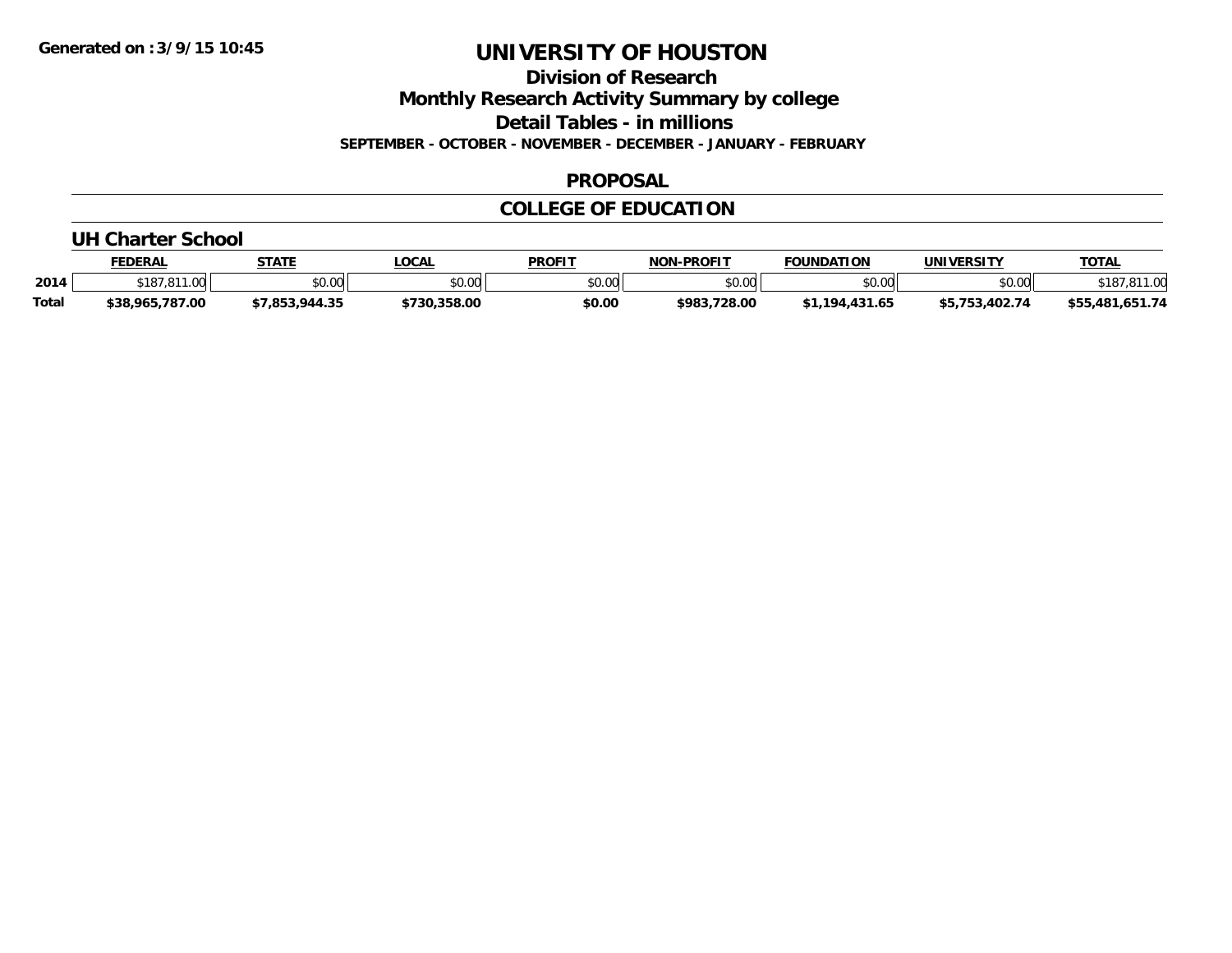**Division of Research**

**Monthly Research Activity Summary by college**

**Detail Tables - in millions**

**SEPTEMBER - OCTOBER - NOVEMBER - DECEMBER - JANUARY - FEBRUARY**

#### **PROPOSAL**

|      | <b>African-American Studies</b>  |              |              |               |                   |                   |                   |                |
|------|----------------------------------|--------------|--------------|---------------|-------------------|-------------------|-------------------|----------------|
|      | <b>FEDERAL</b>                   | <b>STATE</b> | <b>LOCAL</b> | <b>PROFIT</b> | <b>NON-PROFIT</b> | <b>FOUNDATION</b> | <b>UNIVERSITY</b> | <b>TOTAL</b>   |
| 2014 | \$0.00                           | \$0.00       | \$0.00       | \$0.00        | \$1,500.00        | \$0.00            | \$0.00            | \$1,500.00     |
|      | Art                              |              |              |               |                   |                   |                   |                |
|      | <b>FEDERAL</b>                   | <b>STATE</b> | <b>LOCAL</b> | <b>PROFIT</b> | <b>NON-PROFIT</b> | <b>FOUNDATION</b> | <b>UNIVERSITY</b> | <b>TOTAL</b>   |
| 2012 | \$199,887.00                     | \$0.00       | \$0.00       | \$0.00        | \$0.00            | \$0.00            | \$0.00            | \$199,887.00   |
|      | <b>Arte Publico Press</b>        |              |              |               |                   |                   |                   |                |
|      | <b>FEDERAL</b>                   | <b>STATE</b> | <b>LOCAL</b> | <b>PROFIT</b> | <b>NON-PROFIT</b> | <b>FOUNDATION</b> | <b>UNIVERSITY</b> | <b>TOTAL</b>   |
| 2011 | \$0.00                           | \$0.00       | \$0.00       | \$0.00        | \$0.00            | \$120,000.00      | \$0.00            | \$120,000.00   |
| 2012 | \$198,497.00                     | \$20,000.00  | \$0.00       | \$0.00        | \$0.00            | \$0.00            | \$0.00            | \$218,497.00   |
| 2013 | \$0.00                           | \$40,000.00  | \$0.00       | \$0.00        | \$40,000.00       | \$150,000.00      | \$0.00            | \$230,000.00   |
| 2014 | \$0.00                           | \$6,000.00   | \$0.00       | \$0.00        | \$70,074.00       | \$150,000.00      | \$0.00            | \$226,074.00   |
| 2015 | \$163,532.00                     | \$15,000.00  | \$0.00       | \$0.00        | \$0.00            | \$0.00            | \$0.00            | \$178,532.00   |
|      | <b>Blaffer Gallery</b>           |              |              |               |                   |                   |                   |                |
|      | <b>FEDERAL</b>                   | <b>STATE</b> | <b>LOCAL</b> | <b>PROFIT</b> | <b>NON-PROFIT</b> | <b>FOUNDATION</b> | <b>UNIVERSITY</b> | <b>TOTAL</b>   |
| 2012 | \$0.00                           | \$5,132.00   | \$0.00       | \$0.00        | \$0.00            | \$0.00            | \$0.00            | \$5,132.00     |
| 2013 | \$0.00                           | \$0.00       | \$0.00       | \$0.00        | \$1,500.00        | \$0.00            | \$0.00            | \$1,500.00     |
| 2015 | \$0.00                           | \$4,000.00   | \$0.00       | \$0.00        | \$0.00            | \$50,000.00       | \$0.00            | \$54,000.00    |
|      | <b>Center for Public History</b> |              |              |               |                   |                   |                   |                |
|      | <b>FEDERAL</b>                   | <b>STATE</b> | <b>LOCAL</b> | <b>PROFIT</b> | <b>NON-PROFIT</b> | <b>FOUNDATION</b> | <b>UNIVERSITY</b> | <b>TOTAL</b>   |
| 2011 | \$0.00                           | \$0.00       | \$0.00       | \$0.00        | \$369,000.00      | \$0.00            | \$0.00            | \$369,000.00   |
|      | Communication                    |              |              |               |                   |                   |                   |                |
|      | <b>FEDERAL</b>                   | <b>STATE</b> | <b>LOCAL</b> | <b>PROFIT</b> | <b>NON-PROFIT</b> | <b>FOUNDATION</b> | <b>UNIVERSITY</b> | <b>TOTAL</b>   |
| 2011 | \$294,900.00                     | \$0.00       | \$0.00       | \$0.00        | \$0.00            | \$0.00            | \$0.00            | \$294,900.00   |
| 2012 | \$336,545.00                     | \$0.00       | \$0.00       | \$0.00        | \$0.00            | \$0.00            | \$0.00            | \$336,545.00   |
| 2013 | \$0.00                           | \$0.00       | \$0.00       | \$0.00        | \$9,800.00        | \$0.00            | \$76,763.00       | \$86,563.00    |
| 2014 | \$0.00                           | \$0.00       | \$0.00       | \$0.00        | \$1,500.00        | \$34,993.00       | \$9,591.00        | \$46,084.00    |
| 2015 | \$2,756,588.72                   | \$0.00       | \$0.00       | \$0.00        | \$0.00            | \$0.00            | \$0.00            | \$2,756,588.72 |
|      | <b>Communication Disorders</b>   |              |              |               |                   |                   |                   |                |
|      | <b>FEDERAL</b>                   | <b>STATE</b> | <b>LOCAL</b> | <b>PROFIT</b> | <b>NON-PROFIT</b> | <b>FOUNDATION</b> | <b>UNIVERSITY</b> | <b>TOTAL</b>   |
| 2011 | \$148,670.00                     | \$0.00       | \$0.00       | \$0.00        | \$0.00            | \$0.00            | \$0.00            | \$148,670.00   |
| 2012 | \$447,207.00                     | \$11,723.40  | \$0.00       | \$0.00        | \$58,248.00       | \$22,770.00       | \$263,177.00      | \$803,125.40   |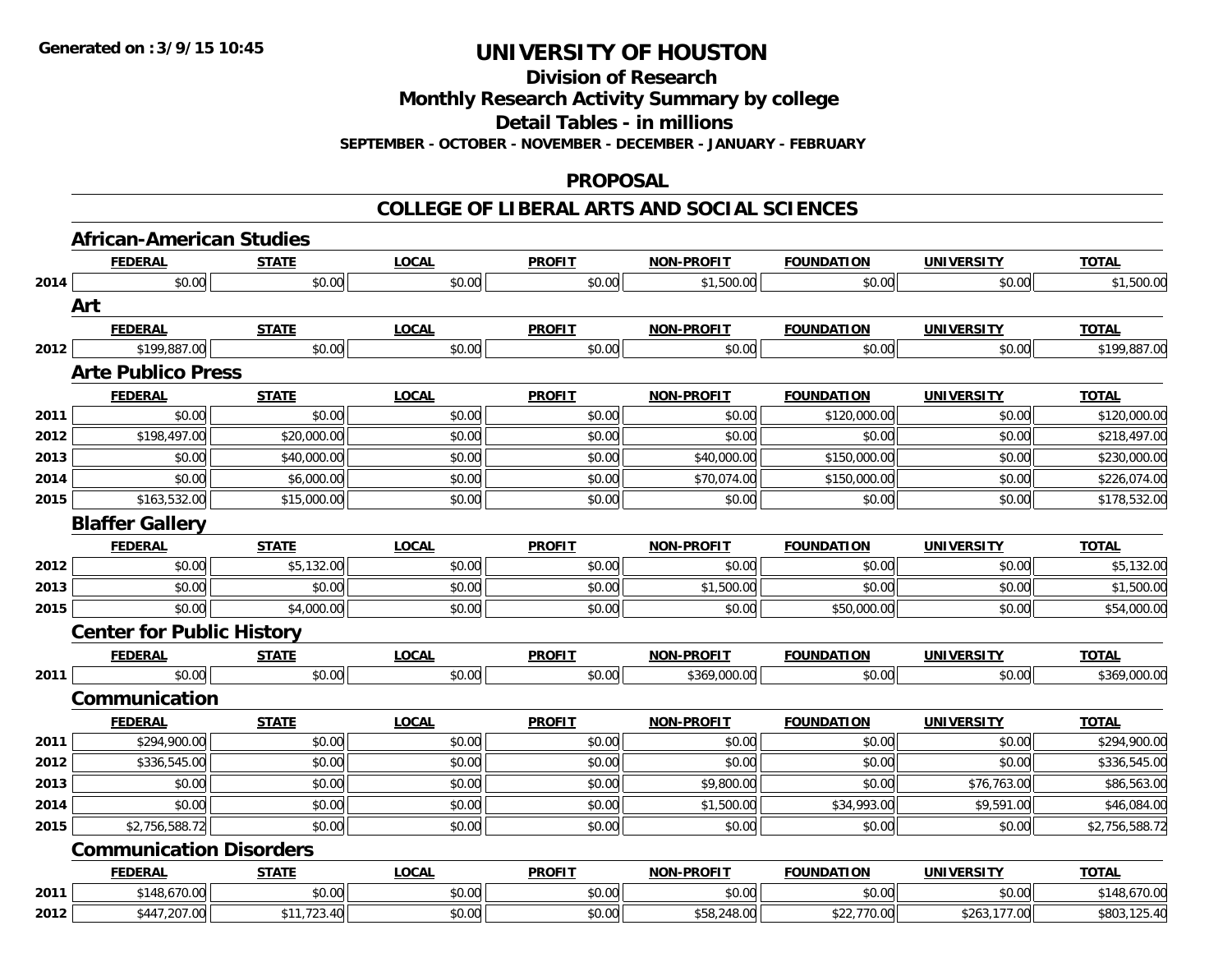## **Division of Research**

**Monthly Research Activity Summary by college**

**Detail Tables - in millions**

**SEPTEMBER - OCTOBER - NOVEMBER - DECEMBER - JANUARY - FEBRUARY**

#### **PROPOSAL**

|      | <b>Communication Disorders</b>                    |              |              |               |                   |                   |                   |                |
|------|---------------------------------------------------|--------------|--------------|---------------|-------------------|-------------------|-------------------|----------------|
|      | <b>FEDERAL</b>                                    | <b>STATE</b> | <b>LOCAL</b> | <b>PROFIT</b> | <b>NON-PROFIT</b> | <b>FOUNDATION</b> | <b>UNIVERSITY</b> | <b>TOTAL</b>   |
| 2013 | \$535,125.00                                      | \$13,290.00  | \$0.00       | \$0.00        | \$54,922.00       | \$0.00            | \$396,469.00      | \$999,806.00   |
| 2014 | \$295,718.47                                      | \$0.00       | \$0.00       | \$0.00        | \$0.00            | \$15,676.00       | \$0.00            | \$311,394.47   |
| 2015 | \$451,500.00                                      | \$0.00       | \$0.00       | \$0.00        | \$191,644.00      | \$4,949.00        | \$29,789.00       | \$677,882.00   |
|      | <b>Cynthia Woods Mitchell Center for the Arts</b> |              |              |               |                   |                   |                   |                |
|      | <b>FEDERAL</b>                                    | <b>STATE</b> | <b>LOCAL</b> | <b>PROFIT</b> | <b>NON-PROFIT</b> | <b>FOUNDATION</b> | <b>UNIVERSITY</b> | <b>TOTAL</b>   |
| 2013 | \$0.00                                            | \$0.00       | \$0.00       | \$0.00        | \$10,000.00       | \$0.00            | \$0.00            | \$10,000.00    |
| 2014 | \$0.00                                            | \$0.00       | \$0.00       | \$200,000.00  | \$0.00            | \$1,400.00        | \$0.00            | \$201,400.00   |
| 2015 | \$0.00                                            | \$0.00       | \$0.00       | \$0.00        | \$10,000.00       | \$0.00            | \$0.00            | \$10,000.00    |
|      | Dean, Liberal Arts and Social Sciences            |              |              |               |                   |                   |                   |                |
|      | <b>FEDERAL</b>                                    | <b>STATE</b> | <b>LOCAL</b> | <b>PROFIT</b> | <b>NON-PROFIT</b> | <b>FOUNDATION</b> | <b>UNIVERSITY</b> | <b>TOTAL</b>   |
| 2011 | \$0.00                                            | \$0.00       | \$0.00       | \$0.00        | \$0.00            | \$0.00            | \$0.00            | \$0.00         |
| 2014 | \$0.00                                            | \$0.00       | \$0.00       | \$0.00        | \$55,000.00       | \$0.00            | \$0.00            | \$55,000.00    |
| 2015 | \$598,568.43                                      | \$0.00       | \$0.00       | \$0.00        | \$0.00            | \$0.00            | \$0.00            | \$598,568.43   |
|      | <b>Economics</b>                                  |              |              |               |                   |                   |                   |                |
|      | <b>FEDERAL</b>                                    | <b>STATE</b> | <b>LOCAL</b> | <b>PROFIT</b> | <b>NON-PROFIT</b> | <b>FOUNDATION</b> | <b>UNIVERSITY</b> | <b>TOTAL</b>   |
| 2011 | \$0.00                                            | \$0.00       | \$0.00       | \$0.00        | \$0.00            | \$234,719.00      | \$0.00            | \$234,719.00   |
| 2012 | \$882,933.40                                      | \$0.00       | \$0.00       | \$0.00        | \$198,396.00      | \$158,086.00      | \$0.00            | \$1,239,415.40 |
| 2013 | \$133,160.00                                      | \$0.00       | \$0.00       | \$0.00        | \$0.00            | \$34,967.00       | \$0.00            | \$168,127.00   |
| 2014 | \$0.00                                            | \$0.00       | \$0.00       | \$0.00        | \$0.00            | \$28,449.00       | \$90,353.00       | \$118,802.00   |
| 2015 | \$7,606,296.24                                    | \$0.00       | \$0.00       | \$0.00        | \$15,000.00       | \$49,640.00       | \$159,930.00      | \$7,830,866.24 |
|      | English                                           |              |              |               |                   |                   |                   |                |
|      | <b>FEDERAL</b>                                    | <b>STATE</b> | <b>LOCAL</b> | <b>PROFIT</b> | <b>NON-PROFIT</b> | <b>FOUNDATION</b> | <b>UNIVERSITY</b> | <b>TOTAL</b>   |
| 2011 | \$0.00                                            | \$0.00       | \$0.00       | \$0.00        | \$1,500.00        | \$0.00            | \$0.00            | \$1,500.00     |
| 2012 | \$932,888.40                                      | \$0.00       | \$0.00       | \$0.00        | \$0.00            | \$0.00            | \$0.00            | \$932,888.40   |
| 2014 | \$0.00                                            | \$7,109.00   | \$0.00       | \$0.00        | \$0.00            | \$0.00            | \$0.00            | \$7,109.00     |
| 2015 | \$0.00                                            | \$0.00       | \$0.00       | \$0.00        | \$1,500.00        | \$0.00            | \$0.00            | \$1,500.00     |
|      | <b>Health and Human Performance</b>               |              |              |               |                   |                   |                   |                |
|      | <b>FEDERAL</b>                                    | <b>STATE</b> | <b>LOCAL</b> | <b>PROFIT</b> | <b>NON-PROFIT</b> | <b>FOUNDATION</b> | <b>UNIVERSITY</b> | <b>TOTAL</b>   |
| 2011 | \$9,322,424.40                                    | \$0.00       | \$0.00       | \$71,901.00   | \$0.00            | \$209,569.30      | \$107,023.00      | \$9,710,917.70 |
| 2012 | \$6,054,762.11                                    | \$302,818.00 | \$0.00       | \$619,217.00  | \$141,879.20      | \$0.00            | \$1,179,339.00    | \$8,298,015.31 |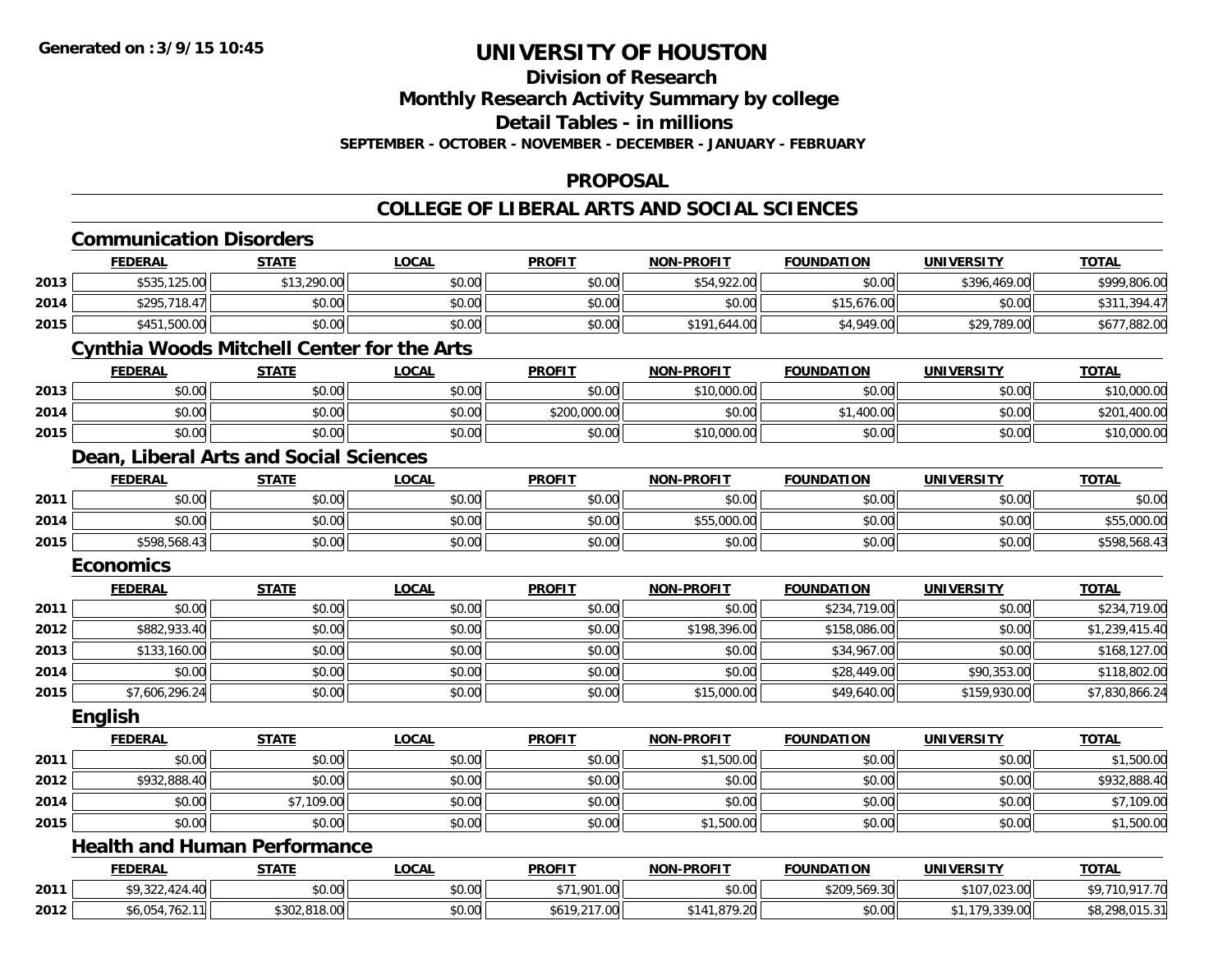## **Division of Research**

**Monthly Research Activity Summary by college**

**Detail Tables - in millions**

**SEPTEMBER - OCTOBER - NOVEMBER - DECEMBER - JANUARY - FEBRUARY**

#### **PROPOSAL**

## **COLLEGE OF LIBERAL ARTS AND SOCIAL SCIENCES**

#### **Health and Human PerformanceFEDERAL STATE LOCAL PROFIT NON-PROFIT FOUNDATION UNIVERSITY TOTAL2013** \$5,419,000.52 \$0.00 \$0.00 \$0.00 \$472,354.00 \$19,976.00 \$133,652.00 \$6,044,982.52 **2014**4 \$3,561,923.50 \$0.00 \$0.00 \$0.00 \$0.00 \$0.00 \$0.00 \$0.00 \$40,000.00 \$40,000.00 \$3,482.40 \$0.00 \$3,665,405.90 **2015** \$4,832,938.80 \$0.00 \$0.00 \$1,428,904.00 \$813,186.92 \$200,000.00 \$152,568.40 \$7,427,598.12 **Hispanic Studies FEDERAL STATE LOCAL PROFIT NON-PROFIT FOUNDATION UNIVERSITY TOTALTOTAL 2011** \$0.00 \$0.00 \$0.00 \$0.00 \$0.00 \$0.00 \$0.00 \$0.00 **2012**2 | \$0.00 \$0.00 \$0.00 \$0.00 \$0.00 \$0.00 \$0.00 \$0.00 \$0.00 \$0.00 \$0.00 \$0.00 \$0.00 \$0.00 \$0.00 \$0.00 \$0.00 **2013**3 | \$0.00 \$0.00 \$0.00 \$0.00 \$0.00 \$0.00 \$0.00 \$0.00 \$0.00 \$0.00 \$0.00 \$0.00 \$11,992.50 \$11,992.50 \$11,992.50 **2014**4 \$295,629.77|| \$0.00|| \$0.00|| \$0.00|| \$0.00|| \$0.00|| \$0.00|| \$0.00|| \$295,629.77 **History FEDERAL STATE LOCAL PROFIT NON-PROFIT FOUNDATION UNIVERSITY TOTAL2011** \$0.00 \$0.00 \$0.00 \$0.00 \$14,000.00 \$0.00 \$0.00 \$14,000.00 **2012**2 \$24,193.00 \$0.00 \$0.00 \$0.00 \$0.00 \$0.00 \$0.00 \$0.00 \$0.00 \$0.00 \$0.00 \$0.00 \$0.00 \$24,193.00 **Hobby Center for Public Policy FEDERAL STATE LOCAL PROFIT NON-PROFIT FOUNDATION UNIVERSITY TOTAL2011** \$8,435.00 \$0.00 \$0.00 \$0.00 \$0.00 \$0.00 \$0.00 \$8,435.00 **2013** \$164,250.00 \$0.00 \$0.00 \$0.00 \$0.00 \$0.00 \$0.00 \$164,250.00 **2014**4 \$1,800.00| \$0.00| \$0.00| \$0.00| \$0.00| \$0.00| \$0.00| \$0.00| \$7,000.00| \$7,000.00| \$0.00| \$8,800.00 **2015** \$0.00 \$0.00 \$0.00 \$0.00 \$0.00 \$15,000.00 \$0.00 \$15,000.00 **Modern/Classical Languages FEDERAL STATE LOCAL PROFIT NON-PROFIT FOUNDATION UNIVERSITY TOTAL2011** \$0.00 \$0.00 \$0.00 \$0.00 \$0.00 \$0.00 \$0.00 \$0.00 **2012**2 | \$396,977.00| \$0.00| \$0.00| \$0.00| \$0.00| \$0.00| \$0.00| \$0.00| \$0.00| \$0.00| \$396,977.00| \$396,977.00 **2013** \$99,251.00 \$0.00 \$0.00 \$0.00 \$0.00 \$0.00 \$0.00 \$99,251.00 **2015** \$89,835.00 \$0.00 \$0.00 \$0.00 \$0.00 \$29,771.00 \$0.00 \$119,606.00 **Philosophy FEDERAL STATE LOCAL PROFIT NON-PROFIT FOUNDATION UNIVERSITY TOTALTOTAL 2012**2 \$33,229.00 \$0.00 \$0.00 \$0.00 \$0.00 \$0.00 \$0.00 \$0.00 \$0.00 \$0.00 \$0.00 \$13,229.00 **2013** \$24,897.00 \$0.00 \$0.00 \$0.00 \$0.00 \$0.00 \$0.00 \$24,897.00 **2015**\$0.00 \$0.00 \$0.00 \$0.00 \$0.00 \$0.00 \$19,170.00 \$19,170.00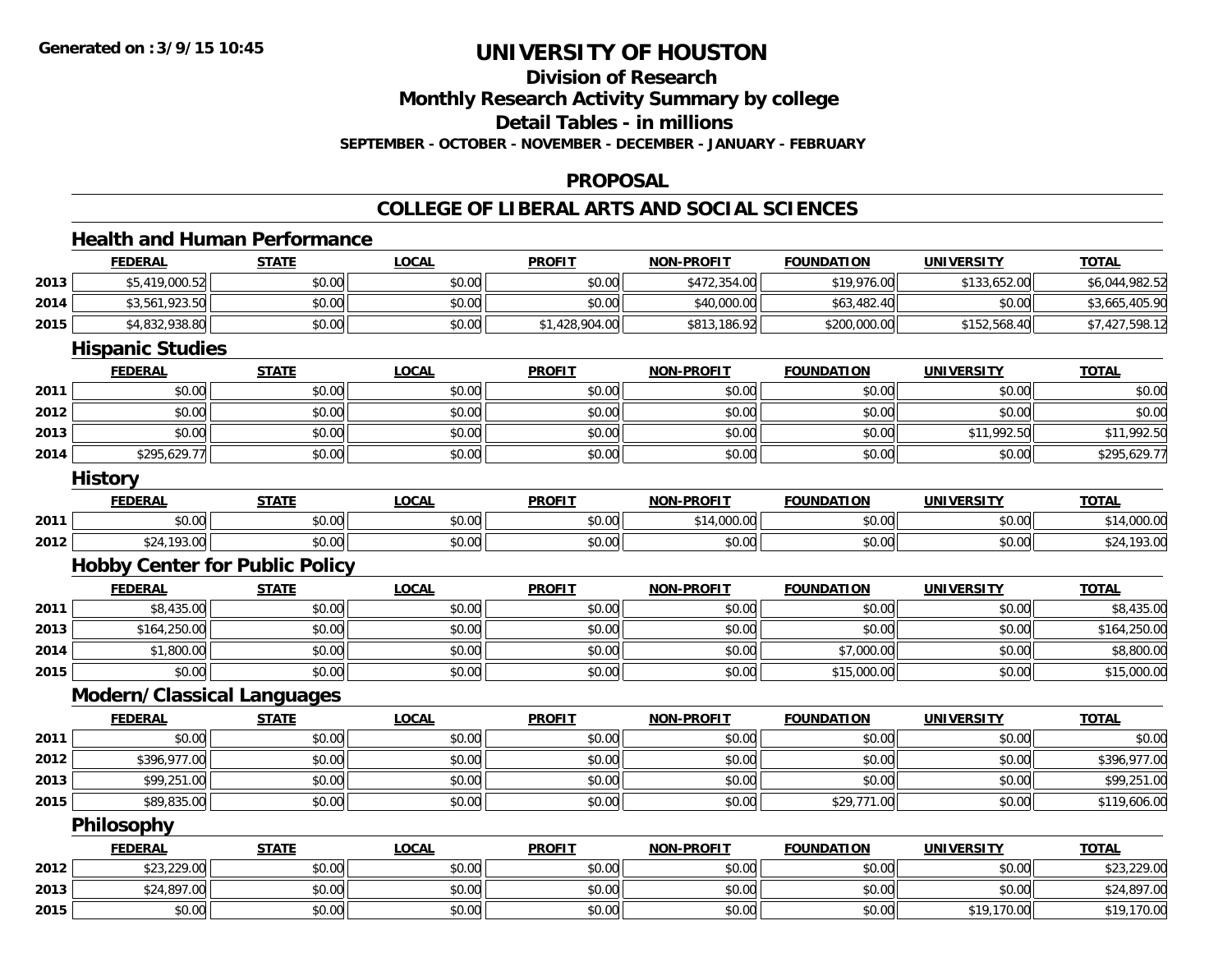## **Division of ResearchMonthly Research Activity Summary by college Detail Tables - in millions SEPTEMBER - OCTOBER - NOVEMBER - DECEMBER - JANUARY - FEBRUARY**

#### **PROPOSAL**

|       | <b>Political Science</b> |                |              |                |                   |                   |                   |                  |
|-------|--------------------------|----------------|--------------|----------------|-------------------|-------------------|-------------------|------------------|
|       | <b>FEDERAL</b>           | <b>STATE</b>   | <b>LOCAL</b> | <b>PROFIT</b>  | <b>NON-PROFIT</b> | <b>FOUNDATION</b> | <b>UNIVERSITY</b> | <b>TOTAL</b>     |
| 2011  | \$315,129.00             | \$0.00         | \$0.00       | \$0.00         | \$0.00            | \$0.00            | \$0.00            | \$315,129.00     |
| 2012  | \$383,429.00             | \$77,296.00    | \$0.00       | \$0.00         | \$0.00            | \$0.00            | \$0.00            | \$460,725.00     |
| 2013  | \$857,738.00             | \$0.00         | \$0.00       | \$0.00         | \$0.00            | \$0.00            | \$0.00            | \$857,738.00     |
| 2014  | \$77,661.00              | \$0.00         | \$0.00       | \$0.00         | \$3,300.00        | \$13,706.00       | \$0.00            | \$94,667.00      |
| 2015  | \$277,127.00             | \$0.00         | \$0.00       | \$45,000.00    | \$0.00            | \$0.00            | \$58,951.00       | \$381,078.00     |
|       | <b>Psychology</b>        |                |              |                |                   |                   |                   |                  |
|       | <b>FEDERAL</b>           | <b>STATE</b>   | <b>LOCAL</b> | <b>PROFIT</b>  | <b>NON-PROFIT</b> | <b>FOUNDATION</b> | <b>UNIVERSITY</b> | <b>TOTAL</b>     |
| 2011  | \$3,732,049.80           | \$2,723,603.30 | \$331,088.80 | \$275,000.00   | \$0.00            | \$174,672.00      | \$29,000.00       | \$7,265,413.90   |
| 2012  | \$7,098,648.30           | \$13,431.15    | \$0.00       | \$344,793.00   | \$0.00            | \$0.00            | \$1,008,351.00    | \$8,465,223.45   |
| 2013  | \$8,212,870.69           | \$936,366.00   | \$0.00       | \$43,240.00    | \$144,345.00      | \$0.00            | \$1,524,925.50    | \$10,861,747.19  |
| 2014  | \$9,976,496.91           | \$407,153.00   | \$0.00       | \$24,000.00    | \$368,067.60      | \$0.00            | \$2,197,855.40    | \$12,973,572.91  |
| 2015  | \$8,699,809.16           | \$1,680,576.00 | \$0.00       | \$13,000.00    | \$197,681.80      | \$188,996.00      | \$2,557,920.20    | \$13,337,983.16  |
|       | <b>School of Music</b>   |                |              |                |                   |                   |                   |                  |
|       | <b>FEDERAL</b>           | <b>STATE</b>   | <b>LOCAL</b> | <b>PROFIT</b>  | <b>NON-PROFIT</b> | <b>FOUNDATION</b> | <b>UNIVERSITY</b> | <b>TOTAL</b>     |
| 2011  | \$0.00                   | \$1,500.00     | \$0.00       | \$0.00         | \$0.00            | \$0.00            | \$0.00            | \$1,500.00       |
| 2014  | \$0.00                   | \$0.00         | \$0.00       | \$0.00         | \$0.00            | \$3,919.00        | \$0.00            | \$3,919.00       |
|       | <b>Sociology</b>         |                |              |                |                   |                   |                   |                  |
|       | <b>FEDERAL</b>           | <b>STATE</b>   | <b>LOCAL</b> | <b>PROFIT</b>  | <b>NON-PROFIT</b> | <b>FOUNDATION</b> | <b>UNIVERSITY</b> | <b>TOTAL</b>     |
| 2011  | \$796,309.80             | \$0.00         | \$0.00       | \$0.00         | \$0.00            | \$0.00            | \$0.00            | \$796,309.80     |
| 2012  | \$0.00                   | \$0.00         | \$0.00       | \$0.00         | \$0.00            | \$16,808.00       | \$508,467.30      | \$525,275.30     |
| 2013  | \$160,063.00             | \$0.00         | \$18,000.00  | \$0.00         | \$0.00            | \$0.00            | \$0.00            | \$178,063.00     |
| 2014  | \$0.00                   | \$0.00         | \$31,200.00  | \$0.00         | \$0.00            | \$0.00            | \$0.00            | \$31,200.00      |
|       | <b>Theatre</b>           |                |              |                |                   |                   |                   |                  |
|       | <b>FEDERAL</b>           | <b>STATE</b>   | <b>LOCAL</b> | <b>PROFIT</b>  | <b>NON-PROFIT</b> | <b>FOUNDATION</b> | <b>UNIVERSITY</b> | <b>TOTAL</b>     |
| 2013  | \$0.00                   | \$0.00         | \$0.00       | \$0.00         | \$100,027.00      | \$0.00            | \$0.00            | \$100,027.00     |
| 2014  | \$187,811.00             | \$0.00         | \$0.00       | \$0.00         | \$0.00            | \$0.00            | \$0.00            | \$187,811.00     |
| Total | \$87,076,705.41          | \$6,264,997.85 | \$380,288.80 | \$3,065,055.00 | \$3,384,425.52    | \$1,998,548.70    | \$10,515,287.30   | \$112,685,308.58 |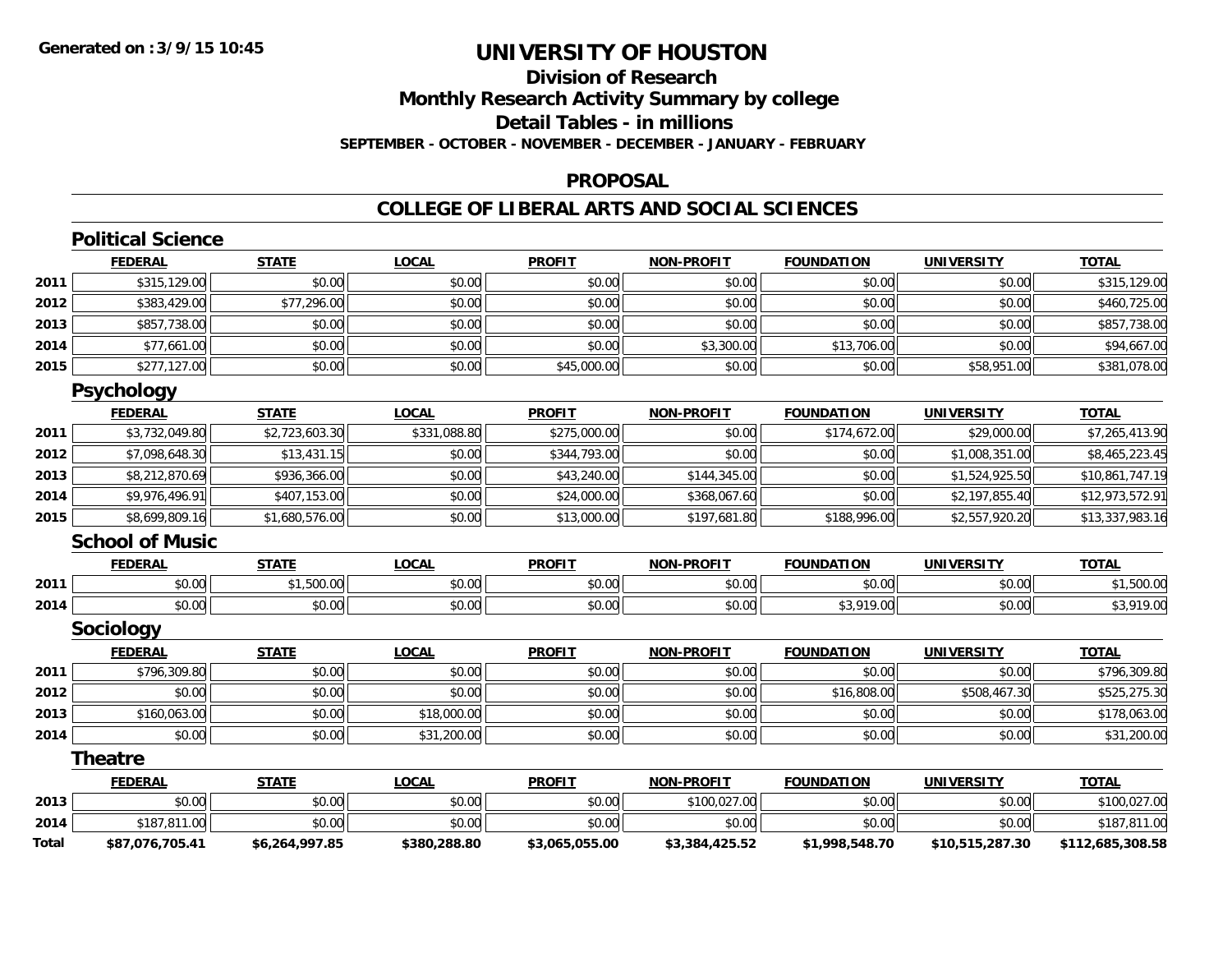# **Division of Research**

**Monthly Research Activity Summary by college**

**Detail Tables - in millions**

**SEPTEMBER - OCTOBER - NOVEMBER - DECEMBER - JANUARY - FEBRUARY**

## **PROPOSAL**

## **COLLEGE OF NATURAL SCIENCES AND MATHEMATICS**

## **Biology/Biochemistry**

|      | <b>FEDERAL</b>  | <u>STATE</u>   | <u>LOCAL</u> | <b>PROFIT</b>  | <b>NON-PROFIT</b> | <b>FOUNDATION</b> | <b>UNIVERSITY</b> | <b>TOTAL</b>    |
|------|-----------------|----------------|--------------|----------------|-------------------|-------------------|-------------------|-----------------|
| 2011 | \$30,867,625.20 | \$225,000.00   | \$0.00       | \$270,482.00   | \$920,742.00      | \$839,882.00      | \$833,857.00      | \$33,957,588.20 |
| 2012 | \$24,834,453.66 | \$1,239,930.00 | \$0.00       | \$60,000.00    | \$947,474.80      | \$1,574,822.00    | \$1,162,682.58    | \$29,819,363.04 |
| 2013 | \$13,994,979.45 | \$1,469,053.03 | \$0.00       | \$66,000.00    | \$0.00            | \$1,841,970.00    | \$1,249,792.00    | \$18,621,794.48 |
| 2014 | \$8,429,788.69  | \$5,343,796.25 | \$0.00       | \$0.00         | \$998,315.26      | \$1,874,390.00    | \$297,534.00      | \$16,943,824.20 |
| 2015 | \$13,566,116.92 | \$667,112.00   | \$0.00       | \$1,223,153.00 | \$579,138.89      | \$1,080,000.00    | \$670,114.00      | \$17,785,634.81 |

## **Center for Nuclear Receptors and Cell Signaling**

|      | <b>FEDERAL</b>  | <b>STATE</b>    | <b>LOCAL</b> | <b>PROFIT</b> | <b>NON-PROFIT</b> | <b>FOUNDATION</b> | <b>UNIVERSITY</b> | <b>TOTAL</b>    |
|------|-----------------|-----------------|--------------|---------------|-------------------|-------------------|-------------------|-----------------|
| 2011 | \$2,231,178.00  | \$7,420,923.00  | \$0.00       | \$240,000.00  | \$260,126.00      | \$450,000.00      | \$312,401.00      | \$10,914,628.00 |
| 2012 | \$7,313,740.00  | \$0.00          | \$0.00       | \$0.00        | \$403,096.00      | \$300,000.00      | \$0.00            | \$8,016,836.00  |
| 2013 | \$13,661,730.00 | \$0.00          | \$0.00       | \$60,000.00   | \$454,000.00      | \$730,000.00      | \$0.00            | \$14,905,730.00 |
| 2014 | \$12,392,308.00 | \$7,674,201.00  | \$0.00       | \$0.00        | \$1,864,612.00    | \$1,000,000.00    | \$0.00            | \$22,931,121.00 |
| 2015 | \$19,750,656.50 | \$11,252,078.50 | \$0.00       | \$0.00        | \$3,097,845.00    | \$513,384.00      | \$0.00            | \$34,613,964.00 |

## **Chemistry**

|      | <b>FEDERAL</b>  | <b>STATE</b>   | <b>LOCAL</b> | <b>PROFIT</b> | <b>NON-PROFIT</b> | <b>FOUNDATION</b> | <b>UNIVERSITY</b> | <u>TOTAL</u>    |
|------|-----------------|----------------|--------------|---------------|-------------------|-------------------|-------------------|-----------------|
| 2011 | \$11,362,991.95 | \$217,519.00   | \$0.00       | \$130,000.00  | \$219,998.00      | \$840,000.00      | \$669,942.00      | \$13,440,450.95 |
| 2012 | \$13,378,926.14 | \$2,914,220.00 | \$0.00       | \$80,000.00   | \$118,840,00      | \$940,000.00      | \$214,591.00      | \$17,646,577.14 |
| 2013 | \$10,274,892.64 | \$2,508,974.00 | \$0.00       | \$0.00        | \$0.00            | \$2,210,000.00    | \$0.00            | \$14,993,866.64 |
| 2014 | \$9,030,697.35  | \$149,976.00   | \$0.00       | \$0.00        | \$595,000.00      | \$4,215,000.00    | \$316,102.00      | \$14,306,775.35 |
| 2015 | \$6,094,425.00  | \$2,429,502.00 | \$0.00       | \$124,348.00  | \$420,000.00      | \$2,470,000.00    | \$1,070,491.00    | \$12,608,766.00 |

#### **Computer Science**

|      | <b>FEDERAL</b>  | <b>STATE</b>   | <b>LOCAL</b> | <b>PROFIT</b> | <b>NON-PROFIT</b> | <b>FOUNDATION</b> | <b>UNIVERSITY</b> | <b>TOTAL</b>    |
|------|-----------------|----------------|--------------|---------------|-------------------|-------------------|-------------------|-----------------|
| 2011 | \$11,585,147.64 | \$433,402.00   | \$0.00       | \$777,408.00  | \$168,642.00      | \$302,606.25      | \$0.00            | \$13,267,205.89 |
| 2012 | \$21,893,478.40 | \$1,396,932.00 | \$0.00       | \$139,721.00  | \$18,000.00       | \$185,918.20      | \$129,955.00      | \$23,764,004.60 |
| 2013 | \$15,611,573.99 | \$508,212.00   | \$0.00       | \$720,463.57  | \$460,000.00      | \$0.00            | \$0.00            | \$17,300,249.56 |
| 2014 | \$26,484,103.92 | \$1,275,971.50 | \$0.00       | \$22,411.41   | \$1,385,779.00    | \$78,646.25       | \$0.00            | \$29,246,912.08 |
| 2015 | \$43,547,270.27 | \$1,592,955.50 | \$0.00       | \$574,680.00  | \$228,000.00      | \$134,316.00      | \$643,829.60      | \$46,721,051.37 |

## **Dean, Natural Sciences and Mathematics**

|      | <b>FEDERAL</b> | $- - - -$          | .OCAI                 | <b>PROFIT</b>             | <b>PROFIT</b><br>ימות  | FOUNDATION | UNIVE              | <b>TOTAL</b><br>" מ           |
|------|----------------|--------------------|-----------------------|---------------------------|------------------------|------------|--------------------|-------------------------------|
| 2011 | 0.000          | \$0.00             | $\sim$ $\sim$<br>וטט. | ტი იი<br>JU.UU            | $\sim$ $\sim$<br>vu.uu | \$0.00     | $\sim$ 00<br>vu.ou | 20000<br>70.UU                |
| 2012 | $*100.02$      | $\sim$ 00<br>,u.uu | $\sim$<br>vv.vv       | $\sim$<br>$\sim$<br>JU.UL | $\sim$ 00<br>PO.OO     | \$0.00     | 0.00<br>\$0.00     | .100<br>$\sim$ $-$<br>,922.JU |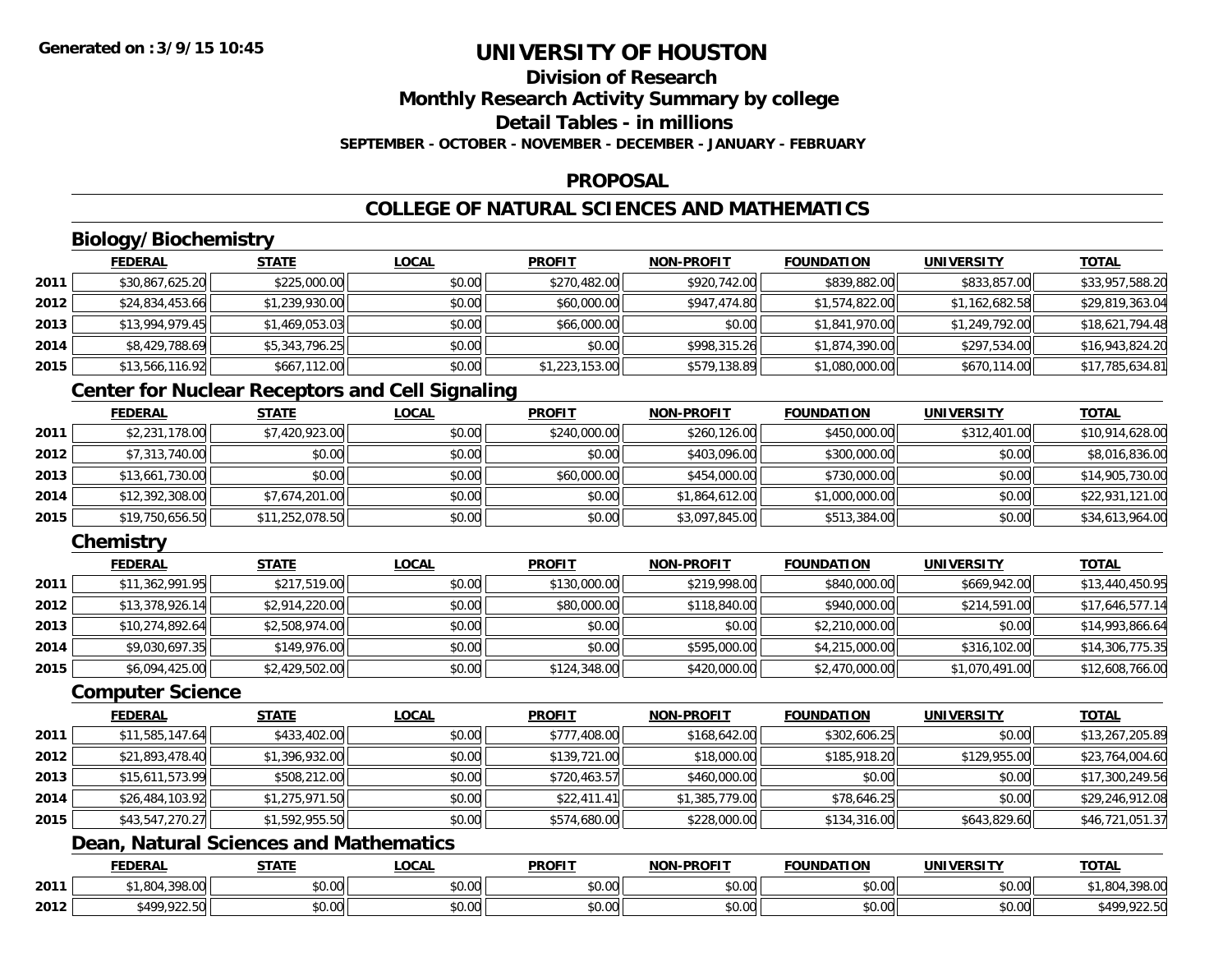## **Division of Research**

**Monthly Research Activity Summary by college**

**Detail Tables - in millions**

**SEPTEMBER - OCTOBER - NOVEMBER - DECEMBER - JANUARY - FEBRUARY**

## **PROPOSAL**

## **COLLEGE OF NATURAL SCIENCES AND MATHEMATICS**

## **Dean, Natural Sciences and Mathematics**

|      | <b>FEDERAL</b>     | <b>CTATE</b>                                     | .OCAL  | <b>PROFIT</b>                               | -PROFIT<br><b>NON</b> | <b>FOUNDATION</b>  | <b>UNIVERSITY</b> | <b>TOTAL</b>    |
|------|--------------------|--------------------------------------------------|--------|---------------------------------------------|-----------------------|--------------------|-------------------|-----------------|
| 2014 | $\sim$ 00<br>JU.UU | $\cdot$ $\cdot$ $\cdot$ $\cdot$<br>\$198.<br>. ت | \$0.00 | \$76.007E<br>,76,907<br>$\cdot \cdot \cdot$ | 0000<br>JU.UU         | $\sim$ 00<br>JU.UU | 0000<br>JU.UU     | $\sim$<br>ں ہے۔ |
| 2015 | \$600,150.50       | $\circ$ $\circ$<br>JU.UU                         | \$0.00 | \$0.00                                      | 0000<br>pu.uu         | $\sim$ 00<br>JU.UU | 0000<br>JU.UU     | งo∩<br>.        |

## **Earth & Atmospheric Sciences**

|      | <b>FEDERAL</b> | <u>STATE</u> | <u>LOCAL</u> | <b>PROFIT</b> | <b>NON-PROFIT</b> | <b>FOUNDATION</b> | <b>UNIVERSITY</b> | <b>TOTAL</b>   |
|------|----------------|--------------|--------------|---------------|-------------------|-------------------|-------------------|----------------|
| 2011 | \$2,759,362.00 | \$990,980.20 | \$0.00       | \$87,000.00   | \$2,426,934.80    | \$0.00            | \$622,415,00      | \$6,886,692.00 |
| 2012 | \$3,727,203.10 | \$58,305.00  | \$0.00       | \$892,654.00  | \$0.00            | \$150,000.00      | \$355,768.00      | \$5,183,930.10 |
| 2013 | \$4,157,218.00 | \$0.00       | \$0.00       | \$414,775.00  | \$566,502.00      | \$180,000.00      | \$379,607.68      | \$5,698,102.68 |
| 2014 | \$6,443,626.55 | \$679,654.00 | \$0.00       | \$139,054.00  | \$355,000.00      | \$0.00            | \$1,478,908.00    | \$9,096,242.55 |
| 2015 | \$4,571,956.41 | \$206,938.00 | \$0.00       | \$340,139.00  | \$648,257.25      | \$195,000.00      | \$605,169.00      | \$6,567,459.66 |

## **Institute for Climate and Atmospheric Science**

|      | <b>FEDERAL</b> | <b>STATE</b> | <u>LOCAL</u> | <b>PROFIT</b> | <b>NON-PROFIT</b> | <b>FOUNDATION</b> | <b>UNIVERSITY</b> | <b>TOTAL</b> |
|------|----------------|--------------|--------------|---------------|-------------------|-------------------|-------------------|--------------|
| 2011 | \$0.00         | \$0.00       | \$0.00       | \$0.00        | \$0.00            | \$0.00            | \$0.00            | \$0.00       |
| 2012 | \$0.00         | \$0.00       | \$0.00       | \$0.00        | \$0.00            | \$0.00            | \$0.00            | \$0.00       |
| 2013 | \$0.00         | \$0.00       | \$0.00       | \$0.00        | \$0.00            | \$0.00            | \$0.00            | \$0.00       |
| 2014 | \$0.00         | \$0.00       | \$0.00       | \$0.00        | \$0.00            | \$0.00            | \$0.00            | \$0.00       |

#### **Institute for Nanoenergy**

|      |                           | $- - - - -$        | 001                | <b>DDOEI</b> | .DDAFI 1<br><b>NON</b> | .                       | INI                | <b>TOT</b>             |
|------|---------------------------|--------------------|--------------------|--------------|------------------------|-------------------------|--------------------|------------------------|
| 2011 | 40.00                     | $\sim$ 00<br>vv.vv | 0.00<br>vv.vv      | . ש          | 0000<br>vu.uu          | 0 <sub>0</sub><br>v.vu  | 0.00<br>$-0.00$    | $\sim$ $\sim$<br>pv.ul |
| 2012 | $\sim$<br>$\sim$<br>טט.טע | $\sim$ 00<br>JU.UU | ാപ<br><b>JU.UU</b> | JU.UU        | 0000<br>PO.OO          | $\sim$ $\sim$<br>∕∪.∪∪' | $\sim$ 00<br>JU.UU | $* \cap \neg$<br>DU.UU |

#### **Mathematics**

|      | <b>FEDERAL</b> | <b>STATE</b> | <u>LOCAL</u> | <b>PROFIT</b> | <b>NON-PROFIT</b> | <b>FOUNDATION</b> | <b>UNIVERSITY</b> | <u>TOTAL</u>   |
|------|----------------|--------------|--------------|---------------|-------------------|-------------------|-------------------|----------------|
| 2011 | \$5,720,826.00 | \$645,077.00 | \$0.00       | \$150,000.00  | \$22,622.00       | \$115,000.00      | \$31,958.00       | \$6,685,483.00 |
| 2012 | \$3,475,426.52 | \$0.00       | \$0.00       | \$210,000.00  | \$0.00            | \$222,725.00      | \$703,825.00      | \$4,611,976.52 |
| 2013 | \$5,487,426.05 | \$0.00       | \$0.00       | \$169,348.17  | \$0.00            | \$106,456.00      | \$0.00            | \$5,763,230.22 |
| 2014 | \$7,727,822.53 | \$0.00       | \$0.00       | \$90,000.00   | \$375,000.00      | \$192,924.00      | \$0.00            | \$8,385,746.53 |
| 2015 | \$5,067,863.80 | \$499,410.00 | \$0.00       | \$188,000.00  | \$53,579.00       | \$229,840.00      | \$337,303.00      | \$6,375,995.80 |

#### **Physics**

|      | <b>FEDERAL</b>                        | <b>STATE</b> | <u>LOCAL</u> | <b>PROFIT</b>      | <b>NON-PROFIT</b> | <b>FOUNDATION</b> | UNIVERSITY   | <b>TOTAL</b>                      |
|------|---------------------------------------|--------------|--------------|--------------------|-------------------|-------------------|--------------|-----------------------------------|
| 2011 | <b>¢ Q Q Q 7 7 1 2 5 0</b><br>.212.30 | \$0.00       | \$0.00       | .199.00<br>.       | \$0.00            | \$581,260.20      | \$0.00       | 171.70<br>د∠ه.                    |
| 2012 | \$11,387.852.57                       | .557.00      | \$0.00       | .517.00<br>\$560,5 | \$258,667.00      | \$782,814.80      | 1.060.600.00 | .7228,008.37<br>$+11.220$<br>- 14 |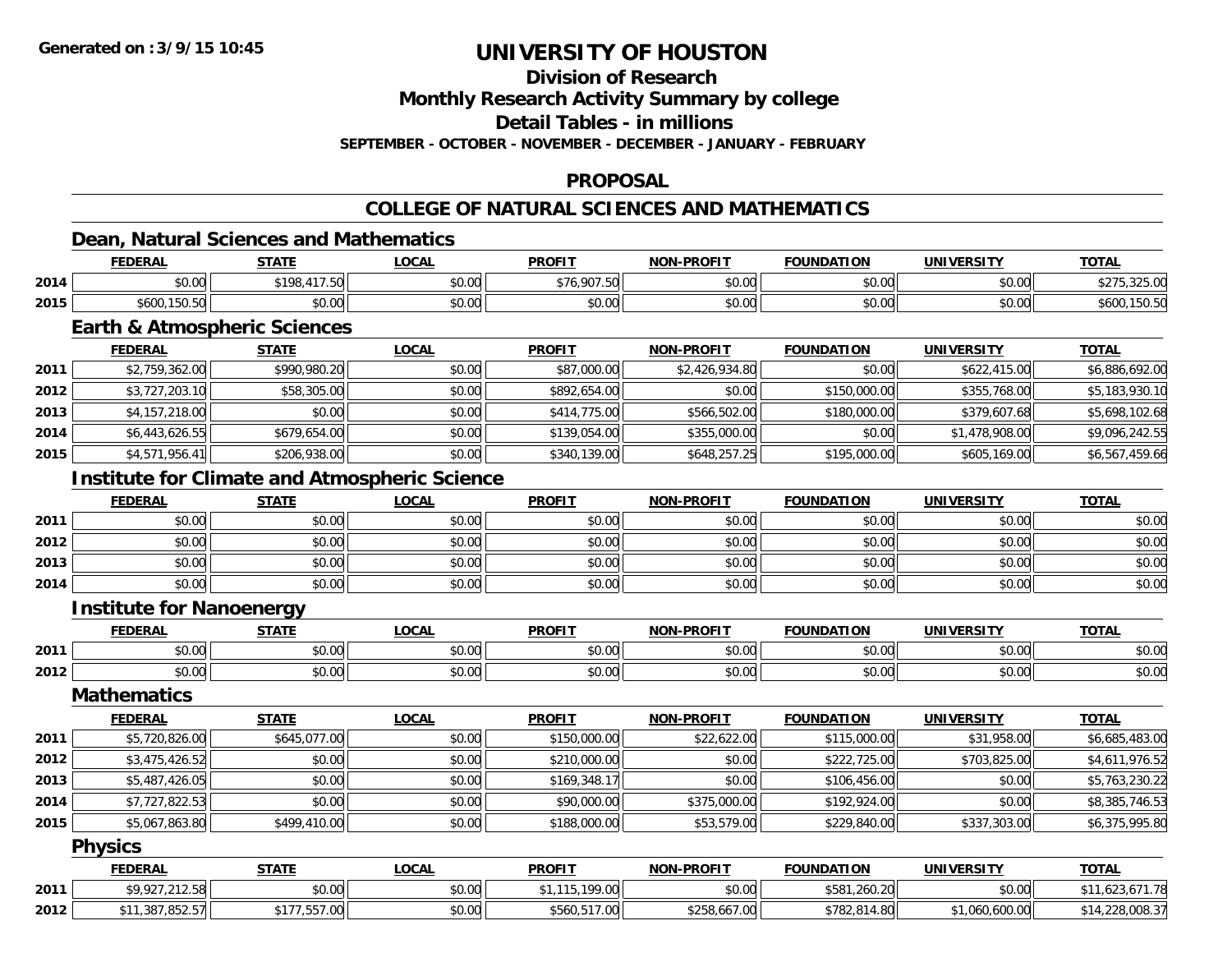## **Division of Research**

**Monthly Research Activity Summary by college**

**Detail Tables - in millions**

**SEPTEMBER - OCTOBER - NOVEMBER - DECEMBER - JANUARY - FEBRUARY**

#### **PROPOSAL**

#### **COLLEGE OF NATURAL SCIENCES AND MATHEMATICS**

|       | <b>Physics</b>   |                 |              |                |                   |                   |                   |                  |  |  |  |
|-------|------------------|-----------------|--------------|----------------|-------------------|-------------------|-------------------|------------------|--|--|--|
|       | <b>FEDERAL</b>   | <b>STATE</b>    | <b>LOCAL</b> | <b>PROFIT</b>  | <b>NON-PROFIT</b> | <b>FOUNDATION</b> | <b>UNIVERSITY</b> | <b>TOTAL</b>     |  |  |  |
| 2013  | \$13,528,188.69  | \$272,094.50    | \$0.00       | \$589,575.00   | \$1,072,059.60    | \$900,000.00      | \$1,208,773.00    | \$17,570,690.79  |  |  |  |
| 2014  | \$17,229,448.80  | \$1,230,069.66  | \$0.00       | \$347,480.50   | \$899,000.00      | \$1,023,646.25    | \$4,238,892.00    | \$24,968,537.21  |  |  |  |
| 2015  | \$12,601,931.25  | \$179,998.80    | \$0.00       | \$12,800.00    | \$907,162.00      | \$1,358,000.00    | \$128,036.00      | \$15,187,928.05  |  |  |  |
| Total | \$433,023,919.56 | \$53,858,259.44 | \$0.00       | \$9,872,116.15 | \$20,724,392.60   | \$27,618,600.95   | \$18,722,545.86   | \$563,819,834.56 |  |  |  |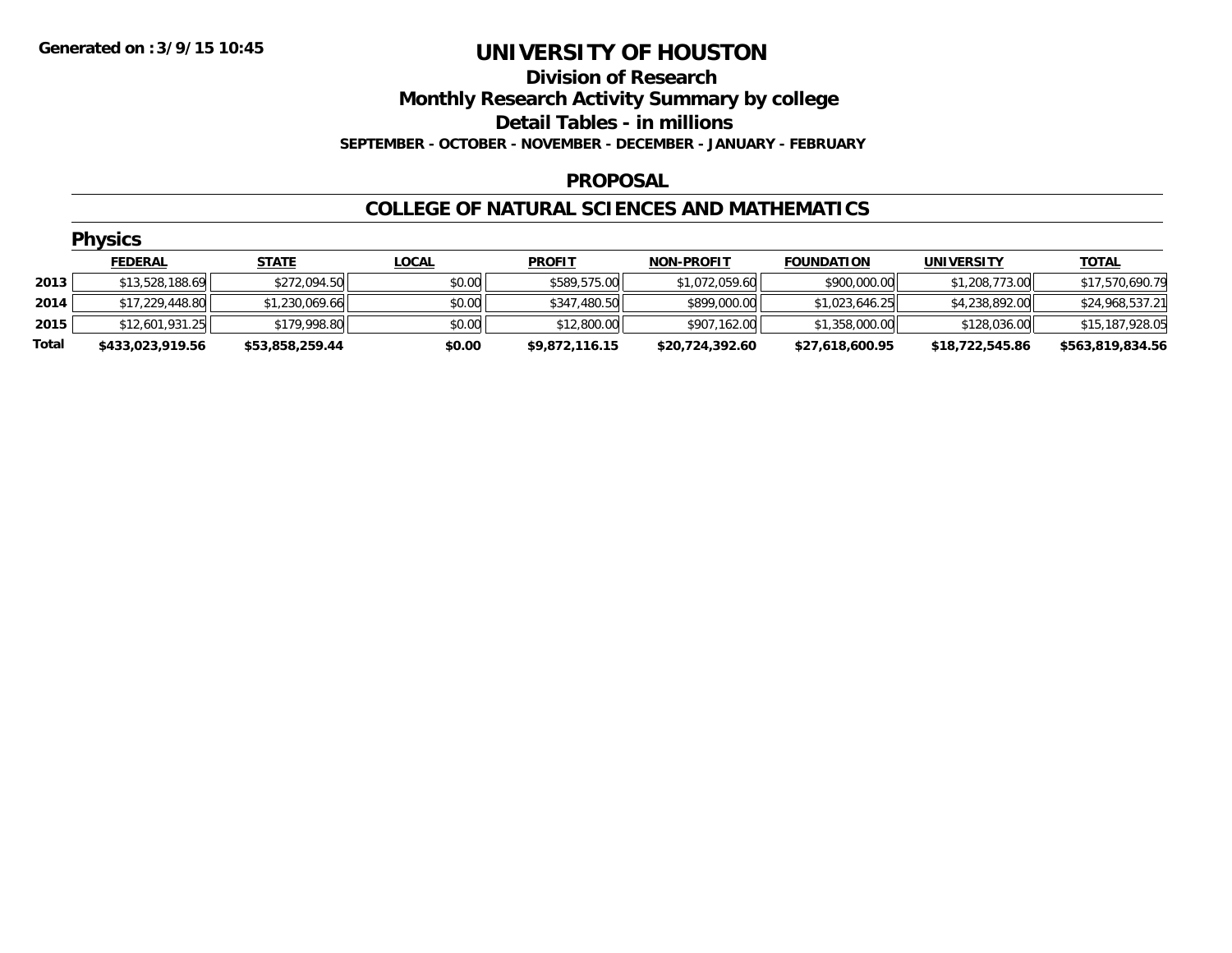## **Division of Research Monthly Research Activity Summary by college Detail Tables - in millions SEPTEMBER - OCTOBER - NOVEMBER - DECEMBER - JANUARY - FEBRUARY**

#### **PROPOSAL**

## **COLLEGE OF OPTOMETRY**

## **Optometry Vision Sciences**

|       | <b>FEDERAL</b>  | <b>STATE</b> | <b>LOCAL</b> | <b>PROFIT</b>  | <b>NON-PROFIT</b> | <b>FOUNDATION</b> | <b>UNIVERSITY</b> | <b>TOTAL</b>    |
|-------|-----------------|--------------|--------------|----------------|-------------------|-------------------|-------------------|-----------------|
| 2011  | \$9,558,059.25  | \$29,460.00  | \$0.00       | \$88,569.00    | \$328,078.00      | \$180,000.00      | \$0.00            | \$10,184,166.25 |
| 2012  | \$9,872,915.00  | \$74,750.00  | \$0.00       | \$238,178.00   | \$0.00            | \$0.00            | \$1,257,311.00    | \$11,443,154.00 |
| 2013  | \$10,078,550.00 | \$0.00       | \$0.00       | \$972,086.00   | \$0.00            | \$0.00            | \$321,274.00      | \$11,371,910.00 |
| 2014  | \$5,695,351.05  | \$0.00       | \$0.00       | \$850,880.82   | \$19,900.00       | \$0.00            | \$322,259.00      | \$6,888,390.87  |
| 2015  | \$1,881,250.00  | \$0.00       | \$0.00       | \$220,829.00   | \$30,497.00       | \$75,000.00       | \$1,107,305.00    | \$3,314,881.00  |
| Total | \$37,086,125.30 | \$104,210.00 | \$0.00       | \$2,370,542.82 | \$378,475.00      | \$255,000.00      | \$3,008,149.00    | \$43,202,502.12 |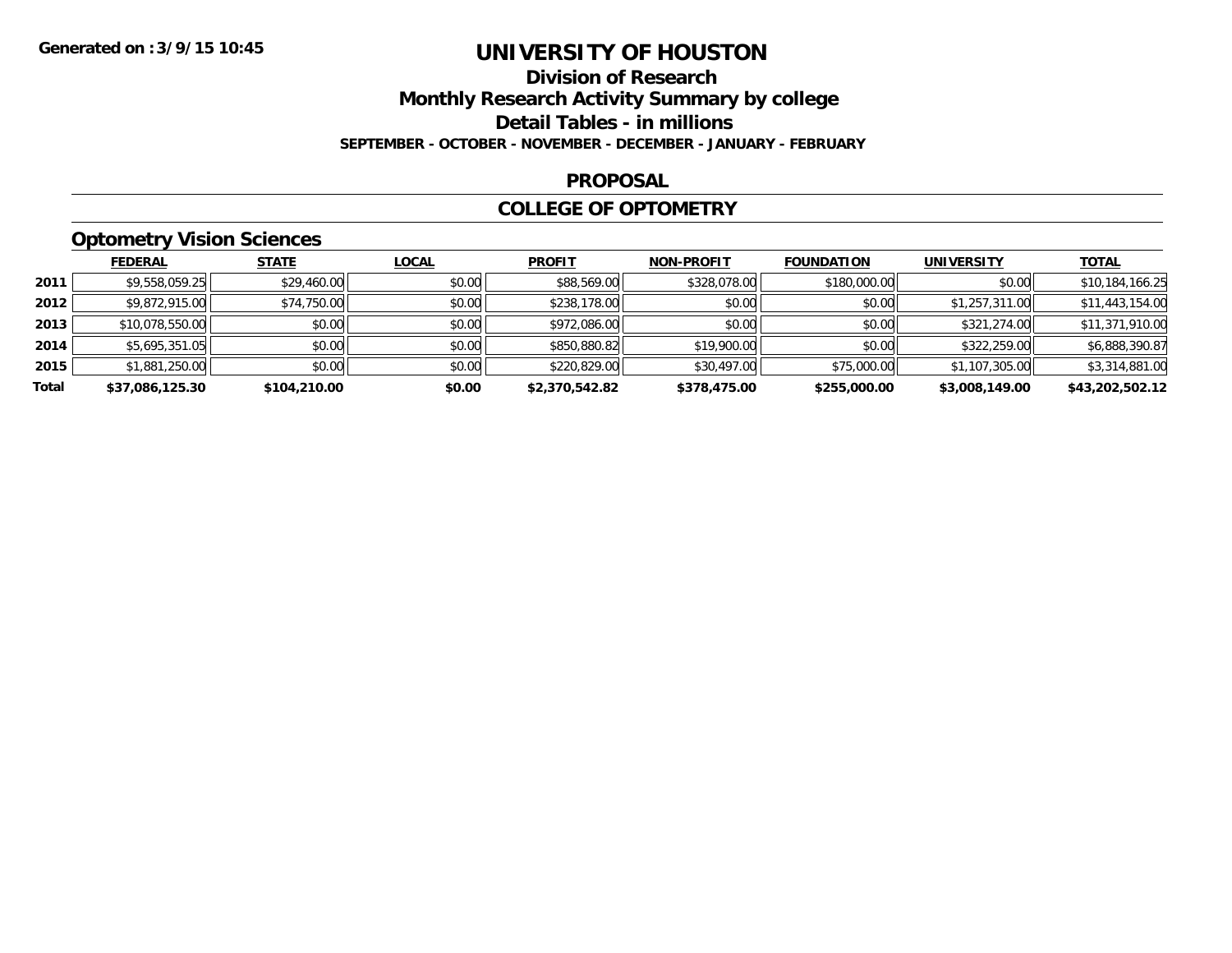## **Division of Research**

**Monthly Research Activity Summary by college**

**Detail Tables - in millions**

**SEPTEMBER - OCTOBER - NOVEMBER - DECEMBER - JANUARY - FEBRUARY**

## **PROPOSAL**

#### **COLLEGE OF PHARMACY**

## **Center for Experimental Therapeutics and Pharmacoi**

|      | <b>FEDERAL</b> | <b>STATE</b> | <b>_OCAL</b> | <b>PROFIT</b> | <b>NON-PROFIT</b> | <b>FOUNDATION</b> | <b>UNIVERSITY</b> | <b>TOTAL</b> |
|------|----------------|--------------|--------------|---------------|-------------------|-------------------|-------------------|--------------|
| 2011 | \$0.00         | \$0.00       | \$0.00       | \$0.00        | ≮∩ ∩∩<br>JU.UU    | \$0.00            | \$0.00            | \$0.00       |
| 2012 | \$0.00         | \$0.00       | \$0.00       | \$0.00        | \$0.00            | \$0.00            | \$0.00 l          | \$0.00       |
| 2014 | \$0.00         | \$0.00       | \$0.00       | \$0.00        | \$0.00            | \$0.00            | \$0.00            | \$0.00       |

<u> 1980 - Johann Barbara, martxa amerikan bashkar (</u>

## **Clinical Pharmacy & Administration**

|      | <b>FEDERAL</b> | <b>STATE</b>   | <b>LOCAL</b> | <b>PROFIT</b> | <b>NON-PROFIT</b> | <b>FOUNDATION</b> | <b>UNIVERSITY</b> | <b>TOTAL</b>   |
|------|----------------|----------------|--------------|---------------|-------------------|-------------------|-------------------|----------------|
| 2011 | \$2,341,149.45 | \$0.00         | \$0.00       | \$190,756.80  | \$62,341.50       | \$25,000.00       | \$20,062.00       | \$2,639,309.75 |
| 2012 | \$3,292,793.34 | \$35,547.00    | \$0.00       | \$323,734.00  | \$11,000.00       | \$142,630.00      | \$567,654.72      | \$4,373,359.06 |
| 2013 | \$907,720.40   | \$0.00         | \$144,311.00 | \$527,275.00  | \$170,000.00      | \$0.00            | \$528,418.00      | \$2,277,724.40 |
| 2014 | \$19,999.85    | \$1,382,621.90 | \$0.00       | \$413,894.25  | \$0.00            | \$0.00            | \$0.00            | \$1,816,516.00 |
| 2015 | \$0.00         | \$3,311,448.80 | \$0.00       | \$205,095.00  | \$263,375.00      | \$0.00            | \$68,780.00       | \$3,848,698.80 |

## **Dean, Pharmacy**

|      | <b>FEDERAL</b> | <b>STATE</b> | <u>LOCAL</u> | <b>PROFIT</b> | <b>NON-PROFIT</b> | <b>FOUNDATION</b> | <b>UNIVERSITY</b> | <b>TOTAL</b> |
|------|----------------|--------------|--------------|---------------|-------------------|-------------------|-------------------|--------------|
| 2011 | \$0.00         | \$0.00       | \$0.00       | \$0.00        | \$0.00            | \$0.00            | \$0.00            | \$0.00       |
| 2012 | \$0.00         | \$0.00       | \$0.00       | \$0.00        | \$0.00            | \$0.00            | \$0.00            | \$0.00       |
| 2013 | \$0.00         | \$0.00       | \$0.00       | \$0.00        | \$0.00            | \$0.00            | \$0.00            | \$0.00       |
| 2014 | \$0.00         | \$0.00       | \$0.00       | \$0.00        | \$0.00            | \$0.00            | \$0.00            | \$0.00       |

## **Pharm Health Outcomes & Policy**

|      | <b>FEDERAL</b> | <b>STATE</b> | <b>LOCAL</b> | <b>PROFIT</b> | <b>NON-PROFIT</b> | <b>FOUNDATION</b> | <b>UNIVERSITY</b> | <b>TOTAL</b>   |
|------|----------------|--------------|--------------|---------------|-------------------|-------------------|-------------------|----------------|
| 2011 | \$2,890,117.95 | \$11,000.00  | \$0.00       | \$0.00        | \$0.00            | \$0.00            | \$0.00            | \$2,901,117.95 |
| 2012 | \$1,079,495.50 | \$0.00       | \$0.00       | \$0.00        | \$120,000.00      | \$0.00            | \$0.00            | \$1,199,495.50 |
| 2013 | \$4,656,911.00 | \$0.00       | \$0.00       | \$0.00        | \$0.00            | \$0.00            | \$0.00            | \$4,656,911.00 |
| 2014 | \$479,997.15   | \$22,170.10  | \$0.00       | \$15,659.00   | \$115,716.00      | \$0.00            | \$0.00            | \$633,542.25   |
| 2015 | \$0.00         | \$131,732.20 | \$0.00       | \$79,364.00   | \$20,000.00       | \$47,398.00       | \$0.00            | \$278,494.20   |

## **Pharmacological and Pharmaceutical Sciences**

|      | <b>FEDERAL</b>  | <u>STATE</u> | <u>LOCAL</u> | <b>PROFIT</b> | <b>NON-PROFIT</b> | <b>FOUNDATION</b> | <b>UNIVERSITY</b> | <b>TOTAL</b>    |
|------|-----------------|--------------|--------------|---------------|-------------------|-------------------|-------------------|-----------------|
| 2011 | \$16,442,517.60 | \$0.00       | \$0.00       | \$25,760.00   | \$573,454.50      | \$1,204,169.00    | \$976,878,00      | \$19,222,779.10 |
| 2012 | \$18,167,302.12 | \$172,389.00 | \$0.00       | \$282,500.00  | \$1,927,924.20    | \$74,822.00       | \$2,057,556.00    | \$22,682,493.32 |
| 2013 | \$13,703,536.69 | \$295,560.00 | \$0.00       | \$228,590.00  | \$771,995.00      | \$785,000.00      | \$1,971,440.00    | \$17,756,121.69 |
| 2014 | \$5,596,251.50  | \$0.00       | \$0.00       | \$509,031.75  | \$759,434.00      | \$173,919.90      | \$1,280,436.00    | \$8,319,073.15  |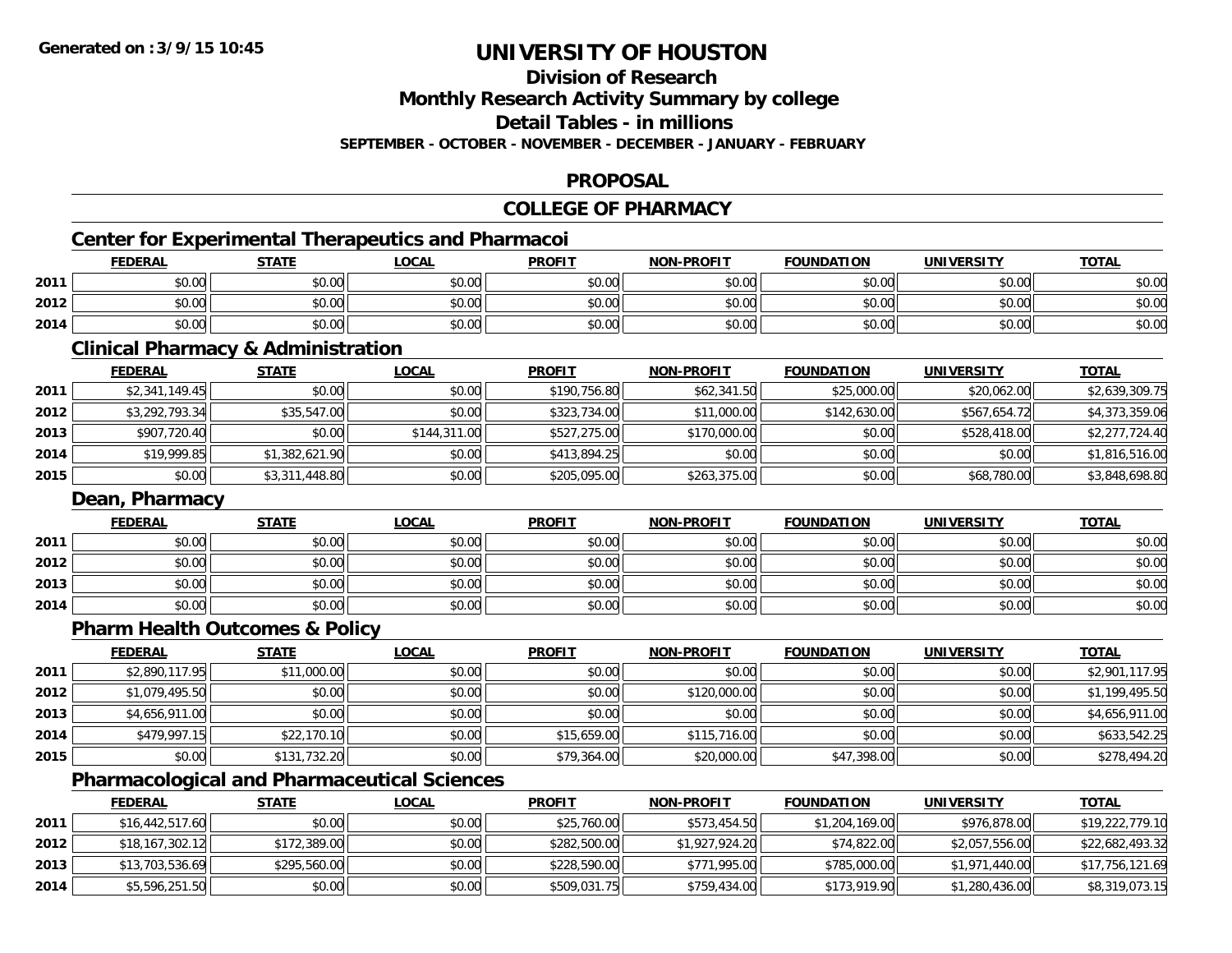**Division of Research**

**Monthly Research Activity Summary by college**

**Detail Tables - in millions**

**SEPTEMBER - OCTOBER - NOVEMBER - DECEMBER - JANUARY - FEBRUARY**

## **PROPOSAL**

## **COLLEGE OF PHARMACY**

## **Pharmacological and Pharmaceutical Sciences**

|              | FEDERAL         | STATE                | LOCAL        | <b>PROFIT</b>      | <b>NON-PROFIT</b> | <b>FOUNDATION</b> | <b>UNIVERSITY</b>      | <b>TOTAL</b>     |
|--------------|-----------------|----------------------|--------------|--------------------|-------------------|-------------------|------------------------|------------------|
| 2015         |                 | \$899,736.27<br>2 II | \$0.00       | \$80,079.00        | $\cap$            | \$891,156,00      | <b>105 00</b><br>גרם ו |                  |
| <b>Total</b> | \$81.053.425.77 | \$6,262,205.27       | \$144,311.00 | .738.80<br>\$2,881 | \$5.038.986.20    | \$3.344.094.90    | \$9,399,719.72         | \$108,124,481.66 |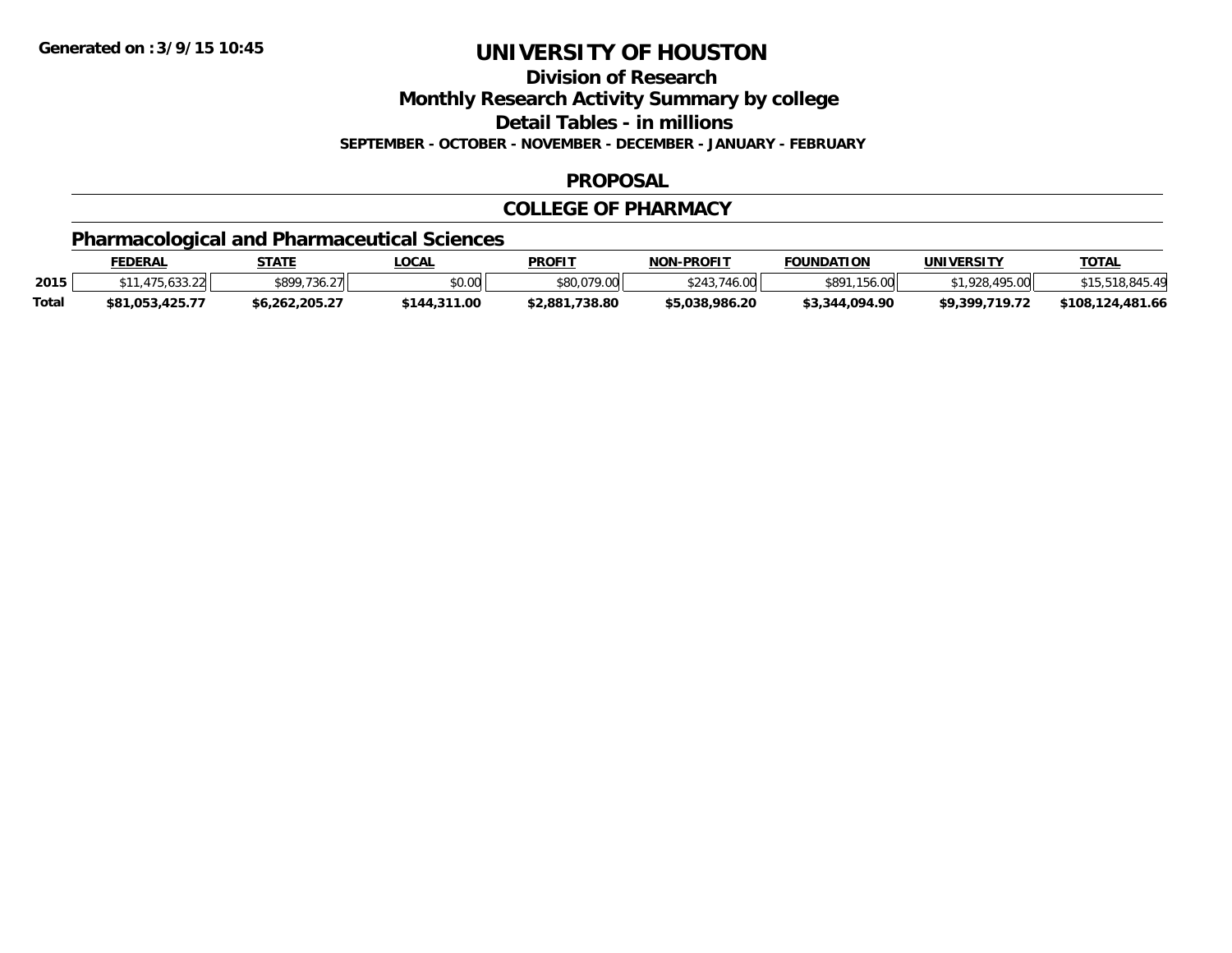**2015**

# **UNIVERSITY OF HOUSTON**

## **Division of ResearchMonthly Research Activity Summary by college**

## **Detail Tables - in millions**

#### **SEPTEMBER - OCTOBER - NOVEMBER - DECEMBER - JANUARY - FEBRUARY**

#### **PROPOSAL**

#### **COLLEGE OF TECHNOLOGY**

|      | <b>Center for Technology Literacy</b> |                |                                               |               |                   |                   |                   |                |
|------|---------------------------------------|----------------|-----------------------------------------------|---------------|-------------------|-------------------|-------------------|----------------|
|      | <b>FEDERAL</b>                        | <b>STATE</b>   | <b>LOCAL</b>                                  | <b>PROFIT</b> | <b>NON-PROFIT</b> | <b>FOUNDATION</b> | <b>UNIVERSITY</b> | <b>TOTAL</b>   |
| 2011 | \$59,903.20                           | \$0.00         | \$0.00                                        | \$0.00        | \$0.00            | \$0.00            | \$0.00            | \$59,903.20    |
| 2012 | \$0.00                                | \$111,690.00   | \$0.00                                        | \$0.00        | \$0.00            | \$0.00            | \$0.00            | \$111,690.00   |
| 2013 | \$0.00                                | \$994,528.00   | \$0.00                                        | \$0.00        | \$0.00            | \$0.00            | \$0.00            | \$994,528.00   |
| 2014 | \$0.00                                | \$931,847.00   | \$0.00                                        | \$0.00        | \$0.00            | \$62,917.00       | \$0.00            | \$994,764.00   |
| 2015 | \$30,000.00                           | \$861,965.00   | \$0.00                                        | \$0.00        | \$0.00            | \$0.00            | \$0.00            | \$891,965.00   |
|      | <b>Construction Management</b>        |                |                                               |               |                   |                   |                   |                |
|      | <b>FEDERAL</b>                        | <b>STATE</b>   | <b>LOCAL</b>                                  | <b>PROFIT</b> | <b>NON-PROFIT</b> | <b>FOUNDATION</b> | <b>UNIVERSITY</b> | <b>TOTAL</b>   |
| 2012 | \$0.00                                | \$67,821.00    | \$0.00                                        | \$0.00        | \$0.00            | \$44,810.00       | \$0.00            | \$112,631.00   |
| 2013 | \$0.00                                | \$0.00         | \$0.00                                        | \$0.00        | \$0.00            | \$0.00            | \$50,633.00       | \$50,633.00    |
| 2014 | \$121,019.00                          | \$0.00         | \$0.00                                        | \$0.00        | \$0.00            | \$0.00            | \$0.00            | \$121,019.00   |
| 2015 | \$0.00                                | \$178,349.00   | \$0.00                                        | \$0.00        | \$0.00            | \$111,720.95      | \$0.00            | \$290,069.95   |
|      | Dean, Technology                      |                |                                               |               |                   |                   |                   |                |
|      | <b>FEDERAL</b>                        | <b>STATE</b>   | <b>LOCAL</b>                                  | <b>PROFIT</b> | <b>NON-PROFIT</b> | <b>FOUNDATION</b> | <b>UNIVERSITY</b> | <b>TOTAL</b>   |
| 2011 | \$0.00                                | \$1,153,800.00 | \$0.00                                        | \$0.00        | \$0.00            | \$0.00            | \$0.00            | \$1,153,800.00 |
| 2012 | \$514,128.64                          | \$342,089.00   | \$0.00                                        | \$0.00        | \$0.00            | \$0.00            | \$0.00            | \$856,217.64   |
|      | <b>Engineering Technology</b>         |                |                                               |               |                   |                   |                   |                |
|      | <b>FEDERAL</b>                        | <b>STATE</b>   | <b>LOCAL</b>                                  | <b>PROFIT</b> | <b>NON-PROFIT</b> | <b>FOUNDATION</b> | <b>UNIVERSITY</b> | <b>TOTAL</b>   |
| 2011 | \$3,174,127.10                        | \$1,443,594.00 | \$0.00                                        | \$0.00        | \$334,158.00      | \$55,473.30       | \$31,415.00       | \$5,038,767.40 |
| 2012 | \$4,405,661.46                        | \$0.00         | \$0.00                                        | \$100,000.00  | \$176,747.00      | \$150,000.00      | \$156,774.00      | \$4,989,182.46 |
| 2013 | \$3,505,712.70                        | \$0.00         | \$0.00                                        | \$83,821.00   | \$182,815.00      | \$179,046.00      | \$3,705,895.00    | \$7,657,289.70 |
| 2014 | \$7,252,511.20                        | \$98,923.00    | \$0.00                                        | \$57,800.00   | \$15,000.00       | \$454,375.50      | \$277,927.80      | \$8,156,537.50 |
| 2015 | \$5,843,240.31                        | \$1,050,195.00 | \$0.00                                        | \$65,000.00   | \$95,913.00       | \$0.00            | \$261,626.40      | \$7,315,974.71 |
|      |                                       |                | <b>Human Development and Consumer Science</b> |               |                   |                   |                   |                |
|      | <b>FEDERAL</b>                        | <b>STATE</b>   | <b>LOCAL</b>                                  | <b>PROFIT</b> | <b>NON-PROFIT</b> | <b>FOUNDATION</b> | <b>UNIVERSITY</b> | <b>TOTAL</b>   |
| 2011 | \$115,500.00                          | \$0.00         | \$0.00                                        | \$0.00        | \$0.00            | \$0.00            | \$0.00            | \$115,500.00   |
| 2012 | \$898,718.00                          | \$0.00         | \$0.00                                        | \$0.00        | \$0.00            | \$0.00            | \$0.00            | \$898,718.00   |
| 2013 | \$119,995.20                          | \$0.00         | \$0.00                                        | \$0.00        | \$0.00            | \$0.00            | \$0.00            | \$119,995.20   |
| 2014 | \$865,098.80                          | \$0.00         | \$0.00                                        | \$0.00        | \$0.00            | \$153,000.00      | \$0.00            | \$1,018,098.80 |

\$24,279.48 \$0.00 \$0.00 \$0.00 \$0.00 \$0.00 \$0.00 \$24,279.48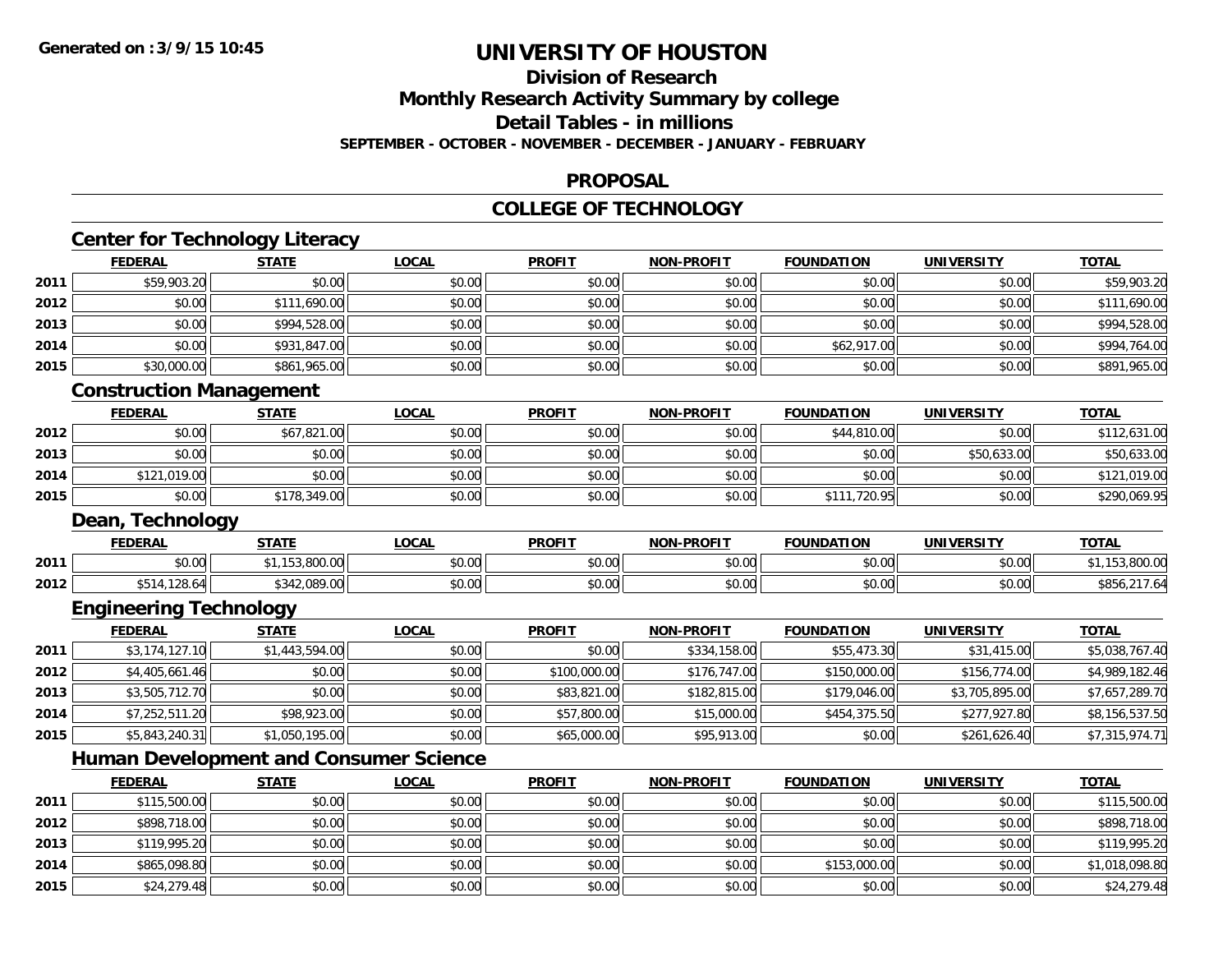# **Division of Research**

**Monthly Research Activity Summary by college**

**Detail Tables - in millions**

**SEPTEMBER - OCTOBER - NOVEMBER - DECEMBER - JANUARY - FEBRUARY**

## **PROPOSAL**

## **COLLEGE OF TECHNOLOGY**

## **Information & Logistics Technology**

|      | <b>FEDERAL</b> | <b>STATE</b> | <b>LOCAL</b> | <b>PROFIT</b> | <b>NON-PROFIT</b> | <b>FOUNDATION</b> | <b>UNIVERSITY</b> | <b>TOTAL</b>   |
|------|----------------|--------------|--------------|---------------|-------------------|-------------------|-------------------|----------------|
| 2011 | \$464,749.40   | \$0.00       | \$0.00       | \$0.00        | \$0.00            | \$0.00            | \$0.00            | \$464,749.40   |
| 2012 | \$15,784.60    | \$0.00       | \$0.00       | \$0.00        | \$0.00            | \$0.00            | \$111,934.00      | \$127,718.60   |
| 2013 | \$299,913.00   | \$0.00       | \$0.00       | \$0.00        | \$50,000.00       | \$0.00            | \$0.00            | \$349,913.00   |
| 2014 | \$3,682,138.00 | \$0.00       | \$0.00       | \$0.00        | \$0.00            | \$0.00            | \$0.00            | \$3,682,138.00 |
| 2015 | \$1,153,348.74 | \$0.00       | \$0.00       | \$0.00        | \$0.00            | \$0.00            | \$0.00            | \$1,153,348.74 |

## **Texas Manufacturing Assistance Center**

|       | <b>FEDERAL</b>  | <b>STATE</b>   | <b>LOCAL</b> | <b>PROFIT</b> | <b>NON-PROFIT</b> | <b>FOUNDATION</b> | <b>UNIVERSITY</b> | <u>TOTAL</u>    |
|-------|-----------------|----------------|--------------|---------------|-------------------|-------------------|-------------------|-----------------|
| 2011  | \$0.00          | \$0.00         | \$0.00       | \$0.00        | \$0.00            | \$0.00            | \$0.00            | \$0.00          |
| 2012  | \$0.00          | \$0.00         | \$0.00       | \$0.00        | \$0.00            | \$0.00            | \$0.00            | \$0.00          |
| 2013  | \$0.00          | \$0.00         | \$0.00       | \$0.00        | \$0.00            | \$0.00            | \$0.00            | \$0.00          |
| 2014  | \$0.00          | \$0.00         | \$0.00       | \$0.00        | \$0.00            | \$0.00            | \$0.00            | \$0.00          |
| Total | \$32,545,828.83 | \$7,234,801.00 | \$0.00       | \$306,621.00  | \$854,633.00      | \$1,211,342.75    | \$4,596,205.20    | \$46,749,431.78 |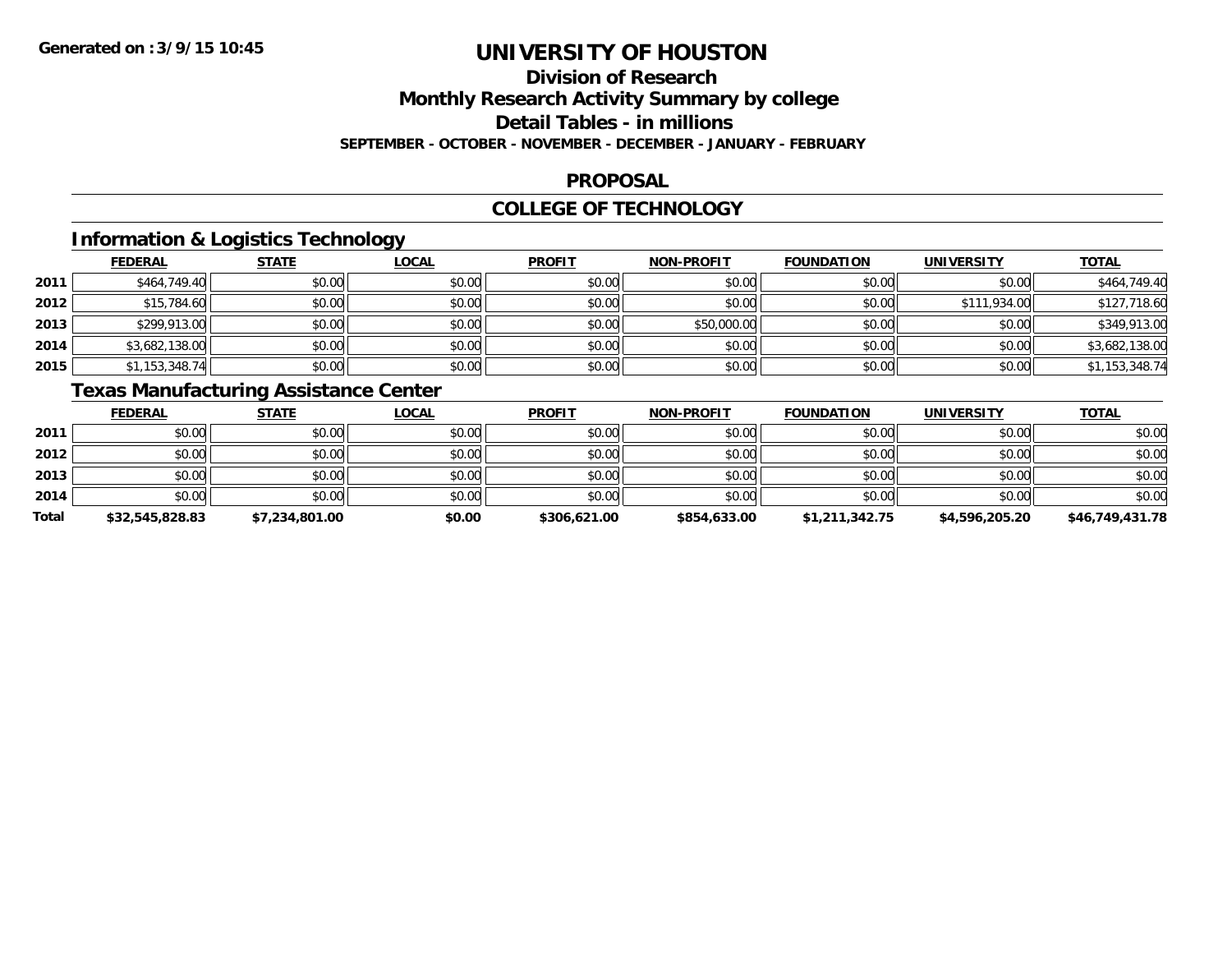# **Division of Research**

**Monthly Research Activity Summary by college**

**Detail Tables - in millions**

**SEPTEMBER - OCTOBER - NOVEMBER - DECEMBER - JANUARY - FEBRUARY**

## **PROPOSAL**

## **CULLEN COLLEGE OF ENGINEERING**

|      | <b>Biomedical Engineering</b> |                |                                                          |                |                   |                   |                   |                 |
|------|-------------------------------|----------------|----------------------------------------------------------|----------------|-------------------|-------------------|-------------------|-----------------|
|      | <b>FEDERAL</b>                | <b>STATE</b>   | <b>LOCAL</b>                                             | <b>PROFIT</b>  | <b>NON-PROFIT</b> | <b>FOUNDATION</b> | <b>UNIVERSITY</b> | <b>TOTAL</b>    |
| 2011 | \$2,755,645.95                | \$0.00         | \$0.00                                                   | \$0.00         | \$0.00            | \$0.00            | \$686,250.00      | \$3,441,895.95  |
| 2012 | \$6,959,925.10                | \$672,750.00   | \$0.00                                                   | \$0.00         | \$0.00            | \$0.00            | \$1,403,125.00    | \$9,035,800.10  |
| 2013 | \$8,171,125.08                | \$202,500.00   | \$0.00                                                   | \$66,477.00    | \$0.00            | \$250,003.00      | \$921,081.00      | \$9,611,186.08  |
| 2014 | \$46,057,274.50               | \$20,000.00    | \$0.00                                                   | \$213,938.00   | \$631,364.00      | \$829,250.00      | \$271,740.00      | \$48,023,566.50 |
| 2015 | \$25,534,871.10               | \$0.00         | \$0.00                                                   | \$111,131.00   | \$1,271,390.00    | \$1,144,886.00    | \$1,304,430.00    | \$29,366,708.10 |
|      |                               |                | <b>Center for Innovative Grouting Materials and Tech</b> |                |                   |                   |                   |                 |
|      | <b>FEDERAL</b>                | <b>STATE</b>   | <b>LOCAL</b>                                             | <b>PROFIT</b>  | <b>NON-PROFIT</b> | <b>FOUNDATION</b> | <b>UNIVERSITY</b> | <b>TOTAL</b>    |
| 2012 | \$0.00                        | \$0.00         | \$0.00                                                   | \$0.00         | \$0.00            | \$0.00            | \$0.00            | \$0.00          |
|      | <b>Chemical Engineering</b>   |                |                                                          |                |                   |                   |                   |                 |
|      | <b>FEDERAL</b>                | <b>STATE</b>   | <b>LOCAL</b>                                             | <b>PROFIT</b>  | <b>NON-PROFIT</b> | <b>FOUNDATION</b> | <b>UNIVERSITY</b> | <b>TOTAL</b>    |
| 2011 | \$14,053,856.50               | \$222,012.00   | \$83,000.00                                              | \$3,636,075.78 | \$2,383,651.00    | \$899,695.00      | \$411,805.00      | \$21,690,095.28 |
| 2012 | \$10,069,538.18               | \$1,649,348.10 | \$0.00                                                   | \$1,503,754.00 | \$732,000.00      | \$3,142,448.00    | \$170,000.00      | \$17,267,088.28 |
| 2013 | \$12,026,587.50               | \$476,499.10   | \$0.00                                                   | \$2,982,565.00 | \$673,000.00      | \$1,838,663.00    | \$39,909.00       | \$18,037,223.60 |
| 2014 | \$18,469,559.67               | \$1,376,679.00 | \$0.00                                                   | \$2,433,785.00 | \$0.00            | \$3,133,950.00    | \$67,472.00       | \$25,481,445.67 |
| 2015 | \$8,600,479.52                | \$310,456.00   | \$0.00                                                   | \$1,573,904.00 | \$160,000.00      | \$2,873,000.00    | \$206,086.00      | \$13,723,925.52 |
|      | <b>Civil Engineering</b>      |                |                                                          |                |                   |                   |                   |                 |
|      | <b>FEDERAL</b>                | <b>STATE</b>   | <b>LOCAL</b>                                             | <b>PROFIT</b>  | <b>NON-PROFIT</b> | <b>FOUNDATION</b> | <b>UNIVERSITY</b> | <b>TOTAL</b>    |
| 2011 | \$14,615,444.83               | \$1,136,409.20 | \$100,000.00                                             | \$38,500.00    | \$660,000.00      | \$112,854.25      | \$270,299.00      | \$16,933,507.28 |
| 2012 | \$3,584,589.55                | \$507,549.00   | \$0.00                                                   | \$1,850,109.10 | \$33,308.00       | \$177,426.20      | \$1,758,950.50    | \$7,911,932.35  |
| 2013 | \$6,286,182.47                | \$723,896.00   | \$0.00                                                   | \$163,590.00   | \$1,318,473.40    | \$2,982,335.00    | \$519,710.05      | \$11,994,186.92 |
| 2014 | \$12,688,679.14               | \$220,358.00   | \$0.00                                                   | \$358,883.00   | \$110,000.00      | \$3,700,738.54    | \$97,318.80       | \$17,175,977.48 |
| 2015 | \$19,222,745.43               | \$220,695.00   | \$0.00                                                   | \$122,314.50   | \$110,000.00      | \$1,540,897.05    | \$490,408.00      | \$21,707,059.98 |
|      | Dean, Engineering             |                |                                                          |                |                   |                   |                   |                 |
|      | <b>FEDERAL</b>                | <b>STATE</b>   | <b>LOCAL</b>                                             | <b>PROFIT</b>  | <b>NON-PROFIT</b> | <b>FOUNDATION</b> | <b>UNIVERSITY</b> | <b>TOTAL</b>    |
| 2012 | \$882,933.40                  | \$0.00         | \$0.00                                                   | \$0.00         | \$0.00            | \$0.00            | \$0.00            | \$882,933.40    |
| 2013 | \$0.00                        | \$0.00         | \$0.00                                                   | \$0.00         | \$0.00            | \$0.00            | \$0.00            | \$0.00          |
| 2014 | \$865,098.80                  | \$0.00         | \$0.00                                                   | \$0.00         | \$0.00            | \$0.00            | \$0.00            | \$865,098.80    |
| 2015 | \$150,000.00                  | \$0.00         | \$0.00                                                   | \$0.00         | \$0.00            | \$150,000.00      | \$0.00            | \$300,000.00    |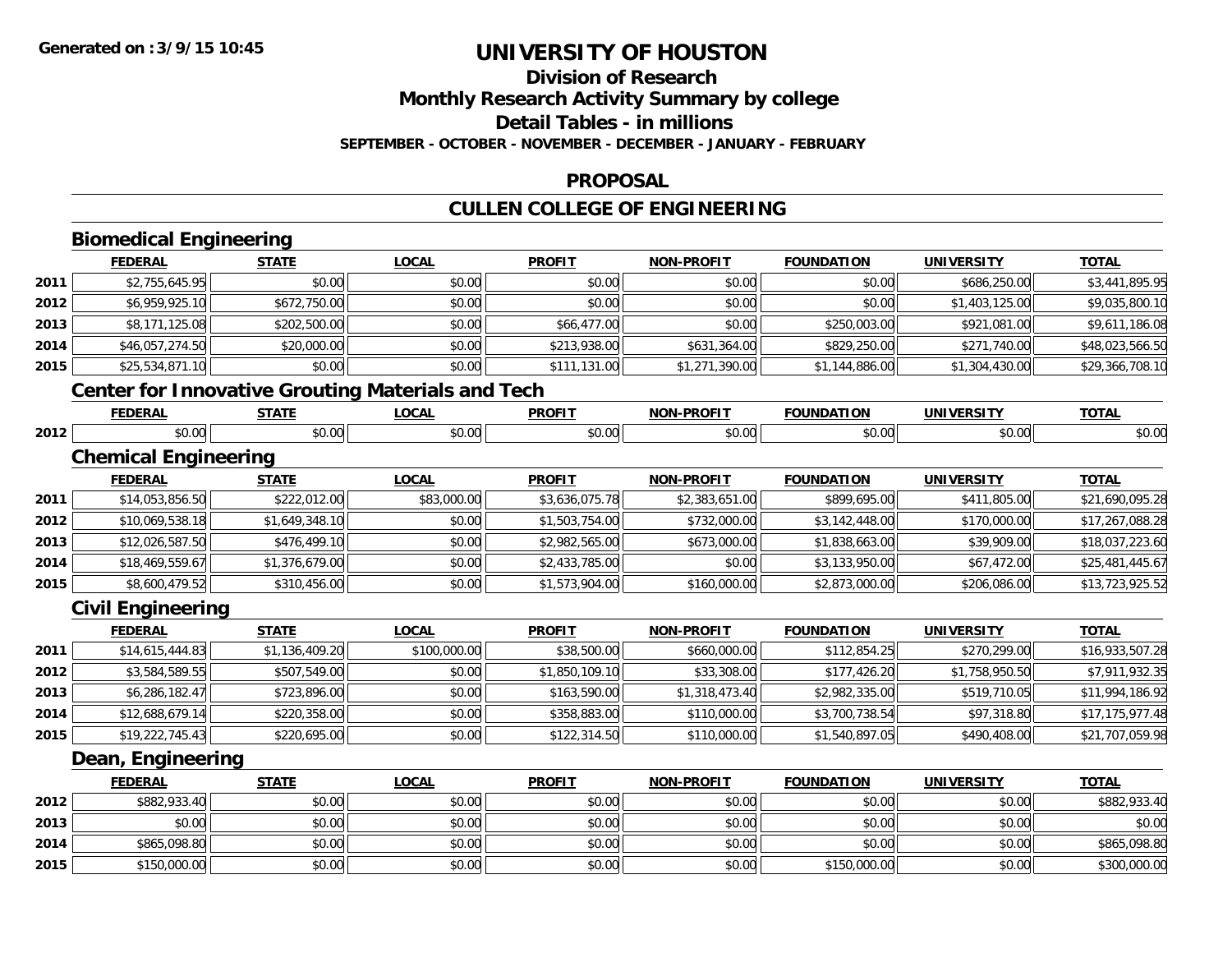# **Division of Research**

**Monthly Research Activity Summary by college**

**Detail Tables - in millions**

**SEPTEMBER - OCTOBER - NOVEMBER - DECEMBER - JANUARY - FEBRUARY**

## **PROPOSAL**

## **CULLEN COLLEGE OF ENGINEERING**

## **Electrical & Computer Engineering**

|      | <b>FEDERAL</b>  | <b>STATE</b>   | <b>LOCAL</b> | <b>PROFIT</b>  | <b>NON-PROFIT</b> | <b>FOUNDATION</b> | <b>UNIVERSITY</b> | <b>TOTAL</b>    |
|------|-----------------|----------------|--------------|----------------|-------------------|-------------------|-------------------|-----------------|
| 2011 | \$14,600,153.09 | \$0.00         | \$0.00       | \$1,230,296.81 | \$260,012.00      | \$320,524.00      | \$1,301,812.00    | \$17,712,797.90 |
| 2012 | \$18,350,233.37 | \$1,075,022.90 | \$0.00       | \$927,852.00   | \$27,500.00       | \$415,800.00      | \$2,154,413.00    | \$22,950,821.27 |
| 2013 | \$16,540,128.47 | \$879,486.40   | \$0.00       | \$1,170,814.00 | \$476,250.00      | \$964,395.00      | \$286,253.00      | \$20,317,326.87 |
| 2014 | \$16,316,946.27 | \$234,750.00   | \$0.00       | \$640,597.00   | \$1,237,800.00    | \$794,321.10      | \$1,523,810.80    | \$20,748,225.17 |
| 2015 | \$13,438,709.63 | \$2,369,142.00 | \$0.00       | \$418,527.00   | \$7,000.00        | \$412,000.00      | \$761,626.40      | \$17,407,005.03 |

## **Industrial Engineering**

|      | <u>FEDERAL</u>  | <b>STATE</b> | <b>LOCAL</b> | <b>PROFIT</b> | <b>NON-PROFIT</b> | <b>FOUNDATION</b> | <b>UNIVERSITY</b> | <b>TOTAL</b>    |
|------|-----------------|--------------|--------------|---------------|-------------------|-------------------|-------------------|-----------------|
| 2011 | \$574,762.38    | \$0.00       | \$0.00       | \$5,001.00    | \$0.00            | \$336,822.00      | \$0.00            | \$916,585.38    |
| 2012 | \$3,720,622.80  | \$397.915.60 | \$0.00       | \$61,162.50   | \$0.00            | \$0.00            | \$0.00            | \$4,179,700.90  |
| 2013 | \$458,804.25    | \$113,001.00 | \$0.00       | \$0.00        | \$0.00            | \$413,072.00      | \$0.00            | \$984,877.25    |
| 2014 | \$18,885,631.34 | \$745,364,00 | \$0.00       | \$0.00        | \$29,887.80       | \$779,564.00      | \$0.00            | \$20,440,447.14 |
| 2015 | \$295,011.50    | \$0.00       | \$0.00       | \$22,184.00   | \$0.00            | \$619,162.00      | \$0.00            | \$936,357.50    |

## **Mechanical Engineering**

|      | <b>FEDERAL</b>  | <u>STATE</u> | <u>LOCAL</u> | <b>PROFIT</b>  | <b>NON-PROFIT</b> | <b>FOUNDATION</b> | <b>UNIVERSITY</b> | <b>TOTAL</b>    |
|------|-----------------|--------------|--------------|----------------|-------------------|-------------------|-------------------|-----------------|
| 2011 | \$16,769,197.91 | \$226,312.00 | \$0.00       | \$788,355.50   | \$1,090,000.00    | \$1,338,678.20    | \$1,165,283.00    | \$21,377,826.61 |
| 2012 | \$26,208,597.72 | \$367,485.00 | \$0.00       | \$1,251,646.90 | \$1,019,270.76    | \$975,274.60      | \$700,244.00      | \$30,522,518.98 |
| 2013 | \$3,436,304.25  | \$710,530.00 | \$0.00       | \$442,500.00   | \$100,000.00      | \$660,546.16      | \$452,849.00      | \$5,802,729.41  |
| 2014 | \$10,214,049.40 | \$0.00       | \$0.00       | \$1,284,321.00 | \$625,000.00      | \$993,278.76      | \$224,963.00      | \$13,341,612.16 |
| 2015 | \$8,931,115.90  | \$90,300.00  | \$0.00       | \$2,005,144.50 | \$0.00            | \$1,113,612.00    | \$80,000.00       | \$12,220,172.40 |

## **Wind Energy Center**

|       | FEDERAL              | ~т∆т⊧                     | LOCAL        | <b>PROFIT</b>      | <b>NON-PROFIT</b> | <b>FOUNDATION</b>      | <b>UNIVERSITY</b> | TOTA.                 |
|-------|----------------------|---------------------------|--------------|--------------------|-------------------|------------------------|-------------------|-----------------------|
| 2013  | ሰሰ ሰሰ<br>JU.UU       | \$0.00                    | \$0.00       | 40.00<br>vv.vv     | \$0.00            | \$0.00                 | \$0.00            | \$0.00                |
| Total | .734.805.00<br>\$379 | .460.30<br>.948.<br>\$14. | \$183,000.00 | ل03,428.58<br>\$25 | \$12,955,906.96   | .195.86<br>よろつ<br>2J Z | /.269.838.55      | \$483.<br>.308.635.25 |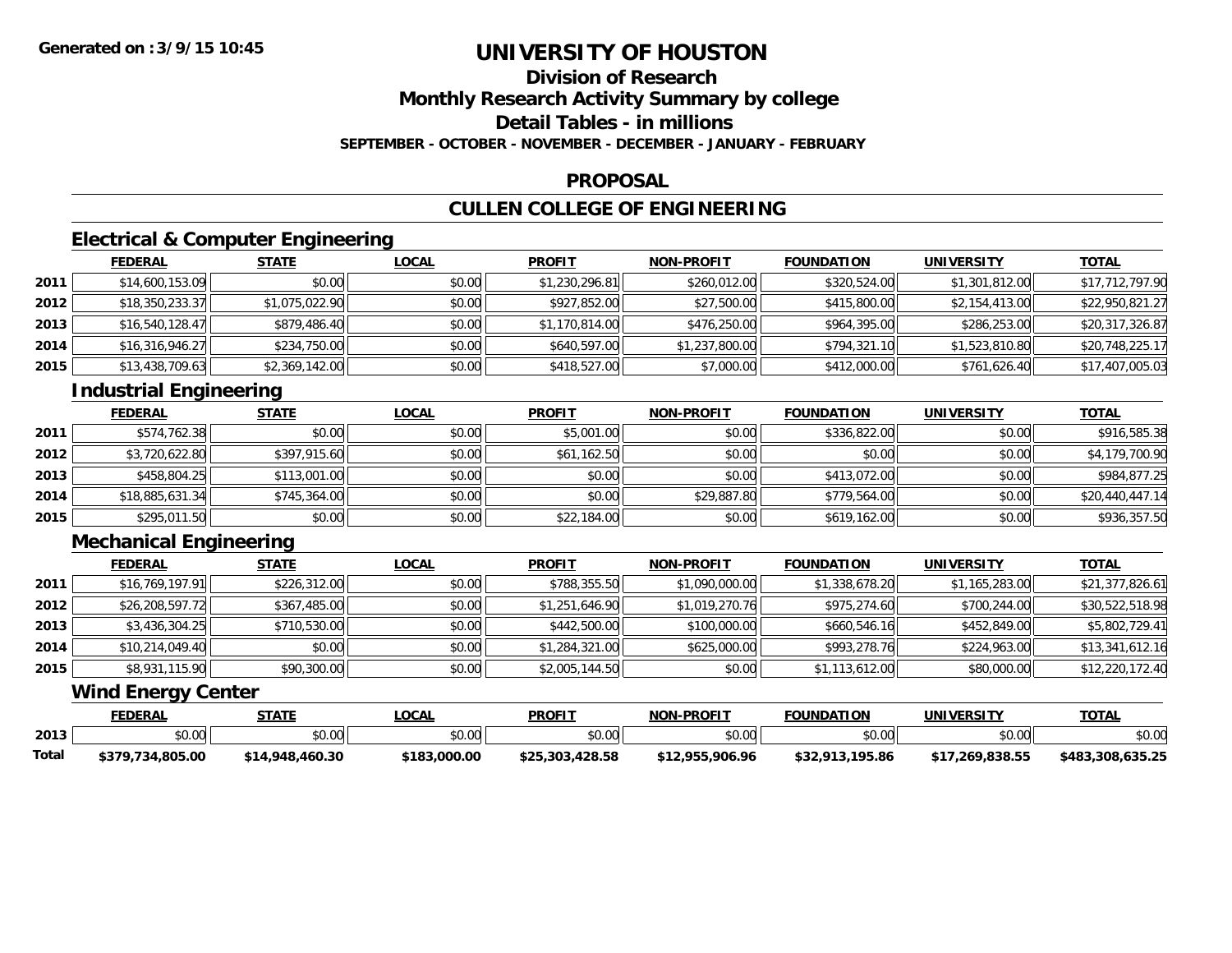**Division of Research**

**Monthly Research Activity Summary by college**

**Detail Tables - in millions**

**SEPTEMBER - OCTOBER - NOVEMBER - DECEMBER - JANUARY - FEBRUARY**

## **PROPOSAL**

## **DIVISION OF RESEARCH**

|      | <b>Allied Geophysical Laboratories</b>                    |                |              |               |                   |                   |                   |                |
|------|-----------------------------------------------------------|----------------|--------------|---------------|-------------------|-------------------|-------------------|----------------|
|      | <b>FEDERAL</b>                                            | <b>STATE</b>   | <b>LOCAL</b> | <b>PROFIT</b> | <b>NON-PROFIT</b> | <b>FOUNDATION</b> | <b>UNIVERSITY</b> | <b>TOTAL</b>   |
| 2011 | \$0.00                                                    | \$0.00         | \$0.00       | \$70,000.00   | \$0.00            | \$0.00            | \$0.00            | \$70,000.00    |
|      | <b>Center for Advanced Computing and Data Systems</b>     |                |              |               |                   |                   |                   |                |
|      | <b>FEDERAL</b>                                            | <b>STATE</b>   | <b>LOCAL</b> | <b>PROFIT</b> | <b>NON-PROFIT</b> | <b>FOUNDATION</b> | <b>UNIVERSITY</b> | <b>TOTAL</b>   |
| 2011 | \$0.00                                                    | \$0.00         | \$0.00       | \$0.00        | \$0.00            | \$0.00            | \$0.00            | \$0.00         |
| 2012 | \$549,112.46                                              | \$0.00         | \$0.00       | \$0.00        | \$2,000.00        | \$0.00            | \$964,253.70      | \$1,515,366.16 |
| 2013 | \$199,698.00                                              | \$0.00         | \$0.00       | \$75,000.00   | \$1,293,700.00    | \$0.00            | \$0.00            | \$1,568,398.00 |
| 2015 | \$0.00                                                    | \$0.00         | \$0.00       | \$0.00        | \$0.00            | \$0.00            | \$69,683.00       | \$69,683.00    |
|      | <b>Center for Advanced Materials</b>                      |                |              |               |                   |                   |                   |                |
|      | <b>FEDERAL</b>                                            | <b>STATE</b>   | <b>LOCAL</b> | <b>PROFIT</b> | <b>NON-PROFIT</b> | <b>FOUNDATION</b> | <b>UNIVERSITY</b> | <b>TOTAL</b>   |
| 2011 | \$1,447,890.60                                            | \$0.00         | \$0.00       | \$433,411.00  | \$0.00            | \$197,095.80      | \$0.00            | \$2,078,397.40 |
| 2012 | \$516,829.10                                              | \$0.00         | \$0.00       | \$0.00        | \$0.00            | \$291,259.20      | \$0.00            | \$808,088.30   |
| 2013 | \$151,114.00                                              | \$0.00         | \$0.00       | \$0.00        | \$1,293,106.00    | \$0.00            | \$0.00            | \$1,444,220.00 |
|      | <b>Center for Biomedical &amp; Environmental Genomics</b> |                |              |               |                   |                   |                   |                |
|      | <b>FEDERAL</b>                                            | <b>STATE</b>   | <b>LOCAL</b> | <b>PROFIT</b> | <b>NON-PROFIT</b> | <b>FOUNDATION</b> | <b>UNIVERSITY</b> | <b>TOTAL</b>   |
| 2012 | \$0.00                                                    | \$0.00         | \$0.00       | \$0.00        | \$0.00            | \$0.00            | \$0.00            | \$0.00         |
| 2013 | \$0.00                                                    | \$0.00         | \$0.00       | \$0.00        | \$0.00            | \$0.00            | \$0.00            | \$0.00         |
| 2015 | \$0.00                                                    | \$0.00         | \$0.00       | \$0.00        | \$0.00            | \$0.00            | \$0.00            | \$0.00         |
|      | <b>Center for Industrial Partnerships</b>                 |                |              |               |                   |                   |                   |                |
|      | <b>FEDERAL</b>                                            | <b>STATE</b>   | <b>LOCAL</b> | <b>PROFIT</b> | <b>NON-PROFIT</b> | <b>FOUNDATION</b> | <b>UNIVERSITY</b> | <b>TOTAL</b>   |
| 2011 | \$160,371.95                                              | \$0.00         | \$0.00       | \$0.00        | \$0.00            | \$0.00            | \$0.00            | \$160,371.95   |
| 2012 | \$696,294.00                                              | \$0.00         | \$0.00       | \$100,500.00  | \$0.00            | \$0.00            | \$0.00            | \$796,794.00   |
| 2013 | \$574,253.00                                              | \$0.00         | \$0.00       | \$0.00        | \$0.00            | \$0.00            | \$0.00            | \$574,253.00   |
| 2015 | \$201,595.40                                              | \$1,000,000.00 | \$0.00       | \$0.00        | \$0.00            | \$0.00            | \$0.00            | \$1,201,595.40 |
|      | <b>Division of Research</b>                               |                |              |               |                   |                   |                   |                |
|      | <b>FEDERAL</b>                                            | <b>STATE</b>   | <b>LOCAL</b> | <b>PROFIT</b> | <b>NON-PROFIT</b> | <b>FOUNDATION</b> | <b>UNIVERSITY</b> | <b>TOTAL</b>   |
| 2011 | \$0.00                                                    | \$0.00         | \$0.00       | \$0.00        | \$0.00            | \$0.00            | \$0.00            | \$0.00         |
| 2013 | \$0.00                                                    | \$7,877,932.00 | \$0.00       | \$0.00        | \$0.00            | \$0.00            | \$0.00            | \$7,877,932.00 |
| 2015 | \$0.00                                                    | \$5,754,381.00 | \$0.00       | \$0.00        | \$0.00            | \$0.00            | \$500.00          | \$5,754,881.00 |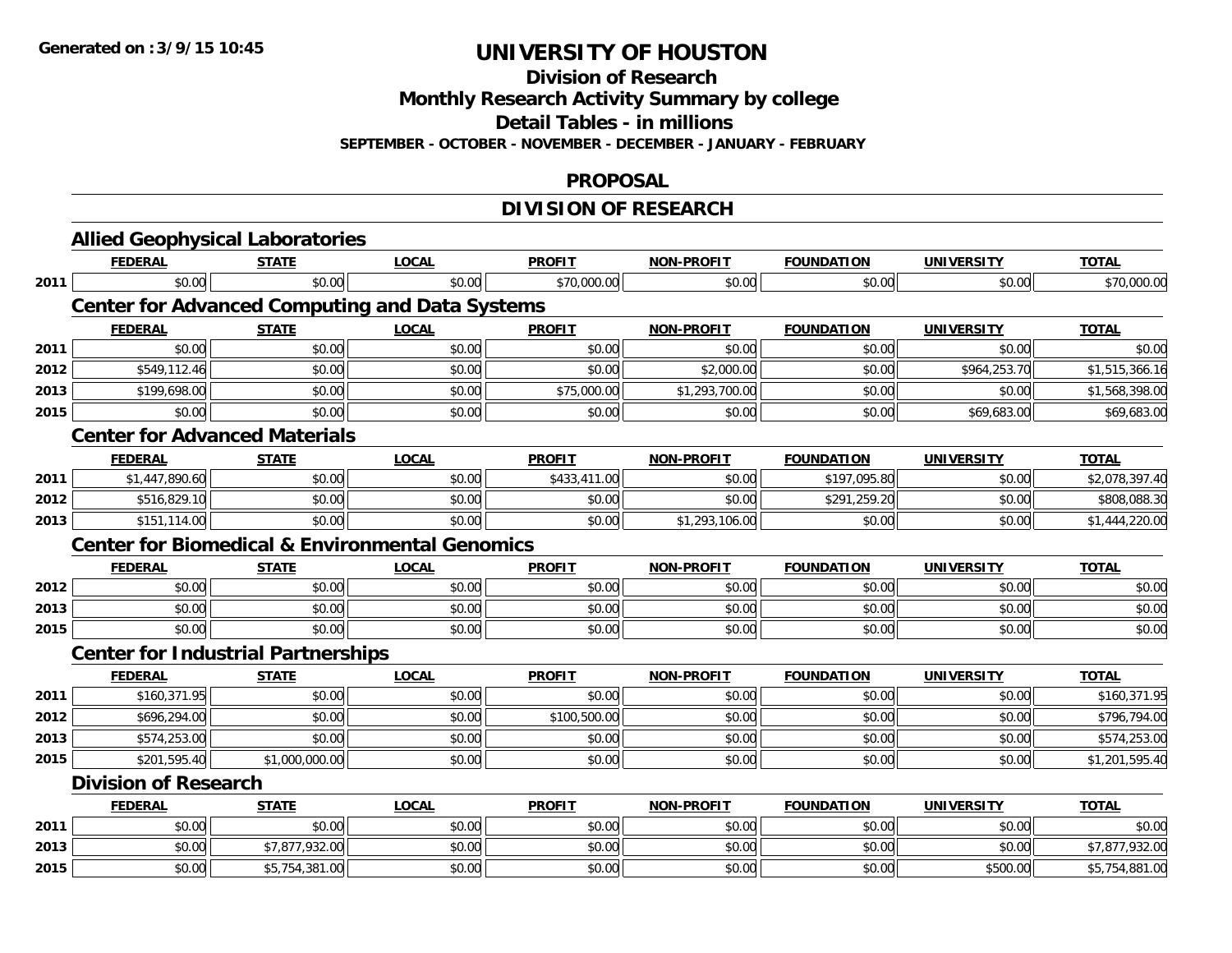# **Division of Research**

**Monthly Research Activity Summary by college**

**Detail Tables - in millions**

**SEPTEMBER - OCTOBER - NOVEMBER - DECEMBER - JANUARY - FEBRUARY**

## **PROPOSAL**

## **DIVISION OF RESEARCH**

## **National Center for Airborne Laser Mapping**

|      | <b>FEDERAL</b> | <b>STATE</b> | <b>LOCAL</b> | <b>PROFIT</b> | <b>NON-PROFIT</b> | <b>FOUNDATION</b> | UNIVERSITY     | <b>TOTAL</b>   |
|------|----------------|--------------|--------------|---------------|-------------------|-------------------|----------------|----------------|
| 2011 | \$48,594.00    | \$0.00       | \$0.00       | \$0.00        | \$0.00            | \$0.00            | \$0.00         | \$48,594.00    |
| 2012 | \$444,083.30   | \$0.00       | \$0.00       | \$0.00        | \$0.00            | \$0.00            | \$414,825.50   | \$858,908.80   |
| 2013 | \$0.00         | \$0.00       | \$0.00       | \$0.00        | \$0.00            | \$0.00            | \$1,058,677.95 | \$1,058,677.95 |
| 2014 | \$1,082,037.15 | \$48,896.00  | \$0.00       | \$0.00        | \$0.00            | \$0.00            | \$37,879.20    | \$1,168,812.35 |
| 2015 | \$183,747.60   | \$0.00       | \$0.00       | \$0.00        | \$0.00            | \$0.00            | \$485,503.00   | \$669,250.60   |

#### **TcSUH**

|      | <b>FEDERAL</b> | <b>STATE</b> | <b>LOCAL</b> | <b>PROFIT</b> | <b>NON-PROFIT</b> | <b>FOUNDATION</b> | <b>UNIVERSITY</b> | <b>TOTAL</b>   |
|------|----------------|--------------|--------------|---------------|-------------------|-------------------|-------------------|----------------|
| 2011 | \$346,446.76   | \$0.00       | \$0.00       | \$40,000.00   | \$0.00            | \$0.00            | \$0.00            | \$386,446.76   |
| 2012 | \$2,304,745.15 | \$0.00       | \$0.00       | \$70,000.00   | \$0.00            | \$0.00            | \$80,077.00       | \$2,454,822.15 |
| 2013 | \$646,173.70   | \$50,000.00  | \$0.00       | \$178,821.00  | \$0.00            | \$0.00            | \$0.00            | \$874.994.70   |
| 2014 | \$769,823.10   | \$0.00       | \$0.00       | \$167,200.00  | \$0.00            | \$0.00            | \$619,826.00      | \$1,556,849.10 |
| 2015 | \$1,349,912.45 | \$0.00       | \$0.00       | \$16,000.00   | \$0.00            | \$0.00            | \$0.00            | \$1,365,912.45 |

## **Texas Obesity Research Center**

|      | <b>FEDERAL</b> | <b>CTATE</b>         | .OCAI              | <b>PROFIT</b>                  | <b>-PROFIT</b><br><b>NION</b>                                                                                                                                                                                                                                                                                                                                                                                                                                        | лом<br>ר החווווה                              | UNIVERSITY      | <b>TOTAL</b> |
|------|----------------|----------------------|--------------------|--------------------------------|----------------------------------------------------------------------------------------------------------------------------------------------------------------------------------------------------------------------------------------------------------------------------------------------------------------------------------------------------------------------------------------------------------------------------------------------------------------------|-----------------------------------------------|-----------------|--------------|
| 2011 | 0000<br>pu.uu  | ሖ へ<br>וטט.          | $\sim$ 00<br>JU.UU | $\rightarrow$<br>ነ ሰሰ<br>JU.UU | $\mathsf{A}\cap\mathsf{A}\cap\mathsf{A}\cap\mathsf{A}\cap\mathsf{A}\cap\mathsf{A}\cap\mathsf{A}\cap\mathsf{A}\cap\mathsf{A}\cap\mathsf{A}\cap\mathsf{A}\cap\mathsf{A}\cap\mathsf{A}\cap\mathsf{A}\cap\mathsf{A}\cap\mathsf{A}\cap\mathsf{A}\cap\mathsf{A}\cap\mathsf{A}\cap\mathsf{A}\cap\mathsf{A}\cap\mathsf{A}\cap\mathsf{A}\cap\mathsf{A}\cap\mathsf{A}\cap\mathsf{A}\cap\mathsf{A}\cap\mathsf{A}\cap\mathsf{A}\cap\mathsf{A}\cap\mathsf{A}\cap\mathsf$<br>JU.UL | \$0.00                                        | 0.00<br>JU.UUI' | \$0.00       |
| 2012 | 0000<br>pv.uu  | $\sim$ $\sim$<br>υU. | 0000<br>J∪.∪∪      | $n \cap \Omega$<br>v.vu        | 0000<br>\$U.UC                                                                                                                                                                                                                                                                                                                                                                                                                                                       | $\uparrow$ $\uparrow$ $\uparrow$<br>ω<br>∪.∪∪ | 0.00<br>⊸∪∪∪⊪   | \$0.00       |

**TIMES**

|       | <b>FEDERAL</b>  | <b>STATE</b>    | <u>LOCAL</u> | <b>PROFIT</b>  | <b>NON-PROFIT</b> | <b>FOUNDATION</b> | <b>UNIVERSITY</b> | <b>TOTAL</b>    |
|-------|-----------------|-----------------|--------------|----------------|-------------------|-------------------|-------------------|-----------------|
| 2011  | \$2,961,229.00  | \$168,985.70    | \$141,895.20 | \$0.00         | \$254,256.00      | \$0.00            | \$352,023.00      | \$3,878,388.90  |
| 2012  | \$1,194,418.00  | \$0.00          | \$0.00       | \$0.00         | \$119,028.00      | \$0.00            | \$929,450.00      | \$2,242,896.00  |
| 2013  | \$1,331,763.80  | \$29,908.00     | \$0.00       | \$0.00         | \$0.00            | \$0.00            | \$723,267.00      | \$2,084,938.80  |
| 2014  | \$9,197,813.55  | \$98,197.00     | \$0.00       | \$1,006,321.00 | \$0.00            | \$0.00            | \$0.00            | \$10,302,331.55 |
| 2015  | \$398,713.00    | \$99,999.00     | \$0.00       | \$0.00         | \$76,188.00       | \$0.00            | \$0.00            | \$574,900.00    |
| Total | \$26,756,659.07 | \$15,128,298.70 | \$141,895.20 | \$2,157,253.00 | \$3,038,278.00    | \$488,355.00      | \$5,735,965.35    | \$53,446,704.32 |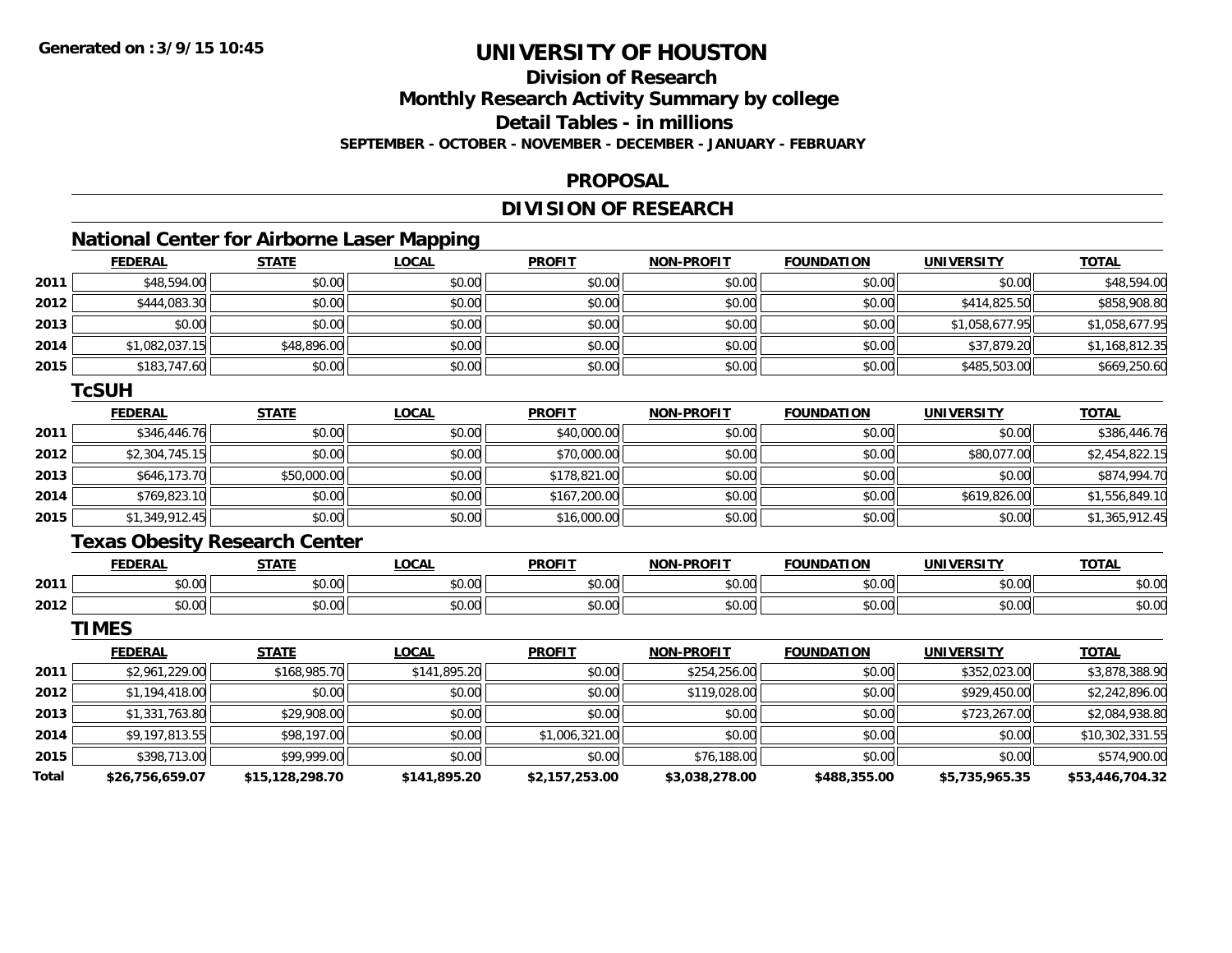**Division of Research**

**Monthly Research Activity Summary by college**

**Detail Tables - in millions**

**SEPTEMBER - OCTOBER - NOVEMBER - DECEMBER - JANUARY - FEBRUARY**

## **PROPOSAL**

## **GRADUATE COLLEGE OF SOCIAL WORK**

|       | <b>Center for Drug and Social Policy Research</b><br><b>FEDERAL</b> | <b>STATE</b> | <b>LOCAL</b>                                                | <b>PROFIT</b> | <b>NON-PROFIT</b> | <b>FOUNDATION</b> | <b>UNIVERSITY</b> | <b>TOTAL</b>    |
|-------|---------------------------------------------------------------------|--------------|-------------------------------------------------------------|---------------|-------------------|-------------------|-------------------|-----------------|
| 2012  | \$0.00                                                              | \$0.00       | \$0.00                                                      | \$0.00        | \$0.00            | \$0.00            | \$0.00            | \$0.00          |
| 2013  | \$0.00                                                              | \$0.00       | \$0.00                                                      | \$0.00        | \$0.00            | \$0.00            | \$0.00            | \$0.00          |
|       |                                                                     |              | <b>Center for Health Equities &amp; Evaluation Research</b> |               |                   |                   |                   |                 |
|       | <b>FEDERAL</b>                                                      | <b>STATE</b> | <b>LOCAL</b>                                                | <b>PROFIT</b> | <b>NON-PROFIT</b> | <b>FOUNDATION</b> | <b>UNIVERSITY</b> | <b>TOTAL</b>    |
| 2011  | \$743,334.00                                                        | \$0.00       | \$0.00                                                      | \$0.00        | \$0.00            | \$0.00            | \$0.00            | \$743,334.00    |
| 2013  | \$0.00                                                              | \$0.00       | \$0.00                                                      | \$39,755.90   | \$0.00            | \$0.00            | \$0.00            | \$39,755.90     |
| 2015  | \$430,954.00                                                        | \$0.00       | \$0.00                                                      | \$0.00        | \$0.00            | \$0.00            | \$0.00            | \$430,954.00    |
|       | <b>Child &amp; Family for Innovative Research</b>                   |              |                                                             |               |                   |                   |                   |                 |
|       | <b>FEDERAL</b>                                                      | <b>STATE</b> | <b>LOCAL</b>                                                | <b>PROFIT</b> | <b>NON-PROFIT</b> | <b>FOUNDATION</b> | <b>UNIVERSITY</b> | <b>TOTAL</b>    |
| 2011  | \$4,584,914.00                                                      | \$0.00       | \$0.00                                                      | \$100,982.00  | \$25,000.00       | \$0.05            | \$150,609.00      | \$4,861,505.05  |
| 2012  | \$2,399,509.32                                                      | \$0.00       | \$56,704.00                                                 | \$330,559.00  | \$35,469.80       | \$28,560.00       | \$190,477.00      | \$3,041,279.12  |
| 2013  | \$1,252,168.07                                                      | \$10,000.00  | \$0.00                                                      | \$0.00        | \$292,838.00      | \$19,250.00       | \$0.00            | \$1,574,256.07  |
| 2014  | \$0.00                                                              | \$288,991.00 | \$0.00                                                      | \$45,050.00   | \$19,979.00       | \$19,235.70       | \$356,205.00      | \$729,460.70    |
| 2015  | \$0.00                                                              | \$0.00       | \$0.00                                                      | \$0.00        | \$0.00            | \$99,730.00       | \$0.00            | \$99,730.00     |
|       | <b>Community Projects - Social Work</b>                             |              |                                                             |               |                   |                   |                   |                 |
|       | <b>FEDERAL</b>                                                      | <b>STATE</b> | <b>LOCAL</b>                                                | <b>PROFIT</b> | <b>NON-PROFIT</b> | <b>FOUNDATION</b> | <b>UNIVERSITY</b> | <b>TOTAL</b>    |
| 2011  | \$2,420,245.00                                                      | \$0.00       | \$0.00                                                      | \$0.00        | \$0.00            | \$0.00            | \$0.00            | \$2,420,245.00  |
|       | Dean, Social Work                                                   |              |                                                             |               |                   |                   |                   |                 |
|       | <b>FEDERAL</b>                                                      | <b>STATE</b> | <b>LOCAL</b>                                                | <b>PROFIT</b> | <b>NON-PROFIT</b> | <b>FOUNDATION</b> | <b>UNIVERSITY</b> | <b>TOTAL</b>    |
| 2011  | \$3,614,480.80                                                      | \$0.00       | \$0.00                                                      | \$0.00        | \$0.00            | \$0.00            | \$0.00            | \$3,614,480.80  |
| 2012  | \$0.00                                                              | \$0.00       | \$0.00                                                      | \$0.00        | \$0.00            | \$0.00            | \$0.00            | \$0.00          |
| 2013  | \$0.00                                                              | \$0.00       | \$0.00                                                      | \$0.00        | \$0.00            | \$0.00            | \$0.00            | \$0.00          |
| 2014  | \$0.00                                                              | \$0.00       | \$0.00                                                      | \$0.00        | \$0.00            | \$0.00            | \$0.00            | \$0.00          |
| 2015  | \$0.00                                                              | \$0.00       | \$0.00                                                      | \$0.00        | \$0.00            | \$4,500.00        | \$0.00            | \$4,500.00      |
| Total | \$15,445,605.19                                                     | \$298,991.00 | \$56,704.00                                                 | \$516,346.90  | \$373,286.80      | \$171,275.75      | \$697,291.00      | \$17,559,500.64 |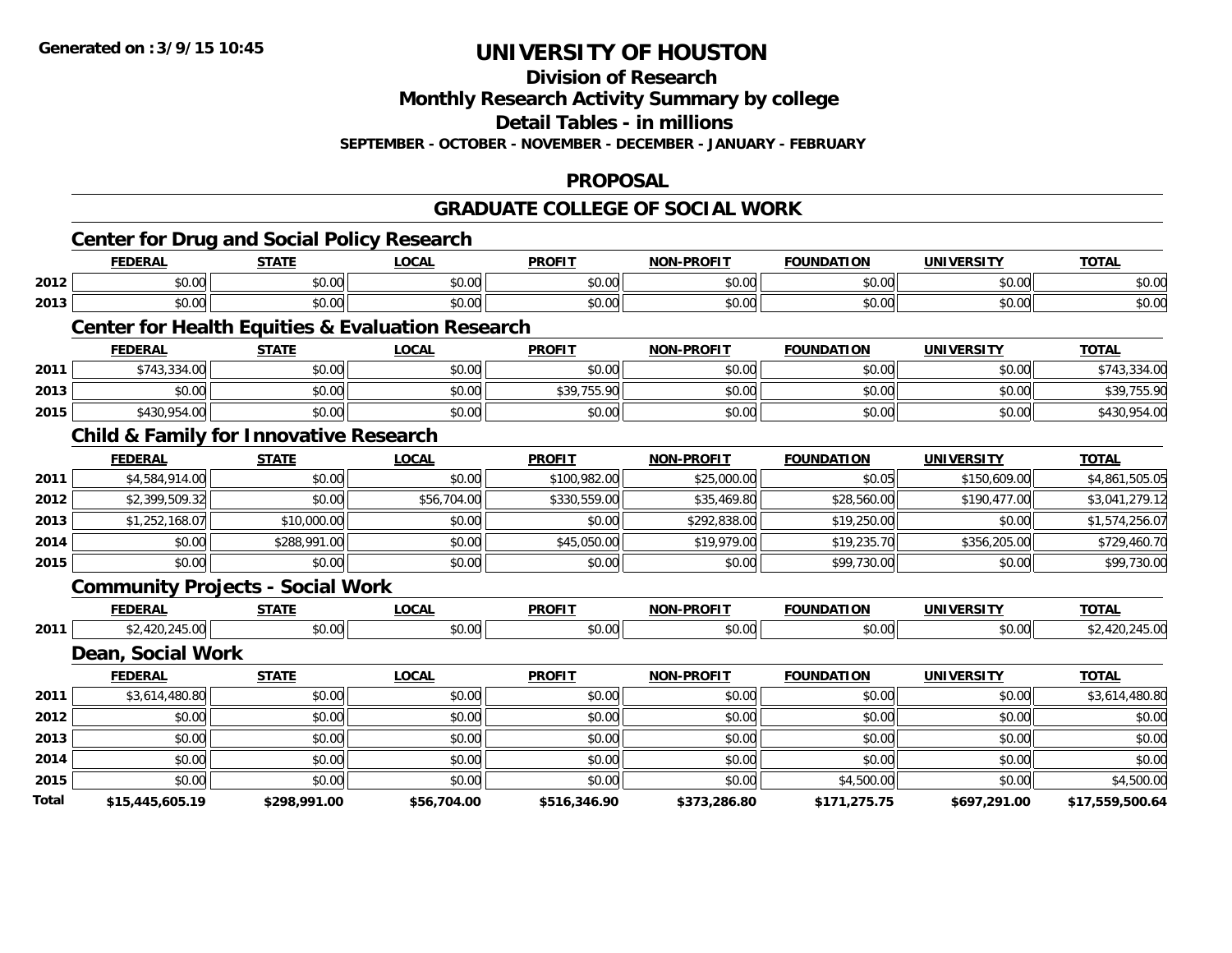#### **Division of Research**

**Monthly Research Activity Summary by college**

**Detail Tables - in millions**

**SEPTEMBER - OCTOBER - NOVEMBER - DECEMBER - JANUARY - FEBRUARY**

#### **PROPOSAL**

## **HILTON COLLEGE OF HOTEL AND RESTAURANT MANAGEMENT**

## **Hotel and Restaurant Management**

|       | <b>FEDERAL</b> | <b>STATE</b> | <b>LOCAL</b> | <b>PROFIT</b> | <b>NON-PROFIT</b> | <b>FOUNDATION</b> | <b>UNIVERSITY</b> | <b>TOTAL</b>   |
|-------|----------------|--------------|--------------|---------------|-------------------|-------------------|-------------------|----------------|
| 2011  | \$0.00         | \$0.00       | \$0.00       | \$0.00        | \$27,280.00       | \$0.00            | \$0.00            | \$27,280.00    |
| 2012  | \$0.00         | \$174,830.00 | \$0.00       | \$0.00        | \$118,422.00      | \$0.00            | \$0.00            | \$293,252.00   |
| 2013  | \$553,755.00   | \$0.00       | \$16,154.00  | \$0.00        | \$10,987.00       | \$55,874.00       | \$143,232.00      | \$780,002.00   |
| 2014  | \$0.00         | \$0.00       | \$0.00       | \$0.00        | \$5,000.00        | \$0.00            | \$0.00            | \$5,000.00     |
| 2015  | \$40,000.00    | \$0.00       | \$0.00       | \$0.00        | \$0.00            | \$0.00            | \$0.00            | \$40,000.00    |
| Total | \$593,755.00   | \$174,830.00 | \$16,154.00  | \$0.00        | \$161,689.00      | \$55,874.00       | \$143,232.00      | \$1,145,534.00 |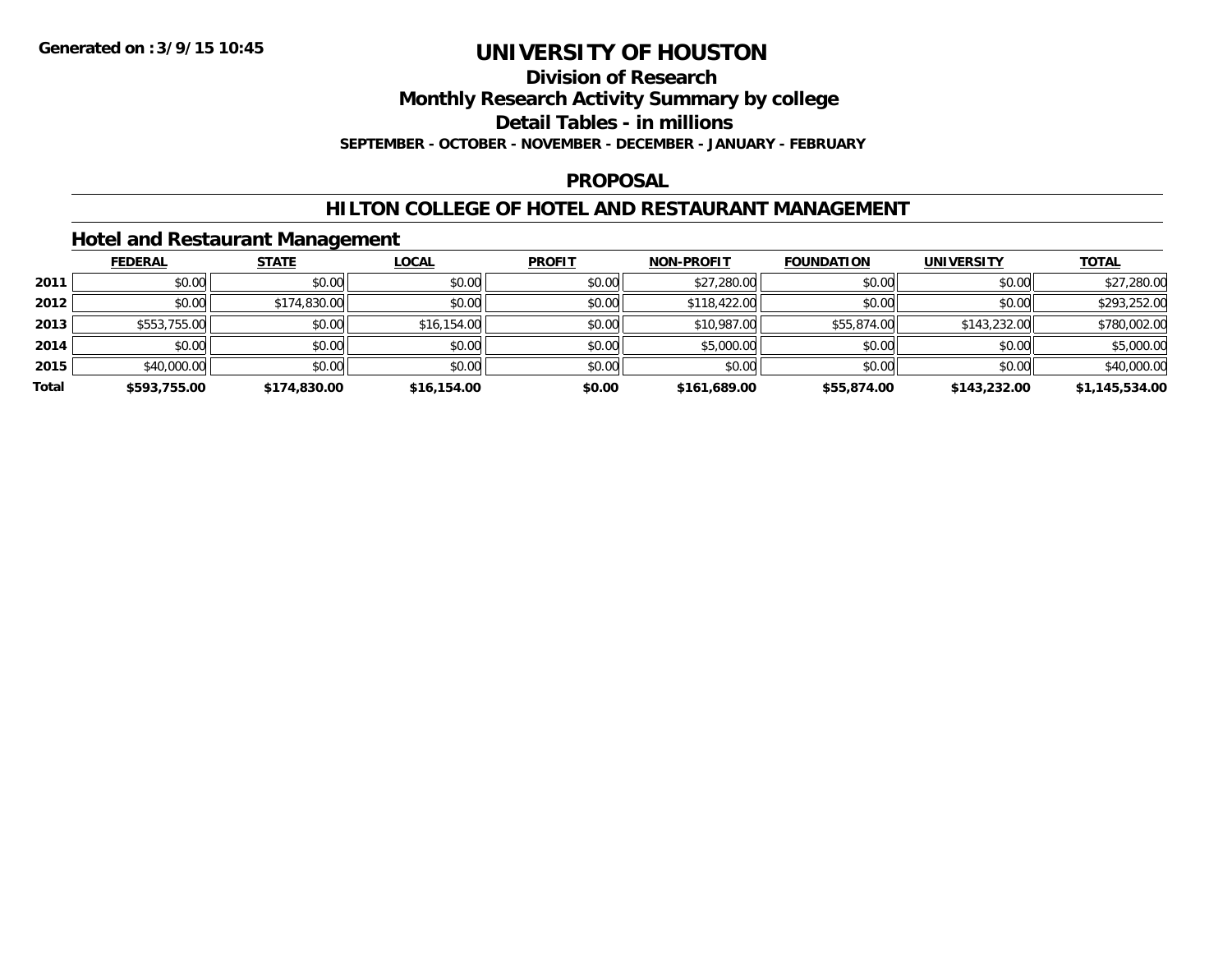## **Division of Research Monthly Research Activity Summary by college Detail Tables - in millions SEPTEMBER - OCTOBER - NOVEMBER - DECEMBER - JANUARY - FEBRUARY**

#### **PROPOSAL**

#### **HONORS COLLEGE**

## **Dean, Honors College**

|       | <u>FEDERAL</u> | <b>STATE</b> | <b>LOCAL</b> | <b>PROFIT</b> | <b>NON-PROFIT</b> | <b>FOUNDATION</b> | <b>UNIVERSITY</b> | <b>TOTAL</b>   |
|-------|----------------|--------------|--------------|---------------|-------------------|-------------------|-------------------|----------------|
| 2011  | \$0.00         | \$0.00       | \$0.00       | \$0.00        | \$53,185.20       | \$0.00            | \$0.00            | \$53,185.20    |
| 2013  | \$0.00         | \$0.00       | \$0.00       | \$341,900.74  | \$0.00            | \$0.00            | \$9,150.32        | \$351,051.06   |
| 2014  | \$0.00         | \$457,985.75 | \$0.00       | \$0.00        | \$0.00            | \$0.00            | \$0.00            | \$457,985.75   |
| 2015  | \$0.00         | \$0.00       | \$0.00       | \$0.00        | \$367,989.75      | \$0.00            | \$0.00            | \$367,989.75   |
| Total | \$0.00         | \$457,985.75 | \$0.00       | \$341,900.74  | \$421,174.95      | \$0.00            | \$9,150.32        | \$1,230,211.76 |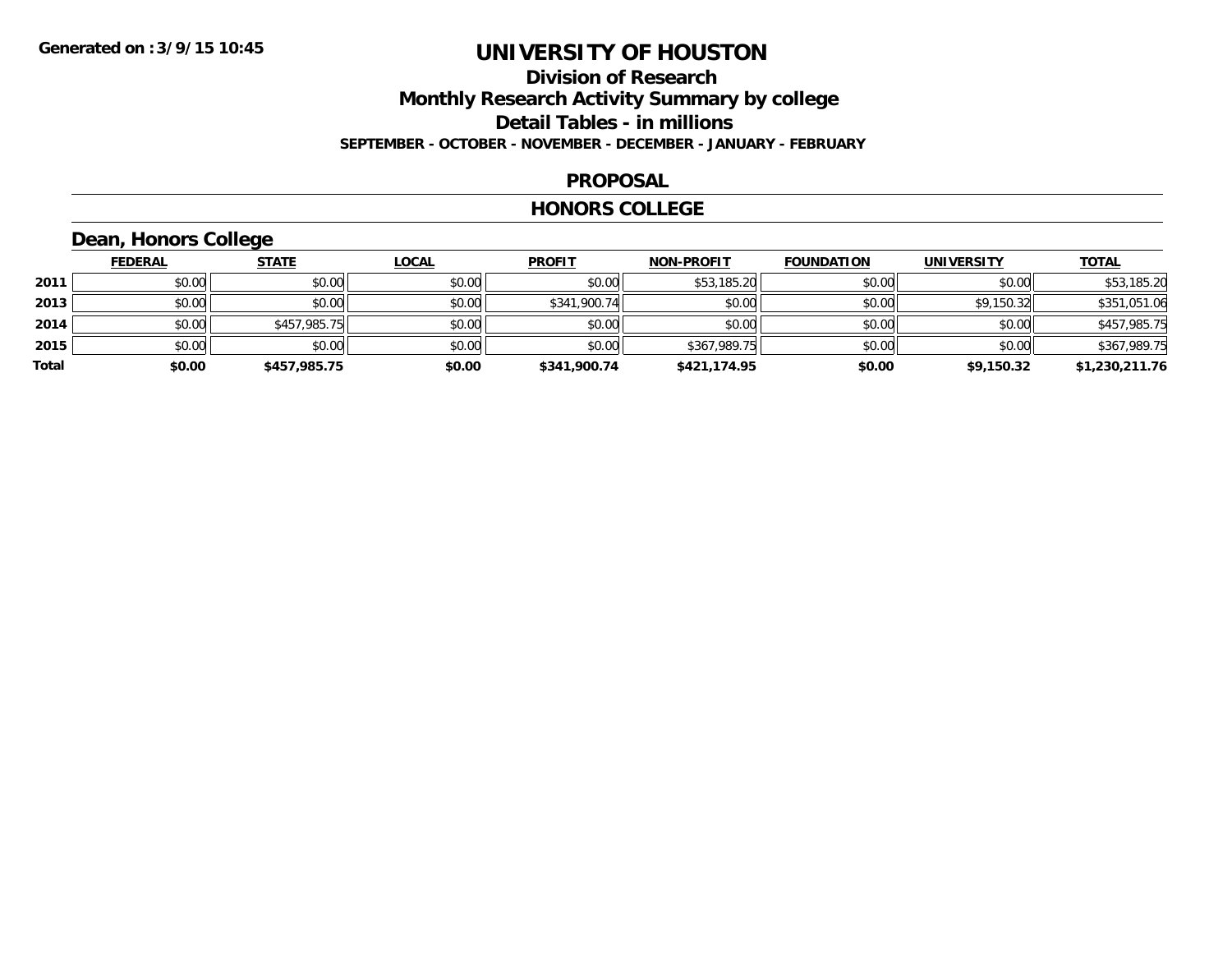**Division of Research**

**Monthly Research Activity Summary by college**

**Detail Tables - in millions**

**SEPTEMBER - OCTOBER - NOVEMBER - DECEMBER - JANUARY - FEBRUARY**

#### **PROPOSAL**

#### **PRESIDENT**

#### **Office of the President**

|              | <b>FEDERAL</b>   | <b>STATE</b> | <b>OCAL</b>             | <b>PROFIT</b> | <b>-PROFIT</b><br><b>NON</b> | <b>FOUNDATION</b> | UNIVERSITY | <u> ΤΟΤΑ.</u> |
|--------------|------------------|--------------|-------------------------|---------------|------------------------------|-------------------|------------|---------------|
| 2014         | .098.80<br>\$86. | \$0.00       | 0 <sub>n</sub><br>JU.UU | \$0.00        | ልስ ባህ<br>pv.uu               | \$0.00            | \$0.00     | <b>198.80</b> |
| <b>Total</b> | . uas su<br>toze | \$0.00       | \$0.00                  | \$0.00        | \$0.00                       | \$0.00            | \$0.00     | \$865,098.80  |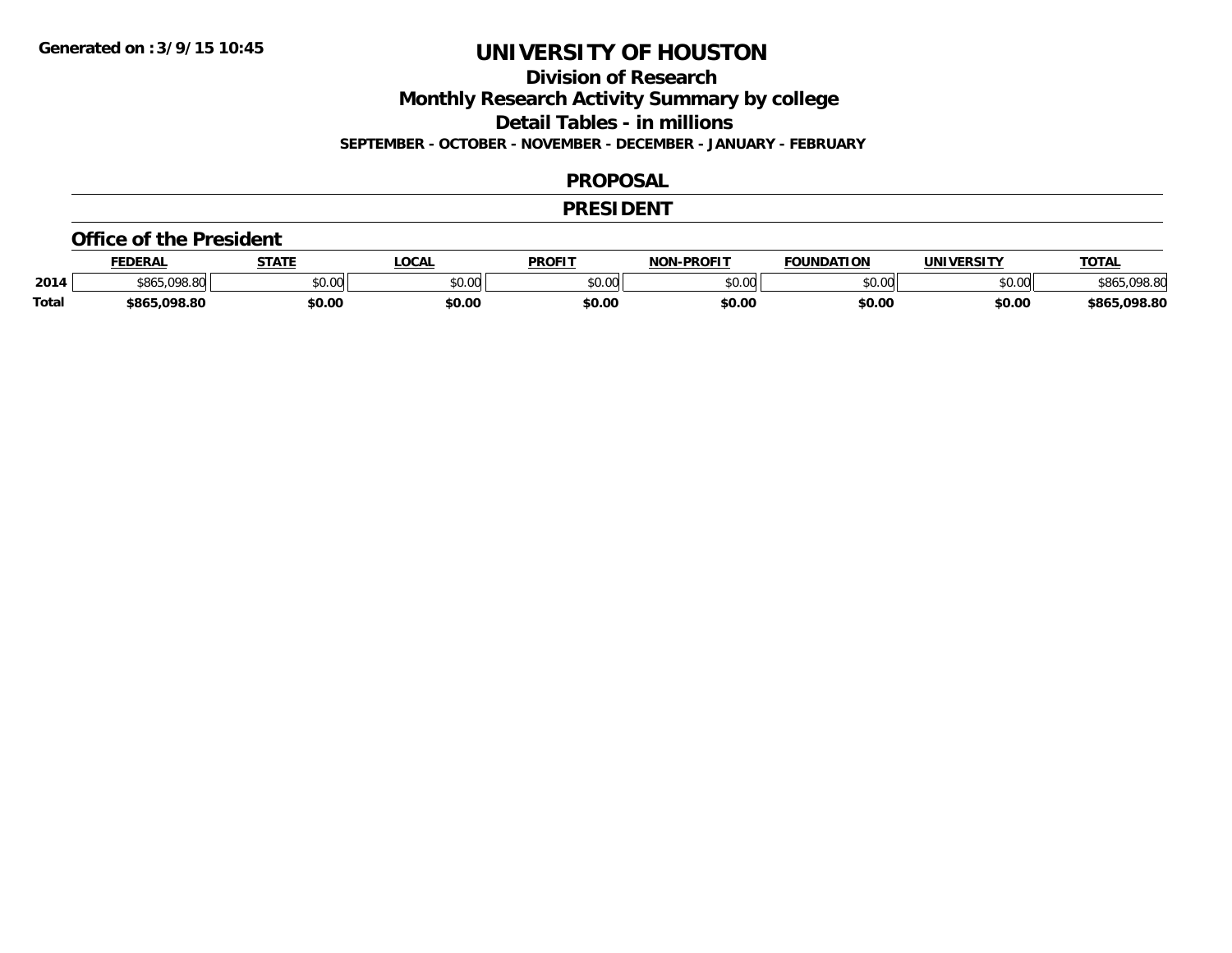## **Division of Research**

**Monthly Research Activity Summary by college**

**Detail Tables - in millions**

**SEPTEMBER - OCTOBER - NOVEMBER - DECEMBER - JANUARY - FEBRUARY**

#### **PROPOSAL**

#### **SENIOR V.P. FOR ACADEMIC AFFAIRS AND PROVOST**

## **Senior V.P. for Academic Affairs and Provost**

|       | <b>FEDERAL</b>                              | <b>STATE</b> | <b>LOCAL</b> | <b>PROFIT</b> | <b>NON-PROFIT</b> | <b>FOUNDATION</b> | <b>UNIVERSITY</b> | <b>TOTAL</b>   |
|-------|---------------------------------------------|--------------|--------------|---------------|-------------------|-------------------|-------------------|----------------|
| 2012  | \$0.00                                      | \$75,000.00  | \$0.00       | \$0.00        | \$0.00            | \$0.00            | \$0.00            | \$75,000.00    |
| 2013  | \$0.00                                      | \$0.00       | \$0.00       | \$0.00        | \$149,488.00      | \$0.00            | \$0.00            | \$149,488.00   |
|       | <b>Student Support Services</b>             |              |              |               |                   |                   |                   |                |
|       | <b>FEDERAL</b>                              | <b>STATE</b> | <b>LOCAL</b> | <b>PROFIT</b> | <b>NON-PROFIT</b> | <b>FOUNDATION</b> | <b>UNIVERSITY</b> | <b>TOTAL</b>   |
| 2012  | \$198,944.00                                | \$0.00       | \$0.00       | \$0.00        | \$0.00            | \$0.00            | \$0.00            | \$198,944.00   |
|       | <b>Undergraduate Scholars</b>               |              |              |               |                   |                   |                   |                |
|       | <b>FEDERAL</b>                              | <b>STATE</b> | <b>LOCAL</b> | <b>PROFIT</b> | <b>NON-PROFIT</b> | <b>FOUNDATION</b> | <b>UNIVERSITY</b> | <b>TOTAL</b>   |
| 2011  | \$0.00                                      | \$29,456.00  | \$0.00       | \$0.00        | \$0.00            | \$0.00            | \$0.00            | \$29,456.00    |
| 2012  | \$0.00                                      | \$19,051.00  | \$0.00       | \$0.00        | \$0.00            | \$0.00            | \$0.00            | \$19,051.00    |
| 2014  | \$0.00                                      | \$20,330.00  | \$0.00       | \$0.00        | \$0.00            | \$0.00            | \$0.00            | \$20,330.00    |
|       | <b>Undergraduate Student Success</b>        |              |              |               |                   |                   |                   |                |
|       | <b>FEDERAL</b>                              | <b>STATE</b> | <b>LOCAL</b> | <b>PROFIT</b> | <b>NON-PROFIT</b> | <b>FOUNDATION</b> | <b>UNIVERSITY</b> | <b>TOTAL</b>   |
| 2013  | \$0.00                                      | \$30,000.00  | \$0.00       | \$0.00        | \$0.00            | \$0.00            | \$0.00            | \$30,000.00    |
| 2014  | \$0.00                                      | \$268,000.00 | \$0.00       | \$0.00        | \$0.00            | \$0.00            | \$0.00            | \$268,000.00   |
| 2015  | \$297,579.00                                | \$0.00       | \$0.00       | \$0.00        | \$0.00            | \$0.00            | \$0.00            | \$297,579.00   |
|       | <b>Undergraduate Student Success Center</b> |              |              |               |                   |                   |                   |                |
|       | <b>FEDERAL</b>                              | <b>STATE</b> | <b>LOCAL</b> | <b>PROFIT</b> | <b>NON-PROFIT</b> | <b>FOUNDATION</b> | <b>UNIVERSITY</b> | <b>TOTAL</b>   |
| 2011  | \$0.00                                      | \$0.00       | \$0.00       | \$0.00        | \$115,096.00      | \$0.00            | \$0.00            | \$115,096.00   |
| 2015  | \$0.00                                      | \$0.00       | \$0.00       | \$0.00        | \$78,500.00       | \$0.00            | \$0.00            | \$78,500.00    |
| Total | \$496,523.00                                | \$441,837.00 | \$0.00       | \$0.00        | \$343,084.00      | \$0.00            | \$0.00            | \$1,281,444.00 |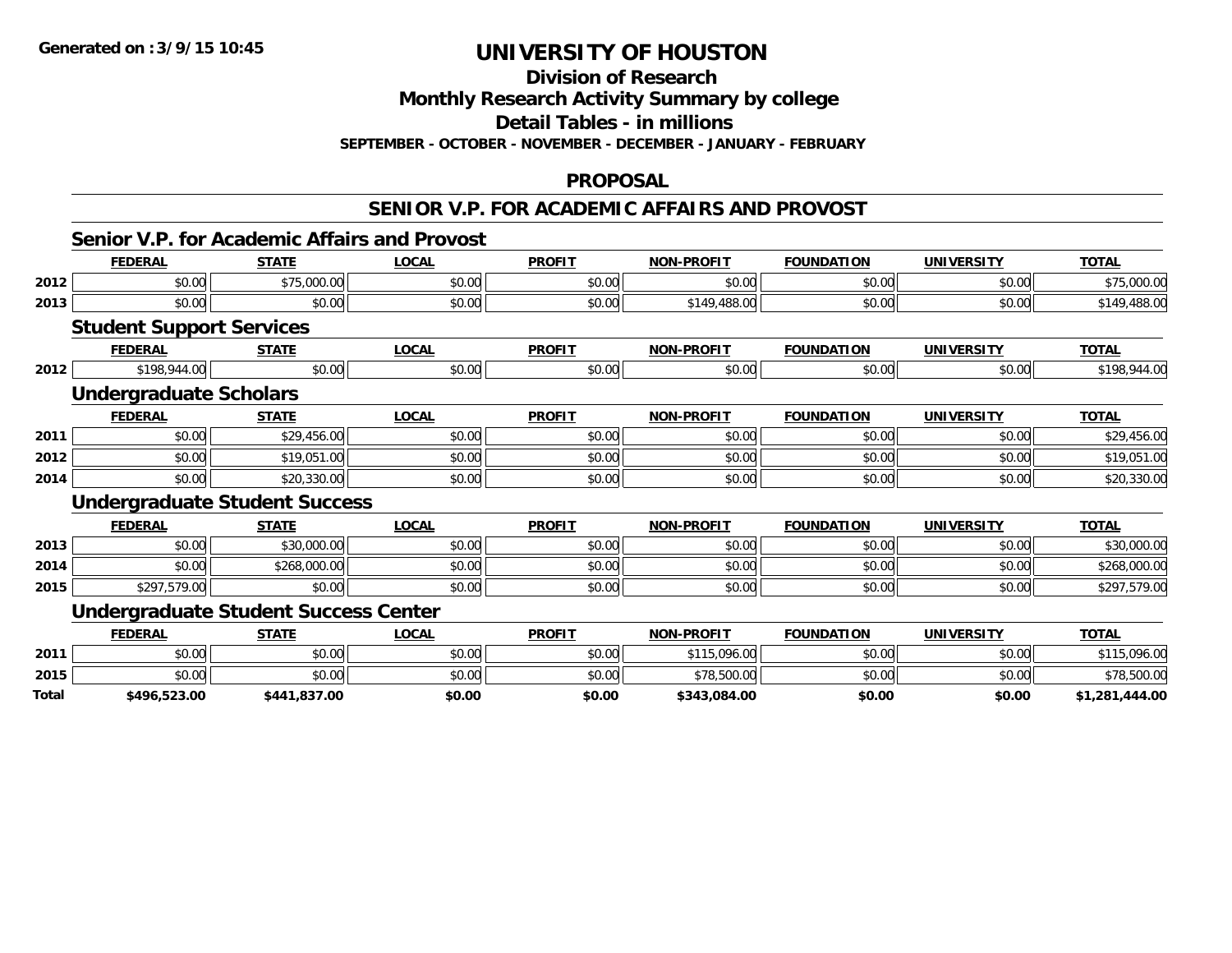# **Division of Research**

**Monthly Research Activity Summary by college**

**Detail Tables - in millions**

**SEPTEMBER - OCTOBER - NOVEMBER - DECEMBER - JANUARY - FEBRUARY**

## **PROPOSAL**

#### **UH LAW CENTER**

|              | Dean, Law      |              |              |               |                   |                   |                   |                |
|--------------|----------------|--------------|--------------|---------------|-------------------|-------------------|-------------------|----------------|
|              | <b>FEDERAL</b> | <b>STATE</b> | <b>LOCAL</b> | <b>PROFIT</b> | <b>NON-PROFIT</b> | <b>FOUNDATION</b> | <b>UNIVERSITY</b> | <b>TOTAL</b>   |
| 2013         | \$0.00         | \$0.00       | \$0.00       | \$71,560.62   | \$0.00            | \$0.00            | \$0.00            | \$71,560.62    |
| 2015         | \$601,568.43   | \$0.00       | \$0.00       | \$0.00        | \$0.00            | \$0.00            | \$0.00            | \$601,568.43   |
|              | Law-UH         |              |              |               |                   |                   |                   |                |
|              | <b>FEDERAL</b> | <b>STATE</b> | <b>LOCAL</b> | <b>PROFIT</b> | <b>NON-PROFIT</b> | <b>FOUNDATION</b> | <b>UNIVERSITY</b> | <b>TOTAL</b>   |
| 2011         | \$0.00         | \$103,966.00 | \$0.00       | \$10,063.00   | \$0.00            | \$0.00            | \$68,956.00       | \$182,985.00   |
| 2012         | \$0.00         | \$160,000.00 | \$0.00       | \$0.00        | \$0.00            | \$0.00            | \$0.00            | \$160,000.00   |
| 2014         | \$0.00         | \$200,000.00 | \$0.00       | \$0.00        | \$0.00            | \$0.00            | \$14,164.00       | \$214,164.00   |
| 2015         | \$0.00         | \$114,000.00 | \$0.00       | \$0.00        | \$0.00            | \$322,841.00      | \$16,683.00       | \$453,524.00   |
| <b>Total</b> | \$601,568.43   | \$577,966.00 | \$0.00       | \$81,623.62   | \$0.00            | \$322,841.00      | \$99,803.00       | \$1,683,802.05 |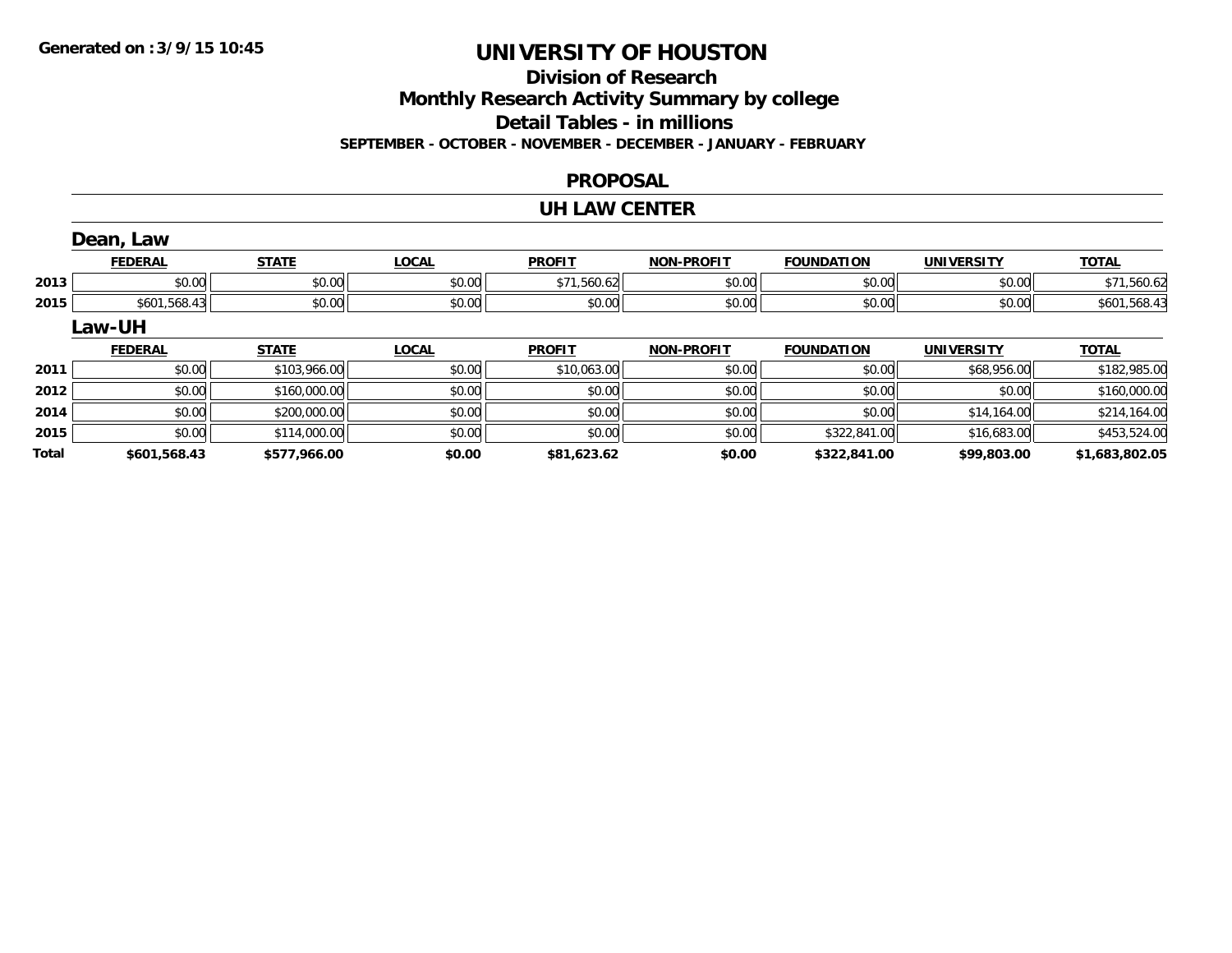**Division of Research**

**Monthly Research Activity Summary by college**

**Detail Tables - in millions**

**SEPTEMBER - OCTOBER - NOVEMBER - DECEMBER - JANUARY - FEBRUARY**

#### **PROPOSAL**

#### **UKNOWN COLLEGE**

## **Unknown Department**

|              | DERAI         | статі         | ne n                                                                                             | <b>PROFIT</b>                                                                                                                                                                                                                                                                                                                                                                                                                                                        | <b>DDAFIT</b><br>חחו | ΠΟΝ<br><b>CAUSIBAT</b> | TNT)                | <b>TOT</b>    |
|--------------|---------------|---------------|--------------------------------------------------------------------------------------------------|----------------------------------------------------------------------------------------------------------------------------------------------------------------------------------------------------------------------------------------------------------------------------------------------------------------------------------------------------------------------------------------------------------------------------------------------------------------------|----------------------|------------------------|---------------------|---------------|
| 2013         | 0.00<br>טט.טע | 0.00<br>JU.UU | $\begin{array}{c} \hline \text{A} & \text{A} & \text{A} & \text{B} \\ \hline \end{array}$<br>ט.ט | $\mathsf{A}\cap\mathsf{A}\cap\mathsf{A}\cap\mathsf{A}\cap\mathsf{A}\cap\mathsf{A}\cap\mathsf{A}\cap\mathsf{A}\cap\mathsf{A}\cap\mathsf{A}\cap\mathsf{A}\cap\mathsf{A}\cap\mathsf{A}\cap\mathsf{A}\cap\mathsf{A}\cap\mathsf{A}\cap\mathsf{A}\cap\mathsf{A}\cap\mathsf{A}\cap\mathsf{A}\cap\mathsf{A}\cap\mathsf{A}\cap\mathsf{A}\cap\mathsf{A}\cap\mathsf{A}\cap\mathsf{A}\cap\mathsf{A}\cap\mathsf{A}\cap\mathsf{A}\cap\mathsf{A}\cap\mathsf{A}\cap\mathsf$<br>וש.טע | $\sim$ 00<br>DU.UU   | \$0.00                 | $\sim$ 00<br>וטט.טי | 0000<br>JU.UU |
| <b>Total</b> | \$0.00        | \$0.00        | \$0.00                                                                                           | \$0.00                                                                                                                                                                                                                                                                                                                                                                                                                                                               | \$0.00               | \$0.00                 | \$0.00              | \$0.00        |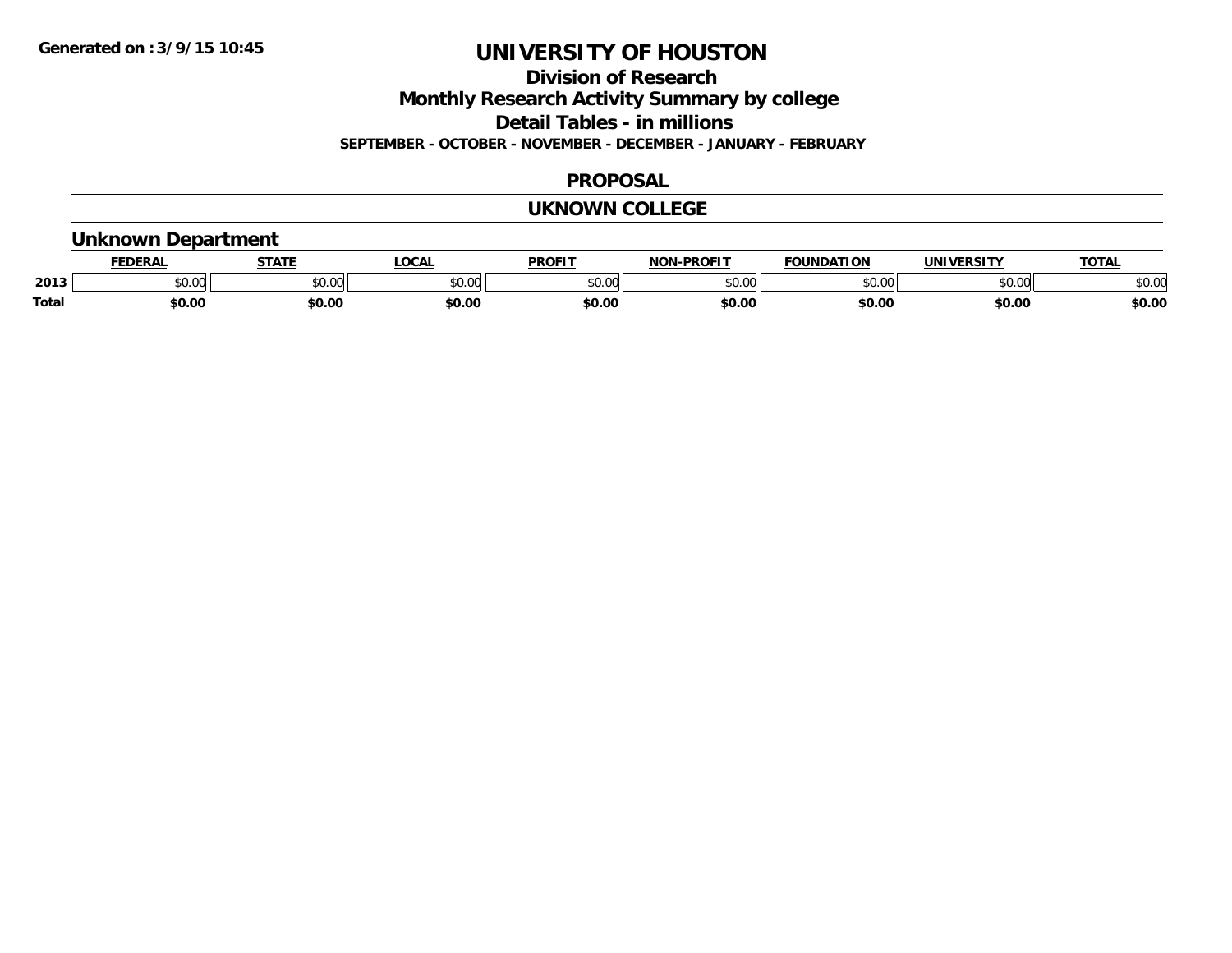## **Division of Research Monthly Research Activity Summary by college Detail Tables - in millions SEPTEMBER - OCTOBER - NOVEMBER - DECEMBER - JANUARY - FEBRUARY**

#### **PROPOSAL**

## **VICE PRESIDENT FOR ADMINISTRATION**

|       | <b>KUHF - Radio</b>         |              |              |               |                   |                   |                   |                 |
|-------|-----------------------------|--------------|--------------|---------------|-------------------|-------------------|-------------------|-----------------|
|       | <b>FEDERAL</b>              | <b>STATE</b> | <b>LOCAL</b> | <b>PROFIT</b> | <b>NON-PROFIT</b> | <b>FOUNDATION</b> | <b>UNIVERSITY</b> | <b>TOTAL</b>    |
| 2011  | \$0.00                      | \$0.00       | \$0.00       | \$0.00        | \$613,146.00      | \$0.00            | \$0.00            | \$613,146.00    |
| 2013  | \$0.00                      | \$0.00       | \$0.00       | \$0.00        | \$2,044,710.00    | \$0.00            | \$0.00            | \$2,044,710.00  |
| 2014  | \$0.00                      | \$0.00       | \$0.00       | \$0.00        | \$2,147,877.00    | \$0.00            | \$0.00            | \$2,147,877.00  |
| 2015  | \$0.00                      | \$0.00       | \$0.00       | \$0.00        | \$2,363,344.00    | \$0.00            | \$0.00            | \$2,363,344.00  |
|       | <b>KUHT-TV</b>              |              |              |               |                   |                   |                   |                 |
|       | <b>FEDERAL</b>              | <b>STATE</b> | LOCAL        | <b>PROFIT</b> | <b>NON-PROFIT</b> | <b>FOUNDATION</b> | <b>UNIVERSITY</b> | <b>TOTAL</b>    |
| 2011  | \$0.00                      | \$0.00       | \$0.00       | \$0.00        | \$1,606,903.00    | \$0.00            | \$0.00            | \$1,606,903.00  |
| 2012  | \$0.00                      | \$0.00       | \$0.00       | \$0.00        | \$14,132.00       | \$0.00            | \$0.00            | \$14,132.00     |
|       | <b>Physical Plant</b>       |              |              |               |                   |                   |                   |                 |
|       | <b>FEDERAL</b>              | <b>STATE</b> | <b>LOCAL</b> | <b>PROFIT</b> | <b>NON-PROFIT</b> | <b>FOUNDATION</b> | <b>UNIVERSITY</b> | <b>TOTAL</b>    |
| 2011  | \$0.00                      | \$0.00       | \$0.00       | \$0.00        | \$0.00            | \$0.00            | \$0.00            | \$0.00          |
| 2012  | \$24,500.00                 | \$0.00       | \$0.00       | \$0.00        | \$2,261,596.00    | \$0.00            | \$0.00            | \$2,286,096.00  |
|       | <b>UH Police Department</b> |              |              |               |                   |                   |                   |                 |
|       | <b>FEDERAL</b>              | <b>STATE</b> | <b>LOCAL</b> | <b>PROFIT</b> | <b>NON-PROFIT</b> | <b>FOUNDATION</b> | <b>UNIVERSITY</b> | <b>TOTAL</b>    |
| 2014  | \$0.00                      | \$3,000.00   | \$0.00       | \$0.00        | \$0.00            | \$0.00            | \$0.00            | \$3,000.00      |
| Total | \$24,500.00                 | \$3,000.00   | \$0.00       | \$0.00        | \$11,051,708.00   | \$0.00            | \$0.00            | \$11,079,208.00 |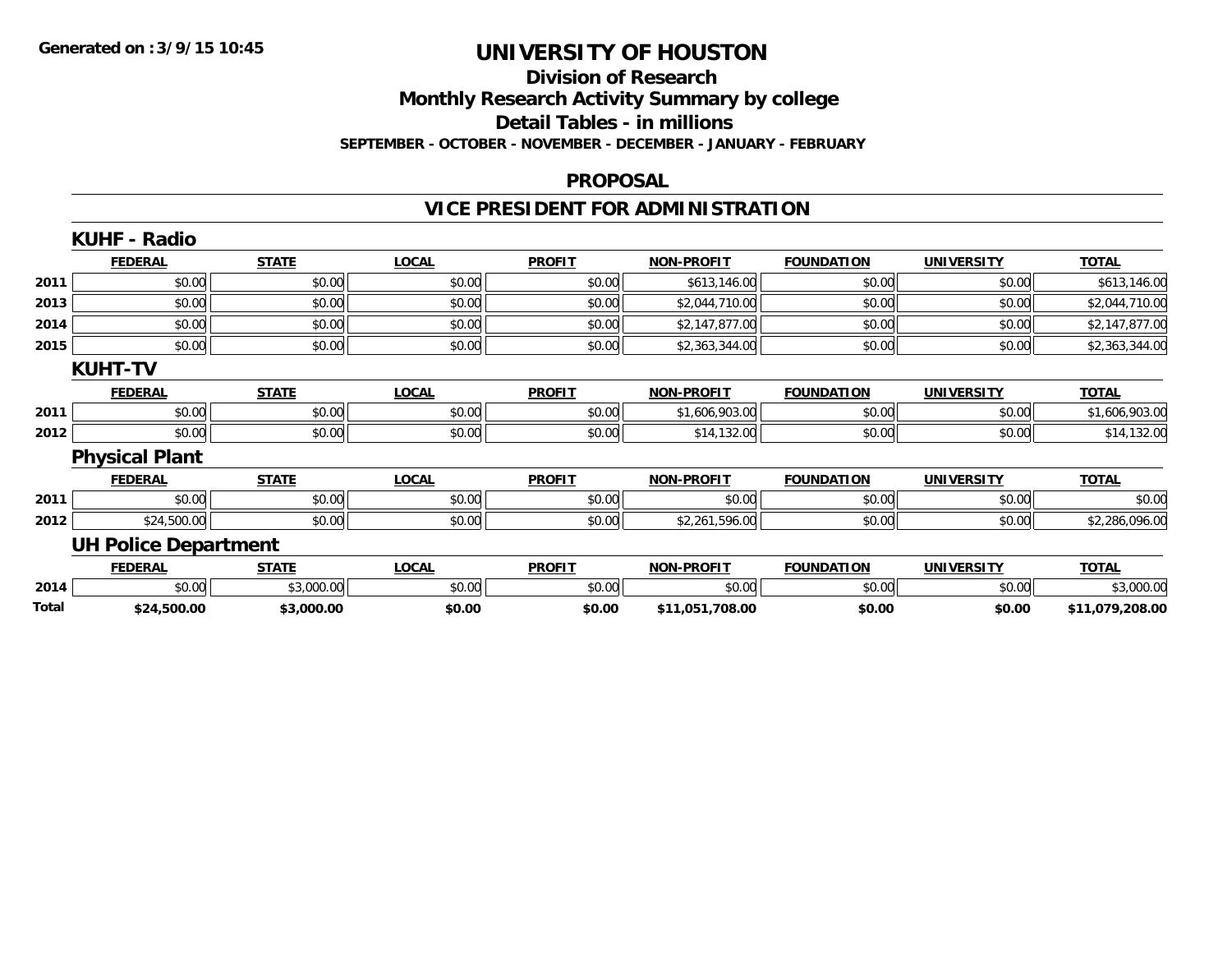**Division of Research**

**Monthly Research Activity Summary by college**

**Detail Tables - in millions**

**SEPTEMBER - OCTOBER - NOVEMBER - DECEMBER - JANUARY - FEBRUARY**

## **PROPOSAL**

## **VICE PRESIDENT FOR STUDENT AFFAIRS**

## **Dean, Student Affairs**

|              | <b>FEDERAL</b> | <b>STATE</b> | <b>OCAL</b> | <b>PROFIT</b> | <b>NON-PROFIT</b> | <b>FOUNDATION</b> | UNIVERSITY     | TOTA.       |
|--------------|----------------|--------------|-------------|---------------|-------------------|-------------------|----------------|-------------|
| 2012         | 0.0000         | \$0.00       | vv.vv       | \$0.00        | 0000<br>JU.UU     | \$0.00            | mn n¢<br>pu.uu | \$58,828.50 |
| <b>Total</b> | \$58.828.50    | \$0.00       | \$0.00      | \$0.00        | \$0.00            | \$0.00            | \$0.00         | \$58,828.50 |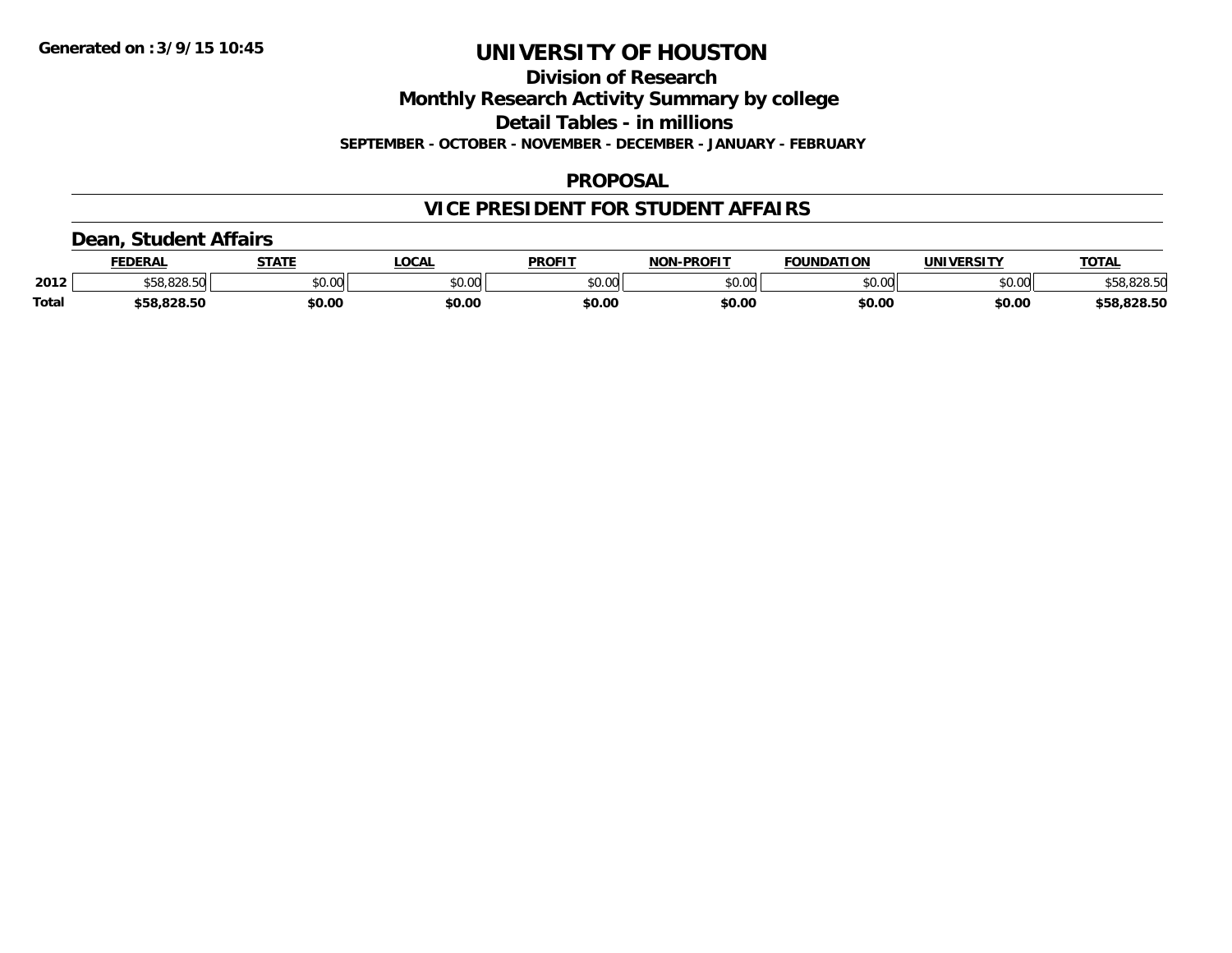**Division of Research**

**Monthly Research Activity Summary by college**

**Detail Tables - in millions**

**SEPTEMBER - OCTOBER - NOVEMBER - DECEMBER - JANUARY - FEBRUARY**

#### **AWARD**

#### **C.T. BAUER COLLEGE OF BUSINESS**

|       | <b>Accountancy &amp; Taxation</b>        |              |              |               |                   |                   |                   |                |
|-------|------------------------------------------|--------------|--------------|---------------|-------------------|-------------------|-------------------|----------------|
|       | <b>FEDERAL</b>                           | <b>STATE</b> | <b>LOCAL</b> | <b>PROFIT</b> | <b>NON-PROFIT</b> | <b>FOUNDATION</b> | <b>UNIVERSITY</b> | <b>TOTAL</b>   |
| 2014  | \$0.00                                   | \$0.00       | \$0.00       | \$0.00        | \$0.00            | \$19,260.00       | \$0.00            | \$19,260.00    |
|       | Dean, Business Administration            |              |              |               |                   |                   |                   |                |
|       | <b>FEDERAL</b>                           | <b>STATE</b> | <b>LOCAL</b> | <b>PROFIT</b> | <b>NON-PROFIT</b> | <b>FOUNDATION</b> | <b>UNIVERSITY</b> | <b>TOTAL</b>   |
| 2015  | \$0.00                                   | \$0.00       | \$0.00       | \$0.00        | \$0.00            | \$5,000.00        | \$0.00            | \$5,000.00     |
|       | <b>Finance</b>                           |              |              |               |                   |                   |                   |                |
|       | <b>FEDERAL</b>                           | <b>STATE</b> | <b>LOCAL</b> | <b>PROFIT</b> | <b>NON-PROFIT</b> | <b>FOUNDATION</b> | <b>UNIVERSITY</b> | <b>TOTAL</b>   |
| 2011  | \$198,870.80                             | \$0.00       | \$0.00       | \$0.00        | \$0.00            | \$0.00            | \$0.00            | \$198,870.80   |
|       | <b>Marketing</b>                         |              |              |               |                   |                   |                   |                |
|       | <b>FEDERAL</b>                           | <b>STATE</b> | <b>LOCAL</b> | <b>PROFIT</b> | <b>NON-PROFIT</b> | <b>FOUNDATION</b> | <b>UNIVERSITY</b> | <b>TOTAL</b>   |
| 2012  | \$0.00                                   | \$0.00       | \$0.00       | \$0.00        | \$0.00            | \$0.00            | \$0.00            | \$0.00         |
|       | <b>Small Business Development Center</b> |              |              |               |                   |                   |                   |                |
|       | <b>FEDERAL</b>                           | <b>STATE</b> | <b>LOCAL</b> | <b>PROFIT</b> | <b>NON-PROFIT</b> | <b>FOUNDATION</b> | <b>UNIVERSITY</b> | <b>TOTAL</b>   |
| 2011  | \$30,274.00                              | \$61,677.00  | \$0.00       | \$0.00        | \$0.00            | \$0.00            | \$0.00            | \$91,951.00    |
| 2012  | \$2,821,600.00                           | \$0.00       | \$0.00       | \$0.00        | \$0.00            | \$0.00            | \$0.00            | \$2,821,600.00 |
| 2013  | \$885,781.00                             | \$0.00       | \$0.00       | \$0.00        | \$0.00            | \$0.00            | \$0.00            | \$885,781.00   |
| Total | \$3,936,525.80                           | \$61,677.00  | \$0.00       | \$0.00        | \$0.00            | \$24,260.00       | \$0.00            | \$4,022,462.80 |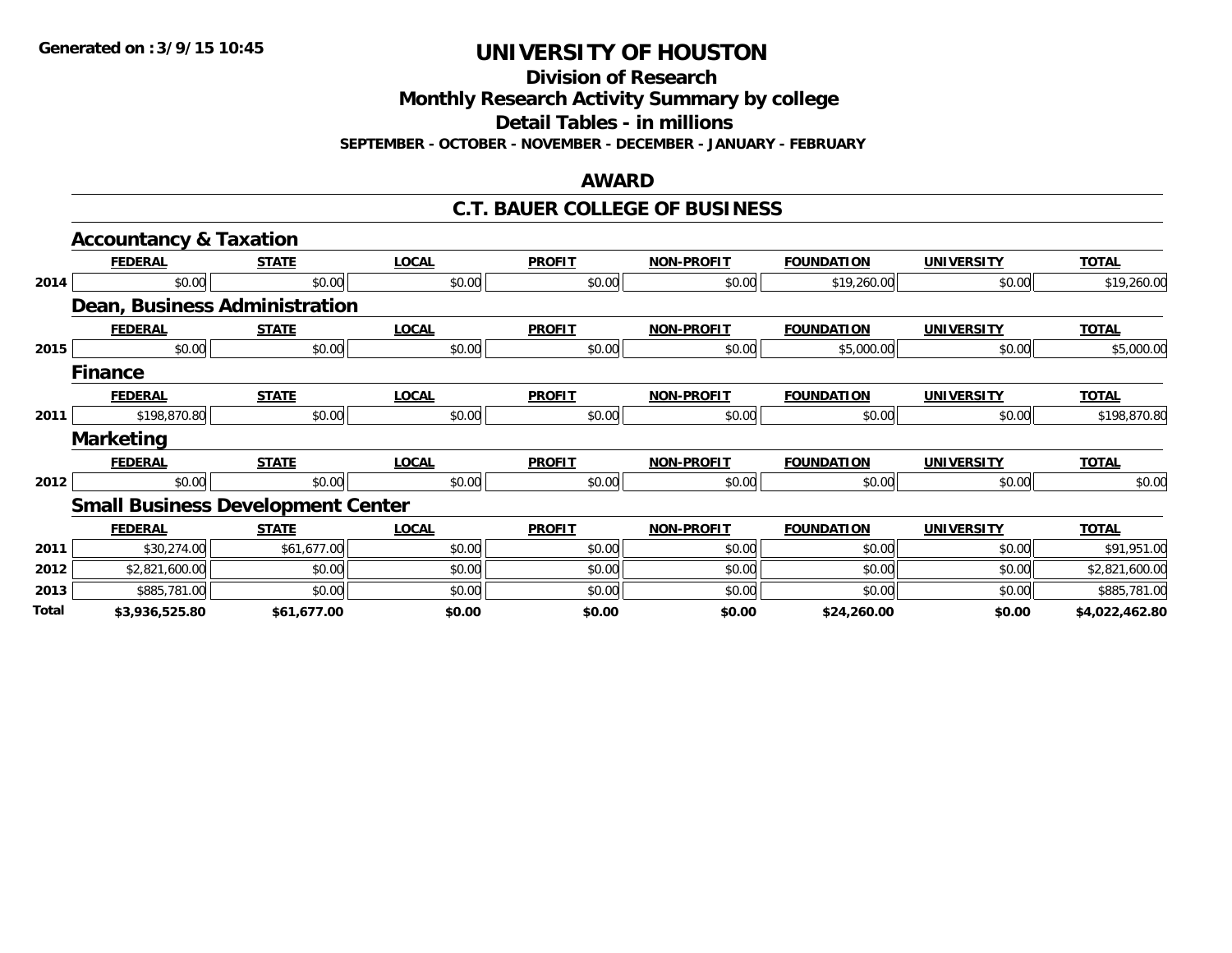**Division of Research**

**Monthly Research Activity Summary by college**

**Detail Tables - in millions**

**SEPTEMBER - OCTOBER - NOVEMBER - DECEMBER - JANUARY - FEBRUARY**

#### **AWARD**

## **COLLEGE OF ARCHITECTURE**

|              | Architecture   |              |              |               |                   |                   |                   |              |
|--------------|----------------|--------------|--------------|---------------|-------------------|-------------------|-------------------|--------------|
|              | <b>FEDERAL</b> | <b>STATE</b> | <u>LOCAL</u> | <b>PROFIT</b> | <b>NON-PROFIT</b> | <b>FOUNDATION</b> | <b>UNIVERSITY</b> | <b>TOTAL</b> |
| 2011         | \$0.00         | \$0.00       | \$0.00       | \$7,500.00    | \$0.00            | \$0.00            | \$0.00            | \$7,500.00   |
| 2012         | \$0.00         | \$0.00       | \$0.00       | \$0.00        | \$5,000.00        | \$0.00            | \$0.00            | \$5,000.00   |
| <b>Total</b> | \$0.00         | \$0.00       | \$0.00       | \$7,500.00    | \$5,000.00        | \$0.00            | \$0.00            | \$12,500.00  |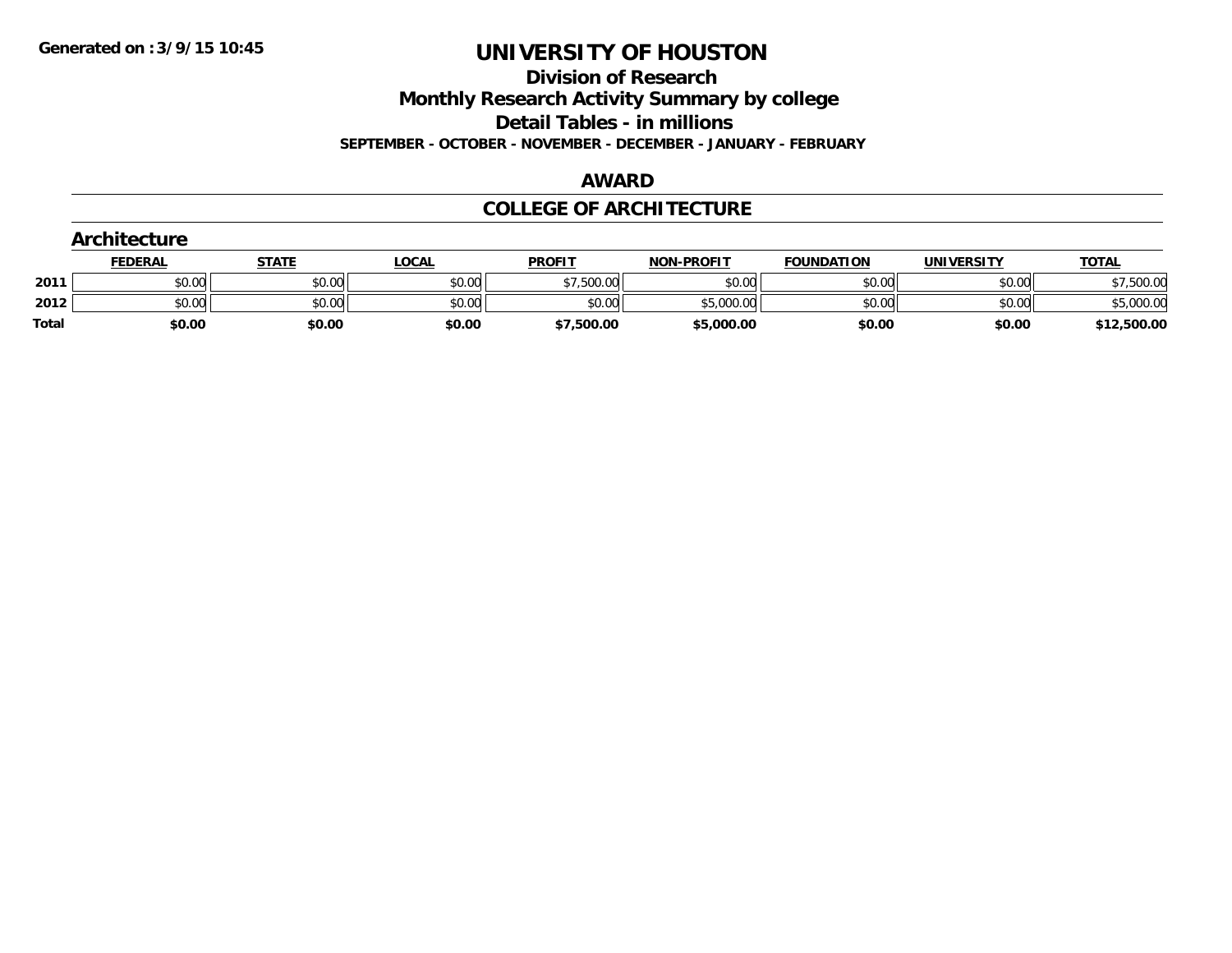# **Division of Research**

**Monthly Research Activity Summary by college**

**Detail Tables - in millions**

**SEPTEMBER - OCTOBER - NOVEMBER - DECEMBER - JANUARY - FEBRUARY**

## **AWARD**

## **COLLEGE OF EDUCATION**

## **Consistency Mgmt and Coop Disc**

|      | <b>FEDERAL</b> | <b>STATE</b> | <b>LOCAL</b> | <b>PROFIT</b> | <b>NON-PROFIT</b> | <b>FOUNDATION</b> | <b>UNIVERSITY</b> | <b>TOTAL</b> |
|------|----------------|--------------|--------------|---------------|-------------------|-------------------|-------------------|--------------|
| 2011 | \$40,276.75    | \$0.00       | \$0.00       | \$0.00        | \$150,601.00      | \$0.00            | \$0.00            | \$190,877.75 |
| 2012 | \$30,000.00    | \$0.00       | \$0.00       | \$0.00        | \$84,725.00       | \$0.00            | \$0.00            | \$114,725.00 |
| 2013 | \$17,324.58    | \$0.00       | \$0.00       | \$4.26        | \$3,500.00        | \$0.00            | \$0.00            | \$20,828.84  |
| 2014 | \$0.00         | \$0.00       | \$235,590.00 | \$0.00        | \$0.00            | \$0.00            | \$0.00            | \$235,590.00 |
| 2015 | \$0.00         | \$0.00       | \$4,550.00   | \$0.00        | \$0.00            | \$0.00            | \$0.00            | \$4,550.00   |

#### **Curriculum and Instruction**

|      | <b>FEDERAL</b> | STATE       | <b>LOCAL</b> | <b>PROFIT</b> | <b>NON-PROFIT</b> | <b>FOUNDATION</b> | <b>UNIVERSITY</b> | <b>TOTAL</b> |
|------|----------------|-------------|--------------|---------------|-------------------|-------------------|-------------------|--------------|
| 2011 | \$283,736.00   | \$50,000.00 | \$0.00       | \$0.00        | \$75,000.00       | \$0.00            | \$0.00            | \$408,736.00 |
| 2012 | \$177,929.30   | \$0.00      | \$0.00       | \$0.00        | \$0.00            | \$18,400.00       | \$0.00            | \$196,329.30 |
| 2013 | \$489,701.00   | \$15,999.00 | \$0.00       | \$0.00        | \$0.00            | \$0.00            | \$0.00            | \$505,700.00 |
| 2014 | \$22,465.90    | \$0.00      | \$0.00       | \$0.00        | \$5,000.00        | \$0.00            | \$0.00            | \$27,465.90  |
| 2015 | \$383,600.00   | \$0.00      | \$0.00       | \$0.00        | \$0.00            | \$0.00            | \$0.00            | \$383,600.00 |

## **Dean, Education**

|      | <b>FEDERAL</b> | <b>STATE</b> | <u>LOCAL</u> | <b>PROFIT</b> | <b>NON-PROFIT</b> | <b>FOUNDATION</b> | <b>UNIVERSITY</b> | <b>TOTAL</b> |
|------|----------------|--------------|--------------|---------------|-------------------|-------------------|-------------------|--------------|
| 2012 | \$0.00         | \$0.00       | \$0.00       | \$0.00        | \$0.00            | \$0.00            | \$0.00            | \$0.00       |
| 2013 | \$0.00         | \$0.00       | \$0.00       | \$0.00        | \$0.00            | \$0.00            | \$0.00            | \$0.00       |
| 2014 | \$0.00         | \$0.00       | \$0.00       | \$0.00        | \$0.00            | \$0.00            | \$0.00            | \$0.00       |
| 2015 | \$0.00         | \$0.00       | \$0.00       | \$0.00        | \$0.00            | \$0.00            | \$0.00            | \$0.00       |

## **Institute for Urban Education**

|      | <b>FEDERAL</b> | <b>STATE</b> | <u>LOCAL</u> | <b>PROFIT</b> | <b>NON-PROFIT</b> | <b>FOUNDATION</b> | <b>UNIVERSITY</b> | <b>TOTAL</b> |
|------|----------------|--------------|--------------|---------------|-------------------|-------------------|-------------------|--------------|
| 2011 | \$469,169.00   | \$0.00       | \$0.00       | \$0.00        | \$0.00            | \$0.00            | \$0.00            | \$469,169.00 |
| 2012 | \$19,558.00    | \$0.00       | \$0.00       | \$0.00        | \$0.00            | \$0.00            | \$0.00            | \$19,558.00  |
| 2013 | \$0.00         | \$0.00       | \$0.00       | \$0.00        | \$0.00            | \$0.00            | \$0.00            | \$0.00       |
| 2014 | \$0.00         | \$0.00       | \$0.00       | \$0.00        | \$0.00            | \$0.00            | \$0.00            | \$0.00       |

## **Psychological, Health, and Learning Sciences**

|      | <u>FEDERAL</u> | <u>STATE</u> | <u>LOCAL</u> | <b>PROFIT</b> | <b>NON-PROFIT</b> | <b>FOUNDATION</b> | <b>UNIVERSITY</b> | <b>TOTAL</b> |
|------|----------------|--------------|--------------|---------------|-------------------|-------------------|-------------------|--------------|
| 2011 | \$106,186,00   | \$49,995.00  | \$0.00       | \$0.00        | \$0.00            | \$14,901.90       | \$0.00            | \$171,082.90 |
| 2012 | \$5,885.80     | \$0.00       | \$0.00       | \$0.00        | \$12,718.04       | \$0.00            | \$0.00            | \$18,603.84  |
| 2013 | \$337,092.50   | \$0.00       | \$0.00       | \$0.00        | \$31,863.00       | \$0.00            | \$23,378.00       | \$392,333.50 |
| 2014 | \$948,549.90   | \$0.00       | \$0.00       | \$0.00        | \$44,723.53       | \$0.00            | \$0.00            | \$993,273.43 |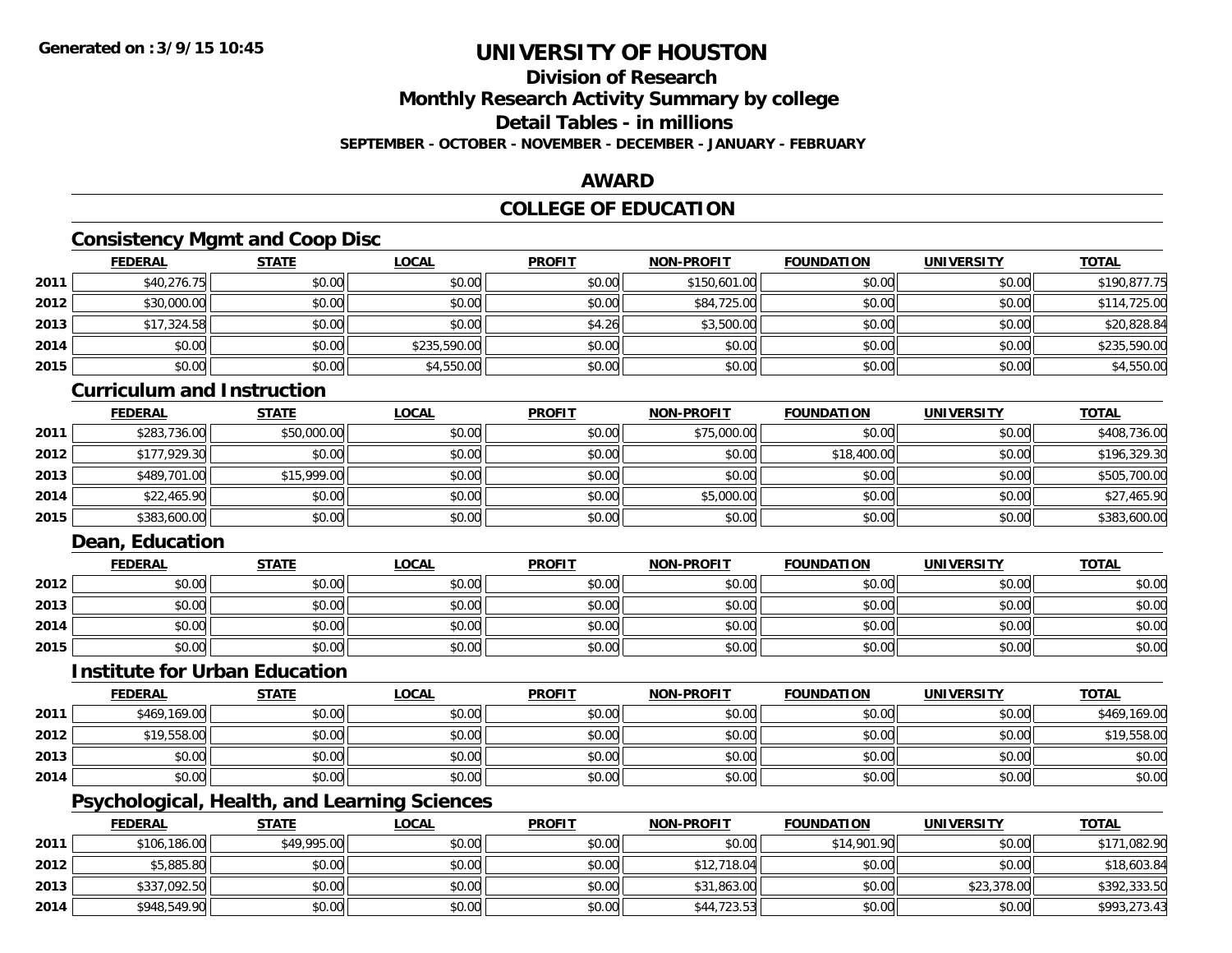**Division of Research**

**Monthly Research Activity Summary by college**

**Detail Tables - in millions**

**SEPTEMBER - OCTOBER - NOVEMBER - DECEMBER - JANUARY - FEBRUARY**

#### **AWARD**

## **COLLEGE OF EDUCATION**

## **Psychological, Health, and Learning Sciences**

|       | <b>FEDERAL</b>           | <b>STATE</b>   | <b>LOCAL</b> | <b>PROFIT</b> | <b>NON-PROFIT</b> | <b>FOUNDATION</b> | <b>UNIVERSITY</b> | <b>TOTAL</b>   |
|-------|--------------------------|----------------|--------------|---------------|-------------------|-------------------|-------------------|----------------|
| 2015  | \$724,384.00             | \$2,000.00     | \$0.00       | \$0.00        | \$45,000.00       | \$29,021.00       | \$0.00            | \$800,405.00   |
|       | <b>UH Charter School</b> |                |              |               |                   |                   |                   |                |
|       | <b>FEDERAL</b>           | <b>STATE</b>   | <b>LOCAL</b> | <b>PROFIT</b> | <b>NON-PROFIT</b> | <b>FOUNDATION</b> | <b>UNIVERSITY</b> | <b>TOTAL</b>   |
| 2012  | \$22,932.00              | \$995,609.00   | \$0.00       | \$0.00        | \$0.00            | \$0.00            | \$0.00            | \$1,018,541.00 |
| 2013  | \$3,084.60               | \$982,028.93   | \$0.00       | \$0.00        | \$0.00            | \$0.00            | \$0.00            | \$985,113.53   |
| 2014  | \$34,062.00              | \$1,029,233.00 | \$0.00       | \$0.00        | \$0.00            | \$0.00            | \$0.00            | \$1,063,295.00 |
| 2015  | \$24,124.00              | \$1,042,343.92 | \$0.00       | \$0.00        | \$0.00            | \$0.00            | \$0.00            | \$1,066,467.92 |
| Total | \$4,140,061.33           | \$4,167,208.85 | \$240,140.00 | \$4.26        | \$453,130.57      | \$62,322.90       | \$23,378.00       | \$9,086,245.91 |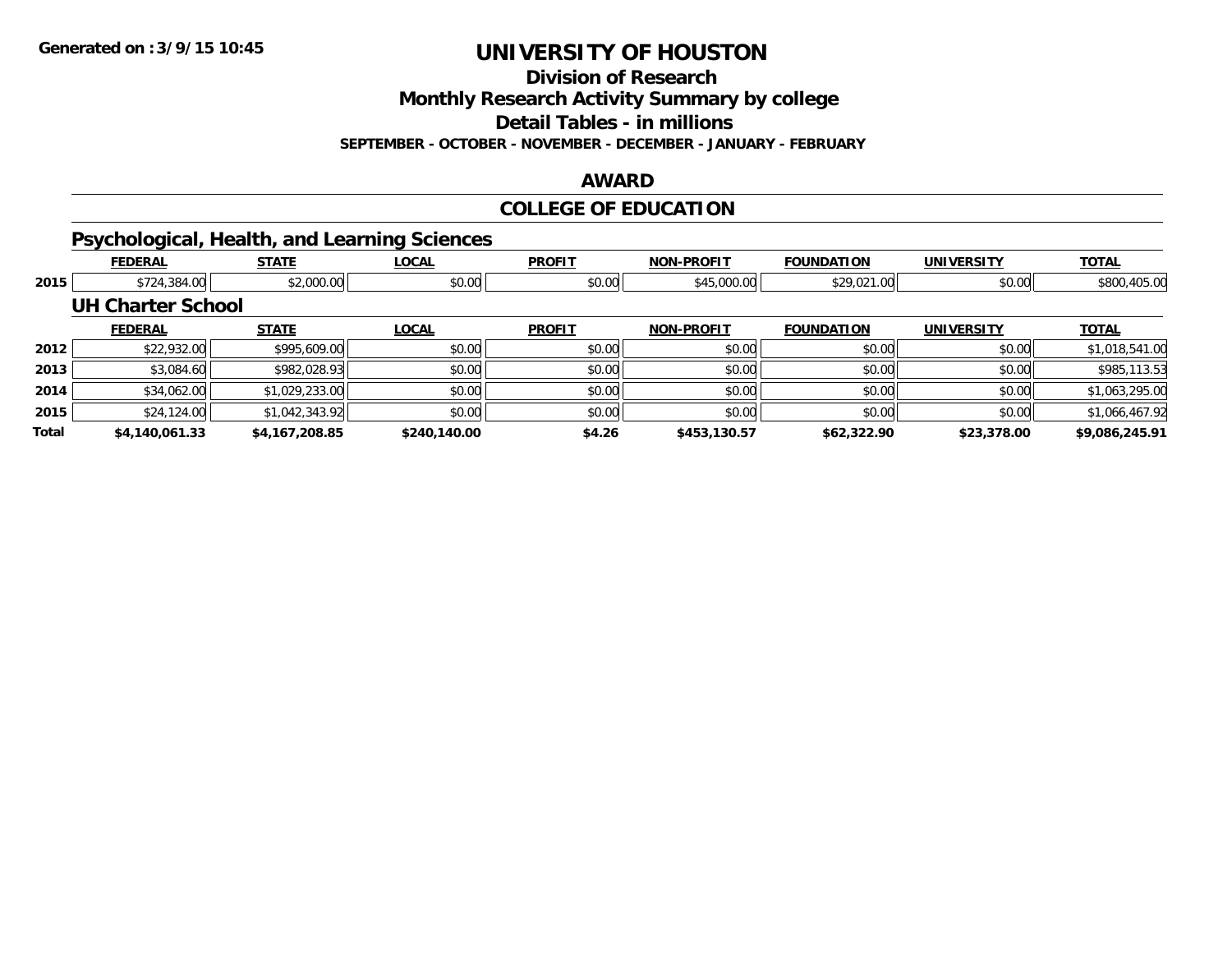## **Division of ResearchMonthly Research Activity Summary by college Detail Tables - in millions**

**SEPTEMBER - OCTOBER - NOVEMBER - DECEMBER - JANUARY - FEBRUARY**

## **AWARD**

|      | Art                              |              |              |               |                   |                   |                   |              |
|------|----------------------------------|--------------|--------------|---------------|-------------------|-------------------|-------------------|--------------|
|      | <b>FEDERAL</b>                   | <b>STATE</b> | <b>LOCAL</b> | <b>PROFIT</b> | <b>NON-PROFIT</b> | <b>FOUNDATION</b> | <b>UNIVERSITY</b> | <b>TOTAL</b> |
| 2012 | \$14,979.30                      | \$0.00       | \$0.00       | \$0.00        | \$0.00            | \$0.00            | \$0.00            | \$14,979.30  |
| 2014 | \$1,400.00                       | \$0.00       | \$0.00       | \$0.00        | \$0.00            | \$0.00            | \$0.00            | \$1,400.00   |
|      | <b>Arte Publico Press</b>        |              |              |               |                   |                   |                   |              |
|      | <b>FEDERAL</b>                   | <b>STATE</b> | <b>LOCAL</b> | <b>PROFIT</b> | <b>NON-PROFIT</b> | <b>FOUNDATION</b> | <b>UNIVERSITY</b> | <b>TOTAL</b> |
| 2011 | \$0.00                           | \$9,500.00   | \$0.00       | \$0.00        | \$56,600.00       | \$0.00            | \$0.00            | \$66,100.00  |
| 2012 | \$6,000.00                       | \$0.00       | \$0.00       | \$0.00        | \$39,100.00       | \$0.00            | \$0.00            | \$45,100.00  |
| 2014 | \$0.00                           | \$10,000.00  | \$0.00       | \$0.00        | \$10,000.00       | \$50,000.00       | \$0.00            | \$70,000.00  |
|      | <b>Blaffer Gallery</b>           |              |              |               |                   |                   |                   |              |
|      | <b>FEDERAL</b>                   | <b>STATE</b> | <b>LOCAL</b> | <b>PROFIT</b> | <b>NON-PROFIT</b> | <b>FOUNDATION</b> | <b>UNIVERSITY</b> | <b>TOTAL</b> |
| 2011 | \$0.00                           | \$11,500.00  | \$0.00       | \$0.00        | \$70,200.00       | \$0.00            | \$0.00            | \$81,700.00  |
| 2012 | \$20,000.00                      | \$5,132.00   | \$0.00       | \$0.00        | \$50,800.00       | \$0.00            | \$0.00            | \$75,932.00  |
| 2014 | \$0.00                           | \$14,000.00  | \$0.00       | \$0.00        | \$0.00            | \$0.00            | \$0.00            | \$14,000.00  |
| 2015 | \$25,000.00                      | \$18,000.00  | \$0.00       | \$0.00        | \$0.00            | \$0.00            | \$0.00            | \$43,000.00  |
|      | <b>Center for Public History</b> |              |              |               |                   |                   |                   |              |
|      | <b>FEDERAL</b>                   | <b>STATE</b> | <b>LOCAL</b> | <b>PROFIT</b> | <b>NON-PROFIT</b> | <b>FOUNDATION</b> | <b>UNIVERSITY</b> | <b>TOTAL</b> |
| 2012 | \$100,000.00                     | \$0.00       | \$0.00       | \$0.00        | \$0.00            | \$0.00            | \$0.00            | \$100,000.00 |
|      | Communication                    |              |              |               |                   |                   |                   |              |
|      | <b>FEDERAL</b>                   | <b>STATE</b> | <b>LOCAL</b> | <b>PROFIT</b> | <b>NON-PROFIT</b> | <b>FOUNDATION</b> | <b>UNIVERSITY</b> | <b>TOTAL</b> |
| 2011 | \$0.00                           | \$0.00       | \$0.00       | \$0.00        | \$0.00            | \$0.00            | \$0.00            | \$0.00       |
| 2012 | \$0.00                           | \$0.00       | \$0.00       | \$0.00        | \$0.00            | \$0.00            | \$0.00            | \$0.00       |
| 2013 | \$0.00                           | \$0.00       | \$0.00       | \$0.00        | \$9,800.00        | \$0.00            | \$0.00            | \$9,800.00   |
| 2014 | \$0.00                           | \$0.00       | \$0.00       | \$0.00        | \$0.00            | \$0.00            | \$3,000.00        | \$3,000.00   |
| 2015 | \$0.00                           | \$0.00       | \$0.00       | \$0.00        | \$0.00            | \$10,000.00       | \$0.00            | \$10,000.00  |
|      | <b>Communication Disorders</b>   |              |              |               |                   |                   |                   |              |
|      | <b>FEDERAL</b>                   | <b>STATE</b> | <b>LOCAL</b> | <b>PROFIT</b> | <b>NON-PROFIT</b> | <b>FOUNDATION</b> | <b>UNIVERSITY</b> | <b>TOTAL</b> |
| 2011 | \$0.00                           | \$0.00       | \$0.00       | \$0.00        | \$56,693.00       | \$0.00            | \$0.00            | \$56,693.00  |
| 2012 | \$2,942.90                       | \$0.00       | \$0.00       | \$0.00        | \$58,428.00       | \$0.00            | \$0.00            | \$61,370.90  |
| 2013 | \$0.00                           | \$0.00       | \$0.00       | \$0.00        | \$0.00            | \$10,000.00       | \$0.00            | \$10,000.00  |
| 2014 | \$1,269.75                       | \$0.00       | \$0.00       | \$0.00        | \$18,752.98       | \$0.00            | \$0.00            | \$20,022.73  |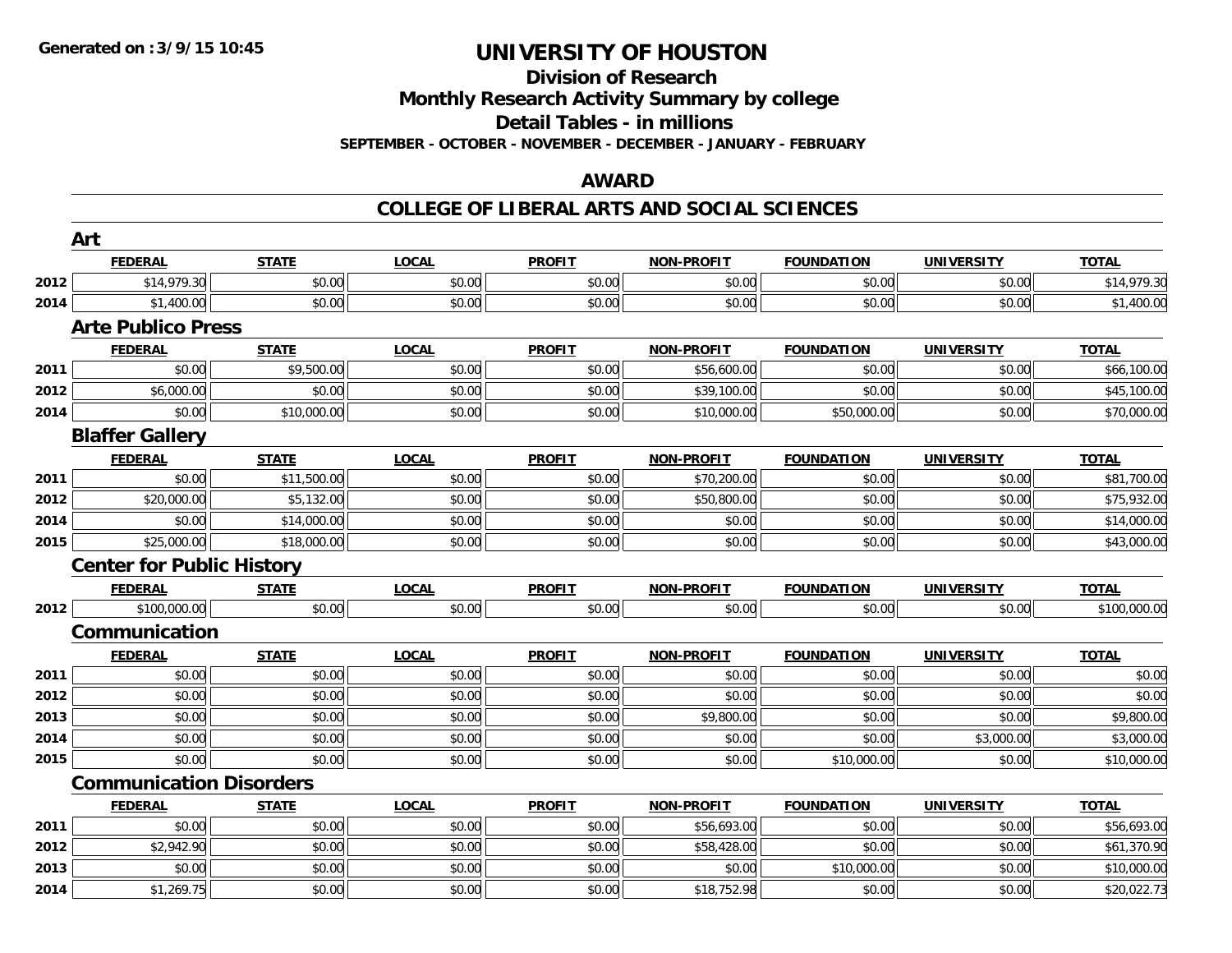**Division of Research**

**Monthly Research Activity Summary by college**

**Detail Tables - in millions**

**SEPTEMBER - OCTOBER - NOVEMBER - DECEMBER - JANUARY - FEBRUARY**

## **AWARD**

|      |                  | <b>Cynthia Woods Mitchell Center for the Arts</b> |              |               |                   |                   |                   |                |
|------|------------------|---------------------------------------------------|--------------|---------------|-------------------|-------------------|-------------------|----------------|
|      | <b>FEDERAL</b>   | <b>STATE</b>                                      | <b>LOCAL</b> | <b>PROFIT</b> | <b>NON-PROFIT</b> | <b>FOUNDATION</b> | <b>UNIVERSITY</b> | <b>TOTAL</b>   |
| 2011 | \$0.00           | \$0.00                                            | \$0.00       | \$0.00        | \$15,000.00       | \$0.00            | \$0.00            | \$15,000.00    |
| 2013 | \$0.00           | \$6,000.00                                        | \$0.00       | \$0.00        | \$0.00            | \$0.00            | \$0.00            | \$6,000.00     |
| 2014 | \$0.00           | \$4,500.00                                        | \$0.00       | \$5,000.00    | \$0.00            | \$1,400.00        | \$0.00            | \$10,900.00    |
|      |                  | Dean, Liberal Arts and Social Sciences            |              |               |                   |                   |                   |                |
|      | <b>FEDERAL</b>   | <b>STATE</b>                                      | <b>LOCAL</b> | <b>PROFIT</b> | <b>NON-PROFIT</b> | <b>FOUNDATION</b> | <b>UNIVERSITY</b> | <b>TOTAL</b>   |
| 2012 | \$0.00           | \$0.00                                            | \$0.00       | \$0.00        | \$0.00            | \$0.00            | \$0.00            | \$0.00         |
| 2013 | \$0.00           | \$0.00                                            | \$0.00       | \$0.00        | \$0.00            | \$0.00            | \$0.00            | \$0.00         |
| 2014 | \$0.00           | \$0.00                                            | \$0.00       | \$0.00        | \$0.00            | \$0.00            | \$0.00            | \$0.00         |
| 2015 | \$0.00           | \$0.00                                            | \$0.00       | \$0.00        | \$0.00            | \$0.00            | \$0.00            | \$0.00         |
|      | <b>Economics</b> |                                                   |              |               |                   |                   |                   |                |
|      | <b>FEDERAL</b>   | <b>STATE</b>                                      | <b>LOCAL</b> | <b>PROFIT</b> | <b>NON-PROFIT</b> | <b>FOUNDATION</b> | <b>UNIVERSITY</b> | <b>TOTAL</b>   |
| 2011 | \$0.00           | \$0.00                                            | \$0.00       | \$0.00        | \$55,000.00       | \$0.00            | \$0.00            | \$55,000.00    |
| 2012 | \$0.00           | \$0.00                                            | \$0.00       | \$0.00        | \$0.00            | \$38,500.00       | \$0.00            | \$38,500.00    |
| 2013 | \$0.00           | \$0.00                                            | \$0.00       | \$0.00        | \$0.00            | \$25,000.00       | \$0.00            | \$25,000.00    |
| 2014 | \$0.00           | \$0.00                                            | \$0.00       | \$0.00        | \$0.00            | \$18,354.00       | \$0.00            | \$18,354.00    |
| 2015 | \$0.00           | \$0.00                                            | \$0.00       | \$0.00        | \$0.00            | \$13,009.00       | \$0.00            | \$13,009.00    |
|      | <b>English</b>   |                                                   |              |               |                   |                   |                   |                |
|      | <b>FEDERAL</b>   | <b>STATE</b>                                      | <b>LOCAL</b> | <b>PROFIT</b> | <b>NON-PROFIT</b> | <b>FOUNDATION</b> | <b>UNIVERSITY</b> | <b>TOTAL</b>   |
| 2011 | \$1,000.00       | \$0.00                                            | \$0.00       | \$0.00        | \$0.00            | \$0.00            | \$0.00            | \$1,000.00     |
| 2012 | \$0.00           | \$0.00                                            | \$0.00       | \$0.00        | \$0.00            | \$0.00            | \$0.00            | \$0.00         |
| 2013 | \$0.00           | \$0.00                                            | \$0.00       | \$0.00        | \$0.00            | \$0.00            | \$0.00            | \$0.00         |
| 2014 | \$0.00           | \$0.00                                            | \$0.00       | \$0.00        | \$0.00            | \$0.00            | \$0.00            | \$0.00         |
|      |                  | <b>Health and Human Performance</b>               |              |               |                   |                   |                   |                |
|      | <b>FEDERAL</b>   | <b>STATE</b>                                      | <b>LOCAL</b> | <b>PROFIT</b> | <b>NON-PROFIT</b> | <b>FOUNDATION</b> | <b>UNIVERSITY</b> | <b>TOTAL</b>   |
| 2011 | \$1,044,868.38   | \$0.00                                            | \$0.00       | \$69,495.00   | \$0.00            | \$6,877.80        | \$0.00            | \$1,121,241.18 |
| 2012 | \$1,559,942.26   | \$0.00                                            | \$0.00       | \$506,934.00  | \$0.00            | \$0.00            | \$0.00            | \$2,066,876.26 |
| 2013 | \$2,346,830.77   | \$0.00                                            | \$0.00       | \$6,759.60    | \$0.00            | \$38,628.00       | \$0.00            | \$2,392,218.37 |
| 2014 | \$1,475,399.70   | \$0.00                                            | \$0.00       | \$0.00        | \$0.00            | \$15,000.00       | \$0.00            | \$1,490,399.70 |
| 2015 | \$2,392,792.52   | \$0.00                                            | \$0.00       | \$0.00        | \$0.00            | \$24,000.00       | \$0.00            | \$2,416,792.52 |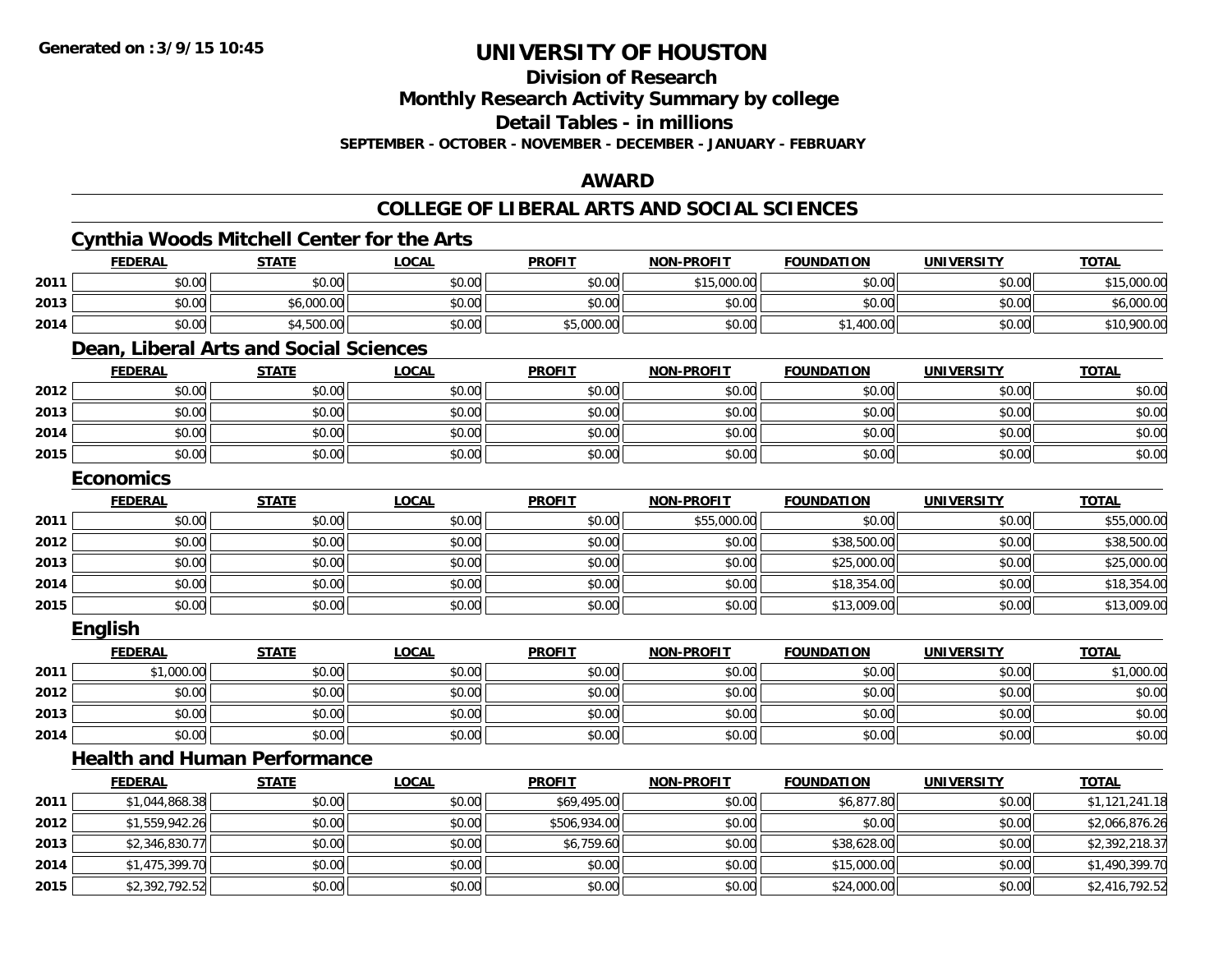# **Division of Research**

**Monthly Research Activity Summary by college**

**Detail Tables - in millions**

**SEPTEMBER - OCTOBER - NOVEMBER - DECEMBER - JANUARY - FEBRUARY**

## **AWARD**

|      | <b>Hispanic Studies</b>               |              |              |               |                   |                   |                   |                |  |  |  |
|------|---------------------------------------|--------------|--------------|---------------|-------------------|-------------------|-------------------|----------------|--|--|--|
|      | <b>FEDERAL</b>                        | <b>STATE</b> | <b>LOCAL</b> | <b>PROFIT</b> | <b>NON-PROFIT</b> | <b>FOUNDATION</b> | <b>UNIVERSITY</b> | <b>TOTAL</b>   |  |  |  |
| 2011 | \$0.00                                | \$0.00       | \$0.00       | \$0.00        | \$0.00            | \$72,400.00       | \$0.00            | \$72,400.00    |  |  |  |
| 2012 | \$0.00                                | \$0.00       | \$0.00       | \$0.00        | \$0.00            | \$55,200.00       | \$0.00            | \$55,200.00    |  |  |  |
|      | <b>History</b>                        |              |              |               |                   |                   |                   |                |  |  |  |
|      | <b>FEDERAL</b>                        | <b>STATE</b> | <b>LOCAL</b> | <b>PROFIT</b> | <b>NON-PROFIT</b> | <b>FOUNDATION</b> | <b>UNIVERSITY</b> | <b>TOTAL</b>   |  |  |  |
| 2011 | \$14,000.00                           | \$0.00       | \$0.00       | \$19,256.96   | \$0.00            | \$0.00            | \$0.00            | \$33,256.96    |  |  |  |
| 2012 | \$0.00                                | \$0.00       | \$0.00       | \$16,965.60   | \$0.00            | \$0.00            | \$0.00            | \$16,965.60    |  |  |  |
| 2013 | \$0.00                                | \$0.00       | \$0.00       | \$73,662.21   | \$0.00            | \$0.00            | \$0.00            | \$73,662.21    |  |  |  |
| 2014 | \$0.00                                | \$0.00       | \$0.00       | \$78,388.66   | \$0.00            | \$0.00            | \$0.00            | \$78,388.66    |  |  |  |
| 2015 | \$0.00                                | \$0.00       | \$0.00       | \$65,586.00   | \$0.00            | \$0.00            | \$0.00            | \$65,586.00    |  |  |  |
|      | <b>Hobby Center for Public Policy</b> |              |              |               |                   |                   |                   |                |  |  |  |
|      | <b>FEDERAL</b>                        | <b>STATE</b> | <b>LOCAL</b> | <b>PROFIT</b> | <b>NON-PROFIT</b> | <b>FOUNDATION</b> | <b>UNIVERSITY</b> | <b>TOTAL</b>   |  |  |  |
| 2015 | \$164,250.00                          | \$0.00       | \$0.00       | \$0.00        | \$0.00            | \$0.00            | \$0.00            | \$164,250.00   |  |  |  |
|      | <b>Modern/Classical Languages</b>     |              |              |               |                   |                   |                   |                |  |  |  |
|      | <b>FEDERAL</b>                        | <b>STATE</b> | <b>LOCAL</b> | <b>PROFIT</b> | <b>NON-PROFIT</b> | <b>FOUNDATION</b> | <b>UNIVERSITY</b> | <b>TOTAL</b>   |  |  |  |
| 2011 | \$0.00                                | \$0.00       | \$0.00       | \$0.00        | \$0.00            | \$0.00            | \$0.00            | \$0.00         |  |  |  |
|      | Philosophy                            |              |              |               |                   |                   |                   |                |  |  |  |
|      | <b>FEDERAL</b>                        | <b>STATE</b> | <b>LOCAL</b> | <b>PROFIT</b> | <b>NON-PROFIT</b> | <b>FOUNDATION</b> | <b>UNIVERSITY</b> | <b>TOTAL</b>   |  |  |  |
| 2012 | \$29,932.50                           | \$0.00       | \$0.00       | \$0.00        | \$0.00            | \$0.00            | \$0.00            | \$29,932.50    |  |  |  |
|      | <b>Political Science</b>              |              |              |               |                   |                   |                   |                |  |  |  |
|      | <b>FEDERAL</b>                        | <b>STATE</b> | <b>LOCAL</b> | <b>PROFIT</b> | <b>NON-PROFIT</b> | <b>FOUNDATION</b> | <b>UNIVERSITY</b> | <b>TOTAL</b>   |  |  |  |
| 2011 | \$11,941.00                           | \$0.00       | \$0.00       | \$0.00        | \$0.00            | \$0.00            | \$0.00            | \$11,941.00    |  |  |  |
| 2012 | \$0.00                                | \$0.00       | \$0.00       | \$0.00        | \$0.00            | \$0.00            | \$0.00            | \$0.00         |  |  |  |
| 2013 | \$0.00                                | \$0.00       | \$0.00       | \$0.00        | \$0.00            | \$0.00            | \$0.00            | \$0.00         |  |  |  |
| 2014 | \$0.00                                | \$0.00       | \$0.00       | \$0.00        | \$0.00            | \$0.00            | \$0.00            | \$0.00         |  |  |  |
|      | Psychology                            |              |              |               |                   |                   |                   |                |  |  |  |
|      | <b>FEDERAL</b>                        | <b>STATE</b> | <b>LOCAL</b> | <b>PROFIT</b> | <b>NON-PROFIT</b> | <b>FOUNDATION</b> | <b>UNIVERSITY</b> | <b>TOTAL</b>   |  |  |  |
| 2011 | \$3,046,491.85                        | \$554,880.00 | \$0.00       | \$153,430.00  | \$105,759.00      | \$114,753.05      | \$18,852.00       | \$3,994,165.90 |  |  |  |
| 2012 | \$3,668,682.75                        | \$61,089.16  | \$0.00       | \$38,168.00   | \$303,141.00      | \$53,798.00       | \$36,531.00       | \$4,161,409.91 |  |  |  |
| 2013 | \$2,363,049.00                        | \$17,656.00  | \$0.00       | \$25,723.00   | \$79,810.00       | \$55,818.00       | \$0.00            | \$2,542,056.00 |  |  |  |
| 2014 | \$2,837,797.45                        | \$19,559.00  | \$0.00       | \$17,923.92   | \$154,520.00      | \$0.00            | \$0.00            | \$3,029,800.37 |  |  |  |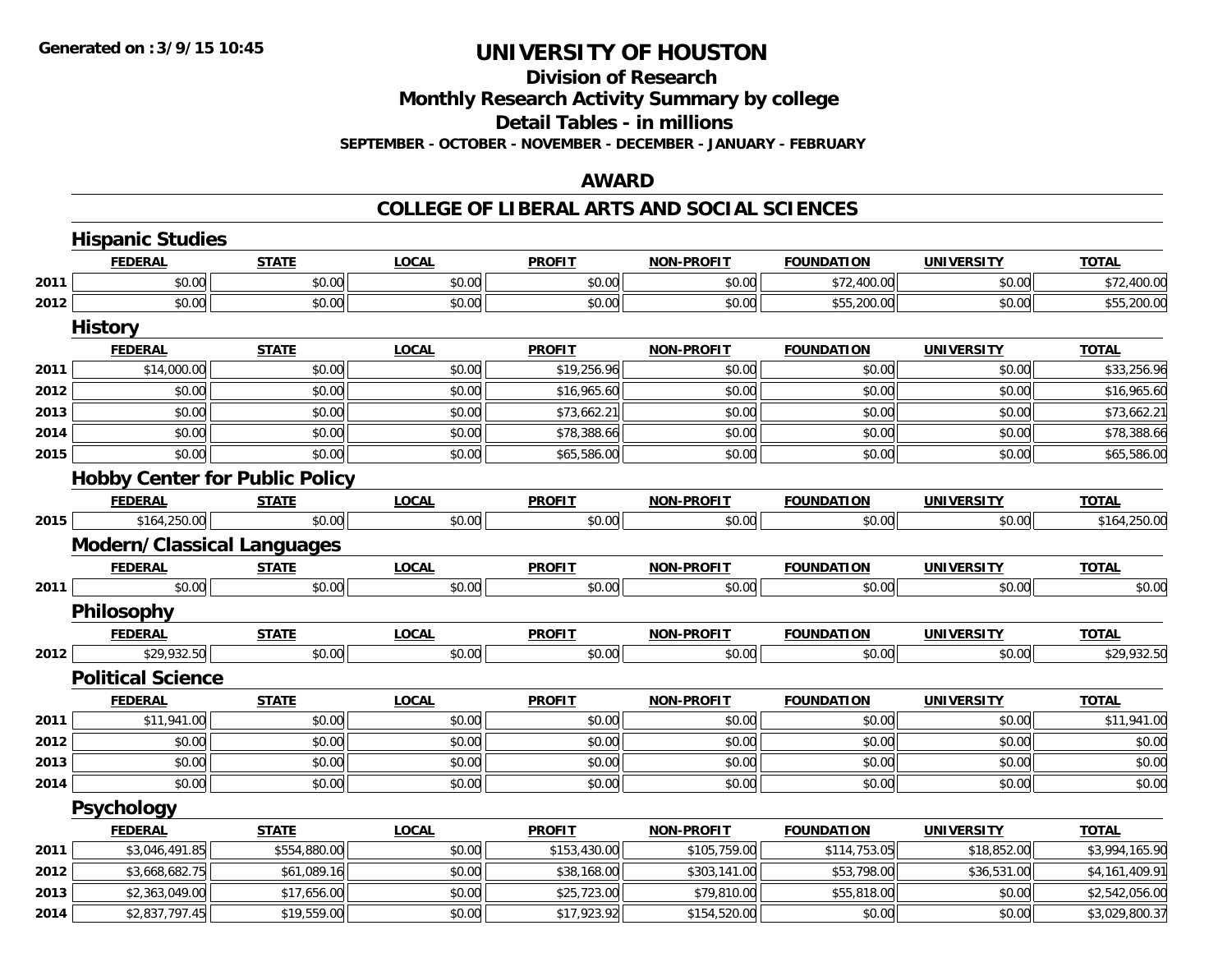**Division of Research**

**Monthly Research Activity Summary by college**

**Detail Tables - in millions**

**SEPTEMBER - OCTOBER - NOVEMBER - DECEMBER - JANUARY - FEBRUARY**

#### **AWARD**

|       | <b>Psychology</b>      |              |              |                |                   |                   |                   |                 |
|-------|------------------------|--------------|--------------|----------------|-------------------|-------------------|-------------------|-----------------|
|       | <b>FEDERAL</b>         | <b>STATE</b> | <b>LOCAL</b> | <b>PROFIT</b>  | <b>NON-PROFIT</b> | <b>FOUNDATION</b> | <b>UNIVERSITY</b> | <b>TOTAL</b>    |
| 2015  | \$2,574,817.80         | \$138,817.00 | \$0.00       | \$35,227.96    | \$101,898.92      | \$0.00            | \$0.00            | \$2,850,761.68  |
|       | <b>School of Music</b> |              |              |                |                   |                   |                   |                 |
|       | <b>FEDERAL</b>         | <b>STATE</b> | <b>LOCAL</b> | <b>PROFIT</b>  | <b>NON-PROFIT</b> | <b>FOUNDATION</b> | <b>UNIVERSITY</b> | <b>TOTAL</b>    |
| 2011  | \$0.00                 | \$15,865.00  | \$0.00       | \$0.00         | \$0.00            | \$0.00            | \$0.00            | \$15,865.00     |
| 2012  | \$0.00                 | \$3,347.00   | \$0.00       | \$0.00         | \$0.00            | \$0.00            | \$0.00            | \$3,347.00      |
| 2013  | \$0.00                 | \$3,347.00   | \$0.00       | \$0.00         | \$0.00            | \$0.00            | \$0.00            | \$3,347.00      |
| 2014  | \$0.00                 | \$9,000.00   | \$0.00       | \$0.00         | \$0.00            | \$0.00            | \$0.00            | \$9,000.00      |
|       | <b>Sociology</b>       |              |              |                |                   |                   |                   |                 |
|       | <b>FEDERAL</b>         | <b>STATE</b> | <b>LOCAL</b> | <b>PROFIT</b>  | <b>NON-PROFIT</b> | <b>FOUNDATION</b> | <b>UNIVERSITY</b> | <b>TOTAL</b>    |
| 2011  | \$0.00                 | \$0.00       | \$0.00       | \$0.00         | \$3,500.00        | \$0.00            | \$0.00            | \$3,500.00      |
| 2012  | \$54,502.40            | \$0.00       | \$0.00       | \$0.00         | \$0.00            | \$0.00            | \$0.00            | \$54,502.40     |
| 2013  | \$14,728.00            | \$0.00       | \$18,000.00  | \$0.00         | \$0.00            | \$0.00            | \$0.00            | \$32,728.00     |
| 2014  | \$0.00                 | \$0.00       | \$0.00       | \$0.00         | \$0.00            | \$0.00            | \$0.00            | \$0.00          |
|       | <b>Theatre</b>         |              |              |                |                   |                   |                   |                 |
|       | <b>FEDERAL</b>         | <b>STATE</b> | <b>LOCAL</b> | <b>PROFIT</b>  | <b>NON-PROFIT</b> | <b>FOUNDATION</b> | <b>UNIVERSITY</b> | <b>TOTAL</b>    |
| 2011  | \$0.00                 | \$0.00       | \$0.00       | \$0.00         | \$47,990.37       | \$0.00            | \$0.00            | \$47,990.37     |
| Total | \$23,772,618.32        | \$902,192.16 | \$18,000.00  | \$1,112,520.91 | \$1,236,993.27    | \$602,737.85      | \$58,383.00       | \$27,703,445.51 |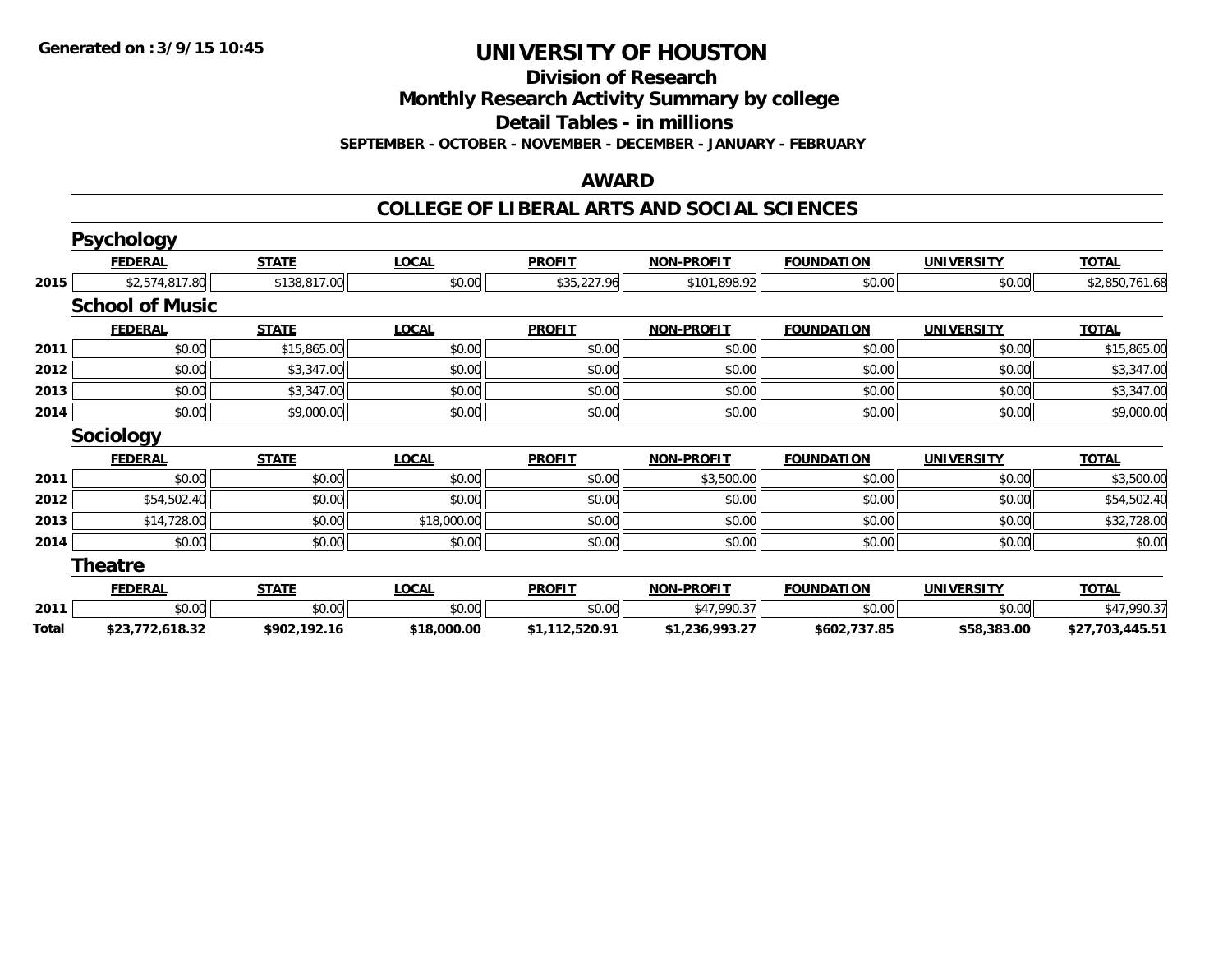### **Division of ResearchMonthly Research Activity Summary by college Detail Tables - in millionsSEPTEMBER - OCTOBER - NOVEMBER - DECEMBER - JANUARY - FEBRUARY**

### **AWARD**

# **COLLEGE OF NATURAL SCIENCES AND MATHEMATICS**

# **Biology/Biochemistry**

|      | <b>FEDERAL</b> | <b>STATE</b> | <u>LOCAL</u> | <b>PROFIT</b> | <b>NON-PROFIT</b> | <b>FOUNDATION</b> | <b>UNIVERSITY</b> | <b>TOTAL</b>   |
|------|----------------|--------------|--------------|---------------|-------------------|-------------------|-------------------|----------------|
| 2011 | \$2,602,289.36 | \$199,977.00 | \$0.00       | \$0.00        | \$457,209.84      | \$84,378.25       | \$0.00            | \$3,343,854.45 |
| 2012 | \$1,102,238.76 | \$62,460.00  | \$0.00       | \$0.00        | \$311,000.00      | \$0.00            | \$0.00            | \$1,475,698.76 |
| 2013 | \$1,094,819.69 | \$0.00       | \$0.00       | \$478,412.00  | \$589,310.00      | \$0.00            | \$0.00            | \$2,162,541.69 |
| 2014 | \$1,675,846.70 | \$223.06     | \$0.00       | \$50,000.00   | \$112,010.00      | \$0.00            | \$0.00            | \$1,838,079.76 |
| 2015 | \$741,115.12   | \$21,473.50  | \$0.00       | \$50,000.00   | \$185,061.90      | \$0.00            | \$0.00            | \$997,650.52   |

## **Center for Nuclear Receptors and Cell Signaling**

|      | <b>FEDERAL</b> | <u>STATE</u>   | <b>LOCAL</b> | <b>PROFIT</b> | <b>NON-PROFIT</b> | <b>FOUNDATION</b> | <b>UNIVERSITY</b> | <b>TOTAL</b>   |
|------|----------------|----------------|--------------|---------------|-------------------|-------------------|-------------------|----------------|
| 2011 | \$696,450.00   | \$45,000.00    | \$0.00       | \$0.00        | \$0.00            | \$50,000.00       | \$0.00            | \$791,450.00   |
| 2012 | \$301,722.00   | \$1,035,286.00 | \$0.00       | \$0.00        | \$0.00            | \$50,000.00       | \$0.00            | \$1,387,008.00 |
| 2013 | \$202,124.00   | \$0.00         | \$0.00       | \$0.00        | \$0.00            | \$0.00            | \$0.00            | \$202,124.00   |
| 2014 | \$244,596.00   | \$0.00         | \$0.00       | \$0.00        | \$0.00            | \$0.00            | \$0.00            | \$244,596.00   |
| 2015 | \$0.00         | \$1,582.50     | \$0.00       | \$0.00        | \$0.00            | \$0.00            | \$0.00            | \$1,582.50     |

# **Chemistry**

|      | <b>FEDERAL</b> | <u>STATE</u> | <u>LOCAL</u> | <b>PROFIT</b> | <b>NON-PROFIT</b> | <b>FOUNDATION</b> | <b>UNIVERSITY</b> | <b>TOTAL</b>   |
|------|----------------|--------------|--------------|---------------|-------------------|-------------------|-------------------|----------------|
| 2011 | \$2,564,136.39 | \$0.00       | \$0.00       | \$0.00        | \$0.00            | \$275,269.60      | \$200,000.00      | \$3,039,405.99 |
| 2012 | \$1,404,370.88 | \$0.00       | \$0.00       | \$0.00        | \$30,000.00       | \$0.00            | \$0.00            | \$1,434,370.88 |
| 2013 | \$726,338.94   | \$0.00       | \$0.00       | \$0.00        | \$0.00            | \$0.00            | \$13,000.00       | \$739,338.94   |
| 2014 | \$916,406.50   | \$0.00       | \$0.00       | \$0.00        | \$0.00            | \$0.00            | \$0.00            | \$916,406.50   |
| 2015 | \$772,639.68   | \$0.00       | \$0.00       | \$0.00        | \$85,000.00       | \$125,000.00      | \$0.00            | \$982,639.68   |

#### **Computer Science**

|      | <b>FEDERAL</b> | <b>STATE</b> | <b>LOCAL</b> | <b>PROFIT</b> | <b>NON-PROFIT</b> | <b>FOUNDATION</b> | <b>UNIVERSITY</b> | <b>TOTAL</b>   |
|------|----------------|--------------|--------------|---------------|-------------------|-------------------|-------------------|----------------|
| 2011 | \$1,260,666.50 | \$9,392.00   | \$0.00       | \$373,576.00  | \$0.00            | \$0.00            | \$0.00            | \$1,643,634.50 |
| 2012 | \$1,201,309.88 | \$0.00       | \$0.00       | \$165,000.00  | \$0.00            | \$65,940.00       | \$25,000.00       | \$1,457,249.88 |
| 2013 | \$2,330,591.00 | \$0.00       | \$0.00       | \$99,975.00   | \$9,000.00        | \$0.00            | \$25,000.00       | \$2,464,566.00 |
| 2014 | \$1,080,468.20 | \$0.00       | \$0.00       | \$280,000.00  | \$0.00            | \$0.00            | \$0.00            | \$1,360,468.20 |
| 2015 | \$1,740,186.75 | \$36,815.00  | \$0.00       | \$90,000.00   | \$190,000.00      | \$15,312.00       | \$0.00            | \$2,072,313.75 |

# **Dean, Natural Sciences and Mathematics**

|      | <b>FEDERAL</b> | $- - - -$       | .OCAI                        | <b>PROFIT</b>          | <b>PROFIT</b><br>ימות  | FOUNDATION                          | UNIVE               | <b>TOTAL</b><br>$\blacksquare$                    |
|------|----------------|-----------------|------------------------------|------------------------|------------------------|-------------------------------------|---------------------|---------------------------------------------------|
| 2011 | 0.7000000      | \$0.00          | ሖ へ<br>$\sim$ $\sim$<br>וטט. | ሐሴ ሰሰ<br>JU.UU         | $\sim$ $\sim$<br>vu.uu | \$0.00                              | $\sim$ 00<br>vu.vu  | $+700$<br>0.0000<br>$\overline{1}$<br>uuu.uu<br>. |
| 2012 | $*110$<br>ט.טע | $\sim$<br>וט.טי | vv.vv                        | $\sim$<br>ት ヘ<br>JU.UL | $\sim$ 00<br>PO.OO     | $\theta$ $\theta$ $\theta$<br>DU.UU | $\sim$ 00<br>\$U.UU | $\Omega$<br>30.UU                                 |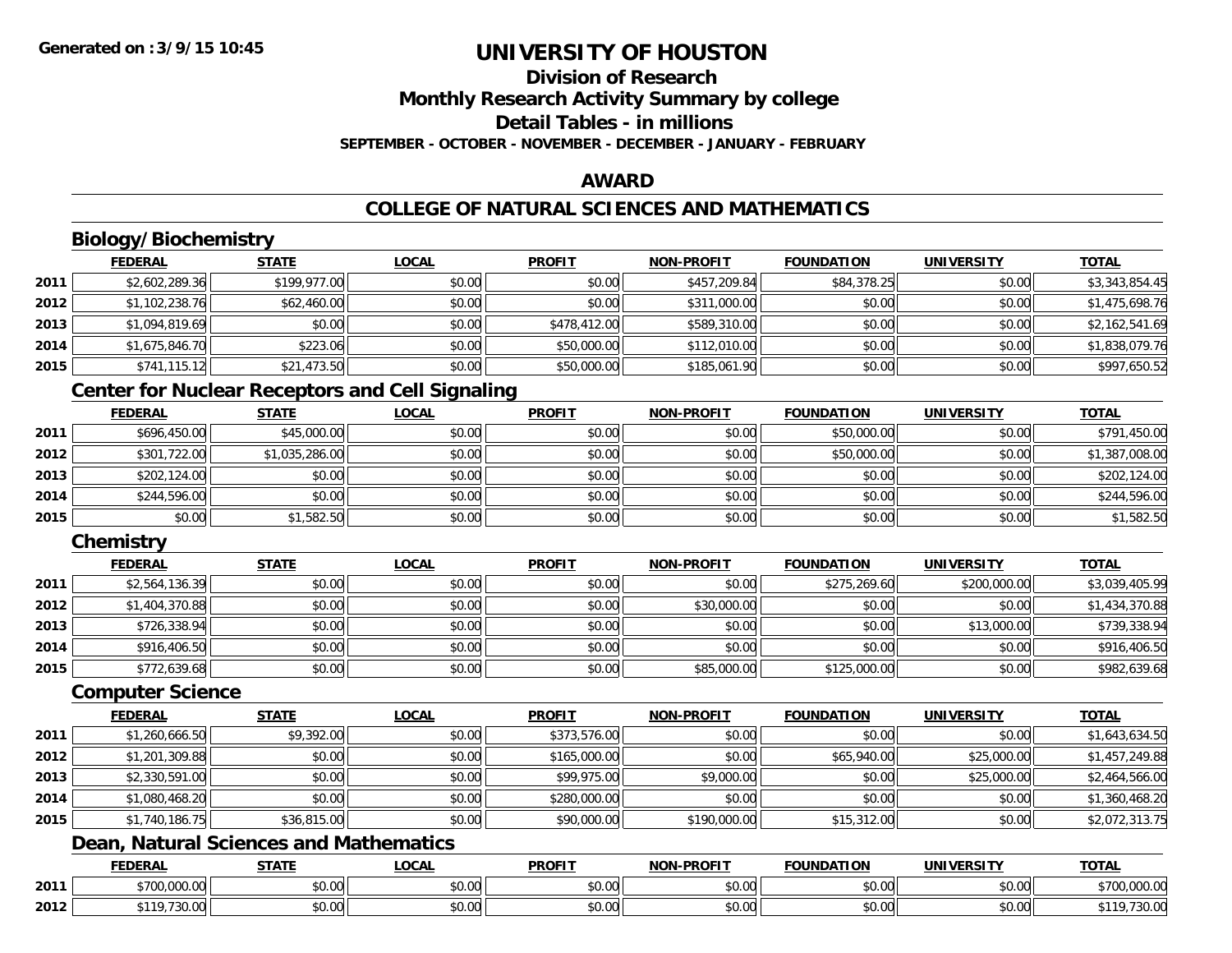# **Division of Research**

**Monthly Research Activity Summary by college**

**Detail Tables - in millions**

**SEPTEMBER - OCTOBER - NOVEMBER - DECEMBER - JANUARY - FEBRUARY**

# **AWARD**

# **COLLEGE OF NATURAL SCIENCES AND MATHEMATICS**

### **Dean, Natural Sciences and Mathematics**

|      | <b>FEDERAL</b> | <b>STATE</b> | <b>LOCAL</b> | <b>PROFIT</b> | <b>NON-PROFIT</b> | <b>FOUNDATION</b> | <b>UNIVERSITY</b> | <b>TOTAL</b> |
|------|----------------|--------------|--------------|---------------|-------------------|-------------------|-------------------|--------------|
| 2013 | \$113,412.00   | \$0.00       | \$0.00       | \$0.00        | \$0.00            | \$0.00            | \$0.00            | .412.00      |
| 2014 | \$350,000.00   | \$0.00       | \$0.00       | \$0.00        | \$0.00            | \$0.00            | \$0.00            | \$350,000.00 |
| 2015 | \$39,719.50    | \$0.00       | \$0.00       | \$0.00        | \$0.00            | \$0.00            | \$0.00            | \$39,719.50  |

#### **Earth & Atmospheric Sciences**

|      | <b>FEDERAL</b> | <b>STATE</b> | <u>LOCAL</u> | <b>PROFIT</b>  | <b>NON-PROFIT</b> | <b>FOUNDATION</b> | <b>UNIVERSITY</b> | <b>TOTAL</b>   |
|------|----------------|--------------|--------------|----------------|-------------------|-------------------|-------------------|----------------|
| 2011 | \$1,767,833.00 | \$78,900.00  | \$0.00       | \$678,516.00   | \$0.00            | \$0.00            | \$0.00            | \$2,525,249.00 |
| 2012 | \$568,508.00   | \$142,000.00 | \$0.00       | \$2,981,861.68 | \$262,752.00      | \$0.00            | \$0.00            | \$3,955,121.68 |
| 2013 | \$969,910.80   | \$165,409.00 | \$0.00       | \$999,661.00   | \$0.00            | \$0.00            | \$0.00            | \$2,134,980.80 |
| 2014 | \$437,218.81   | \$55,145.75  | \$0.00       | \$746,949.00   | \$100,915.00      | \$0.00            | \$0.00            | \$1,340,228.56 |
| 2015 | \$387,467.25   | \$0.00       | \$0.00       | \$1,415,000.00 | \$41,119.00       | \$0.00            | \$0.00            | \$1,843,586.25 |

# **Institute for Climate and Atmospheric Science**

|      | <b>FEDERAL</b> | <b>STATE</b>           | <b>LOCAL</b>                                 | <b>PROFIT</b> | <b>NON-PROFIT</b> | <b>FOUNDATION</b> | <b>UNIVERSITY</b> | <b>TOTAL</b> |
|------|----------------|------------------------|----------------------------------------------|---------------|-------------------|-------------------|-------------------|--------------|
| 2012 | \$0.00         | $n \cap \neg$<br>JU.UU | $\mathfrak{c}\cap\mathfrak{a}\cap$<br>\$U.UU | \$0.00        | \$0.00            | \$0.00            | \$0.00            | \$0.00       |
| 2013 | \$0.00         | 4000<br>DU.UU          | \$0.00                                       | \$0.00        | \$0.00            | \$0.00            | \$0.00            | \$0.00       |
| 2014 | \$0.00         | 40.00<br>JU.UU         | \$0.00                                       | \$0.00        | \$0.00            | \$0.00            | \$0.00            | \$0.00       |

### **Institute for Nanoenergy**

|      | <b>FEDERAL</b> | <b>STATE</b> | <b>LOCAL</b> | <b>PROFIT</b> | <b>NON-PROFIT</b> | <b>FOUNDATION</b> | <b>UNIVERSITY</b> | <b>TOTAL</b> |
|------|----------------|--------------|--------------|---------------|-------------------|-------------------|-------------------|--------------|
| 2011 | \$0.00         | \$0.00       | \$0.00       | \$0.00        | \$0.00            | \$0.00            | \$0.00            | \$0.00       |
| 2012 | \$0.00         | \$0.00       | \$0.00       | \$0.00        | \$0.00            | \$0.00            | \$0.00            | \$0.00       |
| 2013 | \$0.00         | \$0.00       | \$0.00       | \$0.00        | \$0.00            | \$0.00            | \$0.00            | \$0.00       |
| 2014 | \$0.00         | \$0.00       | \$0.00       | \$0.00        | \$0.00            | \$0.00            | \$0.00            | \$0.00       |

#### **Mathematics**

|      | <b>FEDERAL</b> | <b>STATE</b> | <u>LOCAL</u> | <b>PROFIT</b> | <b>NON-PROFIT</b> | <b>FOUNDATION</b> | <b>UNIVERSITY</b> | <b>TOTAL</b>   |
|------|----------------|--------------|--------------|---------------|-------------------|-------------------|-------------------|----------------|
| 2011 | \$281,993.00   | \$100,036.00 | \$0.00       | \$150,000.00  | \$22,622.00       | \$31,708.69       | \$10,000.00       | \$596,359.69   |
| 2012 | \$728,425.92   | \$139,739.00 | \$0.00       | \$210,000.00  | \$99,312.00       | \$80,000.00       | \$10,000.00       | \$1,267,476.92 |
| 2013 | \$353,938.00   | \$0.00       | \$0.00       | \$90,000.00   | \$0.00            | \$21,000.00       | \$0.00            | \$464,938.00   |
| 2014 | \$601,324.50   | \$0.00       | \$0.00       | \$120,000.00  | \$0.00            | \$87,024.29       | \$0.00            | \$808,348.79   |
| 2015 | \$586,885.00   | \$0.00       | \$0.00       | \$0.00        | \$45,000.00       | \$87,000.00       | \$0.00            | \$718,885.00   |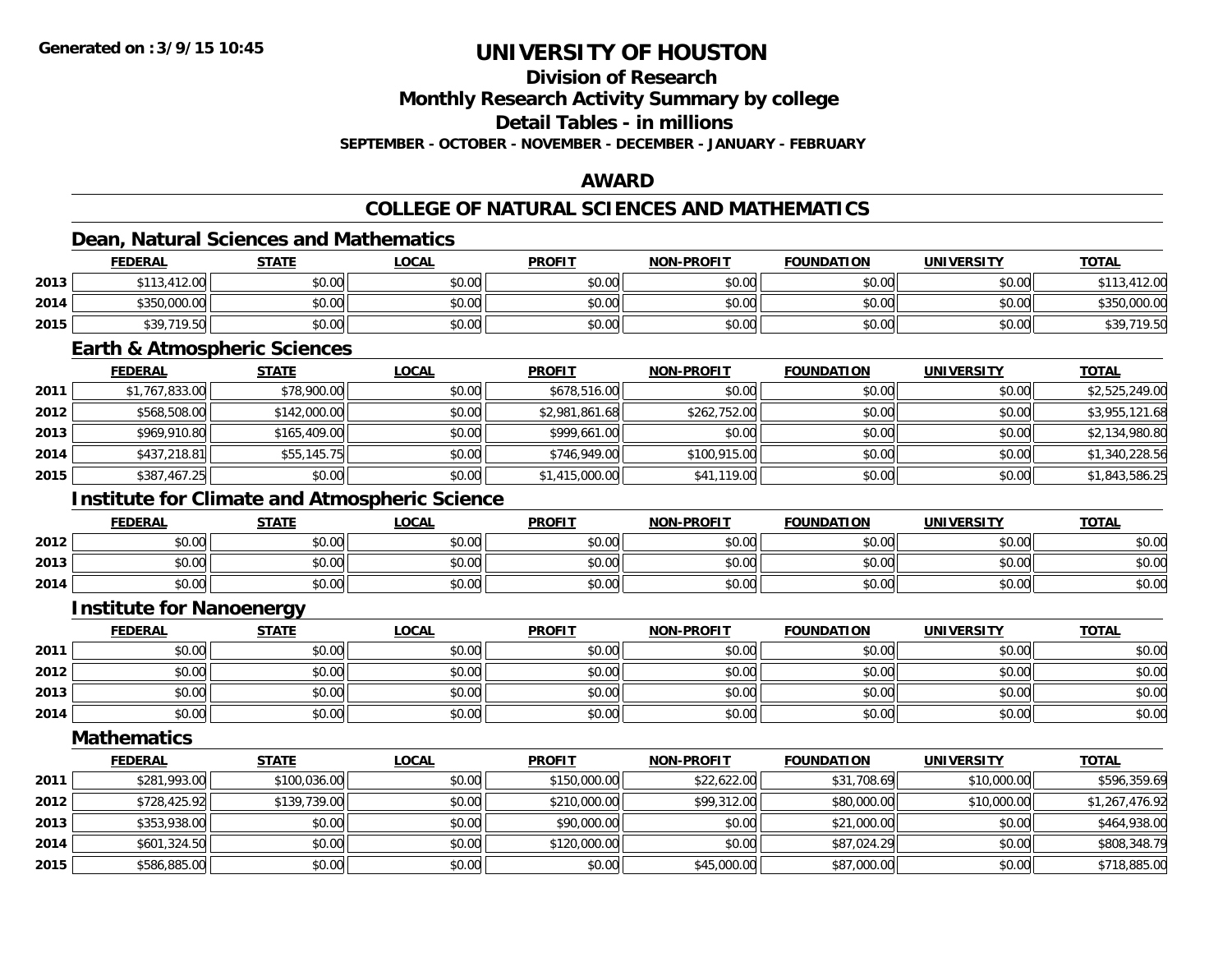### **Division of Research Monthly Research Activity Summary by college Detail Tables - in millions SEPTEMBER - OCTOBER - NOVEMBER - DECEMBER - JANUARY - FEBRUARY**

#### **AWARD**

### **COLLEGE OF NATURAL SCIENCES AND MATHEMATICS**

|       | <b>Physics</b>  |                |              |                 |                   |                   |                   |                 |  |  |  |  |
|-------|-----------------|----------------|--------------|-----------------|-------------------|-------------------|-------------------|-----------------|--|--|--|--|
|       | <b>FEDERAL</b>  | <b>STATE</b>   | <b>LOCAL</b> | <b>PROFIT</b>   | <b>NON-PROFIT</b> | <b>FOUNDATION</b> | <b>UNIVERSITY</b> | <b>TOTAL</b>    |  |  |  |  |
| 2011  | \$2,535,872.03  | \$0.00         | \$0.00       | \$777,300.00    | \$5,333.00        | \$0.00            | \$0.00            | \$3,318,505.03  |  |  |  |  |
| 2012  | \$1,731,541.94  | \$0.00         | \$0.00       | \$950,800.00    | \$49,225.00       | \$0.00            | \$0.00            | \$2,731,566.94  |  |  |  |  |
| 2013  | \$2,157,566.98  | \$0.00         | \$0.00       | \$517,900.00    | \$56,040.00       | \$0.00            | \$0.00            | \$2,731,506.98  |  |  |  |  |
| 2014  | \$2,596,056.02  | \$0.00         | \$0.00       | \$388,200.00    | \$0.00            | \$0.00            | \$0.00            | \$2,984,256.02  |  |  |  |  |
| 2015  | \$2,358,073.00  | \$0.00         | \$0.00       | \$397,600.00    | \$62,516.00       | \$0.00            | \$0.00            | \$2,818,189.00  |  |  |  |  |
| Total | \$42,043,792.10 | \$2,093,438.81 | \$0.00       | \$12,010,750.68 | \$2,713,425.74    | \$972,632.83      | \$283,000.00      | \$60,117,040.16 |  |  |  |  |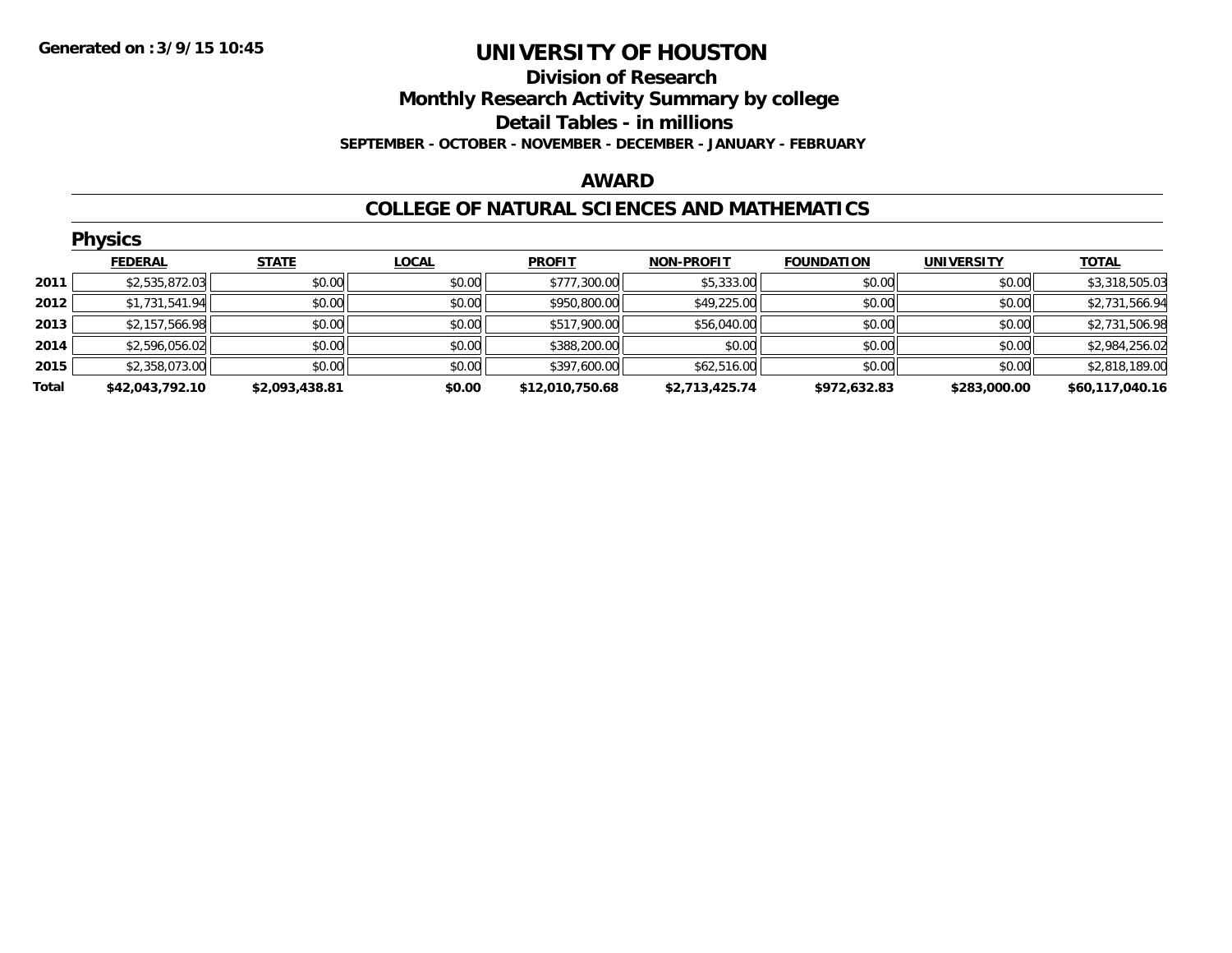# **Division of Research**

**Monthly Research Activity Summary by college**

**Detail Tables - in millions**

**SEPTEMBER - OCTOBER - NOVEMBER - DECEMBER - JANUARY - FEBRUARY**

#### **AWARD**

#### **COLLEGE OF OPTOMETRY**

# **Optometry Vision Sciences**

|       | <b>FEDERAL</b>  | <b>STATE</b> | <b>LOCAL</b> | <b>PROFIT</b>  | <b>NON-PROFIT</b> | <b>FOUNDATION</b> | <b>UNIVERSITY</b> | <b>TOTAL</b>    |
|-------|-----------------|--------------|--------------|----------------|-------------------|-------------------|-------------------|-----------------|
| 2011  | \$1,977,242.00  | \$0.00       | \$0.00       | \$160,921.70   | \$0.00            | \$0.00            | \$96,070.00       | \$2,234,233.70  |
| 2012  | \$2,398,591.80  | \$0.00       | \$0.00       | \$254,726.04   | \$0.00            | \$40,000.00       | \$102,280.00      | \$2,795,597.84  |
| 2013  | \$1,524,745.80  | \$0.00       | \$0.00       | \$1,054,488.00 | \$0.00            | \$0.00            | \$102,670.00      | \$2,681,903.80  |
| 2014  | \$3,471,884.90  | \$0.00       | \$0.00       | \$654,262.09   | \$0.00            | \$0.00            | \$184,640.00      | \$4,310,786.99  |
| 2015  | \$2,312,041.25  | \$0.00       | \$0.00       | \$53,505.00    | \$0.00            | \$0.00            | \$0.00            | \$2,365,546.25  |
| Total | \$11,684,505.75 | \$0.00       | \$0.00       | \$2,177,902.83 | \$0.00            | \$40,000.00       | \$485,660.00      | \$14,388,068.58 |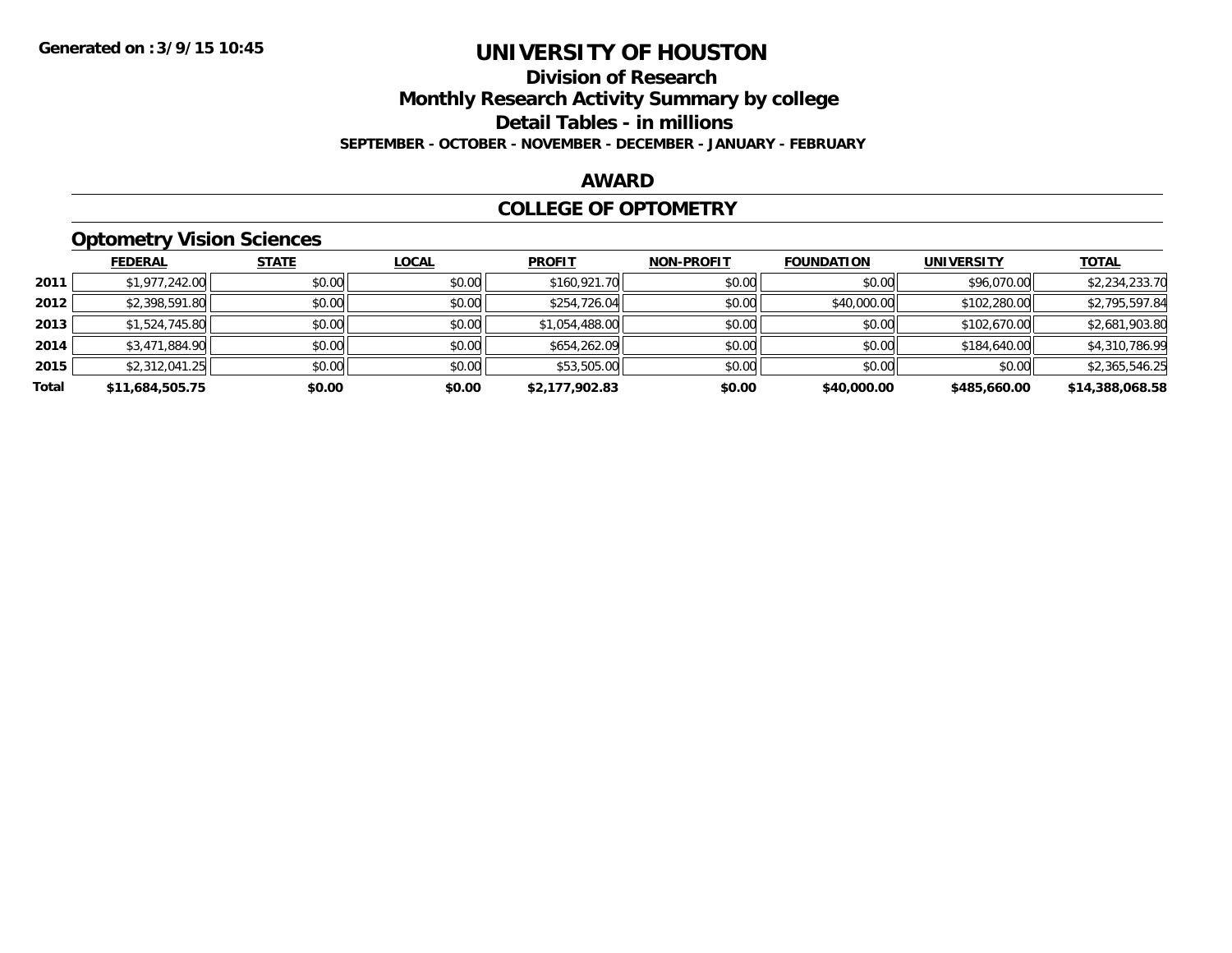# **Division of Research**

**Monthly Research Activity Summary by college**

**Detail Tables - in millions**

**SEPTEMBER - OCTOBER - NOVEMBER - DECEMBER - JANUARY - FEBRUARY**

### **AWARD**

#### **COLLEGE OF PHARMACY**

# **Center for Experimental Therapeutics and Pharmacoi**

|      | <b>FEDERAL</b>         | <b>STATE</b> | <b>LOCAL</b> | <b>PROFIT</b> | <b>NON-PROFIT</b> | <b>FOUNDATION</b> | <b>UNIVERSITY</b><br>ERDI | <b>TOTAL</b> |
|------|------------------------|--------------|--------------|---------------|-------------------|-------------------|---------------------------|--------------|
| 2012 | 0000<br>JU.UU          | \$0.00       | \$0.00       | \$0.00        | \$0.00            | \$0.00            | \$0.00                    | \$0.00       |
| 2013 | $\sim$ $\sim$<br>งบ.บบ | \$0.00       | \$0.00       | \$0.00        | \$0.00            | \$0.00            | \$0.00                    | \$0.00       |
| 2014 | 0000<br>ง∪.∪บ          | \$0.00       | \$0.00       | \$0.00        | \$0.00            | \$0.00            | \$0.00                    | \$0.00       |

<u> 1980 - Johann Barbara, martxa amerikan bashkar (</u>

### **Clinical Pharmacy & Administration**

|      | <b>FEDERAL</b> | <b>STATE</b> | <u>LOCAL</u> | <b>PROFIT</b> | <b>NON-PROFIT</b> | <b>FOUNDATION</b> | <b>UNIVERSITY</b> | <b>TOTAL</b> |
|------|----------------|--------------|--------------|---------------|-------------------|-------------------|-------------------|--------------|
| 2011 | \$73,572.60    | \$14,886.00  | \$0.00       | \$4,438.80    | \$0.00            | \$0.00            | \$0.00            | \$92,897.40  |
| 2012 | \$299,290.30   | \$9,618.62   | \$0.00       | \$218,750.00  | \$6,500.00        | \$0.00            | \$0.00            | \$534,158.92 |
| 2013 | \$0.00         | \$0.00       | \$0.00       | \$321,459.50  | \$10,000.00       | \$0.00            | \$0.00            | \$331,459.50 |
| 2014 | \$0.00         | \$0.00       | \$0.00       | \$266,000.00  | \$545,894.00      | \$0.00            | \$0.00            | \$811,894.00 |
| 2015 | \$0.00         | \$171,798.00 | \$0.00       | \$24,531.00   | \$34,710.00       | \$0.00            | \$0.00            | \$231,039.00 |

### **Dean, Pharmacy**

|      | <b>FEDERAL</b> | <b>STATE</b> | <u>LOCAL</u> | <b>PROFIT</b> | <b>NON-PROFIT</b> | <b>FOUNDATION</b> | <b>UNIVERSITY</b> | <b>TOTAL</b> |
|------|----------------|--------------|--------------|---------------|-------------------|-------------------|-------------------|--------------|
| 2011 | \$0.00         | \$0.00       | \$0.00       | \$0.00        | \$0.00            | \$0.00            | \$0.00            | \$0.00       |
| 2012 | \$0.00         | \$0.00       | \$0.00       | \$0.00        | \$0.00            | \$0.00            | \$0.00            | \$0.00       |
| 2013 | \$0.00         | \$0.00       | \$0.00       | \$0.00        | \$0.00            | \$0.00            | \$0.00            | \$0.00       |
| 2014 | \$0.00         | \$0.00       | \$0.00       | \$0.00        | \$0.00            | \$0.00            | \$0.00            | \$0.00       |

### **Pharm Health Outcomes & Policy**

|      | <u>FEDERAL</u> | <b>STATE</b> | <b>LOCAL</b> | <b>PROFIT</b> | <b>NON-PROFIT</b> | <b>FOUNDATION</b> | <b>UNIVERSITY</b> | <b>TOTAL</b> |
|------|----------------|--------------|--------------|---------------|-------------------|-------------------|-------------------|--------------|
| 2011 | \$0.00         | \$0.00       | \$0.00       | \$0.00        | \$324,968.00      | \$0.00            | \$0.00            | \$324,968.00 |
| 2012 | \$0.00         | \$8,000.00   | \$0.00       | \$0.00        | \$0.00            | \$0.00            | \$0.00            | \$8,000.00   |
| 2013 | \$225,015.00   | \$0.00       | \$0.00       | \$0.00        | \$0.00            | \$0.00            | \$0.00            | \$225,015.00 |
| 2014 | \$0.00         | \$0.00       | \$0.00       | \$4,000.00    | \$0.00            | \$0.00            | \$0.00            | \$4,000.00   |
| 2015 | \$0.00         | \$0.00       | \$0.00       | \$0.00        | \$10,000.00       | \$0.00            | \$0.00            | \$10,000.00  |

# **Pharmacological and Pharmaceutical Sciences**

|      | <b>FEDERAL</b> | <u>STATE</u> | <u>LOCAL</u> | <b>PROFIT</b> | <b>NON-PROFIT</b> | <b>FOUNDATION</b> | <b>UNIVERSITY</b> | <b>TOTAL</b>   |
|------|----------------|--------------|--------------|---------------|-------------------|-------------------|-------------------|----------------|
| 2011 | \$1,326,537.40 | \$0.00       | \$0.00       | \$25,760.00   | \$0.00            | \$0.00            | \$0.00            | \$1,352,297.40 |
| 2012 | \$854,609.70   | \$0.00       | \$0.00       | \$16,000.00   | \$147,000.00      | \$0.00            | \$0.00            | \$1,017,609.70 |
| 2013 | \$837,486.00   | \$0.00       | \$0.00       | \$0.00        | \$0.00            | \$0.00            | \$0.00            | \$837,486.00   |
| 2014 | \$372,923.00   | \$0.00       | \$0.00       | \$70,174.00   | \$0.00            | \$88,961.00       | \$0.00            | \$532,058.00   |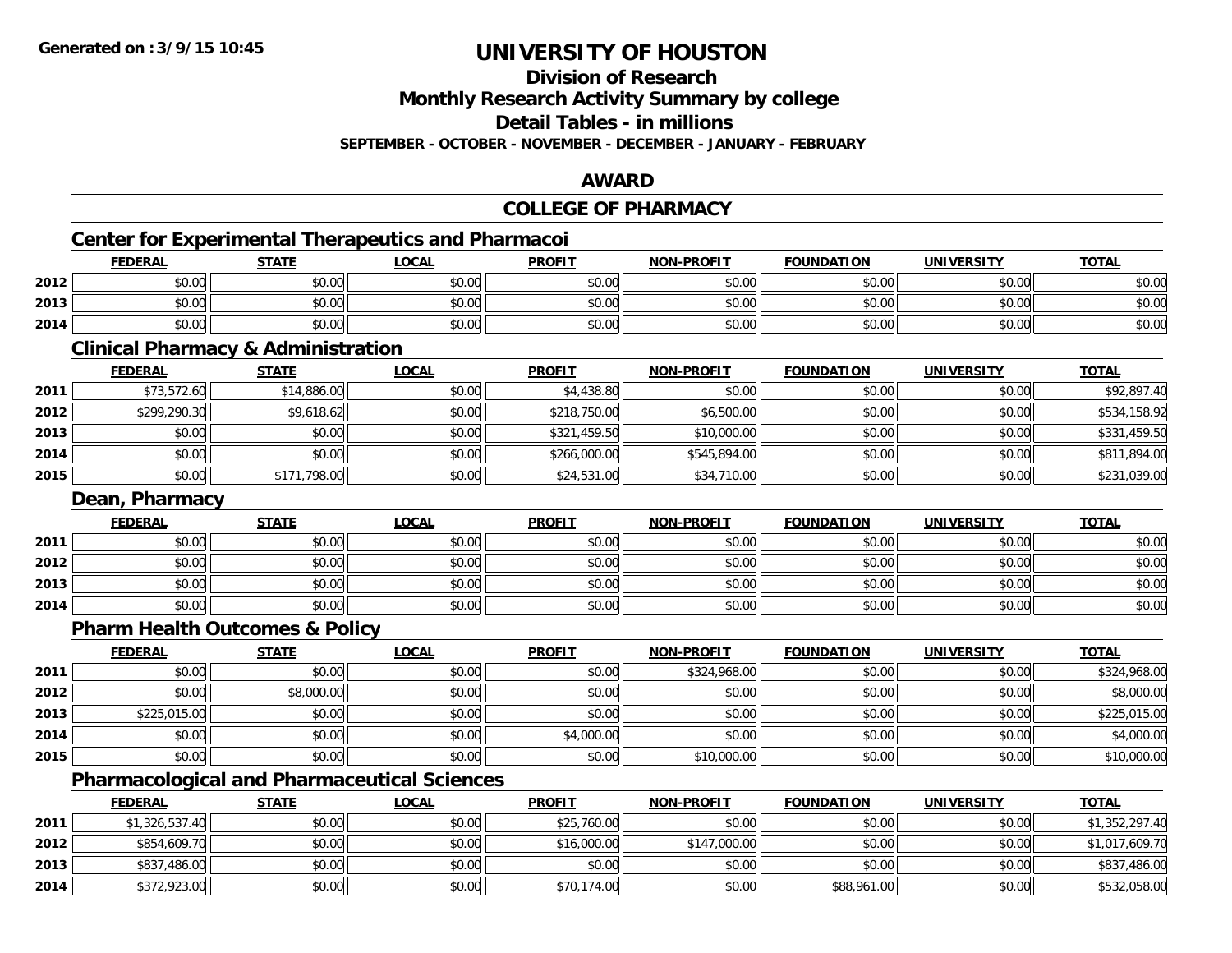**Division of Research**

**Monthly Research Activity Summary by college**

**Detail Tables - in millions**

**SEPTEMBER - OCTOBER - NOVEMBER - DECEMBER - JANUARY - FEBRUARY**

#### **AWARD**

#### **COLLEGE OF PHARMACY**

# **Pharmacological and Pharmaceutical Sciences**

|              | <b>FEDERAL</b>  | <b>STATE</b> | LOCAL         | <b>PROFIT</b> | -PROFIT<br>NON- | <b>FOUNDATION</b>     | UNIVERSITY | TOTA.           |
|--------------|-----------------|--------------|---------------|---------------|-----------------|-----------------------|------------|-----------------|
| 2015         | 569<br>10.UU    | \$0.00       | 0.00<br>JU.UU | 0.700         | 0000<br>PU.UU   | <b>co</b> on<br>,u.uu | \$0.00     | $\sim$<br>10.UU |
| <b>Total</b> | .850.00<br>.686 | ּ ^י∩        | \$0.00        | 012.20        | 72.00<br>070    | \$88,961.00           | \$0.00     | രരെ രാ<br>70.7. |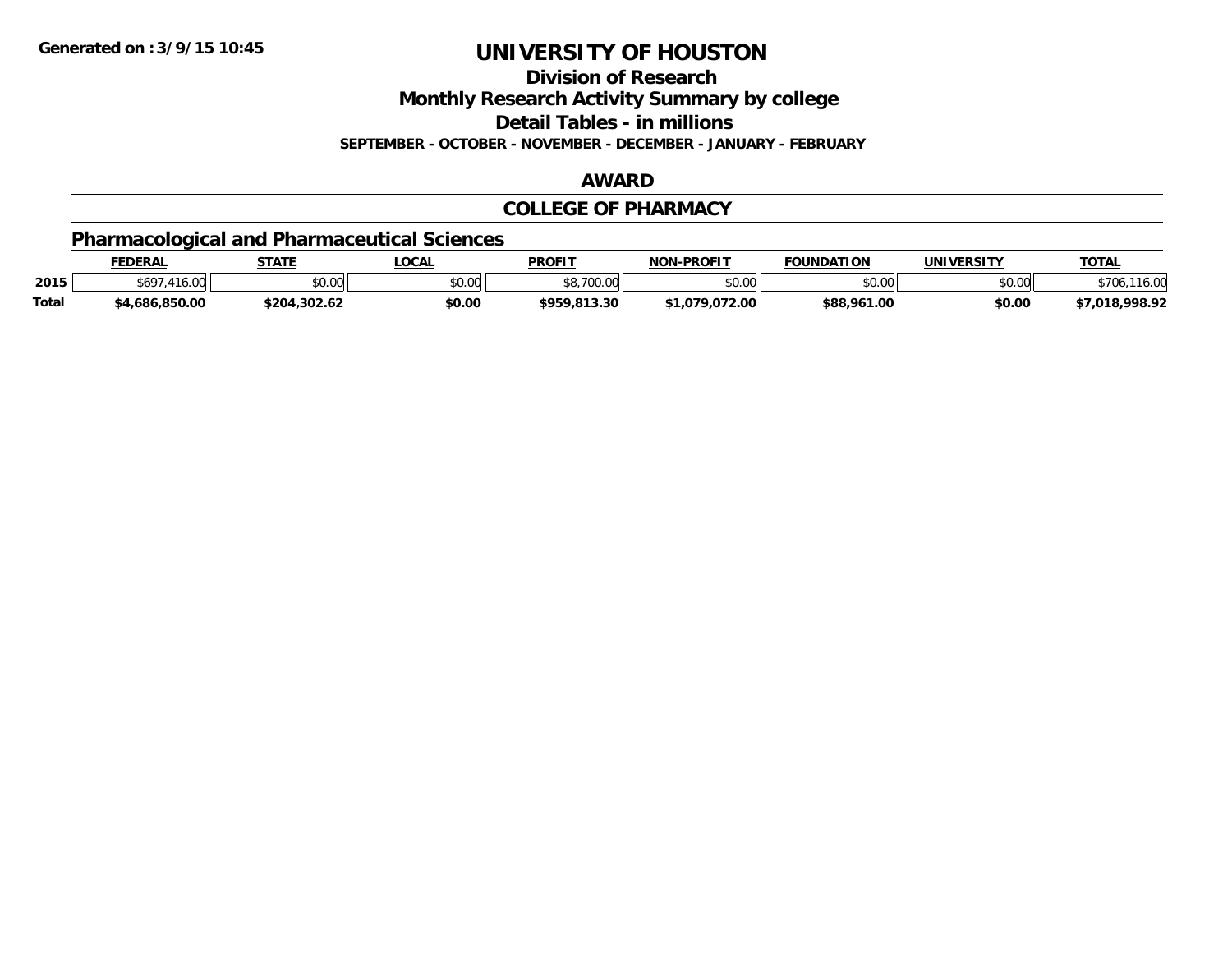#### **Division of Research**

**Monthly Research Activity Summary by college**

**Detail Tables - in millions**

**SEPTEMBER - OCTOBER - NOVEMBER - DECEMBER - JANUARY - FEBRUARY**

#### **AWARD**

#### **COLLEGE OF TECHNOLOGY**

|      | <b>Center for Technology Literacy</b>         |              |              |               |                   |                   |                   |                |
|------|-----------------------------------------------|--------------|--------------|---------------|-------------------|-------------------|-------------------|----------------|
|      | <b>FEDERAL</b>                                | <b>STATE</b> | <b>LOCAL</b> | <b>PROFIT</b> | <b>NON-PROFIT</b> | <b>FOUNDATION</b> | <b>UNIVERSITY</b> | <b>TOTAL</b>   |
| 2013 | \$0.00                                        | \$0.00       | \$0.00       | \$0.00        | \$0.00            | \$0.00            | \$0.00            | \$0.00         |
| 2014 | \$9,916.00                                    | \$0.00       | \$0.00       | \$0.00        | \$0.00            | \$0.00            | \$0.00            | \$9,916.00     |
| 2015 | \$283,045.80                                  | \$0.00       | \$0.00       | \$10,833.00   | \$0.00            | \$0.00            | \$0.00            | \$293,878.80   |
|      | <b>Construction Management</b>                |              |              |               |                   |                   |                   |                |
|      | <b>FEDERAL</b>                                | <b>STATE</b> | <b>LOCAL</b> | <b>PROFIT</b> | <b>NON-PROFIT</b> | <b>FOUNDATION</b> | <b>UNIVERSITY</b> | <b>TOTAL</b>   |
| 2013 | \$0.00                                        | \$74,568.00  | \$0.00       | \$0.00        | \$0.00            | \$0.00            | \$0.00            | \$74,568.00    |
| 2014 | \$0.00                                        | \$74,922.00  | \$0.00       | \$0.00        | \$0.00            | \$0.00            | \$0.00            | \$74,922.00    |
|      | Dean, Technology                              |              |              |               |                   |                   |                   |                |
|      | <b>FEDERAL</b>                                | <b>STATE</b> | <b>LOCAL</b> | <b>PROFIT</b> | <b>NON-PROFIT</b> | <b>FOUNDATION</b> | <b>UNIVERSITY</b> | <b>TOTAL</b>   |
| 2011 | \$113,068.49                                  | \$0.00       | \$0.00       | \$0.00        | \$0.00            | \$0.00            | \$0.00            | \$113,068.49   |
| 2012 | \$342,089.00                                  | \$0.00       | \$0.00       | \$0.00        | \$0.00            | \$0.00            | \$0.00            | \$342,089.00   |
| 2013 | \$0.00                                        | \$0.00       | \$0.00       | \$0.00        | \$0.00            | \$0.00            | \$0.00            | \$0.00         |
| 2014 | \$0.00                                        | \$0.00       | \$0.00       | \$0.00        | \$0.00            | \$0.00            | \$0.00            | \$0.00         |
|      | <b>Engineering Technology</b>                 |              |              |               |                   |                   |                   |                |
|      | <b>FEDERAL</b>                                | <b>STATE</b> | <b>LOCAL</b> | <b>PROFIT</b> | <b>NON-PROFIT</b> | <b>FOUNDATION</b> | <b>UNIVERSITY</b> | <b>TOTAL</b>   |
| 2011 | \$160,330.00                                  | \$0.00       | \$0.00       | \$0.00        | \$0.00            | \$18,100.00       | \$0.00            | \$178,430.00   |
| 2012 | \$171,655.00                                  | \$0.00       | \$0.00       | \$0.00        | \$0.00            | \$18,400.00       | \$0.00            | \$190,055.00   |
| 2013 | \$261,215.00                                  | \$0.00       | \$0.00       | \$75,000.00   | \$0.00            | \$0.00            | \$0.00            | \$336,215.00   |
| 2014 | \$1,024,060.80                                | \$0.00       | \$0.00       | \$50,000.00   | \$20,000.00       | \$0.00            | \$0.00            | \$1,094,060.80 |
| 2015 | \$291,317.00                                  | \$0.00       | \$0.00       | \$0.00        | \$0.00            | \$0.00            | \$0.00            | \$291,317.00   |
|      | <b>Human Development and Consumer Science</b> |              |              |               |                   |                   |                   |                |
|      | <b>FEDERAL</b>                                | <b>STATE</b> | <b>LOCAL</b> | <b>PROFIT</b> | <b>NON-PROFIT</b> | <b>FOUNDATION</b> | <b>UNIVERSITY</b> | <b>TOTAL</b>   |
| 2013 | \$5,000.00                                    | \$0.00       | \$0.00       | \$0.00        | \$0.00            | \$0.00            | \$0.00            | \$5,000.00     |
| 2014 | \$5,000.00                                    | \$0.00       | \$0.00       | \$0.00        | \$0.00            | \$0.00            | \$0.00            | \$5,000.00     |
| 2015 | \$24,279.48                                   | \$0.00       | \$0.00       | \$0.00        | \$0.00            | \$0.00            | \$0.00            | \$24,279.48    |
|      | <b>Information &amp; Logistics Technology</b> |              |              |               |                   |                   |                   |                |
|      | <b>FEDERAL</b>                                | <b>STATE</b> | <b>LOCAL</b> | <b>PROFIT</b> | <b>NON-PROFIT</b> | <b>FOUNDATION</b> | <b>UNIVERSITY</b> | <b>TOTAL</b>   |
| 2011 | \$65,000.00                                   | \$0.00       | \$0.00       | \$0.00        | \$4,500.00        | \$0.00            | \$0.00            | \$69,500.00    |
| 2012 | \$5,000.00                                    | \$0.00       | \$0.00       | \$0.00        | \$0.00            | \$0.00            | \$0.00            | \$5,000.00     |
|      |                                               |              |              |               |                   |                   |                   |                |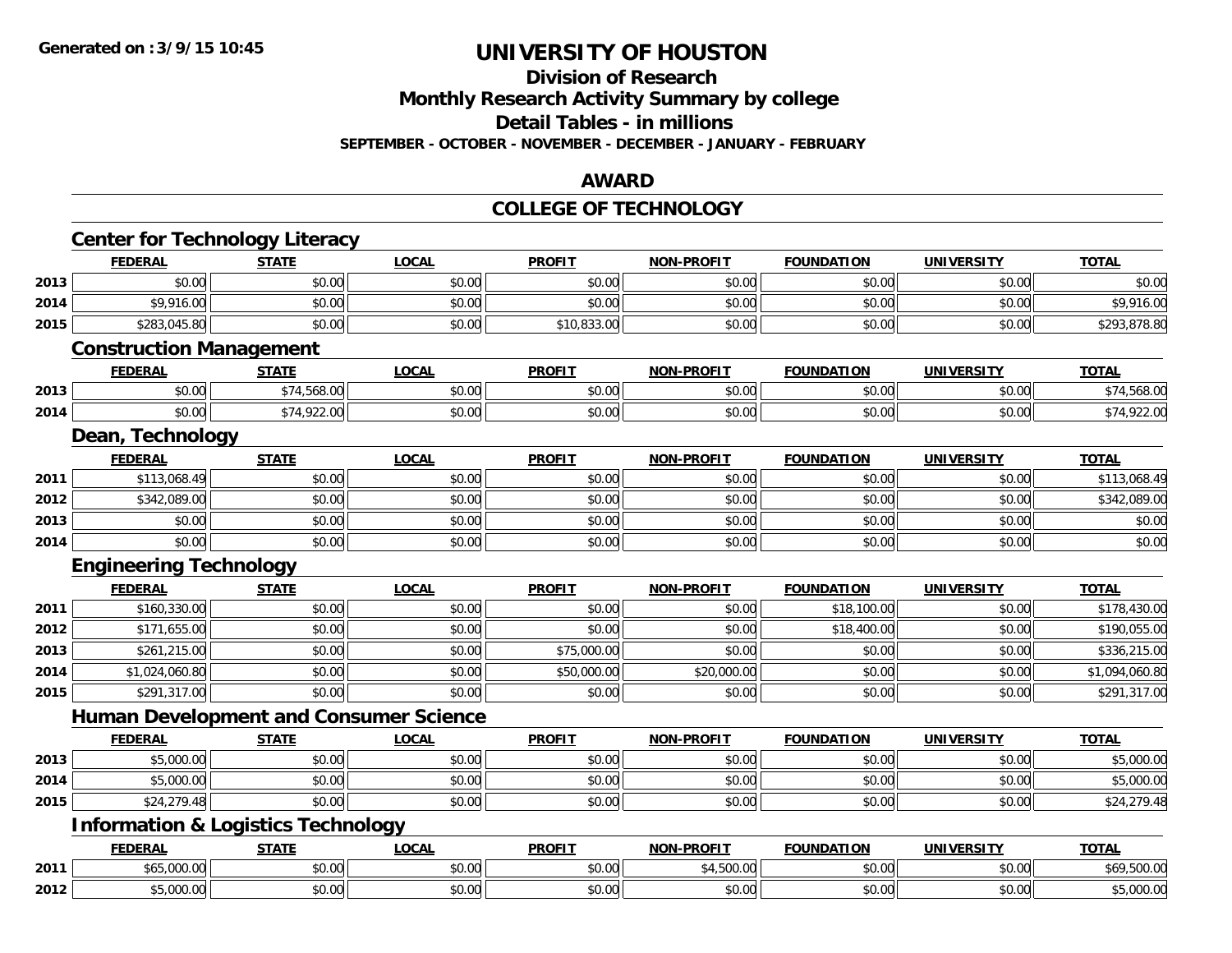# **Division of Research**

**Monthly Research Activity Summary by college**

**Detail Tables - in millions**

**SEPTEMBER - OCTOBER - NOVEMBER - DECEMBER - JANUARY - FEBRUARY**

#### **AWARD**

### **COLLEGE OF TECHNOLOGY**

### **Texas Manufacturing Assistance Center**

|       | <b>FEDERAL</b> | <b>STATE</b> | <u>LOCAL</u> | <b>PROFIT</b> | <b>NON-PROFIT</b> | <b>FOUNDATION</b> | <b>UNIVERSITY</b> | <b>TOTAL</b>   |
|-------|----------------|--------------|--------------|---------------|-------------------|-------------------|-------------------|----------------|
| 2011  | \$0.00         | \$0.00       | \$0.00       | \$0.00        | \$0.00            | \$0.00            | \$0.00            | \$0.00         |
| 2012  | \$0.00         | \$0.00       | \$0.00       | \$0.00        | \$0.00            | \$0.00            | \$0.00            | \$0.00         |
| 2014  | \$0.00         | \$0.00       | \$0.00       | \$0.00        | \$0.00            | \$0.00            | \$0.00            | \$0.00         |
| 2015  | \$0.00         | \$0.00       | \$0.00       | \$0.00        | \$0.00            | \$0.00            | \$0.00            | \$0.00         |
| Total | \$2,760,976.57 | \$149,490.00 | \$0.00       | \$135,833.00  | \$24,500.00       | \$36,500.00       | \$0.00            | \$3,107,299.57 |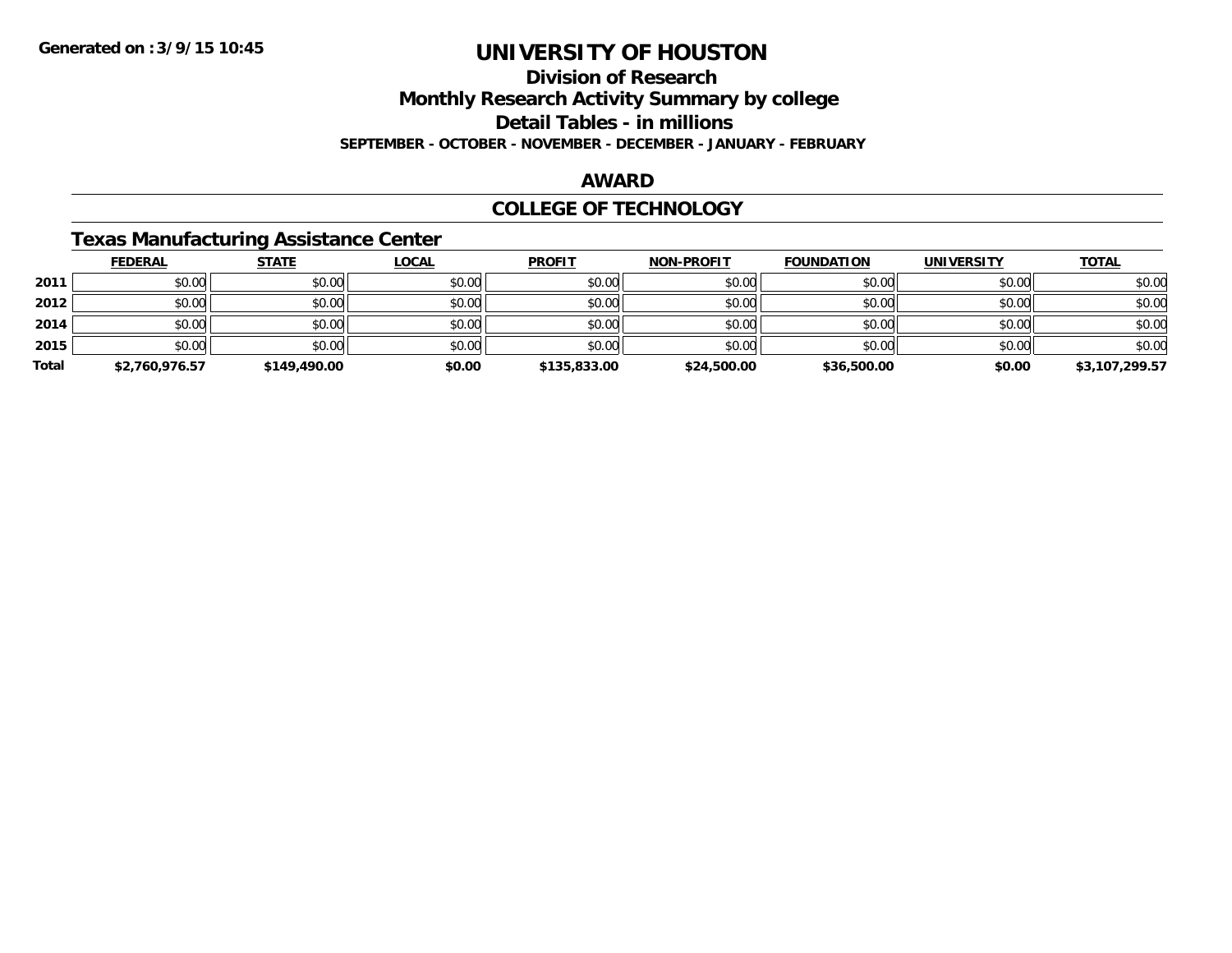# **Division of Research**

**Monthly Research Activity Summary by college**

**Detail Tables - in millions**

**SEPTEMBER - OCTOBER - NOVEMBER - DECEMBER - JANUARY - FEBRUARY**

#### **AWARD**

# **CULLEN COLLEGE OF ENGINEERING**

|      | <b>Biomedical Engineering</b>                            |              |              |                |                   |                   |                   |                |
|------|----------------------------------------------------------|--------------|--------------|----------------|-------------------|-------------------|-------------------|----------------|
|      | <b>FEDERAL</b>                                           | <b>STATE</b> | <b>LOCAL</b> | <b>PROFIT</b>  | <b>NON-PROFIT</b> | <b>FOUNDATION</b> | <b>UNIVERSITY</b> | <b>TOTAL</b>   |
| 2011 | \$0.00                                                   | \$0.00       | \$0.00       | \$0.00         | \$0.00            | \$0.00            | \$0.00            | \$0.00         |
| 2012 | \$0.00                                                   | \$0.00       | \$0.00       | \$0.00         | \$0.00            | \$0.00            | \$0.00            | \$0.00         |
| 2013 | \$472,871.00                                             | \$0.00       | \$0.00       | \$0.00         | \$0.00            | \$0.00            | \$0.00            | \$472,871.00   |
| 2014 | \$1,445,686.00                                           | \$0.00       | \$0.00       | \$0.00         | \$50,000.00       | \$45,833.34       | \$0.00            | \$1,541,519.34 |
| 2015 | \$642,268.00                                             | \$0.00       | \$0.00       | \$0.00         | \$0.00            | \$0.00            | \$0.00            | \$642,268.00   |
|      | <b>Center for Innovative Grouting Materials and Tech</b> |              |              |                |                   |                   |                   |                |
|      | <b>FEDERAL</b>                                           | <b>STATE</b> | <b>LOCAL</b> | <b>PROFIT</b>  | <b>NON-PROFIT</b> | <b>FOUNDATION</b> | <b>UNIVERSITY</b> | <b>TOTAL</b>   |
| 2011 | \$0.00                                                   | \$0.00       | \$0.00       | \$0.00         | \$0.00            | \$0.00            | \$0.00            | \$0.00         |
| 2012 | \$0.00                                                   | \$0.00       | \$0.00       | \$0.00         | \$0.00            | \$0.00            | \$0.00            | \$0.00         |
| 2013 | \$0.00                                                   | \$0.00       | \$0.00       | \$0.00         | \$0.00            | \$0.00            | \$0.00            | \$0.00         |
| 2014 | \$0.00                                                   | \$0.00       | \$0.00       | \$0.00         | \$0.00            | \$0.00            | \$0.00            | \$0.00         |
|      | <b>Chemical Engineering</b>                              |              |              |                |                   |                   |                   |                |
|      | <b>FEDERAL</b>                                           | <b>STATE</b> | <b>LOCAL</b> | <b>PROFIT</b>  | <b>NON-PROFIT</b> | <b>FOUNDATION</b> | <b>UNIVERSITY</b> | <b>TOTAL</b>   |
| 2011 | \$3,210,970.21                                           | \$402,355.00 | \$0.00       | \$662,881.00   | \$0.00            | \$10,900.00       | \$114,642.00      | \$4,401,748.21 |
| 2012 | \$1,454,868.30                                           | \$0.00       | \$0.00       | \$922,746.57   | \$0.00            | \$10,900.00       | \$0.00            | \$2,388,514.87 |
| 2013 | \$1,504,477.72                                           | \$26,500.00  | \$0.00       | \$1,231,978.00 | \$200,000.00      | \$0.00            | \$39,444.00       | \$3,002,399.72 |
| 2014 | \$1,671,208.37                                           | \$0.00       | \$0.00       | \$990,693.00   | \$0.00            | \$42,250.00       | \$0.00            | \$2,704,151.37 |
| 2015 | \$1,715,056.40                                           | \$409,609.00 | \$0.00       | \$442,500.00   | \$0.00            | \$80,000.00       | \$0.00            | \$2,647,165.40 |
|      | <b>Civil Engineering</b>                                 |              |              |                |                   |                   |                   |                |
|      | <b>FEDERAL</b>                                           | <b>STATE</b> | <b>LOCAL</b> | <b>PROFIT</b>  | <b>NON-PROFIT</b> | <b>FOUNDATION</b> | <b>UNIVERSITY</b> | <b>TOTAL</b>   |
| 2011 | \$485,400.00                                             | \$523,795.00 | \$100,000.00 | \$115,352.80   | \$75,623.00       | \$0.00            | \$0.00            | \$1,300,170.80 |
| 2012 | \$2,045,116.31                                           | \$572,633.00 | \$0.00       | \$57,091.00    | \$175,623.00      | \$66,667.00       | \$0.00            | \$2,917,130.31 |
| 2013 | \$2,512,587.53                                           | \$274,310.00 | \$0.00       | \$193,590.00   | \$39,170.70       | \$0.00            | \$0.00            | \$3,019,658.23 |
| 2014 | \$1,467,925.91                                           | \$410,641.00 | \$0.00       | \$408,425.50   | \$111,679.95      | \$66,666.00       | \$0.00            | \$2,465,338.36 |
| 2015 | \$1,532,127.58                                           | \$289,027.00 | \$0.00       | \$79,059.50    | \$35,972.55       | \$0.00            | \$0.00            | \$1,936,186.63 |
|      | Dean, Engineering                                        |              |              |                |                   |                   |                   |                |
|      | <b>FEDERAL</b>                                           | <b>STATE</b> | <b>LOCAL</b> | <b>PROFIT</b>  | <b>NON-PROFIT</b> | <b>FOUNDATION</b> | <b>UNIVERSITY</b> | <b>TOTAL</b>   |
| 2013 | \$39,999.10                                              | \$0.00       | \$0.00       | \$0.00         | \$0.00            | \$0.00            | \$0.00            | \$39,999.10    |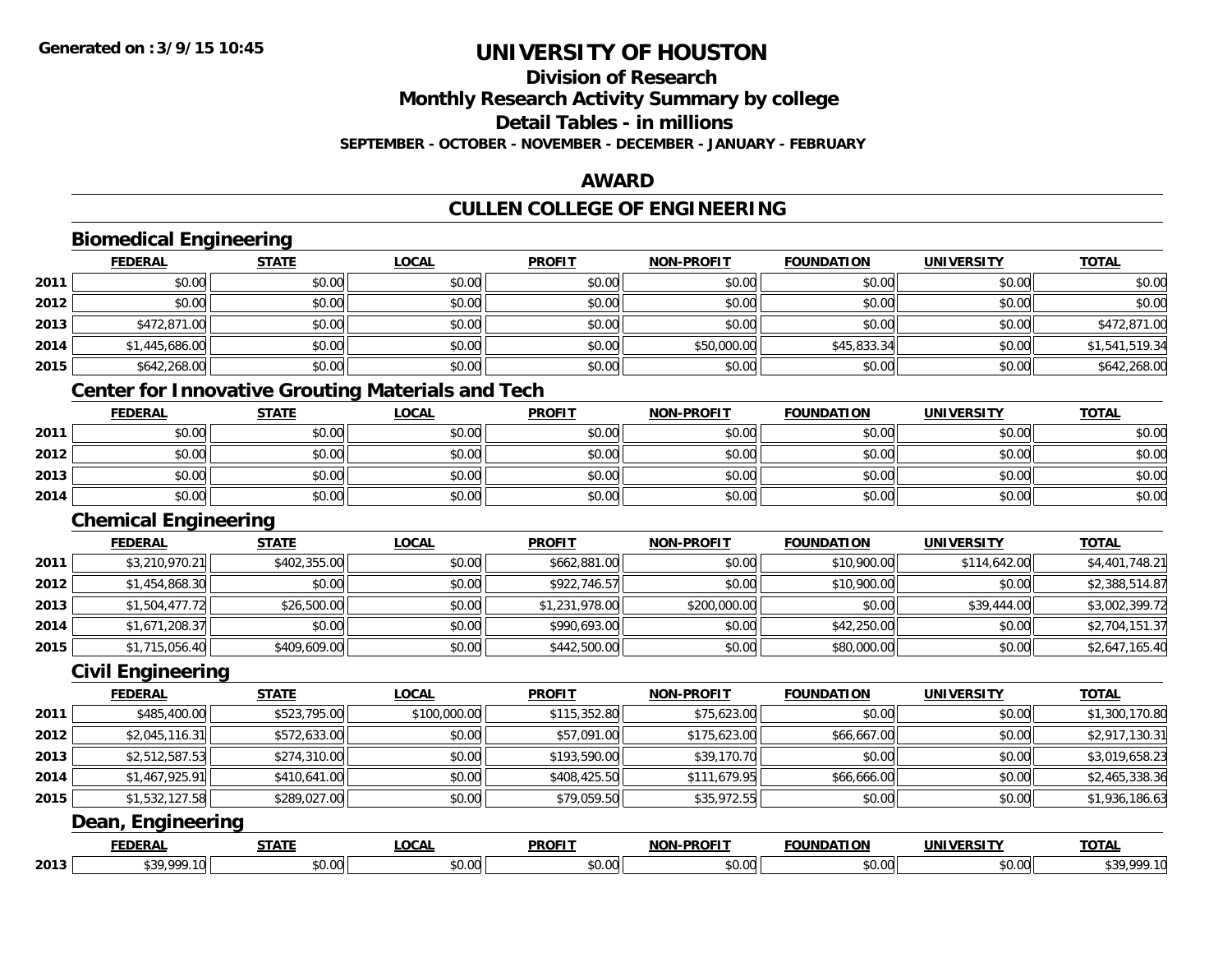# **Division of Research**

**Monthly Research Activity Summary by college**

**Detail Tables - in millions**

**SEPTEMBER - OCTOBER - NOVEMBER - DECEMBER - JANUARY - FEBRUARY**

### **AWARD**

# **CULLEN COLLEGE OF ENGINEERING**

# **Electrical & Computer Engineering**

|      | <b>FEDERAL</b> | <b>STATE</b> | <u>LOCAL</u> | <b>PROFIT</b> | <b>NON-PROFIT</b> | <b>FOUNDATION</b> | <b>UNIVERSITY</b> | <b>TOTAL</b>   |
|------|----------------|--------------|--------------|---------------|-------------------|-------------------|-------------------|----------------|
| 2011 | \$4,207,863.17 | \$23,391.24  | \$0.00       | \$298,530.00  | \$0.00            | \$0.00            | \$0.00            | \$4,529,784.41 |
| 2012 | \$1,424,123.85 | \$19,441.00  | \$0.00       | \$335,157.50  | \$27,500.00       | \$0.00            | \$0.00            | \$1,806,222.35 |
| 2013 | \$1,227,646.05 | \$10,000.00  | \$0.00       | \$415,698.00  | \$221,967.30      | \$0.00            | \$0.00            | \$1,875,311.35 |
| 2014 | \$1,677,551.13 | \$0.00       | \$0.00       | \$160,000.00  | \$203,416.05      | \$87,500.00       | \$0.00            | \$2,128,467.18 |
| 2015 | \$2,318,437.86 | \$34,401.00  | \$0.00       | \$205,000.00  | \$203,844.45      | \$38,391.00       | \$0.00            | \$2,800,074.31 |

# **Industrial Engineering**

|      | <b>FEDERAL</b> | <b>STATE</b> | <u>LOCAL</u> | <b>PROFIT</b> | <b>NON-PROFIT</b> | <b>FOUNDATION</b> | <b>UNIVERSITY</b> | <b>TOTAL</b> |
|------|----------------|--------------|--------------|---------------|-------------------|-------------------|-------------------|--------------|
| 2011 | \$0.00         | \$16,828.00  | \$0.00       | \$0.00        | \$0.00            | \$0.00            | \$0.00            | \$16,828.00  |
| 2012 | \$0.00         | \$0.00       | \$0.00       | \$0.00        | \$0.00            | \$0.00            | \$0.00            | \$0.00       |
| 2013 | \$0.00         | \$39,855.00  | \$0.00       | \$0.00        | \$0.00            | \$0.00            | \$0.00            | \$39,855.00  |
| 2014 | \$132,655.00   | \$17,115.00  | \$0.00       | \$0.00        | \$0.00            | \$0.00            | \$0.00            | \$149,770.00 |
| 2015 | \$40,179.84    | \$49,228.00  | \$0.00       | \$22,184.00   | \$0.00            | \$0.00            | \$0.00            | \$111,591.84 |

# **Mechanical Engineering**

|       | <b>FEDERAL</b>  | <b>STATE</b>   | <u>LOCAL</u> | <b>PROFIT</b>  | <b>NON-PROFIT</b> | <b>FOUNDATION</b> | <b>UNIVERSITY</b> | <b>TOTAL</b>    |
|-------|-----------------|----------------|--------------|----------------|-------------------|-------------------|-------------------|-----------------|
| 2011  | \$216,260.00    | \$0.00         | \$0.00       | \$305,505.20   | \$0.00            | \$0.00            | \$0.00            | \$521,765.20    |
| 2012  | \$1,717,449.40  | \$0.00         | \$0.00       | \$42,000.00    | \$0.00            | \$133,096.00      | \$0.00            | \$1,892,545.40  |
| 2013  | \$3,348,841.53  | \$122,500.00   | \$0.00       | \$250,232.00   | \$22,000.00       | \$124,784.00      | \$0.00            | \$3,868,357.53  |
| 2014  | \$254,425.00    | \$0.00         | \$0.00       | \$179,029,00   | \$0.00            | \$175,289.84      | \$0.00            | \$608,743.84    |
| 2015  | \$1,252,167.00  | \$0.00         | \$0.00       | \$232,745.50   | \$75,000.00       | \$118,838.50      | \$0.00            | \$1,678,751.00  |
| Total | \$38,018,162.24 | \$3,241,629.24 | \$100,000.00 | \$7,550,398.57 | \$1,441,797.00    | \$1,001,115.68    | \$154,086.00      | \$51,507,188.73 |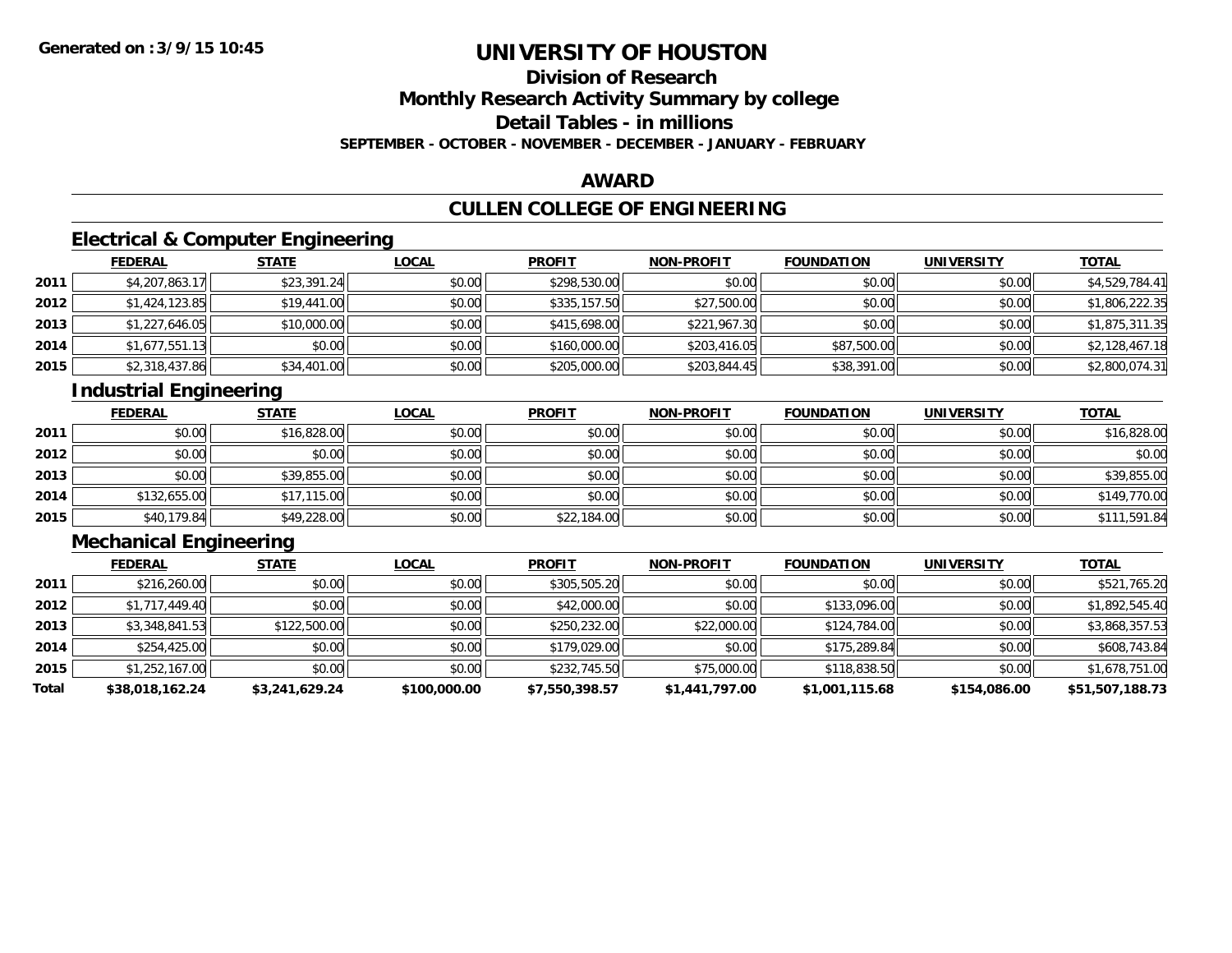**Division of Research**

**Monthly Research Activity Summary by college**

**Detail Tables - in millions**

**SEPTEMBER - OCTOBER - NOVEMBER - DECEMBER - JANUARY - FEBRUARY**

### **AWARD**

# **DIVISION OF RESEARCH**

|      | <b>Allied Geophysical Laboratories</b>                    |              |              |               |                   |                   |                   |              |
|------|-----------------------------------------------------------|--------------|--------------|---------------|-------------------|-------------------|-------------------|--------------|
|      | <b>FEDERAL</b>                                            | <b>STATE</b> | <b>LOCAL</b> | <b>PROFIT</b> | <b>NON-PROFIT</b> | <b>FOUNDATION</b> | <b>UNIVERSITY</b> | <b>TOTAL</b> |
| 2011 | \$0.00                                                    | \$0.00       | \$0.00       | \$70,000.00   | \$0.00            | \$0.00            | \$0.00            | \$70,000.00  |
|      | <b>Center for Advanced Computing and Data Systems</b>     |              |              |               |                   |                   |                   |              |
|      | <b>FEDERAL</b>                                            | <b>STATE</b> | <b>LOCAL</b> | <b>PROFIT</b> | <b>NON-PROFIT</b> | <b>FOUNDATION</b> | <b>UNIVERSITY</b> | <b>TOTAL</b> |
| 2011 | \$0.00                                                    | \$0.00       | \$0.00       | \$0.00        | \$0.00            | \$0.00            | \$0.00            | \$0.00       |
| 2012 | \$0.00                                                    | \$0.00       | \$0.00       | \$0.00        | \$0.00            | \$0.00            | \$0.00            | \$0.00       |
| 2013 | \$105,000.00                                              | \$0.00       | \$0.00       | \$40,000.00   | \$1,000.00        | \$0.00            | \$0.00            | \$146,000.00 |
| 2014 | \$7,475.00                                                | \$0.00       | \$0.00       | \$0.00        | \$0.00            | \$0.00            | \$0.00            | \$7,475.00   |
| 2015 | \$0.00                                                    | \$0.00       | \$0.00       | \$0.00        | \$0.00            | \$0.00            | \$0.00            | \$0.00       |
|      | <b>Center for Advanced Materials</b>                      |              |              |               |                   |                   |                   |              |
|      | <b>FEDERAL</b>                                            | <b>STATE</b> | <b>LOCAL</b> | <b>PROFIT</b> | <b>NON-PROFIT</b> | <b>FOUNDATION</b> | <b>UNIVERSITY</b> | <b>TOTAL</b> |
| 2011 | \$40,000.00                                               | \$2,229.90   | \$0.00       | \$0.00        | \$0.00            | \$0.00            | \$0.00            | \$42,229.90  |
| 2012 | \$0.00                                                    | \$0.00       | \$0.00       | \$0.00        | \$0.00            | \$0.00            | \$0.00            | \$0.00       |
| 2013 | \$0.00                                                    | \$0.00       | \$0.00       | \$0.00        | \$0.00            | \$0.00            | \$0.00            | \$0.00       |
| 2014 | \$0.00                                                    | \$0.00       | \$0.00       | \$0.00        | \$0.00            | \$0.00            | \$0.00            | \$0.00       |
| 2015 | \$0.00                                                    | \$0.00       | \$0.00       | \$0.00        | \$0.00            | \$0.00            | \$0.00            | \$0.00       |
|      | <b>Center for Biomedical &amp; Environmental Genomics</b> |              |              |               |                   |                   |                   |              |
|      | <b>FEDERAL</b>                                            | <b>STATE</b> | <b>LOCAL</b> | <b>PROFIT</b> | <b>NON-PROFIT</b> | <b>FOUNDATION</b> | <b>UNIVERSITY</b> | <b>TOTAL</b> |
| 2011 | \$0.00                                                    | \$0.00       | \$0.00       | \$0.00        | \$0.00            | \$0.00            | \$0.00            | \$0.00       |
| 2012 | \$0.00                                                    | \$0.00       | \$0.00       | \$0.00        | \$0.00            | \$0.00            | \$0.00            | \$0.00       |
| 2013 | \$0.00                                                    | \$0.00       | \$0.00       | \$0.00        | \$0.00            | \$0.00            | \$0.00            | \$0.00       |
| 2015 | \$0.00                                                    | \$0.00       | \$0.00       | \$0.00        | \$0.00            | \$0.00            | \$0.00            | \$0.00       |
|      | <b>Center for Industrial Partnerships</b>                 |              |              |               |                   |                   |                   |              |
|      | <b>FEDERAL</b>                                            | <b>STATE</b> | <b>LOCAL</b> | <b>PROFIT</b> | <b>NON-PROFIT</b> | <b>FOUNDATION</b> | <b>UNIVERSITY</b> | <b>TOTAL</b> |
| 2012 | \$10,571.52                                               | \$0.00       | \$0.00       | \$100,500.00  | \$0.00            | \$0.00            | \$0.00            | \$111,071.52 |
| 2013 | \$9,370.49                                                | \$0.00       | \$0.00       | \$0.00        | \$0.00            | \$0.00            | \$0.00            | \$9,370.49   |
| 2014 | \$3,250.00                                                | \$0.00       | \$0.00       | \$0.00        | \$0.00            | \$0.00            | \$0.00            | \$3,250.00   |
| 2015 | \$3,029.13                                                | \$0.00       | \$0.00       | \$0.00        | \$0.00            | \$0.00            | \$0.00            | \$3,029.13   |
|      | <b>Division of Research</b>                               |              |              |               |                   |                   |                   |              |
|      | <b>FEDERAL</b>                                            | <b>STATE</b> | <b>LOCAL</b> | <b>PROFIT</b> | <b>NON-PROFIT</b> | <b>FOUNDATION</b> | <b>UNIVERSITY</b> | <b>TOTAL</b> |
| 2012 | \$0.00                                                    | \$0.00       | \$0.00       | \$0.00        | \$0.00            | \$0.00            | \$0.00            | \$0.00       |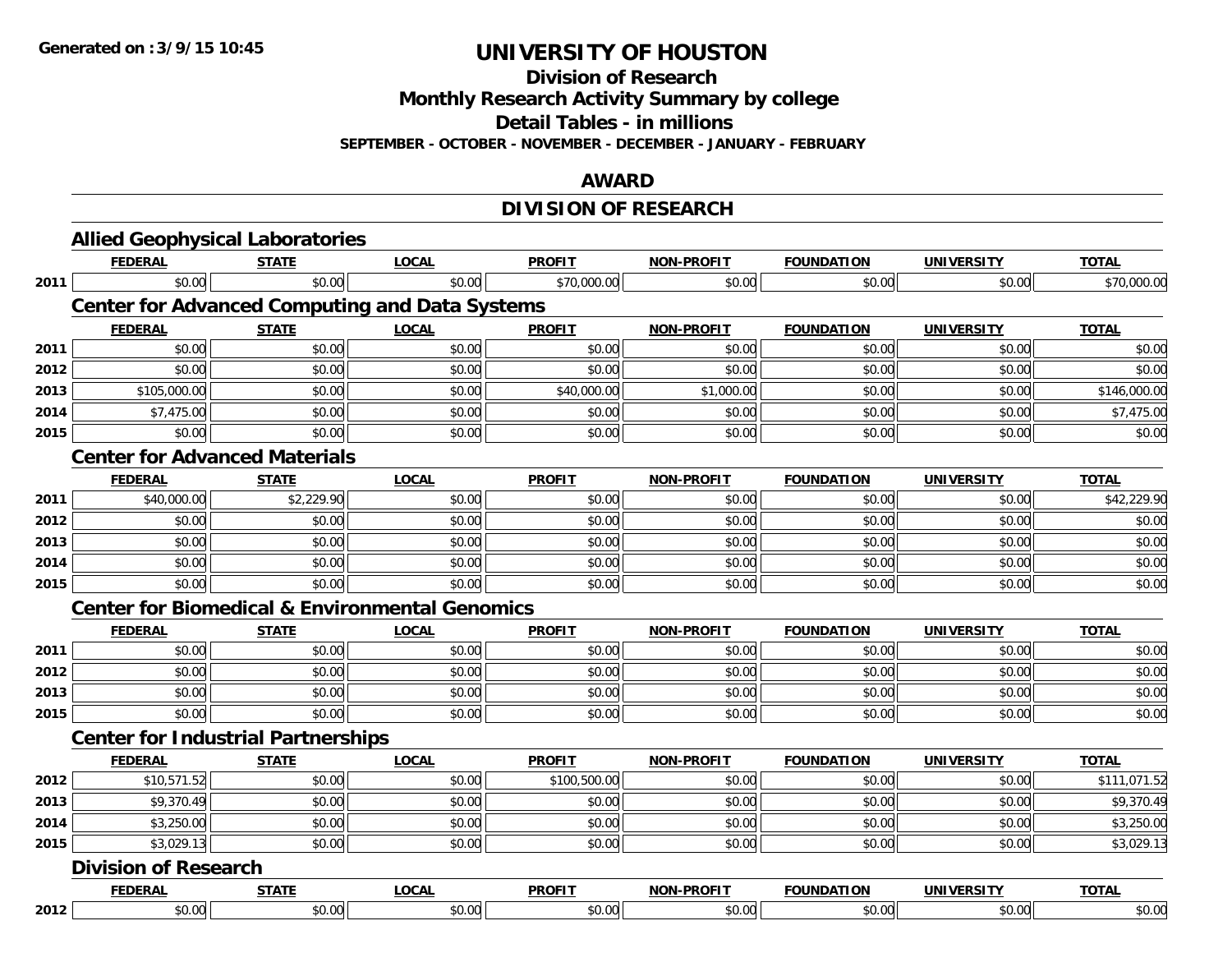# **Division of Research**

**Monthly Research Activity Summary by college**

**Detail Tables - in millions**

**SEPTEMBER - OCTOBER - NOVEMBER - DECEMBER - JANUARY - FEBRUARY**

### **AWARD**

# **DIVISION OF RESEARCH**

|      | <b>Division of Research</b>                       |                |              |               |                   |                   |                   |                |
|------|---------------------------------------------------|----------------|--------------|---------------|-------------------|-------------------|-------------------|----------------|
|      | <b>FEDERAL</b>                                    | <b>STATE</b>   | <b>LOCAL</b> | <b>PROFIT</b> | <b>NON-PROFIT</b> | <b>FOUNDATION</b> | <b>UNIVERSITY</b> | <b>TOTAL</b>   |
| 2013 | \$0.00                                            | \$0.00         | \$0.00       | \$0.00        | \$0.00            | \$0.00            | \$0.00            | \$0.00         |
| 2014 | \$0.00                                            | \$0.00         | \$0.00       | \$0.00        | \$0.00            | \$0.00            | \$0.00            | \$0.00         |
| 2015 | \$500.00                                          | \$5,263,070.00 | \$0.00       | \$0.00        | \$0.00            | \$0.00            | \$0.00            | \$5,263,570.00 |
|      | <b>National Center for Airborne Laser Mapping</b> |                |              |               |                   |                   |                   |                |
|      | <b>FEDERAL</b>                                    | <b>STATE</b>   | <b>LOCAL</b> | <b>PROFIT</b> | <b>NON-PROFIT</b> | <b>FOUNDATION</b> | <b>UNIVERSITY</b> | <b>TOTAL</b>   |
| 2011 | \$239,754.00                                      | \$0.00         | \$0.00       | \$79,959.00   | \$0.00            | \$0.00            | \$0.00            | \$319,713.00   |
| 2012 | \$39,168.00                                       | \$0.00         | \$0.00       | \$0.00        | \$0.00            | \$0.00            | \$0.00            | \$39,168.00    |
| 2013 | \$60,206.10                                       | \$0.00         | \$0.00       | \$0.00        | \$0.00            | \$0.00            | \$0.00            | \$60,206.10    |
| 2014 | \$565,996.80                                      | \$0.00         | \$0.00       | \$0.00        | \$0.00            | \$0.00            | \$0.00            | \$565,996.80   |
| 2015 | \$198,509.40                                      | \$0.00         | \$0.00       | \$0.00        | \$0.00            | \$0.00            | \$0.00            | \$198,509.40   |
|      | <b>Office of Contracts and Grants</b>             |                |              |               |                   |                   |                   |                |
|      | <b>FEDERAL</b>                                    | <b>STATE</b>   | <b>LOCAL</b> | <b>PROFIT</b> | <b>NON-PROFIT</b> | <b>FOUNDATION</b> | <b>UNIVERSITY</b> | <b>TOTAL</b>   |
| 2011 | \$0.00                                            | \$0.00         | \$0.00       | \$0.00        | \$0.00            | \$367,340.00      | \$0.00            | \$367,340.00   |
| 2012 | \$0.00                                            | \$0.00         | \$0.00       | \$0.00        | \$0.00            | \$11,942.60       | \$0.00            | \$11,942.60    |
|      | <b>TcSUH</b>                                      |                |              |               |                   |                   |                   |                |
|      | <b>FEDERAL</b>                                    | <b>STATE</b>   | <b>LOCAL</b> | <b>PROFIT</b> | <b>NON-PROFIT</b> | <b>FOUNDATION</b> | <b>UNIVERSITY</b> | <b>TOTAL</b>   |
| 2011 | \$40,000.00                                       | \$0.00         | \$0.00       | \$200,227.00  | \$0.00            | \$0.00            | \$0.00            | \$240,227.00   |
| 2012 | \$70,000.00                                       | \$0.00         | \$0.00       | \$100,554.00  | \$0.00            | \$0.00            | \$0.00            | \$170,554.00   |
| 2013 | \$95,000.00                                       | \$0.00         | \$0.00       | \$99,321.00   | \$0.00            | \$0.00            | \$0.00            | \$194,321.00   |
| 2014 | \$160,033.15                                      | \$0.00         | \$0.00       | \$0.00        | \$0.00            | \$0.00            | \$0.00            | \$160,033.15   |
| 2015 | \$50,000.00                                       | \$0.00         | \$0.00       | \$16,000.00   | \$0.00            | \$0.00            | \$0.00            | \$66,000.00    |
|      | <b>Texas Obesity Research Center</b>              |                |              |               |                   |                   |                   |                |
|      | <b>FEDERAL</b>                                    | <b>STATE</b>   | <b>LOCAL</b> | <b>PROFIT</b> | <b>NON-PROFIT</b> | <b>FOUNDATION</b> | <b>UNIVERSITY</b> | <b>TOTAL</b>   |
| 2011 | \$0.00                                            | \$0.00         | \$0.00       | \$0.00        | \$0.00            | \$0.00            | \$0.00            | \$0.00         |
| 2012 | \$0.00                                            | \$0.00         | \$0.00       | \$0.00        | \$0.00            | \$0.00            | \$0.00            | \$0.00         |
| 2013 | \$0.00                                            | \$0.00         | \$0.00       | \$0.00        | \$0.00            | \$0.00            | \$0.00            | \$0.00         |
| 2014 | \$0.00                                            | \$0.00         | \$0.00       | \$0.00        | \$0.00            | \$0.00            | \$0.00            | \$0.00         |
| 2015 | \$0.00                                            | \$0.00         | \$0.00       | \$0.00        | \$0.00            | \$0.00            | \$0.00            | \$0.00         |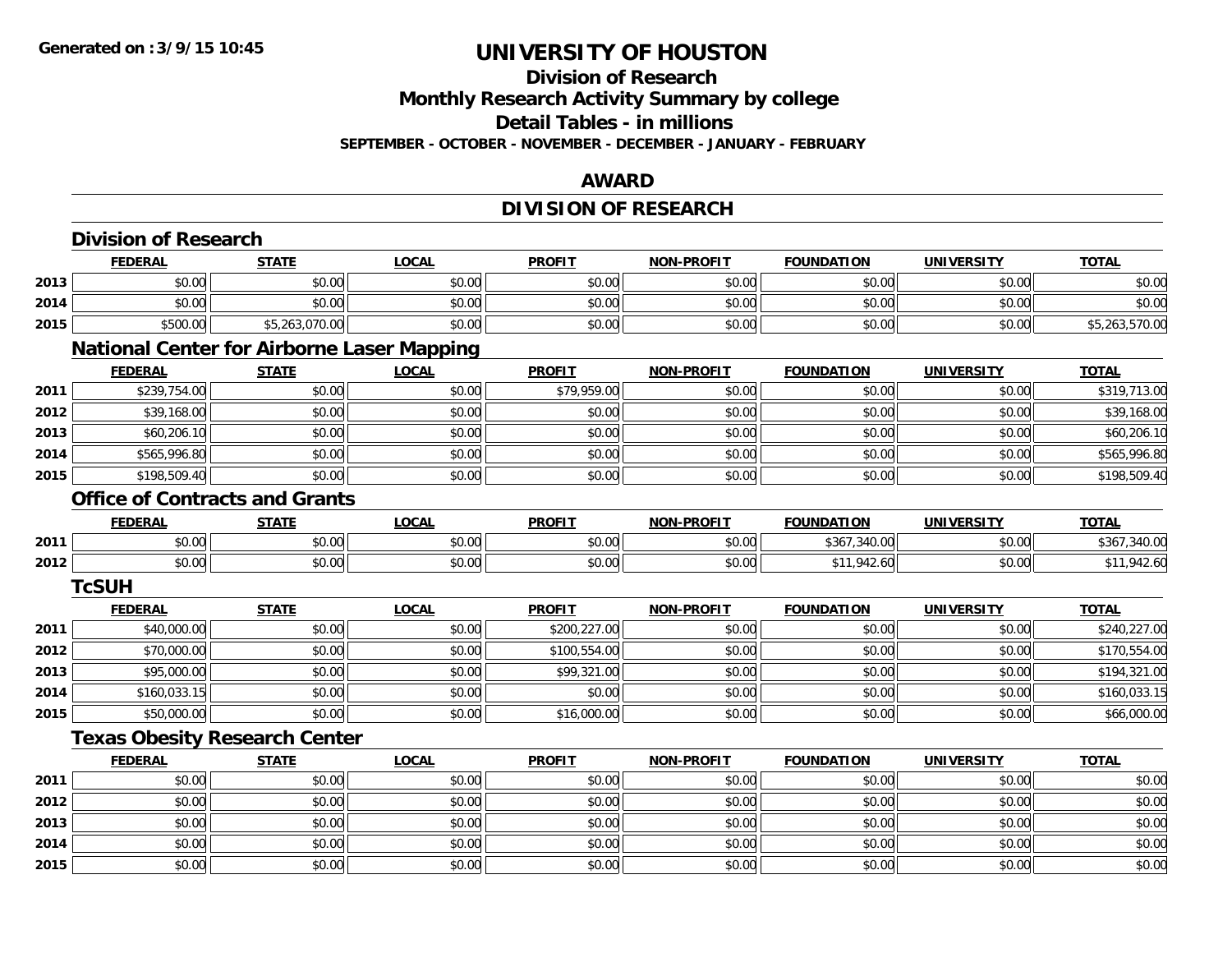### **Division of Research Monthly Research Activity Summary by college Detail Tables - in millions SEPTEMBER - OCTOBER - NOVEMBER - DECEMBER - JANUARY - FEBRUARY**

#### **AWARD**

# **DIVISION OF RESEARCH**

|       | <b>TIMES</b>   |                |              |               |                   |                   |                   |                 |  |  |  |  |  |
|-------|----------------|----------------|--------------|---------------|-------------------|-------------------|-------------------|-----------------|--|--|--|--|--|
|       | <b>FEDERAL</b> | <b>STATE</b>   | <b>LOCAL</b> | <b>PROFIT</b> | <b>NON-PROFIT</b> | <b>FOUNDATION</b> | <b>UNIVERSITY</b> | <b>TOTAL</b>    |  |  |  |  |  |
| 2011  | \$402,026.50   | \$8,000.00     | \$0.00       | \$0.00        | \$0.00            | \$0.00            | \$0.00            | \$410,026.50    |  |  |  |  |  |
| 2012  | \$1,653,177.66 | \$0.00         | \$0.00       | \$0.00        | \$0.00            | \$0.00            | \$0.00            | \$1,653,177.66  |  |  |  |  |  |
| 2013  | \$1,823,290.20 | \$0.00         | \$0.00       | \$0.00        | \$0.00            | \$0.00            | \$0.00            | \$1,823,290.20  |  |  |  |  |  |
| 2014  | \$986,952.35   | \$98,197.00    | \$0.00       | \$0.00        | \$0.00            | \$0.00            | \$0.00            | \$1,085,149.35  |  |  |  |  |  |
| 2015  | \$975,110.90   | \$99,999.00    | \$0.00       | \$0.00        | \$0.00            | \$0.00            | \$0.00            | \$1,075,109.90  |  |  |  |  |  |
| Total | \$7,538,421.19 | \$5,471,495.90 | \$0.00       | \$706,561.00  | \$1,000.00        | \$379,282.60      | \$0.00            | \$14,096,760.69 |  |  |  |  |  |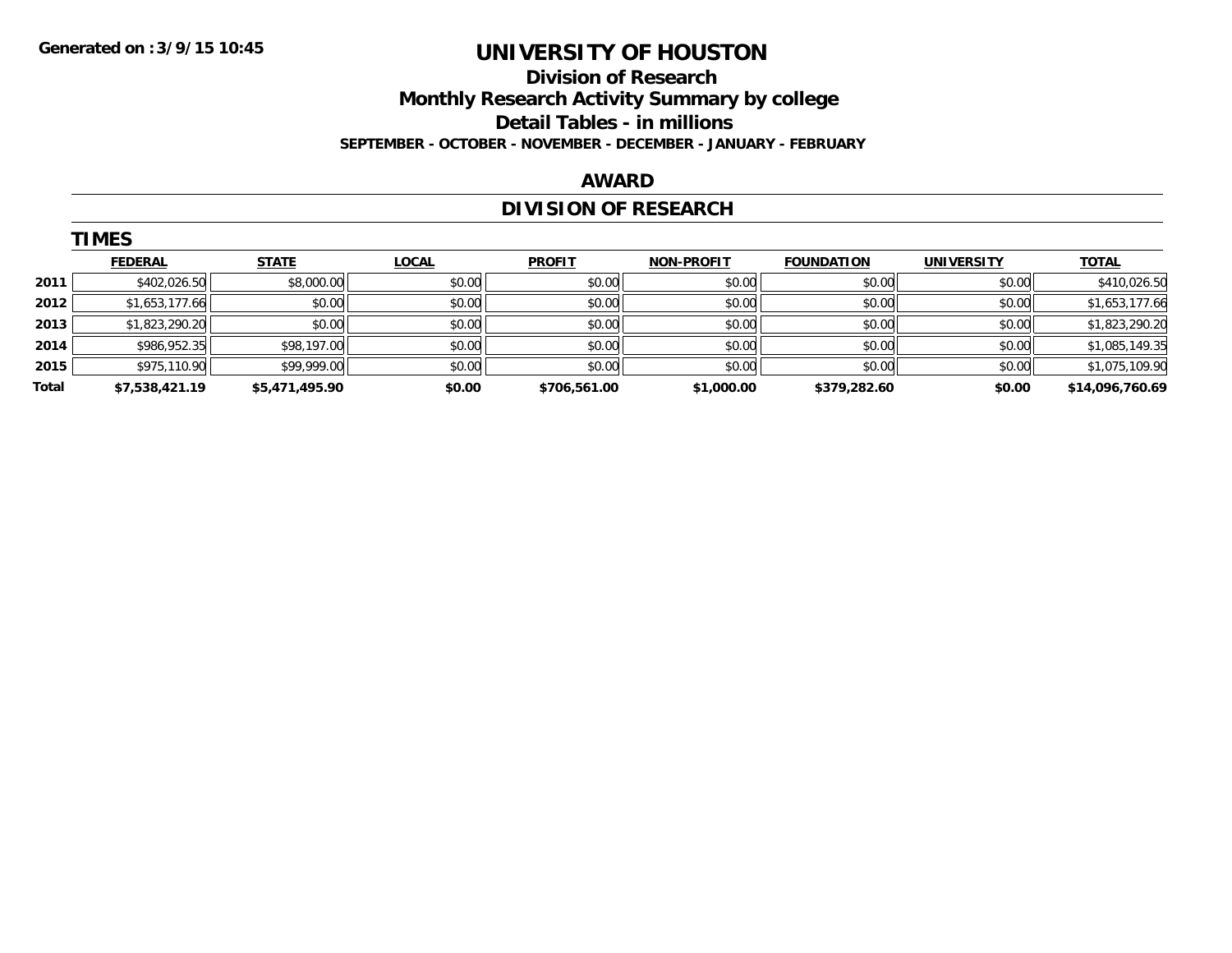**Division of Research**

**Monthly Research Activity Summary by college**

**Detail Tables - in millions**

**SEPTEMBER - OCTOBER - NOVEMBER - DECEMBER - JANUARY - FEBRUARY**

### **AWARD**

### **GRADUATE COLLEGE OF SOCIAL WORK**

|       | <b>Center for Drug and Social Policy Research</b>           |              |              |               |                   |                   |                   |                |
|-------|-------------------------------------------------------------|--------------|--------------|---------------|-------------------|-------------------|-------------------|----------------|
|       | <b>FEDERAL</b>                                              | <b>STATE</b> | <b>LOCAL</b> | <b>PROFIT</b> | <b>NON-PROFIT</b> | <b>FOUNDATION</b> | <b>UNIVERSITY</b> | <b>TOTAL</b>   |
| 2011  | \$0.00                                                      | \$0.00       | \$0.00       | \$0.00        | \$0.00            | \$0.00            | \$0.00            | \$0.00         |
| 2013  | \$0.00                                                      | \$0.00       | \$0.00       | \$0.00        | \$0.00            | \$0.00            | \$0.00            | \$0.00         |
| 2015  | \$0.00                                                      | \$0.00       | \$0.00       | \$0.00        | \$0.00            | \$0.00            | \$0.00            | \$0.00         |
|       | <b>Center for Health Equities &amp; Evaluation Research</b> |              |              |               |                   |                   |                   |                |
|       | <b>FEDERAL</b>                                              | <b>STATE</b> | <b>LOCAL</b> | <b>PROFIT</b> | <b>NON-PROFIT</b> | <b>FOUNDATION</b> | <b>UNIVERSITY</b> | <b>TOTAL</b>   |
| 2012  | \$151,349.55                                                | \$0.00       | \$0.00       | \$0.00        | \$0.00            | \$0.00            | \$0.00            | \$151,349.55   |
| 2013  | \$249,359.00                                                | \$0.00       | \$0.00       | \$0.00        | \$0.00            | \$0.00            | \$0.00            | \$249,359.00   |
| 2014  | \$206,260.00                                                | \$0.00       | \$0.00       | \$0.00        | \$0.00            | \$0.00            | \$0.00            | \$206,260.00   |
| 2015  | \$149,652.00                                                | \$0.00       | \$0.00       | \$0.00        | \$0.00            | \$0.00            | \$0.00            | \$149,652.00   |
|       | <b>Child &amp; Family for Innovative Research</b>           |              |              |               |                   |                   |                   |                |
|       | <b>FEDERAL</b>                                              | <b>STATE</b> | <b>LOCAL</b> | <b>PROFIT</b> | <b>NON-PROFIT</b> | <b>FOUNDATION</b> | <b>UNIVERSITY</b> | <b>TOTAL</b>   |
| 2011  | \$401,122.62                                                | \$0.00       | \$0.00       | \$0.00        | \$0.00            | \$1,146.30        | \$0.00            | \$402,268.92   |
| 2012  | \$72,240.79                                                 | \$0.00       | \$0.00       | \$176,507.00  | \$0.00            | \$0.00            | \$0.00            | \$248,747.79   |
| 2013  | \$501,264.28                                                | \$120,342.00 | \$0.00       | \$100,000.00  | \$0.00            | \$0.00            | \$0.00            | \$721,606.28   |
| 2014  | \$311,441.64                                                | \$0.00       | \$0.00       | \$0.00        | \$80,000.00       | \$0.00            | \$0.00            | \$391,441.64   |
| 2015  | \$1,034,843.65                                              | \$0.00       | \$0.00       | \$0.00        | \$0.00            | \$0.00            | \$0.00            | \$1,034,843.65 |
|       | <b>Community Projects - Social Work</b>                     |              |              |               |                   |                   |                   |                |
|       | <b>FEDERAL</b>                                              | <b>STATE</b> | <b>LOCAL</b> | <b>PROFIT</b> | <b>NON-PROFIT</b> | <b>FOUNDATION</b> | <b>UNIVERSITY</b> | <b>TOTAL</b>   |
| 2012  | \$2,942.90                                                  | \$0.00       | \$0.00       | \$0.00        | \$0.00            | \$0.00            | \$0.00            | \$2,942.90     |
|       | Dean, Social Work                                           |              |              |               |                   |                   |                   |                |
|       | <b>FEDERAL</b>                                              | <b>STATE</b> | <b>LOCAL</b> | <b>PROFIT</b> | <b>NON-PROFIT</b> | <b>FOUNDATION</b> | <b>UNIVERSITY</b> | <b>TOTAL</b>   |
| 2011  | \$0.00                                                      | \$0.00       | \$0.00       | \$0.00        | \$0.00            | \$0.00            | \$0.00            | \$0.00         |
| 2012  | \$16,568.50                                                 | \$0.00       | \$0.00       | \$0.00        | \$0.00            | \$0.00            | \$0.00            | \$16,568.50    |
| 2013  | \$0.00                                                      | \$0.00       | \$0.00       | \$0.00        | \$0.00            | \$0.00            | \$0.00            | \$0.00         |
| 2014  | \$0.00                                                      | \$0.00       | \$0.00       | \$0.00        | \$0.00            | \$0.00            | \$0.00            | \$0.00         |
| 2015  | \$0.00                                                      | \$0.00       | \$0.00       | \$0.00        | \$0.00            | \$0.00            | \$0.00            | \$0.00         |
| Total | \$3,097,044.93                                              | \$120,342.00 | \$0.00       | \$276,507.00  | \$80,000.00       | \$1,146.30        | \$0.00            | \$3,575,040.23 |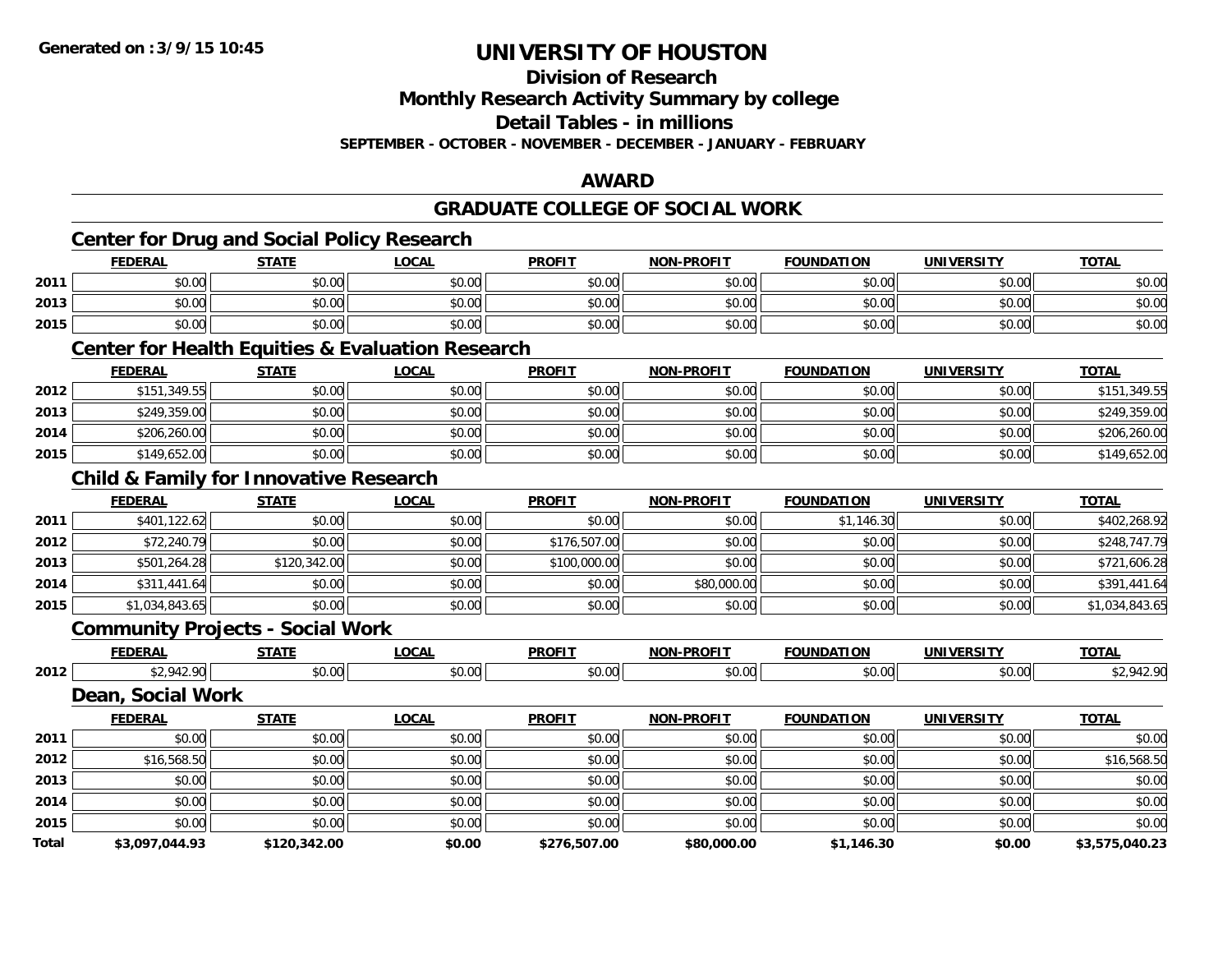**Division of Research**

**Monthly Research Activity Summary by college**

**Detail Tables - in millions**

**SEPTEMBER - OCTOBER - NOVEMBER - DECEMBER - JANUARY - FEBRUARY**

#### **AWARD**

### **HILTON COLLEGE OF HOTEL AND RESTAURANT MANAGEMENT**

### **Hotel and Restaurant Management**

|       | <b>FEDERAL</b> | <b>STATE</b> | <u>LOCAL</u> | <b>PROFIT</b> | <b>NON-PROFIT</b> | <b>FOUNDATION</b> | <b>UNIVERSITY</b> | <b>TOTAL</b>   |
|-------|----------------|--------------|--------------|---------------|-------------------|-------------------|-------------------|----------------|
| 2011  | \$173,995.00   | \$140,000.00 | \$0.00       | \$0.00        | \$27,280.00       | \$0.00            | \$0.00            | \$341,275.00   |
| 2012  | \$58,837.68    | \$103,763.44 | \$0.00       | \$1,500.00    | \$10,887.00       | \$0.00            | \$0.00            | \$174,988.12   |
| 2013  | \$106,747.00   | \$0.00       | \$0.00       | \$0.00        | \$0.00            | \$0.00            | \$0.00            | \$106,747.00   |
| 2014  | \$384,849.00   | \$0.00       | \$0.00       | \$0.00        | \$0.00            | \$58,902.00       | \$0.00            | \$443,751.00   |
| Total | \$724,428.68   | \$243,763.44 | \$0.00       | \$1,500.00    | \$38,167.00       | \$58,902.00       | \$0.00            | \$1,066,761.12 |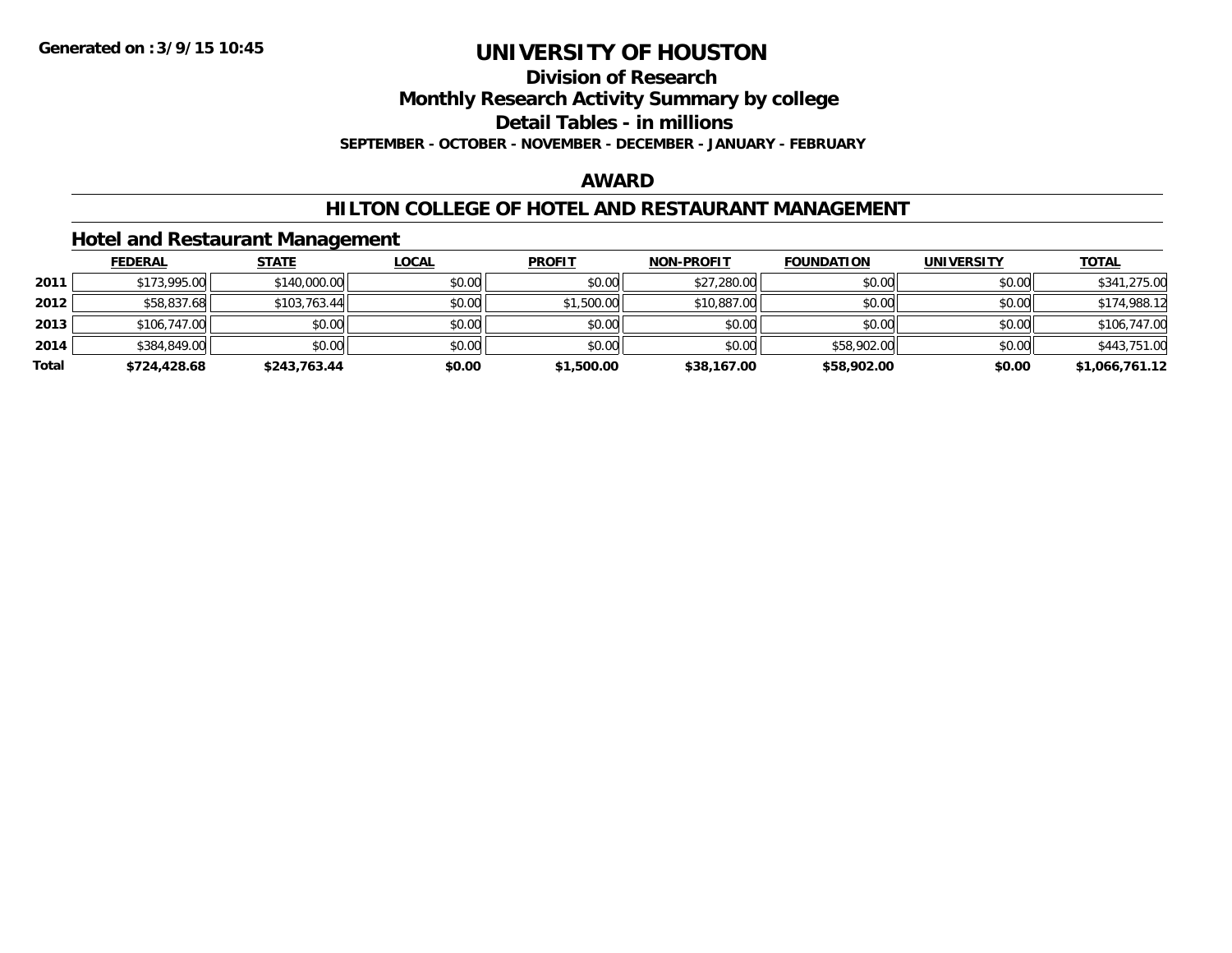**Division of Research**

**Monthly Research Activity Summary by college**

**Detail Tables - in millions**

**SEPTEMBER - OCTOBER - NOVEMBER - DECEMBER - JANUARY - FEBRUARY**

#### **AWARD**

#### **HONORS COLLEGE**

# **Dean, Honors College**

|       | <b>FEDERAL</b>            | STATE  | LOCAL  | <b>PROFIT</b> | <b>NON-PROFIT</b> | <b>FOUNDATION</b> | <b>UNIVERSITY</b> | <b>TOTAL</b> |
|-------|---------------------------|--------|--------|---------------|-------------------|-------------------|-------------------|--------------|
| 2012  | $*34.951$ ,<br>70L<br>7 J | \$0.00 | \$0.00 | \$0.00        | \$0.00            | \$0.00            | \$0.00            | \$34,951.70  |
| 2014  | \$0.00                    | \$0.00 | \$0.00 | \$0.00        | \$0.00            | \$0.00            | \$0.00            | \$0.00       |
| Total | \$34,951.70               | \$0.00 | \$0.00 | \$0.00        | \$0.00            | \$0.00            | \$0.00            | \$34,951.70  |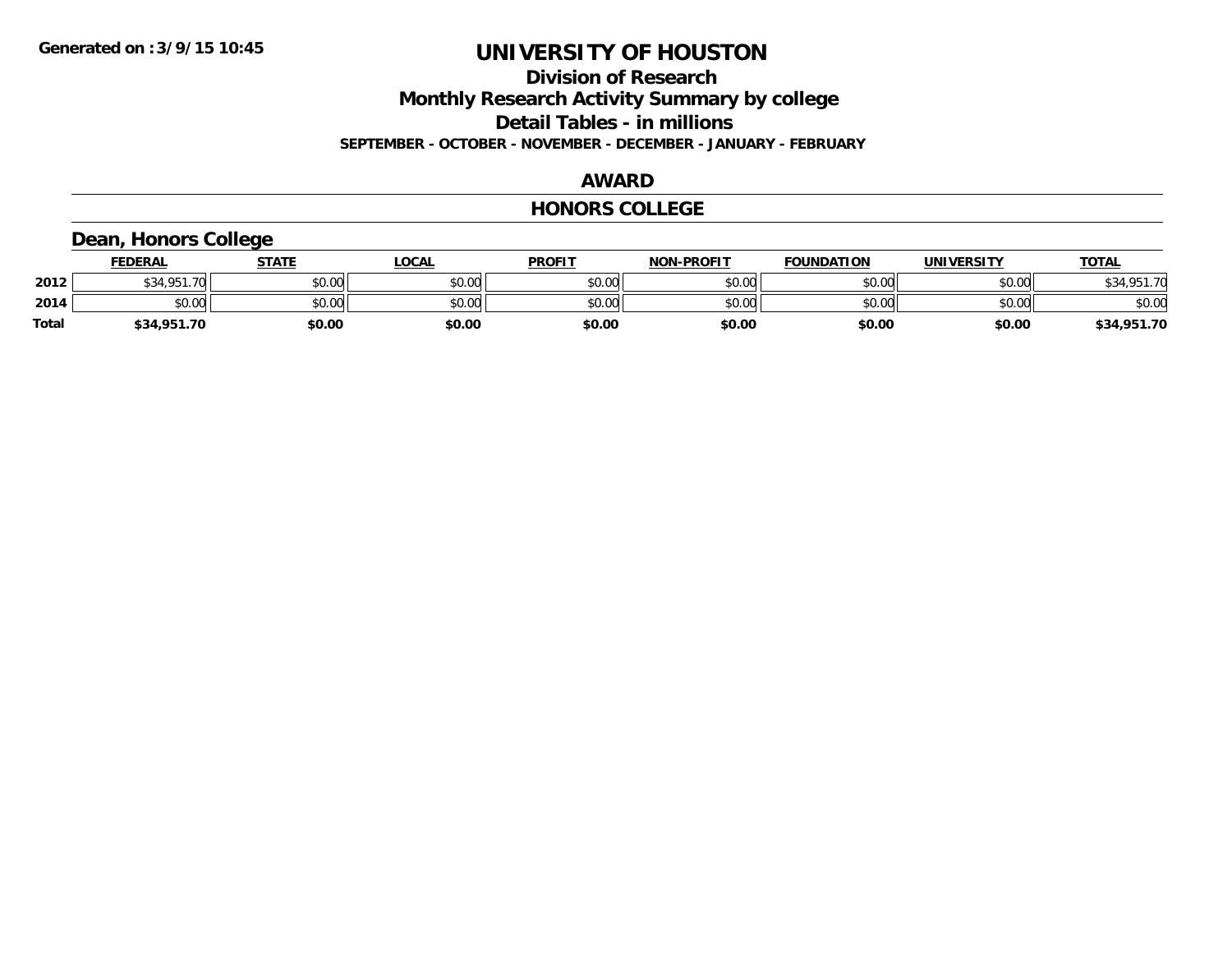**Division of Research**

**Monthly Research Activity Summary by college**

**Detail Tables - in millions**

**SEPTEMBER - OCTOBER - NOVEMBER - DECEMBER - JANUARY - FEBRUARY**

### **AWARD**

#### **LIBRARY**

### **Administration, Library**

|              | <b>FEDERAL</b> | $   -$                 | ne N<br>UUMI | <b>PROFIT</b>           | -PROFIT<br>NON- | -OLINDA-<br>71 A R |               | <b>TOTAL</b> |
|--------------|----------------|------------------------|--------------|-------------------------|-----------------|--------------------|---------------|--------------|
| 2011         |                | $\sim$<br><b>JU.UU</b> | JU.UU        | 0 <sup>0</sup><br>JU.UU | 0000<br>JU.UU   | ልስ ሰሰ<br>DU.UU     | 0000<br>PO.OO | , UU         |
| <b>Total</b> | \$19.863.00    | \$0.00                 | \$0.00       | \$0.00                  | \$0.00          | \$0.00             | \$0.00        | .863.00      |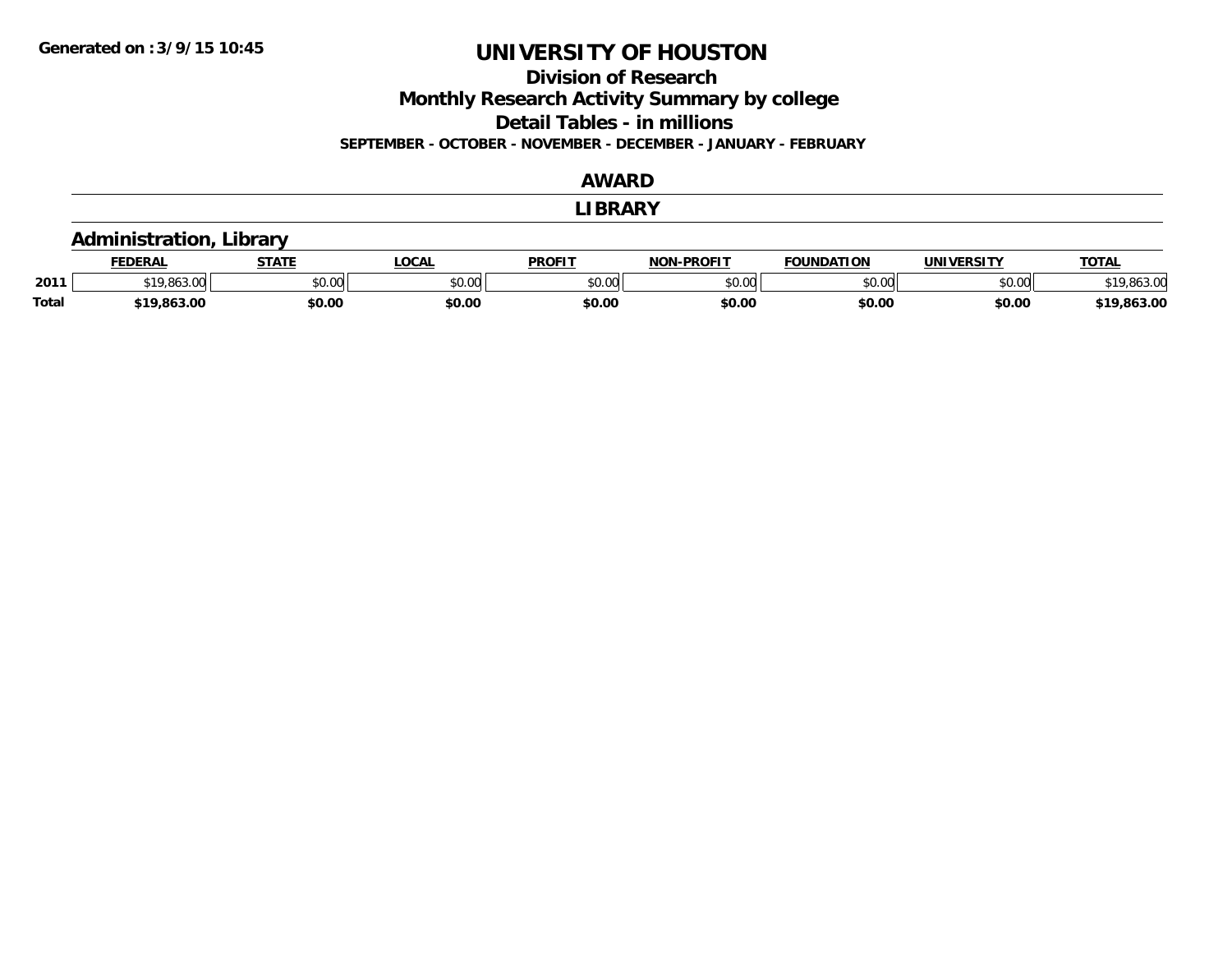**Division of Research**

**Monthly Research Activity Summary by college**

**Detail Tables - in millions**

**SEPTEMBER - OCTOBER - NOVEMBER - DECEMBER - JANUARY - FEBRUARY**

#### **AWARD**

### **OTHER OUTSIDE ORGANIZATIONS USED FOR CPHS LOGINS**

|       | .<br>Center   |        |        |               |                  |                   |                   |              |  |  |
|-------|---------------|--------|--------|---------------|------------------|-------------------|-------------------|--------------|--|--|
|       | <b>EDERAL</b> | STATE  | LOCAI  | <b>PROFIT</b> | -PROFIT<br>וחריי | <b>FOUNDATION</b> | <b>UNIVERSITY</b> | <b>TOTAL</b> |  |  |
| 2014  | \$0.00        | \$0.00 | \$0.00 | \$0.00        | \$0.00           | \$0.00            | \$0.00            | \$0.00       |  |  |
| Total | \$0.00        | \$0.00 | \$0.00 | \$0.00        | \$0.00           | \$0.00            | \$0.00            | \$0.00       |  |  |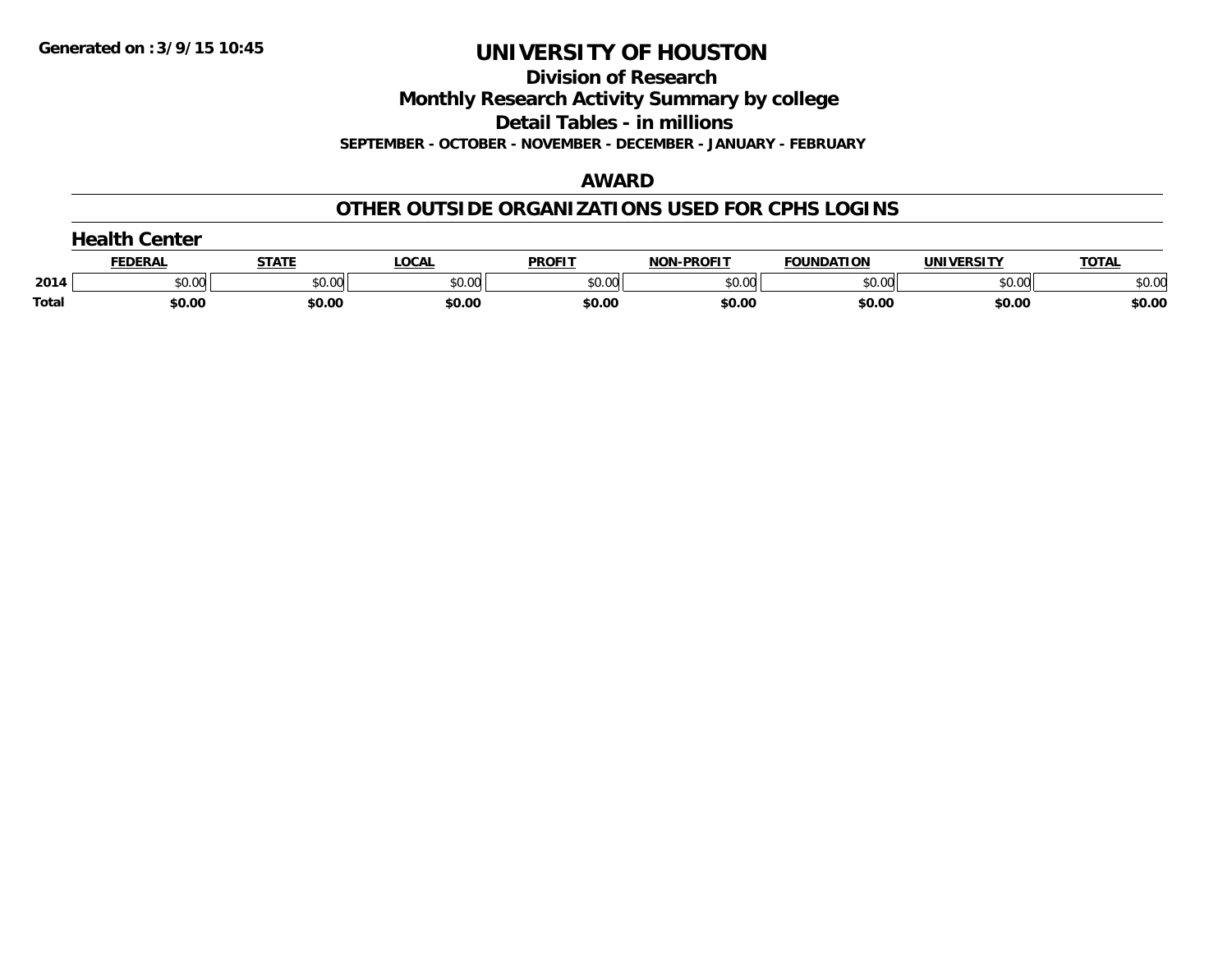## **Division of Research Monthly Research Activity Summary by college Detail Tables - in millions SEPTEMBER - OCTOBER - NOVEMBER - DECEMBER - JANUARY - FEBRUARY**

#### **AWARD**

#### **PRESIDENT**

#### **Office of the President**

|       | <b>FEDERAL</b> | <b>STATE</b> | <u>LOCAL</u> | <b>PROFIT</b> | <b>NON-PROFIT</b> | <b>FOUNDATION</b> | UNIVERSITY | <b>TOTAL</b> |
|-------|----------------|--------------|--------------|---------------|-------------------|-------------------|------------|--------------|
| 2011  | \$0.00         | \$0.00       | \$0.00       | \$0.00        | \$0.00            | \$0.00            | \$0.00     | \$0.00       |
| 2014  | \$0.00         | \$0.00       | \$0.00       | \$0.00        | \$0.00            | \$0.00            | \$0.00     | \$0.00       |
| 2015  | \$0.00         | \$0.00       | \$0.00       | \$0.00        | \$0.00            | \$0.00            | \$0.00     | \$0.00       |
| Total | \$0.00         | \$0.00       | \$0.00       | \$0.00        | \$0.00            | \$0.00            | \$0.00     | \$0.00       |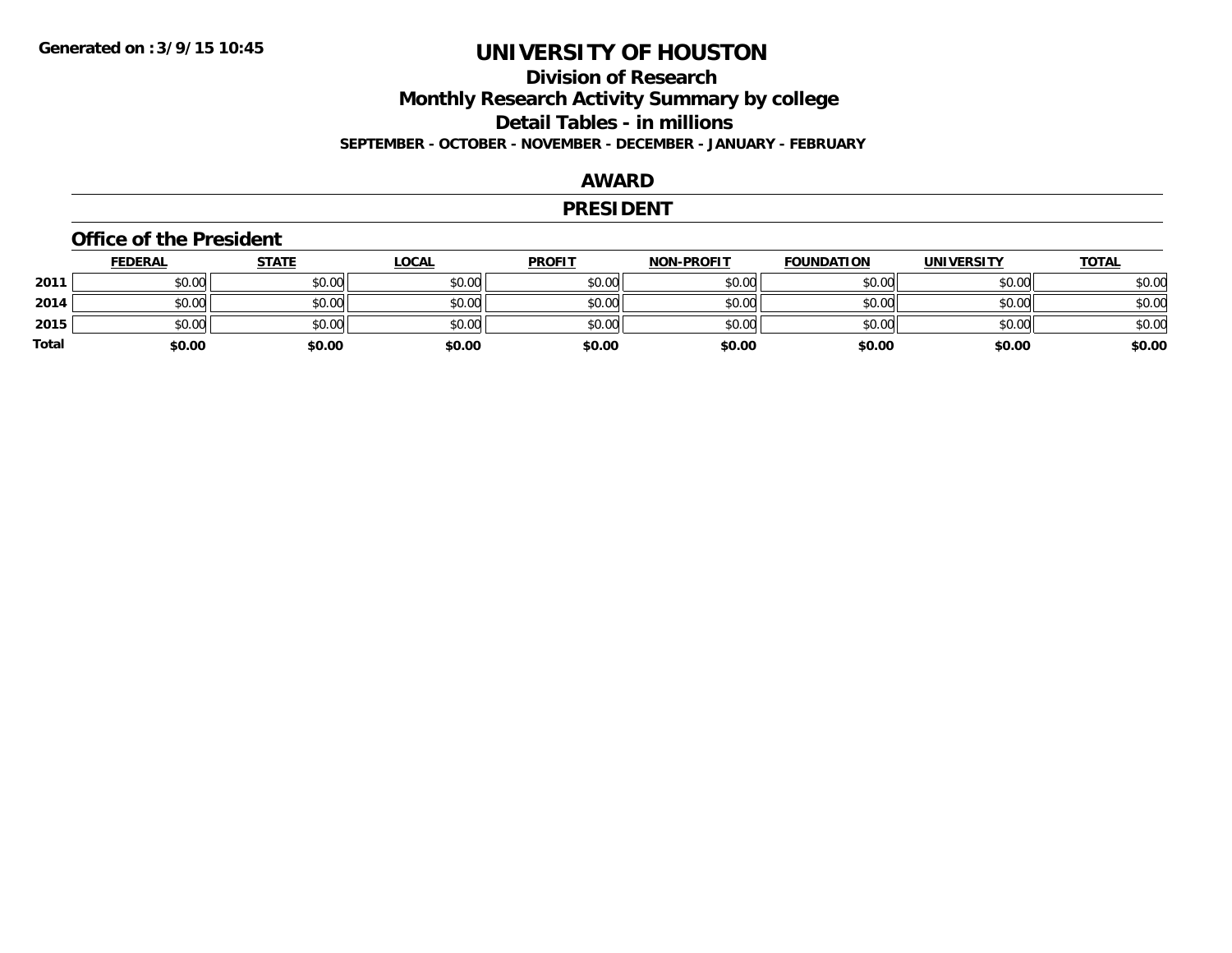## **Division of ResearchMonthly Research Activity Summary by college Detail Tables - in millions SEPTEMBER - OCTOBER - NOVEMBER - DECEMBER - JANUARY - FEBRUARY**

### **AWARD**

### **SENIOR V.P. FOR ACADEMIC AFFAIRS AND PROVOST**

|      | <b>Challenger Program</b>                           |              |              |               |                   |                   |                   |              |
|------|-----------------------------------------------------|--------------|--------------|---------------|-------------------|-------------------|-------------------|--------------|
|      | <b>FEDERAL</b>                                      | <b>STATE</b> | <b>LOCAL</b> | <b>PROFIT</b> | <b>NON-PROFIT</b> | <b>FOUNDATION</b> | <b>UNIVERSITY</b> | <b>TOTAL</b> |
| 2011 | \$0.00                                              | \$0.00       | \$0.00       | \$0.00        | \$0.00            | \$0.00            | \$0.00            | \$0.00       |
| 2012 | \$0.00                                              | \$0.00       | \$0.00       | \$0.00        | \$0.00            | \$0.00            | \$0.00            | \$0.00       |
| 2013 | \$0.00                                              | \$0.00       | \$0.00       | \$0.00        | \$0.00            | \$0.00            | \$0.00            | \$0.00       |
| 2014 | \$0.00                                              | \$0.00       | \$0.00       | \$0.00        | \$0.00            | \$0.00            | \$0.00            | \$0.00       |
| 2015 | \$0.00                                              | \$0.00       | \$0.00       | \$0.00        | \$0.00            | \$0.00            | \$0.00            | \$0.00       |
|      | <b>Learning Support Services</b>                    |              |              |               |                   |                   |                   |              |
|      | <b>FEDERAL</b>                                      | <b>STATE</b> | <b>LOCAL</b> | <b>PROFIT</b> | <b>NON-PROFIT</b> | <b>FOUNDATION</b> | <b>UNIVERSITY</b> | <b>TOTAL</b> |
| 2012 | \$0.00                                              | \$0.00       | \$0.00       | \$0.00        | \$0.00            | \$0.00            | \$0.00            | \$0.00       |
|      | <b>Office of Admissions</b>                         |              |              |               |                   |                   |                   |              |
|      | <b>FEDERAL</b>                                      | <b>STATE</b> | <b>LOCAL</b> | <b>PROFIT</b> | <b>NON-PROFIT</b> | <b>FOUNDATION</b> | <b>UNIVERSITY</b> | <b>TOTAL</b> |
| 2011 | \$0.00                                              | \$0.00       | \$0.00       | \$0.00        | \$0.00            | \$0.00            | \$0.00            | \$0.00       |
|      | <b>Senior V.P. for Academic Affairs and Provost</b> |              |              |               |                   |                   |                   |              |
|      | <b>FEDERAL</b>                                      | <b>STATE</b> | <b>LOCAL</b> | <b>PROFIT</b> | <b>NON-PROFIT</b> | <b>FOUNDATION</b> | <b>UNIVERSITY</b> | <b>TOTAL</b> |
| 2012 | \$0.00                                              | \$0.00       | \$0.00       | \$75,000.00   | \$0.00            | \$0.00            | \$0.00            | \$75,000.00  |
|      | <b>Student Support Services</b>                     |              |              |               |                   |                   |                   |              |
|      | <b>FEDERAL</b>                                      | <b>STATE</b> | <b>LOCAL</b> | <b>PROFIT</b> | <b>NON-PROFIT</b> | <b>FOUNDATION</b> | <b>UNIVERSITY</b> | <b>TOTAL</b> |
| 2014 | \$0.00                                              | \$0.00       | \$0.00       | \$0.00        | \$0.00            | \$0.00            | \$0.00            | \$0.00       |
|      | <b>Undergraduate Scholars</b>                       |              |              |               |                   |                   |                   |              |
|      | <b>FEDERAL</b>                                      | <b>STATE</b> | <b>LOCAL</b> | <b>PROFIT</b> | <b>NON-PROFIT</b> | <b>FOUNDATION</b> | <b>UNIVERSITY</b> | <b>TOTAL</b> |
| 2011 | \$0.00                                              | \$29,456.00  | \$0.00       | \$0.00        | \$0.00            | \$0.00            | \$0.00            | \$29,456.00  |
| 2012 | \$0.00                                              | \$19,051.00  | \$0.00       | \$0.00        | \$0.00            | \$0.00            | \$0.00            | \$19,051.00  |
| 2013 | \$0.00                                              | \$19,050.00  | \$0.00       | \$0.00        | \$0.00            | \$0.00            | \$0.00            | \$19,050.00  |
| 2014 | \$0.00                                              | \$20,330.00  | \$0.00       | \$0.00        | \$0.00            | \$0.00            | \$0.00            | \$20,330.00  |
|      | <b>Undergraduate Student Success</b>                |              |              |               |                   |                   |                   |              |
|      | <b>FEDERAL</b>                                      | <b>STATE</b> | <b>LOCAL</b> | <b>PROFIT</b> | <b>NON-PROFIT</b> | <b>FOUNDATION</b> | <b>UNIVERSITY</b> | <b>TOTAL</b> |
| 2011 | \$0.00                                              | \$0.00       | \$0.00       | \$0.00        | \$0.00            | \$0.00            | \$0.00            | \$0.00       |
| 2013 | \$0.00                                              | \$130,000.00 | \$0.00       | \$0.00        | \$0.00            | \$0.00            | \$0.00            | \$130,000.00 |
| 2014 | \$0.00                                              | \$10,000.00  | \$0.00       | \$0.00        | \$0.00            | \$0.00            | \$0.00            | \$10,000.00  |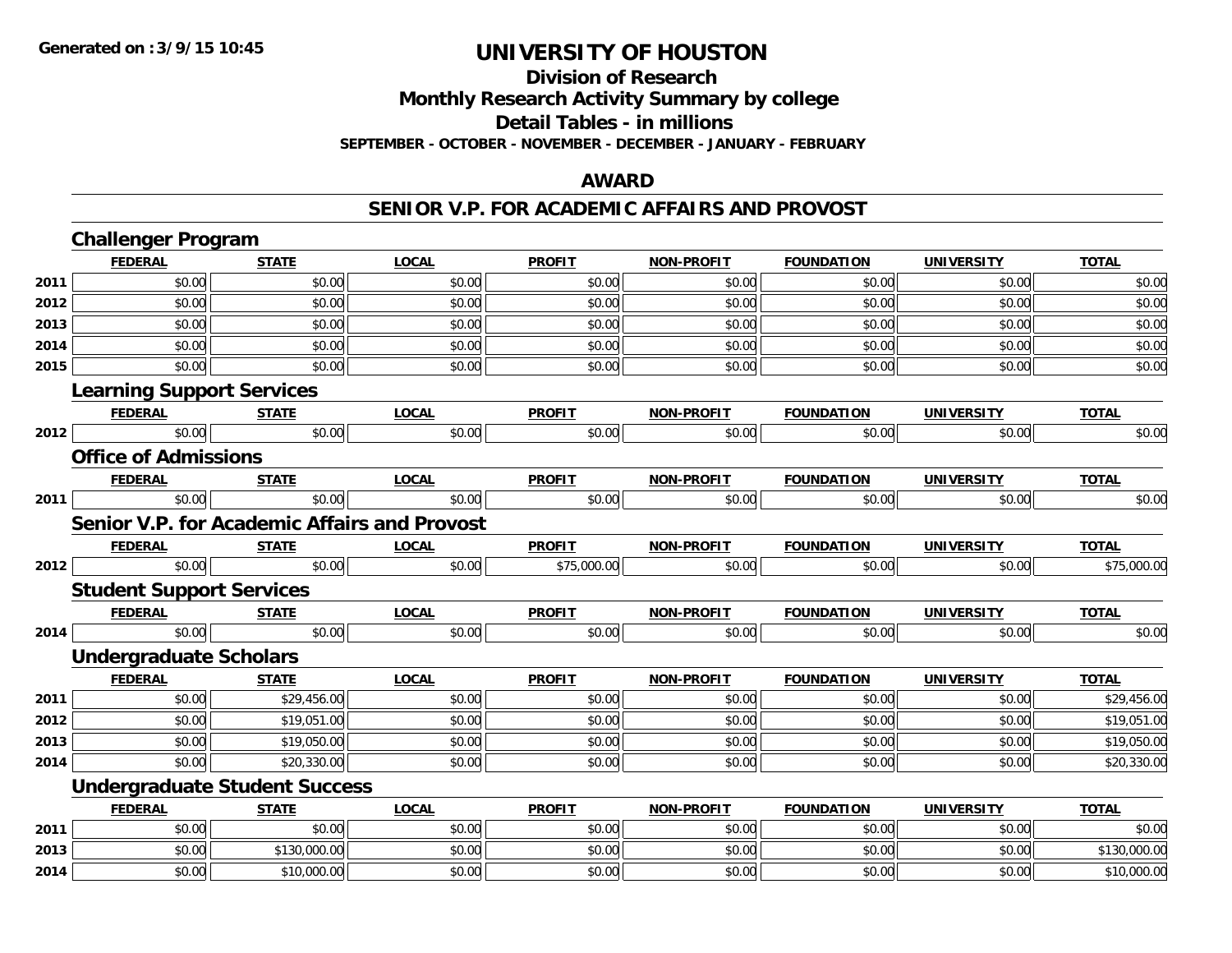**Division of Research**

**Monthly Research Activity Summary by college**

**Detail Tables - in millions**

**SEPTEMBER - OCTOBER - NOVEMBER - DECEMBER - JANUARY - FEBRUARY**

#### **AWARD**

### **SENIOR V.P. FOR ACADEMIC AFFAIRS AND PROVOST**

### **Undergraduate Student Success Center**

|       | <b>FEDERAL</b> | <b>STATE</b> | <b>LOCAL</b> | <b>PROFIT</b> | <b>NON-PROFIT</b> | <b>FOUNDATION</b> | <b>UNIVERSITY</b> | <b>TOTAL</b>   |
|-------|----------------|--------------|--------------|---------------|-------------------|-------------------|-------------------|----------------|
| 2011  | \$311,018.00   | \$0.00       | \$0.00       | \$0.00        | \$67,500.00       | \$0.00            | \$0.00            | \$378,518.00   |
| 2012  | \$301,376.00   | \$130,000.00 | \$0.00       | \$0.00        | \$77,158.00       | \$0.00            | \$0.00            | \$508,534.00   |
| 2013  | \$378,534.00   | \$134,767.00 | \$0.00       | \$0.00        | \$0.00            | \$0.00            | \$0.00            | \$513,301.00   |
| 2014  | \$364,114.00   | \$134,767.00 | \$0.00       | \$0.00        | \$0.00            | \$0.00            | \$0.00            | \$498,881.00   |
| 2015  | \$301,376.00   | \$137,767.00 | \$0.00       | \$0.00        | \$78,500.00       | \$0.00            | \$0.00            | \$517,643.00   |
| Total | \$1,656,418.00 | \$765,188.00 | \$0.00       | \$75,000.00   | \$223,158.00      | \$0.00            | \$0.00            | \$2,719,764.00 |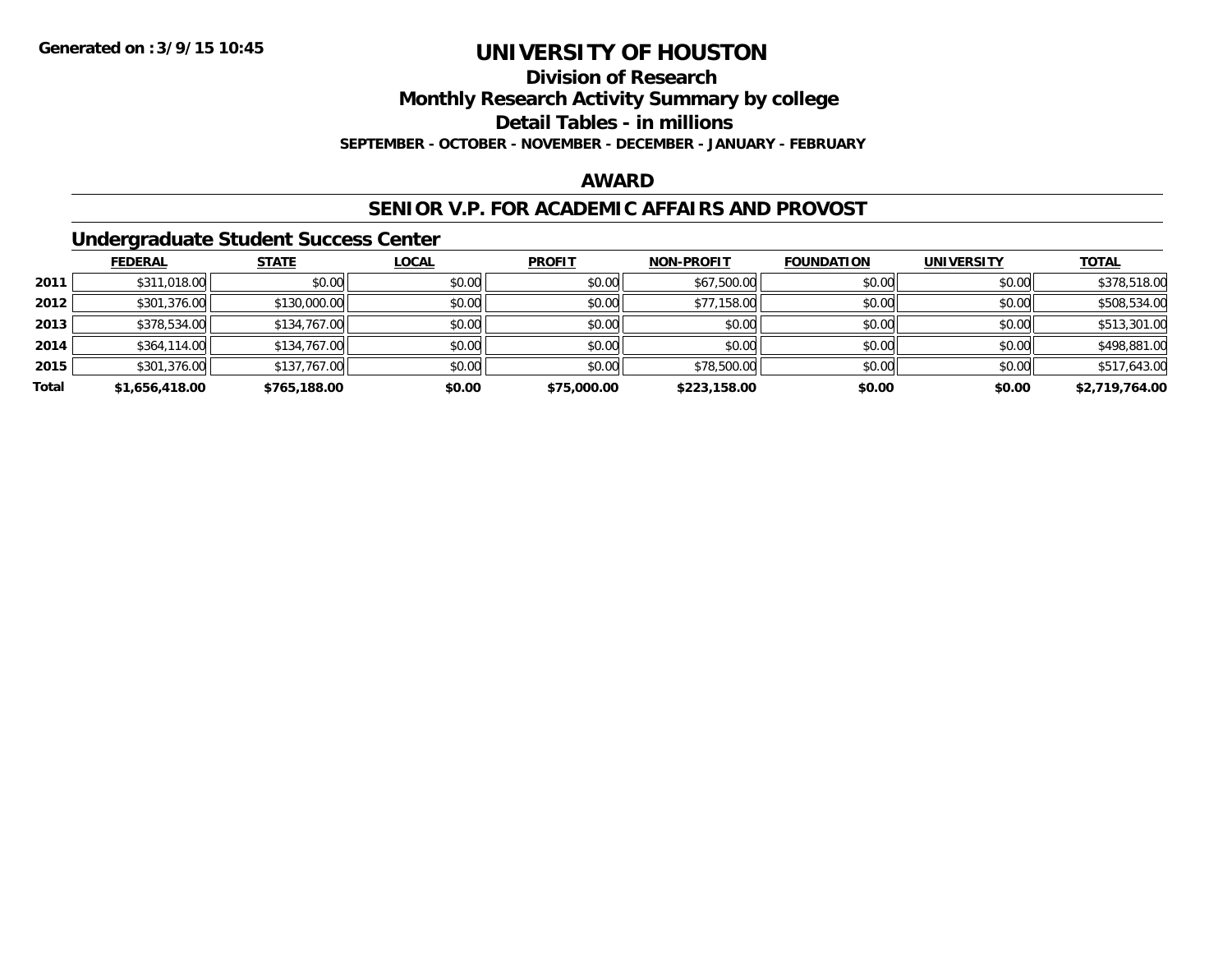**Division of Research**

**Monthly Research Activity Summary by college**

**Detail Tables - in millions**

**SEPTEMBER - OCTOBER - NOVEMBER - DECEMBER - JANUARY - FEBRUARY**

### **AWARD**

#### **UH LAW CENTER**

|       | Dean, Law      |              |              |               |                   |                   |                   |                |
|-------|----------------|--------------|--------------|---------------|-------------------|-------------------|-------------------|----------------|
|       | <b>FEDERAL</b> | <b>STATE</b> | <b>LOCAL</b> | <b>PROFIT</b> | <b>NON-PROFIT</b> | <b>FOUNDATION</b> | <b>UNIVERSITY</b> | <b>TOTAL</b>   |
| 2013  | \$0.00         | \$0.00       | \$0.00       | \$0.00        | \$0.00            | \$0.00            | \$0.00            | \$0.00         |
|       | <b>Law-UH</b>  |              |              |               |                   |                   |                   |                |
|       | <b>FEDERAL</b> | <b>STATE</b> | <b>LOCAL</b> | <b>PROFIT</b> | <b>NON-PROFIT</b> | <b>FOUNDATION</b> | <b>UNIVERSITY</b> | <b>TOTAL</b>   |
| 2011  | \$68,103.00    | \$50,000.00  | \$0.00       | \$0.00        | \$0.00            | \$0.00            | \$0.00            | \$118,103.00   |
| 2012  | \$2,942.90     | \$160,000.00 | \$0.00       | \$0.00        | \$0.00            | \$0.00            | \$0.00            | \$162,942.90   |
| 2013  | \$110,000.00   | \$114,000.00 | \$0.00       | \$0.00        | \$0.00            | \$0.00            | \$0.00            | \$224,000.00   |
| 2014  | \$28,145.65    | \$314,000.00 | \$0.00       | \$0.00        | \$0.00            | \$0.00            | \$0.00            | \$342,145.65   |
| 2015  | \$40,525.00    | \$114,000.00 | \$0.00       | \$0.00        | \$0.00            | \$0.00            | \$0.00            | \$154,525.00   |
| Total | \$249,716.55   | \$752,000.00 | \$0.00       | \$0.00        | \$0.00            | \$0.00            | \$0.00            | \$1,001,716.55 |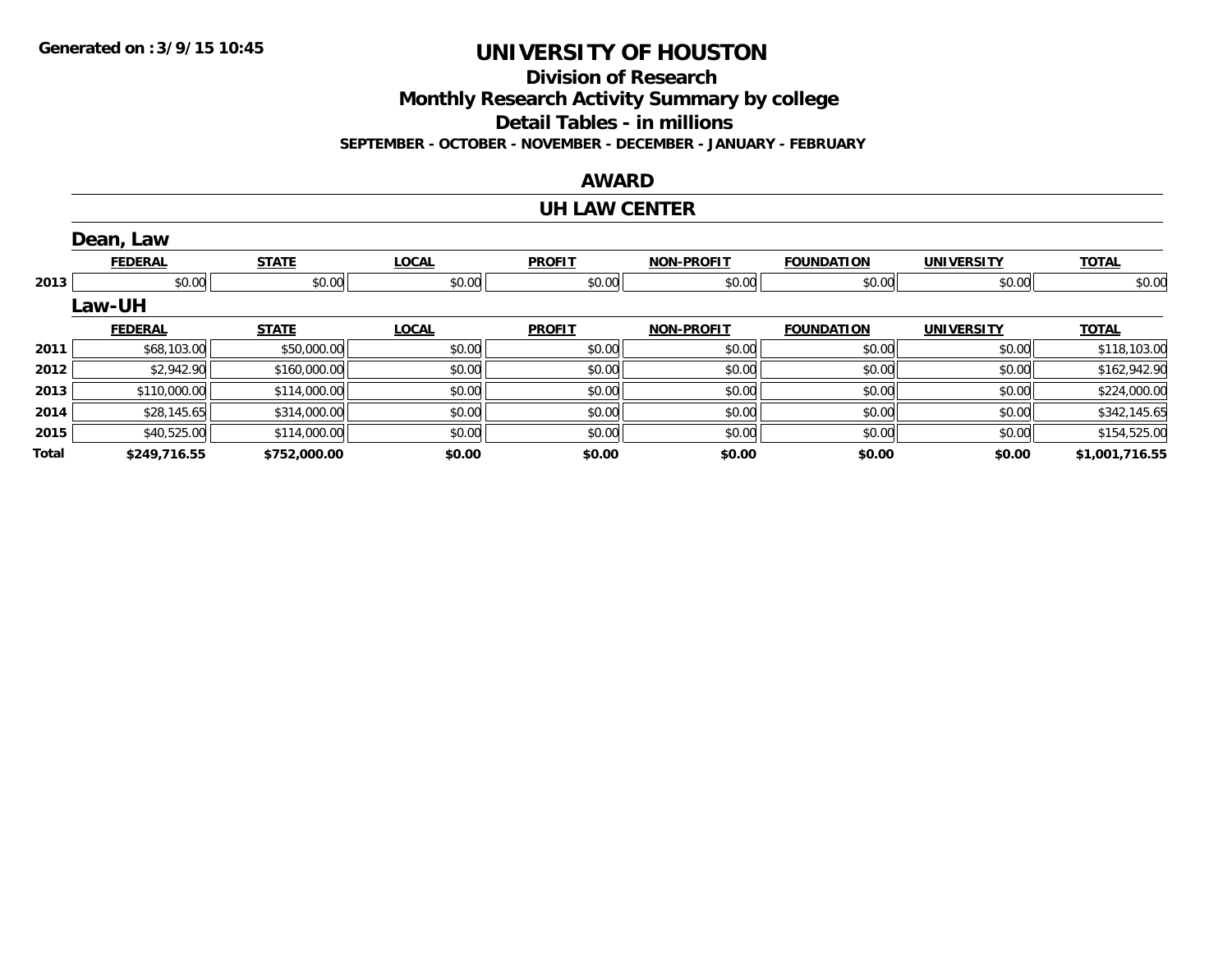**Division of Research**

**Monthly Research Activity Summary by college**

**Detail Tables - in millions**

**SEPTEMBER - OCTOBER - NOVEMBER - DECEMBER - JANUARY - FEBRUARY**

### **AWARD**

#### **UKNOWN COLLEGE**

#### **Unknown Department FEDERAL STATE LOCAL PROFIT NON-PROFIT FOUNDATION UNIVERSITY TOTALTOTAL 2011** \$0.00 \$0.00 \$0.00 \$0.00 \$0.00 \$0.00 \$0.00 \$0.00 **2013** $3\,|\,$  \$0.00  $\,|$  \$0.00  $\,|$  \$0.00  $\,|$  \$0.00  $\,|$  \$0.00  $\,|$  \$0.00  $\,|$  \$0.00  $\,|$  \$0.00  $\,|$  \$0.00  $\,|$  \$0.00  $\,|$  \$0.00  $\,|$ **Total \$0.00\$0.00 \$0.00 \$0.00 \$0.00 \$0.00 \$0.00 \$0.00**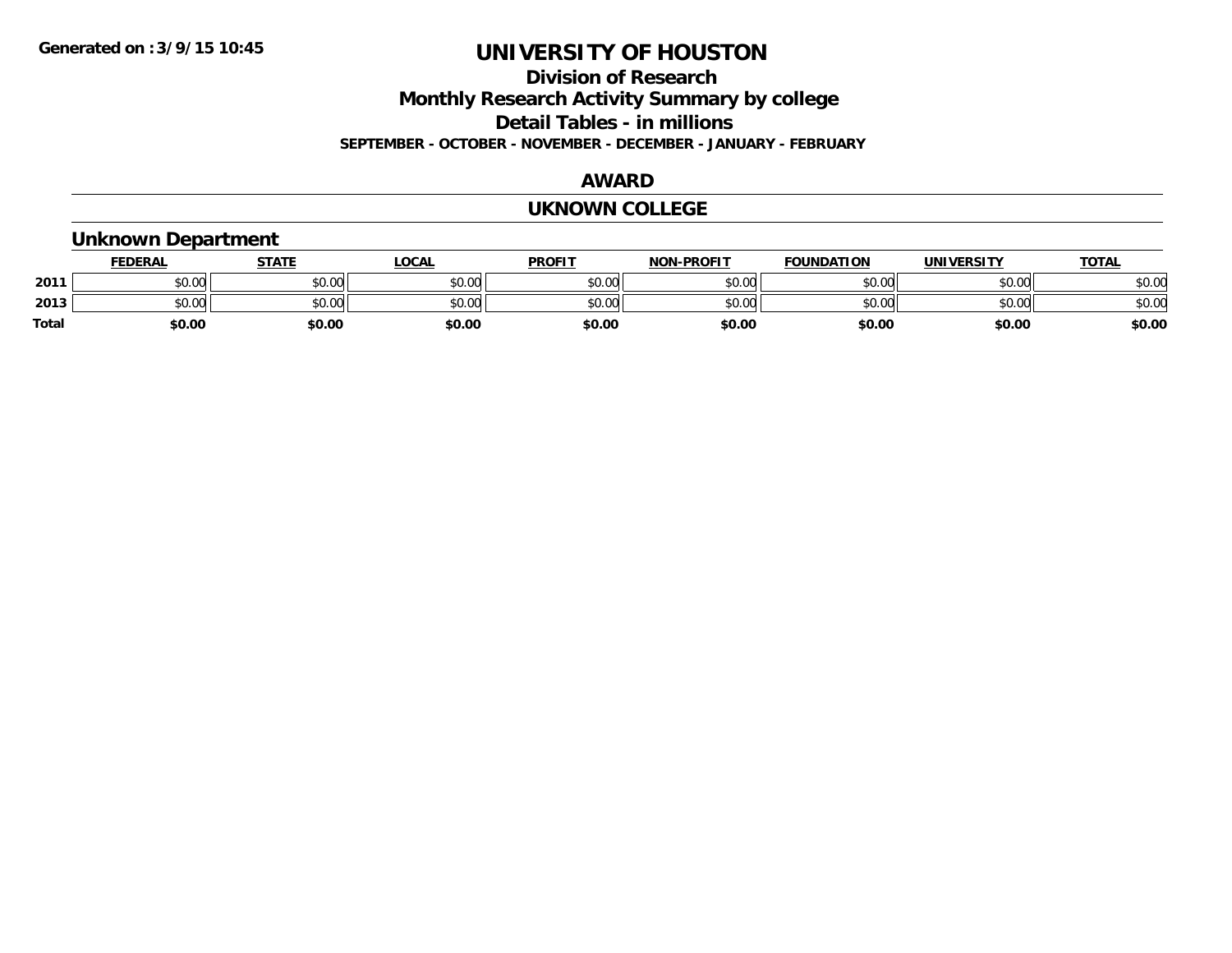### **Division of Research Monthly Research Activity Summary by college Detail Tables - in millions SEPTEMBER - OCTOBER - NOVEMBER - DECEMBER - JANUARY - FEBRUARY**

#### **AWARD**

# **VICE PRESIDENT FOR ADMINISTRATION**

|       | <b>KUHF - Radio</b>         |              |              |               |                   |                   |                   |                |
|-------|-----------------------------|--------------|--------------|---------------|-------------------|-------------------|-------------------|----------------|
|       | <b>FEDERAL</b>              | <b>STATE</b> | <b>LOCAL</b> | <b>PROFIT</b> | <b>NON-PROFIT</b> | <b>FOUNDATION</b> | <b>UNIVERSITY</b> | <b>TOTAL</b>   |
| 2011  | \$38,616.00                 | \$0.00       | \$0.00       | \$0.00        | \$588,146.00      | \$0.00            | \$0.00            | \$626,762.00   |
| 2012  | \$0.00                      | \$0.00       | \$0.00       | \$0.00        | \$5,000.00        | \$0.00            | \$0.00            | \$5,000.00     |
| 2013  | \$0.00                      | \$0.00       | \$0.00       | \$0.00        | \$2,044,710.00    | \$0.00            | \$0.00            | \$2,044,710.00 |
| 2014  | \$0.00                      | \$0.00       | \$0.00       | \$0.00        | \$2,147,867.00    | \$0.00            | \$0.00            | \$2,147,867.00 |
|       | <b>KUHT-TV</b>              |              |              |               |                   |                   |                   |                |
|       | <b>FEDERAL</b>              | <b>STATE</b> | <b>LOCAL</b> | <b>PROFIT</b> | <b>NON-PROFIT</b> | <b>FOUNDATION</b> | <b>UNIVERSITY</b> | <b>TOTAL</b>   |
| 2011  | \$0.00                      | \$0.00       | \$0.00       | \$0.00        | \$1,606,903.00    | \$0.00            | \$0.00            | \$1,606,903.00 |
| 2012  | \$0.00                      | \$0.00       | \$0.00       | \$0.00        | \$14,132.00       | \$0.00            | \$0.00            | \$14,132.00    |
|       | <b>Physical Plant</b>       |              |              |               |                   |                   |                   |                |
|       | <b>FEDERAL</b>              | <b>STATE</b> | <b>LOCAL</b> | <b>PROFIT</b> | <b>NON-PROFIT</b> | <b>FOUNDATION</b> | <b>UNIVERSITY</b> | <b>TOTAL</b>   |
| 2011  | \$0.00                      | \$0.00       | \$0.00       | \$0.00        | \$0.00            | \$0.00            | \$0.00            | \$0.00         |
| 2012  | \$0.00                      | \$0.00       | \$0.00       | \$0.00        | \$2,261,596.00    | \$0.00            | \$0.00            | \$2,261,596.00 |
|       | <b>UH Police Department</b> |              |              |               |                   |                   |                   |                |
|       | <b>FEDERAL</b>              | <b>STATE</b> | <b>LOCAL</b> | <b>PROFIT</b> | <b>NON-PROFIT</b> | <b>FOUNDATION</b> | <b>UNIVERSITY</b> | <b>TOTAL</b>   |
| 2014  | \$3,000.00                  | \$0.00       | \$0.00       | \$0.00        | \$0.00            | \$0.00            | \$0.00            | \$3,000.00     |
| Total | \$41,616.00                 | \$0.00       | \$0.00       | \$0.00        | \$8,668,354.00    | \$0.00            | \$0.00            | \$8,709,970.00 |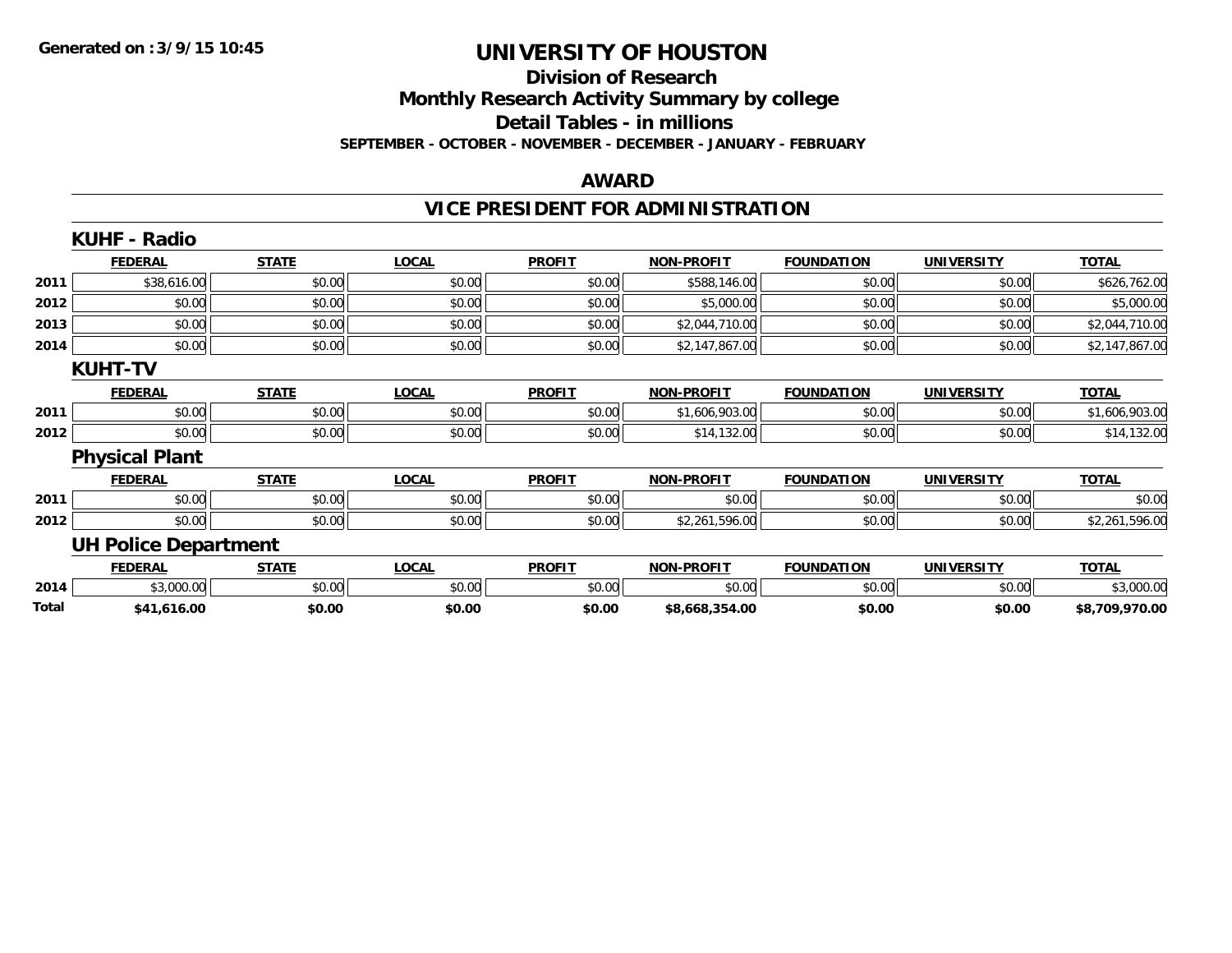# **Division of Research**

**Monthly Research Activity Summary by college**

**Detail Tables - in millions**

**SEPTEMBER - OCTOBER - NOVEMBER - DECEMBER - JANUARY - FEBRUARY**

#### **AWARD**

### **VICE PRESIDENT FOR STUDENT AFFAIRS**

### **Childrens Learning Centers**

|      | <b>FEDERAL</b>           | <b>CTATE</b>   | $\sim$<br>.UUAI         | <b>PROFIT</b>            | -PROFI <sup>T</sup><br><b>NION</b> | <b>UNDATION</b> | . <del>.</del> .                               | TOTAL                                                    |
|------|--------------------------|----------------|-------------------------|--------------------------|------------------------------------|-----------------|------------------------------------------------|----------------------------------------------------------|
| 2013 | 00000<br>.               | ሶስ ሰሰ<br>JU.UU | $\sim$ $\sim$<br>DU.UU  | 0.00<br>JU.UU            | \$0.00                             | 0000<br>JU.UU   | $\mathfrak{c} \cap \mathfrak{c} \cap$<br>JU.UU | 00000<br>$\mathcal{A} \times \mathcal{C}$<br>, 13,000.00 |
| 2014 | 001<br>ሐ ሰ ሰ ୮<br>1. V V | ሶስ ስስ<br>JU.UU | 0 <sup>0</sup><br>JU.UU | $n \cap \Omega$<br>JU.UU | \$0.00                             | 0000<br>JU.UU   | \$0.00                                         | $\sim$<br>,071.UU<br>ັ້ນມີ                               |

### **Vice President, Student Affairs**

|       | <b>FEDERAL</b> | STATE  | <u>LOCAL</u> | <b>PROFIT</b> | <b>NON-PROFIT</b> | <b>FOUNDATION</b> | <b>UNIVERSITY</b> | <b>TOTAL</b> |
|-------|----------------|--------|--------------|---------------|-------------------|-------------------|-------------------|--------------|
| 2011  | \$236,300.00   | \$0.00 | \$0.00       | \$0.00        | \$0.00            | \$0.00            | \$0.00            | \$236,300.00 |
| 2014  | \$0.00         | \$0.00 | \$0.00       | \$0.00        | \$0.00            | \$10,000.00       | \$0.00            | \$10,000.00  |
| Total | \$487.191.00   | \$0.00 | \$0.00       | \$0.00        | \$0.00            | \$10,000.00       | \$0.00            | \$497,191.00 |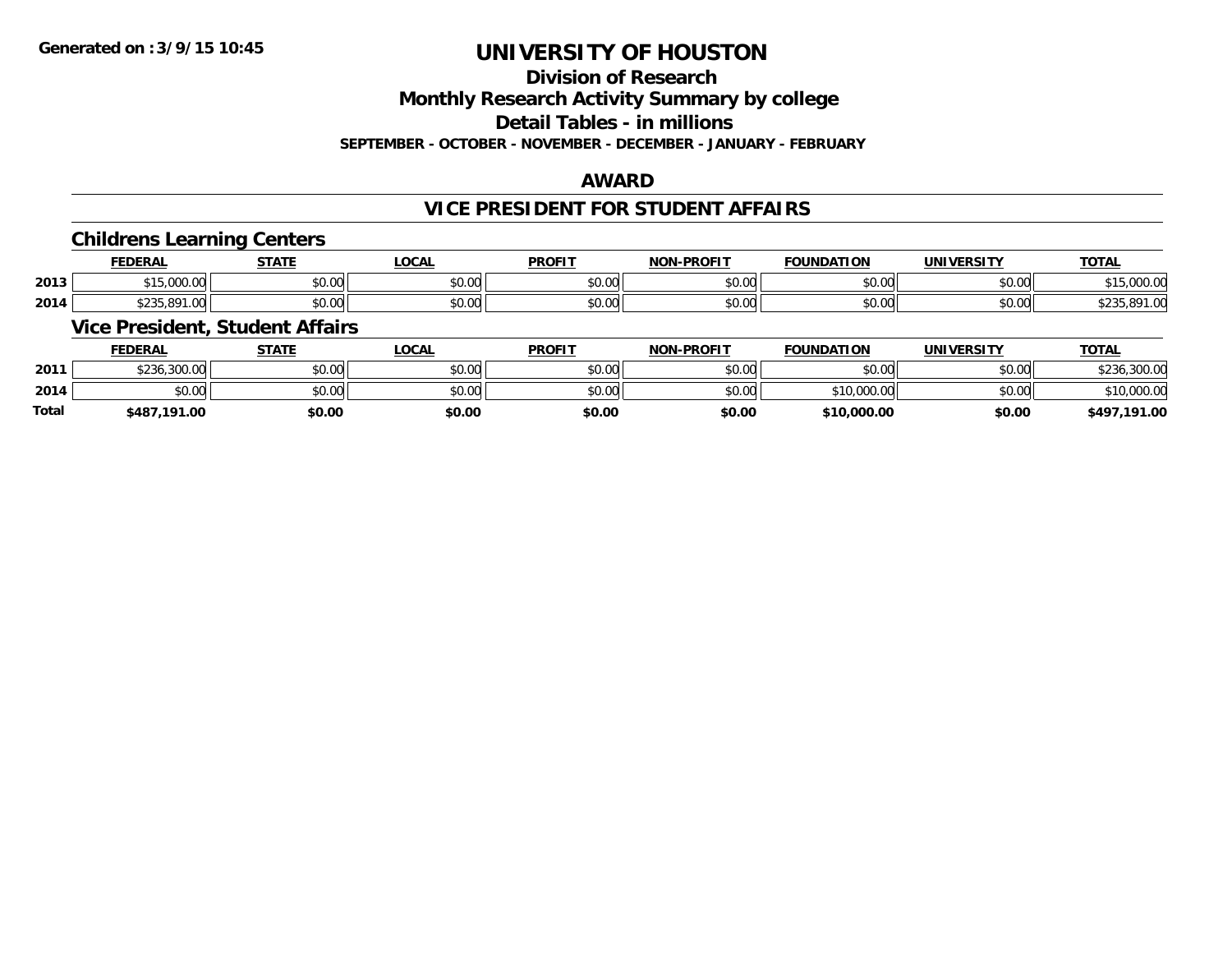**Division of Research**

**Monthly Research Activity Summary by college**

**Detail Tables - in millions**

**SEPTEMBER - OCTOBER - NOVEMBER - DECEMBER - JANUARY - FEBRUARY**

# **TOTAL EXPENDITURE**

### **C.T. BAUER COLLEGE OF BUSINESS**

|      | <b>Accountancy &amp; Taxation</b>        |              |              |               |                   |                   |                   |              |
|------|------------------------------------------|--------------|--------------|---------------|-------------------|-------------------|-------------------|--------------|
|      | <b>FEDERAL</b>                           | <b>STATE</b> | <b>LOCAL</b> | <b>PROFIT</b> | <b>NON-PROFIT</b> | <b>FOUNDATION</b> | <b>UNIVERSITY</b> | <b>TOTAL</b> |
| 2014 | \$0.00                                   | \$0.00       | \$0.00       | \$0.00        | \$0.00            | \$0.00            | \$0.00            | \$0.00       |
| 2015 | \$0.00                                   | \$0.00       | \$0.00       | \$0.00        | \$0.00            | (\$1,049.59)      | \$0.00            | (\$1,049.59) |
|      | Dean, Business Administration            |              |              |               |                   |                   |                   |              |
|      | <b>FEDERAL</b>                           | <b>STATE</b> | <b>LOCAL</b> | <b>PROFIT</b> | <b>NON-PROFIT</b> | <b>FOUNDATION</b> | <b>UNIVERSITY</b> | <b>TOTAL</b> |
| 2014 | \$0.00                                   | \$0.00       | \$0.00       | \$0.00        | \$0.00            | \$0.00            | \$0.00            | \$0.00       |
| 2015 | \$0.00                                   | \$202,785.49 | \$0.00       | \$0.00        | \$0.00            | \$0.00            | \$0.00            | \$202,785.49 |
|      | <b>Decision and Information Sciences</b> |              |              |               |                   |                   |                   |              |
|      | <b>FEDERAL</b>                           | <b>STATE</b> | <b>LOCAL</b> | <b>PROFIT</b> | <b>NON-PROFIT</b> | <b>FOUNDATION</b> | <b>UNIVERSITY</b> | <b>TOTAL</b> |
| 2015 | \$0.00                                   | \$0.00       | \$0.00       | \$0.00        | \$0.00            | \$0.00            | \$0.00            | \$0.00       |
|      | <b>Finance</b>                           |              |              |               |                   |                   |                   |              |
|      | <b>FEDERAL</b>                           | <b>STATE</b> | <b>LOCAL</b> | <b>PROFIT</b> | <b>NON-PROFIT</b> | <b>FOUNDATION</b> | <b>UNIVERSITY</b> | <b>TOTAL</b> |
| 2011 | \$67,264.47                              | \$0.00       | \$0.00       | \$0.00        | \$0.00            | \$0.00            | \$0.00            | \$67,264.47  |
| 2012 | \$31,955.20                              | \$0.00       | \$0.00       | \$0.00        | \$0.00            | \$0.00            | \$0.00            | \$31,955.20  |
| 2013 | \$0.00                                   | \$0.00       | \$0.00       | \$0.00        | \$0.00            | \$0.00            | \$0.00            | \$0.00       |
| 2014 | \$0.00                                   | \$0.00       | \$0.00       | \$0.00        | \$0.00            | \$0.00            | \$0.00            | \$0.00       |
| 2015 | \$0.00                                   | \$0.00       | \$0.00       | \$0.00        | \$0.00            | \$0.00            | \$0.00            | \$0.00       |
|      | Management                               |              |              |               |                   |                   |                   |              |
|      | <b>FEDERAL</b>                           | <b>STATE</b> | <b>LOCAL</b> | <b>PROFIT</b> | <b>NON-PROFIT</b> | <b>FOUNDATION</b> | <b>UNIVERSITY</b> | <b>TOTAL</b> |
| 2011 | \$84,200.80                              | \$0.00       | \$0.00       | \$0.00        | \$0.00            | \$27,500.00       | \$0.00            | \$111,700.80 |
| 2012 | (\$506.27)                               | \$0.00       | \$0.00       | \$0.00        | \$0.00            | \$27,500.00       | \$0.00            | \$26,993.73  |
| 2013 | \$10,850.00                              | \$0.00       | \$0.00       | \$0.00        | \$0.00            | \$0.00            | \$0.00            | \$10,850.00  |
| 2014 | \$6,510.00                               | \$0.00       | \$0.00       | \$0.00        | \$0.00            | \$0.00            | \$0.00            | \$6,510.00   |
| 2015 | \$18,600.00                              | \$0.00       | \$0.00       | \$0.00        | \$0.00            | \$0.00            | \$0.00            | \$18,600.00  |
|      | <b>Marketing</b>                         |              |              |               |                   |                   |                   |              |
|      | <b>FEDERAL</b>                           | <b>STATE</b> | <b>LOCAL</b> | <b>PROFIT</b> | <b>NON-PROFIT</b> | <b>FOUNDATION</b> | <b>UNIVERSITY</b> | <b>TOTAL</b> |
| 2012 | \$0.00                                   | \$0.00       | \$0.00       | \$0.00        | \$0.00            | \$0.00            | \$0.00            | \$0.00       |
| 2013 | \$0.00                                   | \$0.00       | \$0.00       | \$0.00        | \$0.00            | \$0.00            | \$0.00            | \$0.00       |
| 2014 | \$0.00                                   | \$0.00       | \$0.00       | \$0.00        | \$0.00            | \$0.00            | \$0.00            | \$0.00       |
| 2015 | \$0.00                                   | \$0.00       | \$0.00       | \$0.00        | \$0.00            | \$0.00            | \$0.00            | \$0.00       |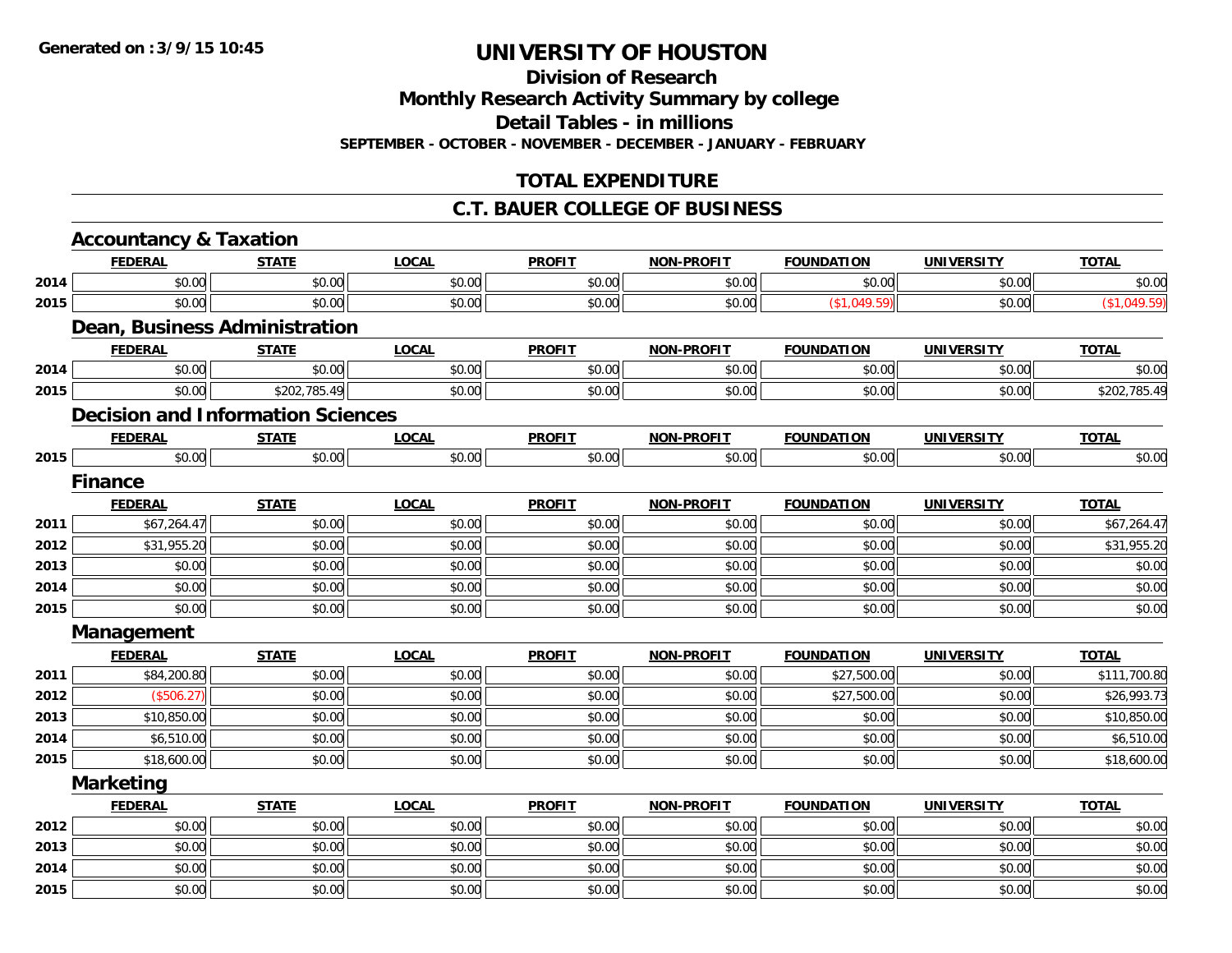# **Division of ResearchMonthly Research Activity Summary by college Detail Tables - in millions SEPTEMBER - OCTOBER - NOVEMBER - DECEMBER - JANUARY - FEBRUARY**

# **TOTAL EXPENDITURE**

### **C.T. BAUER COLLEGE OF BUSINESS**

### **Small Business Development Center**

|       | <b>FEDERAL</b> | <b>STATE</b> | <b>LOCAL</b> | <b>PROFIT</b> | <b>NON-PROFIT</b> | <b>FOUNDATION</b> | <b>UNIVERSITY</b> | <b>TOTAL</b>   |
|-------|----------------|--------------|--------------|---------------|-------------------|-------------------|-------------------|----------------|
| 2011  | \$1,379,188.99 | \$41,080.19  | \$0.00       | \$0.00        | \$0.00            | \$0.00            | \$0.00            | \$1,420,269.18 |
| 2012  | \$1,821,456.30 | \$0.00       | \$0.00       | \$0.00        | \$0.00            | \$0.00            | \$0.00            | \$1,821,456.30 |
| 2013  | \$2,489,910.60 | \$0.00       | \$0.00       | \$0.00        | \$0.00            | \$7,226.27        | \$0.00            | \$2,497,136.87 |
| 2014  | \$1,368,334.54 | \$0.00       | \$0.00       | \$0.00        | \$0.00            | \$24,863.99       | \$0.00            | \$1,393,198.53 |
| 2015  | \$1,100,338.12 | \$0.00       | \$0.00       | \$0.00        | \$0.00            | (\$11.24)         | \$0.00            | \$1,100,326.88 |
| Total | \$8,378,102.74 | \$243,865.68 | \$0.00       | \$0.00        | \$0.00            | \$86,029.43       | \$0.00            | \$8,707,997.85 |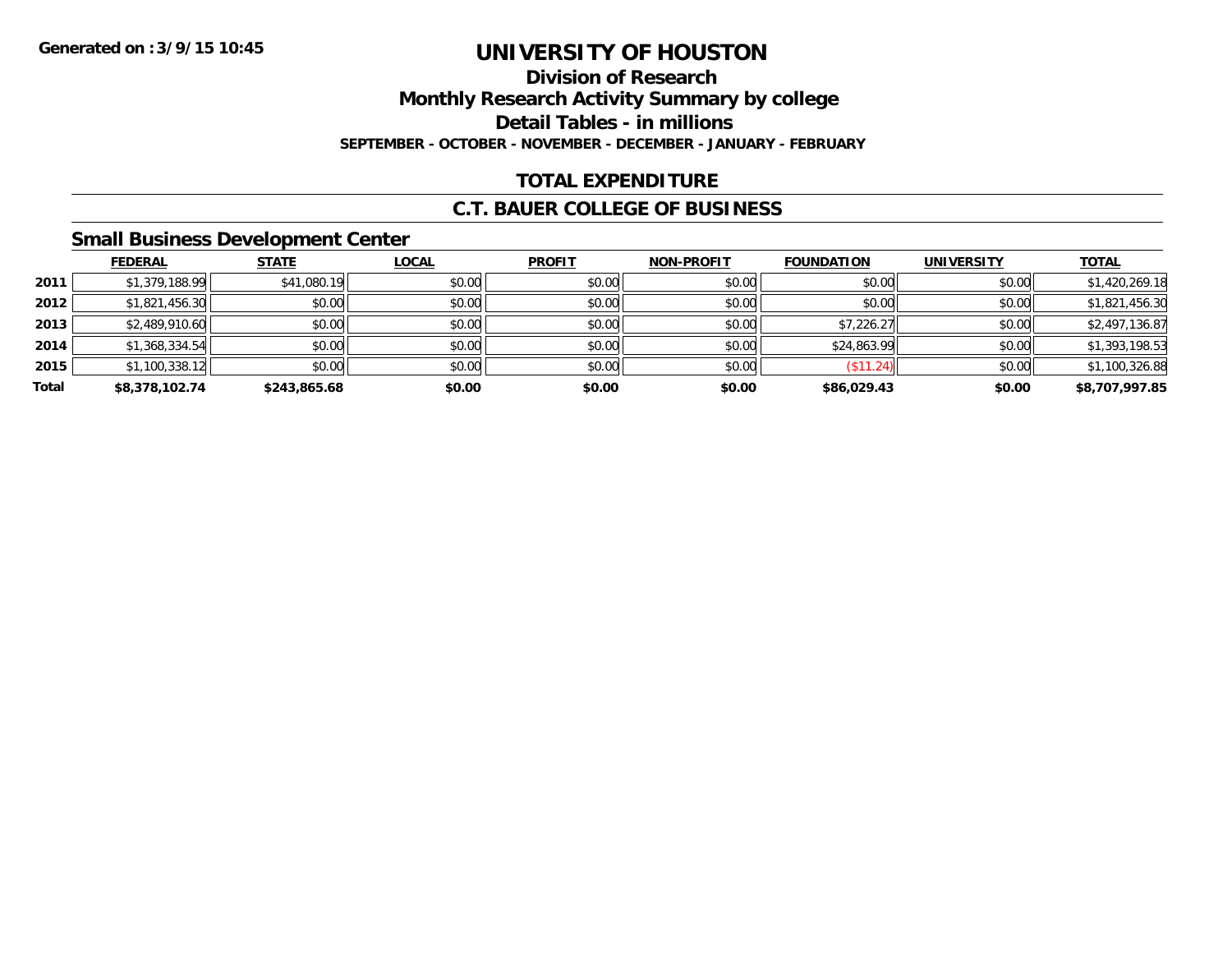# **Division of ResearchMonthly Research Activity Summary by college Detail Tables - in millionsSEPTEMBER - OCTOBER - NOVEMBER - DECEMBER - JANUARY - FEBRUARY**

# **TOTAL EXPENDITURE**

### **COLLEGE OF ARCHITECTURE**

#### **Architecture FEDERAL STATE LOCAL PROFIT NON-PROFIT FOUNDATION UNIVERSITY TOTALTOTAL 2011** $\texttt{[1]} \quad \texttt{[1]} \quad \texttt{[1]} \quad \texttt{[1]} \quad \texttt{[1]} \quad \texttt{[1]} \quad \texttt{[1]} \quad \texttt{[1]} \quad \texttt{[1]} \quad \texttt{[1]} \quad \texttt{[1]} \quad \texttt{[1]} \quad \texttt{[1]} \quad \texttt{[1]} \quad \texttt{[1]} \quad \texttt{[1]} \quad \texttt{[1]} \quad \texttt{[1]} \quad \texttt{[1]} \quad \texttt{[1]} \quad \texttt{[1]} \quad \texttt{[1]} \quad \texttt{[1]} \quad \texttt{[1]} \quad \texttt{$ **2012** $\bm{2} \mid 3,443.32 \mid 50.00 \mid 50.00 \mid 50.00 \mid 50.00 \mid 50.00 \mid 510.05.22 \mid 51.803.22 \mid 50.00 \mid 510.062.22 \mid 510.05.22 \mid 510.05.22 \mid 510.05.22 \mid 510.05.22 \mid 510.05.22 \mid 510.05.22 \mid 510.05.22 \mid 510.05.22 \mid 510.05.22 \mid 510.05.2$ **2013** $\textbf{3} \hspace{14mm} |\hspace{14mm} \text{\$5.00}] \hspace{3mm} \text{\$6.153.93}$ **2014**4 \$25,000.00 \$0.00 \$0.00 \$0.00 \$0.00 \$0.00 \$0.00 \$0.00 \$0.00 \$0.00 \$4,853.48 \$0.00 \$29,853.48 **2015**5 | \$0.00 || \$0.00 || \$0.00 || \$0.00 || \$0.00 || \$0.00 || \$0.00 || \$1,904.24 \$0.00 || \$1,904.24 \$0.00 | **Dean, Architecture**

|       | <u>FEDERAL</u> | <u>STATE</u> | <u>LOCAL</u> | <b>PROFIT</b> | <b>NON-PROFIT</b> | <b>FOUNDATION</b> | <b>UNIVERSITY</b> | <u>TOTAL</u> |
|-------|----------------|--------------|--------------|---------------|-------------------|-------------------|-------------------|--------------|
| 2012  | \$0.00         | \$0.00       | \$0.00       | \$0.00        | \$0.00            | \$0.00            | \$0.00            | \$0.00       |
| 2013  | \$0.00         | \$0.00       | \$0.00       | \$0.00        | \$0.00            | \$0.00            | \$0.00            | \$0.00       |
| 2014  | \$0.00         | \$0.00       | \$0.00       | \$0.00        | \$0.00            | \$0.00            | \$0.00            | \$0.00       |
| 2015  | \$0.00         | \$0.00       | \$0.00       | \$0.00        | \$0.00            | \$0.00            | \$0.00            | \$0.00       |
| Total | \$28,443.32    | \$0.00       | \$0.00       | \$0.00        | \$4,815.68        | \$44,226.17       | \$3,094.87        | \$80,580.04  |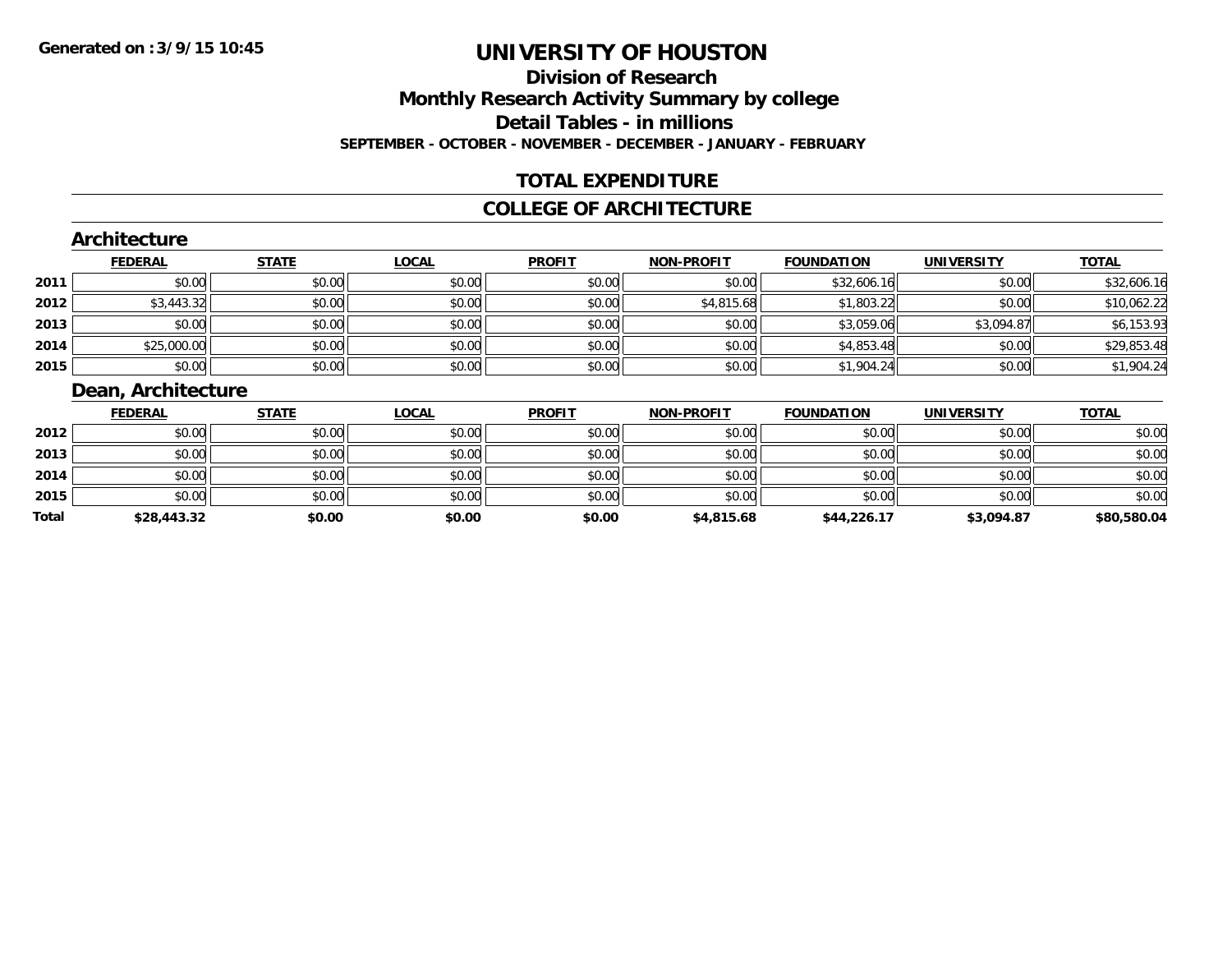### **Division of ResearchMonthly Research Activity Summary by college Detail Tables - in millionsSEPTEMBER - OCTOBER - NOVEMBER - DECEMBER - JANUARY - FEBRUARY**

# **TOTAL EXPENDITURE**

# **COLLEGE OF EDUCATION**

# **Consistency Mgmt and Coop Disc**

|      | <b>FEDERAL</b> | <b>STATE</b> | <u>LOCAL</u> | <b>PROFIT</b> | <b>NON-PROFIT</b> | <b>FOUNDATION</b> | <b>UNIVERSITY</b> | <b>TOTAL</b> |
|------|----------------|--------------|--------------|---------------|-------------------|-------------------|-------------------|--------------|
| 2011 | \$583.20       | \$0.00       | \$0.00       | \$0.00        | \$52,226.42       | \$0.00            | \$0.00            | \$52,809.62  |
| 2012 | \$0.00         | \$0.00       | \$0.00       | \$0.00        | \$72,138.47       | \$0.00            | \$0.00            | \$72,138.47  |
| 2013 | \$0.00         | \$0.00       | \$0.00       | \$0.00        | \$46,418.78       | \$0.00            | \$0.00            | \$46,418.78  |
| 2014 | \$2,359.96     | \$0.00       | \$55,627.19  | \$0.00        | \$3,323.08        | \$0.00            | \$0.00            | \$61,310.23  |
| 2015 | \$108,905.30   | \$0.00       | \$85,066.89  | \$0.00        | \$0.00            | \$0.00            | \$0.00            | \$193,972.19 |

#### **Curriculum and Instruction**

|      | <b>FEDERAL</b> | <b>STATE</b> | <b>LOCAL</b> | <b>PROFIT</b> | <b>NON-PROFIT</b> | <b>FOUNDATION</b> | <b>UNIVERSITY</b> | <b>TOTAL</b> |
|------|----------------|--------------|--------------|---------------|-------------------|-------------------|-------------------|--------------|
| 2011 | \$369,392.39   | \$15,349.22  | \$0.00       | \$0.00        | \$65,571.68       | \$23,509.44       | \$0.00            | \$473,822.73 |
| 2012 | \$517,663.53   | \$122,792.51 | \$0.00       | \$0.00        | \$53,317.94       | \$36,979.60       | \$0.00            | \$730,753.58 |
| 2013 | \$415,146.98   | \$52,200.22  | \$0.00       | \$0.00        | \$47,740.94       | \$39,384.80       | \$0.00            | \$554,472.94 |
| 2014 | \$434,700.96   | \$7,721.76   | \$0.00       | \$0.00        | \$64,404.70       | \$118,957.75      | \$0.00            | \$625,785.17 |
| 2015 | \$297,190.23   | \$8,252.38   | \$0.00       | \$0.00        | \$38,806.77       | \$100,044.26      | \$0.00            | \$444,293.65 |

# **Dean, Education**

|      | <b>FEDERAL</b> | <b>STATE</b> | <u>LOCAL</u> | <b>PROFIT</b> | <b>NON-PROFIT</b> | <b>FOUNDATION</b> | <b>UNIVERSITY</b> | <b>TOTAL</b> |
|------|----------------|--------------|--------------|---------------|-------------------|-------------------|-------------------|--------------|
| 2011 | \$0.00         | \$0.00       | \$0.00       | \$0.00        | \$0.00            | \$0.00            | \$0.00            | \$0.00       |
| 2012 | \$0.00         | \$0.00       | \$0.00       | \$0.00        | \$0.00            | \$0.00            | \$0.00            | \$0.00       |
| 2013 | \$0.00         | \$0.00       | \$0.00       | \$0.00        | \$0.00            | \$0.00            | \$0.00            | \$0.00       |
| 2014 | \$0.00         | \$0.00       | \$0.00       | \$0.00        | \$0.00            | \$0.00            | \$0.00            | \$0.00       |
| 2015 | \$0.00         | \$264.31     | \$0.00       | \$0.00        | \$0.00            | \$0.00            | \$0.00            | \$264.31     |

# **Educational Leadership & Cultural Studies**

|      | ---        | ---- | <b>OCAL</b>  | <b>DDOEIT</b><br>к,      | .<br>ורות  | υr              | .INF                         | $T^{\prime}$ |
|------|------------|------|--------------|--------------------------|------------|-----------------|------------------------------|--------------|
| 2011 | - -<br>ט.ט |      | . ഹപ<br>u.uu | $\uparrow$ $\cap$<br>,,, | ົ<br>. V V | $\Omega$<br>u.u | $\sim$ $\sim$ $\sim$<br>⊸∿∿∙ |              |

#### **Institute for Urban Education**

|      | <u>FEDERAL</u> | <b>STATE</b> | <u>LOCAL</u> | <b>PROFIT</b> | <b>NON-PROFIT</b> | <b>FOUNDATION</b> | <b>UNIVERSITY</b> | <b>TOTAL</b> |
|------|----------------|--------------|--------------|---------------|-------------------|-------------------|-------------------|--------------|
| 2011 | \$122,160.83   | \$0.00       | \$0.00       | \$0.00        | \$0.00            | \$0.00            | \$0.00            | \$122,160.83 |
| 2012 | \$120,049.61   | \$0.00       | \$0.00       | \$0.00        | \$0.00            | \$0.00            | \$0.00            | \$120,049.61 |
| 2013 | \$28,326.19    | \$0.00       | \$0.00       | \$0.00        | \$0.00            | \$0.00            | \$0.00            | \$28,326.19  |
| 2014 | \$14,056.07    | \$0.00       | \$0.00       | \$0.00        | \$0.00            | \$0.00            | \$0.00            | \$14,056.07  |
| 2015 | \$0.00         | \$0.00       | \$0.00       | \$0.00        | \$0.00            | \$0.00            | \$0.00            | \$0.00       |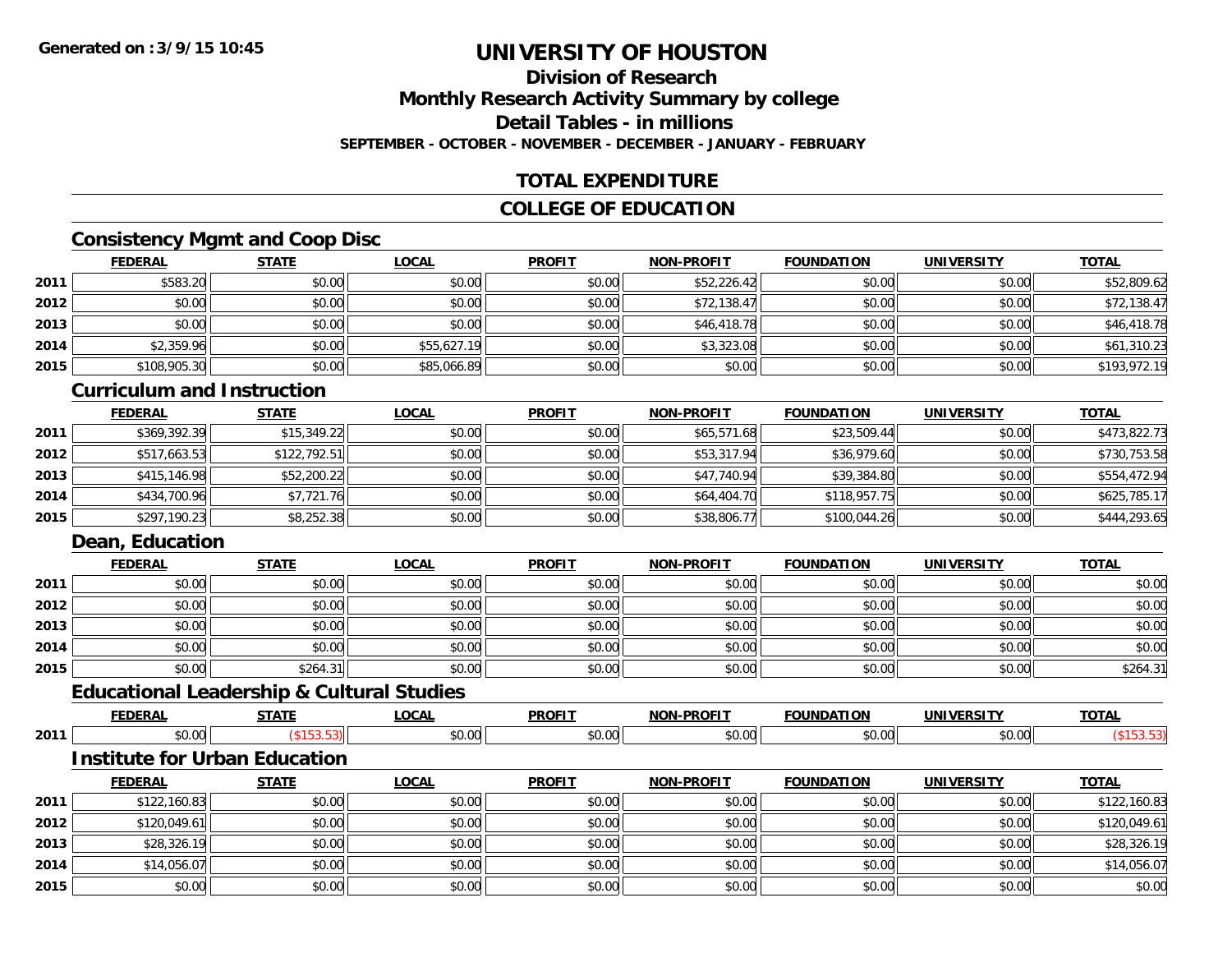# **Division of ResearchMonthly Research Activity Summary by college Detail Tables - in millions SEPTEMBER - OCTOBER - NOVEMBER - DECEMBER - JANUARY - FEBRUARY**

# **TOTAL EXPENDITURE**

### **COLLEGE OF EDUCATION**

# **Psychological, Health, and Learning Sciences**

|      | <b>FEDERAL</b> | <b>STATE</b> | <u>LOCAL</u> | <b>PROFIT</b> | <b>NON-PROFIT</b> | <b>FOUNDATION</b> | UNIVERSITY  | <b>TOTAL</b> |
|------|----------------|--------------|--------------|---------------|-------------------|-------------------|-------------|--------------|
| 2011 | \$32,480.82    | \$78,043.58  | \$0.00       | \$0.00        | \$1,222.67        | \$136,905.59      | \$0.00      | \$248,652.66 |
| 2012 | \$192,822.79   | \$63,920.61  | \$0.00       | \$0.00        | \$5,291.10        | \$143,479.78      | \$0.00      | \$405,514.28 |
| 2013 | \$235,867.21   | \$119.78     | \$0.00       | \$0.00        | \$21,326.84       | \$139,401.41      | \$11,490.05 | \$408,205.29 |
| 2014 | \$429,922.72   | \$0.00       | \$0.00       | \$0.00        | \$20,650.40       | \$26,626.30       | \$0.00      | \$477,199.42 |
| 2015 | \$529,761.22   | \$19,414.96  | \$12,931.31  | \$0.00        | \$32,045.07       | \$29,246.86       | \$0.00      | \$623,399.41 |

### **UH Charter School**

|       | <b>FEDERAL</b> | <b>STATE</b>   | <u>LOCAL</u> | <b>PROFIT</b> | <b>NON-PROFIT</b> | <b>FOUNDATION</b> | <b>UNIVERSITY</b> | <b>TOTAL</b>   |
|-------|----------------|----------------|--------------|---------------|-------------------|-------------------|-------------------|----------------|
| 2012  | \$20,598.39    | \$438,306.64   | \$0.00       | \$0.00        | \$0.00            | \$0.00            | \$0.00            | \$458,905.03   |
| 2013  | \$7,061.46     | \$476,480.78   | \$0.00       | \$0.00        | \$0.00            | \$0.00            | \$0.00            | \$483,542.24   |
| 2014  | \$9,736.64     | \$531,386.65   | \$0.00       | \$0.00        | \$0.00            | \$0.00            | \$0.00            | \$541,123.29   |
| 2015  | \$8,968.03     | \$539,869.44   | \$0.00       | \$0.00        | \$0.00            | \$0.00            | \$0.00            | \$548,837.47   |
| Total | \$3,897,754.50 | \$2,353,969.31 | \$153,625.39 | \$0.00        | \$524,484.86      | \$794,535.79      | \$11,490.05       | \$7,735,859.91 |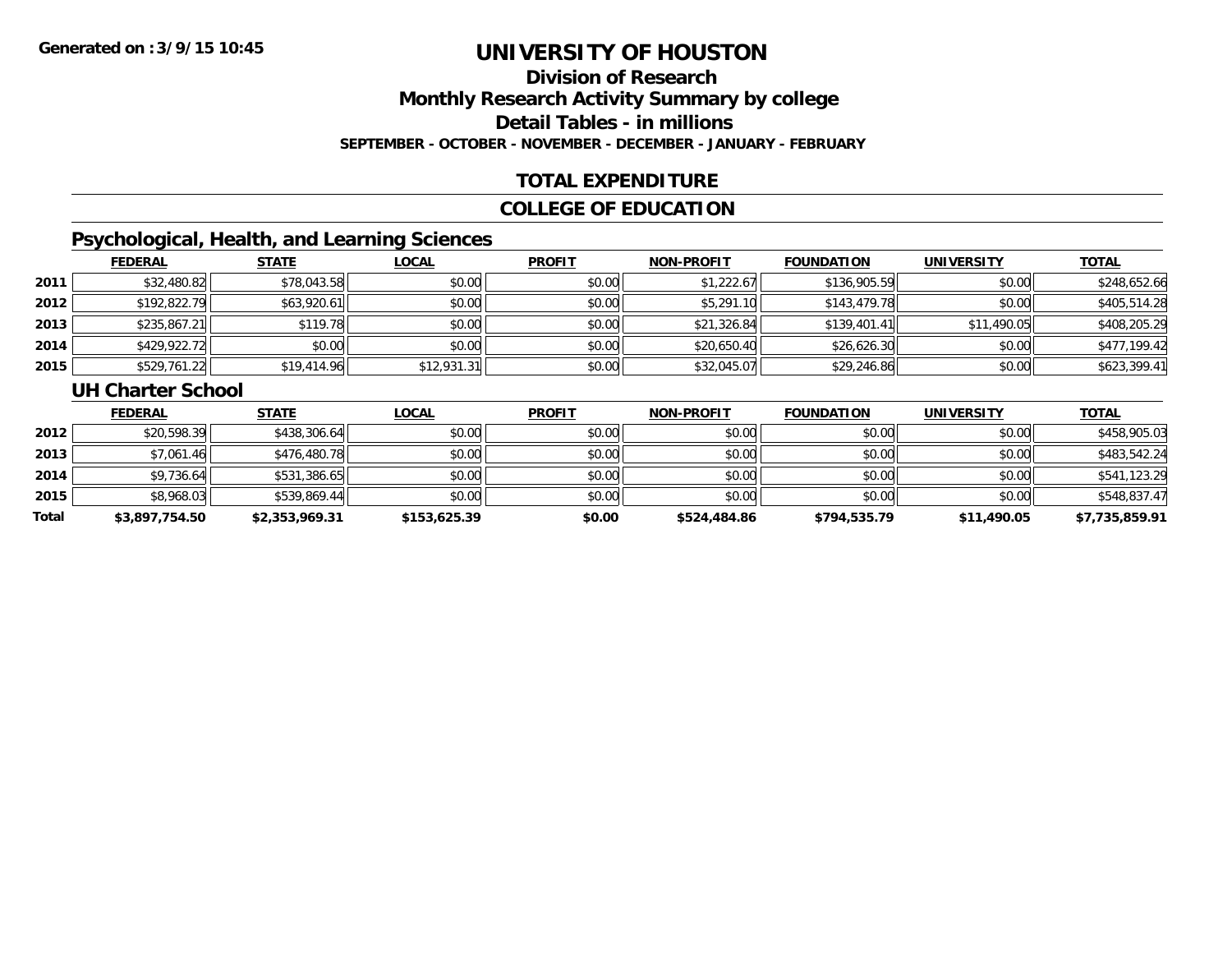**Division of Research**

**Monthly Research Activity Summary by college**

**Detail Tables - in millions**

**SEPTEMBER - OCTOBER - NOVEMBER - DECEMBER - JANUARY - FEBRUARY**

# **TOTAL EXPENDITURE**

#### **COLLEGE OF LIBERAL ARTS AND SOCIAL SCIENCES**

# **African-American Studies**

|      | <b>FEDERAL</b>                                           | <b>STATE</b> | <b>LOCAL</b> | <b>PROFIT</b> | <b>NON-PROFIT</b> | <b>FOUNDATION</b> | <b>UNIVERSITY</b> | <b>TOTAL</b> |
|------|----------------------------------------------------------|--------------|--------------|---------------|-------------------|-------------------|-------------------|--------------|
| 2014 | \$1,212.80                                               | \$0.00       | \$0.00       | \$0.00        | \$4,283.60        | \$0.00            | \$0.00            | \$5,496.40   |
|      | Art                                                      |              |              |               |                   |                   |                   |              |
|      | <b>FEDERAL</b>                                           | <b>STATE</b> | <b>LOCAL</b> | <b>PROFIT</b> | <b>NON-PROFIT</b> | <b>FOUNDATION</b> | <b>UNIVERSITY</b> | <b>TOTAL</b> |
| 2012 | \$475.21                                                 | \$0.00       | \$0.00       | \$0.00        | \$0.00            | \$0.00            | \$0.00            | \$475.21     |
| 2013 | \$5,675.27                                               | \$0.00       | \$0.00       | \$0.00        | \$0.00            | \$0.00            | \$0.00            | \$5,675.27   |
| 2014 | \$2,054.89                                               | \$0.00       | \$0.00       | \$0.00        | \$0.00            | \$0.00            | \$0.00            | \$2,054.89   |
| 2015 | \$0.00                                                   | \$3,488.65   | \$0.00       | \$0.00        | \$0.00            | \$0.00            | \$0.00            | \$3,488.65   |
|      | <b>Arte Publico Press</b>                                |              |              |               |                   |                   |                   |              |
|      | <b>FEDERAL</b>                                           | <b>STATE</b> | <b>LOCAL</b> | <b>PROFIT</b> | <b>NON-PROFIT</b> | <b>FOUNDATION</b> | <b>UNIVERSITY</b> | <b>TOTAL</b> |
| 2011 | \$11,973.77                                              | \$375.00     | \$0.00       | \$0.00        | \$41,891.10       | \$147,106.24      | \$0.00            | \$201,346.11 |
| 2012 | \$25,665.38                                              | \$0.00       | \$0.00       | \$0.00        | \$25,140.32       | \$0.00            | \$0.00            | \$50,805.70  |
| 2013 | \$25,469.84                                              | \$0.00       | \$0.00       | \$0.00        | \$33,200.00       | \$63,513.42       | \$0.00            | \$122,183.26 |
| 2014 | \$0.00                                                   | \$2,127.76   | \$0.00       | \$0.00        | \$50,380.62       | \$118,430.91      | \$0.00            | \$170,939.29 |
| 2015 | \$23,296.77                                              | \$0.00       | \$0.00       | \$0.00        | \$36,362.78       | \$51,699.54       | \$0.00            | \$111,359.09 |
|      | <b>Blaffer Gallery</b>                                   |              |              |               |                   |                   |                   |              |
|      | <b>FEDERAL</b>                                           | <b>STATE</b> | <b>LOCAL</b> | <b>PROFIT</b> | <b>NON-PROFIT</b> | <b>FOUNDATION</b> | <b>UNIVERSITY</b> | <b>TOTAL</b> |
| 2011 | \$9,418.06                                               | \$4,390.30   | \$0.00       | \$0.00        | \$16,509.03       | \$0.00            | \$0.00            | \$30,317.39  |
| 2012 | \$1,647.52                                               | \$959.97     | \$0.00       | \$0.00        | \$6,144.16        | \$0.00            | \$0.00            | \$8,751.65   |
| 2013 | \$5,356.06                                               | \$0.00       | \$0.00       | \$0.00        | \$0.00            | \$0.00            | \$0.00            | \$5,356.06   |
| 2014 | \$50,000.58                                              | \$10,387.81  | \$0.00       | \$0.00        | \$7,143.75        | \$0.00            | \$0.00            | \$67,532.14  |
| 2015 | \$0.00                                                   | \$0.00       | \$0.00       | \$0.00        | \$17,585.32       | \$0.00            | \$0.00            | \$17,585.32  |
|      | <b>Center for Neuromotor &amp; Biomechanics Research</b> |              |              |               |                   |                   |                   |              |
|      | <b>FEDERAL</b>                                           | <b>STATE</b> | <b>LOCAL</b> | <b>PROFIT</b> | <b>NON-PROFIT</b> | <b>FOUNDATION</b> | <b>UNIVERSITY</b> | <b>TOTAL</b> |
| 2011 | \$0.00                                                   | \$0.00       | \$0.00       | \$0.00        | \$0.00            | \$0.00            | \$0.00            | \$0.00       |
|      | <b>Center for Public History</b>                         |              |              |               |                   |                   |                   |              |
|      | <b>FEDERAL</b>                                           | <b>STATE</b> | <b>LOCAL</b> | <b>PROFIT</b> | <b>NON-PROFIT</b> | <b>FOUNDATION</b> | <b>UNIVERSITY</b> | <b>TOTAL</b> |
| 2012 | \$836.61                                                 | \$0.00       | \$0.00       | \$0.00        | \$0.00            | \$0.00            | \$0.00            | \$836.61     |
| 2013 | \$23,735.00                                              | \$0.00       | \$0.00       | \$0.00        | \$0.00            | \$0.00            | \$0.00            | \$23,735.00  |
| 2014 | \$1,117.26                                               | \$0.00       | \$0.00       | \$0.00        | \$0.00            | \$0.00            | \$0.00            | \$1,117.26   |
| 2015 | \$833.98                                                 | \$0.00       | \$0.00       | \$0.00        | \$0.00            | \$0.00            | \$0.00            | \$833.98     |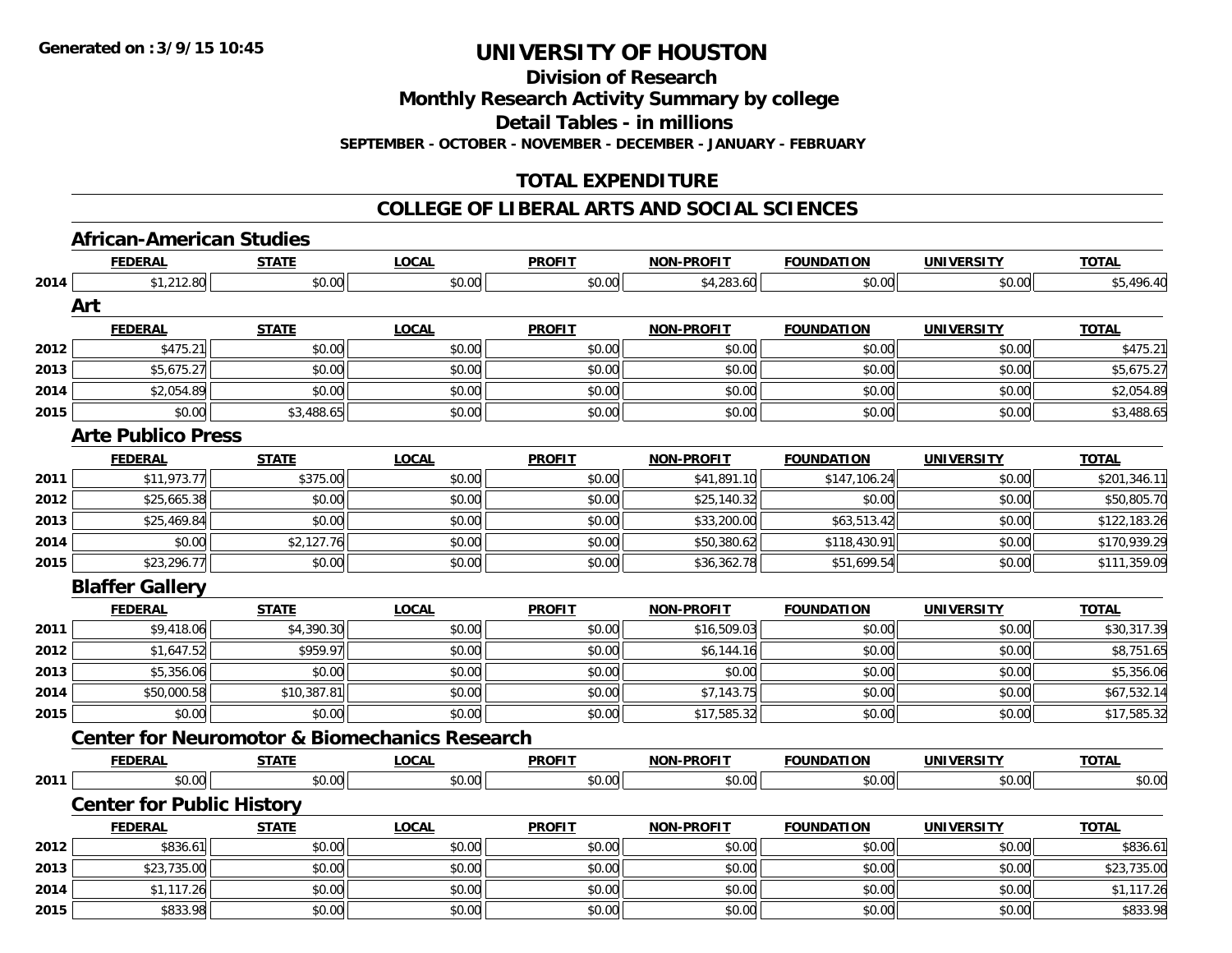### **Division of ResearchMonthly Research Activity Summary by college Detail Tables - in millionsSEPTEMBER - OCTOBER - NOVEMBER - DECEMBER - JANUARY - FEBRUARY**

# **TOTAL EXPENDITURE**

# **COLLEGE OF LIBERAL ARTS AND SOCIAL SCIENCES**

# **Communication**

|      | <b>FEDERAL</b> | <b>STATE</b> | <u>LOCAL</u> | <b>PROFIT</b> | <b>NON-PROFIT</b> | <b>FOUNDATION</b> | <b>UNIVERSITY</b> | <b>TOTAL</b> |
|------|----------------|--------------|--------------|---------------|-------------------|-------------------|-------------------|--------------|
| 2011 | \$0.00         | \$0.00       | \$0.00       | \$0.00        | \$0.00            | \$0.00            | \$0.00            | \$0.00       |
| 2012 | \$0.00         | \$0.00       | \$0.00       | \$0.00        | \$0.00            | \$0.00            | \$0.00            | \$0.00       |
| 2013 | \$0.00         | \$0.00       | \$0.00       | \$0.00        | \$197.66          | \$0.00            | \$0.00            | \$197.66     |
| 2014 | \$0.00         | \$0.00       | \$0.00       | \$0.00        | \$1,392.25        | \$0.00            | \$0.00            | \$1,392.25   |
| 2015 | \$0.00         | \$8,961.10   | \$0.00       | \$0.00        | (\$232.09)        | \$0.00            | \$0.00            | \$8,729.01   |

### **Communication Disorders**

|      | <u>FEDERAL</u> | <b>STATE</b> | <u>LOCAL</u> | <b>PROFIT</b> | <b>NON-PROFIT</b> | <b>FOUNDATION</b> | <b>UNIVERSITY</b> | <b>TOTAL</b> |
|------|----------------|--------------|--------------|---------------|-------------------|-------------------|-------------------|--------------|
| 2011 | \$5,258.90     | \$0.00       | \$0.00       | \$0.00        | \$40,282.04       | \$0.00            | \$0.00            | \$45,540.94  |
| 2012 | \$3,995.41     | \$0.00       | \$0.00       | \$0.00        | \$94,911.94       | \$0.00            | \$0.00            | \$98,907.35  |
| 2013 | \$0.01         | \$0.00       | \$0.00       | \$0.00        | \$104,307.35      | \$3,100.00        | \$0.00            | \$107,407.34 |
| 2014 | \$45,336.91    | \$0.00       | \$0.00       | \$0.00        | \$206,750.49      | \$166.70          | \$0.00            | \$252,254.10 |
| 2015 | \$44,820.81    | \$0.00       | \$0.00       | \$0.00        | \$115,913.98      | \$1,626.00        | \$0.00            | \$162,360.79 |

# **Comparative Cultural Studies**

|      | <b>FEDERAL</b> | C T A T C                       | _OCAL                  | <b>PROFIT</b>                                        | <b>LPROFIT</b><br><b>NON</b>  | <b>FOUNDATION</b>        | $1111111$ $FDC1$ $T1$<br>UN | <b>TOTA</b>     |
|------|----------------|---------------------------------|------------------------|------------------------------------------------------|-------------------------------|--------------------------|-----------------------------|-----------------|
| 2011 | 0000<br>DU.UU  | \$0.00                          | $\sim$ $\sim$<br>vv.vu | $\sim$ $\sim$ $\sim$ $\sim$ $\sim$ $\sim$<br>,,,,,,, | $\sim$ $\sim$ $\sim$<br>vv.vv | $n \cap \Omega$<br>JU.UU | 0000<br>vv.vv               | きフロフ にん<br>ن رب |
| 2015 | 0000<br>PU.UU  | 0.11<br>$-4$<br><b>JJ.041.J</b> | $\sim$<br>vv.vv        | 0000<br>DU.UU                                        | vu.vu                         | $n \cap \Omega$<br>JU.UU | 0000<br>PO.OO               | ט.וד<br>ن, ت⊊   |

## **Cynthia Woods Mitchell Center for the Arts**

|      | <b>FEDERAL</b> | <u>STATE</u> | <u>LOCAL</u> | <b>PROFIT</b> | <b>NON-PROFIT</b> | <b>FOUNDATION</b>        | <b>UNIVERSITY</b> | <b>TOTAL</b> |
|------|----------------|--------------|--------------|---------------|-------------------|--------------------------|-------------------|--------------|
| 2011 | \$0.00         | \$0.00       | \$0.00       | \$0.00        | \$15,000.00       | \$0.00                   | \$0.00            | \$15,000.00  |
| 2013 | \$0.00         | \$6,000.00   | \$0.00       | \$0.00        | \$0.00            | \$0.00                   | \$0.00            | \$6,000.00   |
| 2014 | \$0.00         | \$4,500.00   | \$0.00       | \$5,000.00    | \$0.00            | \$1,400.00<br><b>ሮ 1</b> | \$0.00            | \$10,900.00  |
| 2015 | \$0.00         | \$8,000.00   | \$0.00       | \$10,738.25   | \$0.00            | \$0.00                   | \$0.00            | \$18,738.25  |

# **Dean, Liberal Arts and Social Sciences**

|      | <u>FEDERAL</u> | <b>STATE</b> | <u>LOCAL</u> | <b>PROFIT</b> | <b>NON-PROFIT</b> | <b>FOUNDATION</b> | <b>UNIVERSITY</b> | <b>TOTAL</b> |
|------|----------------|--------------|--------------|---------------|-------------------|-------------------|-------------------|--------------|
| 2011 | (\$659.56)     | \$0.00       | \$0.00       | \$0.00        | \$0.00            | \$0.00            | \$0.00            | (\$659.56)   |
| 2012 | \$1,474.57     | \$0.00       | \$0.00       | \$0.00        | \$0.00            | \$0.00            | \$0.00            | \$1,474.57   |
| 2013 | \$0.00         | \$0.00       | \$0.00       | \$0.00        | \$0.00            | \$0.00            | \$0.00            | \$0.00       |
| 2014 | \$0.00         | \$0.00       | \$0.00       | \$0.00        | \$0.00            | \$0.00            | \$0.00            | \$0.00       |
| 2015 | \$0.00         | \$282,039.04 | \$0.00       | \$0.00        | \$0.00            | \$0.00            | \$0.00            | \$282,039.04 |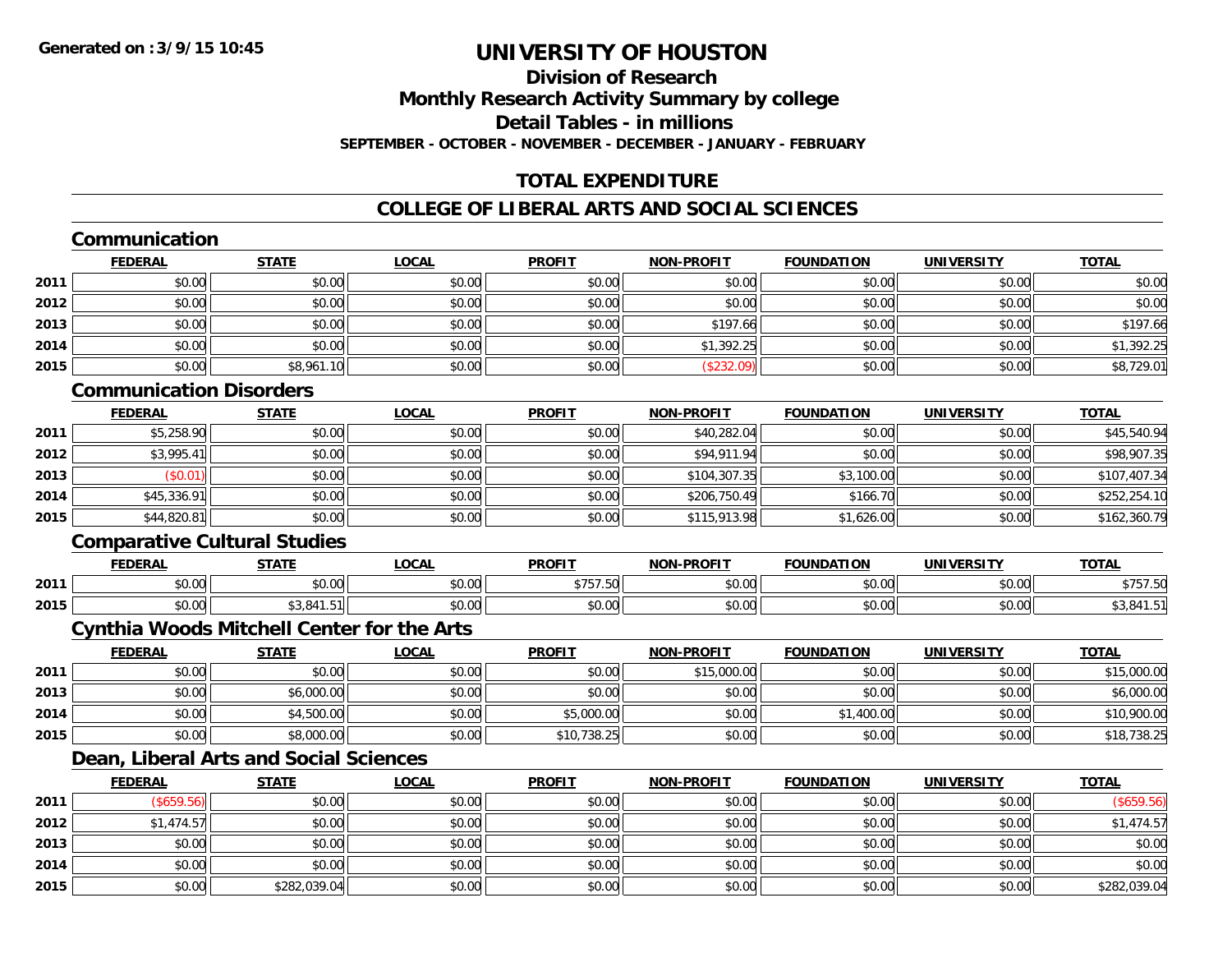# **Division of ResearchMonthly Research Activity Summary by college Detail Tables - in millions**

**SEPTEMBER - OCTOBER - NOVEMBER - DECEMBER - JANUARY - FEBRUARY**

# **TOTAL EXPENDITURE**

|      | <b>FEDERAL</b>          | <b>STATE</b>                        | <b>LOCAL</b> | <b>PROFIT</b> | <b>NON-PROFIT</b> | <b>FOUNDATION</b> | <b>UNIVERSITY</b> | <b>TOTAL</b>   |
|------|-------------------------|-------------------------------------|--------------|---------------|-------------------|-------------------|-------------------|----------------|
| 2011 | \$0.00                  | \$0.00                              | \$0.00       | \$0.00        | \$5,000.00        | \$22,021.38       | \$0.00            | \$27,021.38    |
| 2012 | \$0.00                  | \$0.00                              | \$0.00       | \$14,180.55   | \$1,293.40        | \$16,942.18       | \$0.00            | \$32,416.13    |
| 2013 | \$0.00                  | \$0.00                              | \$0.00       | \$0.00        | \$228,790.78      | \$14,107.80       | \$0.00            | \$242,898.58   |
| 2014 | \$0.00                  | \$0.00                              | \$0.00       | \$0.00        | \$33,972.45       | \$15,353.99       | \$0.00            | \$49,326.44    |
| 2015 | \$6,254.68              | \$2,000.00                          | \$0.00       | \$0.00        | \$38,377.60       | \$13,408.92       | \$0.00            | \$60,041.20    |
|      | <b>English</b>          |                                     |              |               |                   |                   |                   |                |
|      | <b>FEDERAL</b>          | <b>STATE</b>                        | <b>LOCAL</b> | <b>PROFIT</b> | <b>NON-PROFIT</b> | <b>FOUNDATION</b> | <b>UNIVERSITY</b> | <b>TOTAL</b>   |
| 2011 | \$0.00                  | \$0.00                              | \$0.00       | \$0.00        | \$0.00            | \$0.00            | \$0.00            | \$0.00         |
| 2012 | \$1,000.00              | \$0.00                              | \$0.00       | \$0.00        | \$0.00            | \$0.00            | \$0.00            | \$1,000.00     |
| 2013 | \$17,566.26             | \$0.00                              | \$0.00       | \$0.00        | \$0.00            | \$0.00            | \$0.00            | \$17,566.26    |
| 2014 | \$14,950.00             | \$0.00                              | \$0.00       | \$0.00        | \$0.00            | \$0.00            | \$0.00            | \$14,950.00    |
| 2015 | \$0.00                  | \$4,000.00                          | \$0.00       | \$0.00        | \$0.00            | \$0.00            | \$6,162.84        | \$10,162.84    |
|      |                         | <b>Health and Human Performance</b> |              |               |                   |                   |                   |                |
|      | <b>FEDERAL</b>          | <b>STATE</b>                        | <b>LOCAL</b> | <b>PROFIT</b> | <b>NON-PROFIT</b> | <b>FOUNDATION</b> | <b>UNIVERSITY</b> | <b>TOTAL</b>   |
| 2011 | \$551,957.13            | \$0.00                              | \$0.00       | \$174,425.36  | \$0.00            | \$6,446.39        | \$0.00            | \$732,828.89   |
| 2012 | \$363,028.49            | \$0.00                              | \$0.00       | \$139,377.32  | \$0.00            | \$11,159.81       | \$0.00            | \$513,565.62   |
| 2013 | \$1,269,615.52          | \$0.00                              | \$0.00       | \$55,331.50   | \$0.00            | (\$71.57)         | \$0.00            | \$1,324,875.45 |
| 2014 | \$1,125,522.84          | \$0.00                              | \$0.00       | \$42,353.46   | \$0.00            | \$6,732.02        | \$0.00            | \$1,174,608.32 |
| 2015 | \$1,084,169.08          | \$0.00                              | \$0.00       | \$63,361.19   | \$19,196.98       | \$27,761.60       | \$0.00            | \$1,194,488.85 |
|      | <b>Hispanic Studies</b> |                                     |              |               |                   |                   |                   |                |
|      | <b>FEDERAL</b>          | <b>STATE</b>                        | <b>LOCAL</b> | <b>PROFIT</b> | <b>NON-PROFIT</b> | <b>FOUNDATION</b> | <b>UNIVERSITY</b> | <b>TOTAL</b>   |
| 2012 | \$0.00                  | \$0.00                              | \$0.00       | \$0.00        | \$0.00            | \$58,311.49       | \$0.00            | \$58,311.49    |
| 2013 | \$0.00                  | \$0.00                              | \$0.00       | \$0.00        | \$0.00            | \$13,442.31       | \$0.00            | \$13,442.31    |
| 2014 | \$0.00                  | \$0.00                              | \$0.00       | \$0.00        | \$0.00            | \$4,437.02        | \$0.00            | \$4,437.02     |
| 2015 | \$0.00                  | \$0.00                              | \$0.00       | \$0.00        | \$0.00            | \$0.00            | \$0.00            | \$0.00         |
|      | <b>History</b>          |                                     |              |               |                   |                   |                   |                |
|      | <b>FEDERAL</b>          | <b>STATE</b>                        | <b>LOCAL</b> | <b>PROFIT</b> | <b>NON-PROFIT</b> | <b>FOUNDATION</b> | <b>UNIVERSITY</b> | <b>TOTAL</b>   |
| 2011 | \$6,421.03              | \$0.00                              | \$0.00       | \$18,388.81   | \$0.00            | \$0.00            | \$0.00            | \$24,809.84    |
| 2012 | \$1,519.25              | \$0.00                              | \$0.00       | \$7,241.22    | (\$332.43)        | \$0.00            | \$0.00            | \$8,428.04     |
| 2013 | (\$6,756.75)            | \$0.00                              | \$0.00       | \$26,168.53   | (\$13,302.61)     | \$0.00            | \$0.00            | \$6,109.17     |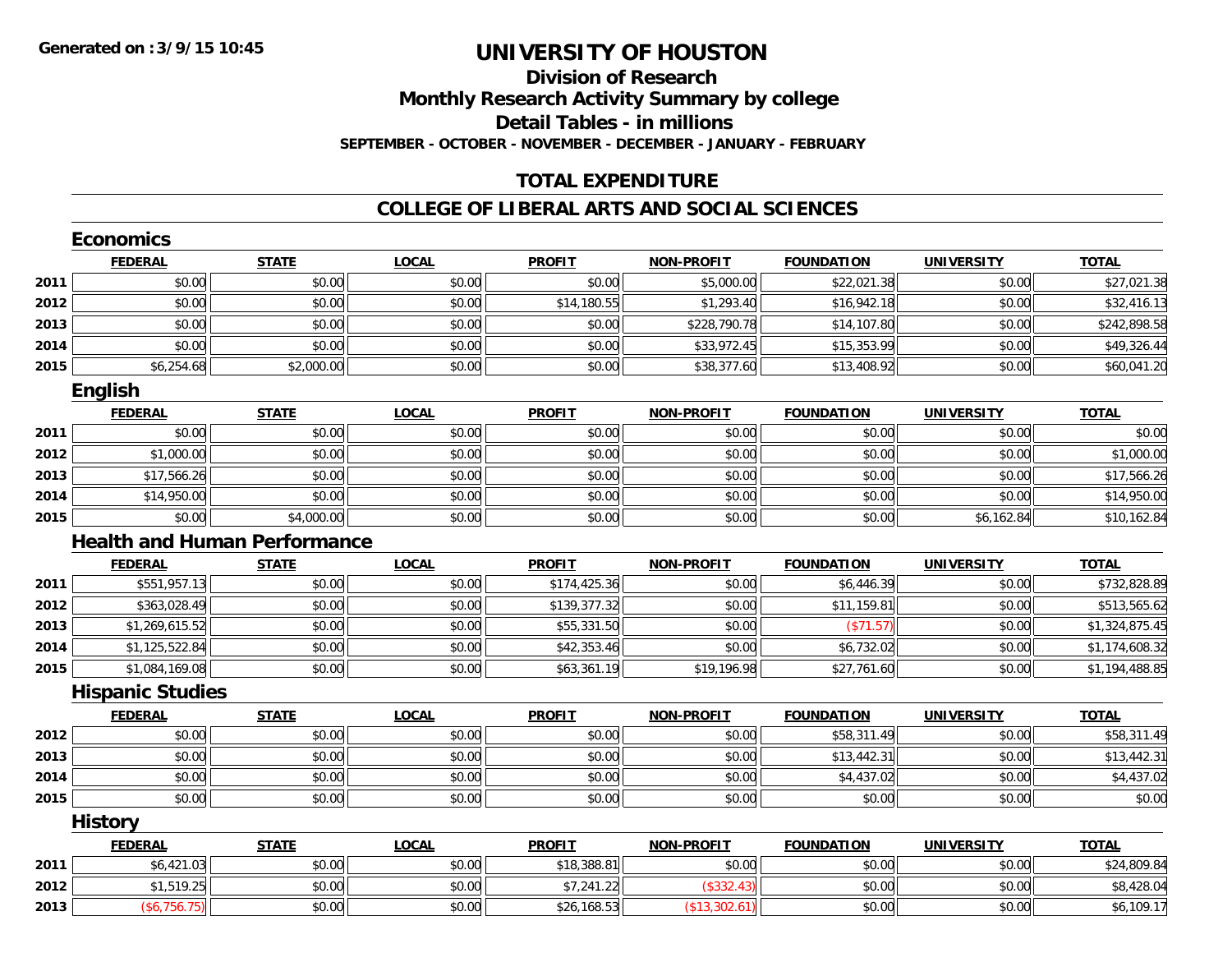#### **Division of Research**

**Monthly Research Activity Summary by college**

**Detail Tables - in millions**

**SEPTEMBER - OCTOBER - NOVEMBER - DECEMBER - JANUARY - FEBRUARY**

# **TOTAL EXPENDITURE**

|      | <b>History</b>                        |              |              |               |                   |                   |                   |              |
|------|---------------------------------------|--------------|--------------|---------------|-------------------|-------------------|-------------------|--------------|
|      | <b>FEDERAL</b>                        | <b>STATE</b> | <b>LOCAL</b> | <b>PROFIT</b> | <b>NON-PROFIT</b> | <b>FOUNDATION</b> | <b>UNIVERSITY</b> | <b>TOTAL</b> |
| 2014 | \$0.00                                | \$0.00       | \$0.00       | \$37,593.00   | \$0.00            | \$0.00            | \$0.00            | \$37,593.00  |
| 2015 | \$3,243.41                            | \$0.00       | \$0.00       | \$23,132.56   | \$0.00            | \$0.00            | \$0.00            | \$26,375.97  |
|      | <b>Hobby Center for Public Policy</b> |              |              |               |                   |                   |                   |              |
|      | <b>FEDERAL</b>                        | <b>STATE</b> | <b>LOCAL</b> | <b>PROFIT</b> | NON-PROFIT        | <b>FOUNDATION</b> | <b>UNIVERSITY</b> | <b>TOTAL</b> |
| 2011 | \$5,134.65                            | \$0.00       | \$0.00       | \$0.00        | \$0.00            | \$0.00            | \$0.00            | \$5,134.65   |
| 2012 | \$47,797.83                           | \$0.00       | \$0.00       | \$0.00        | \$0.00            | \$0.00            | \$0.00            | \$47,797.83  |
| 2013 | \$30,029.37                           | \$0.00       | \$0.00       | \$0.00        | \$0.00            | \$0.00            | \$0.00            | \$30,029.37  |
| 2014 | \$0.00                                | \$19,543.44  | \$0.00       | \$0.00        | \$0.00            | \$0.00            | \$0.00            | \$19,543.44  |
| 2015 | \$998.59                              | (\$302.31)   | \$0.00       | \$0.00        | \$0.00            | \$16,500.00       | \$0.00            | \$17,196.28  |
|      | <b>Modern/Classical Languages</b>     |              |              |               |                   |                   |                   |              |
|      | <b>FEDERAL</b>                        | <b>STATE</b> | <b>LOCAL</b> | <b>PROFIT</b> | <b>NON-PROFIT</b> | <b>FOUNDATION</b> | <b>UNIVERSITY</b> | <b>TOTAL</b> |
| 2011 | \$0.00                                | \$0.00       | \$0.00       | \$0.00        | \$0.00            | \$0.00            | \$0.00            | \$0.00       |
| 2012 | \$0.00                                | \$0.00       | \$0.00       | \$0.00        | \$0.00            | \$0.00            | \$0.00            | \$0.00       |
| 2013 | \$22,176.30                           | \$0.00       | \$0.00       | \$0.00        | \$0.00            | \$0.00            | \$0.00            | \$22,176.30  |
| 2014 | \$56,790.86                           | \$0.00       | \$0.00       | \$0.00        | \$0.00            | \$0.00            | \$0.00            | \$56,790.86  |
| 2015 | \$58,763.50                           | \$0.00       | \$0.00       | \$0.00        | \$0.00            | \$0.00            | \$0.00            | \$58,763.50  |
|      | <b>Philosophy</b>                     |              |              |               |                   |                   |                   |              |
|      | <b>FEDERAL</b>                        | <b>STATE</b> | <b>LOCAL</b> | <b>PROFIT</b> | <b>NON-PROFIT</b> | <b>FOUNDATION</b> | <b>UNIVERSITY</b> | <b>TOTAL</b> |
| 2011 | \$0.00                                | \$0.00       | \$0.00       | \$0.00        | \$0.00            | \$0.00            | \$0.00            | \$0.00       |
| 2012 | \$3,256.66                            | \$0.00       | \$0.00       | \$0.00        | \$0.00            | \$0.00            | \$0.00            | \$3,256.66   |
| 2013 | \$4,094.74                            | \$0.00       | \$0.00       | \$0.00        | \$0.00            | \$0.00            | \$0.00            | \$4,094.74   |
| 2014 | \$6,165.66                            | \$0.00       | \$0.00       | \$0.00        | \$0.00            | \$0.00            | \$0.00            | \$6,165.66   |
| 2015 | \$956.45                              | \$330.45     | \$0.00       | \$0.00        | \$0.00            | \$0.00            | \$0.00            | \$1,286.90   |
|      | <b>Political Science</b>              |              |              |               |                   |                   |                   |              |
|      | <b>FEDERAL</b>                        | <b>STATE</b> | <b>LOCAL</b> | <b>PROFIT</b> | <b>NON-PROFIT</b> | <b>FOUNDATION</b> | <b>UNIVERSITY</b> | <b>TOTAL</b> |
| 2011 | \$0.00                                | \$0.00       | \$0.00       | (\$179.60)    | \$0.00            | \$0.00            | \$0.00            | (\$179.60)   |
| 2012 | \$0.00                                | \$0.00       | \$0.00       | \$0.00        | \$0.00            | \$0.00            | \$0.00            | \$0.00       |
| 2013 | \$8,887.92                            | \$0.00       | \$0.00       | \$0.00        | \$0.00            | \$2,000.00        | \$0.00            | \$10,887.92  |
| 2014 | \$0.00                                | \$0.00       | \$0.00       | \$0.00        | \$0.00            | \$0.00            | \$0.00            | \$0.00       |
| 2015 | \$37,903.18                           | \$21,612.59  | \$0.00       | \$0.00        | \$0.00            | \$0.00            | \$0.00            | \$59,515.77  |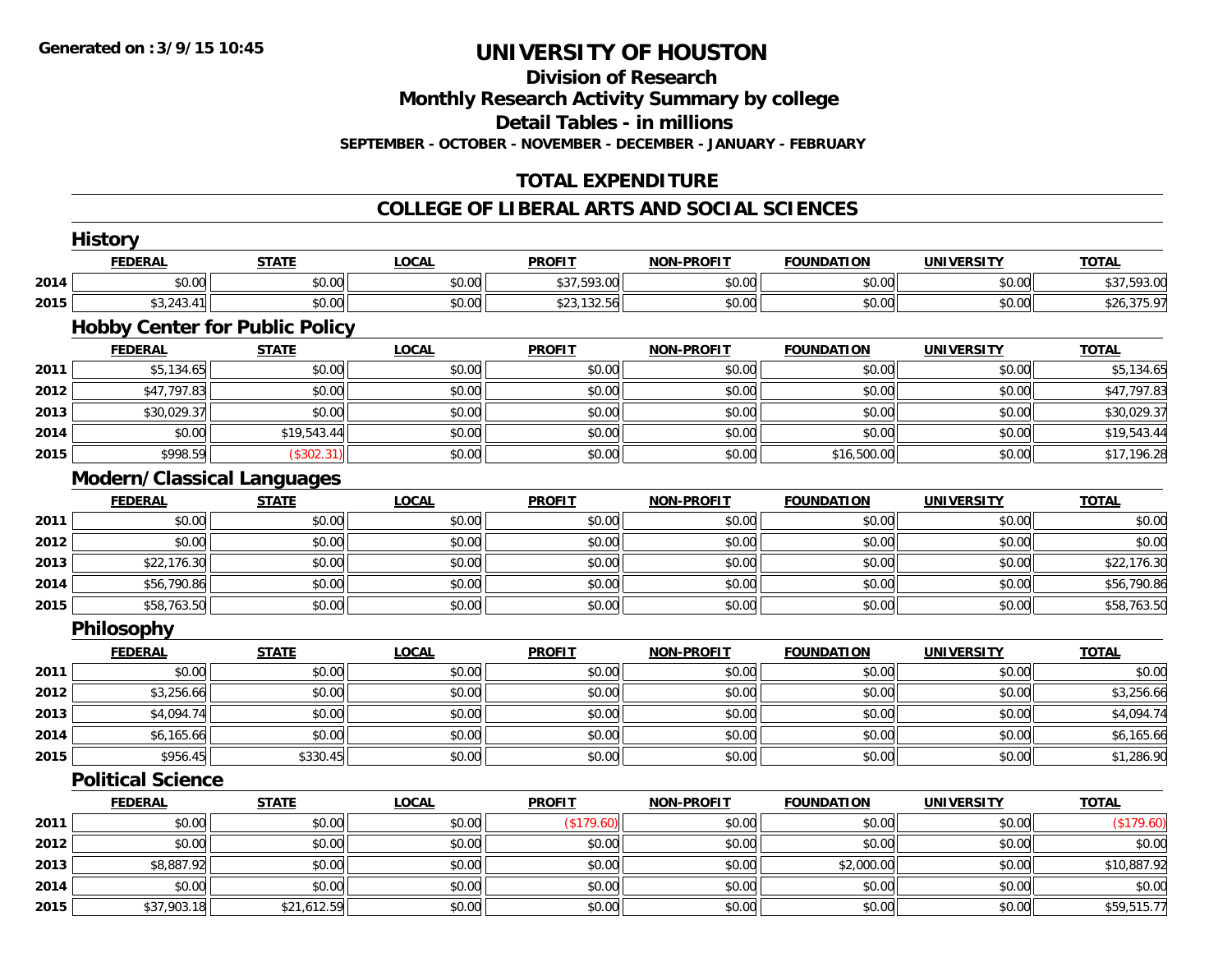### **Division of Research Monthly Research Activity Summary by college Detail Tables - in millions SEPTEMBER - OCTOBER - NOVEMBER - DECEMBER - JANUARY - FEBRUARY**

# **TOTAL EXPENDITURE**

|       | <b>Psychology</b>      |              |              |               |                   |                   |                   |                 |
|-------|------------------------|--------------|--------------|---------------|-------------------|-------------------|-------------------|-----------------|
|       | <b>FEDERAL</b>         | <b>STATE</b> | <b>LOCAL</b> | <b>PROFIT</b> | <b>NON-PROFIT</b> | <b>FOUNDATION</b> | <b>UNIVERSITY</b> | <b>TOTAL</b>    |
| 2011  | \$3,156,879.15         | \$215,825.72 | \$0.00       | \$38,069.39   | \$114,421.64      | \$76,819.88       | \$7,873.66        | \$3,609,889.44  |
| 2012  | \$2,830,396.86         | \$62,001.31  | \$0.00       | \$35,232.54   | \$116,957.77      | \$86,976.66       | (\$1,775.73)      | \$3,129,789.41  |
| 2013  | \$3,109,622.99         | \$31,057.32  | \$0.00       | \$22,490.99   | \$119,618.98      | \$61,562.16       | \$0.00            | \$3,344,352.44  |
| 2014  | \$2,018,973.44         | \$7,150.13   | \$0.00       | \$8,589.57    | \$177,195.93      | (\$94.40)         | \$3,982.48        | \$2,215,797.15  |
| 2015  | \$2,230,458.73         | \$86,251.83  | \$0.00       | \$10,236.72   | \$218,157.67      | \$0.00            | \$10,003.93       | \$2,555,108.88  |
|       | <b>School of Music</b> |              |              |               |                   |                   |                   |                 |
|       | <b>FEDERAL</b>         | <b>STATE</b> | <b>LOCAL</b> | <b>PROFIT</b> | <b>NON-PROFIT</b> | <b>FOUNDATION</b> | <b>UNIVERSITY</b> | <b>TOTAL</b>    |
| 2011  | \$0.00                 | \$1,365.00   | \$0.00       | \$0.00        | \$0.00            | \$0.00            | \$0.00            | \$1,365.00      |
| 2015  | \$0.00                 | (\$28.12)    | \$0.00       | \$0.00        | \$0.00            | \$0.00            | \$0.00            | (\$28.12)       |
|       | Sociology              |              |              |               |                   |                   |                   |                 |
|       | <b>FEDERAL</b>         | <b>STATE</b> | <b>LOCAL</b> | <b>PROFIT</b> | <b>NON-PROFIT</b> | <b>FOUNDATION</b> | <b>UNIVERSITY</b> | <b>TOTAL</b>    |
| 2011  | \$75,336.44            | \$0.00       | \$0.00       | \$0.00        | \$0.00            | \$0.00            | \$0.00            | \$75,336.44     |
| 2012  | \$3,450.70             | \$0.00       | \$0.00       | \$0.00        | \$0.00            | \$0.00            | \$0.00            | \$3,450.70      |
| 2013  | (\$5,733.18)           | \$0.00       | \$0.00       | \$0.00        | \$0.00            | \$0.00            | \$0.00            | $($ \$5,733.18) |
| 2014  | \$16,746.03            | \$0.00       | \$0.00       | \$0.00        | \$0.00            | \$0.00            | \$0.00            | \$16,746.03     |
| 2015  | \$21,124.32            | \$850.00     | \$0.00       | \$0.00        | \$0.00            | \$0.00            | \$0.00            | \$21,974.32     |
|       | <b>Theatre</b>         |              |              |               |                   |                   |                   |                 |
|       | <b>FEDERAL</b>         | <b>STATE</b> | <b>LOCAL</b> | <b>PROFIT</b> | <b>NON-PROFIT</b> | <b>FOUNDATION</b> | <b>UNIVERSITY</b> | <b>TOTAL</b>    |
| 2011  | \$0.00                 | \$0.00       | \$0.00       | \$0.00        | \$47,031.09       | \$0.00            | \$0.00            | \$47,031.09     |
| 2012  | \$0.00                 | \$0.00       | \$0.00       | \$0.00        | (\$8,884.27)      | \$0.00            | \$0.00            | (\$8,884.27)    |
| 2013  | \$0.00                 | \$0.00       | \$0.00       | \$0.00        | \$101.00          | \$0.00            | \$0.00            | \$101.00        |
| Total | \$18,467,698.14        | \$786,728.50 | \$0.00       | \$732,488.86  | \$1,914,760.28    | \$840,860.44      | \$26,247.18       | \$22,768,783.41 |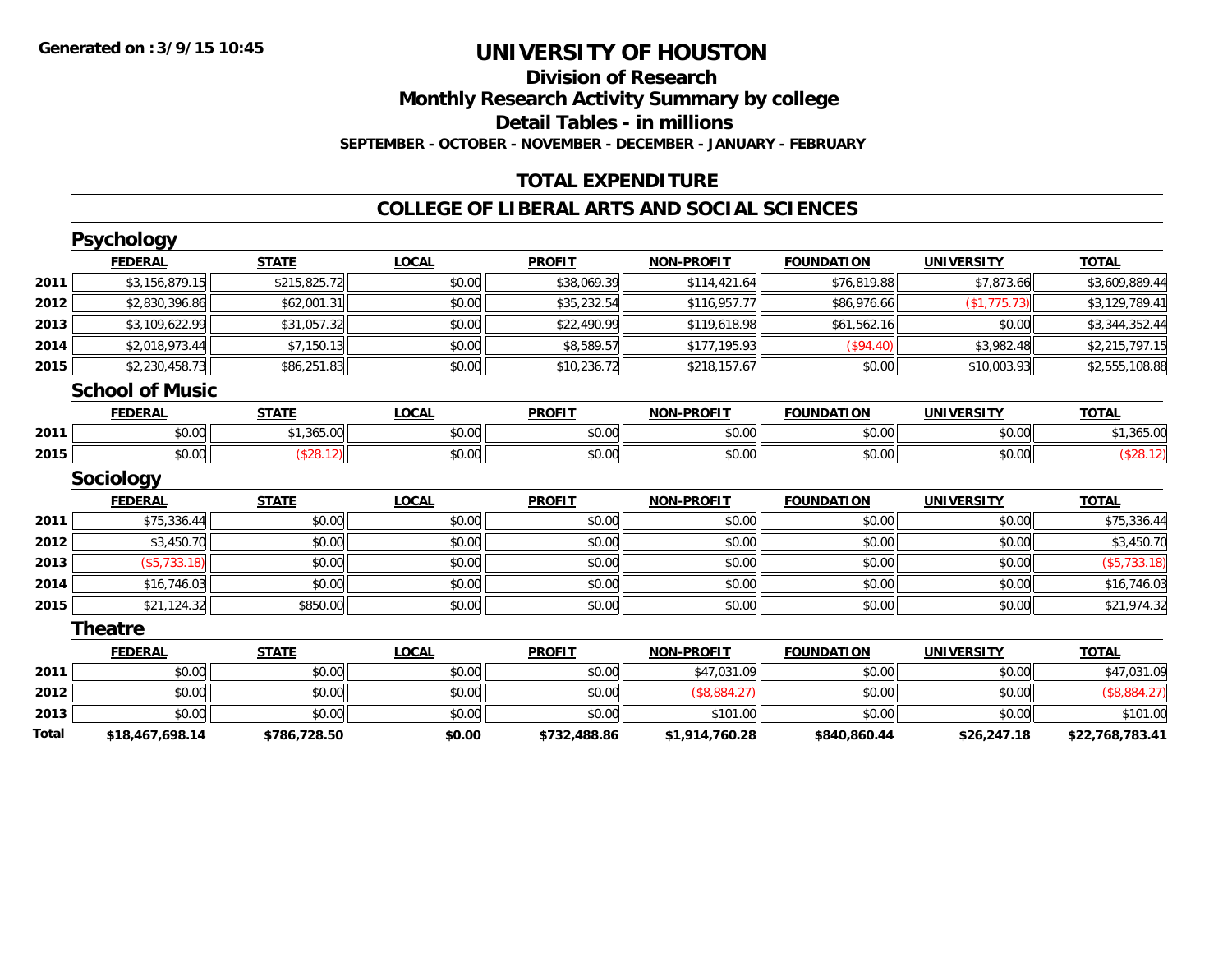# **Division of Research**

**Monthly Research Activity Summary by college**

**Detail Tables - in millions**

**SEPTEMBER - OCTOBER - NOVEMBER - DECEMBER - JANUARY - FEBRUARY**

# **TOTAL EXPENDITURE**

# **COLLEGE OF NATURAL SCIENCES AND MATHEMATICS**

# **Biology/Biochemistry**

|      | <b>FEDERAL</b> | <u>STATE</u> | <b>LOCAL</b> | <b>PROFIT</b> | <b>NON-PROFIT</b> | <b>FOUNDATION</b> | <b>UNIVERSITY</b> | <b>TOTAL</b>   |
|------|----------------|--------------|--------------|---------------|-------------------|-------------------|-------------------|----------------|
| 2011 | \$1,988,839.36 | \$228,940.20 | \$0.00       | \$0.00        | \$341,996.67      | \$121,062.21      | \$0.00            | \$2,680,838.44 |
| 2012 | \$1,741,766.51 | \$505,869.92 | \$0.00       | \$0.01        | \$425,981.77      | \$86,137.74       | \$0.00            | \$2,759,755.95 |
| 2013 | \$1,896,750.13 | \$409,104.59 | \$0.00       | \$44,630.77   | \$407,436.85      | \$114,198.47      | \$0.00            | \$2,872,120.81 |
| 2014 | \$1,128,407.39 | \$443,912.19 | \$0.00       | \$102,475.62  | \$277,342.15      | \$78,526.59       | \$0.00            | \$2,030,663.93 |
| 2015 | \$1,343,361.71 | \$474,109.66 | \$0.00       | \$51,162.34   | \$207,969.68      | \$190,688.31      | \$29,064.55       | \$2,296,356.25 |

### **Center for Nuclear Receptors and Cell Signaling**

|      | <u>FEDERAL</u> | <b>STATE</b> | <u>LOCAL</u> | <b>PROFIT</b> | <b>NON-PROFIT</b> | <b>FOUNDATION</b> | <b>UNIVERSITY</b> | <b>TOTAL</b>   |
|------|----------------|--------------|--------------|---------------|-------------------|-------------------|-------------------|----------------|
| 2011 | \$554,694.32   | \$57,930.68  | \$0.00       | \$0.00        | \$39,842.89       | \$22,201.06       | \$0.00            | \$674,668.95   |
| 2012 | \$1.039.964.41 | \$642.846.46 | \$0.00       | \$203,735.34  | $$63.33$ ]        | \$238,310.88      | \$0.00            | \$2,124,793.76 |
| 2013 | \$887,490.97   | \$360.059.94 | \$0.00       | \$3.626.63    | \$150.00          | \$26,980.75       | \$0.00            | \$1,278,308.29 |
| 2014 | \$750,000.64   | \$494,083.63 | \$0.00       | \$0.00        | \$19,735.49       | \$54,240.11       | \$0.00            | \$1,318,059.87 |
| 2015 | \$175,392.48   | \$610,743.87 | \$0.00       | \$0.00        | \$294.69          | \$192,809.49      | \$0.00            | \$979,240.52   |

# **Chemistry**

|      | <b>FEDERAL</b> | <b>STATE</b> | <b>LOCAL</b> | <b>PROFIT</b> | <b>NON-PROFIT</b> | <b>FOUNDATION</b> | UNIVERSITY    | <b>TOTAL</b>   |
|------|----------------|--------------|--------------|---------------|-------------------|-------------------|---------------|----------------|
| 2011 | \$1,595,894.67 | \$334,172.09 | \$0.00       | \$2,252.51    | \$34,480.70       | \$554,119.34      | \$15,342.14   | \$2,536,261.45 |
| 2012 | \$1,253,462.77 | \$293,518.88 | \$0.00       | \$756.85      | \$21,902.60       | \$922,232.12      | \$27,038.17   | \$2,518,911.38 |
| 2013 | \$1,046,122.72 | \$478,069.73 | \$0.00       | \$31,716.98   | \$7,627.17        | \$462,124.39      | (\$44,386.25) | \$1,981,274.74 |
| 2014 | \$1,239,552.99 | \$320,576.82 | \$0.00       | \$133.65      | (\$343.53)        | \$1,140,668.15    | \$16.044.75   | \$2,716,632.83 |
| 2015 | \$871,303.67   | \$92,876.51  | \$0.00       | \$359.48      | \$44,379.86       | \$799,830.65      | \$0.00        | \$1,808,750.17 |

#### **Computer Science**

|      | <b>FEDERAL</b> | <b>STATE</b> | <b>LOCAL</b> | <b>PROFIT</b> | <b>NON-PROFIT</b> | <b>FOUNDATION</b> | <b>UNIVERSITY</b> | <b>TOTAL</b>   |
|------|----------------|--------------|--------------|---------------|-------------------|-------------------|-------------------|----------------|
| 2011 | \$2,179,898.32 | \$110,178.88 | \$0.00       | \$163,299.99  | \$624.69          | \$0.00            | \$0.00            | \$2,454,001.87 |
| 2012 | \$1,061,612.49 | \$15,421.42  | \$0.00       | \$187,477.84  | \$33,612.69       | \$0.00            | \$0.00            | \$1,298,124.44 |
| 2013 | \$1,209,537.58 | \$23,207.16  | \$0.00       | \$119,981.85  | \$9,789.61        | \$13,224.71       | \$24,602.79       | \$1,400,343.70 |
| 2014 | \$729,184.37   | \$0.00       | \$0.00       | \$308,976.31  | \$211,367.20      | \$11,445.83       | \$10,117.18       | \$1,271,090.89 |
| 2015 | \$1,023,079.23 | \$113,195.76 | \$0.00       | \$193,713.65  | \$113,205.77      | \$13,459.26       | \$20,363.91       | \$1,477,017.57 |

# **Dean, Natural Sciences and Mathematics**

|      | <b>FEDERAL</b>                                         | <b>STATE</b>  | <b>_OCAL</b>       | <b>PROFIT</b> | NON-DDOELT           | <b>UNDATION</b> | UNIVERSITY     | <b>TOTAL</b>                      |
|------|--------------------------------------------------------|---------------|--------------------|---------------|----------------------|-----------------|----------------|-----------------------------------|
| 2011 | $\overline{\phantom{a}}$<br>$+10$<br>$\sim$<br>.<br>້~ | 0000<br>JU.UU | $\sim$ 00<br>vv.vv | 0000<br>vu.vu | 0.00<br>pu.uu        | \$0.00          | 0000<br>\$U.UU | ن ب ک                             |
| 2012 | $\sim$ $\sim$<br>15.50L<br>DZZO                        | 0000<br>JU.U  | ده ۱۵۵<br>00.O.    | 0000<br>PO.OO | 0.00<br><b>DU.UU</b> | \$0.00          | \$0.00         | $\sim$ $\sim$<br><b>UL JUUT.U</b> |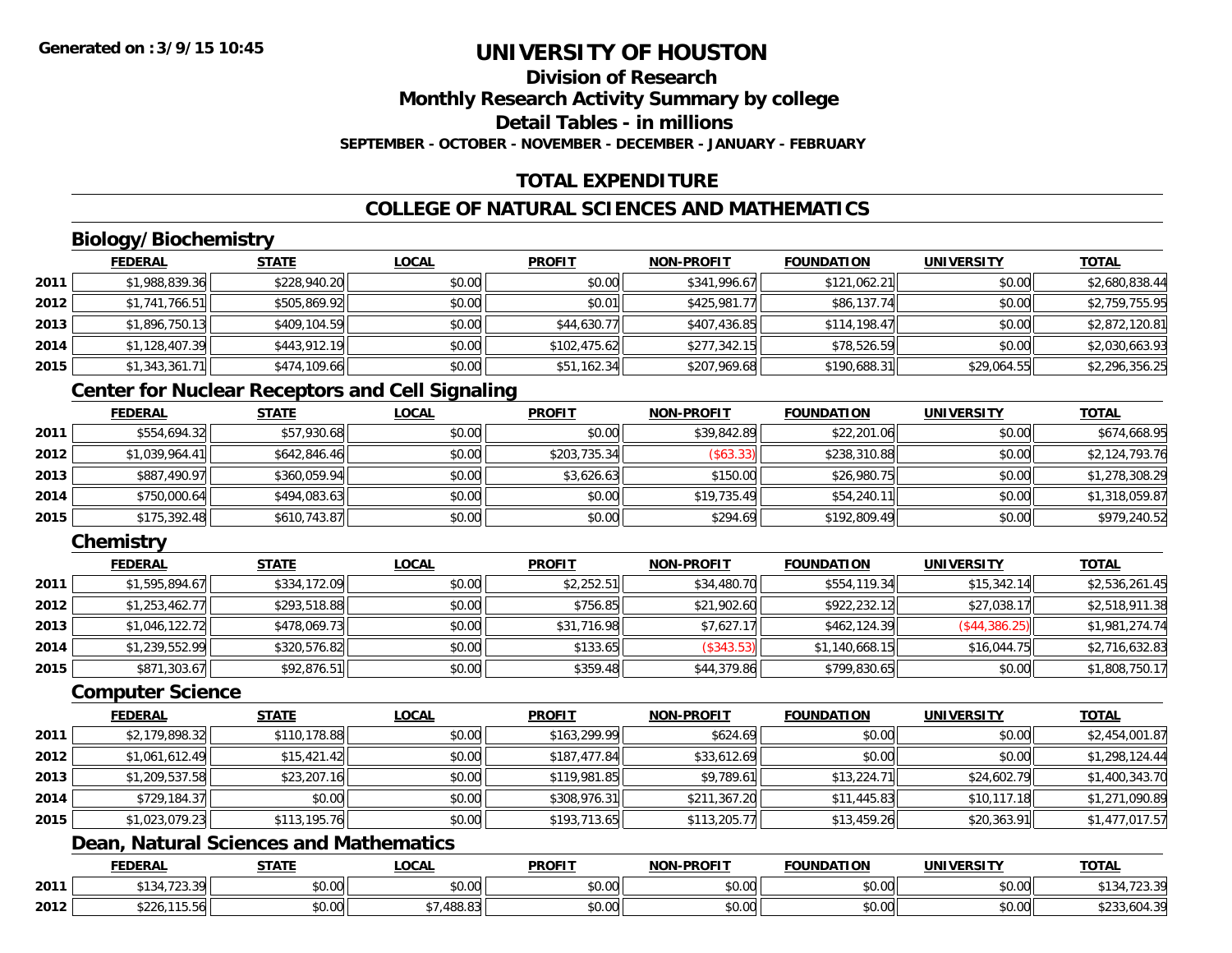# **Division of Research**

**Monthly Research Activity Summary by college**

**Detail Tables - in millions**

**SEPTEMBER - OCTOBER - NOVEMBER - DECEMBER - JANUARY - FEBRUARY**

# **TOTAL EXPENDITURE**

# **COLLEGE OF NATURAL SCIENCES AND MATHEMATICS**

# **Dean, Natural Sciences and Mathematics**

|      | <b>FEDERAL</b>   | <b>STATE</b> | <u>LOCAL</u> | <b>PROFIT</b> | <b>NON-PROFIT</b> | <b>FOUNDATION</b> | <b>UNIVERSITY</b> | <b>TOTAL</b> |
|------|------------------|--------------|--------------|---------------|-------------------|-------------------|-------------------|--------------|
| 2013 | \$259,409.79     | \$0.00       | \$0.00       | \$0.00        | \$0.00            | \$0.00            | \$0.00            | \$259,409.79 |
| 2014 | \$173.952.<br>10 | \$0.00       | \$0.00       | \$0.00        | \$0.00            | \$0.00            | \$0.00            | \$173,952.19 |
| 2015 | \$79,307.12      | \$20,765.48  | \$0.00       | \$0.00        | \$0.00            | \$0.00            | \$0.00            |              |

#### **Earth & Atmospheric Sciences**

|      | <b>FEDERAL</b> | <b>STATE</b> | <b>LOCAL</b> | <b>PROFIT</b>  | <b>NON-PROFIT</b> | <b>FOUNDATION</b> | <b>UNIVERSITY</b> | <u>TOTAL</u>   |
|------|----------------|--------------|--------------|----------------|-------------------|-------------------|-------------------|----------------|
| 2011 | \$447,064.28   | \$464,885.79 | \$0.00       | \$873,857.92   | \$99,830.96       | \$0.00            | \$0.00            | \$1,885,638.95 |
| 2012 | \$823,318.42   | \$357,459.09 | \$0.00       | \$770,237.20   | \$95,269.34       | \$0.00            | \$0.00            | \$2,046,284.06 |
| 2013 | \$555,594.94   | \$99,795.79  | \$0.00       | \$1,078,881.17 | \$94,093.39       | \$0.00            | \$0.00            | \$1,828,365.29 |
| 2014 | \$491,058.77   | \$188,650.55 | \$0.00       | \$1,384,645.17 | \$202,067.52      | \$106,873.72      | \$0.00            | \$2,373,295.73 |
| 2015 | \$440,658.68   | \$213,250.68 | \$0.00       | \$846,769.63   | \$117,673.78      | \$17,119.79       | \$0.00            | \$1,635,472.56 |

# **Institute for Climate and Atmospheric Science**

|      | <b>FEDERAL</b> | <b>STATE</b> | <u>LOCAL</u> | <b>PROFIT</b> | <b>NON-PROFIT</b> | <b>FOUNDATION</b> | <b>UNIVERSITY</b> | <b>TOTAL</b> |
|------|----------------|--------------|--------------|---------------|-------------------|-------------------|-------------------|--------------|
| 2011 | \$0.00         | \$0.00       | \$0.00       | \$0.00        | \$0.00            | \$0.00            | \$0.00            | \$0.00       |
| 2012 | \$0.00         | \$0.00       | \$0.00       | \$0.00        | \$0.00            | \$0.00            | \$0.00            | \$0.00       |
| 2013 | \$0.00         | \$0.00       | \$0.00       | \$0.00        | \$0.00            | \$0.00            | \$0.00            | \$0.00       |
| 2014 | \$0.00         | \$0.00       | \$0.00       | \$0.00        | \$0.00            | \$0.00            | \$0.00            | \$0.00       |
| 2015 | \$0.00         | \$0.00       | \$0.00       | \$0.00        | \$0.00            | \$0.00            | \$0.00            | \$0.00       |

#### **Institute for Nanoenergy**

|      | <u>FEDERAL</u> | <b>STATE</b> | <b>LOCAL</b> | <b>PROFIT</b> | <b>NON-PROFIT</b> | <b>FOUNDATION</b> | <b>UNIVERSITY</b> | <b>TOTAL</b> |
|------|----------------|--------------|--------------|---------------|-------------------|-------------------|-------------------|--------------|
| 2011 | \$0.00         | \$0.00       | \$0.00       | \$0.00        | \$0.00            | \$0.00            | \$0.00            | \$0.00       |
| 2012 | \$0.00         | \$0.00       | \$0.00       | \$0.00        | \$0.00            | \$0.00            | \$0.00            | \$0.00       |
| 2013 | \$0.00         | \$0.00       | \$0.00       | \$0.00        | \$0.00            | \$0.00            | \$0.00            | \$0.00       |
| 2014 | \$0.00         | \$0.00       | \$0.00       | \$0.00        | \$0.00            | \$0.00            | \$0.00            | \$0.00       |
| 2015 | \$0.00         | \$0.00       | \$0.00       | \$0.00        | \$0.00            | \$0.00            | \$0.00            | \$0.00       |

#### **Mathematics**

|      | <b>FEDERAL</b> | <u>STATE</u> | <u>LOCAL</u> | <b>PROFIT</b> | <b>NON-PROFIT</b> | <b>FOUNDATION</b> | UNIVERSITY  | <b>TOTAL</b> |
|------|----------------|--------------|--------------|---------------|-------------------|-------------------|-------------|--------------|
| 2011 | \$387,730.38   | \$195,314.46 | \$0.00       | \$36,711.42   | \$85,340.95       | \$15,162.12       | \$10,000.40 | \$730,259.73 |
| 2012 | \$364,113.21   | \$164,285.85 | \$0.00       | \$91,889.77   | \$70,363.47       | \$17,879.97       | \$12,076.71 | \$720,608.98 |
| 2013 | \$475,047.47   | \$68,011.71  | \$0.00       | \$65,215.34   | \$467.88          | \$28,487.35       | \$21,185.69 | \$658,415.44 |
| 2014 | \$725,991.93   | (S1, 525.67) | \$0.00       | \$33,022.93   | \$0.00            | \$11,695.11       | \$0.00      | \$769,184.30 |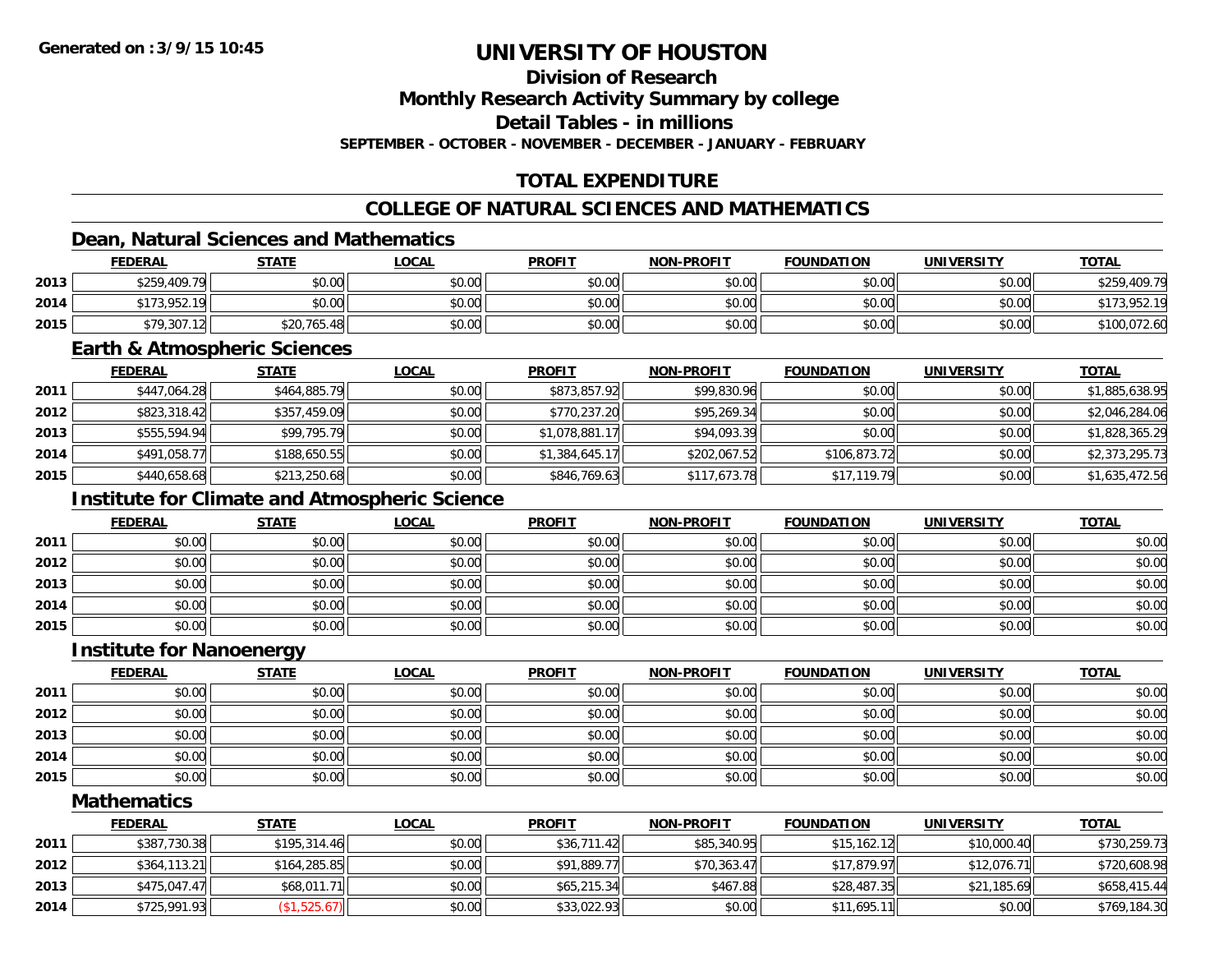**Division of Research**

**Monthly Research Activity Summary by college**

**Detail Tables - in millions**

**SEPTEMBER - OCTOBER - NOVEMBER - DECEMBER - JANUARY - FEBRUARY**

# **TOTAL EXPENDITURE**

#### **COLLEGE OF NATURAL SCIENCES AND MATHEMATICS**

|       | <b>Mathematics</b> |                |              |                 |                   |                   |                   |                 |
|-------|--------------------|----------------|--------------|-----------------|-------------------|-------------------|-------------------|-----------------|
|       | <b>FEDERAL</b>     | <b>STATE</b>   | <b>LOCAL</b> | <b>PROFIT</b>   | <b>NON-PROFIT</b> | <b>FOUNDATION</b> | <b>UNIVERSITY</b> | <b>TOTAL</b>    |
| 2015  | \$506,888.94       | \$0.00         | \$0.00       | \$16,825.77     | \$20,125.97       | \$31,010.69       | \$0.00            | \$574,851.37    |
|       | <b>Physics</b>     |                |              |                 |                   |                   |                   |                 |
|       | <b>FEDERAL</b>     | <b>STATE</b>   | <b>LOCAL</b> | <b>PROFIT</b>   | <b>NON-PROFIT</b> | <b>FOUNDATION</b> | <b>UNIVERSITY</b> | <b>TOTAL</b>    |
| 2011  | \$1,108,937.83     | \$18,201.65    | \$0.00       | \$650,511.78    | \$15,791.37       | \$174,099.63      | \$0.00            | \$1,967,542.25  |
| 2012  | \$1,512,062.40     | (\$1,953.94)   | \$0.00       | \$579,935.51    | \$26,419.68       | \$161,468.23      | \$0.00            | \$2,277,931.89  |
| 2013  | \$1,470,061.59     | \$0.00         | \$0.00       | \$731,442.67    | \$30,826.68       | \$116,552.06      | \$0.00            | \$2,348,883.00  |
| 2014  | \$2,176,695.03     | \$7,494.65     | \$0.00       | \$912,245.68    | \$12,240.00       | \$132,342.05      | \$0.00            | \$3,241,017.41  |
| 2015  | \$1,730,882.76     | \$25,339.50    | \$0.00       | \$795,563.85    | \$18,020.14       | \$91,918.90       | \$0.00            | \$2,661,725.15  |
| Total | \$37,805,931.36    | \$7,828,793.97 | \$7,488.83   | \$10,282,055.62 | \$3,085,864.75    | \$5,946,869.67    | \$141,450.04      | \$65,098,454.25 |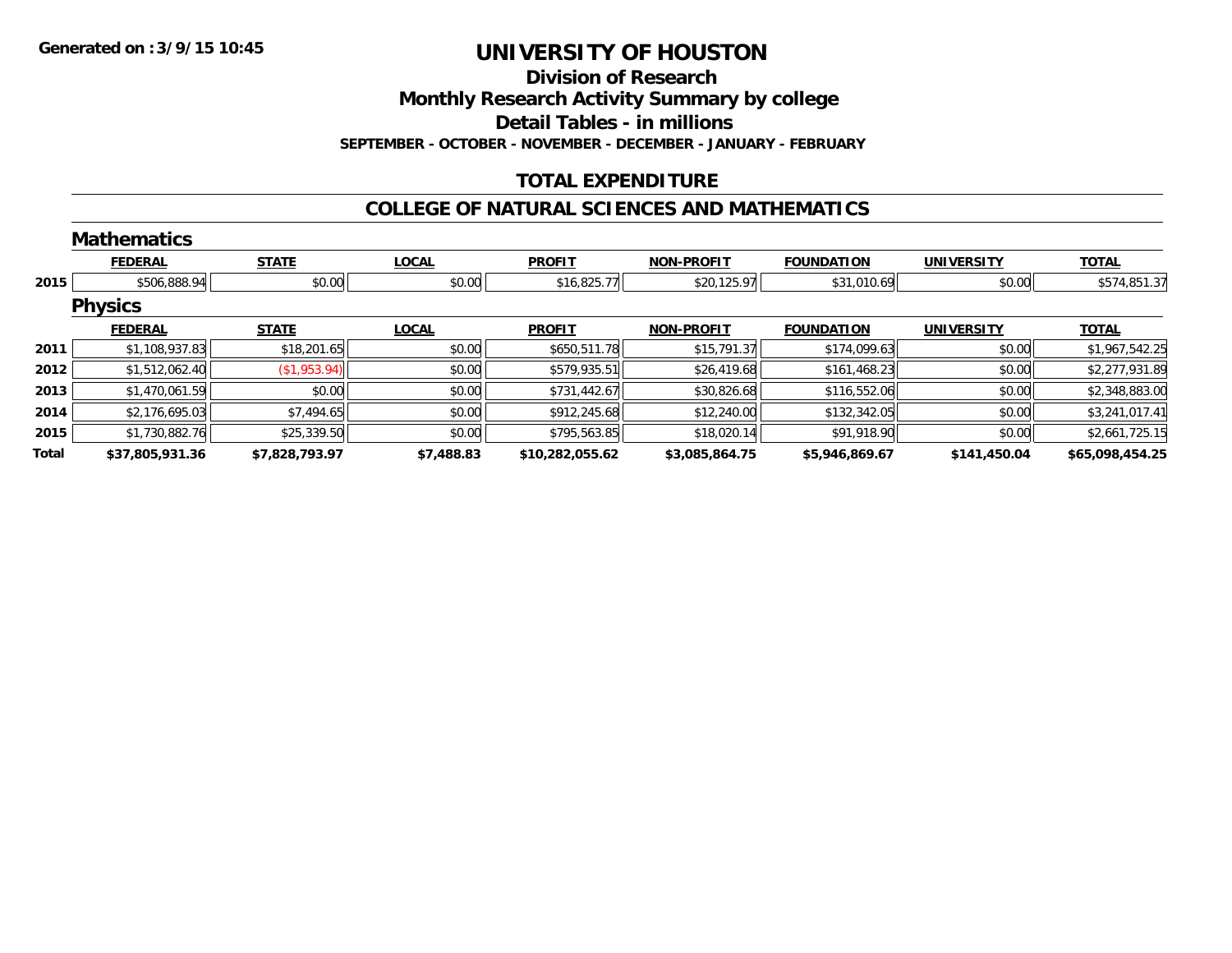# **Division of ResearchMonthly Research Activity Summary by college Detail Tables - in millions SEPTEMBER - OCTOBER - NOVEMBER - DECEMBER - JANUARY - FEBRUARY**

### **TOTAL EXPENDITURE**

#### **COLLEGE OF OPTOMETRY**

# **Optometry Vision Sciences**

|       | <b>FEDERAL</b> | <b>STATE</b> | <b>LOCAL</b> | <b>PROFIT</b>  | <b>NON-PROFIT</b> | <b>FOUNDATION</b> | UNIVERSITY   | <b>TOTAL</b>    |
|-------|----------------|--------------|--------------|----------------|-------------------|-------------------|--------------|-----------------|
| 2011  | \$1,572,662.54 | \$56,676.57  | \$0.00       | \$128,378.74   | (S103.90)         | \$0.00            | \$91,570.17  | \$1,849,184.12  |
| 2012  | \$1,830,622.66 | \$1,922.24   | \$0.00       | \$174,901.32   | (\$105.00)        | \$12,463.07       | \$154,974.41 | \$2,174,778.70  |
| 2013  | \$1,937,966.88 | \$0.00       | \$0.00       | \$399,149.26   | \$0.00            | \$17,495.86       | \$91,313.39  | \$2,445,925.39  |
| 2014  | \$2,187,549.27 | \$0.00       | \$0.00       | \$485,151.27   | \$6,300.00        | (\$1,041.68)      | \$171,763.26 | \$2,849,722.12  |
| 2015  | \$2,022,314.37 | \$0.00       | \$0.00       | \$218,300.19   | \$0.00            | \$0.00            | \$213,379.15 | \$2,453,993.71  |
| Total | \$9,551,115.72 | \$58,598.81  | \$0.00       | \$1,405,880.78 | \$6,091.10        | \$28,917.25       | \$723,000.38 | \$11,773,604.04 |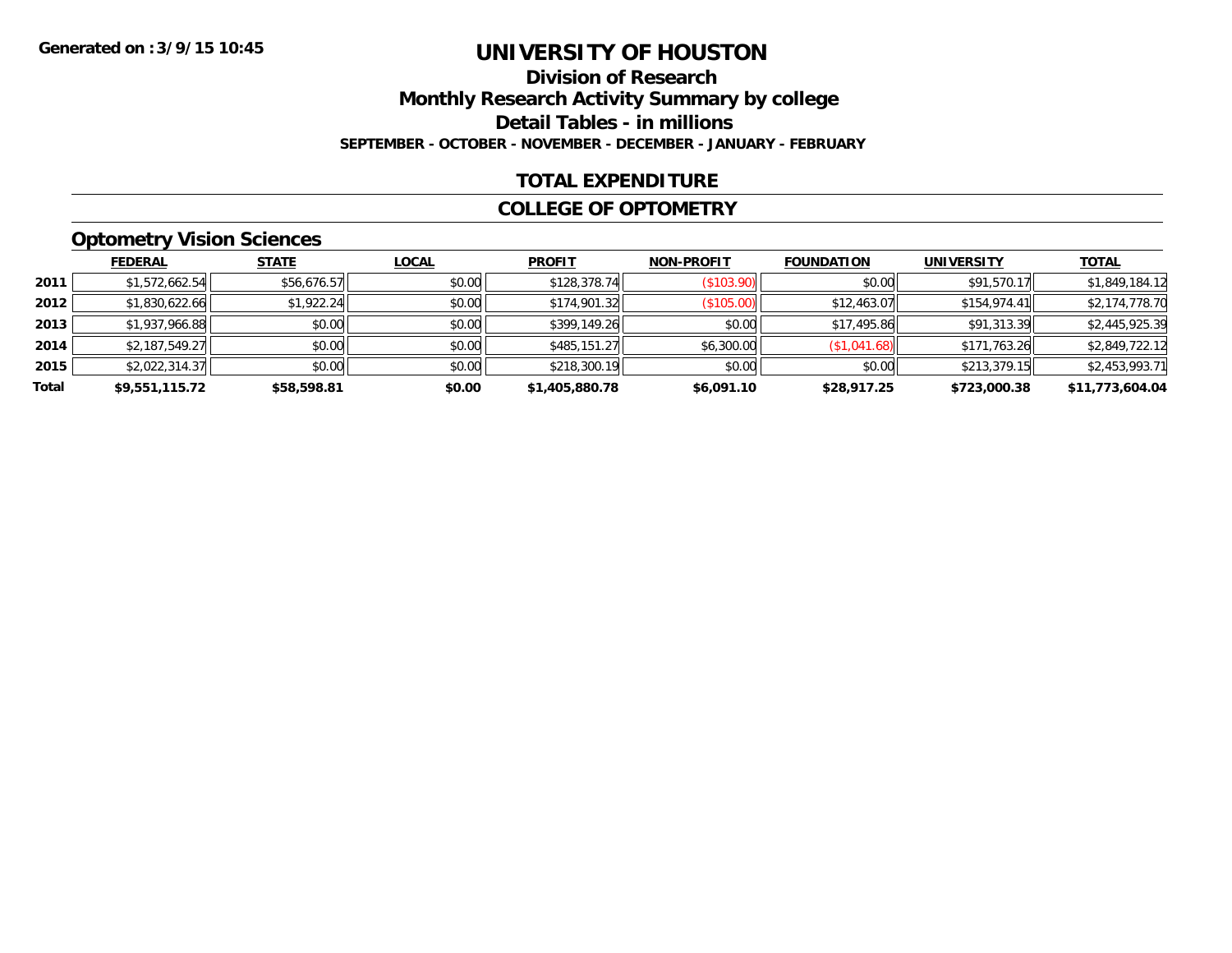# **Division of Research**

**Monthly Research Activity Summary by college**

**Detail Tables - in millions**

**SEPTEMBER - OCTOBER - NOVEMBER - DECEMBER - JANUARY - FEBRUARY**

# **TOTAL EXPENDITURE**

#### **COLLEGE OF PHARMACY**

# **Center for Experimental Therapeutics and Pharmacoi**

|      | <b>FEDERAL</b> | <b>STATE</b> | <u>LOCAL</u> | <b>PROFIT</b> | <b>NON-PROFIT</b> | <b>FOUNDATION</b> | <b>UNIVERSITY</b> | <b>TOTAL</b> |
|------|----------------|--------------|--------------|---------------|-------------------|-------------------|-------------------|--------------|
| 2011 | \$0.00         | \$0.00       | \$0.00       | \$0.00        | \$0.00            | \$0.00            | \$0.00            | \$0.00       |
| 2012 | \$0.00         | \$0.00       | \$0.00       | \$0.00        | \$0.00            | \$0.00            | \$0.00            | \$0.00       |
| 2013 | \$0.00         | \$0.00       | \$0.00       | \$0.00        | \$0.00            | \$0.00            | \$0.00            | \$0.00       |
| 2014 | \$0.00         | \$0.00       | \$0.00       | \$0.00        | \$0.00            | \$0.00            | \$0.00            | \$0.00       |
| 2015 | \$0.00         | \$0.00       | \$0.00       | \$0.00        | \$0.00            | \$0.00            | \$0.00            | \$0.00       |

# **Clinical Pharmacy & Administration**

|      | <b>FEDERAL</b> | <u>STATE</u> | <b>LOCAL</b> | <b>PROFIT</b> | <b>NON-PROFIT</b> | <b>FOUNDATION</b> | <b>UNIVERSITY</b> | <b>TOTAL</b> |
|------|----------------|--------------|--------------|---------------|-------------------|-------------------|-------------------|--------------|
| 2011 | \$95,133.01    | \$1,750.90   | \$0.00       | \$204,068.01  | \$65,147.16       | \$0.00            | \$24.85           | \$366,123.93 |
| 2012 | \$55,718.07    | \$9,577.30   | \$0.00       | \$200,397.79  | \$16,665.16       | \$11,000.00       | \$0.00            | \$293,358.32 |
| 2013 | \$196,145.82   | \$0.00       | \$0.00       | \$199.655.83  | \$7,416.89        | \$4,103.00        | \$0.00            | \$407,321.54 |
| 2014 | \$9,000.32     | \$0.00       | \$0.00       | \$232,166.28  | \$14,800.13       | \$0.00            | \$0.00            | \$255,966.73 |
| 2015 | \$96,600.82    | \$173,659.86 | \$0.00       | \$123,421.82  | \$49,019.96       | \$0.00            | \$0.00            | \$442,702.46 |

# **Dean, Pharmacy**

|      | <b>FEDERAL</b> | <b>STATE</b> | <b>LOCAL</b> | <b>PROFIT</b> | <b>NON-PROFIT</b> | <b>FOUNDATION</b> | <b>UNIVERSITY</b> | <b>TOTAL</b> |
|------|----------------|--------------|--------------|---------------|-------------------|-------------------|-------------------|--------------|
| 2011 | \$0.00         | \$0.00       | \$0.00       | \$0.00        | \$0.00            | \$0.00            | \$0.00            | \$0.00       |
| 2012 | \$0.00         | \$0.00       | \$0.00       | \$0.00        | \$0.00            | \$0.00            | \$0.00            | \$0.00       |
| 2013 | \$0.00         | \$0.00       | \$0.00       | \$0.00        | \$0.00            | \$0.00            | \$0.00            | \$0.00       |
| 2014 | \$0.00         | \$0.00       | \$0.00       | \$0.00        | \$0.00            | \$0.00            | \$0.00            | \$0.00       |
| 2015 | \$0.00         | \$0.00       | \$0.00       | \$0.00        | \$0.00            | \$0.00            | \$0.00            | \$0.00       |

#### **Pharm Health Outcomes & Policy**

|      | <b>FEDERAL</b> | <b>STATE</b> | <b>LOCAL</b> | <b>PROFIT</b> | <b>NON-PROFIT</b> | <b>FOUNDATION</b> | <b>UNIVERSITY</b> | <b>TOTAL</b> |
|------|----------------|--------------|--------------|---------------|-------------------|-------------------|-------------------|--------------|
| 2011 | \$1,823.34     | \$0.00       | \$0.00       | \$0.00        | \$66,895.36       | \$0.00            | \$0.00            | \$68,718.70  |
| 2012 | \$23,313.64    | \$5,354.58   | \$0.00       | \$0.00        | \$27,375.87       | \$0.00            | \$0.00            | \$56,044.09  |
| 2013 | \$17,670.59    | \$0.00       | \$0.00       | \$0.00        | \$0.00            | \$0.00            | \$0.00            | \$17,670.59  |
| 2014 | \$52,899.57    | (\$336.65)   | \$0.00       | \$0.00        | \$0.00            | \$2,435.82        | \$0.00            | \$54,998.74  |
| 2015 | \$57,091.07    | \$4,374.65   | \$0.00       | \$5,924.55    | \$1,503.77        | \$0.00            | \$0.00            | \$68,894.03  |

### **Pharmacological and Pharmaceutical Sciences**

|      | <b>FEDERAL</b>                                    | <b>STATE</b> | <b>LOCAL</b>   | <b>PROFIT</b>                                                                                     | <b>NON-PROFIT</b>  | <b>FOUNDATION</b> | <b>UNIVERSITY</b> | <b>TOTAL</b>             |
|------|---------------------------------------------------|--------------|----------------|---------------------------------------------------------------------------------------------------|--------------------|-------------------|-------------------|--------------------------|
| 2011 | $F \cap \cap A$<br>∟ 20∟،<br>11 0. <i>2 2 3</i> 3 | \$73,391.09  | nn on<br>DU.UU | \$9,571.09                                                                                        | \$107<br>.174.10   | \$30,700.02       | \$0.00            | 102<br>−⊓∪∠,             |
| 2012 | \$810,391.25                                      | \$0.01       | ልስ ሀህ<br>DU.UU | $\uparrow$ $\uparrow$ $\uparrow$ $\uparrow$ $\uparrow$ $\uparrow$ $\uparrow$<br><b>J</b> J.JZJ.ZJ | 4 577 94<br>J94.97 | \$29,243.26       | \$0.00            | \$897<br>72572<br>.735.0 |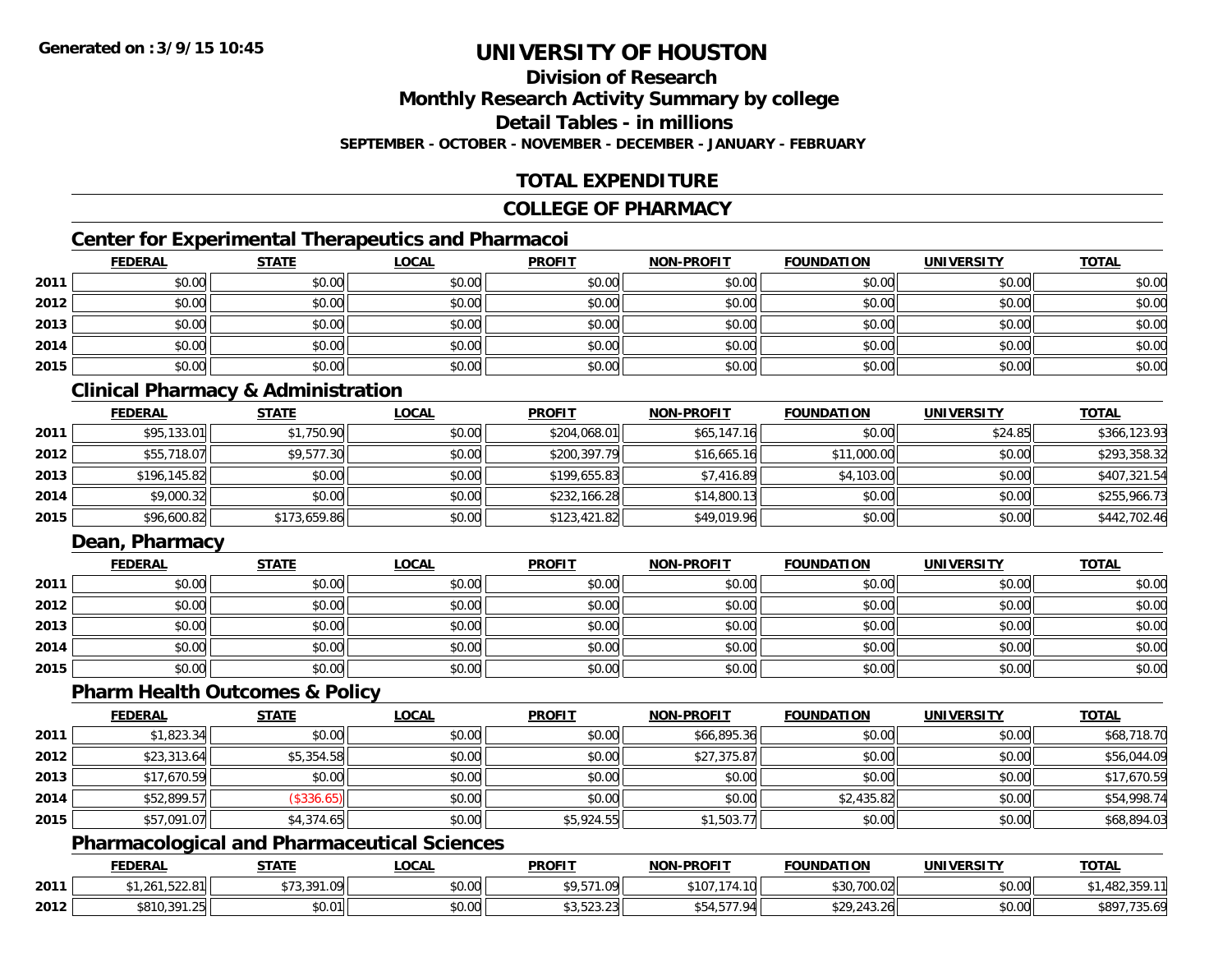**Division of Research**

**Monthly Research Activity Summary by college**

**Detail Tables - in millions**

**SEPTEMBER - OCTOBER - NOVEMBER - DECEMBER - JANUARY - FEBRUARY**

# **TOTAL EXPENDITURE**

#### **COLLEGE OF PHARMACY**

# **Pharmacological and Pharmaceutical Sciences**

|       | <b>FEDERAL</b> | <u>STATE</u> | <u>LOCAL</u> | <b>PROFIT</b>  | <b>NON-PROFIT</b> | <b>FOUNDATION</b> | <b>UNIVERSITY</b> | <b>TOTAL</b>   |
|-------|----------------|--------------|--------------|----------------|-------------------|-------------------|-------------------|----------------|
| 2013  | \$1,030,556.80 | \$0.00       | \$0.00       | \$9,512.05     | \$15.721.64       | \$27,979.15       | \$0.00            | \$1,083,769.64 |
| 2014  | \$894,463.46   | \$0.00       | \$0.00       | \$1.872.55     | \$17.565.71       | \$34,075.96       | \$0.00            | \$947,977.68   |
| 2015  | \$788,764.10   | \$29,419.45  | \$0.00       | \$12,937.23    | \$2.543.43        | \$32,427.92       | \$0.00            | \$866,092.13   |
| Total | \$5,391,094.67 | \$297,191.18 | \$0.00       | \$1,003,050.43 | \$446,407.12      | \$171,965.13      | \$24.85           | \$7,309,733.38 |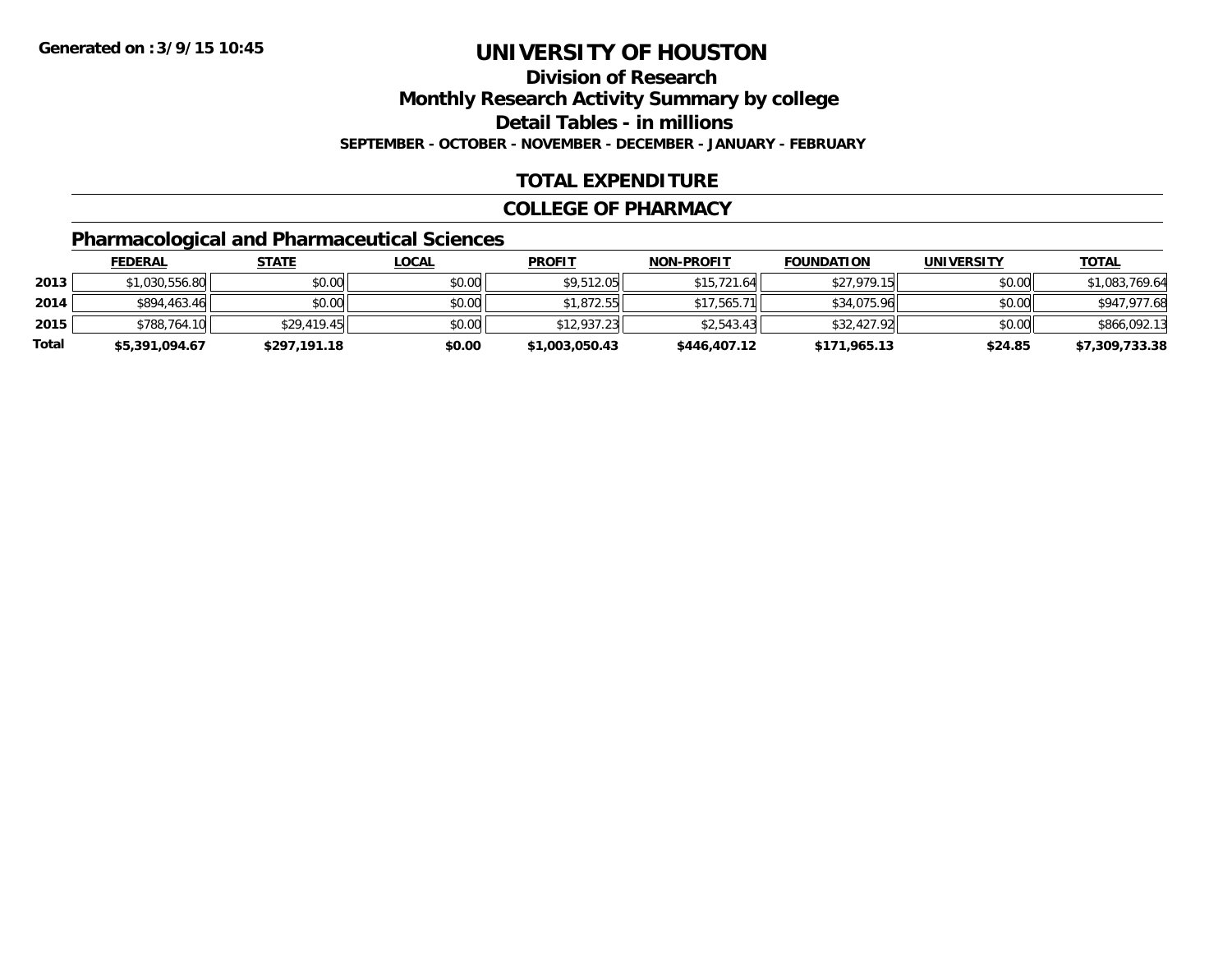**Division of Research**

**Monthly Research Activity Summary by college**

**Detail Tables - in millions**

**SEPTEMBER - OCTOBER - NOVEMBER - DECEMBER - JANUARY - FEBRUARY**

# **TOTAL EXPENDITURE**

#### **COLLEGE OF TECHNOLOGY**

|      | <b>Center for Life Sciences Technology</b> |              |              |               |                   |                   |                   |              |
|------|--------------------------------------------|--------------|--------------|---------------|-------------------|-------------------|-------------------|--------------|
|      | <b>FEDERAL</b>                             | <b>STATE</b> | <b>LOCAL</b> | <b>PROFIT</b> | <b>NON-PROFIT</b> | <b>FOUNDATION</b> | <b>UNIVERSITY</b> | <b>TOTAL</b> |
| 2012 | \$0.00                                     | \$0.00       | \$0.00       | \$0.00        | \$0.00            | \$0.00            | \$0.00            | \$0.00       |
|      | <b>Center for Technology Literacy</b>      |              |              |               |                   |                   |                   |              |
|      | <b>FEDERAL</b>                             | <b>STATE</b> | <b>LOCAL</b> | <b>PROFIT</b> | <b>NON-PROFIT</b> | <b>FOUNDATION</b> | <b>UNIVERSITY</b> | <b>TOTAL</b> |
| 2011 | \$325,518.82                               | \$0.00       | \$0.00       | \$0.00        | \$0.00            | \$0.00            | \$0.00            | \$325,518.82 |
| 2012 | \$496,780.67                               | \$0.00       | \$0.00       | \$0.00        | \$0.00            | \$0.00            | \$0.00            | \$496,780.67 |
| 2013 | \$118,807.80                               | \$0.00       | \$0.00       | \$0.00        | \$0.00            | \$0.00            | \$0.00            | \$118,807.80 |
| 2014 | \$116,403.16                               | \$0.00       | \$0.00       | \$0.00        | \$0.00            | \$0.00            | \$0.00            | \$116,403.16 |
| 2015 | \$148,093.51                               | \$0.00       | \$0.00       | \$28,575.56   | \$0.00            | \$0.00            | \$0.00            | \$176,669.07 |
|      | <b>Construction Management</b>             |              |              |               |                   |                   |                   |              |
|      | <b>FEDERAL</b>                             | <b>STATE</b> | <b>LOCAL</b> | <b>PROFIT</b> | <b>NON-PROFIT</b> | <b>FOUNDATION</b> | <b>UNIVERSITY</b> | <b>TOTAL</b> |
| 2011 | \$4,322.71                                 | \$0.00       | \$0.00       | \$0.00        | \$0.00            | \$0.00            | \$0.00            | \$4,322.71   |
| 2013 | \$0.00                                     | \$10,227.59  | \$0.00       | \$0.00        | \$0.00            | \$10,544.65       | \$0.00            | \$20,772.24  |
| 2014 | \$0.00                                     | \$28,773.51  | \$0.00       | \$0.00        | \$0.00            | \$8,945.87        | \$0.00            | \$37,719.38  |
| 2015 | \$0.00                                     | \$845.04     | \$0.00       | \$0.00        | \$0.00            | \$0.00            | \$0.00            | \$845.04     |
|      | Dean, Technology                           |              |              |               |                   |                   |                   |              |
|      | <b>FEDERAL</b>                             | <b>STATE</b> | <b>LOCAL</b> | <b>PROFIT</b> | <b>NON-PROFIT</b> | <b>FOUNDATION</b> | <b>UNIVERSITY</b> | <b>TOTAL</b> |
| 2011 | \$75,309.21                                | \$0.00       | \$0.00       | \$0.00        | \$0.00            | \$0.00            | \$0.00            | \$75,309.21  |
| 2012 | \$114,532.87                               | \$0.00       | \$0.00       | \$0.00        | \$0.00            | \$0.00            | \$0.00            | \$114,532.87 |
| 2013 | \$45,660.36                                | \$0.00       | \$0.00       | \$0.00        | \$0.00            | \$0.00            | \$0.00            | \$45,660.36  |
| 2014 | \$0.00                                     | \$0.00       | \$0.00       | \$0.00        | \$0.00            | \$0.00            | \$0.00            | \$0.00       |
| 2015 | \$0.00                                     | \$0.00       | \$0.00       | \$0.00        | \$0.00            | \$0.00            | \$0.00            | \$0.00       |
|      | <b>Engineering Technology</b>              |              |              |               |                   |                   |                   |              |
|      | <b>FEDERAL</b>                             | <b>STATE</b> | <b>LOCAL</b> | <b>PROFIT</b> | <b>NON-PROFIT</b> | <b>FOUNDATION</b> | <b>UNIVERSITY</b> | <b>TOTAL</b> |
| 2011 | \$196,638.17                               | \$0.00       | \$0.00       | \$14,623.46   | \$0.00            | \$25,317.90       | \$0.00            | \$236,579.53 |
| 2012 | \$261,724.48                               | \$0.00       | \$0.00       | \$23,000.10   | (\$3,366.00)      | \$21,288.12       | \$0.00            | \$302,646.69 |
| 2013 | \$296,572.90                               | \$0.00       | \$0.00       | \$38,387.58   | \$6,345.05        | \$7,617.28        | \$0.00            | \$348,922.81 |
| 2014 | \$112,322.34                               | \$0.00       | \$0.00       | \$67,853.67   | \$7,648.55        | \$0.00            | \$0.00            | \$187,824.56 |
| 2015 | \$434,853.87                               | \$10,656.82  | \$0.00       | \$37,384.10   | \$0.00            | \$0.00            | \$0.00            | \$482,894.79 |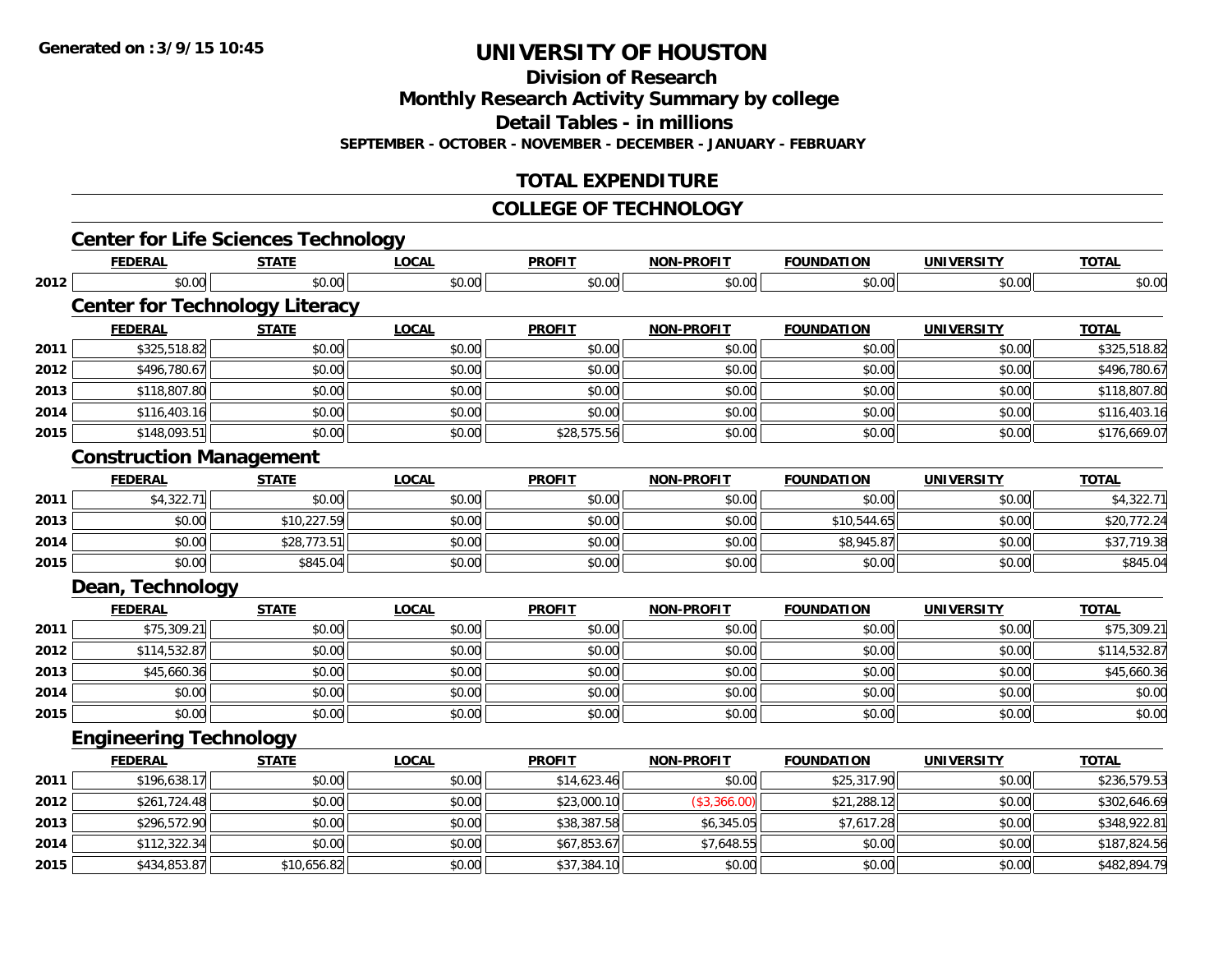# **Division of Research**

**Monthly Research Activity Summary by college**

**Detail Tables - in millions**

**SEPTEMBER - OCTOBER - NOVEMBER - DECEMBER - JANUARY - FEBRUARY**

# **TOTAL EXPENDITURE**

#### **COLLEGE OF TECHNOLOGY**

# **Human Development and Consumer Science**

|      | <b>FEDERAL</b> | <b>STATE</b> | <b>LOCAL</b> | <b>PROFIT</b> | <b>NON-PROFIT</b> | <b>FOUNDATION</b> | <b>UNIVERSITY</b> | <b>TOTAL</b> |
|------|----------------|--------------|--------------|---------------|-------------------|-------------------|-------------------|--------------|
| 2011 | \$952.48       | \$0.00       | \$0.00       | \$1,085.93    | \$0.00            | \$0.00            | \$0.00            | \$2,038.41   |
| 2012 | \$372.10       | \$0.00       | \$0.00       | \$0.00        | \$0.00            | \$0.00            | \$0.00            | \$372.10     |
| 2013 | \$460.68       | \$0.00       | \$0.00       | \$0.00        | \$0.00            | \$0.00            | \$0.00            | \$460.68     |
| 2014 | \$7,718.61     | \$0.00       | \$0.00       | \$0.00        | \$0.00            | \$5,467.50        | \$0.00            | \$13,186.11  |
| 2015 | \$55,741.33    | \$0.00       | \$0.00       | \$0.00        | \$0.00            | \$3,295.90        | \$0.00            | \$59,037.23  |

# **Information & Logistics Technology**

|      | <b>FEDERAL</b> | <b>STATE</b> | <u>LOCAL</u> | <b>PROFIT</b> | <b>NON-PROFIT</b> | <b>FOUNDATION</b> | <b>UNIVERSITY</b> | <b>TOTAL</b>  |
|------|----------------|--------------|--------------|---------------|-------------------|-------------------|-------------------|---------------|
| 2011 | \$10,033.48    | \$0.00       | \$0.00       | \$0.00        | \$4,034.84        | \$0.00            | \$0.00            | \$14,068.32   |
| 2012 | \$32,970.20    | \$0.00       | \$0.00       | \$0.00        | \$0.00            | \$0.00            | \$0.00            | \$32,970.20   |
| 2013 | (\$10,735.08)  | \$0.00       | \$0.00       | \$0.00        | \$0.00            | \$0.00            | \$0.00            | (\$10,735.08) |
| 2014 | \$0.00         | \$0.00       | \$0.00       | \$0.00        | \$0.00            | \$0.00            | \$0.00            | \$0.00        |
| 2015 | \$3,557.69     | \$0.00       | \$0.00       | \$0.00        | \$0.00            | \$0.00            | \$0.00            | \$3,557.69    |

# **Texas Manufacturing Assistance Center**

|       | <b>FEDERAL</b> | <b>STATE</b> | <b>LOCAL</b> | <b>PROFIT</b> | <b>NON-PROFIT</b> | <b>FOUNDATION</b> | <b>UNIVERSITY</b> | <b>TOTAL</b>   |
|-------|----------------|--------------|--------------|---------------|-------------------|-------------------|-------------------|----------------|
| 2011  | \$0.00         | \$0.00       | \$0.00       | \$0.00        | \$0.00            | \$0.00            | \$0.00            | \$0.00         |
| 2012  | \$0.00         | \$0.00       | \$0.00       | \$0.00        | \$0.00            | \$0.00            | \$0.00            | \$0.00         |
| 2013  | \$0.00         | \$0.00       | \$0.00       | \$0.00        | \$0.00            | \$0.00            | \$0.00            | \$0.00         |
| 2014  | \$0.00         | \$0.00       | \$0.00       | \$0.00        | \$0.00            | \$0.00            | \$0.00            | \$0.00         |
| Total | \$2,848,612.34 | \$50,502.96  | \$0.00       | \$210,910.40  | \$14,662.44       | \$82,477.22       | \$0.00            | \$3,207,165.36 |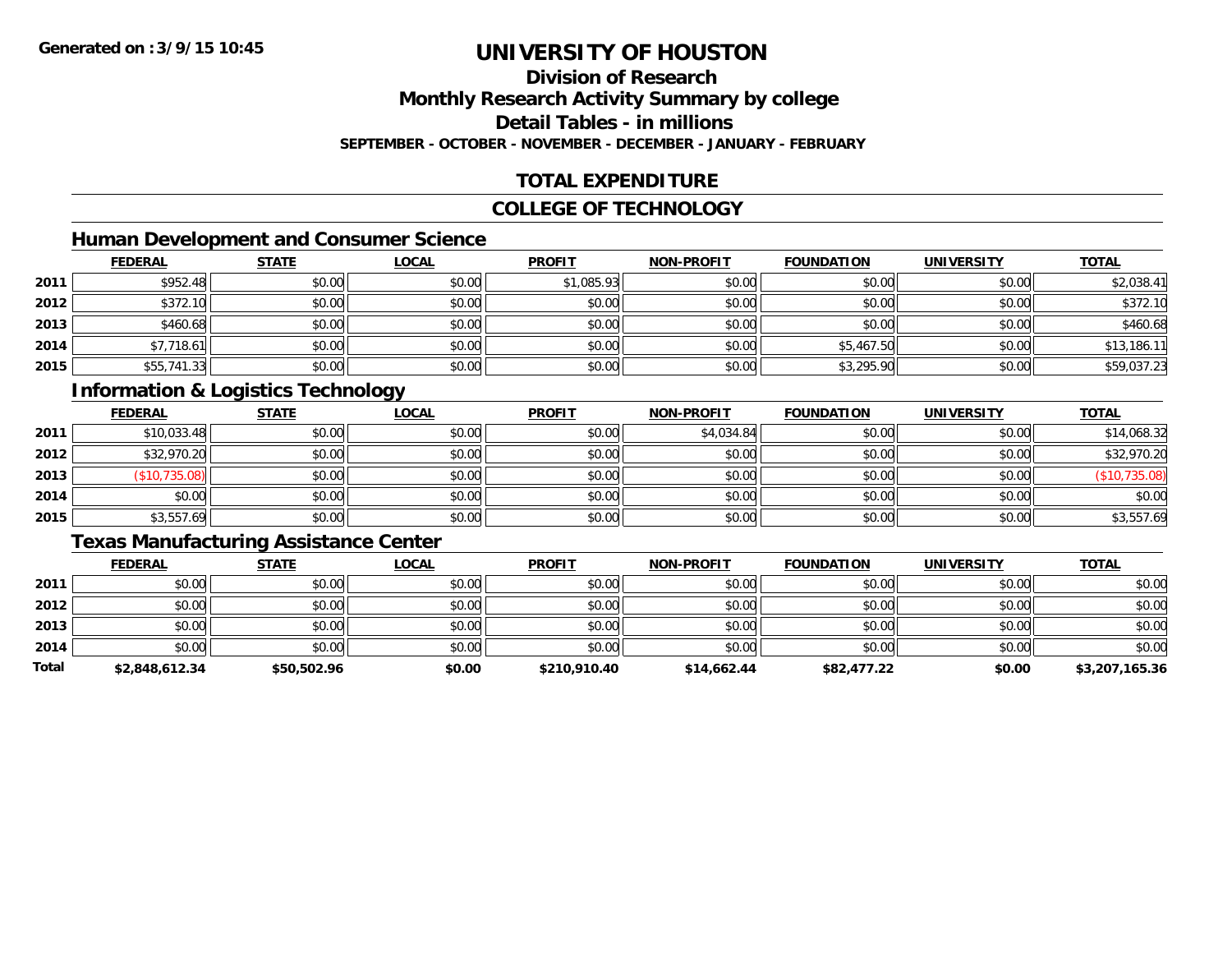# **Division of Research**

**Monthly Research Activity Summary by college**

**Detail Tables - in millions**

**SEPTEMBER - OCTOBER - NOVEMBER - DECEMBER - JANUARY - FEBRUARY**

# **TOTAL EXPENDITURE**

# **CULLEN COLLEGE OF ENGINEERING**

# **Biomedical Engineering**

|      | <b>FEDERAL</b> | <b>STATE</b> | <b>LOCAL</b> | <b>PROFIT</b> | <b>NON-PROFIT</b> | <b>FOUNDATION</b>    | <b>UNIVERSITY</b> | <u>TOTAL</u>   |
|------|----------------|--------------|--------------|---------------|-------------------|----------------------|-------------------|----------------|
| 2011 | \$123,965.90   | \$0.00       | \$0.00       | \$0.00        | \$0.00            | \$0.00               | \$0.00            | \$123,965.90   |
| 2012 | \$139,876.89   | \$0.00       | \$0.00       | \$0.00        | \$0.00            | \$0.00               | \$0.00            | \$139,876.89   |
| 2013 | \$484,636.22   | \$0.00       | \$0.00       | \$0.00        | \$0.00            | \$0.00               | \$0.00            | \$484,636.22   |
| 2014 | \$963,004.04   | \$0.00       | \$0.00       | \$0.00        | \$36,785.45       | \$30,417.78          | \$0.00            | \$1,030,207.27 |
| 2015 | \$1,161,242.70 | \$0.00       | \$0.00       | \$0.00        | \$125,216.88      | $($ \$15,389.04) $ $ | \$0.00            | \$1,271,070.54 |

# **Center for Innovative Grouting Materials and Tech**

|      | <b>FEDERAL</b> | <u>STATE</u> | <u>LOCAL</u> | <b>PROFIT</b> | <b>NON-PROFIT</b> | <b>FOUNDATION</b> | <b>UNIVERSITY</b> | <b>TOTAL</b> |
|------|----------------|--------------|--------------|---------------|-------------------|-------------------|-------------------|--------------|
| 2011 | \$0.00         | \$0.00       | \$0.00       | \$0.00        | \$0.00            | \$0.00            | \$0.00            | \$0.00       |
| 2012 | \$0.00         | \$0.00       | \$0.00       | \$0.00        | \$0.00            | \$0.00            | \$0.00            | \$0.00       |
| 2013 | \$0.00         | \$0.00       | \$0.00       | \$0.00        | \$0.00            | \$0.00            | \$0.00            | \$0.00       |
| 2014 | \$0.00         | \$0.00       | \$0.00       | \$0.00        | \$0.00            | \$0.00            | \$0.00            | \$0.00       |
| 2015 | \$0.00         | \$0.00       | \$0.00       | \$0.00        | \$0.00            | \$0.00            | \$0.00            | \$0.00       |

# **Chemical Engineering**

|      | <b>FEDERAL</b> | <b>STATE</b> | <b>LOCAL</b> | <b>PROFIT</b> | <b>NON-PROFIT</b> | <b>FOUNDATION</b> | <b>UNIVERSITY</b> | <b>TOTAL</b>   |
|------|----------------|--------------|--------------|---------------|-------------------|-------------------|-------------------|----------------|
| 2011 | \$2,057,531.99 | \$93,300.66  | \$0.00       | \$344,325.23  | \$0.00            | \$53,115.73       | \$75,071.62       | \$2,623,345.23 |
| 2012 | \$2,267,424.19 | \$146,840.20 | \$0.00       | \$445,295.42  | \$0.00            | \$63,374.90       | \$800.02          | \$2,923,734.73 |
| 2013 | \$1,538,628.77 | \$101,549.80 | \$0.00       | \$358,527.42  | \$38,982.71       | \$126,413.79      | (\$8,861.22)      | \$2,155,241.27 |
| 2014 | \$1,453,106.01 | \$99,702.22  | \$0.00       | \$686,700.83  | \$99,706.90       | \$94,136.76       | \$17,068.00       | \$2,450,420.72 |
| 2015 | \$1,151,519.16 | \$142,372.58 | \$0.00       | \$847,580.63  | \$65,376.98       | \$70,277.62       | \$10,803.04       | \$2,287,930.01 |

### **Civil Engineering**

|      | <b>FEDERAL</b> | <b>STATE</b> | <b>LOCAL</b> | <b>PROFIT</b> | <b>NON-PROFIT</b> | <b>FOUNDATION</b> | <b>UNIVERSITY</b> | <b>TOTAL</b>   |
|------|----------------|--------------|--------------|---------------|-------------------|-------------------|-------------------|----------------|
| 2011 | \$290,355.42   | \$191,767.75 | \$2,593.68   | \$97,067.45   | \$40,479.39       | \$66,200.40       | \$15,995.64       | \$704,459.73   |
| 2012 | \$894,112.73   | \$202,451.08 | \$41,977.29  | \$47,337.22   | \$20,968.85       | \$17,225.86       | \$0.00            | \$1,224,073.03 |
| 2013 | \$1,106,965.16 | \$187,849.72 | \$9,644.18   | \$94,126.81   | \$39,455.51       | \$6,134.33        | \$17,272.44       | \$1,461,448.15 |
| 2014 | \$1,371,146.05 | \$68,523.24  | \$0.00       | \$49,571.12   | \$51,829.94       | \$24,391.02       | \$0.00            | \$1,565,461.37 |
| 2015 | \$1,482,236.31 | \$148,836.03 | \$0.00       | \$72,570.14   | \$5,864.11        | \$64,496.98       | \$0.00            | \$1,774,003.56 |

# **Composites Engineering and Applications Center**

|      | <b>DERAL</b>                    | <b>CTATI</b>          | .OCAI                  | <b>PROFIT</b>         | <b>DDAEIT</b><br><b>NION</b> | .<br>ב נוחו<br>пом | - R.J.        | <b>TOTAL</b>                   |
|------|---------------------------------|-----------------------|------------------------|-----------------------|------------------------------|--------------------|---------------|--------------------------------|
| 2011 | $\sim$<br>. uu u                | $\overline{ }$<br>ט.ט | $\sim$ 00<br>pu.uu     | $\sim$ 00<br>ູ∞ບ.ບບ   | 0.00<br>PO.OO                | vv.vv              | 0.00<br>vv.vv | 0000<br>\$U.UU                 |
| 2012 | $\sim$ $\sim$<br>$\sim$<br>ט.טע | しいい                   | $\sim$ $\sim$<br>vu.uu | $\sim$ 00<br>ັ້ນບ.ບເ∞ | 0.00<br>PO.OO                | JU.UU              | 0.00<br>PO.OO | 0 <sup>0</sup><br><b>JU.UU</b> |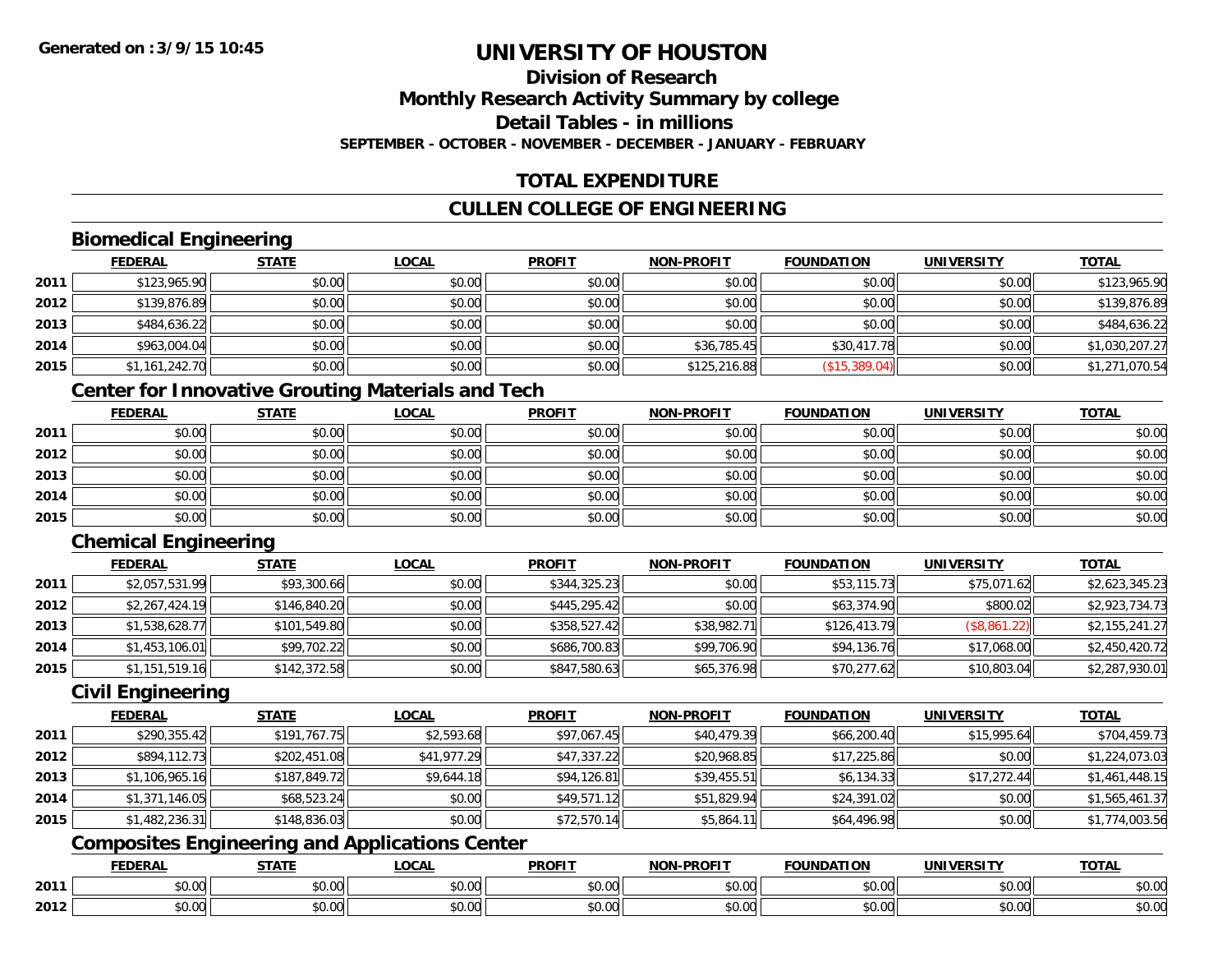# **Division of Research**

**Monthly Research Activity Summary by college**

**Detail Tables - in millions**

**SEPTEMBER - OCTOBER - NOVEMBER - DECEMBER - JANUARY - FEBRUARY**

# **TOTAL EXPENDITURE**

### **CULLEN COLLEGE OF ENGINEERING**

# **Composites Engineering and Applications Center**

|      | Composites Engineering and Applications Center |              |              |               |                   |                   |            |              |  |  |  |  |
|------|------------------------------------------------|--------------|--------------|---------------|-------------------|-------------------|------------|--------------|--|--|--|--|
|      | <b>FEDERAL</b>                                 | <b>STATE</b> | <b>LOCAL</b> | <b>PROFIT</b> | <b>NON-PROFIT</b> | <b>FOUNDATION</b> | UNIVERSITY | <b>TOTAL</b> |  |  |  |  |
| 2013 | \$0.00                                         | \$0.00       | \$0.00       | \$0.00        | \$0.00            | \$0.00            | \$0.00     | \$0.00       |  |  |  |  |
| 2014 | \$0.00                                         | \$0.00       | \$0.00       | \$0.00        | \$0.00            | \$0.00            | \$0.00     | \$0.00       |  |  |  |  |
| 2015 | \$0.00                                         | \$0.00       | \$0.00       | \$0.00        | \$0.00            | \$0.00            | \$0.00     | \$0.00       |  |  |  |  |

<u> 1989 - Johann Stoff, amerikansk politiker (d. 1989)</u>

### **Dean, Engineering**

|      | <b>FEDERAL</b> | <b>STATE</b> | <b>LOCAL</b> | <b>PROFIT</b> | <b>NON-PROFIT</b> | <b>FOUNDATION</b> | <b>UNIVERSITY</b> | <b>TOTAL</b> |
|------|----------------|--------------|--------------|---------------|-------------------|-------------------|-------------------|--------------|
| 2011 | \$83,347.71    | \$0.00       | \$0.00       | \$0.00        | \$0.00            | \$0.00            | \$0.00            | \$83,347.71  |
| 2012 | \$119,739.80   | \$0.00       | \$0.00       | \$0.00        | \$0.00            | \$0.00            | \$0.00            | \$119,739.80 |
| 2013 | \$33,102.34    | \$0.00       | \$0.00       | \$0.00        | \$0.00            | \$0.00            | \$0.00            | \$33,102.34  |
| 2014 | \$20,973.25    | \$0.00       | \$0.00       | \$0.00        | \$0.00            | \$0.00            | \$0.00            | \$20,973.25  |
| 2015 | \$39,642.28    | \$51.63      | \$0.00       | \$0.00        | \$0.00            | \$0.00            | \$0.00            | \$39,693.91  |

# **Electrical & Computer Engineering**

|      | <b>FEDERAL</b> | <b>STATE</b> | <b>LOCAL</b> | <b>PROFIT</b> | <b>NON-PROFIT</b> | <b>FOUNDATION</b> | <b>UNIVERSITY</b> | <b>TOTAL</b>   |
|------|----------------|--------------|--------------|---------------|-------------------|-------------------|-------------------|----------------|
| 2011 | \$1,471,313.20 | \$142,812.44 | \$0.00       | \$132,890.97  | \$45,410.10       | \$18,491.76       | \$7,366.32        | \$1,818,284.79 |
| 2012 | \$2,289,104.90 | \$48,361.78  | \$0.00       | \$322,425.45  | (\$32,437.08)     | (\$11,010.00)     | \$0.21            | \$2,616,445.25 |
| 2013 | \$1,700,508.54 | \$28,164.47  | \$0.00       | \$219,550.23  | \$17,642.55       | \$65,859.49       | \$0.00            | \$2,031,725.28 |
| 2014 | \$1,362,213.99 | \$14,725.45  | \$0.00       | \$427,429.55  | \$56,692.17       | \$55,528.24       | \$3,423.86        | \$1,920,013.25 |
| 2015 | \$1,640,546.69 | \$17,831.59  | \$0.00       | \$246,388.74  | \$5,752.29        | \$115,022.02      | \$0.00            | \$2,025,541.33 |

#### **Industrial Engineering**

|      | <b>FEDERAL</b> | <b>STATE</b> | <u>LOCAL</u> | <b>PROFIT</b> | <b>NON-PROFIT</b> | <b>FOUNDATION</b> | <b>UNIVERSITY</b> | <b>TOTAL</b> |
|------|----------------|--------------|--------------|---------------|-------------------|-------------------|-------------------|--------------|
| 2011 | \$91,059.01    | \$27,246.15  | \$27,639.67  | \$0.00        | \$0.00            | \$0.00            | \$0.00            | \$145,944.83 |
| 2012 | \$60,077.34    | \$0.00       | \$32,934.62  | \$0.00        | \$0.00            | \$0.00            | \$0.00            | \$93,011.96  |
| 2013 | \$53,047.35    | \$40,770.85  | \$6,076.34   | \$0.00        | \$0.00            | \$9,952.36        | \$0.00            | \$109,846.90 |
| 2014 | \$99,042.92    | \$41,456.43  | \$23,319.24  | \$0.00        | \$0.00            | \$25,485.72       | \$0.00            | \$189,304.31 |
| 2015 | \$94,266.72    | \$54,021.01  | \$19,262.64  | \$5,195.18    | \$0.00            | \$43,782.62       | \$0.00            | \$216,528.17 |

#### **Mechanical Engineering**

|      | <b>FEDERAL</b> | <u>STATE</u> | <b>LOCAL</b> | <b>PROFIT</b> | <b>NON-PROFIT</b> | <b>FOUNDATION</b> | UNIVERSITY | <b>TOTAL</b>   |
|------|----------------|--------------|--------------|---------------|-------------------|-------------------|------------|----------------|
| 2011 | \$1,719,478.50 | \$316,545.35 | \$0.00       | \$346.891.16  | \$59,297.51       | \$22,790.55       | \$0.00     | \$2,465,003.06 |
| 2012 | \$1,291,936.07 | \$288,302.40 | \$0.00       | \$188,505.36  | \$53,298.39       | \$16,675.52       | \$0.00     | \$1,838,717.74 |
| 2013 | \$1,732,896.84 | \$262,259.18 | \$0.00       | \$153,543.89  | \$9,032.61        | \$65,471.20       | \$0.00     | \$2,223,203.73 |
| 2014 | \$1,811,231.44 | \$56,547.43  | \$0.00       | \$346,255.00  | (\$3,040.27)      | \$134,755.57      | \$0.00     | \$2,345,749.17 |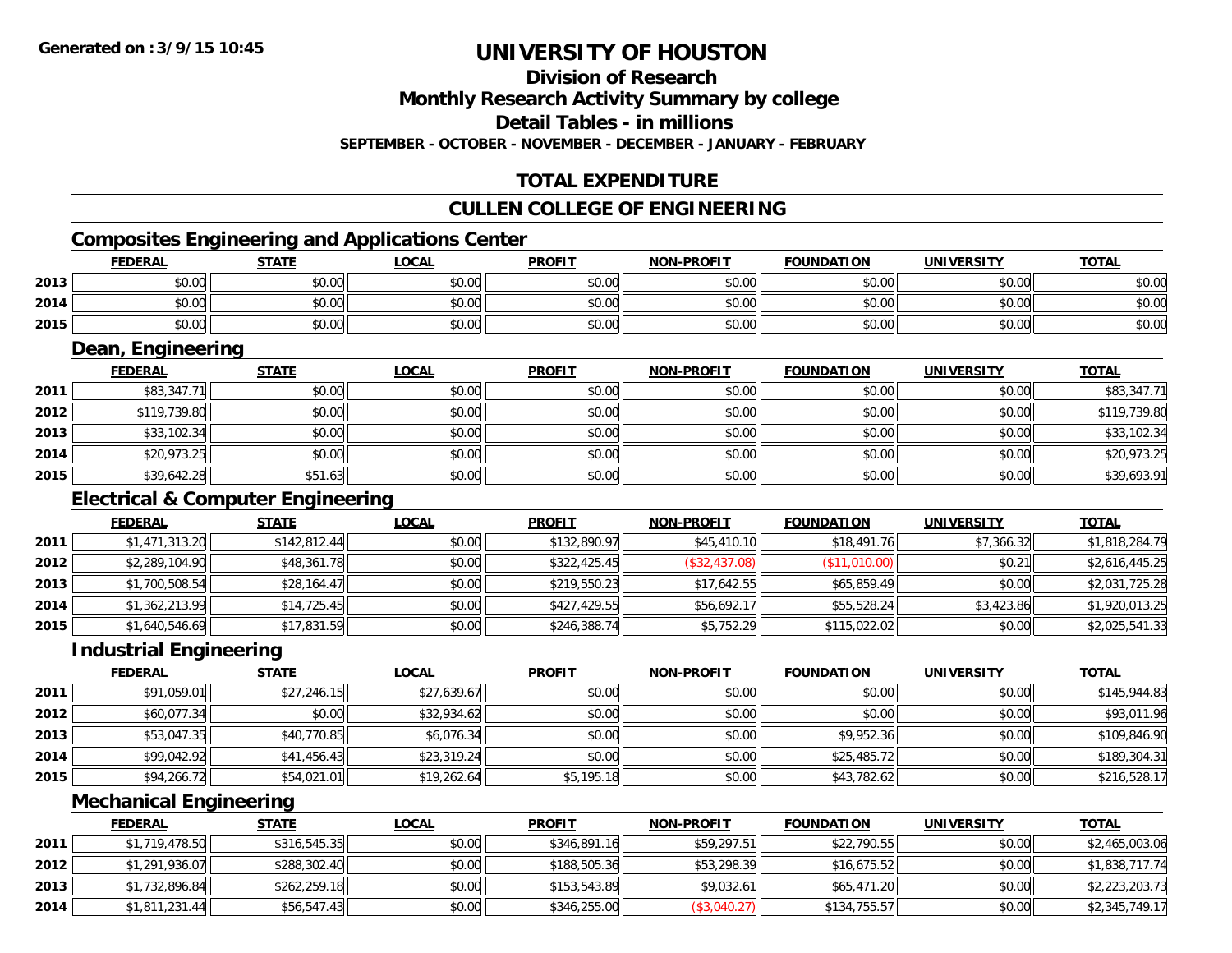**Division of Research**

**Monthly Research Activity Summary by college**

**Detail Tables - in millions**

**SEPTEMBER - OCTOBER - NOVEMBER - DECEMBER - JANUARY - FEBRUARY**

# **TOTAL EXPENDITURE**

# **CULLEN COLLEGE OF ENGINEERING**

#### **Mechanical Engineering**

|       | <b>FEDERAL</b>            | <b>STATE</b>                  | <b>LOCAL</b> | <b>PROFIT</b>  | <b>NON-PROFIT</b> | <b>FOUNDATION</b> | <b>UNIVERSITY</b> | <b>TOTAL</b>    |  |  |  |
|-------|---------------------------|-------------------------------|--------------|----------------|-------------------|-------------------|-------------------|-----------------|--|--|--|
| 2015  |                           | \$1,583,727.88<br>\$57,003.61 | \$0.00       | \$483,674.97   | \$33,543.28       | \$8,522.92        | \$0.00            | \$2,166,472.66  |  |  |  |
|       | <b>Wind Energy Center</b> |                               |              |                |                   |                   |                   |                 |  |  |  |
|       | <b>FEDERAL</b>            | <b>STATE</b>                  | <b>LOCAL</b> | <b>PROFIT</b>  | <b>NON-PROFIT</b> | <b>FOUNDATION</b> | <b>UNIVERSITY</b> | <b>TOTAL</b>    |  |  |  |
| 2011  | \$0.00                    | \$0.00                        | \$0.00       | \$0.00         | \$0.00            | \$0.00            | \$0.00            | \$0.00          |  |  |  |
| 2012  | \$0.00                    | \$0.00                        | \$0.00       | \$0.00         | \$0.00            | \$0.00            | \$0.00            | \$0.00          |  |  |  |
| 2013  | \$0.00                    | \$0.00                        | \$0.00       | \$0.00         | \$0.00            | \$0.00            | \$0.00            | \$0.00          |  |  |  |
| 2014  | \$0.00                    | \$0.00                        | \$0.00       | \$0.00         | \$0.00            | \$0.00            | \$0.00            | \$0.00          |  |  |  |
| 2015  | \$0.00                    | \$0.00                        | \$0.00       | \$0.00         | \$0.00            | \$0.00            | \$0.00            | \$0.00          |  |  |  |
| Total | \$33,783,008.30           | \$2,779,293.03                | \$163,447.66 | \$5,915,852.77 | \$769,858.27      | \$1,172,124.09    | \$138,939.93      | \$44,722,524.06 |  |  |  |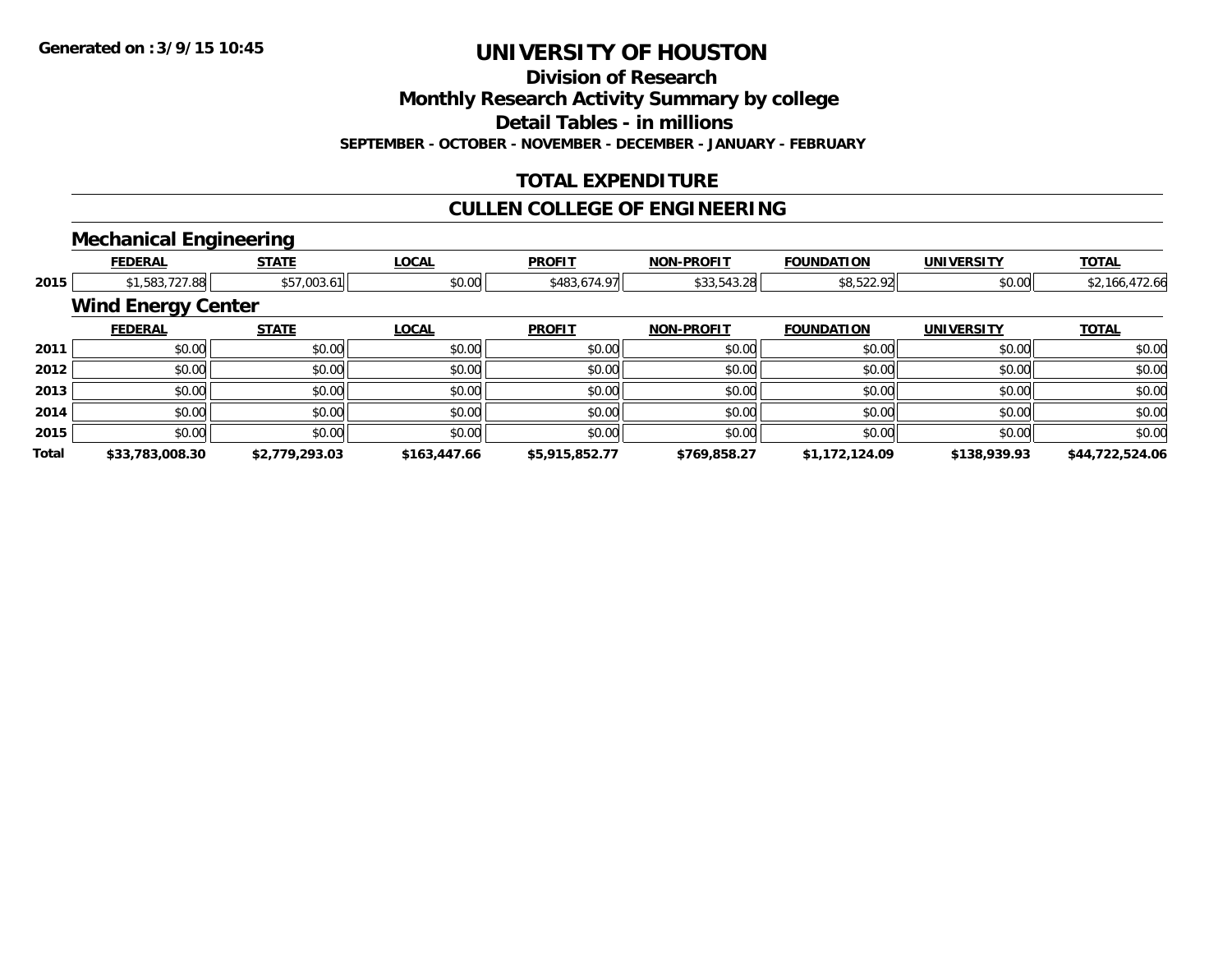# **Division of Research**

**Monthly Research Activity Summary by college**

**Detail Tables - in millions**

**SEPTEMBER - OCTOBER - NOVEMBER - DECEMBER - JANUARY - FEBRUARY**

# **TOTAL EXPENDITURE**

#### **DIVISION OF RESEARCH**

### **Allied Geophysical Laboratories**

|      | <b>FEDERAL</b> | <b>STATE</b> | LOCAL  | <b>PROFIT</b>                   | <b>NON-PROFIT</b> | <b>FOUNDATION</b> | UNIVERSITY | <b>TOTAL</b> |
|------|----------------|--------------|--------|---------------------------------|-------------------|-------------------|------------|--------------|
| 2011 | \$0.00         | \$0.00       | \$0.00 | $AT$ $244$ $T/$<br>.56<br>55,Z4 | \$0.00            | \$0.00            | \$0.00     | 21156        |
| 2012 | \$0.00         | \$0.00       | \$0.00 | \$18,989.7                      | \$0.00            | \$0.00            | \$0.00     | \$18,989.74  |
| 2013 | \$0.00         | \$0.00       | \$0.00 | \$12,978.00                     | \$0.00            | \$0.00            | \$0.00     | \$12,978.00  |

#### **Center for Advanced Computing and Data Systems**

|      | <b>FEDERAL</b> | <b>STATE</b> | <u>LOCAL</u> | <b>PROFIT</b> | <b>NON-PROFIT</b> | <b>FOUNDATION</b> | <b>UNIVERSITY</b> | <b>TOTAL</b>  |
|------|----------------|--------------|--------------|---------------|-------------------|-------------------|-------------------|---------------|
| 2011 | \$629,236.05   | \$0.00       | \$0.00       | \$0.00        | \$0.00            | \$0.00            | \$0.00            | \$629,236.05  |
| 2012 | \$372,317.76   | \$0.00       | \$0.00       | \$67,012.64   | \$0.00            | \$0.00            | \$0.00            | \$439,330.40  |
| 2013 | \$103,216.62   | \$0.00       | \$0.00       | \$39,134.90   | \$3.57            | \$0.00            | \$0.00            | \$142,355.09  |
| 2014 | (\$13,130.96)  | \$0.00       | \$0.00       | \$0.00        | (\$3.76)          | \$0.00            | \$0.00            | (\$13,134.72) |
| 2015 | \$0.00         | \$0.00       | \$0.00       | \$0.00        | \$0.00            | \$0.00            | \$0.00            | \$0.00        |

### **Center for Advanced Materials**

|      | <b>FEDERAL</b> | <b>STATE</b> | <b>LOCAL</b> | <b>PROFIT</b> | <b>NON-PROFIT</b> | <b>FOUNDATION</b> | <b>UNIVERSITY</b> | <b>TOTAL</b> |
|------|----------------|--------------|--------------|---------------|-------------------|-------------------|-------------------|--------------|
| 2011 | \$16,222.98    | \$25,146.09  | \$0.00       | \$8,529.75    | \$0.00            | \$0.00            | \$0.00            | \$49,898.82  |
| 2012 | \$482.91       | \$0.00       | \$0.00       | \$9,150.77    | \$0.00            | \$0.00            | \$0.00            | \$8,667.87   |
| 2013 | \$0.00         | \$0.00       | \$0.00       | \$0.00        | \$0.00            | \$0.00            | \$0.00            | \$0.00       |
| 2014 | \$0.00         | \$0.00       | \$0.00       | \$0.00        | \$0.00            | \$0.00            | \$0.00            | \$0.00       |
| 2015 | \$0.00         | \$0.00       | \$0.00       | \$47,471.34   | \$0.00            | \$0.00            | \$0.00            | \$47,471.34  |

#### **Center for Biomedical & Environmental Genomics**

|      | <u>FEDERAL</u> | <b>STATE</b> | <b>LOCAL</b> | <b>PROFIT</b> | <b>NON-PROFIT</b> | <b>FOUNDATION</b> | <b>UNIVERSITY</b> | <b>TOTAL</b> |
|------|----------------|--------------|--------------|---------------|-------------------|-------------------|-------------------|--------------|
| 2011 | \$0.00         | \$0.00       | \$0.00       | \$0.00        | \$0.00            | \$0.00            | \$0.00            | \$0.00       |
| 2012 | \$0.00         | \$0.00       | \$0.00       | \$0.00        | \$0.00            | \$0.00            | \$0.00            | \$0.00       |
| 2013 | \$0.00         | \$0.00       | \$0.00       | \$0.00        | \$0.00            | \$0.00            | \$0.00            | \$0.00       |
| 2014 | \$0.00         | \$0.00       | \$0.00       | \$0.00        | \$0.00            | \$0.00            | \$0.00            | \$0.00       |
| 2015 | \$0.00         | \$0.00       | \$0.00       | \$0.00        | \$0.00            | \$0.00            | \$0.00            | \$0.00       |

# **Center for Industrial Partnerships**

|      | <b>FEDERAL</b> | <b>STATE</b> | <b>LOCAL</b> | <b>PROFIT</b> | <b>NON-PROFIT</b> | <b>FOUNDATION</b> | <b>UNIVERSITY</b> | <b>TOTAL</b> |
|------|----------------|--------------|--------------|---------------|-------------------|-------------------|-------------------|--------------|
| 2011 | \$121,091.43   | \$0.00       | \$0.00       | \$28,795.15   | \$0.00            | \$0.00            | \$0.00            | \$149,886.58 |
| 2012 | \$37,783.19    | \$0.00       | \$0.00       | \$17,245.35   | \$0.00            | \$0.00            | \$0.00            | \$55,028.54  |
| 2013 | \$2,995.1      | \$0.00       | \$0.00       | \$13,464.24   | \$0.00            | \$0.00            | \$0.00            | \$16,459.35  |
| 2014 | \$4,343.14     | \$0.00       | \$0.00       | \$14,284.34   | \$0.00            | \$0.00            | \$0.00            | \$18,627.48  |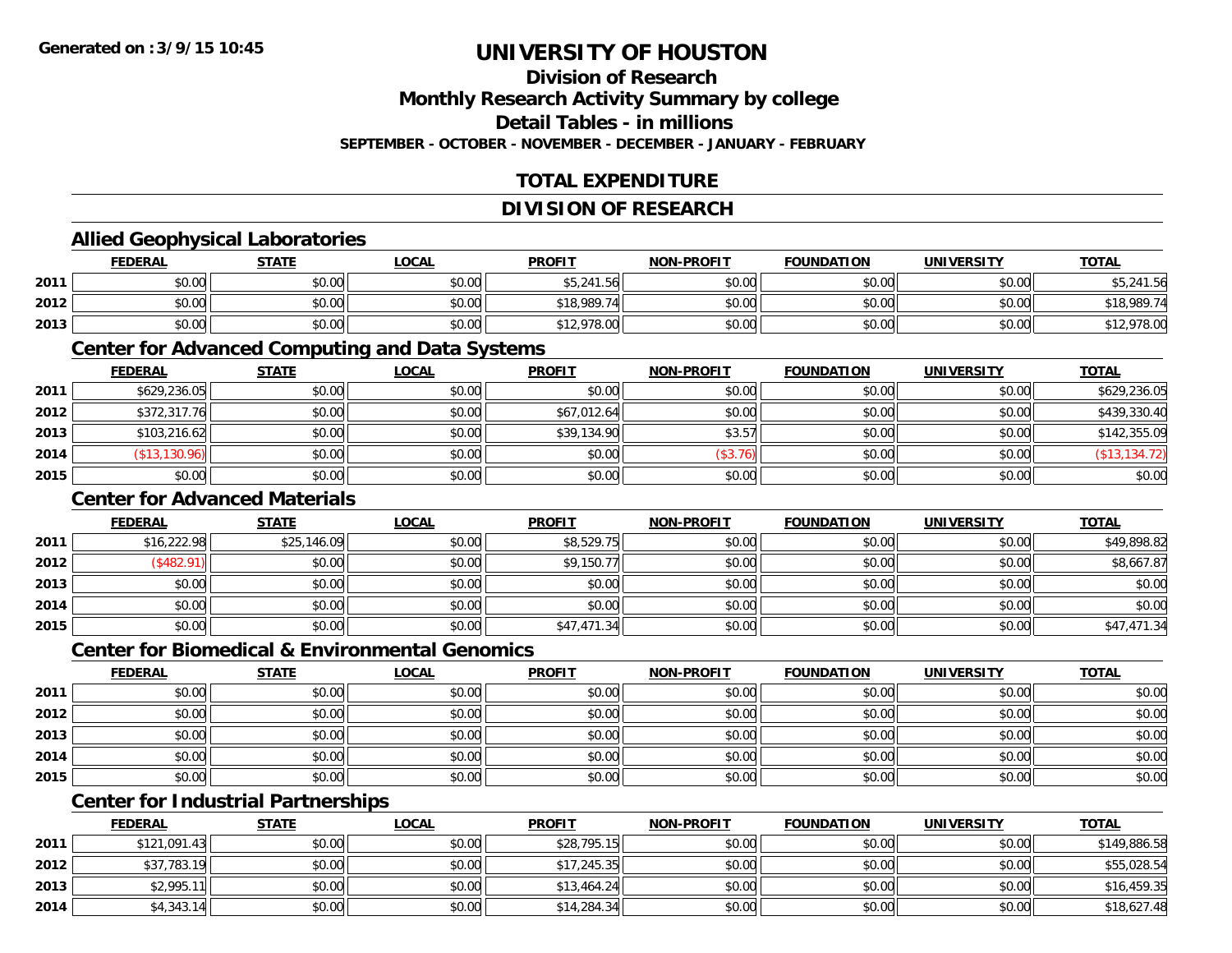**Division of Research**

**Monthly Research Activity Summary by college**

**Detail Tables - in millions**

**SEPTEMBER - OCTOBER - NOVEMBER - DECEMBER - JANUARY - FEBRUARY**

# **TOTAL EXPENDITURE**

### **DIVISION OF RESEARCH**

|      |                             | <b>Center for Industrial Partnerships</b>         |              |               |                   |                   |                   |              |
|------|-----------------------------|---------------------------------------------------|--------------|---------------|-------------------|-------------------|-------------------|--------------|
|      | <b>FEDERAL</b>              | <b>STATE</b>                                      | <b>LOCAL</b> | <b>PROFIT</b> | <b>NON-PROFIT</b> | <b>FOUNDATION</b> | <b>UNIVERSITY</b> | <b>TOTAL</b> |
| 2015 | \$2,312.10                  | \$0.00                                            | \$0.00       | \$9,070.41    | \$0.00            | \$0.00            | \$0.00            | \$11,382.51  |
|      | <b>Division of Research</b> |                                                   |              |               |                   |                   |                   |              |
|      | <b>FEDERAL</b>              | <b>STATE</b>                                      | <b>LOCAL</b> | <b>PROFIT</b> | <b>NON-PROFIT</b> | <b>FOUNDATION</b> | <b>UNIVERSITY</b> | <b>TOTAL</b> |
| 2011 | (\$894.87)                  | \$0.00                                            | \$0.00       | \$0.00        | \$0.00            | \$0.00            | \$0.00            | (\$894.87)   |
| 2012 | (\$0.00)                    | \$0.00                                            | \$0.00       | \$0.00        | \$0.00            | \$0.00            | \$0.00            | (\$0.00)     |
| 2013 | \$0.00                      | \$0.00                                            | \$0.00       | \$0.00        | \$0.00            | \$0.00            | \$0.00            | \$0.00       |
| 2014 | \$0.00                      | \$2,427.04                                        | \$0.00       | \$0.00        | \$0.00            | \$0.00            | \$0.00            | \$2,427.04   |
| 2015 | \$0.00                      | \$69.12                                           | \$0.00       | \$0.00        | \$0.00            | \$0.00            | \$0.00            | \$69.12      |
|      |                             | <b>Institute for Molecular Design</b>             |              |               |                   |                   |                   |              |
|      | <b>FEDERAL</b>              | <b>STATE</b>                                      | <b>LOCAL</b> | <b>PROFIT</b> | <b>NON-PROFIT</b> | <b>FOUNDATION</b> | <b>UNIVERSITY</b> | <b>TOTAL</b> |
| 2012 | \$0.00                      | \$0.00                                            | \$0.00       | \$0.00        | \$0.00            | \$0.00            | \$0.00            | \$0.00       |
|      |                             | <b>National Center for Airborne Laser Mapping</b> |              |               |                   |                   |                   |              |
|      | <b>FEDERAL</b>              | <b>STATE</b>                                      | <b>LOCAL</b> | <b>PROFIT</b> | NON-PROFIT        | <b>FOUNDATION</b> | <b>UNIVERSITY</b> | <b>TOTAL</b> |
| 2011 | \$296,817.70                | \$0.00                                            | \$0.00       | \$0.00        | \$0.00            | \$0.00            | \$0.00            | \$296,817.70 |
| 2012 | \$427,178.70                | \$0.00                                            | \$0.00       | \$0.00        | \$0.00            | \$0.00            | \$0.00            | \$427,178.70 |
| 2013 | \$36,942.55                 | \$0.00                                            | \$0.00       | \$0.00        | \$0.00            | \$0.00            | \$0.00            | \$36,942.55  |
| 2014 | \$183,938.53                | \$0.00                                            | \$0.00       | \$0.00        | \$0.00            | \$17,987.96       | \$0.00            | \$201,926.49 |
| 2015 | \$502,613.68                | \$0.00                                            | \$0.00       | \$0.00        | \$0.00            | \$0.00            | \$0.00            | \$502,613.68 |
|      |                             | <b>Office of Contracts and Grants</b>             |              |               |                   |                   |                   |              |
|      | <b>FEDERAL</b>              | <b>STATE</b>                                      | <b>LOCAL</b> | <b>PROFIT</b> | <b>NON-PROFIT</b> | <b>FOUNDATION</b> | <b>UNIVERSITY</b> | <b>TOTAL</b> |
| 2011 | \$0.00                      | \$0.00                                            | \$0.00       | \$0.00        | \$0.00            | \$0.00            | \$0.00            | \$0.00       |
| 2012 | \$0.00                      | \$0.00                                            | \$0.00       | \$0.00        | \$0.00            | \$0.00            | \$0.00            | \$0.00       |
| 2013 | \$0.00                      | \$0.00                                            | \$0.00       | \$0.00        | \$0.00            | \$0.00            | \$0.00            | \$0.00       |
| 2014 | \$0.00                      | \$0.00                                            | \$0.00       | \$0.00        | \$0.00            | \$0.00            | \$0.00            | \$0.00       |
|      | <b>TcSAM</b>                |                                                   |              |               |                   |                   |                   |              |
|      | <b>FEDERAL</b>              | <b>STATE</b>                                      | <b>LOCAL</b> | <b>PROFIT</b> | <b>NON-PROFIT</b> | <b>FOUNDATION</b> | <b>UNIVERSITY</b> | <b>TOTAL</b> |
| 2011 | \$0.00                      | \$0.00                                            | \$0.00       | \$0.00        | \$0.00            | \$0.00            | \$0.00            | \$0.00       |
| 2012 | \$0.00                      | \$0.00                                            | \$0.00       | \$0.00        | \$0.00            | \$0.00            | \$0.00            | \$0.00       |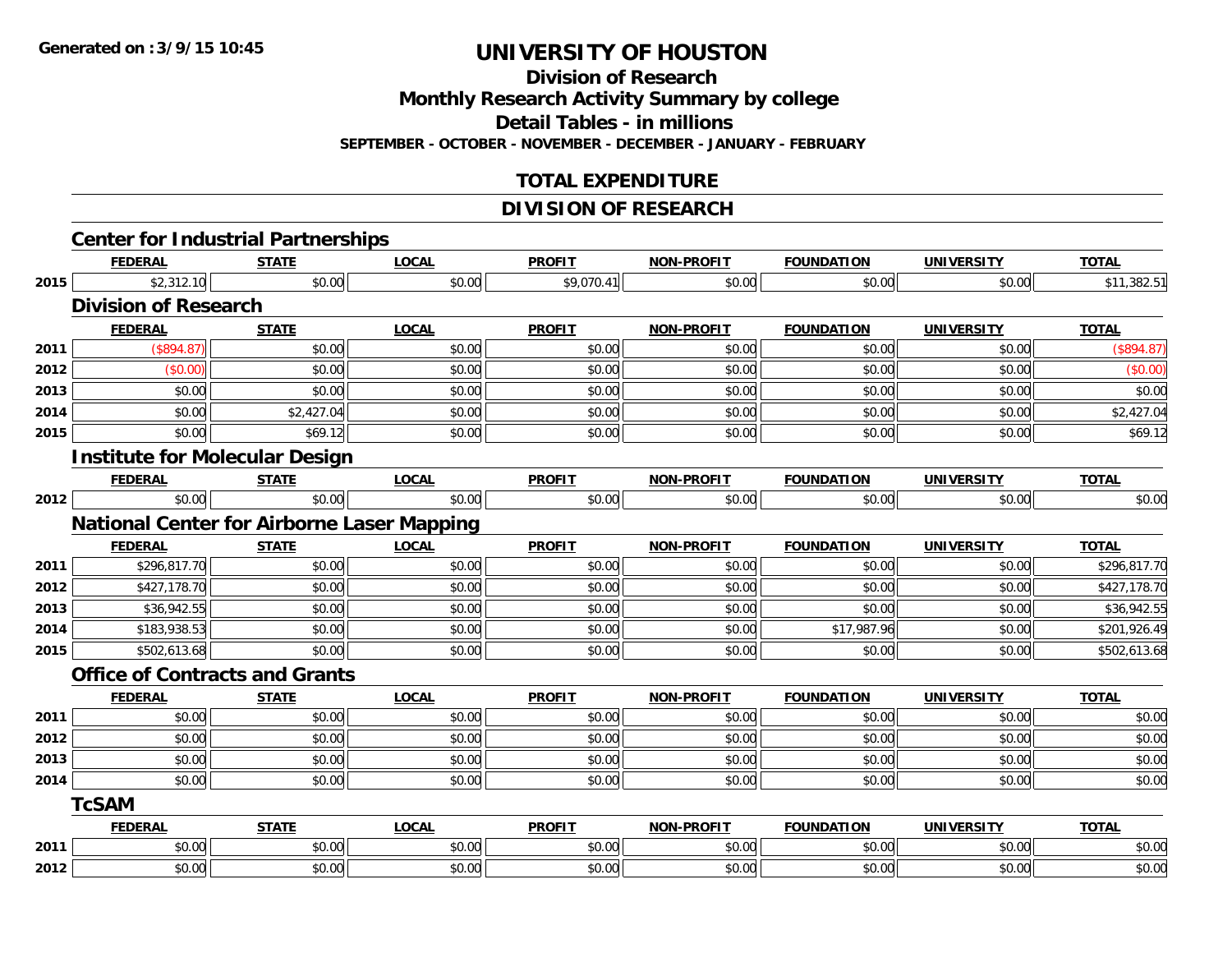# **Division of ResearchMonthly Research Activity Summary by college Detail Tables - in millions SEPTEMBER - OCTOBER - NOVEMBER - DECEMBER - JANUARY - FEBRUARY**

## **TOTAL EXPENDITURE**

# **DIVISION OF RESEARCH**

|      | <b>TcSUH</b>   |              |              |               |                   |                   |                   |              |
|------|----------------|--------------|--------------|---------------|-------------------|-------------------|-------------------|--------------|
|      | <b>FEDERAL</b> | <b>STATE</b> | <b>LOCAL</b> | <b>PROFIT</b> | <b>NON-PROFIT</b> | <b>FOUNDATION</b> | <b>UNIVERSITY</b> | <b>TOTAL</b> |
| 2011 | \$25,986.25    | \$0.00       | \$0.00       | \$77,994.73   | \$0.00            | \$0.00            | \$0.00            | \$103,980.98 |
| 2012 | \$27,302.62    | \$40,694.06  | \$0.00       | \$68,433.00   | \$0.00            | \$0.00            | \$0.00            | \$136,429.68 |
| 2013 | \$24,501.11    | \$5,708.38   | \$0.00       | \$36,165.71   | \$0.00            | \$0.00            | \$0.00            | \$66,375.20  |
| 2014 | \$131,751.65   | \$9,553.30   | \$0.00       | \$32,663.96   | \$0.00            | \$0.00            | \$0.00            | \$173,968.91 |
| 2015 | \$31,614.02    | \$0.00       | \$0.00       | \$16,120.78   | \$0.00            | \$0.00            | \$0.00            | \$47,734.80  |

# **Texas Obesity Research Center**

|      | <b>FEDERAL</b> | <b>STATE</b> | <u>LOCAL</u> | <b>PROFIT</b> | <b>NON-PROFIT</b> | <b>FOUNDATION</b> | <b>UNIVERSITY</b> | <b>TOTAL</b> |
|------|----------------|--------------|--------------|---------------|-------------------|-------------------|-------------------|--------------|
| 2011 | \$0.00         | \$0.00       | \$0.00       | \$0.00        | \$0.00            | \$0.00            | \$0.00            | \$0.00       |
| 2012 | \$0.00         | \$0.00       | \$0.00       | \$0.00        | \$0.00            | \$0.00            | \$0.00            | \$0.00       |
| 2013 | \$0.00         | \$0.00       | \$0.00       | \$0.00        | \$0.00            | \$0.00            | \$0.00            | \$0.00       |
| 2014 | \$0.00         | \$0.00       | \$0.00       | \$0.00        | \$0.00            | \$0.00            | \$0.00            | \$0.00       |
| 2015 | \$0.00         | \$0.00       | \$0.00       | \$0.00        | \$0.00            | \$0.00            | \$0.00            | \$0.00       |

#### **TIMES**

|       | <b>FEDERAL</b> | <b>STATE</b> | <b>LOCAL</b> | <b>PROFIT</b> | <b>NON-PROFIT</b> | <b>FOUNDATION</b> | <b>UNIVERSITY</b> | <u>TOTAL</u>   |
|-------|----------------|--------------|--------------|---------------|-------------------|-------------------|-------------------|----------------|
| 2011  | \$295,352.04   | \$9,462.97   | \$0.00       | \$0.00        | \$0.00            | \$0.00            | \$0.00            | \$304,815.01   |
| 2012  | \$958,426.13   | \$0.01       | \$0.00       | \$0.00        | \$0.00            | \$0.00            | \$0.00            | \$958,426.14   |
| 2013  | \$1,431,530.56 | (S759.74)    | \$0.00       | \$0.00        | \$0.00            | \$0.00            | \$0.00            | \$1,430,770.82 |
| 2014  | \$1,162,285.18 | \$11,865.08  | \$0.00       | \$0.00        | \$0.00            | \$0.00            | \$0.00            | \$1,174,150.26 |
| 2015  | \$1,065,311.59 | \$0.00       | \$0.00       | \$0.00        | \$2,170.88        | \$0.00            | \$0.00            | \$1,067,482.46 |
| Total | \$7,876,561.94 | \$104,166.31 | \$0.00       | \$522,746.36  | \$2,170.69        | \$17,987.96       | \$0.00            | \$8,523,633.26 |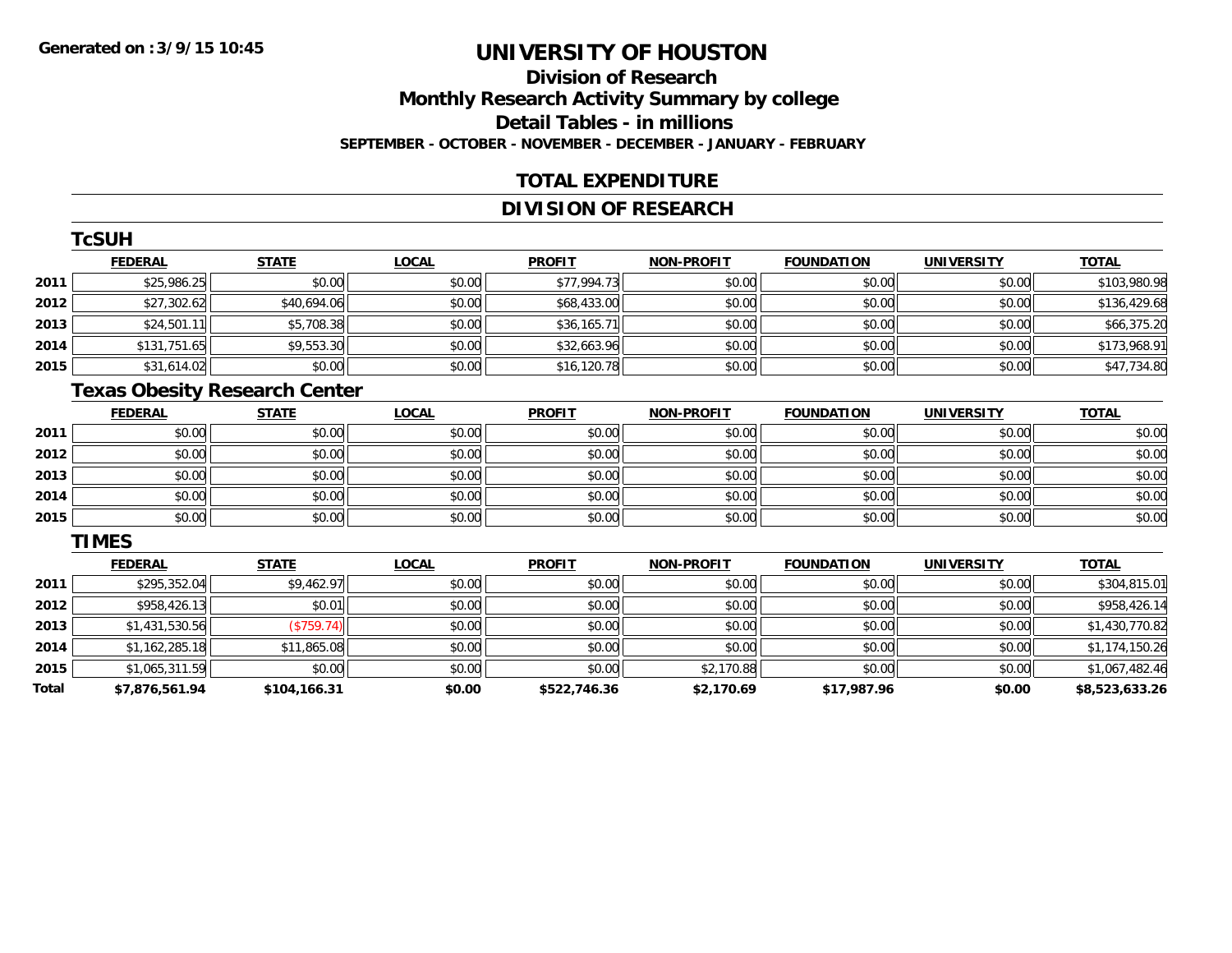**Division of Research**

**Monthly Research Activity Summary by college**

**Detail Tables - in millions**

**SEPTEMBER - OCTOBER - NOVEMBER - DECEMBER - JANUARY - FEBRUARY**

# **TOTAL EXPENDITURE**

# **GRADUATE COLLEGE OF SOCIAL WORK**

# **Center for Drug and Social Policy Research**

|      | <b>FEDERAL</b> | <b>STATE</b> | <u>LOCAL</u> | <b>PROFIT</b> | <b>NON-PROFIT</b> | <b>FOUNDATION</b> | <b>UNIVERSITY</b> | <b>TOTAL</b> |
|------|----------------|--------------|--------------|---------------|-------------------|-------------------|-------------------|--------------|
| 2011 | \$0.00         | \$0.00       | \$0.00       | \$0.00        | \$0.00            | \$0.00            | \$0.00            | \$0.00       |
| 2012 | \$0.00         | \$0.00       | \$0.00       | \$0.00        | \$0.00            | \$0.00            | \$0.00            | \$0.00       |
| 2013 | \$0.00         | \$0.00       | \$0.00       | \$0.00        | \$0.00            | \$0.00            | \$0.00            | \$0.00       |
| 2014 | \$0.00         | \$0.00       | \$0.00       | \$0.00        | \$0.00            | \$0.00            | \$0.00            | \$0.00       |
| 2015 | \$0.00         | \$0.00       | \$0.00       | \$0.00        | \$0.00            | \$0.00            | \$0.00            | \$0.00       |

# **Center for Health Equities & Evaluation Research**

|      | <b>FEDERAL</b> | <b>STATE</b> | <u>LOCAL</u> | <b>PROFIT</b> | <b>NON-PROFIT</b> | <b>FOUNDATION</b> | <b>UNIVERSITY</b> | <b>TOTAL</b> |
|------|----------------|--------------|--------------|---------------|-------------------|-------------------|-------------------|--------------|
| 2012 | \$72,518.73    | \$0.00       | \$0.00       | \$0.00        | \$0.00            | \$0.00            | \$0.00            | \$72,518.73  |
| 2013 | \$171,587.17   | \$0.00       | \$0.00       | \$0.00        | \$0.00            | \$0.00            | \$42,000.00       | \$213,587.17 |
| 2014 | \$83,617.97    | \$0.00       | \$0.00       | \$0.00        | \$0.00            | \$0.00            | \$0.00            | \$83,617.97  |
| 2015 | \$61,206.34    | \$0.00       | \$0.00       | \$0.00        | \$0.00            | \$0.00            | \$0.00            | \$61,206.34  |

# **Child & Family for Innovative Research**

|      | <b>FEDERAL</b> | <b>STATE</b> | <b>LOCAL</b> | <b>PROFIT</b>      | <b>NON-PROFIT</b> | <b>FOUNDATION</b> | <b>UNIVERSITY</b> | <b>TOTAL</b>   |
|------|----------------|--------------|--------------|--------------------|-------------------|-------------------|-------------------|----------------|
| 2011 | \$754,143.08   | \$14,066.62  | \$0.00       | \$0.00             | \$0.00            | \$34,104.10       | \$0.00            | \$802,313.79   |
| 2012 | \$659,238.11   | \$107.66     | \$0.00       | \$24,810.75        | \$0.00            | \$40,117.95       | \$2,109.33        | \$726,168.48   |
| 2013 | \$626,412.76   | \$28,854.79  | \$33,197.94  | $($ \$1,781.27 $)$ | \$9.17            | \$9,278.00        | \$1,021.48        | \$696,992.87   |
| 2014 | \$497,542.25   | \$26,828.36  | \$6,304.77   | \$19,540.56        | \$21,880.68       | \$36,483.07       | \$0.00            | \$608,579.69   |
| 2015 | \$1,135,587.67 | \$22,705.09  | \$0.00       | \$2,483.59         | (\$5,073.66)      | \$64,218.73       | \$0.00            | \$1,219,921.42 |

#### **Community Projects - Social Work**

|      | <b>FEDERAL</b> | STATE  | <b>LOCAL</b> | <b>PROFIT</b> | <b>NON-PROFIT</b> | <b>FOUNDATION</b> | <b>UNIVERSITY</b> | <u>TOTAL</u> |
|------|----------------|--------|--------------|---------------|-------------------|-------------------|-------------------|--------------|
| 2011 | \$0.00         | \$0.00 | \$0.00       | \$0.00        | \$0.00            | \$0.00            | \$0.00            | \$0.00       |
| 2012 | \$395.01       | \$0.00 | \$0.00       | \$0.00        | \$0.00            | \$0.00            | \$0.00            | \$395.01     |
| 2013 | \$0.01)        | \$0.00 | \$0.00       | \$0.00        | \$0.00            | \$0.00            | \$0.00            | (\$0.01)     |
| 2014 | \$0.00         | \$0.00 | \$0.00       | \$0.00        | \$0.00            | \$0.00            | \$0.00            | \$0.00       |

#### **Dean, Social Work**

|      | <b>FEDERAL</b> | <u>STATE</u> | <u>LOCAL</u> | <b>PROFIT</b> | <b>NON-PROFIT</b> | <b>FOUNDATION</b> | <b>UNIVERSITY</b> | <b>TOTAL</b> |
|------|----------------|--------------|--------------|---------------|-------------------|-------------------|-------------------|--------------|
| 2011 | \$339,067.93   | \$0.00       | \$0.00       | \$0.00        | \$0.00            | \$0.00            | \$0.00            | \$339,067.93 |
| 2012 | \$16,970.22    | \$0.00       | \$0.00       | \$0.00        | \$0.00            | \$0.00            | \$0.00            | \$16,970.22  |
| 2013 | \$17,787.82    | \$0.00       | \$0.00       | \$0.00        | \$0.00            | \$0.00            | \$0.00            | \$17,787.82  |
| 2014 | \$0.00         | \$0.00       | \$0.00       | \$0.00        | \$0.00            | \$0.00            | \$0.00            | \$0.00       |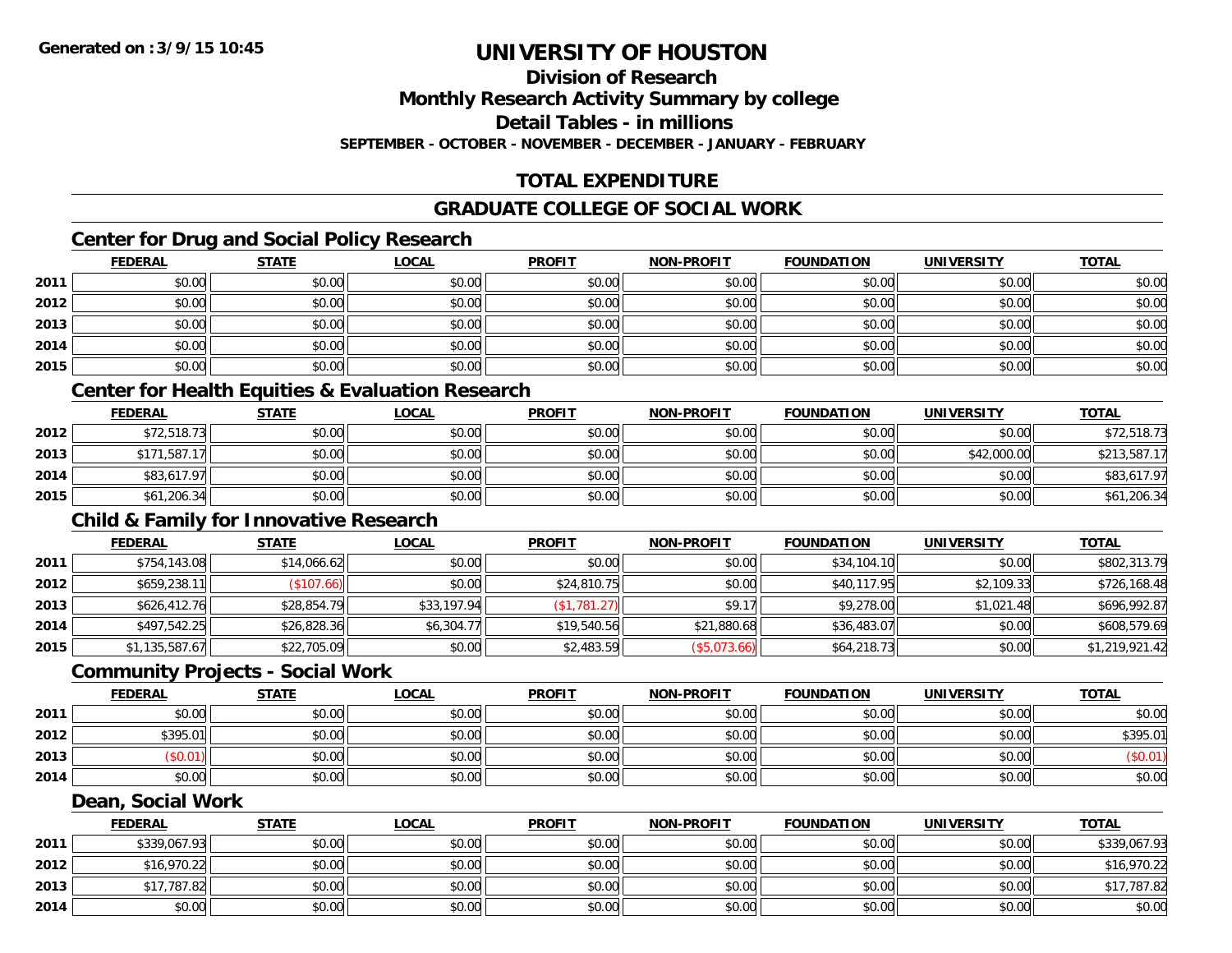**Division of Research**

**Monthly Research Activity Summary by college**

**Detail Tables - in millions**

**SEPTEMBER - OCTOBER - NOVEMBER - DECEMBER - JANUARY - FEBRUARY**

# **TOTAL EXPENDITURE**

#### **GRADUATE COLLEGE OF SOCIAL WORK**

### **Dean, Social Work**

|       | <b>FEDERAL</b>             | <b>STATE</b> | <b>LOCAL</b> | <b>PROFIT</b> | <b>NON-PROFIT</b> | <b>FOUNDATION</b> | <b>UNIVERSITY</b> | <b>TOTAL</b>   |
|-------|----------------------------|--------------|--------------|---------------|-------------------|-------------------|-------------------|----------------|
| 2015  | \$3,187.98                 | \$0.00       | \$0.00       | \$0.00        | \$0.00            | \$0.00            | \$0.00            | \$3,187.98     |
|       | <b>Office for Drug SPR</b> |              |              |               |                   |                   |                   |                |
|       | <b>FEDERAL</b>             | <b>STATE</b> | <b>LOCAL</b> | <b>PROFIT</b> | <b>NON-PROFIT</b> | <b>FOUNDATION</b> | <b>UNIVERSITY</b> | <b>TOTAL</b>   |
| 2011  | \$0.00                     | \$0.00       | \$0.00       | \$0.00        | \$0.00            | \$0.00            | \$0.00            | \$0.00         |
| 2012  | \$0.00                     | \$0.00       | \$0.00       | \$0.00        | \$0.00            | \$0.00            | \$0.00            | \$0.00         |
| 2013  | \$0.00                     | \$0.00       | \$0.00       | \$0.00        | \$0.00            | \$0.00            | \$0.00            | \$0.00         |
| 2014  | \$0.00                     | \$0.00       | \$0.00       | \$0.00        | \$0.00            | \$0.00            | \$0.00            | \$0.00         |
| 2015  | \$0.00                     | \$0.00       | \$0.00       | \$0.00        | \$0.00            | \$0.00            | \$0.00            | \$0.00         |
| Total | \$4,439,263.03             | \$92,347.20  | \$39,502.71  | \$45,053.63   | \$16,816.19       | \$184,201.85      | \$45,130.81       | \$4,862,315.42 |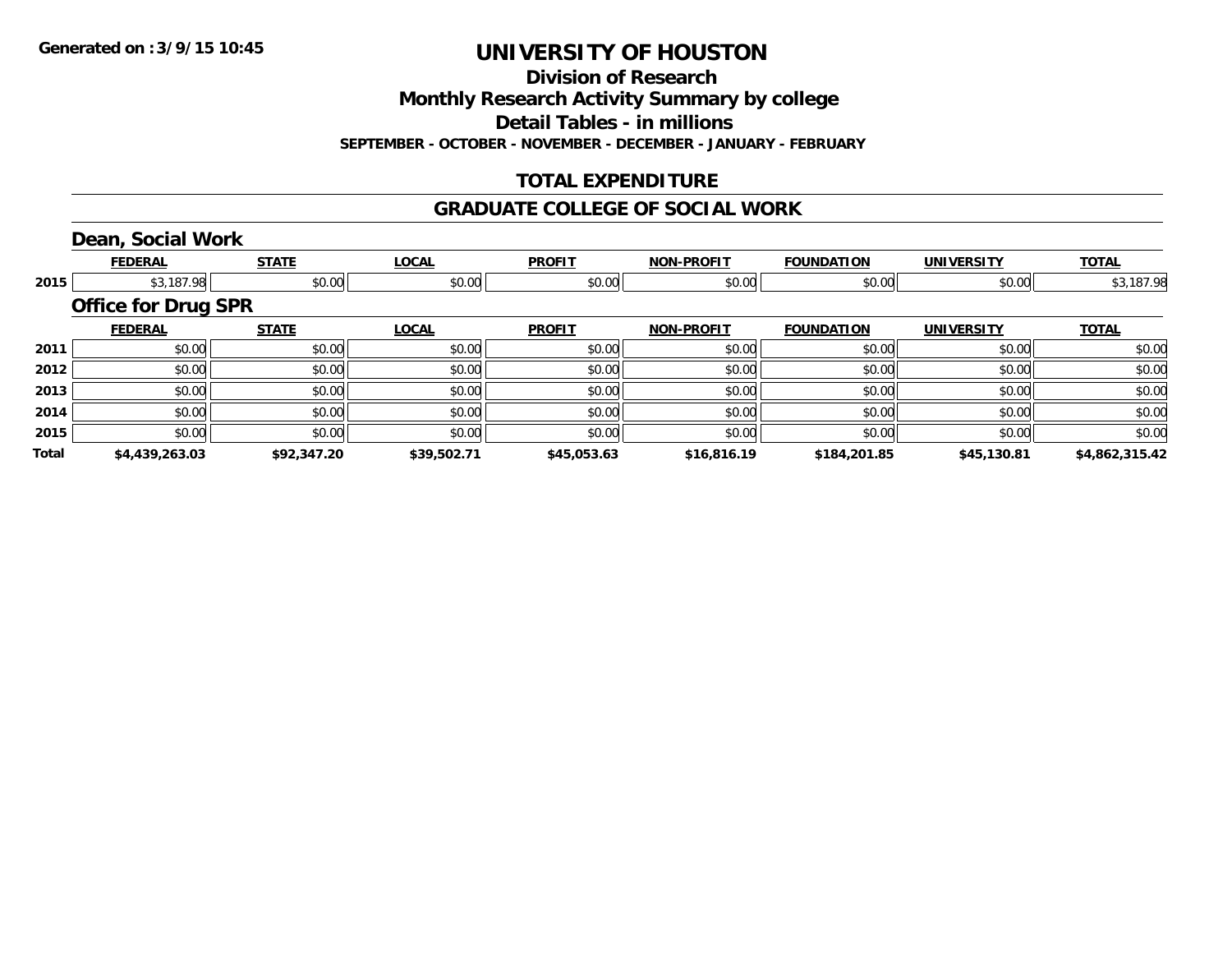#### **Division of Research**

**Monthly Research Activity Summary by college**

**Detail Tables - in millions**

**SEPTEMBER - OCTOBER - NOVEMBER - DECEMBER - JANUARY - FEBRUARY**

### **TOTAL EXPENDITURE**

#### **HILTON COLLEGE OF HOTEL AND RESTAURANT MANAGEMENT**

### **Hotel and Restaurant Management**

|       | <b>FEDERAL</b> | <b>STATE</b> | <u>LOCAL</u> | <b>PROFIT</b> | <b>NON-PROFIT</b> | <b>FOUNDATION</b> | <b>UNIVERSITY</b> | <b>TOTAL</b> |
|-------|----------------|--------------|--------------|---------------|-------------------|-------------------|-------------------|--------------|
| 2011  | \$3,314.08     | \$37,718.23  | \$0.00       | \$1,065.30    | \$707.63          | \$0.00            | \$0.00            | \$42,805.24  |
| 2012  | \$10,182.50    | \$80,978.89  | \$0.00       | \$25.76       | \$6,446.91        | \$0.00            | \$0.00            | \$97,634.06  |
| 2013  | \$20,871.44    | \$26,902.93  | \$0.00       | \$0.00        | \$0.00            | \$0.00            | \$0.00            | \$47,774.37  |
| 2014  | \$53,432.89    | (\$278.24)   | \$0.00       | \$0.00        | \$0.00            | \$6,575.73        | \$0.00            | \$59,730.38  |
| 2015  | \$59,975.29    | (\$287.27)   | \$0.00       | \$0.00        | \$0.00            | \$9,356.22        | \$0.00            | \$69,044.24  |
| Total | \$147,776.20   | \$145,034.54 | \$0.00       | \$1,091.06    | \$7,154.54        | \$15,931.95       | \$0.00            | \$316,988.29 |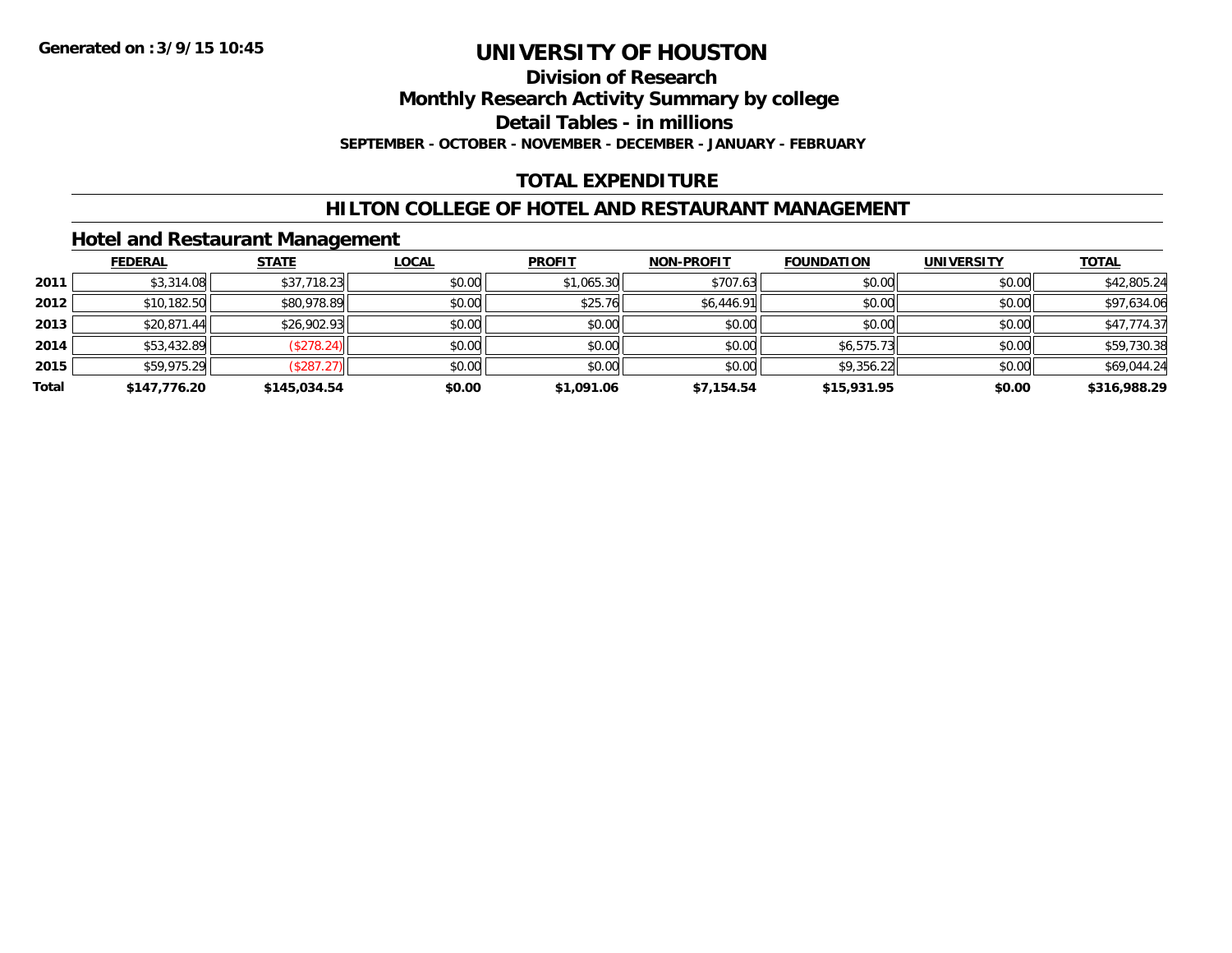# **Division of ResearchMonthly Research Activity Summary by college Detail Tables - in millions SEPTEMBER - OCTOBER - NOVEMBER - DECEMBER - JANUARY - FEBRUARY**

### **TOTAL EXPENDITURE**

#### **HONORS COLLEGE**

# **Dean, Honors College**

|       | <b>FEDERAL</b> | <b>STATE</b> | <b>LOCAL</b> | <b>PROFIT</b> | <b>NON-PROFIT</b> | <b>FOUNDATION</b> | <b>UNIVERSITY</b> | <b>TOTAL</b> |
|-------|----------------|--------------|--------------|---------------|-------------------|-------------------|-------------------|--------------|
| 2011  | \$7,320.86     | \$0.00       | \$0.00       | \$0.00        | \$0.00            | \$0.00            | \$0.00            | \$7,320.86   |
| 2012  | \$12,093.37    | \$0.00       | \$0.00       | \$0.00        | \$9,100.19        | \$0.00            | \$0.00            | \$21,193.56  |
| 2013  | \$13,066.85    | \$0.00       | \$0.00       | \$0.00        | \$5,854.48        | \$0.00            | \$0.00            | \$18,921.33  |
| 2014  | \$2,694.74     | \$0.00       | \$0.00       | \$0.00        | \$8,956.69        | \$4,453.07        | \$0.00            | \$16,104.50  |
| 2015  | \$0.00         | \$0.00       | \$0.00       | \$0.00        | (\$17.71)         | \$713.32          | \$0.00            | \$695.62     |
| Total | \$35,175.82    | \$0.00       | \$0.00       | \$0.00        | \$23,893.64       | \$5,166.40        | \$0.00            | \$64,235.86  |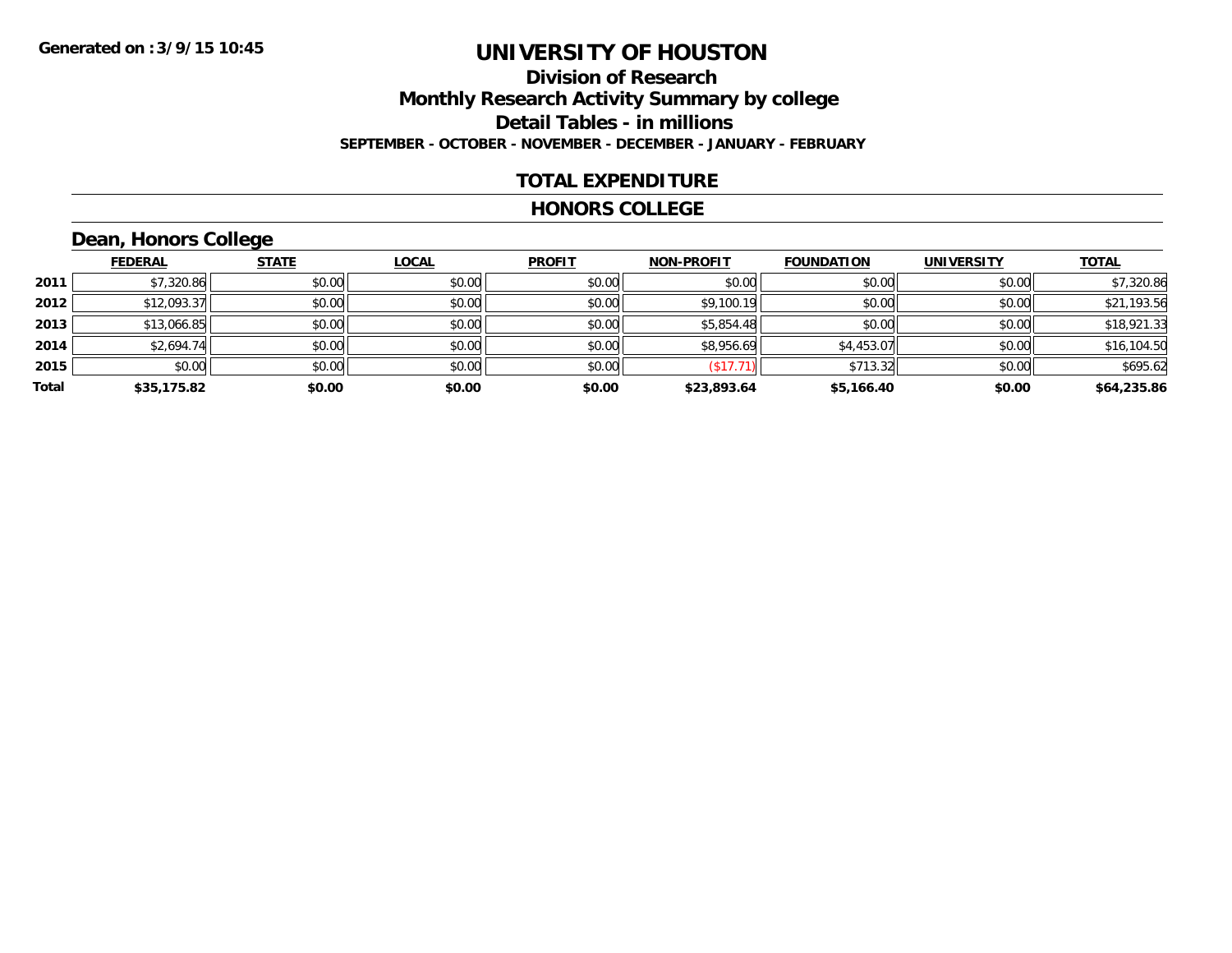### **Division of Research Monthly Research Activity Summary by college Detail Tables - in millions SEPTEMBER - OCTOBER - NOVEMBER - DECEMBER - JANUARY - FEBRUARY**

#### **TOTAL EXPENDITURE**

#### **LIBRARY**

### **Administration, Library**

|       | <b>FEDERAL</b> | <b>STATE</b> | <b>LOCAL</b> | <b>PROFIT</b> | <b>NON-PROFIT</b> | <b>FOUNDATION</b> | <b>UNIVERSITY</b> | <b>TOTAL</b> |
|-------|----------------|--------------|--------------|---------------|-------------------|-------------------|-------------------|--------------|
| 2011  | \$6,249.99     | \$0.00       | \$0.00       | \$0.00        | \$0.00            | \$0.00            | \$0.00            | \$6,249.99   |
| 2012  | \$43.40        | \$0.00       | \$0.00       | \$0.00        | \$0.00            | \$0.00            | \$0.00            | \$43.40      |
| 2013  | \$0.00         | \$0.00       | \$0.00       | \$0.00        | \$0.00            | \$0.00            | \$0.00            | \$0.00       |
| 2014  | \$0.00         | \$0.00       | \$0.00       | \$0.00        | \$0.00            | \$0.00            | \$0.00            | \$0.00       |
| Total | \$6,293.39     | \$0.00       | \$0.00       | \$0.00        | \$0.00            | \$0.00            | \$0.00            | \$6,293.39   |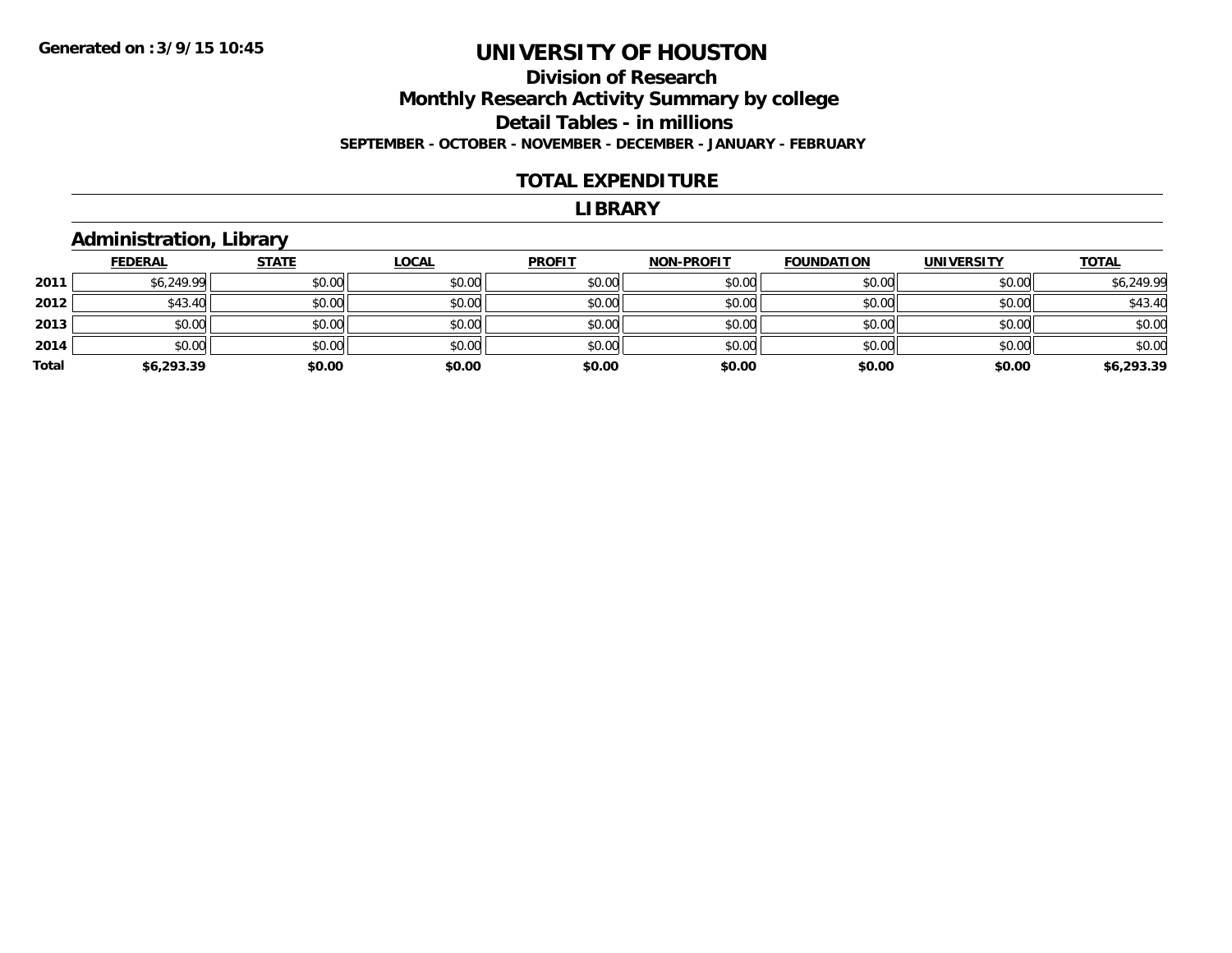**Division of Research**

**Monthly Research Activity Summary by college**

**Detail Tables - in millions**

**SEPTEMBER - OCTOBER - NOVEMBER - DECEMBER - JANUARY - FEBRUARY**

# **TOTAL EXPENDITURE**

# **OTHER OUTSIDE ORGANIZATIONS USED FOR CPHS LOGINS**

|              | nealth ∂<br><b>Center</b> |        |        |               |                   |                   |                   |              |
|--------------|---------------------------|--------|--------|---------------|-------------------|-------------------|-------------------|--------------|
|              | <b>FEDERAL</b>            | STATE  | LOCAL  | <b>PROFIT</b> | <b>NON-PROFIT</b> | <b>FOUNDATION</b> | <b>UNIVERSITY</b> | <b>TOTAL</b> |
| 2015         | \$0.00                    | \$0.00 | \$0.00 | \$0.00        | \$0.00            | \$0.00            | \$0.00            | \$0.00       |
| <b>Total</b> | \$0.00                    | \$0.00 | \$0.00 | \$0.00        | \$0.00            | \$0.00            | \$0.00            | \$0.00       |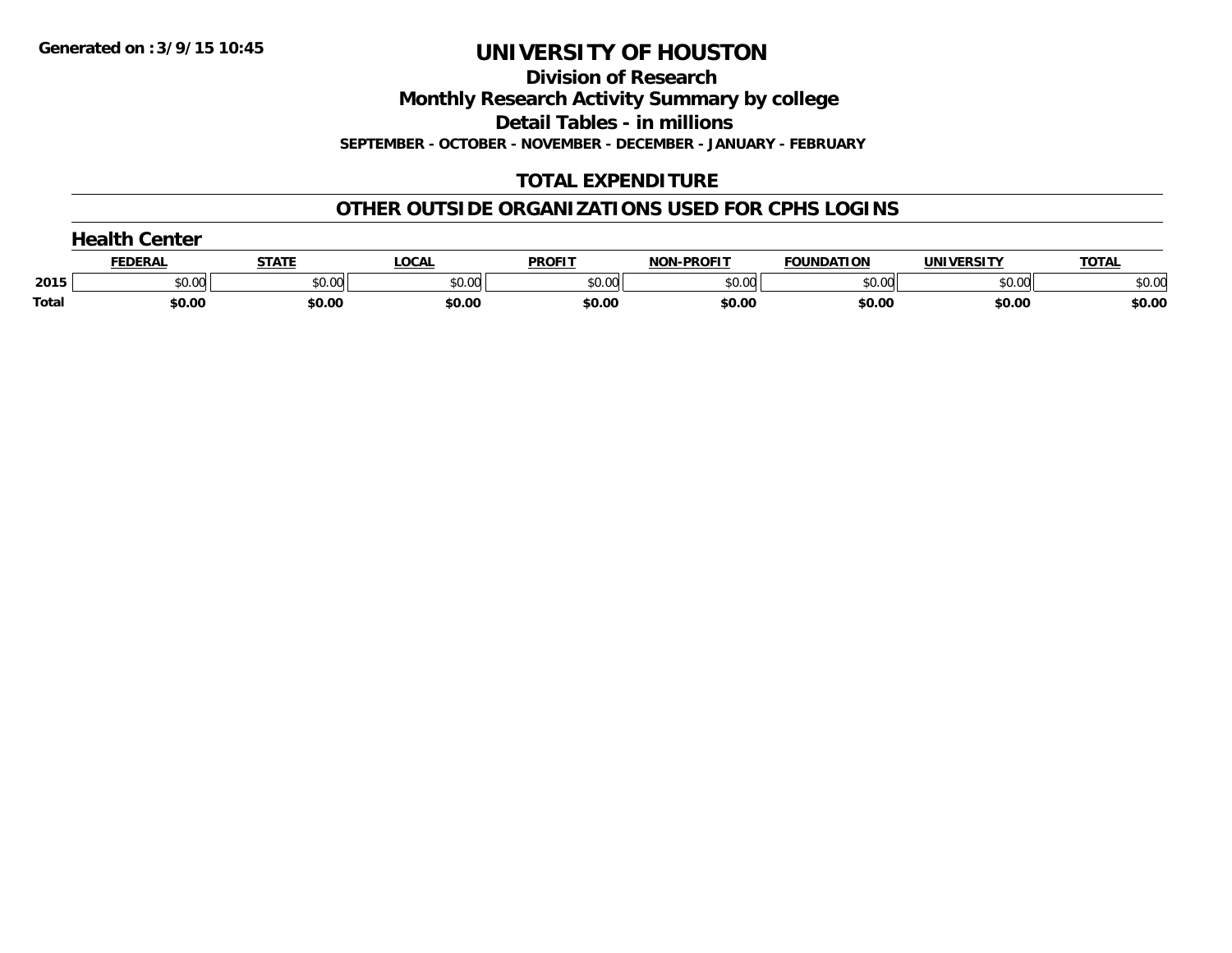# **Division of ResearchMonthly Research Activity Summary by college Detail Tables - in millions SEPTEMBER - OCTOBER - NOVEMBER - DECEMBER - JANUARY - FEBRUARY**

#### **TOTAL EXPENDITURE**

#### **PRESIDENT**

### **Office of the President**

|       | <b>FEDERAL</b> | <b>STATE</b> | <b>LOCAL</b> | <b>PROFIT</b> | <b>NON-PROFIT</b> | <b>FOUNDATION</b> | <b>UNIVERSITY</b> | <b>TOTAL</b> |
|-------|----------------|--------------|--------------|---------------|-------------------|-------------------|-------------------|--------------|
| 2011  | \$0.00         | \$0.00       | \$0.00       | \$0.00        | \$0.00            | \$0.00            | \$0.00            | \$0.00       |
| 2012  | \$0.00         | \$0.00       | \$0.00       | \$0.00        | \$0.00            | \$0.00            | \$0.00            | \$0.00       |
| 2013  | \$0.00         | \$0.00       | \$0.00       | \$0.00        | \$0.00            | \$0.00            | \$0.00            | \$0.00       |
| 2014  | \$0.00         | \$0.00       | \$0.00       | \$0.00        | \$0.00            | \$0.00            | \$0.00            | \$0.00       |
| 2015  | \$33,535.30    | \$0.00       | \$0.00       | \$0.00        | \$0.00            | \$0.00            | \$0.00            | \$33,535.30  |
| Total | \$33,535.30    | \$0.00       | \$0.00       | \$0.00        | \$0.00            | \$0.00            | \$0.00            | \$33,535.30  |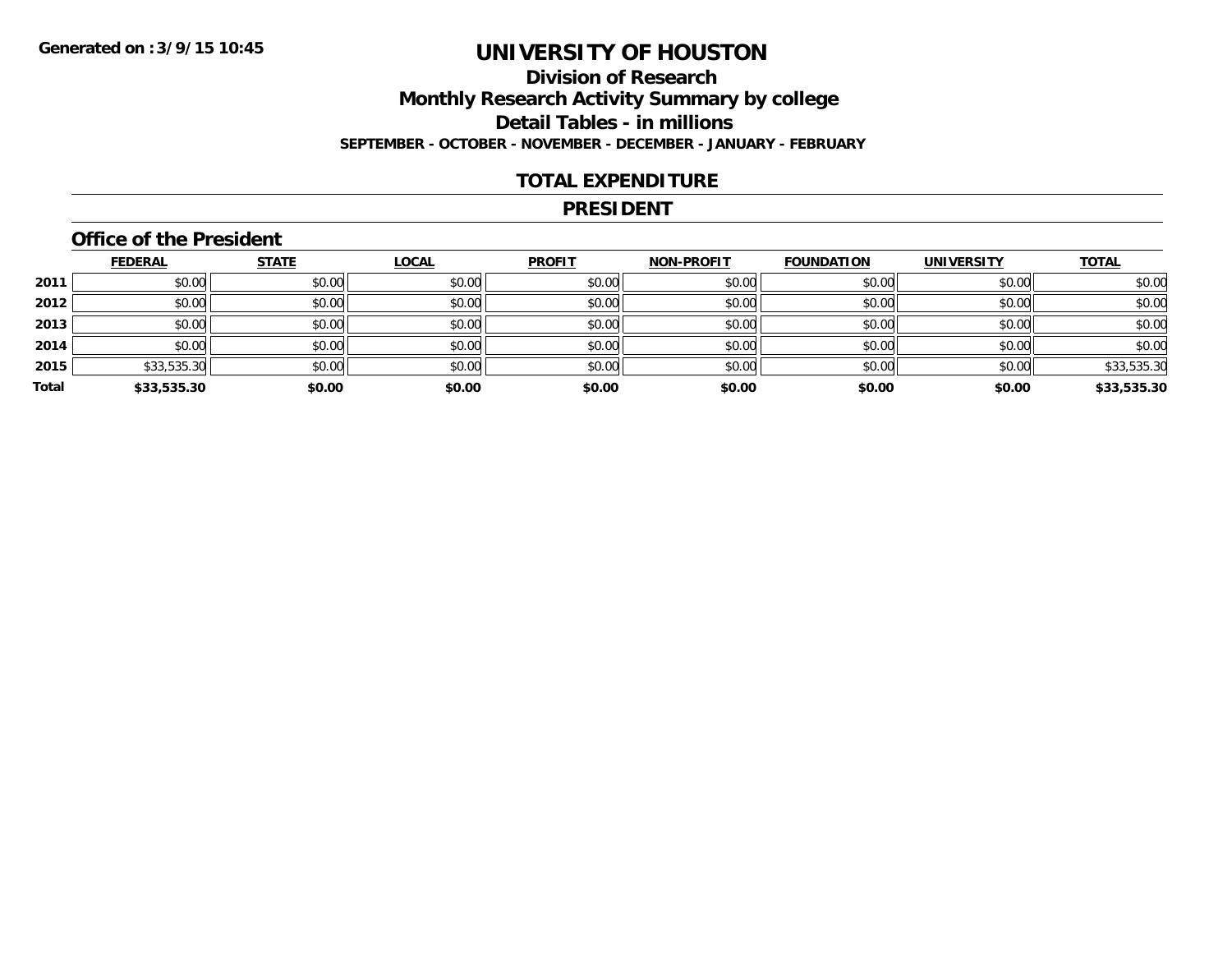**Division of Research**

**Monthly Research Activity Summary by college**

**Detail Tables - in millions**

**SEPTEMBER - OCTOBER - NOVEMBER - DECEMBER - JANUARY - FEBRUARY**

# **TOTAL EXPENDITURE**

#### **SENIOR V.P. FOR ACADEMIC AFFAIRS AND PROVOST**

|      | <b>Challenger Program</b>                           |              |              |               |                   |                   |                   |              |
|------|-----------------------------------------------------|--------------|--------------|---------------|-------------------|-------------------|-------------------|--------------|
|      | <b>FEDERAL</b>                                      | <b>STATE</b> | <b>LOCAL</b> | <b>PROFIT</b> | <b>NON-PROFIT</b> | <b>FOUNDATION</b> | <b>UNIVERSITY</b> | <b>TOTAL</b> |
| 2011 | \$0.00                                              | \$0.00       | \$0.00       | \$0.00        | \$0.00            | \$0.00            | \$0.00            | \$0.00       |
| 2012 | \$0.00                                              | \$0.00       | \$0.00       | \$0.00        | \$0.00            | \$0.00            | \$0.00            | \$0.00       |
| 2013 | \$0.00                                              | \$0.00       | \$0.00       | \$0.00        | \$0.00            | \$0.00            | \$0.00            | \$0.00       |
| 2014 | \$0.00                                              | \$0.00       | \$0.00       | \$0.00        | \$0.00            | \$0.00            | \$0.00            | \$0.00       |
| 2015 | \$0.00                                              | \$0.00       | \$0.00       | \$0.00        | \$0.00            | \$0.00            | \$0.00            | \$0.00       |
|      | <b>Continuing Education</b>                         |              |              |               |                   |                   |                   |              |
|      | <b>FEDERAL</b>                                      | <b>STATE</b> | <b>LOCAL</b> | <b>PROFIT</b> | <b>NON-PROFIT</b> | <b>FOUNDATION</b> | <b>UNIVERSITY</b> | <b>TOTAL</b> |
| 2011 | \$0.00                                              | \$1,068.06   | \$0.00       | \$0.00        | \$0.00            | \$0.00            | \$0.00            | \$1,068.06   |
|      | <b>Learning Support Services</b>                    |              |              |               |                   |                   |                   |              |
|      | <b>FEDERAL</b>                                      | <b>STATE</b> | <b>LOCAL</b> | <b>PROFIT</b> | <b>NON-PROFIT</b> | <b>FOUNDATION</b> | <b>UNIVERSITY</b> | <b>TOTAL</b> |
| 2012 | \$0.00                                              | \$0.00       | \$0.00       | \$0.00        | \$0.00            | \$0.00            | \$0.00            | \$0.00       |
| 2013 | \$0.00                                              | \$0.00       | \$0.00       | \$0.00        | \$0.00            | \$0.00            | \$0.00            | \$0.00       |
|      | <b>Office of Admissions</b>                         |              |              |               |                   |                   |                   |              |
|      | <b>FEDERAL</b>                                      | <b>STATE</b> | <b>LOCAL</b> | <b>PROFIT</b> | <b>NON-PROFIT</b> | <b>FOUNDATION</b> | <b>UNIVERSITY</b> | <b>TOTAL</b> |
| 2011 | \$0.00                                              | \$0.00       | \$0.00       | \$0.00        | \$0.00            | \$0.00            | \$0.00            | \$0.00       |
| 2012 | \$0.00                                              | \$0.00       | \$0.00       | \$0.00        | \$0.00            | \$0.00            | \$0.00            | \$0.00       |
| 2013 | \$0.00                                              | \$0.00       | \$0.00       | \$0.00        | \$0.00            | \$0.00            | \$0.00            | \$0.00       |
| 2014 | \$0.00                                              | \$0.00       | \$0.00       | \$0.00        | \$0.00            | \$0.00            | \$0.00            | \$0.00       |
| 2015 | \$0.00                                              | \$0.00       | \$0.00       | \$0.00        | \$0.00            | \$0.00            | \$0.00            | \$0.00       |
|      | <b>Senior V.P. for Academic Affairs and Provost</b> |              |              |               |                   |                   |                   |              |
|      | <b>FEDERAL</b>                                      | <b>STATE</b> | <b>LOCAL</b> | <b>PROFIT</b> | <b>NON-PROFIT</b> | <b>FOUNDATION</b> | <b>UNIVERSITY</b> | <b>TOTAL</b> |
| 2013 | \$0.00                                              | \$0.00       | \$0.00       | \$0.00        | \$0.00            | \$0.00            | \$0.00            | \$0.00       |
| 2014 | \$0.00                                              | \$0.00       | \$0.00       | \$38,767.38   | \$0.00            | \$0.00            | \$0.00            | \$38,767.38  |
|      | <b>Student Support Services</b>                     |              |              |               |                   |                   |                   |              |
|      | <b>FEDERAL</b>                                      | <b>STATE</b> | <b>LOCAL</b> | <b>PROFIT</b> | <b>NON-PROFIT</b> | <b>FOUNDATION</b> | <b>UNIVERSITY</b> | <b>TOTAL</b> |
| 2014 | \$0.00                                              | \$0.00       | \$0.00       | \$0.00        | \$0.00            | \$0.00            | \$0.00            | \$0.00       |
| 2015 | \$0.00                                              | \$0.00       | \$0.00       | \$0.00        | \$0.00            | \$0.00            | \$0.00            | \$0.00       |
|      | <b>Undergraduate Scholars</b>                       |              |              |               |                   |                   |                   |              |
|      | <b>FEDERAL</b>                                      | <b>STATE</b> | <b>LOCAL</b> | <b>PROFIT</b> | <b>NON-PROFIT</b> | <b>FOUNDATION</b> | <b>UNIVERSITY</b> | <b>TOTAL</b> |
| 2011 | \$0.00                                              | \$6,779.41   | \$0.00       | \$0.00        | \$0.00            | \$0.00            | \$0.00            | \$6,779.41   |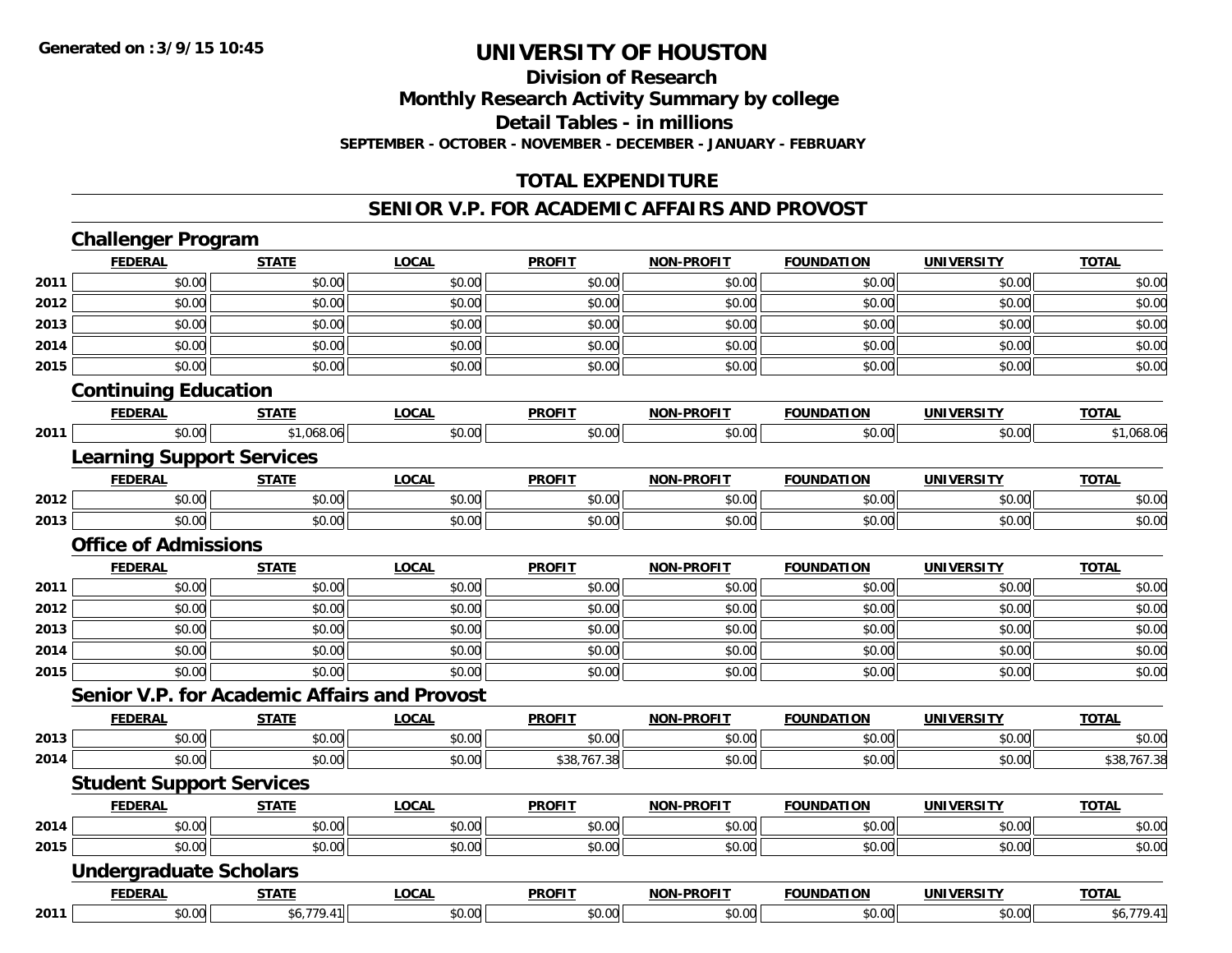# **Division of Research**

**Monthly Research Activity Summary by college**

**Detail Tables - in millions**

**SEPTEMBER - OCTOBER - NOVEMBER - DECEMBER - JANUARY - FEBRUARY**

# **TOTAL EXPENDITURE**

# **SENIOR V.P. FOR ACADEMIC AFFAIRS AND PROVOST**

# **Undergraduate Scholars**

|      | <b>FEDERAL</b> | <b>STATE</b> | <b>LOCAL</b> | <b>PROFIT</b> | <b>NON-PROFIT</b> | <b>FOUNDATION</b> | <b>UNIVERSITY</b> | <b>TOTAL</b> |
|------|----------------|--------------|--------------|---------------|-------------------|-------------------|-------------------|--------------|
| 2012 | \$0.00         | .757.48      | \$0.00       | \$0.00        | \$0.00            | \$0.00            | \$0.00            | /57.48       |
| 2013 | \$0.00         | \$2,810.90   | \$0.00       | \$0.00        | \$0.00            | \$0.00            | \$0.00            | \$2,810.90   |
| 2014 | \$0.00         | \$4,935.38   | \$0.00       | \$0.00        | \$0.00            | \$0.00            | \$0.00            | 4,935.38     |

#### **Undergraduate Student Success**

|      | <b>FEDERAL</b> | <b>STATE</b> | <u>LOCAL</u> | <b>PROFIT</b> | <b>NON-PROFIT</b> | <b>FOUNDATION</b> | <b>UNIVERSITY</b> | <b>TOTAL</b> |
|------|----------------|--------------|--------------|---------------|-------------------|-------------------|-------------------|--------------|
| 2011 | \$0.00         | \$0.00       | \$0.00       | \$0.00        | \$0.00            | \$0.00            | \$0.00            | \$0.00       |
| 2012 | \$0.00         | \$23,163.56  | \$0.00       | \$0.00        | \$0.00            | \$0.00            | \$0.00            | \$23,163.56  |
| 2013 | \$0.00         | \$10,249.19  | \$0.00       | \$0.00        | \$0.00            | \$0.00            | \$0.00            | \$10,249.19  |
| 2014 | \$0.00         | \$15,076.34  | \$0.00       | \$0.00        | \$0.00            | \$0.00            | \$0.00            | \$15,076.34  |
| 2015 | \$0.00         | \$13,798.92  | \$0.00       | \$0.00        | \$0.00            | \$0.00            | \$0.00            | \$13,798.92  |

### **Undergraduate Student Success Center**

|       | <b>FEDERAL</b> | <b>STATE</b> | <b>LOCAL</b> | <b>PROFIT</b> | <b>NON-PROFIT</b> | <b>FOUNDATION</b> | <b>UNIVERSITY</b> | <b>TOTAL</b>   |
|-------|----------------|--------------|--------------|---------------|-------------------|-------------------|-------------------|----------------|
| 2011  | \$162,437.61   | \$64,364.97  | \$0.00       | \$0.00        | \$33,869.87       | \$3,876.54        | \$0.00            | \$264,548.99   |
| 2012  | \$158,869.56   | \$64,709.37  | \$0.00       | \$0.00        | \$36,500.27       | \$0.00            | \$0.00            | \$260,079.20   |
| 2013  | \$190,631.52   | \$64,810.49  | \$0.00       | \$0.00        | (\$539.58)        | \$0.00            | \$0.00            | \$254,902.43   |
| 2014  | \$201,400.93   | \$58,046.96  | \$0.00       | \$0.00        | \$0.00            | \$0.00            | \$0.00            | \$259,447.89   |
| 2015  | \$153, 136.17  | \$63,515.40  | \$0.00       | \$0.00        | \$38,091.31       | \$0.00            | \$0.00            | \$254,742.88   |
| Total | \$866,475.79   | \$398,086.43 | \$0.00       | \$38,767.38   | \$107,921.87      | \$3,876.54        | \$0.00            | \$1,415,128.01 |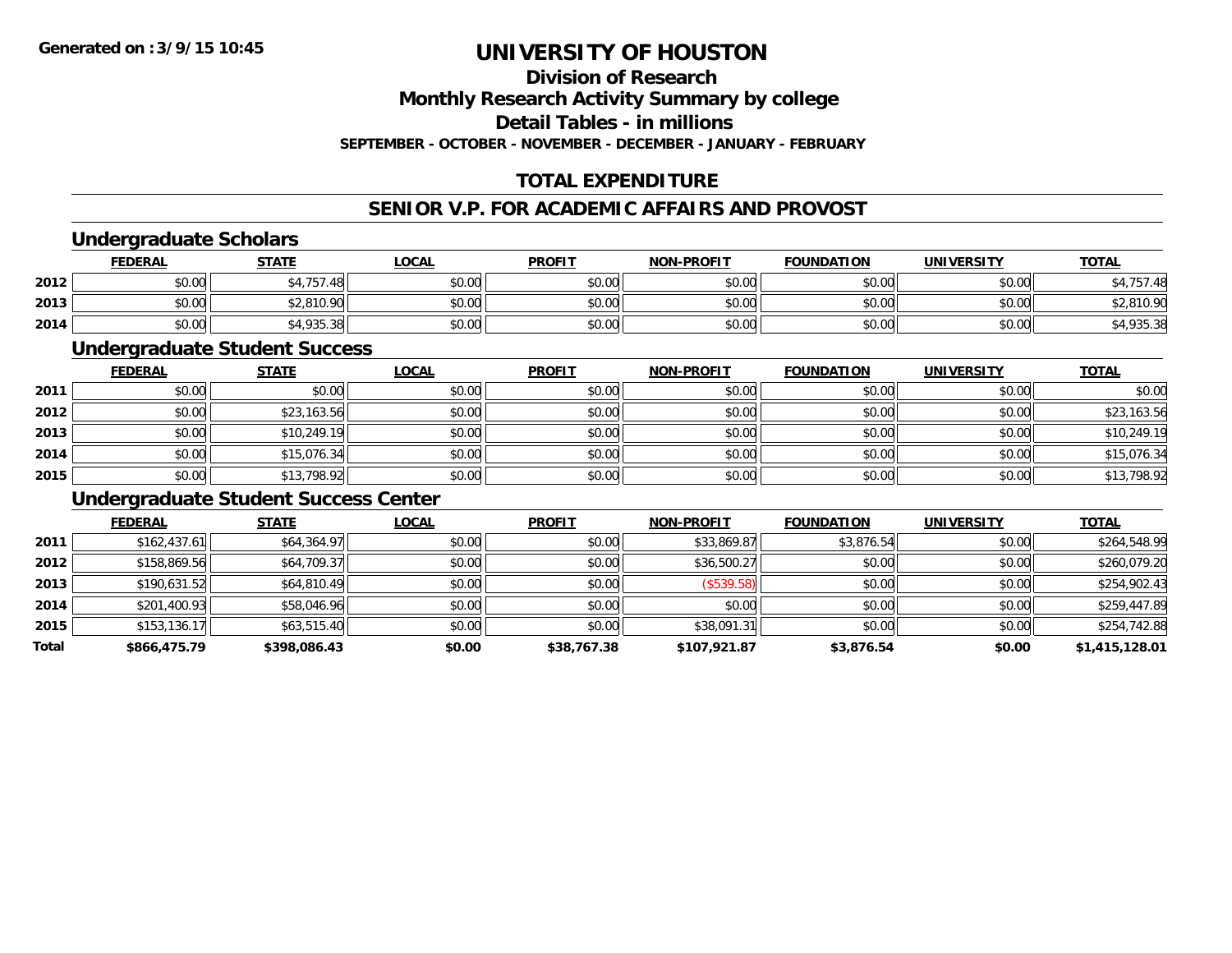# **Division of ResearchMonthly Research Activity Summary by college Detail Tables - in millions SEPTEMBER - OCTOBER - NOVEMBER - DECEMBER - JANUARY - FEBRUARY**

### **TOTAL EXPENDITURE**

#### **UH LAW CENTER**

|              | Dean, Law      |              |              |               |                   |                   |                   |                |
|--------------|----------------|--------------|--------------|---------------|-------------------|-------------------|-------------------|----------------|
|              | <b>FEDERAL</b> | <b>STATE</b> | <b>LOCAL</b> | <b>PROFIT</b> | <b>NON-PROFIT</b> | <b>FOUNDATION</b> | <b>UNIVERSITY</b> | <b>TOTAL</b>   |
| 2011         | \$13,344.47    | \$0.00       | \$0.00       | \$0.00        | \$0.00            | \$0.00            | \$0.00            | \$13,344.47    |
| 2012         | (\$221,035.97) | \$0.00       | \$0.00       | \$0.00        | \$0.00            | \$0.00            | \$0.00            | (\$221,035.97) |
| 2013         | \$0.00         | \$0.00       | \$0.00       | \$0.00        | \$0.00            | \$0.00            | \$0.00            | \$0.00         |
|              | Law-UH         |              |              |               |                   |                   |                   |                |
|              | <b>FEDERAL</b> | <b>STATE</b> | <b>LOCAL</b> | <b>PROFIT</b> | <b>NON-PROFIT</b> | <b>FOUNDATION</b> | <b>UNIVERSITY</b> | <b>TOTAL</b>   |
| 2011         | \$39,244.35    | \$63,134.07  | \$0.00       | \$0.00        | \$0.00            | \$39,015.95       | \$0.00            | \$141,394.37   |
| 2012         | \$6,677.10     | \$98,320.27  | \$0.00       | \$0.00        | \$0.00            | \$33,253.86       | \$0.00            | \$138,251.23   |
| 2013         | \$133,738.92   | \$63,498.61  | \$0.00       | \$0.00        | \$0.00            | \$28,478.77       | \$0.00            | \$225,716.30   |
| 2014         | \$9,182.58     | \$80,125.80  | \$0.00       | \$0.00        | \$0.00            | \$5,636.78        | \$0.00            | \$94,945.16    |
| 2015         | \$27,765.41    | \$94,520.15  | \$0.00       | \$0.00        | \$0.00            | \$3,504.26        | \$0.00            | \$125,789.82   |
| <b>Total</b> | \$8,916.86     | \$399,598.90 | \$0.00       | \$0.00        | \$0.00            | \$109,889.62      | \$0.00            | \$518,405.38   |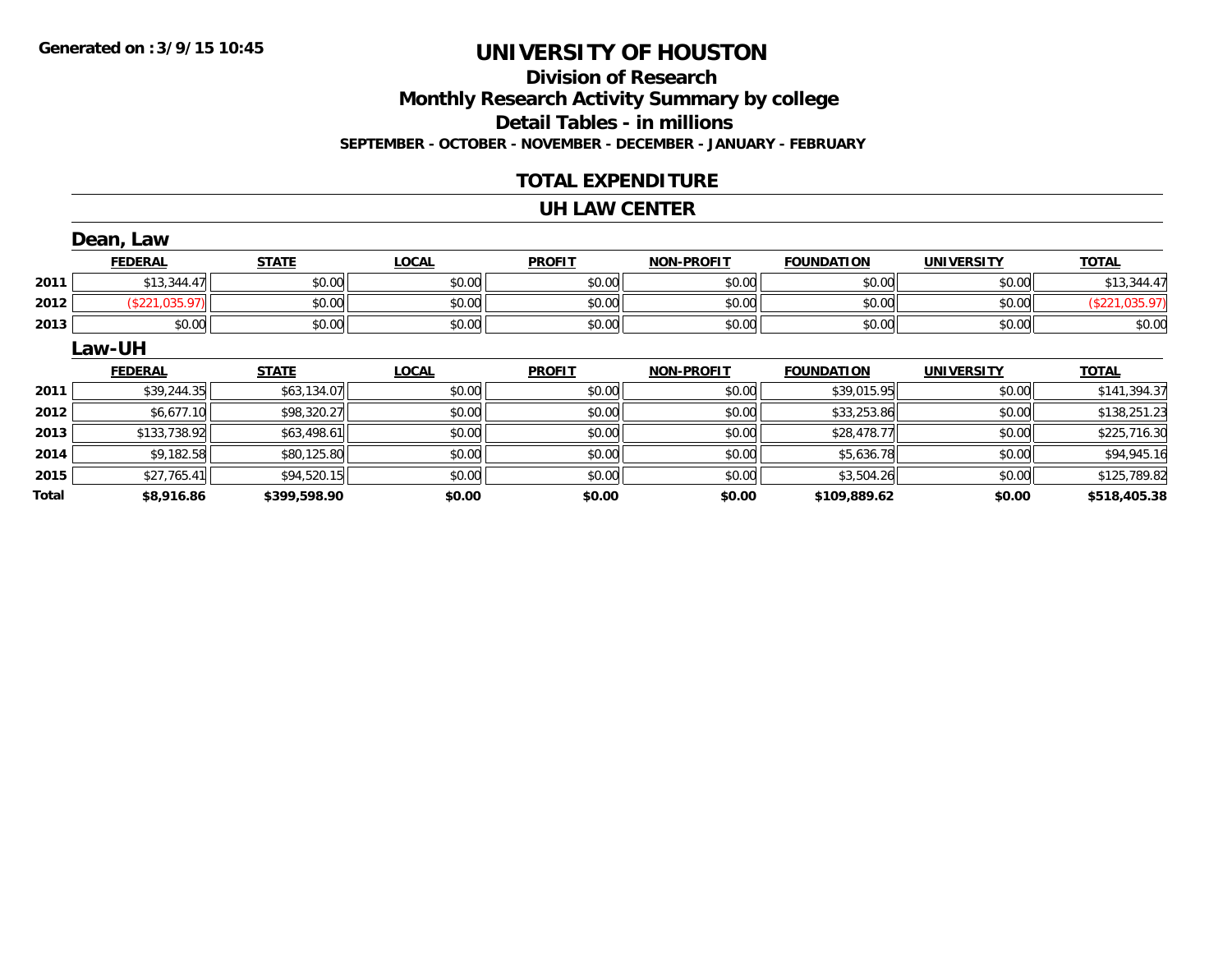# **Division of ResearchMonthly Research Activity Summary by college Detail Tables - in millions SEPTEMBER - OCTOBER - NOVEMBER - DECEMBER - JANUARY - FEBRUARY**

### **TOTAL EXPENDITURE**

#### **UKNOWN COLLEGE**

### **Unknown Department**

|       | <b>FEDERAL</b> | <b>STATE</b> | <b>LOCAL</b> | <b>PROFIT</b> | <b>NON-PROFIT</b> | <b>FOUNDATION</b> | <b>UNIVERSITY</b> | <b>TOTAL</b> |
|-------|----------------|--------------|--------------|---------------|-------------------|-------------------|-------------------|--------------|
| 2011  | \$0.00         | \$0.00       | \$0.00       | \$0.00        | \$0.00            | \$0.00            | \$0.00            | \$0.00       |
| 2012  | \$0.00         | \$0.00       | \$0.00       | \$0.00        | \$0.00            | \$0.00            | \$0.00            | \$0.00       |
| 2013  | \$0.00         | \$0.00       | \$0.00       | \$0.00        | \$0.00            | \$0.00            | \$0.00            | \$0.00       |
| 2014  | \$0.00         | \$0.00       | \$0.00       | \$0.00        | \$0.00            | \$0.00            | \$0.00            | \$0.00       |
| 2015  | \$0.00         | \$0.00       | \$0.00       | \$0.00        | \$0.00            | \$0.00            | \$0.00            | \$0.00       |
| Total | \$0.00         | \$0.00       | \$0.00       | \$0.00        | \$0.00            | \$0.00            | \$0.00            | \$0.00       |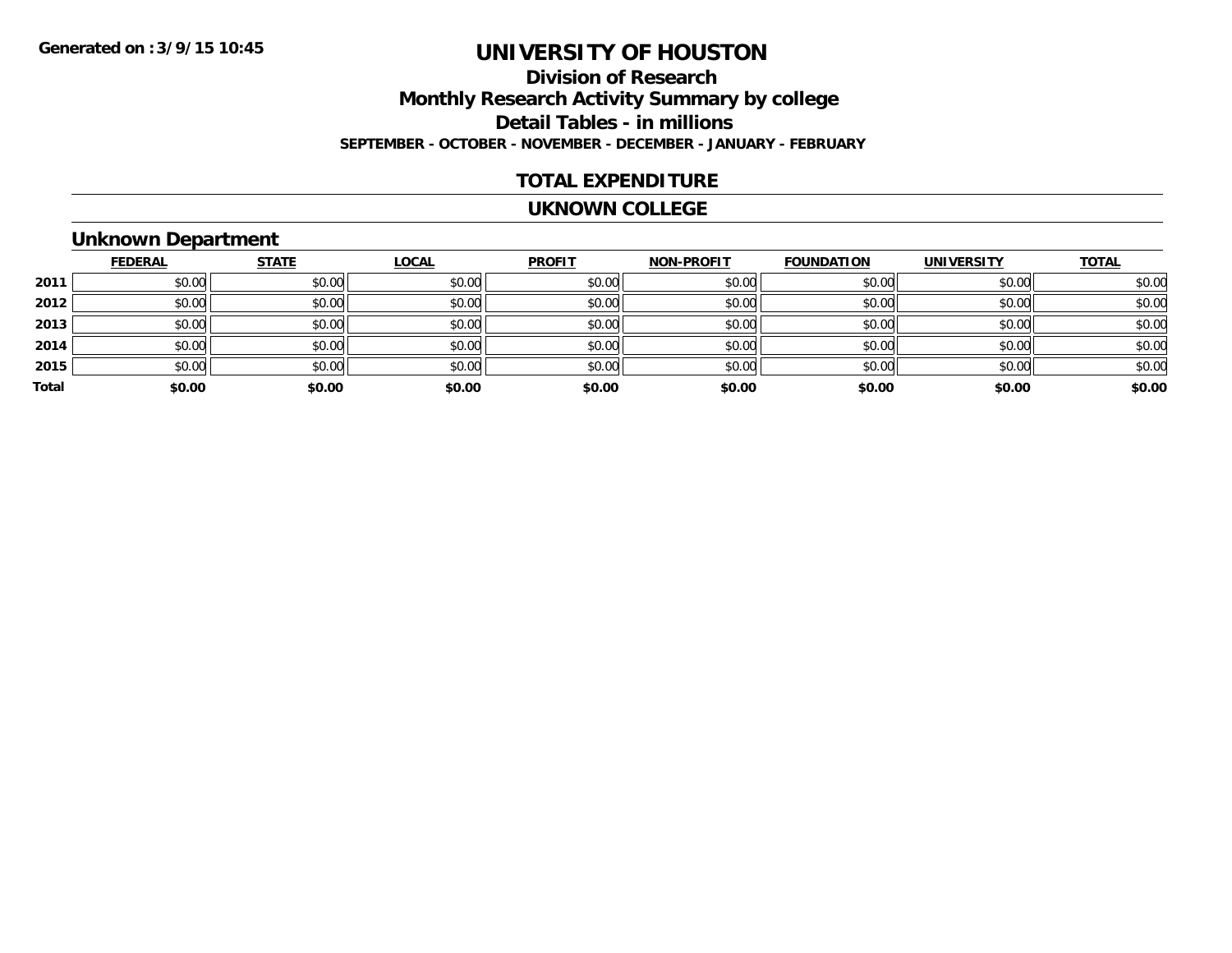#### **Division of Research Monthly Research Activity Summary by college Detail Tables - in millions SEPTEMBER - OCTOBER - NOVEMBER - DECEMBER - JANUARY - FEBRUARY**

## **TOTAL EXPENDITURE**

# **VICE PRESIDENT FOR ADMINISTRATION**

|       | <b>KUHF - Radio</b>         |              |              |               |                   |                   |                   |                 |
|-------|-----------------------------|--------------|--------------|---------------|-------------------|-------------------|-------------------|-----------------|
|       | <b>FEDERAL</b>              | <b>STATE</b> | <b>LOCAL</b> | <b>PROFIT</b> | <b>NON-PROFIT</b> | <b>FOUNDATION</b> | <b>UNIVERSITY</b> | <b>TOTAL</b>    |
| 2011  | \$0.00                      | \$0.00       | \$0.00       | \$0.00        | \$578,146.29      | \$0.00            | \$0.00            | \$578,146.29    |
| 2012  | \$8,449.00                  | \$10,153.66  | \$0.00       | \$0.00        | (\$233.11)        | \$0.00            | \$0.00            | \$18,369.55     |
| 2013  | \$0.00                      | \$0.00       | \$0.00       | \$0.00        | \$2,044,710.00    | \$0.00            | \$0.00            | \$2,044,710.00  |
| 2014  | \$0.00                      | \$0.00       | \$0.00       | \$0.00        | \$2,147,867.00    | \$0.00            | \$0.00            | \$2,147,867.00  |
| 2015  | \$2,492,077.00              | \$0.00       | \$0.00       | \$0.00        | \$0.00            | \$0.00            | \$0.00            | \$2,492,077.00  |
|       | <b>KUHT-TV</b>              |              |              |               |                   |                   |                   |                 |
|       | <b>FEDERAL</b>              | <b>STATE</b> | <b>LOCAL</b> | <b>PROFIT</b> | <b>NON-PROFIT</b> | <b>FOUNDATION</b> | <b>UNIVERSITY</b> | <b>TOTAL</b>    |
| 2011  | \$0.00                      | \$0.00       | \$0.00       | \$0.00        | \$1,606,903.00    | \$0.00            | \$0.00            | \$1,606,903.00  |
| 2012  | \$0.00                      | \$0.00       | \$0.00       | \$0.00        | \$0.02            | \$0.00            | \$0.00            | \$0.02          |
|       | <b>Physical Plant</b>       |              |              |               |                   |                   |                   |                 |
|       | <b>FEDERAL</b>              | <b>STATE</b> | <b>LOCAL</b> | <b>PROFIT</b> | <b>NON-PROFIT</b> | <b>FOUNDATION</b> | <b>UNIVERSITY</b> | <b>TOTAL</b>    |
| 2011  | \$0.00                      | \$0.00       | \$0.00       | \$0.00        | \$0.00            | \$0.00            | \$0.00            | \$0.00          |
| 2012  | \$0.00                      | \$0.00       | \$0.00       | \$0.00        | \$2,261,595.72    | \$0.00            | \$0.00            | \$2,261,595.72  |
| 2013  | \$0.00                      | \$0.00       | \$0.00       | \$0.00        | \$0.28            | \$0.00            | \$0.00            | \$0.28          |
|       | <b>UH Police Department</b> |              |              |               |                   |                   |                   |                 |
|       | <b>FEDERAL</b>              | <b>STATE</b> | <b>LOCAL</b> | <b>PROFIT</b> | <b>NON-PROFIT</b> | <b>FOUNDATION</b> | <b>UNIVERSITY</b> | <b>TOTAL</b>    |
| 2014  | \$3,000.00                  | \$0.00       | \$0.00       | \$0.00        | \$0.00            | \$0.00            | \$0.00            | \$3,000.00      |
| Total | \$2,503,526.00              | \$10,153.66  | \$0.00       | \$0.00        | \$8,638,989.20    | \$0.00            | \$0.00            | \$11,152,668.86 |
|       |                             |              |              |               |                   |                   |                   |                 |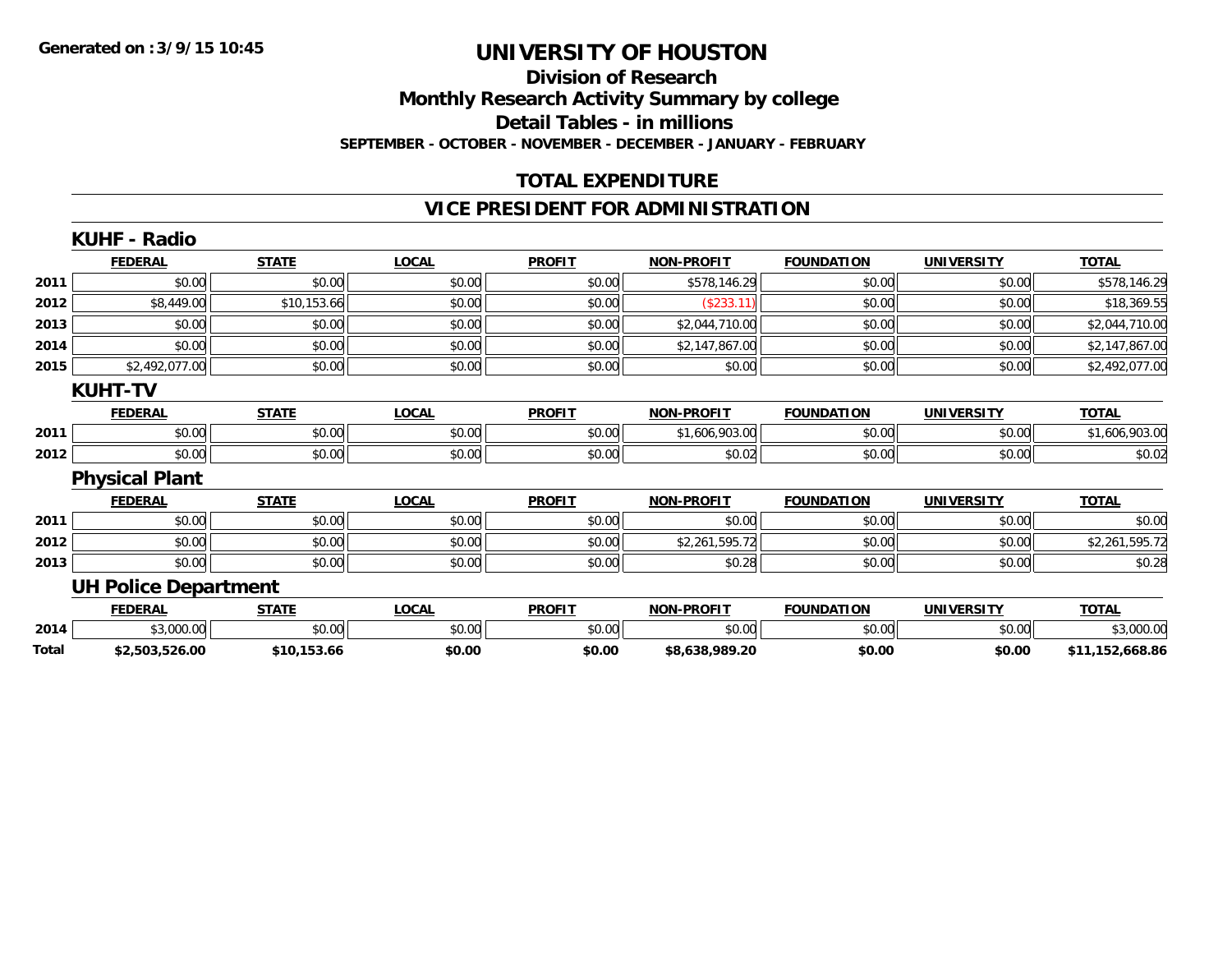**Division of Research**

**Monthly Research Activity Summary by college**

**Detail Tables - in millions**

**SEPTEMBER - OCTOBER - NOVEMBER - DECEMBER - JANUARY - FEBRUARY**

# **TOTAL EXPENDITURE**

# **VICE PRESIDENT FOR STUDENT AFFAIRS**

### **Childrens Learning Centers**

|      | <b>FEDERAL</b>       | C T A T C          | <b>OCAL</b><br>$\mathbf{u}$ | <b>PROFIT</b> | -PROFIT<br>NON- | <b>FOUNDATION</b>             | <b>UNIVERSITY</b> | <b>TOTAL</b> |
|------|----------------------|--------------------|-----------------------------|---------------|-----------------|-------------------------------|-------------------|--------------|
| 2014 | $0.00$ $F$<br>، دەغ، | $\sim$ 00<br>vv.vv | 0.00<br>vu.vu               | vv.vu         | 0000<br>vv.vv   | 0000<br>,u.uu                 | 0000<br>PO.OO     | $\cdots$     |
| 2015 |                      | $\sim$ 00<br>PU.UU | 0000<br>PO.OO               | vv.v          | 0000<br>PO.OO   | $\sim$ $\sim$ $\sim$<br>∕∪.∪∪ | 0000<br>JU.UU     | ۵۵٬          |

### **Dean, Student Affairs**

|      | <b>FEDERAL</b>          | <b>STATE</b> | <b>OCAL</b> | <b>PROFIT</b> | <b>NON-PROFIT</b> | <b>FOUNDATION</b> | UNIVERSITY | <b>TOTAL</b>       |
|------|-------------------------|--------------|-------------|---------------|-------------------|-------------------|------------|--------------------|
| 2011 | $*$ 22.07/02<br>.816.UZ | \$0.00       | \$0.00      | \$0.00        | \$0.00            | \$0.00            | \$0.00     | \$23,876.02        |
| 2012 | \$32,166.55             | \$0.00       | \$0.00      | \$0.00        | \$0.00            | \$0.00            | \$0.00     | $'$ 100.50<br>DJZ. |
| 2013 | $-1$<br>\$3,721.511     | \$0.00       | \$0.00      | \$0.00        | \$0.00            | \$0.00            | \$0.00     | . ت                |

### **Vice President, Student Affairs**

|       | <b>FEDERAL</b> | <b>STATE</b> | <u>LOCAL</u> | <b>PROFIT</b> | <b>NON-PROFIT</b> | <b>FOUNDATION</b> | <b>UNIVERSITY</b> | <b>TOTAL</b> |
|-------|----------------|--------------|--------------|---------------|-------------------|-------------------|-------------------|--------------|
| 2011  | \$99,899.17    | \$0.00       | \$0.00       | \$0.00        | \$0.00            | \$0.00            | \$0.00            | \$99,899.17  |
| 2012  | \$7,866.04     | \$0.00       | \$0.00       | \$0.00        | \$0.00            | \$0.00            | \$0.00            | \$7,866.04   |
| 2013  | \$33,384.49    | \$0.00       | \$0.00       | \$0.00        | \$0.00            | \$0.00            | \$0.00            | \$33,384.49  |
| 2014  | \$11,109.39    | \$0.00       | \$0.00       | \$0.00        | \$0.00            | \$0.00            | \$0.00            | \$11,109.39  |
| 2015  | \$0.00         | \$0.00       | \$0.00       | \$0.00        | \$0.00            | \$9,817.09        | \$0.00            | \$9,817.09   |
| Total | \$381,281.43   | \$0.00       | \$0.00       | \$0.00        | \$0.00            | \$9,817.09        | \$0.00            | \$391,098.52 |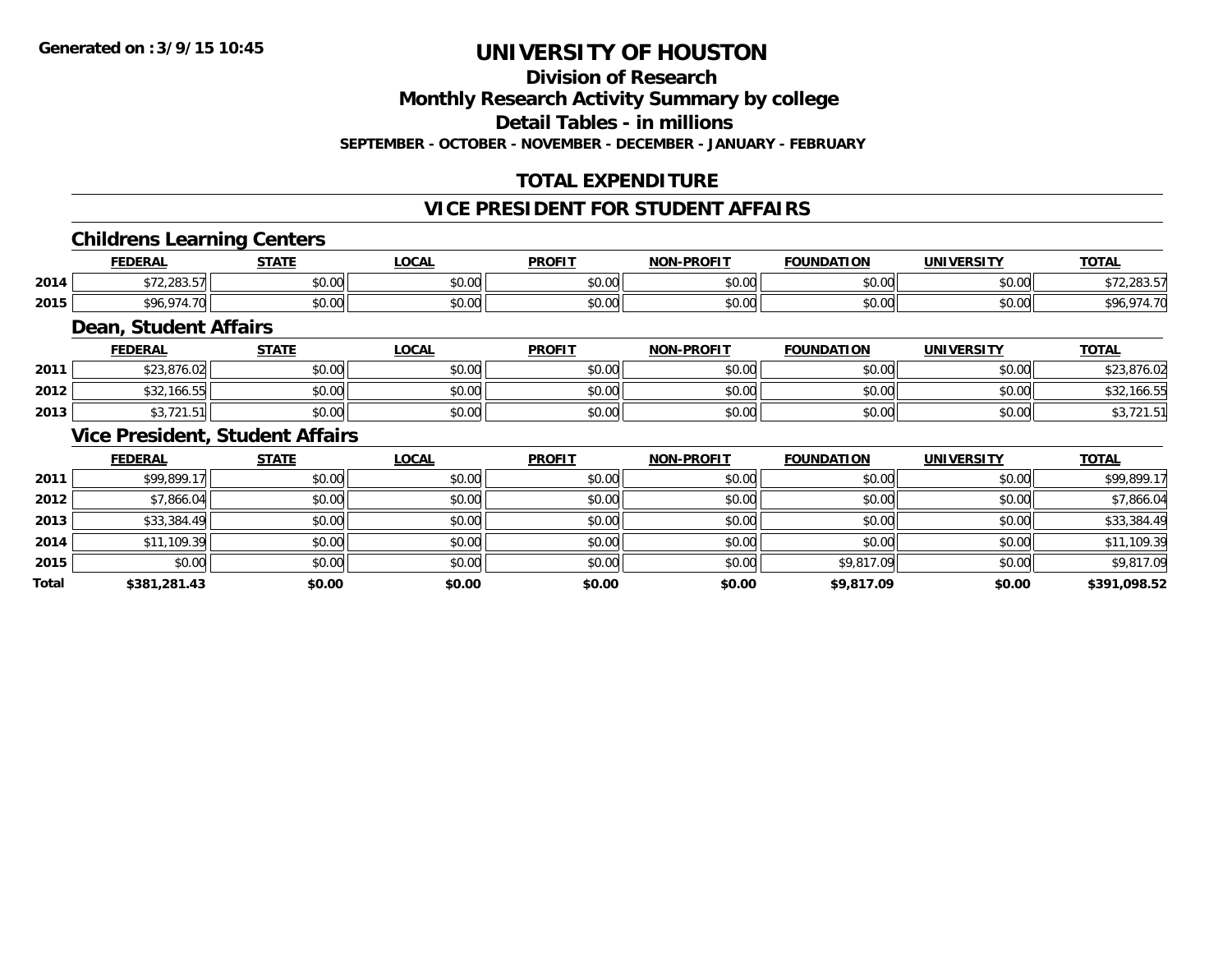**Division of Research**

**Monthly Research Activity Summary by college**

**Detail Tables - in millions**

**SEPTEMBER - OCTOBER - NOVEMBER - DECEMBER - JANUARY - FEBRUARY**

## **IDC RECOVERY**

#### **C.T. BAUER COLLEGE OF BUSINESS**

|              | <b>Accountancy &amp; Taxation</b> |                                          |              |               |                   |                   |                   |              |
|--------------|-----------------------------------|------------------------------------------|--------------|---------------|-------------------|-------------------|-------------------|--------------|
|              | <b>FEDERAL</b>                    | <b>STATE</b>                             | <b>LOCAL</b> | <b>PROFIT</b> | <b>NON-PROFIT</b> | <b>FOUNDATION</b> | <b>UNIVERSITY</b> | <b>TOTAL</b> |
| 2014         | \$0.00                            | \$0.00                                   | \$0.00       | \$0.00        | \$0.00            | \$0.00            | \$0.00            | \$0.00       |
| 2015         | \$0.00                            | \$0.00                                   | \$0.00       | \$0.00        | \$0.00            | \$0.00            | \$0.00            | \$0.00       |
|              | <b>Finance</b>                    |                                          |              |               |                   |                   |                   |              |
|              | <b>FEDERAL</b>                    | <b>STATE</b>                             | <b>LOCAL</b> | <b>PROFIT</b> | <b>NON-PROFIT</b> | <b>FOUNDATION</b> | <b>UNIVERSITY</b> | <b>TOTAL</b> |
| 2011         | \$0.00                            | \$0.00                                   | \$0.00       | \$0.00        | \$0.00            | \$0.00            | \$0.00            | \$0.00       |
| 2012         | \$9,016.00                        | \$0.00                                   | \$0.00       | \$0.00        | \$0.00            | \$0.00            | \$0.00            | \$9,016.00   |
| 2013         | \$0.00                            | \$0.00                                   | \$0.00       | \$0.00        | \$0.00            | \$0.00            | \$0.00            | \$0.00       |
| 2014         | \$0.00                            | \$0.00                                   | \$0.00       | \$0.00        | \$0.00            | \$0.00            | \$0.00            | \$0.00       |
| 2015         | \$0.00                            | \$0.00                                   | \$0.00       | \$0.00        | \$0.00            | \$0.00            | \$0.00            | \$0.00       |
|              | Management                        |                                          |              |               |                   |                   |                   |              |
|              | <b>FEDERAL</b>                    | <b>STATE</b>                             | <b>LOCAL</b> | <b>PROFIT</b> | <b>NON-PROFIT</b> | <b>FOUNDATION</b> | <b>UNIVERSITY</b> | <b>TOTAL</b> |
| 2011         | \$4,333.06                        | \$0.00                                   | \$0.00       | \$0.00        | \$0.00            | \$0.00            | \$0.00            | \$4,333.06   |
| 2012         | (\$1,980.84)                      | \$0.00                                   | \$0.00       | \$0.00        | \$0.00            | \$0.00            | \$0.00            | (\$1,980.84) |
| 2013         | \$2,100.00                        | \$0.00                                   | \$0.00       | \$0.00        | \$0.00            | \$0.00            | \$0.00            | \$2,100.00   |
| 2014         | \$1,260.00                        | \$0.00                                   | \$0.00       | \$0.00        | \$0.00            | \$0.00            | \$0.00            | \$1,260.00   |
| 2015         | \$3,600.00                        | \$0.00                                   | \$0.00       | \$0.00        | \$0.00            | \$0.00            | \$0.00            | \$3,600.00   |
|              | <b>Marketing</b>                  |                                          |              |               |                   |                   |                   |              |
|              | <b>FEDERAL</b>                    | <b>STATE</b>                             | <b>LOCAL</b> | <b>PROFIT</b> | <b>NON-PROFIT</b> | <b>FOUNDATION</b> | <b>UNIVERSITY</b> | <b>TOTAL</b> |
| 2012         | \$0.00                            | \$0.00                                   | \$0.00       | \$0.00        | \$0.00            | \$0.00            | \$0.00            | \$0.00       |
| 2013         | \$0.00                            | \$0.00                                   | \$0.00       | \$0.00        | \$0.00            | \$0.00            | \$0.00            | \$0.00       |
| 2014         | \$0.00                            | \$0.00                                   | \$0.00       | \$0.00        | \$0.00            | \$0.00            | \$0.00            | \$0.00       |
| 2015         | \$0.00                            | \$0.00                                   | \$0.00       | \$0.00        | \$0.00            | \$0.00            | \$0.00            | \$0.00       |
|              |                                   | <b>Small Business Development Center</b> |              |               |                   |                   |                   |              |
|              | <b>FEDERAL</b>                    | <b>STATE</b>                             | <b>LOCAL</b> | <b>PROFIT</b> | <b>NON-PROFIT</b> | <b>FOUNDATION</b> | <b>UNIVERSITY</b> | <b>TOTAL</b> |
| 2011         | \$40,088.57                       | \$0.00                                   | \$0.00       | \$0.00        | \$0.00            | \$0.00            | \$0.00            | \$40,088.57  |
| 2012         | \$70,833.58                       | \$0.00                                   | \$0.00       | \$0.00        | \$0.00            | \$0.00            | \$0.00            | \$70,833.58  |
| 2013         | \$271,002.84                      | \$0.00                                   | \$0.00       | \$0.00        | \$0.00            | \$1,173.16        | \$0.00            | \$272,176.00 |
| 2014         | \$119,599.52                      | \$0.00                                   | \$0.00       | \$0.00        | \$0.00            | \$4,426.26        | \$0.00            | \$124,025.78 |
| 2015         | \$65,247.83                       | \$0.00                                   | \$0.00       | \$0.00        | \$0.00            | \$139.05          | \$0.00            | \$65,386.88  |
| <b>Total</b> | \$585.100.56                      | \$0.00                                   | \$0.00       | \$0.00        | \$0.00            | \$5,738.47        | \$0.00            | \$590.839.03 |

**\$585,100.56 \$0.00 \$0.00 \$0.00 \$0.00 \$5,738.47 \$0.00 \$590,839.03**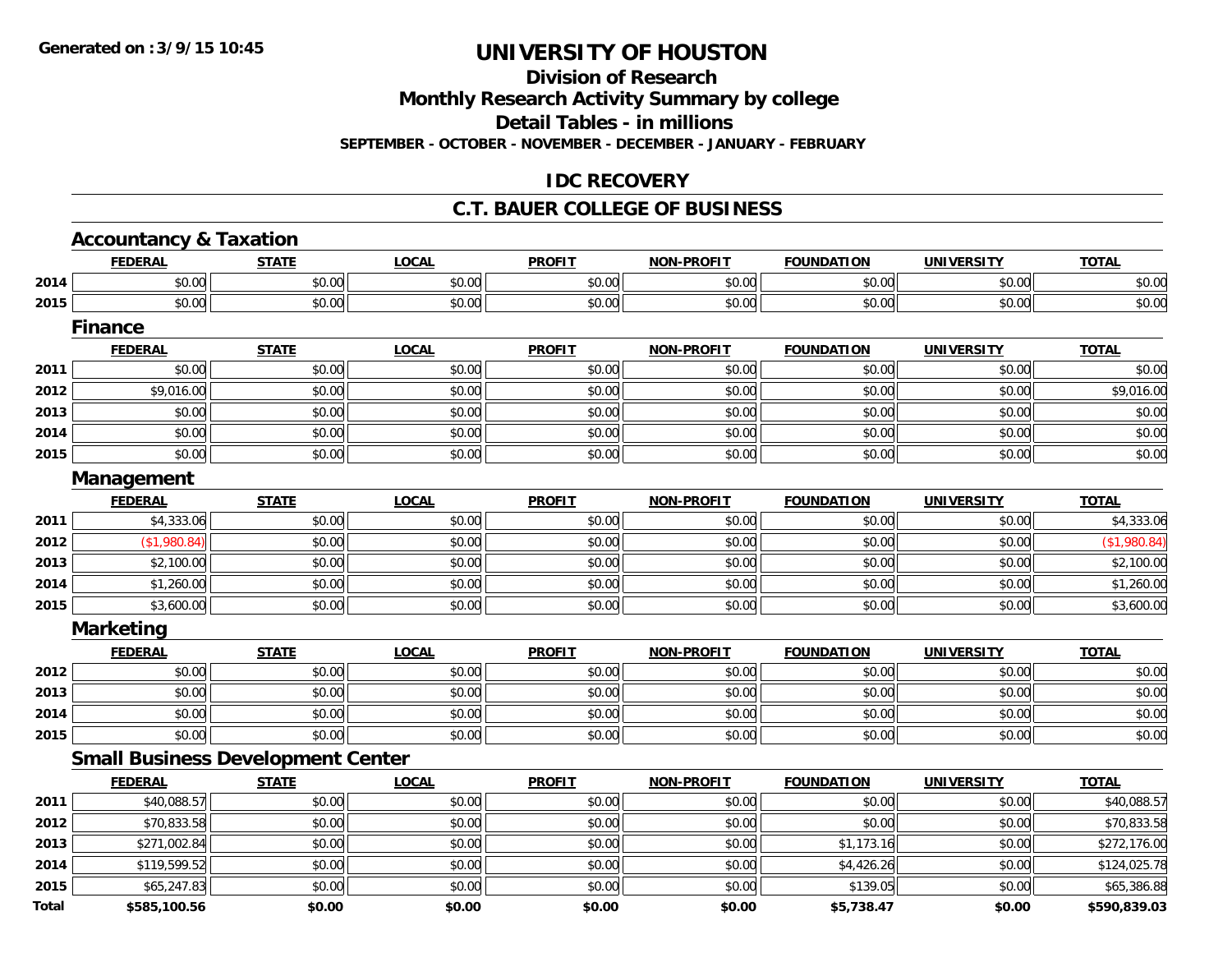#### **Division of Research**

**Monthly Research Activity Summary by college**

**Detail Tables - in millions**

**SEPTEMBER - OCTOBER - NOVEMBER - DECEMBER - JANUARY - FEBRUARY**

## **IDC RECOVERY**

#### **COLLEGE OF ARCHITECTURE**

|       | Architecture       |              |              |               |                   |                   |                   |              |
|-------|--------------------|--------------|--------------|---------------|-------------------|-------------------|-------------------|--------------|
|       | <b>FEDERAL</b>     | <b>STATE</b> | <b>LOCAL</b> | <b>PROFIT</b> | <b>NON-PROFIT</b> | <b>FOUNDATION</b> | <b>UNIVERSITY</b> | <b>TOTAL</b> |
| 2015  | \$0.00             | \$0.00       | \$0.00       | \$0.00        | \$0.00            | \$98.76           | \$0.00            | \$98.76      |
|       | Dean, Architecture |              |              |               |                   |                   |                   |              |
|       | <b>FEDERAL</b>     | <b>STATE</b> | LOCAL        | <b>PROFIT</b> | <b>NON-PROFIT</b> | <b>FOUNDATION</b> | <b>UNIVERSITY</b> | <b>TOTAL</b> |
| 2015  | \$0.00             | \$0.00       | \$0.00       | \$0.00        | \$0.00            | \$0.00            | \$0.00            | \$0.00       |
| Total | \$0.00             | \$0.00       | \$0.00       | \$0.00        | \$0.00            | \$98.76           | \$0.00            | \$98.76      |
|       |                    |              |              |               |                   |                   |                   |              |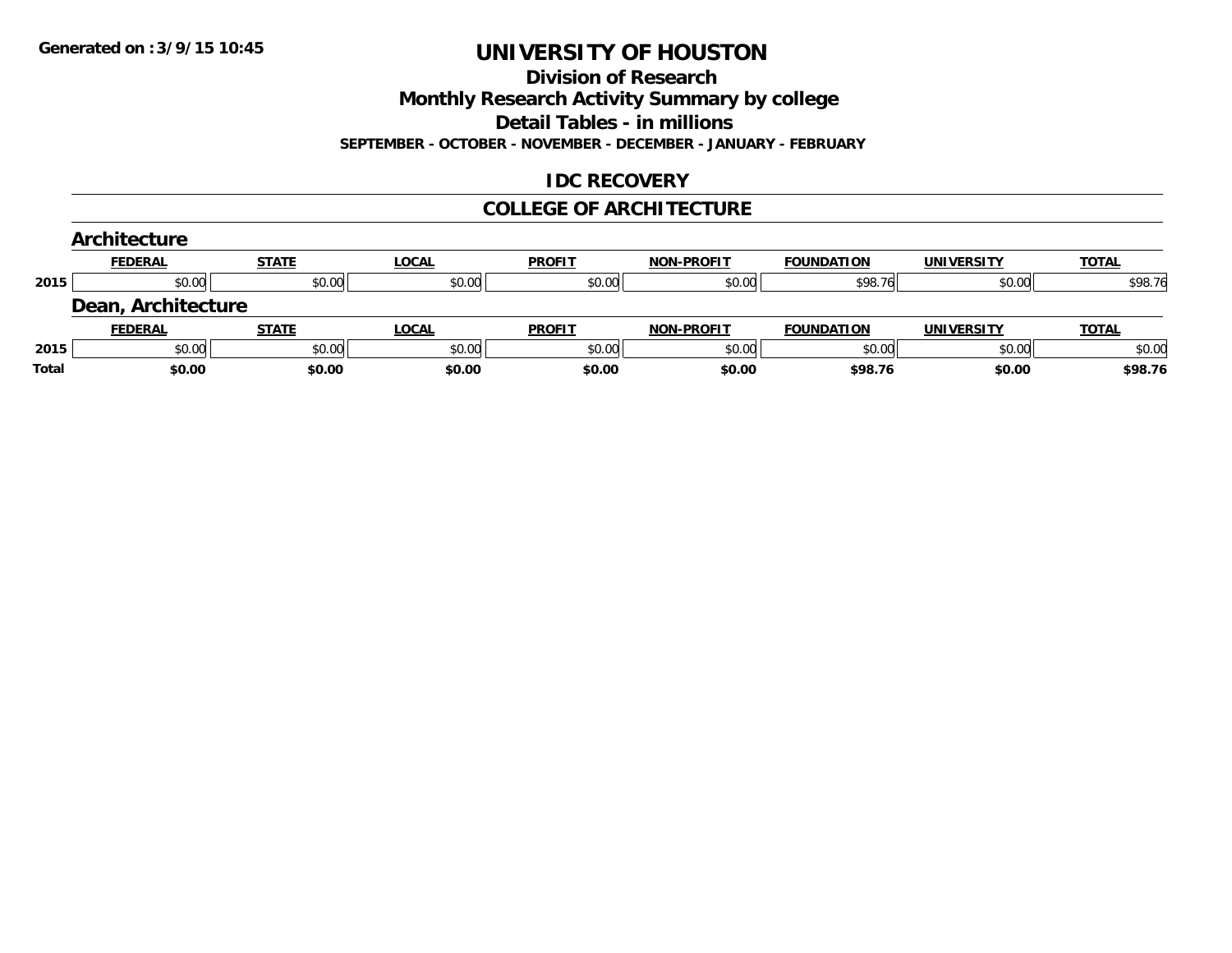# **Division of Research**

**Monthly Research Activity Summary by college**

**Detail Tables - in millions**

**SEPTEMBER - OCTOBER - NOVEMBER - DECEMBER - JANUARY - FEBRUARY**

## **IDC RECOVERY**

### **COLLEGE OF EDUCATION**

# **Consistency Mgmt and Coop Disc**

|      | <b>FEDERAL</b> | <b>STATE</b> | <b>LOCAL</b> | <b>PROFIT</b> | NON-PROFIT | <b>FOUNDATION</b> | <b>UNIVERSITY</b> | <b>TOTAL</b> |
|------|----------------|--------------|--------------|---------------|------------|-------------------|-------------------|--------------|
| 2011 | \$43.20        | \$0.00       | \$0.00       | \$0.00        | \$3,868.63 | \$0.00            | \$0.00            | \$3,911.83   |
| 2012 | \$0.00         | \$0.00       | \$0.00       | \$0.00        | \$5,194.21 | \$0.00            | \$0.00            | \$5,194.21   |
| 2013 | \$0.00         | \$0.00       | \$0.00       | \$0.00        | \$3,438.44 | \$0.00            | \$0.00            | \$3,438.44   |
| 2014 | \$0.00         | \$0.00       | \$2,053.67   | \$0.00        | \$246.15   | \$0.00            | \$0.00            | \$2,299.82   |
| 2015 | \$19,331.60    | \$0.00       | \$5,411.27   | \$0.00        | \$0.00     | \$0.00            | \$0.00            | \$24,742.87  |

#### **Curriculum and Instruction**

|      | <b>FEDERAL</b> | <b>STATE</b> | <u>LOCAL</u> | <b>PROFIT</b> | <b>NON-PROFIT</b> | <b>FOUNDATION</b> | <b>UNIVERSITY</b> | <b>TOTAL</b> |
|------|----------------|--------------|--------------|---------------|-------------------|-------------------|-------------------|--------------|
| 2011 | \$23,278.78    | \$0.00       | \$0.00       | \$0.00        | \$0.00            | \$1,119.50        | \$0.00            | \$24,398.28  |
| 2012 | \$35,377.91    | \$16,034.02  | \$0.00       | \$0.00        | \$0.00            | \$1,688.37        | \$0.00            | \$53,100.30  |
| 2013 | \$24,573.04    | \$6,808.72   | \$0.00       | \$0.00        | \$0.00            | \$1,662.10        | \$0.00            | \$33,043.85  |
| 2014 | \$33,956.91    | \$773.50     | \$0.00       | \$0.00        | \$0.00            | \$5,594.23        | \$0.00            | \$40,324.63  |
| 2015 | \$26,784.01    | \$868.46     | \$0.00       | \$0.00        | \$0.00            | \$4,608.94        | \$0.00            | \$32,261.41  |

# **Dean, Education**

|      | <b>FEDERAL</b> | <b>STATE</b> | <b>LOCAL</b> | <b>PROFIT</b> | <b>NON-PROFIT</b> | <b>FOUNDATION</b> | <b>UNIVERSITY</b> | <b>TOTAL</b> |
|------|----------------|--------------|--------------|---------------|-------------------|-------------------|-------------------|--------------|
| 2011 | \$0.00         | \$0.00       | \$0.00       | \$0.00        | \$0.00            | \$0.00            | \$0.00            | \$0.00       |
| 2012 | \$0.00         | \$0.00       | \$0.00       | \$0.00        | \$0.00            | \$0.00            | \$0.00            | \$0.00       |
| 2013 | \$0.00         | \$0.00       | \$0.00       | \$0.00        | \$0.00            | \$0.00            | \$0.00            | \$0.00       |
| 2014 | \$0.00         | \$0.00       | \$0.00       | \$0.00        | \$0.00            | \$0.00            | \$0.00            | \$0.00       |
| 2015 | \$0.00         | \$0.00       | \$0.00       | \$0.00        | \$0.00            | \$0.00            | \$0.00            | \$0.00       |

# **Educational Leadership & Cultural Studies**

|      | <b>FFBFB8</b><br>--- | $   -$ | $\sim$ $\sim$ $\sim$<br>w | <b>DDOEIT</b> | -----<br><b>NOR</b> |            | <b>INIL</b>           | $T\cap T$ |
|------|----------------------|--------|---------------------------|---------------|---------------------|------------|-----------------------|-----------|
| 2011 |                      |        | 50.00<br><b>U.V.</b>      |               | $\sim$ $\sim$       | $\sim$ 0.0 | $\sim$ 00 $\sim$<br>w |           |

#### **Institute for Urban Education**

|      | <b>FEDERAL</b> | STATE  | <u>LOCAL</u> | <b>PROFIT</b> | <b>NON-PROFIT</b> | <b>FOUNDATION</b> | UNIVERSITY | <b>TOTAL</b> |
|------|----------------|--------|--------------|---------------|-------------------|-------------------|------------|--------------|
| 2011 | \$7,020.07     | \$0.00 | \$0.00       | \$0.00        | \$0.00            | \$0.00            | \$0.00     | \$7,020.07   |
| 2012 | \$8,694.89     | \$0.00 | \$0.00       | \$0.00        | \$0.00            | \$0.00            | \$0.00     | \$8,694.89   |
| 2013 | \$2,098.23     | \$0.00 | \$0.00       | \$0.00        | \$0.00            | \$0.00            | \$0.00     | \$2,098.23   |
| 2014 | \$1,041.19     | \$0.00 | \$0.00       | \$0.00        | \$0.00            | \$0.00            | \$0.00     | \$1,041.19   |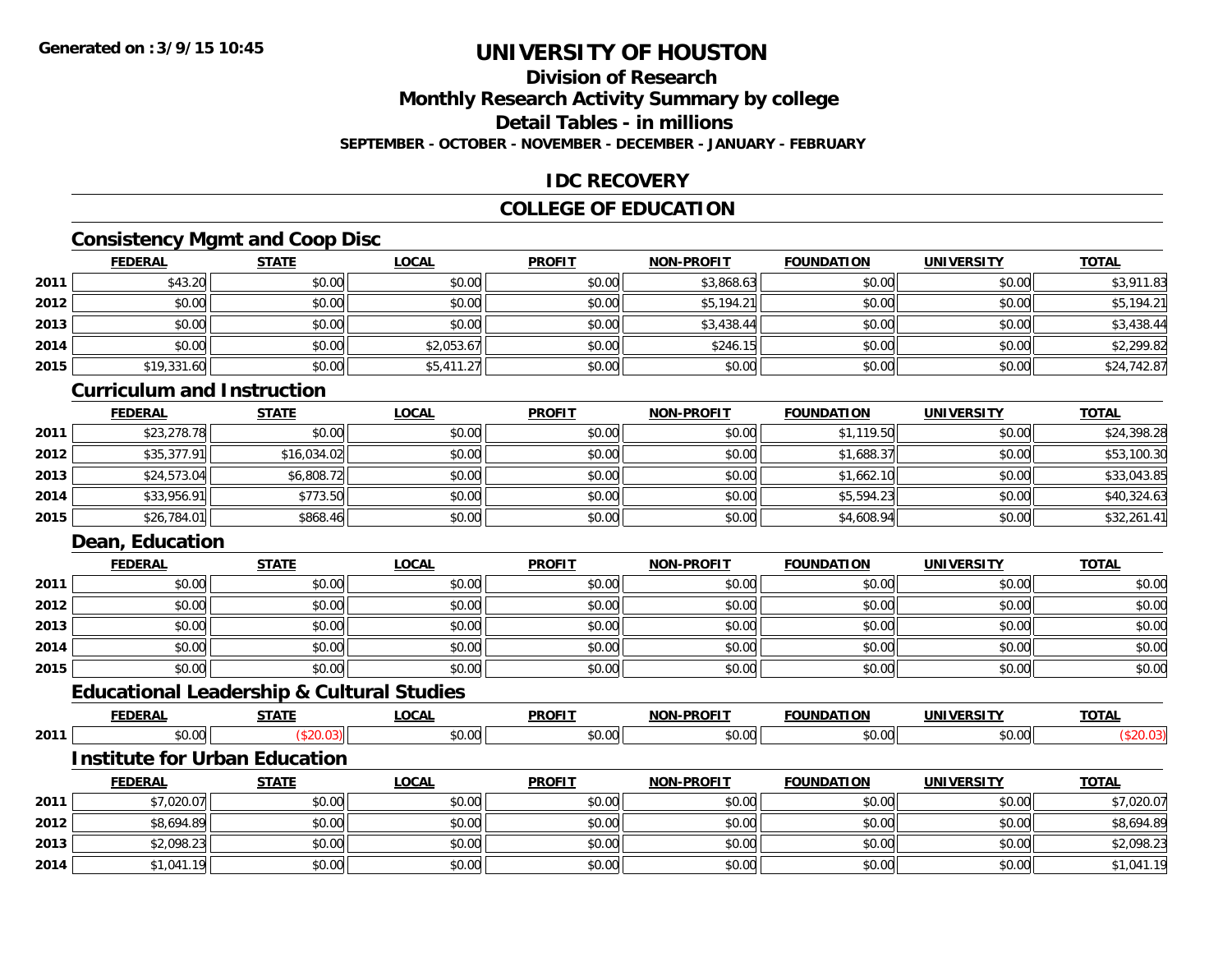#### **Division of Research**

**Monthly Research Activity Summary by college**

**Detail Tables - in millions**

**SEPTEMBER - OCTOBER - NOVEMBER - DECEMBER - JANUARY - FEBRUARY**

### **IDC RECOVERY**

### **COLLEGE OF EDUCATION**

# **Psychological, Health, and Learning Sciences**

|       | <b>FEDERAL</b> | <b>STATE</b> | <b>LOCAL</b> | <b>PROFIT</b> | <b>NON-PROFIT</b> | <b>FOUNDATION</b> | <b>UNIVERSITY</b> | <b>TOTAL</b> |
|-------|----------------|--------------|--------------|---------------|-------------------|-------------------|-------------------|--------------|
| 2011  | \$4,913.47     | \$2,414.47   | \$0.00       | \$0.00        | \$58.22           | \$10,767.59       | \$0.00            | \$18,153.76  |
| 2012  | \$23,670.92    | \$0.00       | \$0.00       | \$0.00        | \$0.00            | \$6,753.49        | \$0.00            | \$30,424.40  |
| 2013  | \$15,089.78    | \$0.00       | \$0.00       | \$0.00        | \$0.00            | \$6,625.39        | \$0.00            | \$21,715.17  |
| 2014  | \$104,609.20   | \$0.00       | \$0.00       | \$0.00        | \$797.66          | (\$1,992.89)      | \$0.00            | \$103,413.97 |
| 2015  | \$133,841.11   | \$0.00       | \$0.00       | \$0.00        | \$39.00           | \$1,152.23        | \$0.00            | \$135,032.35 |
| Total | \$464,324,30   | \$26,879.14  | \$7,464.94   | \$0.00        | \$13,642.31       | \$37,978.95       | \$0.00            | \$550,289.64 |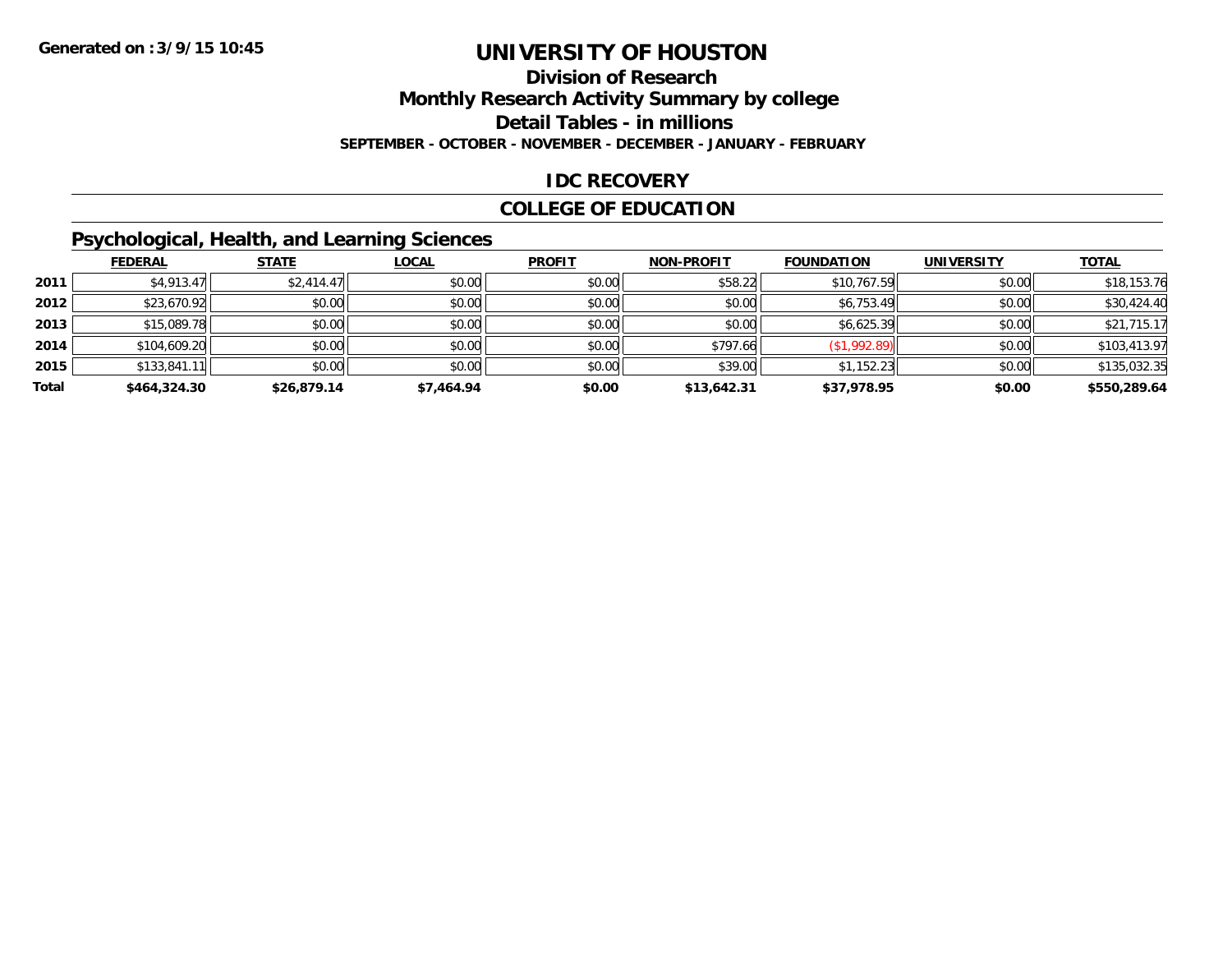# **Division of Research**

**Monthly Research Activity Summary by college**

**Detail Tables - in millions**

**SEPTEMBER - OCTOBER - NOVEMBER - DECEMBER - JANUARY - FEBRUARY**

# **IDC RECOVERY**

#### **COLLEGE OF LIBERAL ARTS AND SOCIAL SCIENCES**

|      | Art                                                      |              |              |               |                   |                   |                   |              |
|------|----------------------------------------------------------|--------------|--------------|---------------|-------------------|-------------------|-------------------|--------------|
|      | <b>FEDERAL</b>                                           | <b>STATE</b> | <b>LOCAL</b> | <b>PROFIT</b> | NON-PROFIT        | <b>FOUNDATION</b> | <b>UNIVERSITY</b> | <b>TOTAL</b> |
| 2012 | \$157.34                                                 | \$0.00       | \$0.00       | \$0.00        | \$0.00            | \$0.00            | \$0.00            | \$157.34     |
| 2013 | \$1,879.10                                               | \$0.00       | \$0.00       | \$0.00        | \$0.00            | \$0.00            | \$0.00            | \$1,879.10   |
| 2014 | \$382.39                                                 | \$0.00       | \$0.00       | \$0.00        | \$0.00            | \$0.00            | \$0.00            | \$382.39     |
|      | <b>Arte Publico Press</b>                                |              |              |               |                   |                   |                   |              |
|      | <b>FEDERAL</b>                                           | <b>STATE</b> | <b>LOCAL</b> | <b>PROFIT</b> | <b>NON-PROFIT</b> | <b>FOUNDATION</b> | <b>UNIVERSITY</b> | <b>TOTAL</b> |
| 2011 | \$0.00                                                   | \$0.00       | \$0.00       | \$0.00        | \$0.00            | \$1,025.17        | \$0.00            | \$1,025.17   |
| 2013 | \$0.00                                                   | \$0.00       | \$0.00       | \$0.00        | \$0.00            | \$8,284.36        | \$0.00            | \$8,284.36   |
| 2014 | \$0.00                                                   | \$0.00       | \$0.00       | \$0.00        | \$0.00            | \$2,650.37        | \$0.00            | \$2,650.37   |
| 2015 | \$4,807.27                                               | \$0.00       | \$0.00       | \$0.00        | \$0.00            | \$1,732.41        | \$0.00            | \$6,539.68   |
|      | <b>Blaffer Gallery</b>                                   |              |              |               |                   |                   |                   |              |
|      | <b>FEDERAL</b>                                           | <b>STATE</b> | <b>LOCAL</b> | <b>PROFIT</b> | <b>NON-PROFIT</b> | <b>FOUNDATION</b> | <b>UNIVERSITY</b> | <b>TOTAL</b> |
| 2011 | \$1,431.32                                               | \$0.00       | \$0.00       | \$0.00        | \$0.00            | \$0.00            | \$0.00            | \$1,431.32   |
| 2014 | \$10,317.58                                              | \$0.00       | \$0.00       | \$0.00        | \$0.00            | \$0.00            | \$0.00            | \$10,317.58  |
|      | <b>Center for Neuromotor &amp; Biomechanics Research</b> |              |              |               |                   |                   |                   |              |
|      | <b>FEDERAL</b>                                           | <b>STATE</b> | <b>LOCAL</b> | <b>PROFIT</b> | <b>NON-PROFIT</b> | <b>FOUNDATION</b> | <b>UNIVERSITY</b> | <b>TOTAL</b> |
| 2011 | \$0.00                                                   | \$0.00       | \$0.00       | \$0.00        | \$0.00            | \$0.00            | \$0.00            | \$0.00       |
|      | <b>Center for Public History</b>                         |              |              |               |                   |                   |                   |              |
|      | <b>FEDERAL</b>                                           | <b>STATE</b> | <b>LOCAL</b> | <b>PROFIT</b> | <b>NON-PROFIT</b> | <b>FOUNDATION</b> | <b>UNIVERSITY</b> | <b>TOTAL</b> |
| 2012 | \$167.33                                                 | \$0.00       | \$0.00       | \$0.00        | \$0.00            | \$0.00            | \$0.00            | \$167.33     |
| 2013 | \$4,647.00                                               | \$0.00       | \$0.00       | \$0.00        | \$0.00            | \$0.00            | \$0.00            | \$4,647.00   |
| 2014 | \$223.45                                                 | \$0.00       | \$0.00       | \$0.00        | \$0.00            | \$0.00            | \$0.00            | \$223.45     |
| 2015 | \$166.80                                                 | \$0.00       | \$0.00       | \$0.00        | \$0.00            | \$0.00            | \$0.00            | \$166.80     |
|      | Communication                                            |              |              |               |                   |                   |                   |              |
|      | <b>FEDERAL</b>                                           | <b>STATE</b> | <b>LOCAL</b> | <b>PROFIT</b> | <b>NON-PROFIT</b> | <b>FOUNDATION</b> | <b>UNIVERSITY</b> | <b>TOTAL</b> |
| 2011 | \$0.00                                                   | \$0.00       | \$0.00       | \$0.00        | \$0.00            | \$0.00            | \$0.00            | \$0.00       |
| 2012 | \$0.00                                                   | \$0.00       | \$0.00       | \$0.00        | \$0.00            | \$0.00            | \$0.00            | \$0.00       |
| 2013 | \$0.00                                                   | \$0.00       | \$0.00       | \$0.00        | \$0.00            | \$0.00            | \$0.00            | \$0.00       |
| 2015 | \$0.00                                                   | \$3,706.70   | \$0.00       | \$0.00        | \$0.00            | \$0.00            | \$0.00            | \$3,706.70   |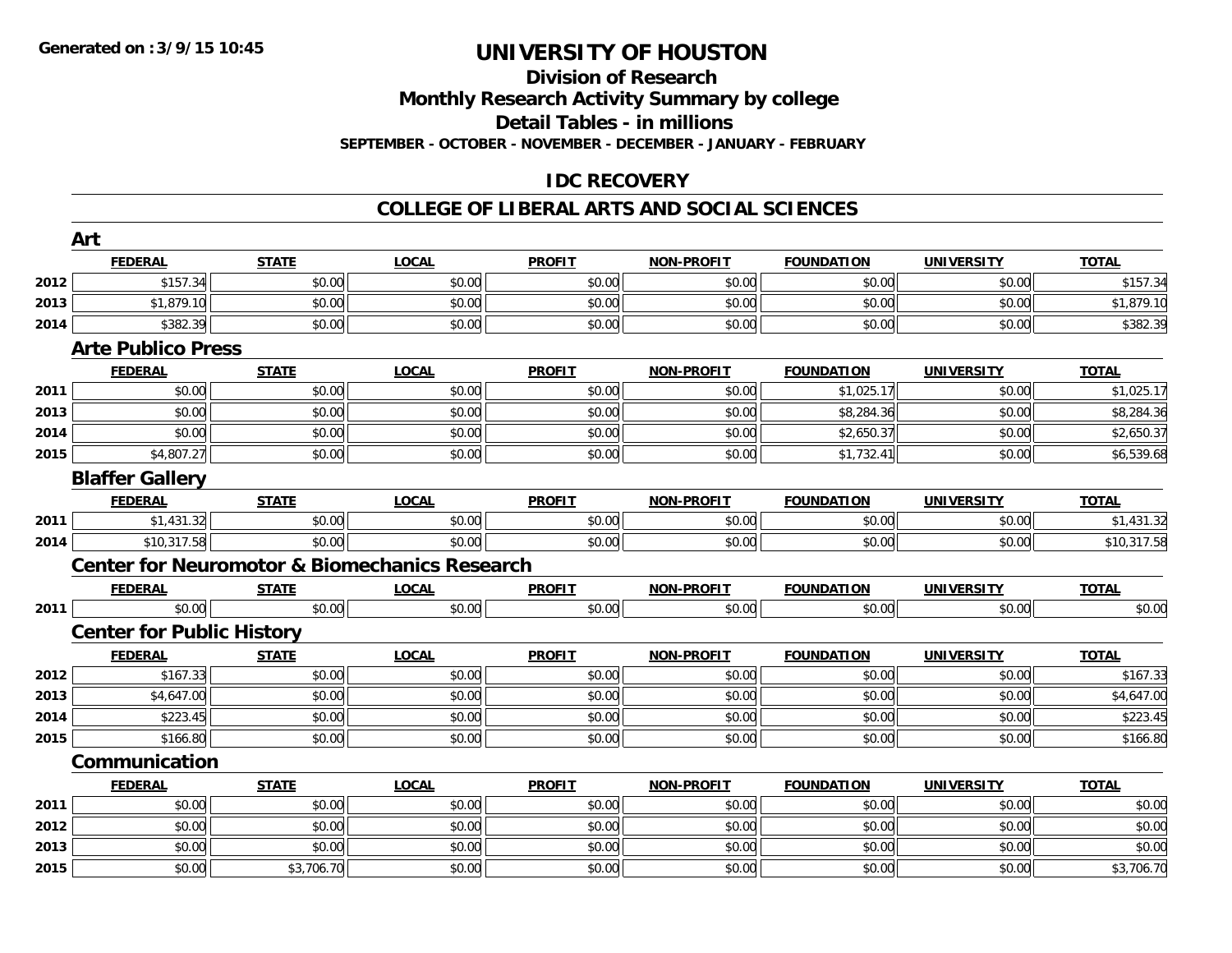**Division of Research**

**Monthly Research Activity Summary by college**

**Detail Tables - in millions**

**SEPTEMBER - OCTOBER - NOVEMBER - DECEMBER - JANUARY - FEBRUARY**

## **IDC RECOVERY**

#### **COLLEGE OF LIBERAL ARTS AND SOCIAL SCIENCES**

|      | <b>Communication Disorders</b>                    |              |              |               |                   |                   |                   |              |
|------|---------------------------------------------------|--------------|--------------|---------------|-------------------|-------------------|-------------------|--------------|
|      | <b>FEDERAL</b>                                    | <b>STATE</b> | <b>LOCAL</b> | <b>PROFIT</b> | <b>NON-PROFIT</b> | <b>FOUNDATION</b> | <b>UNIVERSITY</b> | <b>TOTAL</b> |
| 2011 | \$1,752.98                                        | \$0.00       | \$0.00       | \$0.00        | \$0.00            | \$0.00            | \$0.00            | \$1,752.98   |
| 2012 | \$1,229.40                                        | \$0.00       | \$0.00       | \$0.00        | \$0.00            | \$0.00            | \$0.00            | \$1,229.40   |
| 2013 | (\$0.01)                                          | \$0.00       | \$0.00       | \$0.00        | \$0.00            | \$0.00            | \$0.00            | (\$0.01)     |
| 2014 | \$15,112.31                                       | \$0.00       | \$0.00       | \$0.00        | \$0.00            | \$0.00            | \$0.00            | \$15,112.31  |
| 2015 | \$12,559.34                                       | \$0.00       | \$0.00       | \$0.00        | \$0.00            | \$0.00            | \$0.00            | \$12,559.34  |
|      | <b>Comparative Cultural Studies</b>               |              |              |               |                   |                   |                   |              |
|      | <b>FEDERAL</b>                                    | <b>STATE</b> | <b>LOCAL</b> | <b>PROFIT</b> | <b>NON-PROFIT</b> | <b>FOUNDATION</b> | <b>UNIVERSITY</b> | <b>TOTAL</b> |
| 2011 | \$0.00                                            | \$0.00       | \$0.00       | \$151.50      | \$0.00            | \$0.00            | \$0.00            | \$151.50     |
|      | <b>Cynthia Woods Mitchell Center for the Arts</b> |              |              |               |                   |                   |                   |              |
|      | <b>FEDERAL</b>                                    | <b>STATE</b> | <b>LOCAL</b> | <b>PROFIT</b> | <b>NON-PROFIT</b> | <b>FOUNDATION</b> | <b>UNIVERSITY</b> | <b>TOTAL</b> |
| 2015 | \$0.00                                            | \$0.00       | \$0.00       | \$979.70      | \$0.00            | \$0.00            | \$0.00            | \$979.70     |
|      | Dean, Liberal Arts and Social Sciences            |              |              |               |                   |                   |                   |              |
|      | <b>FEDERAL</b>                                    | <b>STATE</b> | <b>LOCAL</b> | <b>PROFIT</b> | <b>NON-PROFIT</b> | <b>FOUNDATION</b> | <b>UNIVERSITY</b> | <b>TOTAL</b> |
| 2011 | (\$705.83)                                        | \$0.00       | \$0.00       | \$0.00        | \$0.00            | \$0.00            | \$0.00            | (\$705.83)   |
| 2012 | \$0.00                                            | \$0.00       | \$0.00       | \$0.00        | \$0.00            | \$0.00            | \$0.00            | \$0.00       |
| 2013 | \$0.00                                            | \$0.00       | \$0.00       | \$0.00        | \$0.00            | \$0.00            | \$0.00            | \$0.00       |
| 2014 | \$0.00                                            | \$0.00       | \$0.00       | \$0.00        | \$0.00            | \$0.00            | \$0.00            | \$0.00       |
| 2015 | \$0.00                                            | \$0.00       | \$0.00       | \$0.00        | \$0.00            | \$0.00            | \$0.00            | \$0.00       |
|      | <b>Economics</b>                                  |              |              |               |                   |                   |                   |              |
|      | <b>FEDERAL</b>                                    | <b>STATE</b> | <b>LOCAL</b> | <b>PROFIT</b> | <b>NON-PROFIT</b> | <b>FOUNDATION</b> | <b>UNIVERSITY</b> | <b>TOTAL</b> |
| 2012 | \$0.00                                            | \$0.00       | \$0.00       | \$1,849.63    | \$0.00            | \$0.00            | \$0.00            | \$1,849.63   |
| 2013 | \$0.00                                            | \$0.00       | \$0.00       | \$0.00        | \$10,110.74       | \$0.00            | \$0.00            | \$10,110.74  |
| 2014 | \$0.00                                            | \$0.00       | \$0.00       | \$0.00        | \$0.00            | \$0.00            | \$0.00            | \$0.00       |
| 2015 | \$568.61                                          | \$0.00       | \$0.00       | \$0.00        | \$1,366.53        | \$0.00            | \$0.00            | \$1,935.14   |
|      | <b>English</b>                                    |              |              |               |                   |                   |                   |              |
|      | <b>FEDERAL</b>                                    | <b>STATE</b> | <b>LOCAL</b> | <b>PROFIT</b> | <b>NON-PROFIT</b> | <b>FOUNDATION</b> | <b>UNIVERSITY</b> | <b>TOTAL</b> |
| 2011 | \$0.00                                            | \$0.00       | \$0.00       | \$0.00        | \$0.00            | \$0.00            | \$0.00            | \$0.00       |
| 2012 | \$0.00                                            | \$0.00       | \$0.00       | \$0.00        | \$0.00            | \$0.00            | \$0.00            | \$0.00       |
| 2013 | \$5,816.26                                        | \$0.00       | \$0.00       | \$0.00        | \$0.00            | \$0.00            | \$0.00            | \$5,816.26   |
| 2014 | \$4,950.00                                        | \$0.00       | \$0.00       | \$0.00        | \$0.00            | \$0.00            | \$0.00            | \$4,950.00   |

4 \$4,950.00| \$0.00| \$0.00| \$0.00| \$0.00| \$0.00| \$4,950.00| \$4,950.00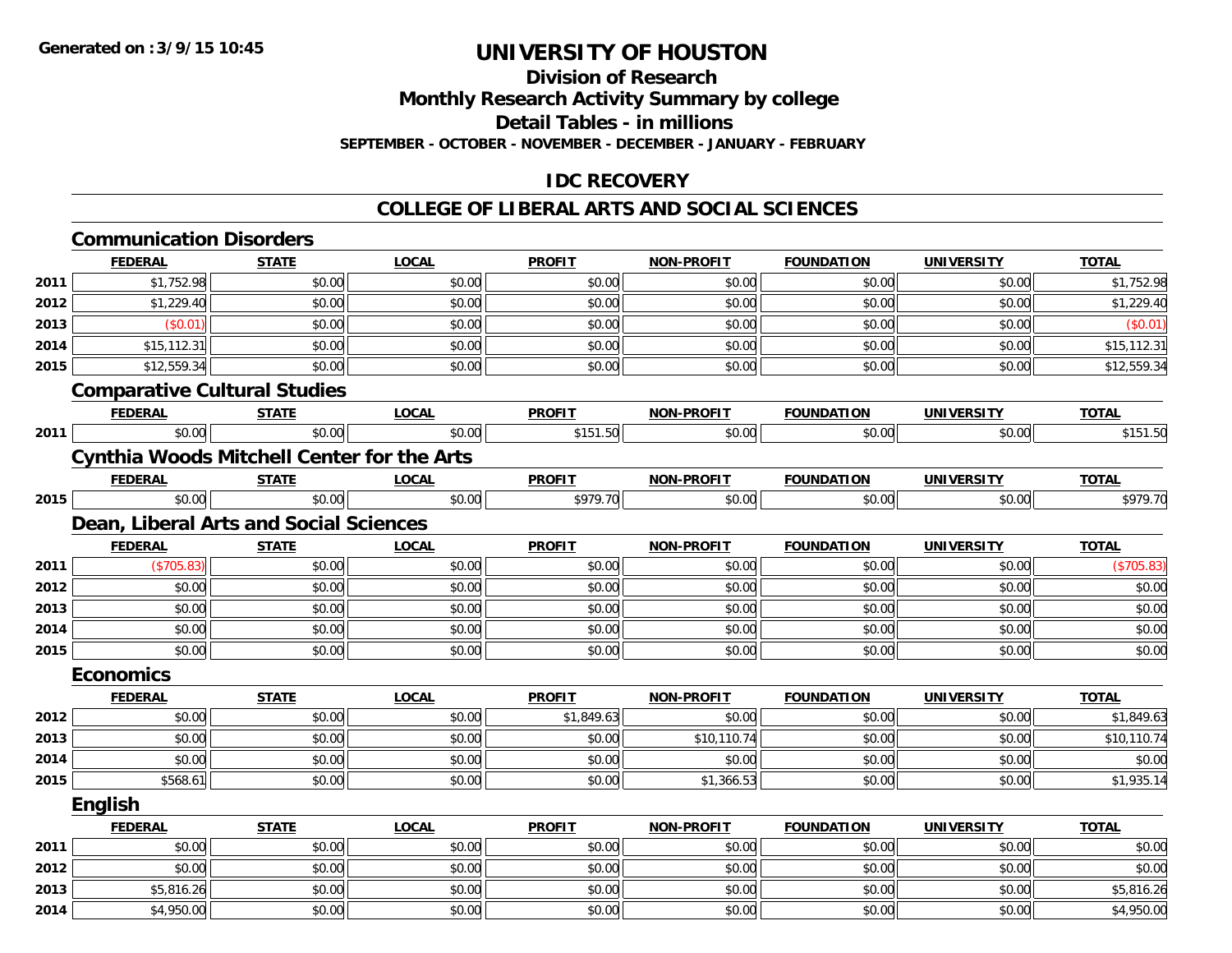**Division of Research**

**Monthly Research Activity Summary by college**

**Detail Tables - in millions**

**SEPTEMBER - OCTOBER - NOVEMBER - DECEMBER - JANUARY - FEBRUARY**

# **IDC RECOVERY**

#### **COLLEGE OF LIBERAL ARTS AND SOCIAL SCIENCES**

|              | <b>English</b>                        |              |              |               |                   |                   |                   |              |
|--------------|---------------------------------------|--------------|--------------|---------------|-------------------|-------------------|-------------------|--------------|
|              | <b>FEDERAL</b>                        | <b>STATE</b> | <b>LOCAL</b> | <b>PROFIT</b> | <b>NON-PROFIT</b> | <b>FOUNDATION</b> | <b>UNIVERSITY</b> | <b>TOTAL</b> |
| 2015         | \$0.00                                | \$0.00       | \$0.00       | \$0.00        | \$0.00            | \$0.00            | \$0.00            | \$0.00       |
|              | <b>Health and Human Performance</b>   |              |              |               |                   |                   |                   |              |
|              | <b>FEDERAL</b>                        | <b>STATE</b> | <b>LOCAL</b> | <b>PROFIT</b> | <b>NON-PROFIT</b> | <b>FOUNDATION</b> | <b>UNIVERSITY</b> | <b>TOTAL</b> |
| 2011         | \$177,675.28                          | \$0.00       | \$0.00       | \$27,328.42   | \$0.00            | \$690.68          | \$0.00            | \$205,694.38 |
| 2012         | \$118,122.73                          | \$0.00       | \$0.00       | \$36,629.14   | \$0.00            | \$0.00            | \$0.00            | \$154,751.87 |
| 2013         | \$394,698.62                          | \$0.00       | \$0.00       | \$13,374.18   | \$0.00            | (\$7.67)          | \$0.00            | \$408,065.13 |
| 2014         | \$297,480.37                          | \$0.00       | \$0.00       | \$14,085.71   | \$0.00            | \$0.00            | \$0.00            | \$311,566.09 |
| 2015         | \$234,410.72                          | \$0.00       | \$0.00       | \$19,572.78   | \$797.02          | \$1,691.96        | \$0.00            | \$256,472.48 |
|              | <b>Hispanic Studies</b>               |              |              |               |                   |                   |                   |              |
|              | <b>FEDERAL</b>                        | <b>STATE</b> | <b>LOCAL</b> | <b>PROFIT</b> | <b>NON-PROFIT</b> | <b>FOUNDATION</b> | <b>UNIVERSITY</b> | <b>TOTAL</b> |
| 2012         | \$0.00                                | \$0.00       | \$0.00       | \$0.00        | \$0.00            | \$0.00            | \$0.00            | \$0.00       |
| 2013         | \$0.00                                | \$0.00       | \$0.00       | \$0.00        | \$0.00            | \$0.00            | \$0.00            | \$0.00       |
| 2014         | \$0.00                                | \$0.00       | \$0.00       | \$0.00        | \$0.00            | \$0.00            | \$0.00            | \$0.00       |
| 2015         | \$0.00                                | \$0.00       | \$0.00       | \$0.00        | \$0.00            | \$0.00            | \$0.00            | \$0.00       |
|              | <b>History</b>                        |              |              |               |                   |                   |                   |              |
|              | <b>FEDERAL</b>                        | <b>STATE</b> | <b>LOCAL</b> | <b>PROFIT</b> | <b>NON-PROFIT</b> | <b>FOUNDATION</b> | <b>UNIVERSITY</b> | <b>TOTAL</b> |
| 2012         | \$0.00                                | \$0.00       | \$0.00       | \$0.00        | \$0.00            | \$0.00            | \$0.00            | \$0.00       |
| 2013         | (\$2,206.75)                          | \$0.00       | \$0.00       | \$0.00        | (\$2,574.70)      | \$0.00            | \$0.00            | (\$4,781.45) |
| 2015         | \$793.36                              | \$0.00       | \$0.00       | \$0.00        | \$0.00            | \$0.00            | \$0.00            | \$793.36     |
|              | <b>Hobby Center for Public Policy</b> |              |              |               |                   |                   |                   |              |
|              | <b>FEDERAL</b>                        | <b>STATE</b> | <b>LOCAL</b> | <b>PROFIT</b> | <b>NON-PROFIT</b> | <b>FOUNDATION</b> | <b>UNIVERSITY</b> | <b>TOTAL</b> |
| 2011         | \$1,711.55                            | \$0.00       | \$0.00       | \$0.00        | \$0.00            | \$0.00            | \$0.00            | \$1,711.55   |
| 2014         | \$0.00                                | \$1,776.68   | \$0.00       | \$0.00        | \$0.00            | \$0.00            | \$0.00            | \$1,776.68   |
| 2015         | \$0.00                                | \$0.00       | \$0.00       | \$0.00        | \$0.00            | \$1,500.00        | \$0.00            | \$1,500.00   |
|              | <b>Modern/Classical Languages</b>     |              |              |               |                   |                   |                   |              |
|              | <b>FEDERAL</b>                        | <b>STATE</b> | <b>LOCAL</b> | <b>PROFIT</b> | <b>NON-PROFIT</b> | <b>FOUNDATION</b> | <b>UNIVERSITY</b> | <b>TOTAL</b> |
|              |                                       |              |              |               |                   |                   |                   |              |
| 2013         | (\$2,047.00)                          | \$0.00       | \$0.00       | \$0.00        | \$0.00            | \$0.00            | \$0.00            | (\$2,047.00) |
| 2014<br>2015 | \$15,799.97<br>\$19,194.50            | \$0.00       | \$0.00       | \$0.00        | \$0.00            | \$0.00            | \$0.00            | \$15,799.97  |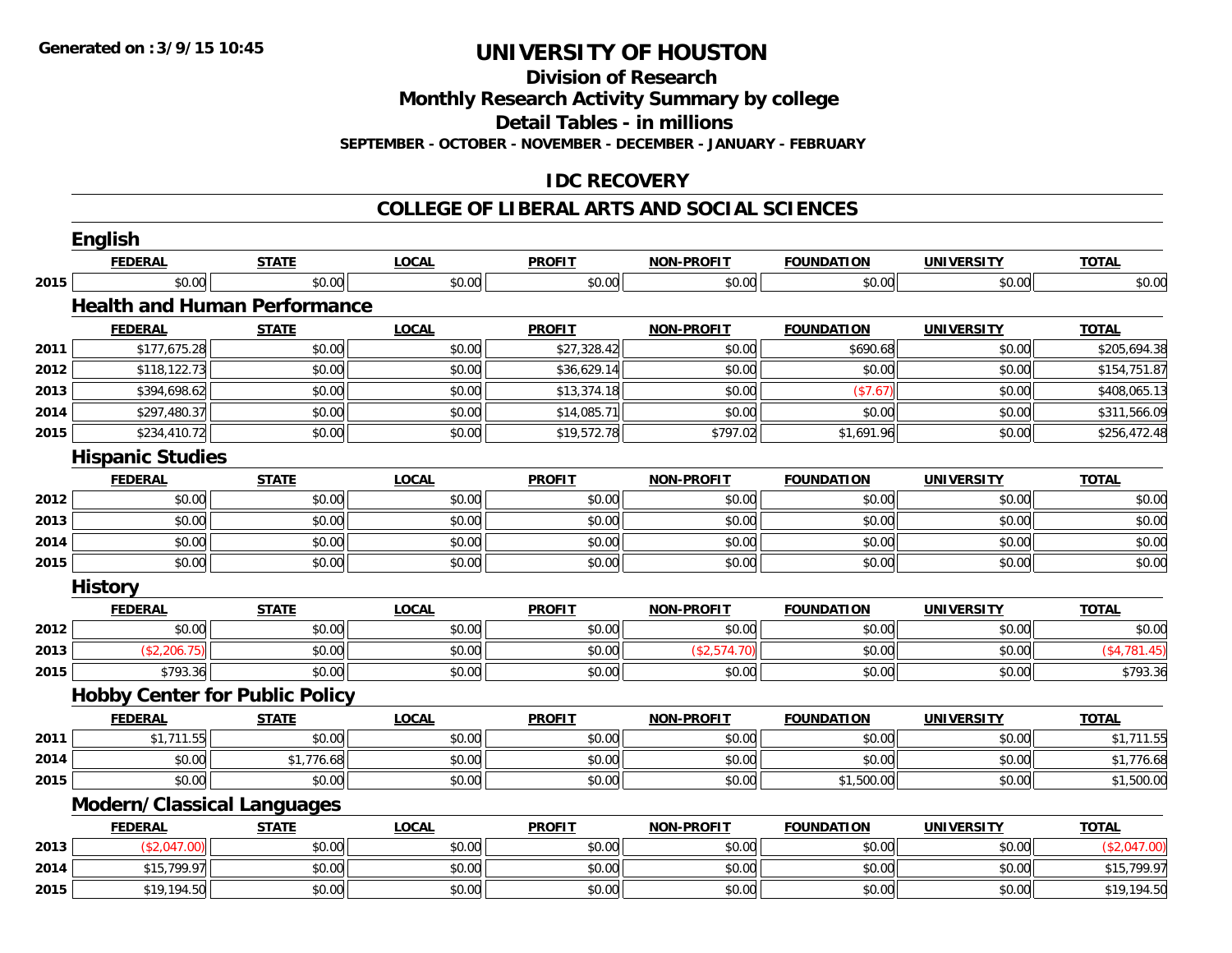# **Division of ResearchMonthly Research Activity Summary by college Detail Tables - in millions**

**SEPTEMBER - OCTOBER - NOVEMBER - DECEMBER - JANUARY - FEBRUARY**

# **IDC RECOVERY**

#### **COLLEGE OF LIBERAL ARTS AND SOCIAL SCIENCES**

|              | Philosophy               |              |              |               |                   |                   |                   |                |
|--------------|--------------------------|--------------|--------------|---------------|-------------------|-------------------|-------------------|----------------|
|              | <b>FEDERAL</b>           | <b>STATE</b> | <b>LOCAL</b> | <b>PROFIT</b> | <b>NON-PROFIT</b> | <b>FOUNDATION</b> | <b>UNIVERSITY</b> | <b>TOTAL</b>   |
| 2011         | \$0.00                   | \$0.00       | \$0.00       | \$0.00        | \$0.00            | \$0.00            | \$0.00            | \$0.00         |
| 2012         | \$1,080.07               | \$0.00       | \$0.00       | \$0.00        | \$0.00            | \$0.00            | \$0.00            | \$1,080.07     |
| 2013         | \$1,298.75               | \$0.00       | \$0.00       | \$0.00        | \$0.00            | \$0.00            | \$0.00            | \$1,298.75     |
| 2014         | \$2,098.51               | \$0.00       | \$0.00       | \$0.00        | \$0.00            | \$0.00            | \$0.00            | \$2,098.51     |
| 2015         | (\$286.28)               | \$0.00       | \$0.00       | \$0.00        | \$0.00            | \$0.00            | \$0.00            | (\$286.28)     |
|              | <b>Political Science</b> |              |              |               |                   |                   |                   |                |
|              | <b>FEDERAL</b>           | <b>STATE</b> | <b>LOCAL</b> | <b>PROFIT</b> | <b>NON-PROFIT</b> | <b>FOUNDATION</b> | <b>UNIVERSITY</b> | <b>TOTAL</b>   |
| 2011         | \$0.00                   | \$0.00       | \$0.00       | \$0.00        | \$0.00            | \$0.00            | \$0.00            | \$0.00         |
| 2012         | \$0.00                   | \$0.00       | \$0.00       | \$0.00        | \$0.00            | \$0.00            | \$0.00            | \$0.00         |
| 2013         | \$3,518.41               | \$0.00       | \$0.00       | \$0.00        | \$0.00            | \$0.00            | \$0.00            | \$3,518.41     |
| 2014         | \$0.00                   | \$0.00       | \$0.00       | \$0.00        | \$0.00            | \$0.00            | \$0.00            | \$0.00         |
| 2015         | \$11,165.77              | \$0.00       | \$0.00       | \$0.00        | \$0.00            | \$0.00            | \$0.00            | \$11,165.77    |
|              | <b>Psychology</b>        |              |              |               |                   |                   |                   |                |
|              | <b>FEDERAL</b>           | <b>STATE</b> | <b>LOCAL</b> | <b>PROFIT</b> | <b>NON-PROFIT</b> | <b>FOUNDATION</b> | <b>UNIVERSITY</b> | <b>TOTAL</b>   |
| 2011         | \$597,861.10             | \$17,334.91  | \$0.00       | \$2,913.11    | \$4,534.21        | \$8,878.08        | \$0.00            | \$631,521.41   |
| 2012         | \$539,411.93             | \$803.63     | \$0.00       | \$1,495.77    | \$6,964.89        | \$11,759.38       | (\$3,117.51)      | \$557,318.09   |
| 2013         | \$591,951.95             | \$17,550.20  | \$0.00       | \$0.00        | \$4,991.80        | \$4,226.81        | \$0.00            | \$618,720.76   |
| 2014         | \$426,179.72             | \$9.71       | \$0.00       | \$174.58      | \$10,116.40       | (\$4.57)          | \$0.00            | \$436,475.84   |
| 2015         | \$427,186.13             | \$3,488.93   | \$0.00       | \$0.00        | \$13,241.67       | \$0.00            | \$0.00            | \$443,916.73   |
|              | <b>Sociology</b>         |              |              |               |                   |                   |                   |                |
|              | <b>FEDERAL</b>           | <b>STATE</b> | <b>LOCAL</b> | <b>PROFIT</b> | <b>NON-PROFIT</b> | <b>FOUNDATION</b> | <b>UNIVERSITY</b> | <b>TOTAL</b>   |
| 2011         | \$23,906.64              | \$0.00       | \$0.00       | \$0.00        | \$0.00            | \$0.00            | \$0.00            | \$23,906.64    |
| 2012         | \$1,134.79               | \$0.00       | \$0.00       | \$0.00        | \$0.00            | \$0.00            | \$0.00            | \$1,134.79     |
| 2013         | (\$1,885.39)             | \$0.00       | \$0.00       | \$0.00        | \$0.00            | \$0.00            | \$0.00            | (\$1,885.39)   |
| 2014         | \$2,911.75               | \$0.00       | \$0.00       | \$0.00        | \$0.00            | \$0.00            | \$0.00            | \$2,911.75     |
| 2015         | \$7,041.39               | \$0.00       | \$0.00       | \$0.00        | \$0.00            | \$0.00            | \$0.00            | \$7,041.39     |
| <b>Total</b> | \$3.955.671.25           | \$44.670.76  | \$0.00       | \$118.554.51  | \$49.548.56       | \$42.426.99       | (S3.117.51)       | \$4.207.754.56 |

**\$3,955,671.25 \$44,670.76 \$0.00 \$118,554.51 \$49,548.56 \$42,426.99 (\$3,117.51) \$4,207,754.56**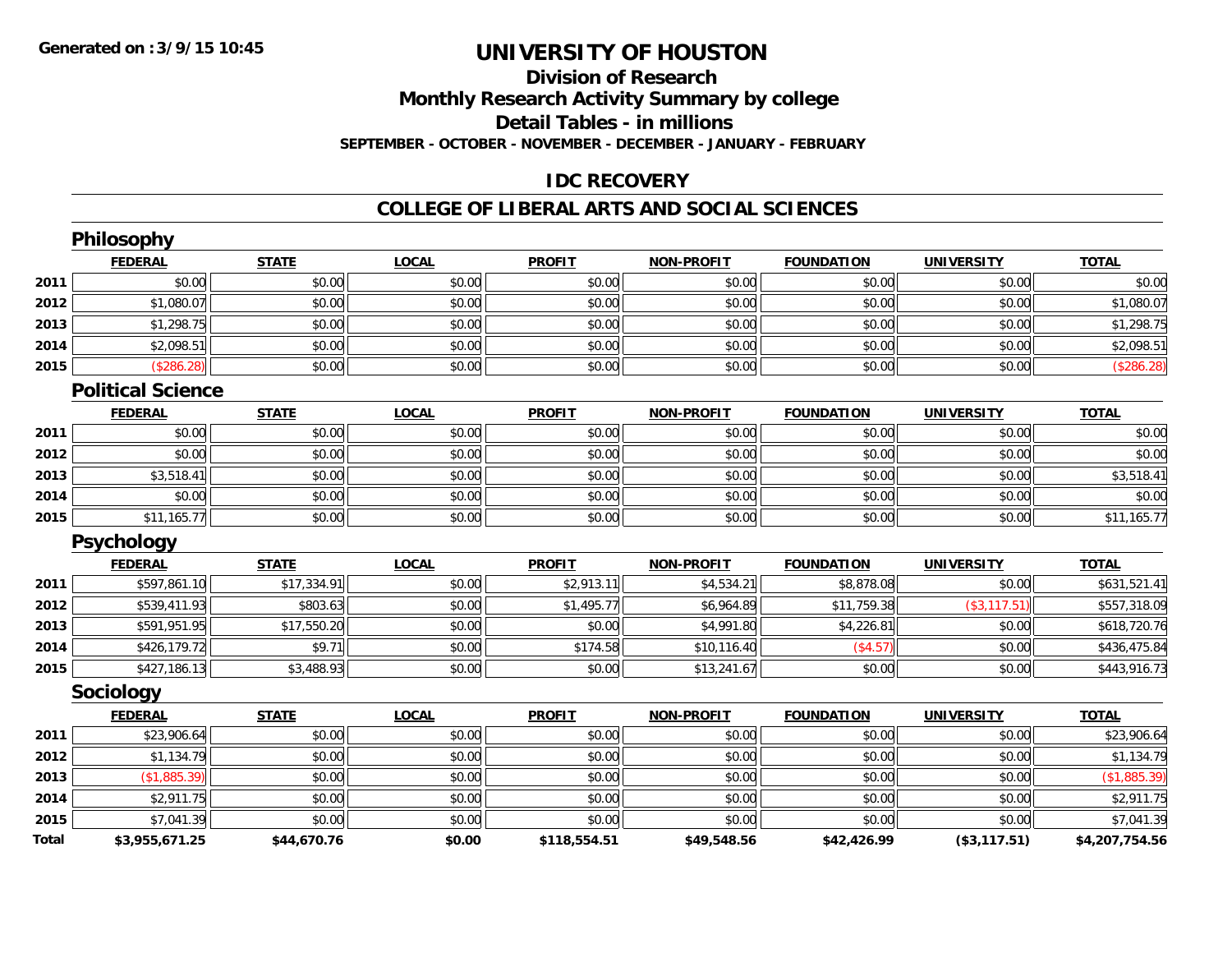# **Division of Research**

**Monthly Research Activity Summary by college**

**Detail Tables - in millions**

**SEPTEMBER - OCTOBER - NOVEMBER - DECEMBER - JANUARY - FEBRUARY**

# **IDC RECOVERY**

# **COLLEGE OF NATURAL SCIENCES AND MATHEMATICS**

# **Biology/Biochemistry**

|      | <b>FEDERAL</b> | <b>STATE</b> | <b>LOCAL</b> | <b>PROFIT</b> | <b>NON-PROFIT</b> | <b>FOUNDATION</b> | <b>UNIVERSITY</b> | <b>TOTAL</b> |
|------|----------------|--------------|--------------|---------------|-------------------|-------------------|-------------------|--------------|
| 2011 | \$522,341.06   | \$2,073.17   | \$0.00       | \$0.00        | \$14,678.21       | \$0.00            | \$0.00            | \$539,092.44 |
| 2012 | \$446,527.66   | \$13,516.48  | \$0.00       | \$0.01        | \$24,677.99       | \$0.00            | \$0.00            | \$484,722.13 |
| 2013 | \$321,193.19   | \$17,953.02  | \$0.00       | \$5,476.71    | \$23,698.78       | \$6,561.63        | \$0.00            | \$374,883.32 |
| 2014 | \$275,423.45   | \$21,208.89  | \$0.00       | \$16,961.27   | \$12,973.29       | \$2,152.47        | \$0.00            | \$328,719.37 |
| 2015 | \$341,874.19   | \$7,423.65   | \$0.00       | \$5,114.34    | \$7,623.13        | \$11,926.54       | \$2,730.75        | \$376,692.60 |

### **Center for Nuclear Receptors and Cell Signaling**

|      | <b>FEDERAL</b> | <b>STATE</b>  | <u>LOCAL</u> | <b>PROFIT</b> | <b>NON-PROFIT</b> | <b>FOUNDATION</b> | <b>UNIVERSITY</b> | <b>TOTAL</b> |
|------|----------------|---------------|--------------|---------------|-------------------|-------------------|-------------------|--------------|
| 2011 | \$165,234.88   | \$366.08      | \$0.00       | \$0.00        | \$0.00            | \$0.00            | \$0.00            | \$165,600.96 |
| 2012 | \$187,005.93   | \$12,259.46   | \$0.00       | \$67,911.79   | \$0.00            | \$0.00            | \$0.00            | \$267,177.18 |
| 2013 | \$192,447.30   | \$7,605.98    | \$0.00       | \$1,208.88    | \$0.00            | \$0.00            | \$0.00            | \$201,262.16 |
| 2014 | \$288,690.43   | (\$15,826.94) | \$0.00       | \$0.00        | \$0.00            | \$0.00            | \$0.00            | \$272,863.50 |
| 2015 | \$55,461.80    | \$25,166.06   | \$0.00       | \$0.00        | \$0.00            | \$0.00            | \$0.00            | \$80,627.86  |

# **Chemistry**

|      | <b>FEDERAL</b> | <b>STATE</b> | <b>LOCAL</b> | <b>PROFIT</b> | <b>NON-PROFIT</b> | <b>FOUNDATION</b> | <b>UNIVERSITY</b> | <b>TOTAL</b> |
|------|----------------|--------------|--------------|---------------|-------------------|-------------------|-------------------|--------------|
| 2011 | \$436,431.72   | \$117.28     | \$0.00       | \$739.44      | \$0.00            | \$0.00            | \$5,045.40        | \$442,333.84 |
| 2012 | \$315,923.90   | \$1,108.09   | \$0.00       | \$252.29      | \$0.00            | \$0.00            | \$8,891.74        | \$326,176.02 |
| 2013 | \$298,485.23   | (S64.32)     | \$0.00       | \$10,572.34   | \$0.00            | \$0.00            | (S14, 596.82)     | \$294,396.43 |
| 2014 | \$348,516.32   | \$0.00       | \$0.00       | \$43.65       | \$0.00            | \$0.00            | \$0.00            | \$348,559.97 |
| 2015 | \$235,466.99   | \$0.00       | \$0.00       | \$120.62      | \$0.00            | \$0.00            | \$0.00            | \$235,587.61 |

#### **Computer Science**

|      | <b>FEDERAL</b> | <b>STATE</b> | <b>LOCAL</b> | <b>PROFIT</b> | <b>NON-PROFIT</b> | <b>FOUNDATION</b> | <b>UNIVERSITY</b> | <b>TOTAL</b> |
|------|----------------|--------------|--------------|---------------|-------------------|-------------------|-------------------|--------------|
| 2011 | \$500,563.02   | \$10,094.48  | \$0.00       | \$8,812.00    | \$0.00            | \$0.00            | \$0.00            | \$519,469.50 |
| 2012 | \$243,368.37   | \$893.13     | \$0.00       | \$39,993.70   | \$11,204.25       | \$0.00            | \$0.00            | \$295,459.44 |
| 2013 | \$301,475.31   | \$3,027.02   | \$0.00       | \$32,305.48   | \$3,252.49        | \$0.00            | \$0.00            | \$340,060.30 |
| 2014 | \$181,163.41   | \$0.00       | \$0.00       | \$39,359.12   | \$70,467.02       | \$0.00            | \$0.00            | \$290,989.56 |
| 2015 | \$262,159.88   | \$26,545.14  | \$0.00       | \$16,754.28   | \$35,498.47       | \$978.89          | \$0.00            | \$341,936.66 |

# **Dean, Natural Sciences and Mathematics**

|      | <b>FEDERAL</b>    | <b>STATE</b>        | <b>_OCAL</b>       | <b>PROFIT</b> | <b>-PROFIT</b><br><b>NIONI</b> | <b>FOUNDATION</b> | <b>UNIVERSITY</b> | <b>TOTAL</b> |
|------|-------------------|---------------------|--------------------|---------------|--------------------------------|-------------------|-------------------|--------------|
| 2011 | 0.00              | ሖ ヘ<br>טט.          | $\sim$ 00<br>DU.UU | 0000<br>JU.UU | 0000<br><b>JU.UU</b>           | JU.UU             | 0.00<br>. JU.UU   | \$0.00       |
| 2012 | $\sim$<br>⊤.J∠∪.∠ | $\triangle$<br>JU.U | $\sim$ 00<br>JU.UU | 0000<br>JU.UU | 0000<br><b>JU.UU</b>           | JU.UU             | 0.00<br>PO.OO     | . 20.        |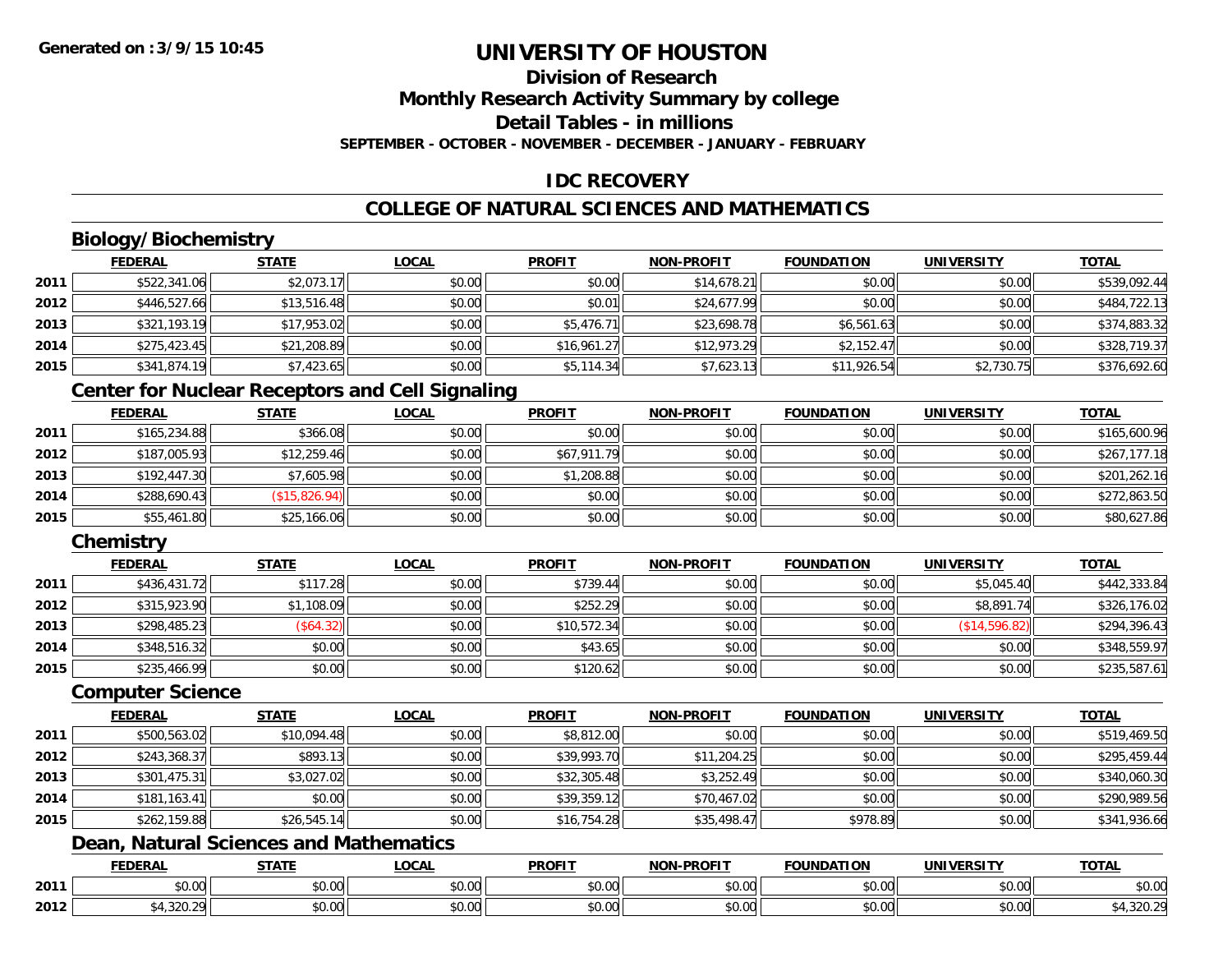## **Division of Research**

**Monthly Research Activity Summary by college**

**Detail Tables - in millions**

**SEPTEMBER - OCTOBER - NOVEMBER - DECEMBER - JANUARY - FEBRUARY**

## **IDC RECOVERY**

## **COLLEGE OF NATURAL SCIENCES AND MATHEMATICS**

## **Dean, Natural Sciences and Mathematics**

|      | <b>FEDERAL</b> | <b>STATE</b> | <b>LOCAL</b> | <b>PROFIT</b> | <b>NON-PROFIT</b> | <b>FOUNDATION</b> | <b>UNIVERSITY</b> | <b>TOTAL</b>       |
|------|----------------|--------------|--------------|---------------|-------------------|-------------------|-------------------|--------------------|
| 2013 | \$26,584.92    | \$0.00       | \$0.00       | \$0.00        | \$0.00            | \$0.00            | \$0.00            | \$26,584.92        |
| 2014 | \$8,361.98     | \$0.00       | \$0.00       | \$0.00        | \$0.00            | \$0.00            | \$0.00            | 40.5<br>\$8,361.98 |
| 2015 |                | \$0.00       | \$0.00       | \$0.00        | \$0.00            | \$0.00            | \$0.00            |                    |

#### **Earth & Atmospheric Sciences**

|      | <u>FEDERAL</u> | <b>STATE</b> | <b>LOCAL</b> | <b>PROFIT</b> | <b>NON-PROFIT</b> | <b>FOUNDATION</b> | <b>UNIVERSITY</b> | <b>TOTAL</b> |
|------|----------------|--------------|--------------|---------------|-------------------|-------------------|-------------------|--------------|
| 2011 | \$129,252.74   | \$44,217.32  | \$0.00       | \$151,552.37  | \$19,706.99       | \$0.00            | \$0.00            | \$344,729.42 |
| 2012 | \$219,393.89   | \$43,725.11  | \$0.00       | \$134,909.21  | \$18,796.81       | \$0.00            | \$0.00            | \$416,825.02 |
| 2013 | \$158,866.85   | \$6,762.15   | \$0.00       | \$191,596.31  | \$17,830.02       | \$0.00            | \$0.00            | \$375,055.33 |
| 2014 | \$126,471.45   | \$23,043.57  | \$0.00       | \$144.143.32  | \$35,274.64       | \$993.54          | \$0.00            | \$329,926.52 |
| 2015 | \$87,731.34    | \$21,600.68  | \$0.00       | \$120,320.43  | \$20,565.82       | \$174.56          | \$0.00            | \$250,392.83 |

## **Institute for Climate and Atmospheric Science**

|      | <u>FEDERAL</u> | <b>STATE</b> | <u>LOCAL</u> | <b>PROFIT</b> | <b>NON-PROFIT</b> | <b>FOUNDATION</b> | <b>UNIVERSITY</b> | <b>TOTAL</b> |
|------|----------------|--------------|--------------|---------------|-------------------|-------------------|-------------------|--------------|
| 2011 | \$0.00         | \$0.00       | \$0.00       | \$0.00        | \$0.00            | \$0.00            | \$0.00            | \$0.00       |
| 2012 | \$0.00         | \$0.00       | \$0.00       | \$0.00        | \$0.00            | \$0.00            | \$0.00            | \$0.00       |
| 2013 | \$0.00         | \$0.00       | \$0.00       | \$0.00        | \$0.00            | \$0.00            | \$0.00            | \$0.00       |
| 2014 | \$0.00         | \$0.00       | \$0.00       | \$0.00        | \$0.00            | \$0.00            | \$0.00            | \$0.00       |
| 2015 | \$0.00         | \$0.00       | \$0.00       | \$0.00        | \$0.00            | \$0.00            | \$0.00            | \$0.00       |

#### **Institute for Nanoenergy**

|      | <u>FEDERAL</u> | <b>STATE</b> | <u>LOCAL</u> | <b>PROFIT</b> | <b>NON-PROFIT</b> | <b>FOUNDATION</b> | <b>UNIVERSITY</b> | <u>TOTAL</u> |
|------|----------------|--------------|--------------|---------------|-------------------|-------------------|-------------------|--------------|
| 2011 | \$0.00         | \$0.00       | \$0.00       | \$0.00        | \$0.00            | \$0.00            | \$0.00            | \$0.00       |
| 2012 | \$0.00         | \$0.00       | \$0.00       | \$0.00        | \$0.00            | \$0.00            | \$0.00            | \$0.00       |
| 2013 | \$0.00         | \$0.00       | \$0.00       | \$0.00        | \$0.00            | \$0.00            | \$0.00            | \$0.00       |
| 2014 | \$0.00         | \$0.00       | \$0.00       | \$0.00        | \$0.00            | \$0.00            | \$0.00            | \$0.00       |

**Mathematics**

|      | <b>FEDERAL</b> | <b>STATE</b> | <u>LOCAL</u> | <b>PROFIT</b> | <b>NON-PROFIT</b> | <b>FOUNDATION</b> | <b>UNIVERSITY</b> | <b>TOTAL</b> |
|------|----------------|--------------|--------------|---------------|-------------------|-------------------|-------------------|--------------|
| 2011 | \$108,935.72   | \$8,097.23   | \$0.00       | \$8,111.44    | \$20,785.84       | \$0.00            | \$0.00            | \$145,930.22 |
| 2012 | \$104, 111.31  | \$11,749.35  | \$0.00       | \$27,047.33   | \$9,667.41        | (\$252.50)        | \$0.00            | \$152,322.90 |
| 2013 | \$136,380.14   | \$0.00       | \$0.00       | \$21,647.57   | \$0.00            | \$690.31          | \$0.00            | \$158,718.02 |
| 2014 | \$212,646.51   | \$0.00       | \$0.00       | \$11,019.91   | \$0.00            | \$1,333.77        | \$0.00            | \$225,000.19 |
| 2015 | \$144,218.51   | \$0.00       | \$0.00       | \$5,645.85    | \$0.00            | \$895.85          | \$0.00            | \$150,760.21 |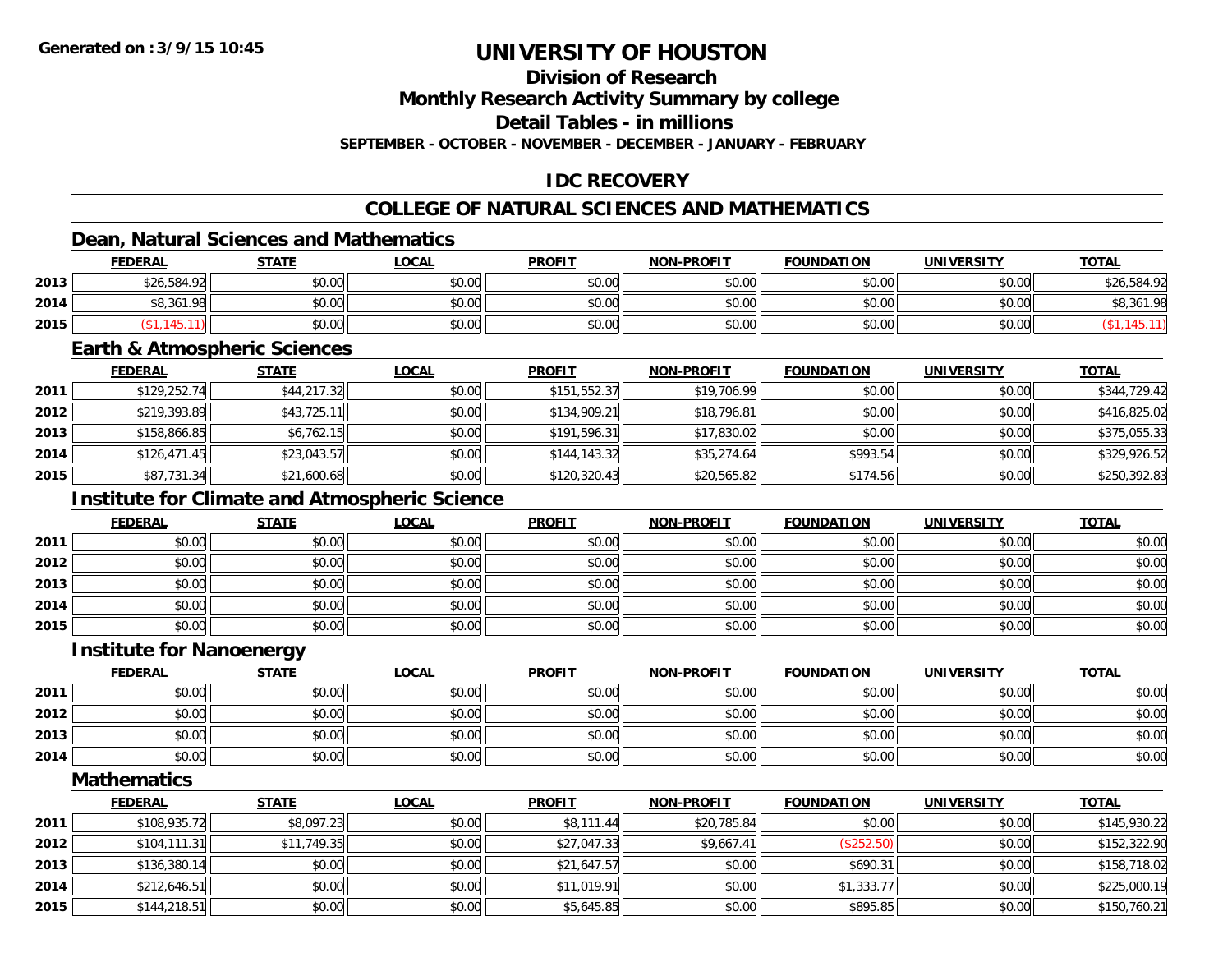#### **Division of Research**

**Monthly Research Activity Summary by college**

**Detail Tables - in millions**

**SEPTEMBER - OCTOBER - NOVEMBER - DECEMBER - JANUARY - FEBRUARY**

### **IDC RECOVERY**

#### **COLLEGE OF NATURAL SCIENCES AND MATHEMATICS**

|       | <b>Physics</b> |                  |              |                |                   |                   |                   |                 |  |  |  |
|-------|----------------|------------------|--------------|----------------|-------------------|-------------------|-------------------|-----------------|--|--|--|
|       | <b>FEDERAL</b> | <b>STATE</b>     | <b>LOCAL</b> | <b>PROFIT</b>  | <b>NON-PROFIT</b> | <b>FOUNDATION</b> | <b>UNIVERSITY</b> | <u>TOTAL</u>    |  |  |  |
| 2011  | \$301,320.22   | \$688.89         | \$0.00       | \$102,363.29   | \$0.96            | \$0.00            | \$0.00            | \$404,373.35    |  |  |  |
| 2012  | \$388,609.11   | $($ \$61.33) $ $ | \$0.00       | \$23,839.96    | \$394.22          | \$0.00            | \$0.00            | \$412,781.97    |  |  |  |
| 2013  | \$339,665.50   | \$0.00           | \$0.00       | \$111,953.50   | \$0.00            | \$0.00            | \$0.00            | \$451,619.00    |  |  |  |
| 2014  | \$608,460.98   | \$750.75         | \$0.00       | \$148,301.04   | \$0.00            | \$0.00            | \$0.00            | \$757,512.77    |  |  |  |
| 2015  | \$377,718.33   | \$842.92         | \$0.00       | \$126,365.74   | \$6,046.63        | \$0.00            | \$0.00            | \$510,973.62    |  |  |  |
| Total | \$9,401,658.73 | \$294,883.30     | \$0.00       | \$1,574,443.18 | \$353,142.96      | \$25,455.06       | \$2,071.07        | \$11,651,654.30 |  |  |  |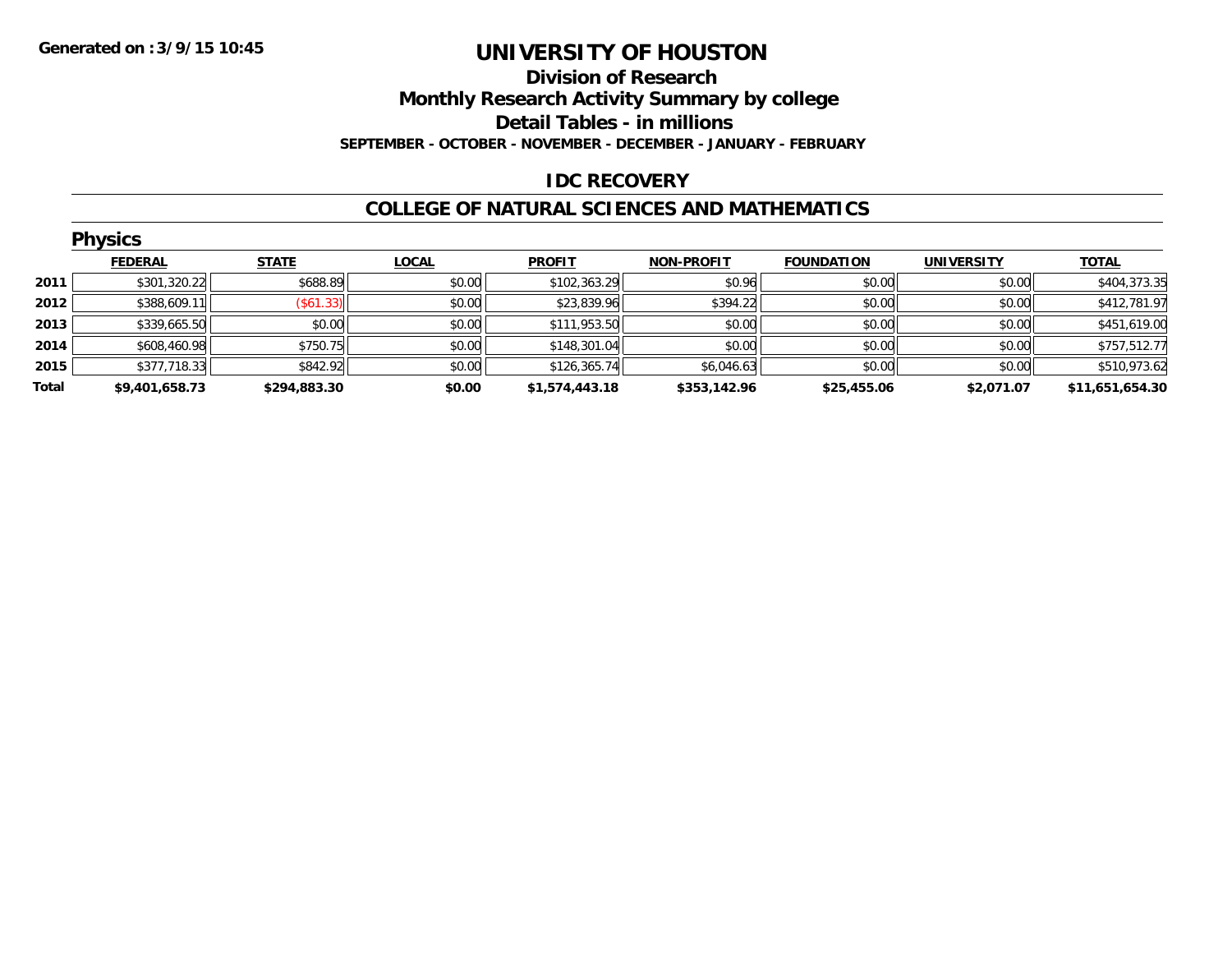# **Division of Research**

**Monthly Research Activity Summary by college**

**Detail Tables - in millions**

**SEPTEMBER - OCTOBER - NOVEMBER - DECEMBER - JANUARY - FEBRUARY**

## **IDC RECOVERY**

### **COLLEGE OF OPTOMETRY**

## **Optometry Vision Sciences**

|       | <b>FEDERAL</b> | <b>STATE</b> | <b>LOCAL</b> | <b>PROFIT</b> | <b>NON-PROFIT</b> | <b>FOUNDATION</b> | <b>UNIVERSITY</b> | <u>TOTAL</u>   |
|-------|----------------|--------------|--------------|---------------|-------------------|-------------------|-------------------|----------------|
| 2011  | \$433,504.85   | \$1,176.77   | \$0.00       | \$25,875.82   | \$0.00            | \$0.00            | \$17,723.26       | \$478,280.70   |
| 2012  | \$513,450.50   | \$0.00       | \$0.00       | \$38,686.65   | \$0.00            | \$0.00            | \$29,995.05       | \$582,132.20   |
| 2013  | \$556,259.21   | \$0.00       | \$0.00       | \$91,858.09   | \$0.00            | \$0.00            | \$17,673.56       | \$665,790.86   |
| 2014  | \$637,283.97   | \$0.00       | \$0.00       | \$104,768.48  | \$0.00            | \$0.00            | \$28,953.53       | \$771,005.98   |
| 2015  | \$470,725.89   | \$0.00       | \$0.00       | \$39,862.77   | \$0.00            | \$0.00            | \$37,908.77       | \$548,497.43   |
| Total | \$2,611,224.42 | \$1,176.77   | \$0.00       | \$301.051.81  | \$0.00            | \$0.00            | \$132,254.17      | \$3,045,707.17 |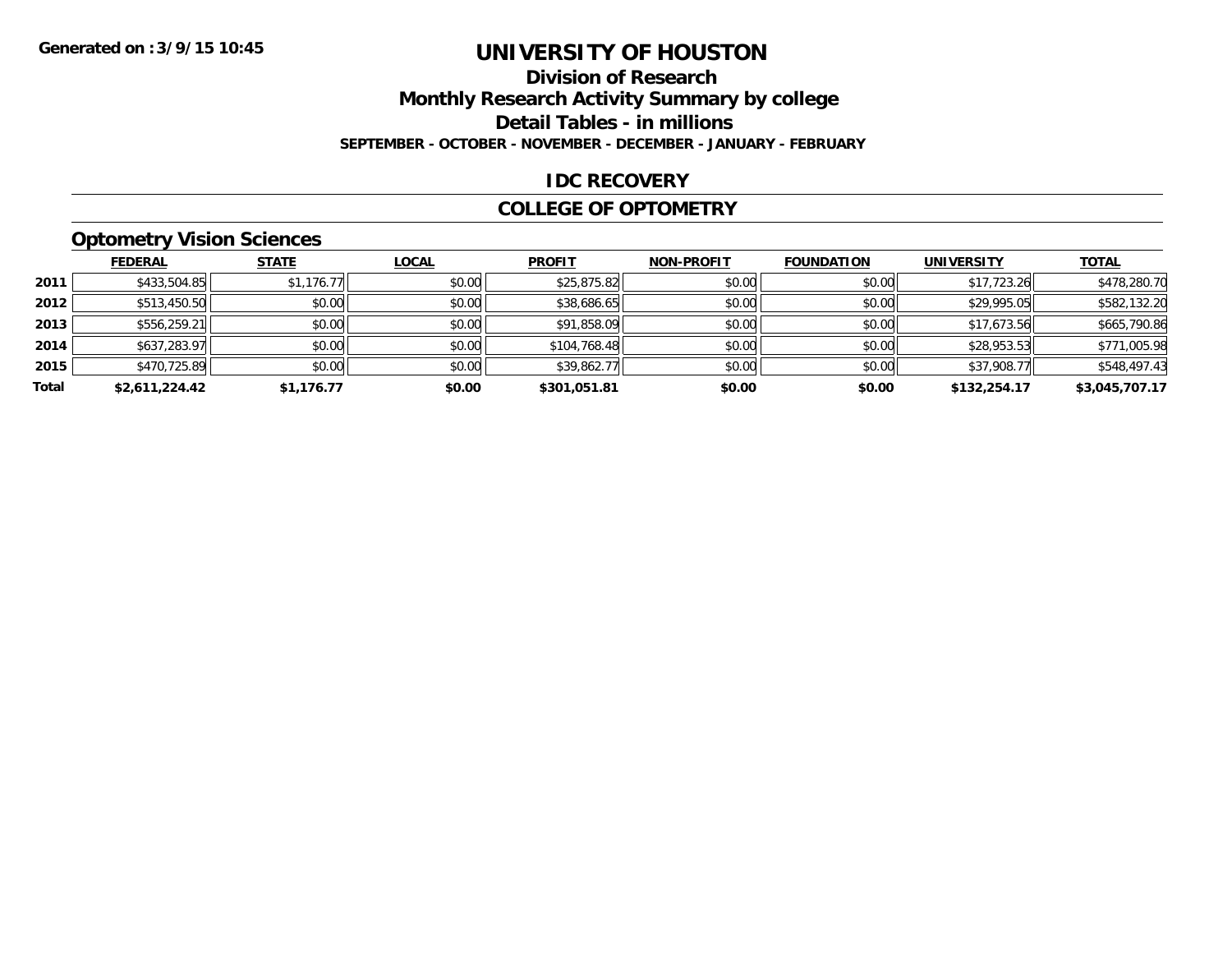## **Division of Research**

**Monthly Research Activity Summary by college**

**Detail Tables - in millions**

**SEPTEMBER - OCTOBER - NOVEMBER - DECEMBER - JANUARY - FEBRUARY**

## **IDC RECOVERY**

### **COLLEGE OF PHARMACY**

## **Center for Experimental Therapeutics and Pharmacoi**

|      | <b>FEDERAL</b> | <b>STATE</b> | <u>LOCAL</u> | <b>PROFIT</b> | <b>NON-PROFIT</b> | <b>FOUNDATION</b> | <b>UNIVERSITY</b> | <b>TOTAL</b> |
|------|----------------|--------------|--------------|---------------|-------------------|-------------------|-------------------|--------------|
| 2011 | \$0.00         | \$0.00       | \$0.00       | \$0.00        | \$0.00            | \$0.00            | \$0.00            | \$0.00       |
| 2012 | \$0.00         | \$0.00       | \$0.00       | \$0.00        | \$0.00            | \$0.00            | \$0.00            | \$0.00       |
| 2013 | \$0.00         | \$0.00       | \$0.00       | \$0.00        | \$0.00            | \$0.00            | \$0.00            | \$0.00       |
| 2014 | \$0.00         | \$0.00       | \$0.00       | \$0.00        | \$0.00            | \$0.00            | \$0.00            | \$0.00       |
| 2015 | \$0.00         | \$0.00       | \$0.00       | \$0.00        | \$0.00            | \$0.00            | \$0.00            | \$0.00       |

## **Clinical Pharmacy & Administration**

|      | <b>FEDERAL</b> | <b>STATE</b> | <u>LOCAL</u> | <b>PROFIT</b> | <b>NON-PROFIT</b> | <b>FOUNDATION</b> | <b>UNIVERSITY</b> | <b>TOTAL</b> |
|------|----------------|--------------|--------------|---------------|-------------------|-------------------|-------------------|--------------|
| 2011 | \$31,514.17    | \$0.00       | \$0.00       | \$37,430.98   | \$5,917.13        | \$0.00            | \$4.97            | \$74,867.25  |
| 2012 | \$14,983.32    | \$0.00       | \$0.00       | \$33,228.27   | (\$11.27)         | \$0.00            | \$0.00            | \$48,200.32  |
| 2013 | \$48,119.80    | \$0.00       | \$0.00       | \$39,288.85   | \$0.00            | \$0.00            | \$0.00            | \$87,408.65  |
| 2014 | \$2,960.42     | \$0.00       | \$0.00       | \$49,251.09   | \$2,028.72        | \$0.00            | \$0.00            | \$54,240.23  |
| 2015 | \$31,113.49    | \$32,064.10  | \$0.00       | \$21,820.87   | (\$1,152.55)      | \$0.00            | \$0.00            | \$83,845.91  |

## **Dean, Pharmacy**

|      | <b>FEDERAL</b> | <b>STATE</b> | <u>LOCAL</u> | <b>PROFIT</b> | NON-PROFIT | <b>FOUNDATION</b> | <b>UNIVERSITY</b> | <b>TOTAL</b> |
|------|----------------|--------------|--------------|---------------|------------|-------------------|-------------------|--------------|
| 2011 | \$0.00         | \$0.00       | \$0.00       | \$0.00        | \$0.00     | \$0.00            | \$0.00            | \$0.00       |
| 2012 | \$0.00         | \$0.00       | \$0.00       | \$0.00        | \$0.00     | \$0.00            | \$0.00            | \$0.00       |
| 2013 | \$0.00         | \$0.00       | \$0.00       | \$0.00        | \$0.00     | \$0.00            | \$0.00            | \$0.00       |
| 2014 | \$0.00         | \$0.00       | \$0.00       | \$0.00        | \$0.00     | \$0.00            | \$0.00            | \$0.00       |
| 2015 | \$0.00         | \$0.00       | \$0.00       | \$0.00        | \$0.00     | \$0.00            | \$0.00            | \$0.00       |

#### **Pharm Health Outcomes & Policy**

|      | <b>FEDERAL</b> | <b>STATE</b> | <u>LOCAL</u> | <b>PROFIT</b> | <b>NON-PROFIT</b> | <b>FOUNDATION</b> | <b>UNIVERSITY</b> | <b>TOTAL</b> |
|------|----------------|--------------|--------------|---------------|-------------------|-------------------|-------------------|--------------|
| 2011 | \$599.62       | \$0.00       | \$0.00       | \$0.00        | \$4,962.76        | \$0.00            | \$0.00            | \$5,562.38   |
| 2012 | \$7,666.90     | \$0.00       | \$0.00       | \$0.00        | \$0.00            | \$0.00            | \$0.00            | \$7,666.90   |
| 2013 | \$5,890.21     | \$0.00       | \$0.00       | \$0.00        | \$0.00            | \$0.00            | \$0.00            | \$5,890.21   |
| 2014 | \$17,633.20    | \$0.00       | \$0.00       | \$0.00        | \$0.00            | \$0.00            | \$0.00            | \$17,633.20  |
| 2015 | \$13,096.59    | \$985.42     | \$0.00       | \$1,016.00    | \$0.00            | \$0.00            | \$0.00            | \$15,098.01  |

## **Pharmacological and Pharmaceutical Sciences**

|      | <b>FEDERAL</b>                     | <b>CTATE</b><br>3 I A I I | <b>OCAL</b>            | <b>PROFIT</b>        | <b>NON-PROFIT</b>                 | <b>FOUNDATION</b> | UNIVERSITY           | <b>TOTAL</b>              |
|------|------------------------------------|---------------------------|------------------------|----------------------|-----------------------------------|-------------------|----------------------|---------------------------|
| 2011 | <b>¢207 055</b><br><b>JUU, 170</b> | ,,043.89                  | $\sim$ 00<br>vv.vv     | 0.00<br>DU.UG        | $\sim$ $\sim$<br>$\sim$<br>- 145. | \$0.00            | 0000<br><b>DU.UG</b> | $\sqrt{2}$<br><b>A</b> 44 |
| 2012 | $\sim$<br>0.04                     | 00001<br>JU.U             | ሖ ∩<br>$\sim$<br>PU.UU | 0000<br><b>DU.UU</b> | 1 O 4                             | \$206.04          | 0000<br><b>DU.UU</b> | ∟, ט⊿∠<br>ان ا            |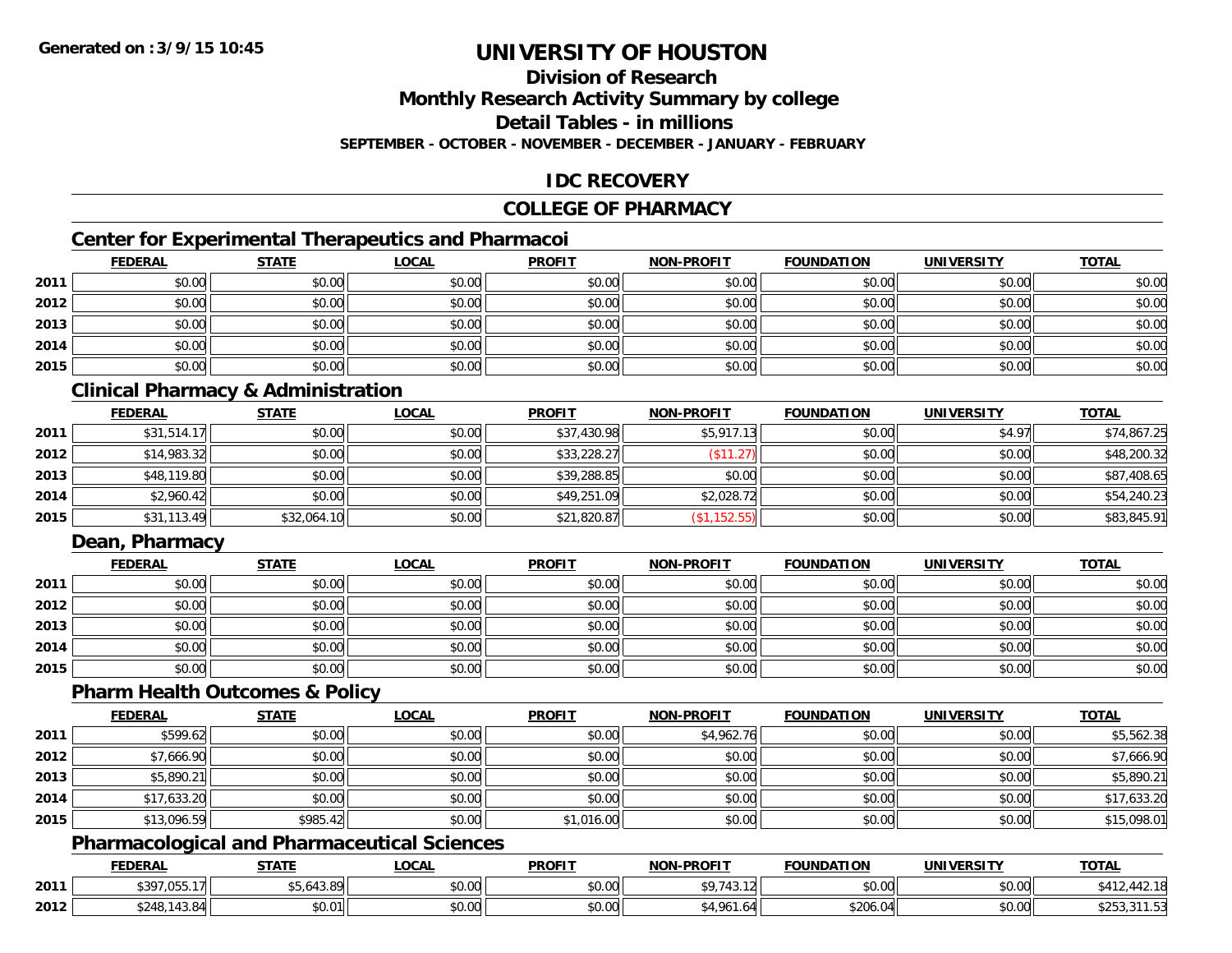**Division of Research**

**Monthly Research Activity Summary by college**

**Detail Tables - in millions**

**SEPTEMBER - OCTOBER - NOVEMBER - DECEMBER - JANUARY - FEBRUARY**

## **IDC RECOVERY**

#### **COLLEGE OF PHARMACY**

## **Pharmacological and Pharmaceutical Sciences**

|       | <b>FEDERAL</b> | <u>STATE</u> | <u>LOCAL</u> | <b>PROFIT</b> | <b>NON-PROFIT</b> | <b>FOUNDATION</b> | <b>UNIVERSITY</b> | <b>TOTAL</b>   |
|-------|----------------|--------------|--------------|---------------|-------------------|-------------------|-------------------|----------------|
| 2013  | \$284,040.49   | \$0.00       | \$0.00       | \$0.00        | \$1,432.19        | \$1,193.96        | \$0.00            | \$286,666.64   |
| 2014  | \$258,400.27   | \$0.00       | \$0.00       | \$374.51      | \$0.00            | \$1.853.64        | \$0.00            | \$260,628.42   |
| 2015  | \$222,079.21   | \$654.61     | \$0.00       | \$1,936.83    | \$83.67           | \$0.00            | \$0.00            | \$224,754.32   |
| Total | \$1,583,296.69 | \$39,348.03  | \$0.00       | \$184,347.40  | \$27.965.41       | \$3,253.64        | \$4.97            | \$1,838,216.14 |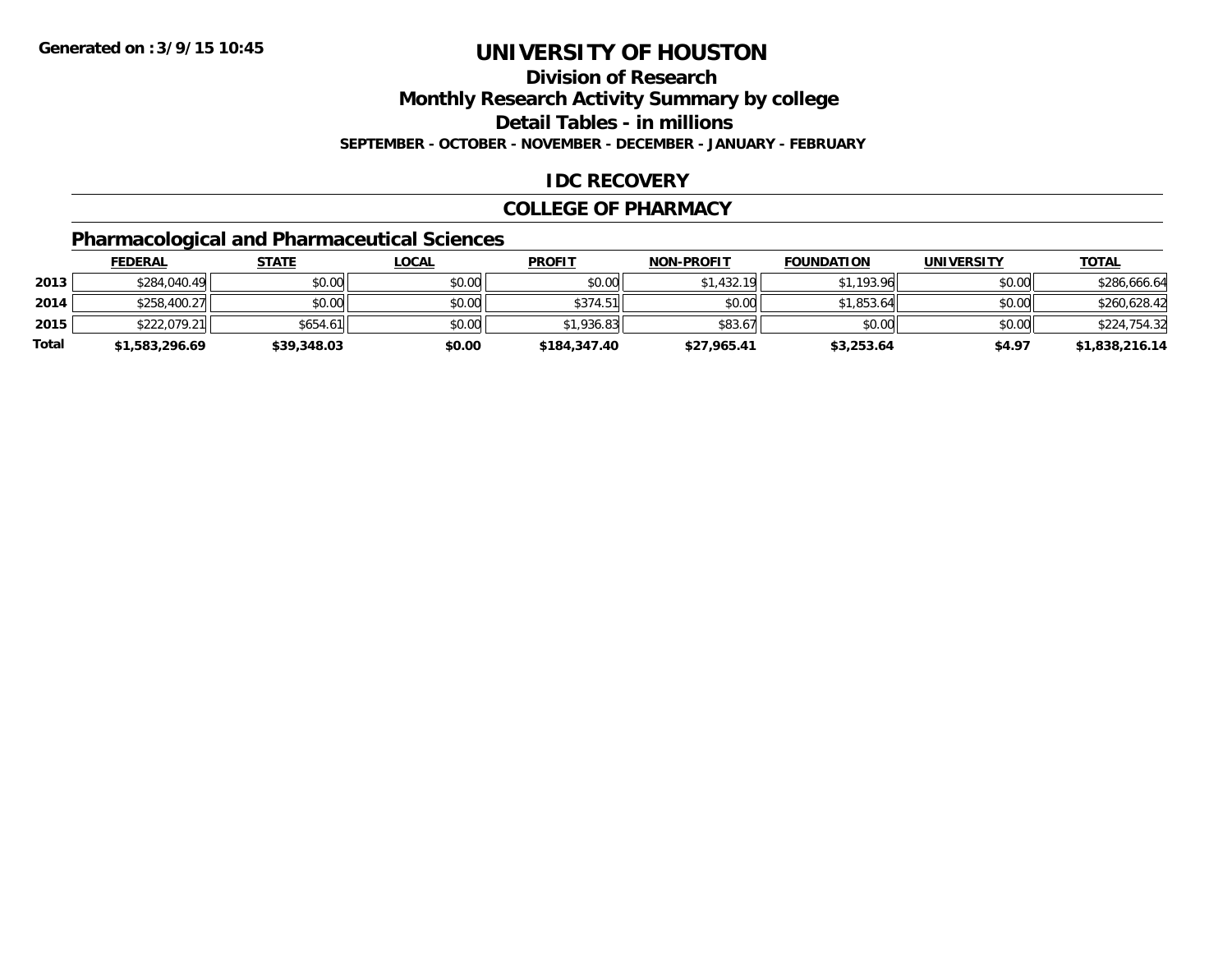## **Division of Research**

**Monthly Research Activity Summary by college**

**Detail Tables - in millions**

**SEPTEMBER - OCTOBER - NOVEMBER - DECEMBER - JANUARY - FEBRUARY**

### **IDC RECOVERY**

#### **COLLEGE OF TECHNOLOGY**

## **Center for Technology Literacy**

|      | <b>FEDERAL</b>    | <b>STATE</b> | <u>LOCAL</u> | <b>PROFIT</b> | <b>NON-PROFIT</b> | <b>FOUNDATION</b> | <b>UNIVERSITY</b> | <b>TOTAL</b> |
|------|-------------------|--------------|--------------|---------------|-------------------|-------------------|-------------------|--------------|
| 2011 | \$83,838.65       | \$0.00       | \$0.00       | \$0.00        | \$0.00            | \$0.00            | \$0.00            | \$83,838.65  |
| 2012 | \$75,201.15       | \$0.00       | \$0.00       | \$0.00        | \$0.00            | \$0.00            | \$0.00            | \$75,201.15  |
| 2013 | \$39,127.44       | \$0.00       | \$0.00       | \$0.00        | \$0.00            | \$0.00            | \$0.00            | \$39,127.44  |
| 2014 | \$31,919.97       | \$0.00       | \$0.00       | \$0.00        | \$0.00            | \$0.00            | \$0.00            | \$31,919.97  |
| 2015 | \$33,233.95       | \$0.00       | \$0.00       | \$0.00        | \$0.00            | \$0.00            | \$0.00            | \$33,233.95  |
|      | .<br>--<br>$\sim$ |              |              |               |                   |                   |                   |              |

#### **Construction Management**

|      | <b>FEDERAL</b> | <b>STATE</b>                 | <u>LOCAL</u>           | <b>PROFIT</b> | <b>NON-PROFIT</b> | <b>FOUNDATION</b> | UNIVERSITY | <u>TOTAL</u>          |
|------|----------------|------------------------------|------------------------|---------------|-------------------|-------------------|------------|-----------------------|
| 2013 | \$0.00         | <b>\$020.70</b><br>P 7 4 7 . | $n \cap \neg$<br>DU.U¢ | \$0.00        | \$0.00            | \$958.61          | \$0.00     | ,888.40               |
| 2014 | \$0.00         | \$2,615.77                   | \$0.00                 | \$0.00        | \$0.00            | \$813.26          | \$0.00     | \$3,429.03            |
| 2015 | \$0.00         | $+ - -$<br>∴∠∪⊡              | \$0.00                 | \$0.00        | \$0.00            | \$0.00            | \$0.00     | $+ - - -$<br>91 I .ZU |

#### **Dean, Technology**

|      | <b>FEDERAL</b> | <b>STATE</b> | <u>LOCAL</u> | <b>PROFIT</b> | <b>NON-PROFIT</b> | <b>FOUNDATION</b> | <b>UNIVERSITY</b> | <b>TOTAL</b> |
|------|----------------|--------------|--------------|---------------|-------------------|-------------------|-------------------|--------------|
| 2011 | \$24,182.21    | \$0.00       | \$0.00       | \$0.00        | \$0.00            | \$0.00            | \$0.00            | \$24,182.21  |
| 2012 | \$26,479.47    | \$0.00       | \$0.00       | \$0.00        | \$0.00            | \$0.00            | \$0.00            | \$26,479.47  |
| 2013 | \$25,774.16    | \$0.00       | \$0.00       | \$0.00        | \$0.00            | \$0.00            | \$0.00            | \$25,774.16  |
| 2014 | \$0.00         | \$0.00       | \$0.00       | \$0.00        | \$0.00            | \$0.00            | \$0.00            | \$0.00       |
| 2015 | \$0.00         | \$0.00       | \$0.00       | \$0.00        | \$0.00            | \$0.00            | \$0.00            | \$0.00       |

#### **Engineering Technology**

|      | <b>FEDERAL</b> | <b>STATE</b> | <u>LOCAL</u> | <b>PROFIT</b> | <b>NON-PROFIT</b> | <b>FOUNDATION</b> | <b>UNIVERSITY</b> | <b>TOTAL</b> |
|------|----------------|--------------|--------------|---------------|-------------------|-------------------|-------------------|--------------|
| 2011 | \$61,843.08    | \$0.00       | \$0.00       | \$0.00        | \$0.00            | \$8,326.02        | \$0.00            | \$70,169.10  |
| 2012 | \$43,347.66    | \$0.00       | \$0.00       | \$3,840.78    | \$0.00            | \$0.00            | \$0.00            | \$47,188.44  |
| 2013 | \$81,492.47    | \$0.00       | \$0.00       | \$9,838.63    | \$0.00            | \$1,567.70        | \$0.00            | \$92,898.80  |
| 2014 | \$36,682.73    | \$0.00       | \$0.00       | \$14,652.13   | \$0.00            | \$0.00            | \$0.00            | \$51,334.86  |
| 2015 | \$106,460.65   | \$0.00       | \$0.00       | \$8,517.32    | \$0.00            | \$0.00            | \$0.00            | \$114,977.97 |

## **Human Development and Consumer Science**

|      | <b>FEDERAL</b> | STATE  | <u>LOCAL</u> | <b>PROFIT</b> | <b>NON-PROFIT</b> | <b>FOUNDATION</b> | <b>UNIVERSITY</b> | <b>TOTAL</b> |
|------|----------------|--------|--------------|---------------|-------------------|-------------------|-------------------|--------------|
| 2011 | \$213.79       | \$0.00 | \$0.00       | \$124.93      | \$0.00            | \$0.00            | \$0.00            | \$338.72     |
| 2012 | \$127.81       | \$0.00 | \$0.00       | \$0.00        | \$0.00            | \$0.00            | \$0.00            | \$127.81     |
| 2013 | \$153.56       | \$0.00 | \$0.00       | \$0.00        | \$0.00            | \$0.00            | \$0.00            | \$153.56     |
| 2014 | \$2,572.87     | \$0.00 | \$0.00       | \$0.00        | \$0.00            | 1.417.50          | \$0.00            | \$3,990.37   |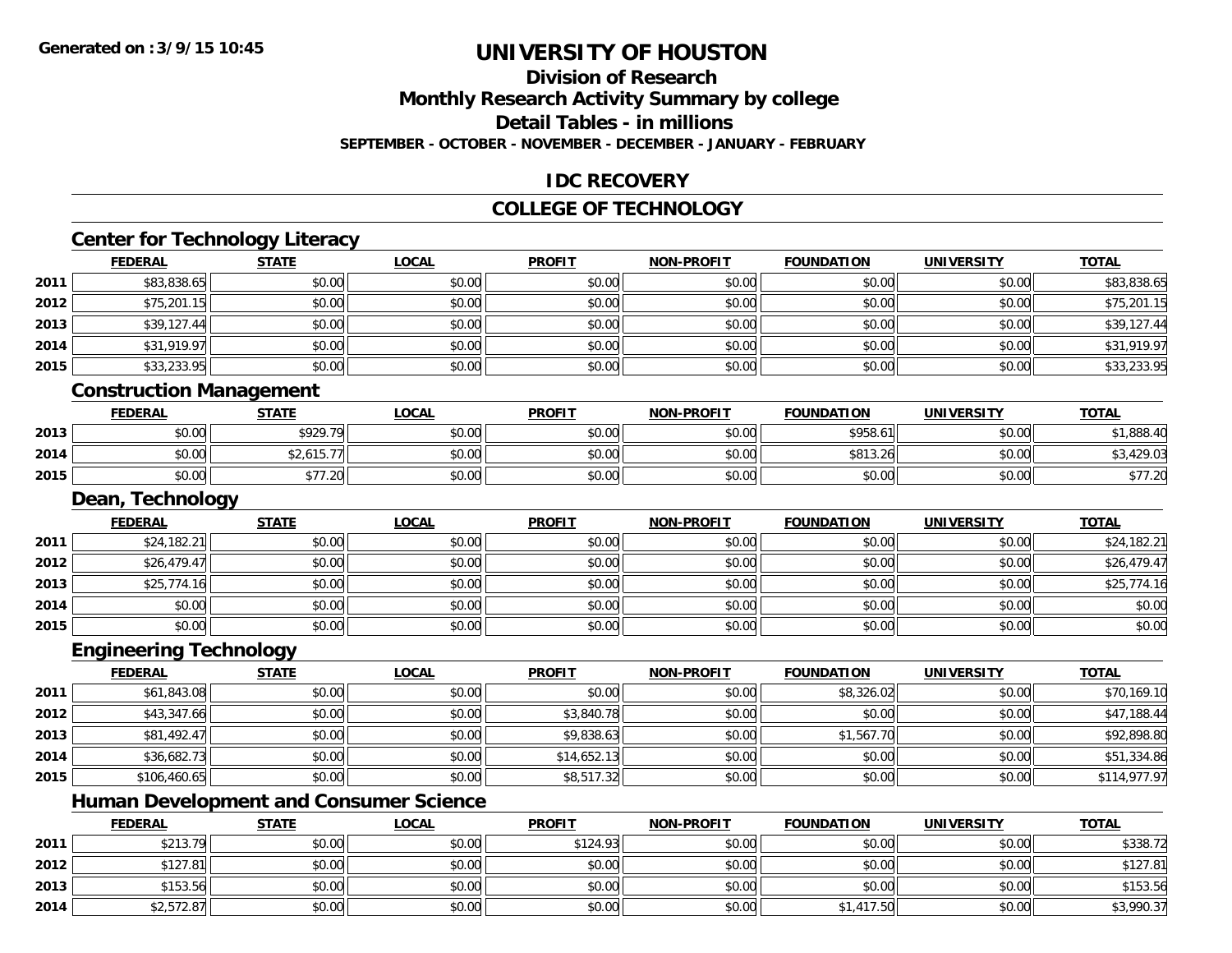**Total**

## **UNIVERSITY OF HOUSTON**

**Division of Research**

**Monthly Research Activity Summary by college**

**Detail Tables - in millions**

**SEPTEMBER - OCTOBER - NOVEMBER - DECEMBER - JANUARY - FEBRUARY**

## **IDC RECOVERY**

#### **COLLEGE OF TECHNOLOGY**

|      | <b>Human Development and Consumer Science</b> |                                               |              |               |                   |                   |                   |              |
|------|-----------------------------------------------|-----------------------------------------------|--------------|---------------|-------------------|-------------------|-------------------|--------------|
|      | <b>FEDERAL</b>                                | <b>STATE</b>                                  | <u>LOCAL</u> | <b>PROFIT</b> | <b>NON-PROFIT</b> | <b>FOUNDATION</b> | <b>UNIVERSITY</b> | <b>TOTAL</b> |
| 2015 | \$15,192.41                                   | \$0.00                                        | \$0.00       | \$0.00        | \$0.00            | \$854.49          | \$0.00            | \$16,046.90  |
|      |                                               | <b>Information &amp; Logistics Technology</b> |              |               |                   |                   |                   |              |
|      | <b>FEDERAL</b>                                | <b>STATE</b>                                  | <b>LOCAL</b> | <b>PROFIT</b> | <b>NON-PROFIT</b> | <b>FOUNDATION</b> | <b>UNIVERSITY</b> | <b>TOTAL</b> |
| 2011 | (\$100.40)                                    | \$0.00                                        | \$0.00       | \$0.00        | \$0.00            | \$0.00            | \$0.00            | (\$100.40)   |
| 2012 | \$8,119.02                                    | \$0.00                                        | \$0.00       | \$0.00        | \$0.00            | \$0.00            | \$0.00            | \$8,119.02   |
| 2013 | \$0.00                                        | \$0.00                                        | \$0.00       | \$0.00        | \$0.00            | \$0.00            | \$0.00            | \$0.00       |
| 2014 | \$0.00                                        | \$0.00                                        | \$0.00       | \$0.00        | \$0.00            | \$0.00            | \$0.00            | \$0.00       |
| 2015 | \$5.01                                        | \$0.00                                        | \$0.00       | \$0.00        | \$0.00            | \$0.00            | \$0.00            | \$5.01       |
|      |                                               | <b>Texas Manufacturing Assistance Center</b>  |              |               |                   |                   |                   |              |
|      | <b>FEDERAL</b>                                | <b>STATE</b>                                  | <u>LOCAL</u> | <b>PROFIT</b> | <b>NON-PROFIT</b> | <b>FOUNDATION</b> | <b>UNIVERSITY</b> | <b>TOTAL</b> |
| 2011 | \$0.00                                        | \$0.00                                        | \$0.00       | \$0.00        | \$0.00            | \$0.00            | \$0.00            | \$0.00       |
| 2012 | \$0.00                                        | \$0.00                                        | \$0.00       | \$0.00        | \$0.00            | \$0.00            | \$0.00            | \$0.00       |
| 2013 | \$0.00                                        | \$0.00                                        | \$0.00       | \$0.00        | \$0.00            | \$0.00            | \$0.00            | \$0.00       |
| 2014 | \$0.00                                        | \$0.00                                        | \$0.00       | \$0.00        | \$0.00            | \$0.00            | \$0.00            | \$0.00       |

**\$695,867.64 \$3,622.76 \$0.00 \$36,973.79 \$0.00 \$13,937.58 \$0.00 \$750,401.77**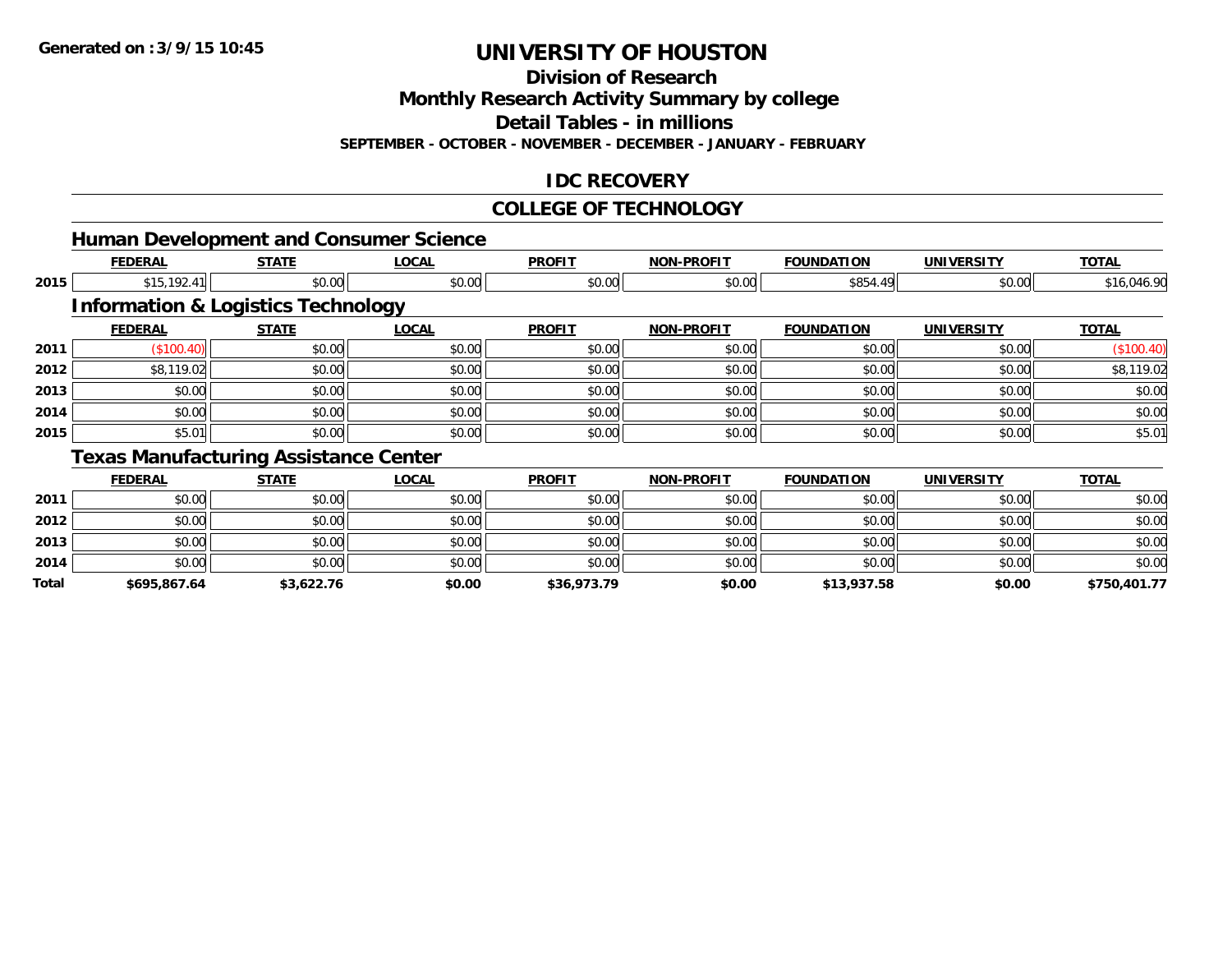## **Division of Research**

**Monthly Research Activity Summary by college**

**Detail Tables - in millions**

**SEPTEMBER - OCTOBER - NOVEMBER - DECEMBER - JANUARY - FEBRUARY**

## **IDC RECOVERY**

## **CULLEN COLLEGE OF ENGINEERING**

## **Biomedical Engineering**

|      | <b>FEDERAL</b> | <b>STATE</b> | <b>LOCAL</b> | <b>PROFIT</b> | <b>NON-PROFIT</b> | <b>FOUNDATION</b> | <b>UNIVERSITY</b> | <b>TOTAL</b> |
|------|----------------|--------------|--------------|---------------|-------------------|-------------------|-------------------|--------------|
| 2011 | \$35,564.65    | \$0.00       | \$0.00       | \$0.00        | \$0.00            | \$0.00            | \$0.00            | \$35,564.65  |
| 2012 | \$50,856.42    | \$0.00       | \$0.00       | \$0.00        | \$0.00            | \$0.00            | \$0.00            | \$50,856.42  |
| 2013 | \$131,877.67   | \$0.00       | \$0.00       | \$0.00        | \$0.00            | \$0.00            | \$0.00            | \$131,877.67 |
| 2014 | \$280,628.59   | \$0.00       | \$0.00       | \$0.00        | \$0.00            | \$0.00            | \$0.00            | \$280,628.59 |
| 2015 | \$315,373.18   | \$0.00       | \$0.00       | \$0.00        | \$6,840.30        | \$0.00            | \$0.00            | \$322,213.48 |

## **Center for Innovative Grouting Materials and Tech**

|      | <b>FEDERAL</b> | <b>STATE</b> | <u>LOCAL</u> | <b>PROFIT</b> | <b>NON-PROFIT</b> | <b>FOUNDATION</b> | <b>UNIVERSITY</b> | <b>TOTAL</b> |
|------|----------------|--------------|--------------|---------------|-------------------|-------------------|-------------------|--------------|
| 2011 | \$0.00         | \$0.00       | \$0.00       | \$0.00        | \$0.00            | \$0.00            | \$0.00            | \$0.00       |
| 2012 | \$0.00         | \$0.00       | \$0.00       | \$0.00        | \$0.00            | \$0.00            | \$0.00            | \$0.00       |
| 2013 | \$0.00         | \$0.00       | \$0.00       | \$0.00        | \$0.00            | \$0.00            | \$0.00            | \$0.00       |
| 2014 | \$0.00         | \$0.00       | \$0.00       | \$0.00        | \$0.00            | \$0.00            | \$0.00            | \$0.00       |
| 2015 | \$0.00         | \$0.00       | \$0.00       | \$0.00        | \$0.00            | \$0.00            | \$0.00            | \$0.00       |

## **Chemical Engineering**

|      | <b>FEDERAL</b> | <u>STATE</u>   | <b>LOCAL</b> | <b>PROFIT</b> | <b>NON-PROFIT</b> | <b>FOUNDATION</b>        | <b>UNIVERSITY</b> | <b>TOTAL</b> |
|------|----------------|----------------|--------------|---------------|-------------------|--------------------------|-------------------|--------------|
| 2011 | \$356,932.03   | (\$411,081.75) | \$0.00       | \$89,660.48   | \$0.00            | (\$219.31)               | \$25,023.88       | \$60,315.33  |
| 2012 | \$459,188.31   | \$3,795.27     | \$0.00       | \$142,252.44  | \$0.00            | \$33.60                  | \$0.02            | \$605,269.64 |
| 2013 | \$405,865.87   | \$6,300.59     | \$0.00       | \$92,020.26   | \$0.00            | $($ \$15.16) $\parallel$ | (\$4,666.17)      | \$499,505.39 |
| 2014 | \$421,847.28   | \$2,018.73     | \$0.00       | \$184,321.95  | \$0.00            | \$589.84                 | \$4,699.13        | \$613,476.93 |
| 2015 | \$308,513.08   | \$4,019.53     | \$0.00       | \$236,934.75  | \$0.00            | \$1,883.94               | \$3,624.94        | \$554,976.25 |

#### **Civil Engineering**

|      | <b>FEDERAL</b> | <b>STATE</b> | <b>LOCAL</b> | <b>PROFIT</b> | <b>NON-PROFIT</b> | <b>FOUNDATION</b> | <b>UNIVERSITY</b> | <b>TOTAL</b> |
|------|----------------|--------------|--------------|---------------|-------------------|-------------------|-------------------|--------------|
| 2011 | \$40,815.32    | \$12,120.33  | \$0.00       | \$31,958.54   | \$12,553.73       | \$0.00            | \$5,260.31        | \$102,708.23 |
| 2012 | \$90,653.60    | \$10,881.26  | \$22,531.73  | \$15,380.44   | \$6,592.02        | \$0.00            | \$0.00            | \$146,039.05 |
| 2013 | \$224,577.89   | \$11,252.65  | \$3,214.74   | \$30,939.80   | \$9,585.48        | \$0.00            | \$2,252.93        | \$281,823.50 |
| 2014 | \$333,123.10   | \$4,405.25   | \$0.00       | \$16,550.56   | \$11,895.90       | \$3,997.32        | \$0.00            | \$369,972.14 |
| 2015 | \$356,967.03   | \$10,572.26  | \$0.00       | \$18,180.90   | \$867.33          | \$6,592.52        | \$0.00            | \$393,180.03 |

## **Composites Engineering and Applications Center**

|      | DERAI  | CTATI     | .OCAL     | <b>PROFIT</b> | <b>DDOCIT</b><br><b>ארות</b> | ΓΙΩΝ    | UNIVERSITY                                   | <b>TOTAL</b> |
|------|--------|-----------|-----------|---------------|------------------------------|---------|----------------------------------------------|--------------|
| 2011 | $\sim$ | $\sim$    | $\sim$    | $\cdots$      | 0000                         | 0.00    | $\mathsf{A} \cap \mathsf{A} \cap \mathsf{A}$ | 0000         |
|      | ∕∪.∪∪  | JU.UU     | vv.vv     | vu.vu         | J∪.∪∪                        | - JU.UU | PO.OO                                        | <b>JU.UU</b> |
|      | 0.00   | $\sim$ 00 | $\sim$ 00 | $\cdots$      | 0.00                         | 0.00    | $\sim$ $\sim$                                | $\cdots$     |
| 2012 | וט.טי  | JU.L      | JU.UU     | vv.vv         | JU.UU                        | ww.uu   | PO.OO                                        | <b>JU.UU</b> |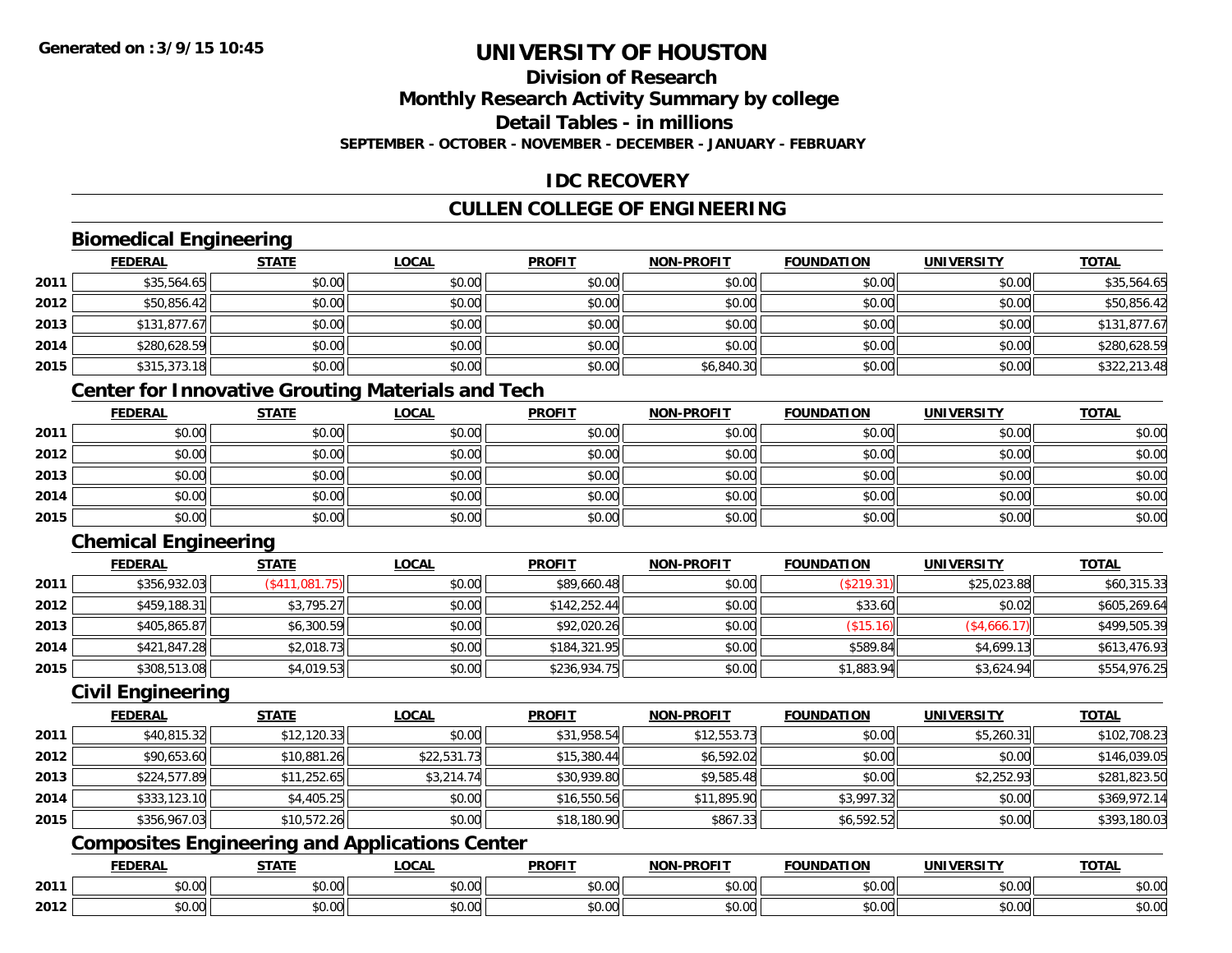## **Division of Research**

**Monthly Research Activity Summary by college**

**Detail Tables - in millions**

**SEPTEMBER - OCTOBER - NOVEMBER - DECEMBER - JANUARY - FEBRUARY**

## **IDC RECOVERY**

## **CULLEN COLLEGE OF ENGINEERING**

## **Composites Engineering and Applications Center**

|      | <b>FEDERAL</b>          | <b>STATE</b> | <b>LOCAL</b> | <b>PROFIT</b> | <b>NON-PROFIT</b> | <b>FOUNDATION</b> | <b>UNIVERSITY</b> | <u>TOTAL</u> |
|------|-------------------------|--------------|--------------|---------------|-------------------|-------------------|-------------------|--------------|
| 2013 | 0 <sub>n</sub><br>JU.UU | \$0.00       | \$0.00       | \$0.00        | \$0.00            | \$0.00            | \$0.00            | \$0.00       |
| 2014 | ሶስ ሰስ<br>JU.UU          | \$0.00       | \$0.00       | \$0.00        | \$0.00            | \$0.00            | \$0.00            | \$0.00       |
| 2015 | 0000<br><b>DU.UG</b>    | \$0.00       | \$0.00       | \$0.00        | \$0.00            | \$0.00            | \$0.00            | \$0.00       |

<u> 1989 - Johann Stoff, deutscher Stoffen und der Stoffen und der Stoffen und der Stoffen und der Stoffen und der</u>

### **Dean, Engineering**

|      | <b>FEDERAL</b> | <b>STATE</b> | <u>LOCAL</u> | <b>PROFIT</b> | <b>NON-PROFIT</b> | <b>FOUNDATION</b> | <b>UNIVERSITY</b> | <b>TOTAL</b> |
|------|----------------|--------------|--------------|---------------|-------------------|-------------------|-------------------|--------------|
| 2011 | \$2,665.45     | \$0.00       | \$0.00       | \$0.00        | \$0.00            | \$0.00            | \$0.00            | \$2,665.45   |
| 2012 | \$2,148.96     | \$0.00       | \$0.00       | \$0.00        | \$0.00            | \$0.00            | \$0.00            | \$2,148.96   |
| 2013 | \$2,411.85     | \$0.00       | \$0.00       | \$0.00        | \$0.00            | \$0.00            | \$0.00            | \$2,411.85   |
| 2014 | \$2,347.75     | \$0.00       | \$0.00       | \$0.00        | \$0.00            | \$0.00            | \$0.00            | \$2,347.75   |
| 2015 | \$12,101.83    | \$0.00       | \$0.00       | \$0.00        | \$0.00            | \$0.00            | \$0.00            | \$12,101.83  |

## **Electrical & Computer Engineering**

|      | <b>FEDERAL</b> | <b>STATE</b> | <u>LOCAL</u> | <b>PROFIT</b> | <b>NON-PROFIT</b> | <b>FOUNDATION</b> | <b>UNIVERSITY</b> | <b>TOTAL</b> |
|------|----------------|--------------|--------------|---------------|-------------------|-------------------|-------------------|--------------|
| 2011 | \$301,140.61   | \$27,078.09  | \$0.00       | \$29,531.52   | \$4,074.61        | \$0.00            | \$2,455.44        | \$364,280.27 |
| 2012 | \$339,048.10   | \$831.00     | \$0.00       | \$55,855.30   | (\$2,948.83)      | (S16, 163.66)     | \$0.21            | \$376,622.11 |
| 2013 | \$315,288.23   | \$180.12     | \$0.00       | \$30,286.02   | \$2,320.36        | \$0.00            | \$0.00            | \$348,074.73 |
| 2014 | \$290,263.81   | \$1,097.09   | \$0.00       | \$75,838.74   | \$18,897.40       | \$4,482.68        | \$0.00            | \$390,579.72 |
| 2015 | \$385,987.60   | \$1,233.02   | \$0.00       | \$55,727.43   | \$774.18          | \$3,675.67        | \$0.00            | \$447,397.89 |

### **Industrial Engineering**

|      | <b>FEDERAL</b> | <u>STATE</u> | <u>LOCAL</u> | <b>PROFIT</b> | <b>NON-PROFIT</b> | <b>FOUNDATION</b> | <b>UNIVERSITY</b> | <b>TOTAL</b> |
|------|----------------|--------------|--------------|---------------|-------------------|-------------------|-------------------|--------------|
| 2011 | \$14,320.57    | \$1,517.54   | \$9,213.23   | \$0.00        | \$0.00            | \$0.00            | \$0.00            | \$25,051.34  |
| 2012 | \$14,313.87    | \$0.00       | \$10,978.22  | \$0.00        | \$0.00            | \$0.00            | \$0.00            | \$25,292.09  |
| 2013 | \$11,833.18    | \$4,383.61   | \$2,025.45   | \$0.00        | \$0.00            | \$1,658.73        | \$0.00            | \$19,900.97  |
| 2014 | \$23,319.42    | \$2,746.66   | \$7,773.09   | \$0.00        | \$0.00            | \$4,247.62        | \$0.00            | \$38,086.79  |
| 2015 | \$18,752.00    | \$4,736.33   | \$5,365.31   | \$862.42      | \$0.00            | \$6,035.30        | \$0.00            | \$35,751.36  |

#### **Mechanical Engineering**

|      | <b>FEDERAL</b> | <u>STATE</u> | <u>LOCAL</u> | <b>PROFIT</b> | <b>NON-PROFIT</b> | <b>FOUNDATION</b> | UNIVERSITY | <b>TOTAL</b> |
|------|----------------|--------------|--------------|---------------|-------------------|-------------------|------------|--------------|
| 2011 | \$356,788.30   | \$3,398.58   | \$0.00       | \$107,668.19  | \$10,044.75       | \$990.52          | \$0.00     | \$478,890.34 |
| 2012 | \$297,510.90   | \$9,738.48   | \$0.00       | \$42,292.25   | \$12,685.45       | \$5,604.65        | \$0.00     | \$367,831.73 |
| 2013 | \$387,733.57   | \$336.60     | \$0.00       | \$44,207.91   | \$0.00            | \$10,911.87       | \$0.00     | \$443,189.95 |
| 2014 | \$450,251.87   | \$10,169.56  | \$0.00       | \$144,705.70  | \$0.00            | \$22,459.24       | \$0.00     | \$627,586.37 |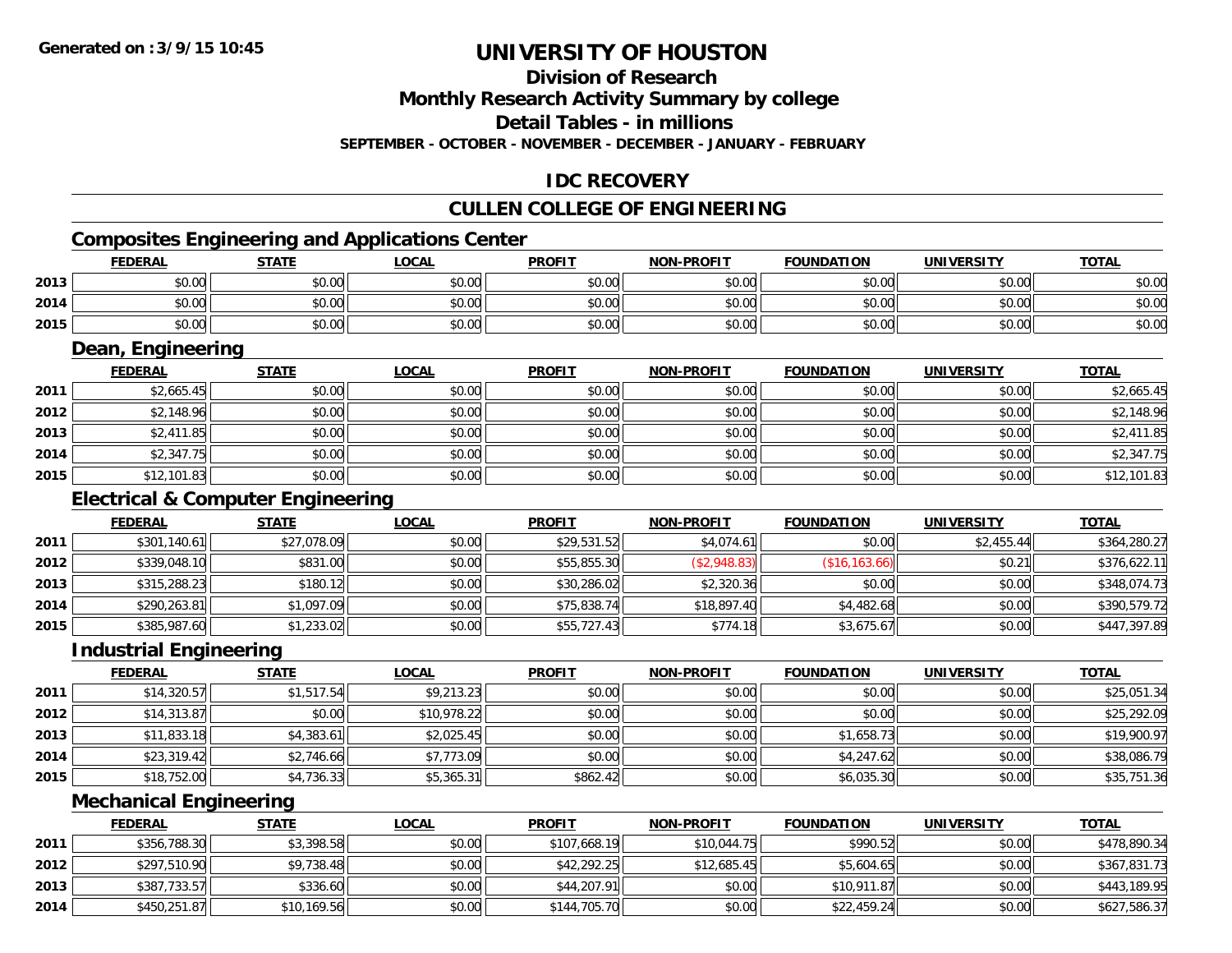**Division of Research**

**Monthly Research Activity Summary by college**

**Detail Tables - in millions**

**SEPTEMBER - OCTOBER - NOVEMBER - DECEMBER - JANUARY - FEBRUARY**

## **IDC RECOVERY**

## **CULLEN COLLEGE OF ENGINEERING**

## **Mechanical Engineering**

|       | <b>FEDERAL</b>            | <b>STATE</b>   | <b>LOCAL</b>           | <b>PROFIT</b>  | <b>NON-PROFIT</b> | <b>FOUNDATION</b> | <b>UNIVERSITY</b> | <b>TOTAL</b>   |  |  |
|-------|---------------------------|----------------|------------------------|----------------|-------------------|-------------------|-------------------|----------------|--|--|
| 2015  | \$348,446.07              |                | (\$4,235.99)<br>\$0.00 | \$148,951.71   | \$0.00            | \$1,272.96        | \$0.00            | \$494,434.75   |  |  |
|       | <b>Wind Energy Center</b> |                |                        |                |                   |                   |                   |                |  |  |
|       | <b>FEDERAL</b>            | <b>STATE</b>   | <b>LOCAL</b>           | <b>PROFIT</b>  | <b>NON-PROFIT</b> | <b>FOUNDATION</b> | <b>UNIVERSITY</b> | <b>TOTAL</b>   |  |  |
| 2011  | \$0.00                    | \$0.00         | \$0.00                 | \$0.00         | \$0.00            | \$0.00            | \$0.00            | \$0.00         |  |  |
| 2012  | \$0.00                    | \$0.00         | \$0.00                 | \$0.00         | \$0.00            | \$0.00            | \$0.00            | \$0.00         |  |  |
| 2013  | \$0.00                    | \$0.00         | \$0.00                 | \$0.00         | \$0.00            | \$0.00            | \$0.00            | \$0.00         |  |  |
| 2014  | \$0.00                    | \$0.00         | \$0.00                 | \$0.00         | \$0.00            | \$0.00            | \$0.00            | \$0.00         |  |  |
| 2015  | \$0.00                    | \$0.00         | \$0.00                 | \$0.00         | \$0.00            | \$0.00            | \$0.00            | \$0.00         |  |  |
| Total | \$7,389,457.97            | (\$282,505.20) | \$61,101.77            | \$1,594,127.29 | \$94,182.68       | \$58,038.33       | \$38,650.69       | \$8,953,053.54 |  |  |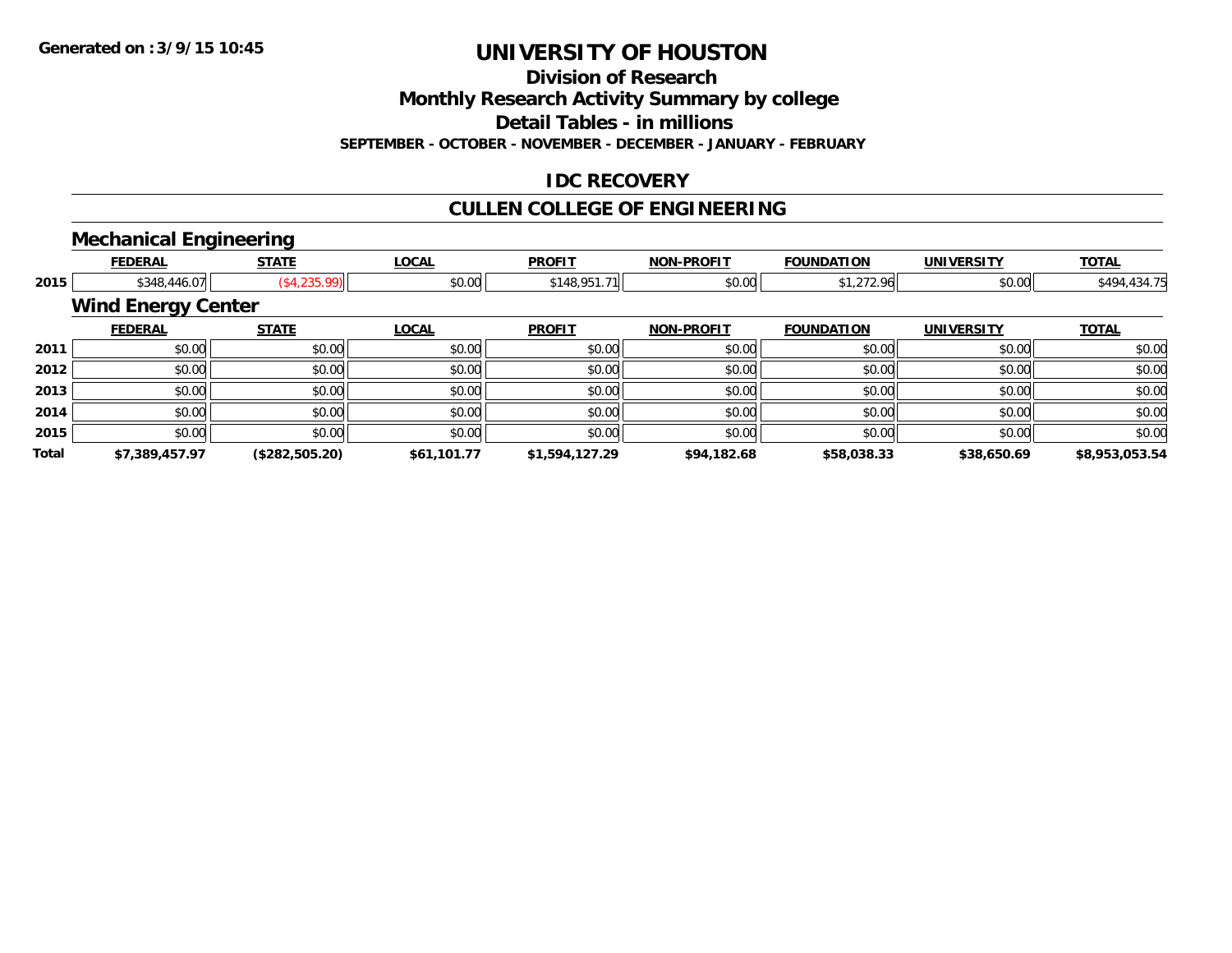## **Division of Research**

**Monthly Research Activity Summary by college**

**Detail Tables - in millions**

**SEPTEMBER - OCTOBER - NOVEMBER - DECEMBER - JANUARY - FEBRUARY**

## **IDC RECOVERY**

## **DIVISION OF RESEARCH**

## **Allied Geophysical Laboratories**

|      | <b>FEDERAL</b> | <b>STATE</b> | <b>LOCAL</b> | <b>PROFIT</b> | <b>NON-PROFIT</b> | <b>FOUNDATION</b> | <b>UNIVERSITY</b> | <b>TOTAL</b>     |
|------|----------------|--------------|--------------|---------------|-------------------|-------------------|-------------------|------------------|
| 2011 | \$0.00         | \$0.00       | \$0.00       | \$1,081.59    | \$0.00            | \$0.00            | \$0.00            | \$1,081.59       |
| 2012 | \$0.00         | \$0.00       | \$0.00       | \$3,918.52    | \$0.00            | \$0.00            | \$0.00            | ,918.52<br>. ت ⊄ |
| 2013 | \$0.00         | \$0.00       | \$0.00       | \$2,678.00    | \$0.00            | \$0.00            | \$0.00            | \$2,678.00       |

### **Center for Advanced Computing and Data Systems**

|      | <u>FEDERAL</u> | <b>STATE</b> | <b>LOCAL</b> | <b>PROFIT</b> | <b>NON-PROFIT</b> | <b>FOUNDATION</b> | <b>UNIVERSITY</b> | <b>TOTAL</b>  |
|------|----------------|--------------|--------------|---------------|-------------------|-------------------|-------------------|---------------|
| 2011 | \$155,156.88   | \$0.00       | \$0.00       | \$0.00        | \$0.00            | \$0.00            | \$0.00            | \$155,156.88  |
| 2012 | \$70,918.44    | \$0.00       | \$0.00       | \$22,337.22   | \$0.00            | \$0.00            | \$0.00            | \$93,255.66   |
| 2013 | \$34,202.16    | \$0.00       | \$0.00       | \$4,703.51    | \$0.00            | \$0.00            | \$0.00            | \$38,905.67   |
| 2014 | (\$4,351.31)   | \$0.00       | \$0.00       | \$0.00        | \$0.00            | \$0.00            | \$0.00            | ( \$4,351.31) |
| 2015 | \$0.00         | \$0.00       | \$0.00       | \$0.00        | \$0.00            | \$0.00            | \$0.00            | \$0.00        |

### **Center for Advanced Materials**

|      | <b>FEDERAL</b> | <b>STATE</b> | <u>LOCAL</u> | <b>PROFIT</b> | <b>NON-PROFIT</b> | <b>FOUNDATION</b> | <b>UNIVERSITY</b> | <b>TOTAL</b> |
|------|----------------|--------------|--------------|---------------|-------------------|-------------------|-------------------|--------------|
| 2011 | \$5,407.66     | \$8,382.03   | \$0.00       | \$2,843.25    | \$0.00            | \$0.00            | \$0.00            | \$16,632.94  |
| 2012 | \$160.97       | \$0.00       | \$0.00       | \$0.00        | \$0.00            | \$0.00            | \$0.00            | (\$160.97)   |
| 2013 | \$0.00         | \$0.00       | \$0.00       | \$0.00        | \$0.00            | \$0.00            | \$0.00            | \$0.00       |
| 2014 | \$0.00         | \$0.00       | \$0.00       | \$0.00        | \$0.00            | \$0.00            | \$0.00            | \$0.00       |
| 2015 | \$0.00         | \$0.00       | \$0.00       | \$8,245.83    | \$0.00            | \$0.00            | \$0.00            | \$8,245.83   |

#### **Center for Biomedical & Environmental Genomics**

|      | <u>FEDERAL</u> | <b>STATE</b> | <u>LOCAL</u> | <b>PROFIT</b> | <b>NON-PROFIT</b> | <b>FOUNDATION</b> | <b>UNIVERSITY</b> | <b>TOTAL</b> |
|------|----------------|--------------|--------------|---------------|-------------------|-------------------|-------------------|--------------|
| 2011 | \$0.00         | \$0.00       | \$0.00       | \$0.00        | \$0.00            | \$0.00            | \$0.00            | \$0.00       |
| 2012 | \$0.00         | \$0.00       | \$0.00       | \$0.00        | \$0.00            | \$0.00            | \$0.00            | \$0.00       |
| 2013 | \$0.00         | \$0.00       | \$0.00       | \$0.00        | \$0.00            | \$0.00            | \$0.00            | \$0.00       |
| 2014 | \$0.00         | \$0.00       | \$0.00       | \$0.00        | \$0.00            | \$0.00            | \$0.00            | \$0.00       |
| 2015 | \$0.00         | \$0.00       | \$0.00       | \$0.00        | \$0.00            | \$0.00            | \$0.00            | \$0.00       |

## **Center for Industrial Partnerships**

|      | <b>FEDERAL</b> | <b>STATE</b> | <b>LOCAL</b> | <b>PROFIT</b> | <b>NON-PROFIT</b> | <b>FOUNDATION</b> | <b>UNIVERSITY</b> | <b>TOTAL</b> |
|------|----------------|--------------|--------------|---------------|-------------------|-------------------|-------------------|--------------|
| 2011 | \$39,822.01    | \$0.00       | \$0.00       | \$4,536.84    | \$0.00            | \$0.00            | \$0.00            | \$44,358.85  |
| 2012 | \$12,428.21    | \$0.00       | \$0.00       | \$5,328.34    | \$0.00            | \$0.00            | \$0.00            | \$17,756.56  |
| 2013 | \$991.69       | \$0.00       | \$0.00       | \$4,458.06    | \$0.00            | \$0.00            | \$0.00            | \$5,449.75   |
| 2014 | \$1,438.03     | \$0.00       | \$0.00       | \$4,729.60    | \$0.00            | \$0.00            | \$0.00            | \$6,167.63   |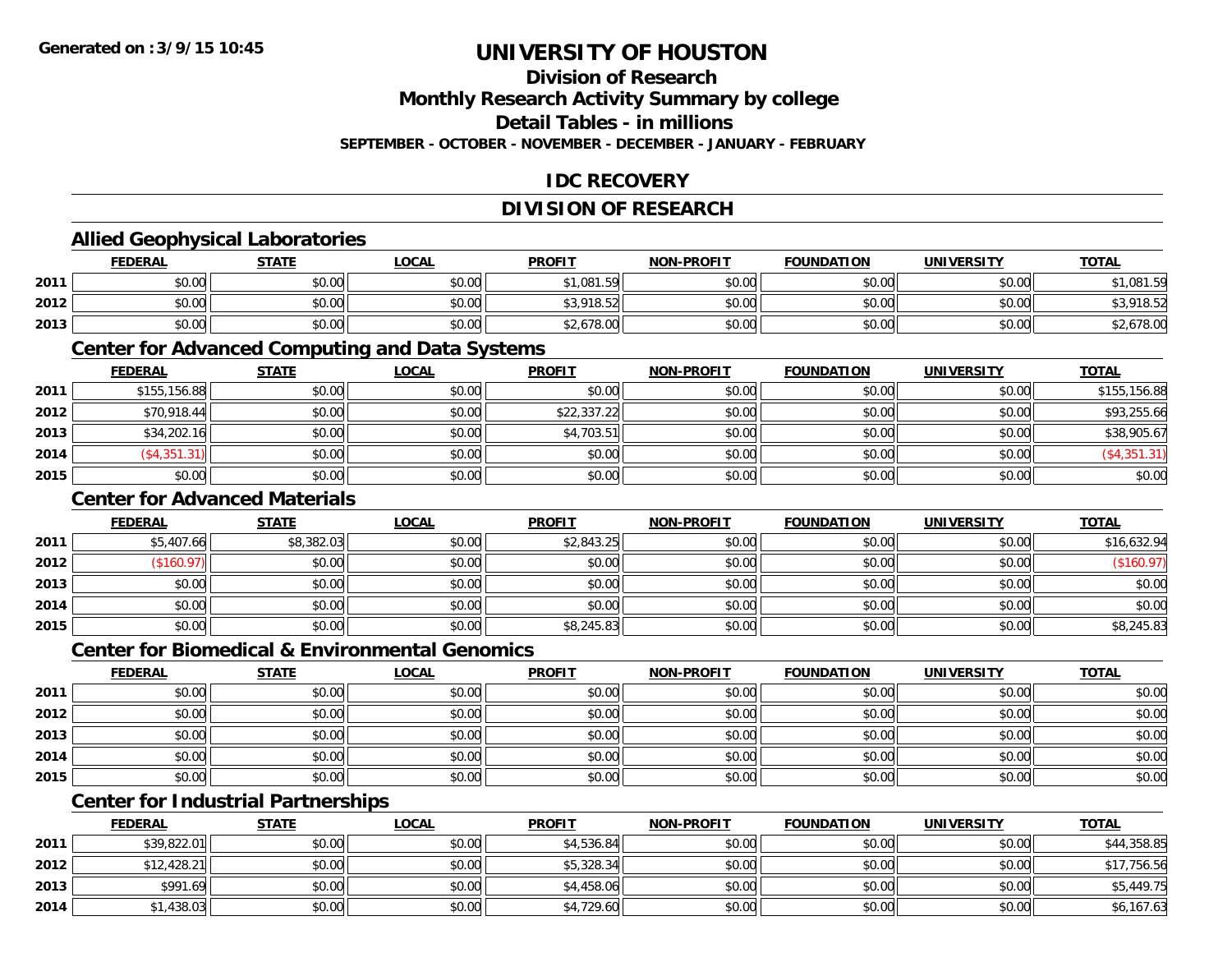**Division of Research**

**Monthly Research Activity Summary by college**

**Detail Tables - in millions**

**SEPTEMBER - OCTOBER - NOVEMBER - DECEMBER - JANUARY - FEBRUARY**

### **IDC RECOVERY**

## **DIVISION OF RESEARCH**

|      |                                                   |              |              | <u>DIVIJIUN UF REJEARUN</u> |                   |                   |                   |              |
|------|---------------------------------------------------|--------------|--------------|-----------------------------|-------------------|-------------------|-------------------|--------------|
|      | <b>Center for Industrial Partnerships</b>         |              |              |                             |                   |                   |                   |              |
|      | <b>FEDERAL</b>                                    | <b>STATE</b> | <b>LOCAL</b> | <b>PROFIT</b>               | <b>NON-PROFIT</b> | <b>FOUNDATION</b> | <b>UNIVERSITY</b> | <b>TOTAL</b> |
| 2015 | \$697.19                                          | \$0.00       | \$0.00       | \$2,228.32                  | \$0.00            | \$0.00            | \$0.00            | \$2,925.51   |
|      | <b>Division of Research</b>                       |              |              |                             |                   |                   |                   |              |
|      | <b>FEDERAL</b>                                    | <b>STATE</b> | <b>LOCAL</b> | <b>PROFIT</b>               | <b>NON-PROFIT</b> | <b>FOUNDATION</b> | <b>UNIVERSITY</b> | <b>TOTAL</b> |
| 2011 | (\$985.18)                                        | \$0.00       | \$0.00       | \$0.00                      | \$0.00            | \$0.00            | \$0.00            | (\$985.18)   |
| 2012 | (\$0.00)                                          | \$0.00       | \$0.00       | \$0.00                      | \$0.00            | \$0.00            | \$0.00            | (\$0.00)     |
| 2013 | \$0.00                                            | \$0.00       | \$0.00       | \$0.00                      | \$0.00            | \$0.00            | \$0.00            | \$0.00       |
| 2014 | \$0.00                                            | \$0.00       | \$0.00       | \$0.00                      | \$0.00            | \$0.00            | \$0.00            | \$0.00       |
| 2015 | \$0.00                                            | \$0.00       | \$0.00       | \$0.00                      | \$0.00            | \$0.00            | \$0.00            | \$0.00       |
|      | <b>National Center for Airborne Laser Mapping</b> |              |              |                             |                   |                   |                   |              |
|      | <b>FEDERAL</b>                                    | <b>STATE</b> | <b>LOCAL</b> | <b>PROFIT</b>               | <b>NON-PROFIT</b> | <b>FOUNDATION</b> | <b>UNIVERSITY</b> | <b>TOTAL</b> |
| 2011 | \$94,269.92                                       | \$0.00       | \$0.00       | \$0.00                      | \$0.00            | \$0.00            | \$0.00            | \$94,269.92  |
| 2012 | \$24,515.44                                       | \$0.00       | \$0.00       | \$0.00                      | \$0.00            | \$0.00            | \$0.00            | \$24,515.44  |
| 2013 | \$11,711.25                                       | \$0.00       | \$0.00       | \$0.00                      | \$0.00            | \$0.00            | \$0.00            | \$11,711.25  |
| 2014 | \$39,415.77                                       | \$0.00       | \$0.00       | \$0.00                      | \$0.00            | \$5,995.99        | \$0.00            | \$45,411.75  |
| 2015 | \$159,843.64                                      | \$0.00       | \$0.00       | \$0.00                      | \$0.00            | \$0.00            | \$0.00            | \$159,843.64 |
|      | <b>Office of Contracts and Grants</b>             |              |              |                             |                   |                   |                   |              |
|      | <b>FEDERAL</b>                                    | <b>STATE</b> | <b>LOCAL</b> | <b>PROFIT</b>               | <b>NON-PROFIT</b> | <b>FOUNDATION</b> | <b>UNIVERSITY</b> | <b>TOTAL</b> |
| 2011 | \$0.00                                            | \$0.00       | \$0.00       | \$0.00                      | \$0.00            | \$0.00            | \$0.00            | \$0.00       |
| 2012 | \$0.00                                            | \$0.00       | \$0.00       | \$0.00                      | \$0.00            | \$0.00            | \$0.00            | \$0.00       |
| 2013 | \$0.00                                            | \$0.00       | \$0.00       | \$0.00                      | \$0.00            | \$0.00            | \$0.00            | \$0.00       |
| 2014 | \$0.00                                            | \$0.00       | \$0.00       | \$0.00                      | \$0.00            | \$0.00            | \$0.00            | \$0.00       |
|      | <b>TcSAM</b>                                      |              |              |                             |                   |                   |                   |              |
|      | <b>FEDERAL</b>                                    | <b>STATE</b> | <b>LOCAL</b> | <b>PROFIT</b>               | <b>NON-PROFIT</b> | <b>FOUNDATION</b> | <b>UNIVERSITY</b> | <b>TOTAL</b> |
| 2011 | \$0.00                                            | \$0.00       | \$0.00       | \$0.00                      | \$0.00            | \$0.00            | \$0.00            | \$0.00       |
|      | <b>TcSUH</b>                                      |              |              |                             |                   |                   |                   |              |
|      | <b>FEDERAL</b>                                    | <b>STATE</b> | <b>LOCAL</b> | <b>PROFIT</b>               | <b>NON-PROFIT</b> | <b>FOUNDATION</b> | <b>UNIVERSITY</b> | <b>TOTAL</b> |
| 2011 | \$8,633.26                                        | \$0.00       | \$0.00       | \$25,998.27                 | \$0.00            | \$0.00            | \$0.00            | \$34,631.53  |
| 2012 | \$9,092.28                                        | \$1,246.49   | \$0.00       | \$22,811.02                 | \$0.00            | \$0.00            | \$0.00            | \$33,149.79  |
| 2013 | \$8,149.97                                        | \$270.19     | \$0.00       | \$12,055.25                 | \$0.00            | \$0.00            | \$0.00            | \$20,475.41  |
| 2014 | \$43,917.50                                       | \$454.91     | \$0.00       | \$10,887.99                 | \$0.00            | \$0.00            | \$0.00            | \$55,260.40  |

4 \$3,917.50 \$454.91 \$454.91 \$454.91 \$0.00 \$0.00 \$10,887.99 \$0.00 \$0.00 \$0.00 \$0.00 \$0.00 \$0.00 \$55,260.40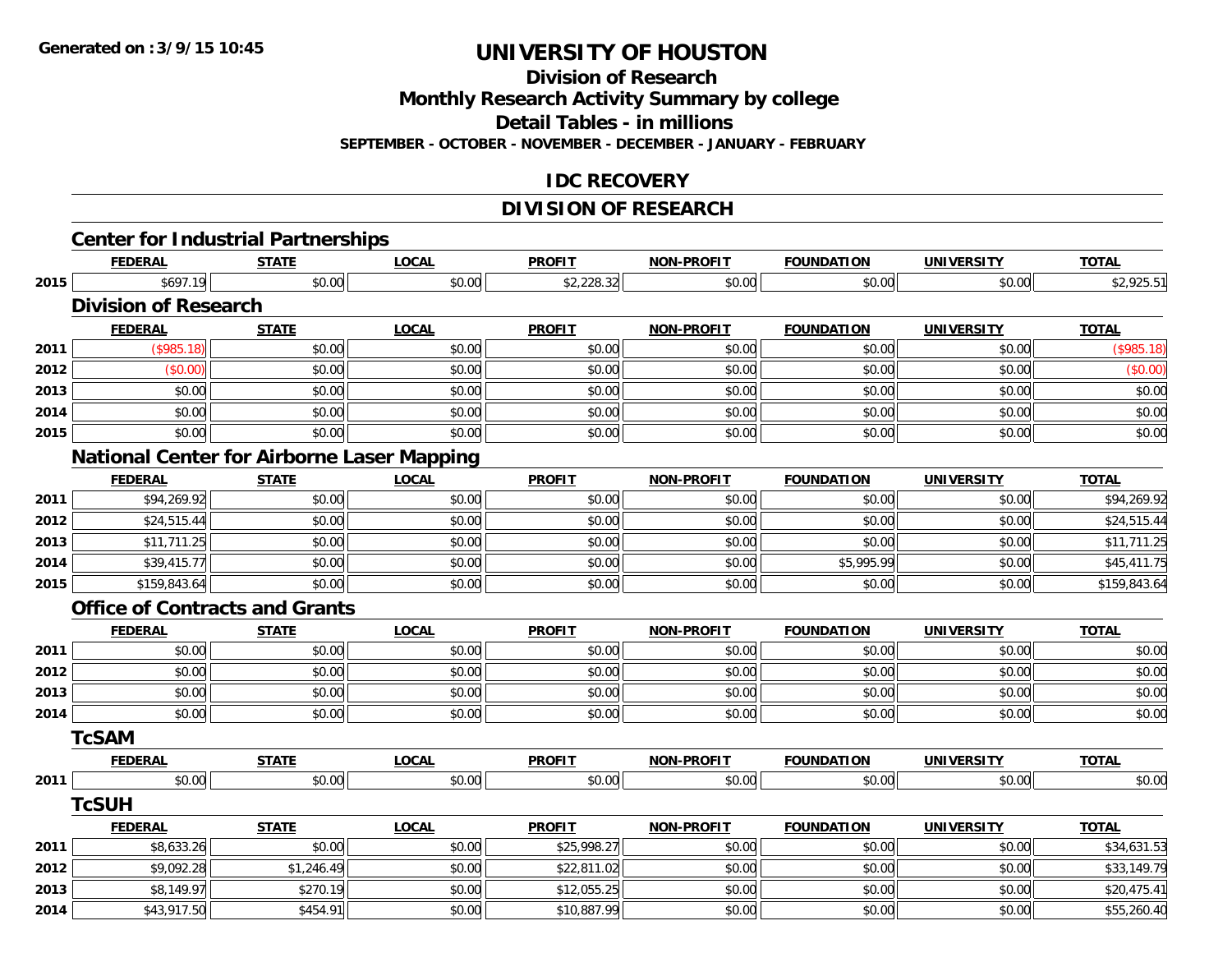**Division of Research**

**Monthly Research Activity Summary by college**

**Detail Tables - in millions**

**SEPTEMBER - OCTOBER - NOVEMBER - DECEMBER - JANUARY - FEBRUARY**

### **IDC RECOVERY**

## **DIVISION OF RESEARCH**

|       | <b>TcSUH</b>                         |              |              |               |                   |                   |                   |                |
|-------|--------------------------------------|--------------|--------------|---------------|-------------------|-------------------|-------------------|----------------|
|       | <b>FEDERAL</b>                       | <b>STATE</b> | <b>LOCAL</b> | <b>PROFIT</b> | <b>NON-PROFIT</b> | <b>FOUNDATION</b> | <b>UNIVERSITY</b> | <b>TOTAL</b>   |
| 2015  | \$9,861.68                           | \$0.00       | \$0.00       | \$4,752.45    | \$0.00            | \$0.00            | \$0.00            | \$14,614.13    |
|       | <b>Texas Obesity Research Center</b> |              |              |               |                   |                   |                   |                |
|       | <b>FEDERAL</b>                       | <b>STATE</b> | <b>LOCAL</b> | <b>PROFIT</b> | <b>NON-PROFIT</b> | <b>FOUNDATION</b> | <b>UNIVERSITY</b> | <b>TOTAL</b>   |
| 2011  | \$0.00                               | \$0.00       | \$0.00       | \$0.00        | \$0.00            | \$0.00            | \$0.00            | \$0.00         |
| 2012  | \$0.00                               | \$0.00       | \$0.00       | \$0.00        | \$0.00            | \$0.00            | \$0.00            | \$0.00         |
| 2013  | \$0.00                               | \$0.00       | \$0.00       | \$0.00        | \$0.00            | \$0.00            | \$0.00            | \$0.00         |
| 2014  | \$0.00                               | \$0.00       | \$0.00       | \$0.00        | \$0.00            | \$0.00            | \$0.00            | \$0.00         |
| 2015  | \$0.00                               | \$0.00       | \$0.00       | \$0.00        | \$0.00            | \$0.00            | \$0.00            | \$0.00         |
|       | <b>TIMES</b>                         |              |              |               |                   |                   |                   |                |
|       | <b>FEDERAL</b>                       | <b>STATE</b> | <b>LOCAL</b> | <b>PROFIT</b> | <b>NON-PROFIT</b> | <b>FOUNDATION</b> | <b>UNIVERSITY</b> | <b>TOTAL</b>   |
| 2011  | \$55,834.16                          | \$2,770.35   | \$0.00       | \$0.00        | \$0.00            | \$0.00            | \$0.00            | \$58,604.51    |
| 2012  | \$241,830.35                         | \$0.01       | \$0.00       | \$0.00        | \$0.00            | \$0.00            | \$0.00            | \$241,830.36   |
| 2013  | \$346,495.90                         | (\$99.10)    | \$0.00       | \$0.00        | \$0.00            | \$0.00            | \$0.00            | \$346,396.80   |
| 2014  | \$243,170.06                         | \$1,547.62   | \$0.00       | \$0.00        | \$0.00            | \$0.00            | \$0.00            | \$244,717.68   |
| 2015  | \$184,205.36                         | \$0.00       | \$0.00       | \$0.00        | \$0.00            | \$0.00            | \$0.00            | \$184,205.36   |
| Total | \$1,796,511.36                       | \$14,572.50  | \$0.00       | \$143,594.07  | \$0.00            | \$5,995.99        | \$0.00            | \$1,960,673.91 |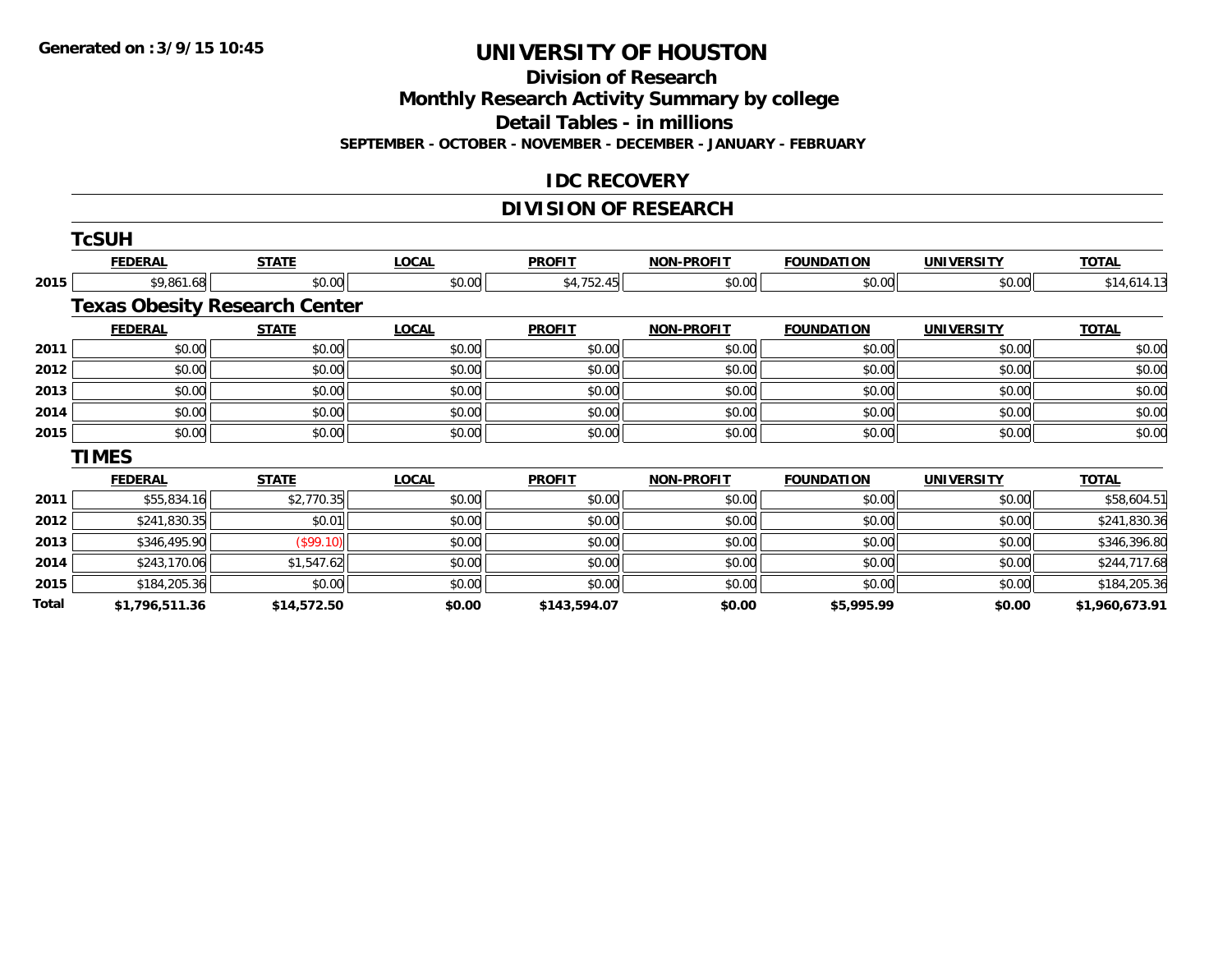## **Division of Research**

**Monthly Research Activity Summary by college**

**Detail Tables - in millions**

**SEPTEMBER - OCTOBER - NOVEMBER - DECEMBER - JANUARY - FEBRUARY**

## **IDC RECOVERY**

## **GRADUATE COLLEGE OF SOCIAL WORK**

## **Center for Drug and Social Policy Research**

|      | <b>FEDERAL</b> | <b>STATE</b> | <u>LOCAL</u> | <b>PROFIT</b> | <b>NON-PROFIT</b> | <b>FOUNDATION</b> | <b>UNIVERSITY</b> | <b>TOTAL</b> |
|------|----------------|--------------|--------------|---------------|-------------------|-------------------|-------------------|--------------|
| 2011 | \$0.00         | \$0.00       | \$0.00       | \$0.00        | \$0.00            | \$0.00            | \$0.00            | \$0.00       |
| 2012 | \$0.00         | \$0.00       | \$0.00       | \$0.00        | \$0.00            | \$0.00            | \$0.00            | \$0.00       |
| 2013 | \$0.00         | \$0.00       | \$0.00       | \$0.00        | \$0.00            | \$0.00            | \$0.00            | \$0.00       |
| 2014 | \$0.00         | \$0.00       | \$0.00       | \$0.00        | \$0.00            | \$0.00            | \$0.00            | \$0.00       |
| 2015 | \$0.00         | \$0.00       | \$0.00       | \$0.00        | \$0.00            | \$0.00            | \$0.00            | \$0.00       |
|      |                |              |              |               |                   |                   |                   |              |

### **Center for Health Equities & Evaluation Research**

|      | <u>FEDERAL</u> | <b>STATE</b> | <u>LOCAL</u> | <b>PROFIT</b> | <b>NON-PROFIT</b> | <b>FOUNDATION</b> | <b>UNIVERSITY</b> | <b>TOTAL</b> |
|------|----------------|--------------|--------------|---------------|-------------------|-------------------|-------------------|--------------|
| 2012 | \$9,202.05     | \$0.00       | \$0.00       | \$0.00        | \$0.00            | \$0.00            | \$0.00            | \$9,202.05   |
| 2013 | \$6,540.56     | \$0.00       | \$0.00       | \$0.00        | \$0.00            | \$0.00            | \$0.00            | \$6,540.56   |
| 2014 | \$5,984.07     | \$0.00       | \$0.00       | \$0.00        | \$0.00            | \$0.00            | \$0.00            | \$5,984.07   |
| 2015 | \$3,931.41     | \$0.00       | \$0.00       | \$0.00        | \$0.00            | \$0.00            | \$0.00            | \$3,931.41   |

### **Child & Family for Innovative Research**

|      | <u>FEDERAL</u> | <b>STATE</b> | <u>LOCAL</u> | <b>PROFIT</b> | <b>NON-PROFIT</b> | <b>FOUNDATION</b> | <b>UNIVERSITY</b> | <b>TOTAL</b> |
|------|----------------|--------------|--------------|---------------|-------------------|-------------------|-------------------|--------------|
| 2011 | \$124,307.43   | \$1,041.98   | \$0.00       | \$0.00        | \$0.00            | \$115.            | \$0.00            | \$125,464.52 |
| 2012 | \$123,341.35   | \$0.00       | \$0.00       | \$5,119.68    | \$0.00            | \$0.00            | \$0.00            | \$128,461.03 |
| 2013 | \$94,345.05    | \$552.86     | \$3,018.00   | (\$367.56)    | \$0.83            | \$0.00            | \$0.00            | \$97.549.18  |
| 2014 | \$27,174.97    | \$508.82     | \$573.16     | \$0.00        | \$133.65          | \$788.87          | \$0.00            | \$29,179.47  |
| 2015 | \$48,767.97    | \$445.20     | \$0.00       | \$0.00        | \$0.00            | \$4,670.86        | \$0.00            | \$53,884.03  |

#### **Community Projects - Social Work**

|      | <b>FEDERAL</b>         | <b>STATE</b> | <u>LOCAL</u> | <b>PROFIT</b> | <b>NON-PROFIT</b> | <b>FOUNDATION</b> | <b>UNIVERSITY</b> | <u>TOTAL</u> |
|------|------------------------|--------------|--------------|---------------|-------------------|-------------------|-------------------|--------------|
| 2011 | ÷n.<br>$\cap$<br>DU.UU | \$0.00       | \$0.00       | \$0.00        | \$0.00            | \$0.00            | \$0.00            | \$0.00       |
| 2012 | \$29.26                | \$0.00       | \$0.00       | \$0.00        | \$0.00            | \$0.00            | \$0.00            | \$29.26      |
| 2013 | 0.01                   | \$0.00       | \$0.00       | \$0.00        | \$0.00            | \$0.00            | \$0.00            |              |

#### **Dean, Social Work**

|      | <u>FEDERAL</u> | <b>STATE</b> | <u>LOCAL</u> | <b>PROFIT</b> | <b>NON-PROFIT</b> | <b>FOUNDATION</b> | <b>UNIVERSITY</b> | <b>TOTAL</b> |
|------|----------------|--------------|--------------|---------------|-------------------|-------------------|-------------------|--------------|
| 2011 | \$82,852.11    | \$0.00       | \$0.00       | \$0.00        | \$0.00            | \$0.00            | \$0.00            | \$82,852.11  |
| 2012 | \$1,013.78]    | \$0.00       | \$0.00       | \$0.00        | \$0.00            | \$0.00            | \$0.00            | \$1,013.78]  |
| 2013 | \$5,849.75     | \$0.00       | \$0.00       | \$0.00        | \$0.00            | \$0.00            | \$0.00            | \$5,849.75   |
| 2014 | \$0.00         | \$0.00       | \$0.00       | \$0.00        | \$0.00            | \$0.00            | \$0.00            | \$0.00       |
| 2015 | \$302.99       | \$0.00       | \$0.00       | \$0.00        | \$0.00            | \$0.00            | \$0.00            | \$302.99     |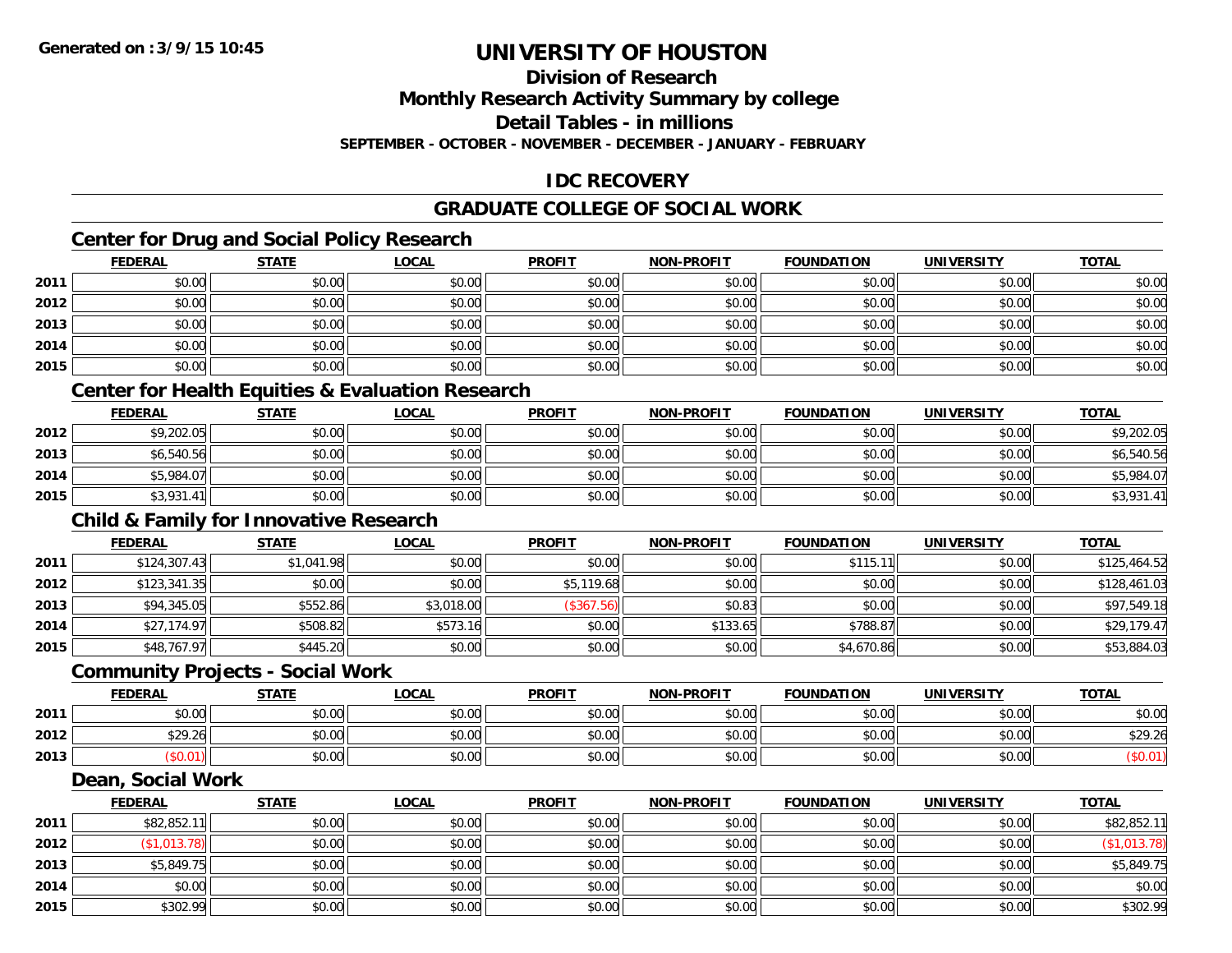#### **Division of Research**

**Monthly Research Activity Summary by college**

**Detail Tables - in millions**

**SEPTEMBER - OCTOBER - NOVEMBER - DECEMBER - JANUARY - FEBRUARY**

### **IDC RECOVERY**

#### **GRADUATE COLLEGE OF SOCIAL WORK**

## **Office for Drug SPR**

|       | <b>FEDERAL</b> | <b>STATE</b> | <b>LOCAL</b> | <b>PROFIT</b> | <b>NON-PROFIT</b> | <b>FOUNDATION</b> | <b>UNIVERSITY</b> | <b>TOTAL</b> |
|-------|----------------|--------------|--------------|---------------|-------------------|-------------------|-------------------|--------------|
| 2011  | \$0.00         | \$0.00       | \$0.00       | \$0.00        | \$0.00            | \$0.00            | \$0.00            | \$0.00       |
| 2012  | \$0.00         | \$0.00       | \$0.00       | \$0.00        | \$0.00            | \$0.00            | \$0.00            | \$0.00       |
| 2013  | \$0.00         | \$0.00       | \$0.00       | \$0.00        | \$0.00            | \$0.00            | \$0.00            | \$0.00       |
| 2015  | \$0.00         | \$0.00       | \$0.00       | \$0.00        | \$0.00            | \$0.00            | \$0.00            | \$0.00       |
| Total | \$531,615.19   | \$2,548.86   | \$3,591.16   | \$4,752.12    | \$134.48          | \$5,574.84        | \$0.00            | \$548,216.65 |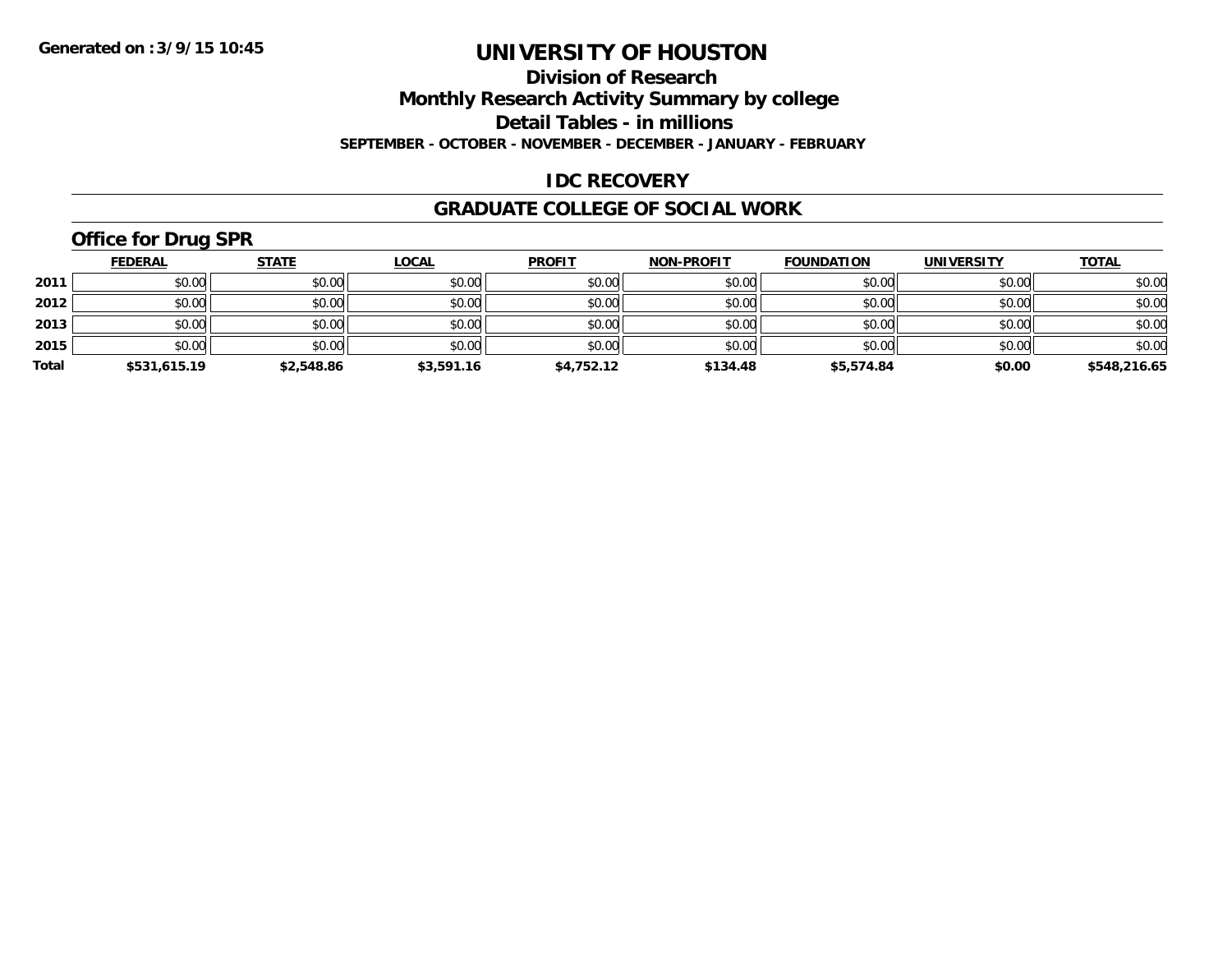#### **Division of Research**

**Monthly Research Activity Summary by college**

**Detail Tables - in millions**

**SEPTEMBER - OCTOBER - NOVEMBER - DECEMBER - JANUARY - FEBRUARY**

### **IDC RECOVERY**

### **HILTON COLLEGE OF HOTEL AND RESTAURANT MANAGEMENT**

### **Hotel and Restaurant Management**

|       | <b>FEDERAL</b> | <b>STATE</b> | <b>LOCAL</b> | <b>PROFIT</b> | <b>NON-PROFIT</b> | <b>FOUNDATION</b> | <b>UNIVERSITY</b> | <b>TOTAL</b> |
|-------|----------------|--------------|--------------|---------------|-------------------|-------------------|-------------------|--------------|
| 2011  | \$649.04       | \$0.00       | \$0.00       | \$177.55      | \$235.88          | \$0.00            | \$0.00            | \$1,062.47   |
| 2012  | \$2,239.82     | \$6,958.49   | \$0.00       | \$8.59        | \$2,134.60        | \$0.00            | \$0.00            | \$11,341.50  |
| 2013  | \$2,264.67     | \$804.38     | \$0.00       | \$0.00        | \$0.00            | \$0.00            | \$0.00            | \$3,069.05   |
| 2014  | \$7,123.01     | (\$28.7)     | \$0.00       | \$0.00        | \$0.00            | \$1,095.95        | \$0.00            | \$8,190.25   |
| 2015  | \$15,580.67    | \$0.00       | \$0.00       | \$0.00        | \$0.00            | \$767.28          | \$0.00            | \$16,347.95  |
| Total | \$27,857.21    | \$7,734.16   | \$0.00       | \$186.14      | \$2,370.48        | \$1,863.23        | \$0.00            | \$40,011.22  |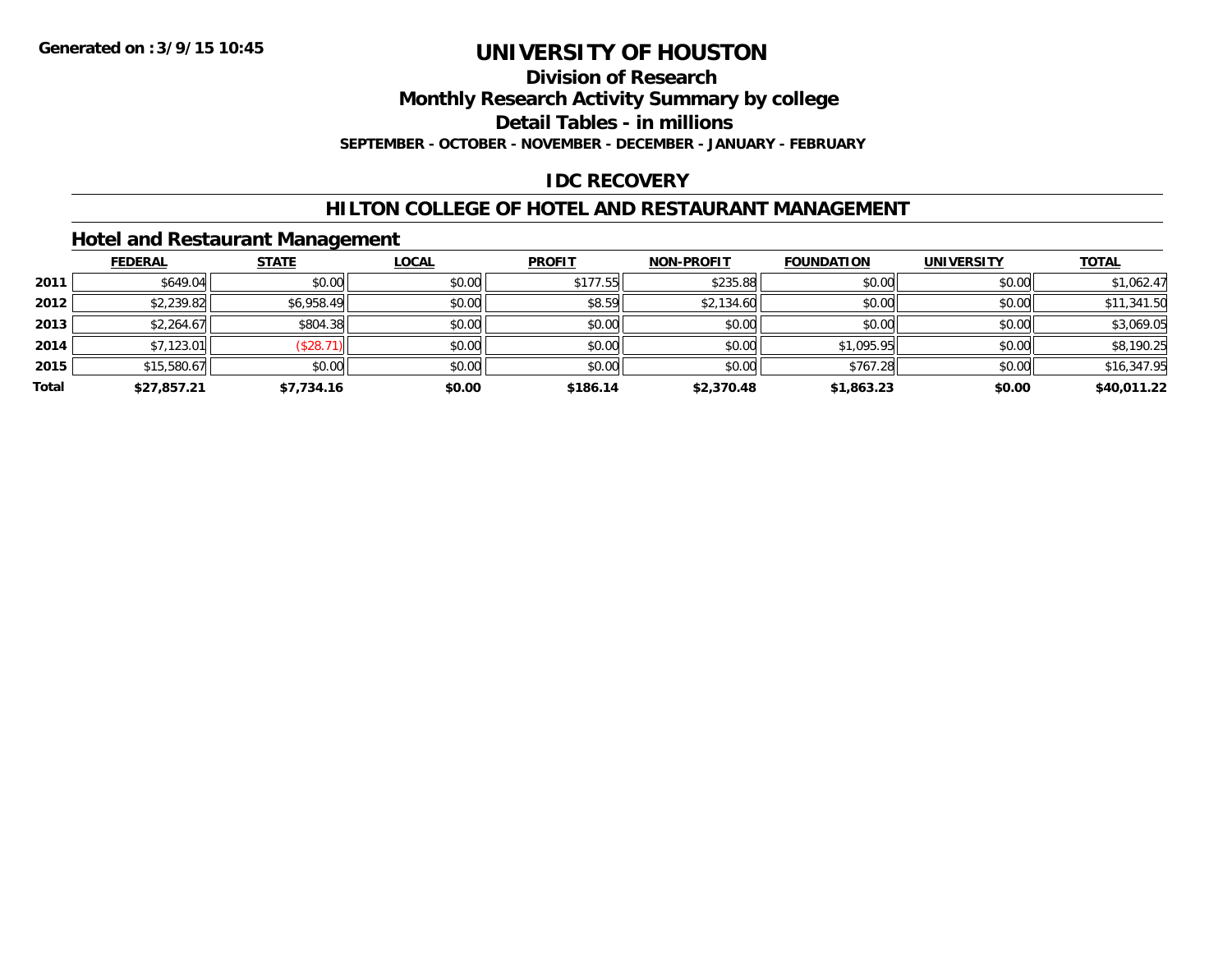### **Division of Research Monthly Research Activity Summary by college Detail Tables - in millions SEPTEMBER - OCTOBER - NOVEMBER - DECEMBER - JANUARY - FEBRUARY**

### **IDC RECOVERY**

#### **HONORS COLLEGE**

## **Dean, Honors College**

|       |                | $\sim$       |              |               |                   |                   |                   |              |
|-------|----------------|--------------|--------------|---------------|-------------------|-------------------|-------------------|--------------|
|       | <b>FEDERAL</b> | <b>STATE</b> | <b>LOCAL</b> | <b>PROFIT</b> | <b>NON-PROFIT</b> | <b>FOUNDATION</b> | <b>UNIVERSITY</b> | <b>TOTAL</b> |
| 2011  | \$2,398.83     | \$0.00       | \$0.00       | \$0.00        | \$0.00            | \$0.00            | \$0.00            | \$2,398.83   |
| 2012  | \$3,979.51     | \$0.00       | \$0.00       | \$0.00        | \$3,033.40        | \$0.00            | \$0.00            | \$7,012.91   |
| 2013  | \$4,326.88     | \$0.00       | \$0.00       | \$0.00        | \$1,951.49        | \$0.00            | \$0.00            | \$6,278.37   |
| 2014  | \$892.24       | \$0.00       | \$0.00       | \$0.00        | \$2,985.57        | \$41.40           | \$0.00            | \$3,919.21   |
| 2015  | \$0.00         | \$0.00       | \$0.00       | \$0.00        | (\$5.90)          | \$7.27            | \$0.00            | \$1.37       |
| Total | \$11,597.45    | \$0.00       | \$0.00       | \$0.00        | \$7,964.56        | \$48.67           | \$0.00            | \$19,610.68  |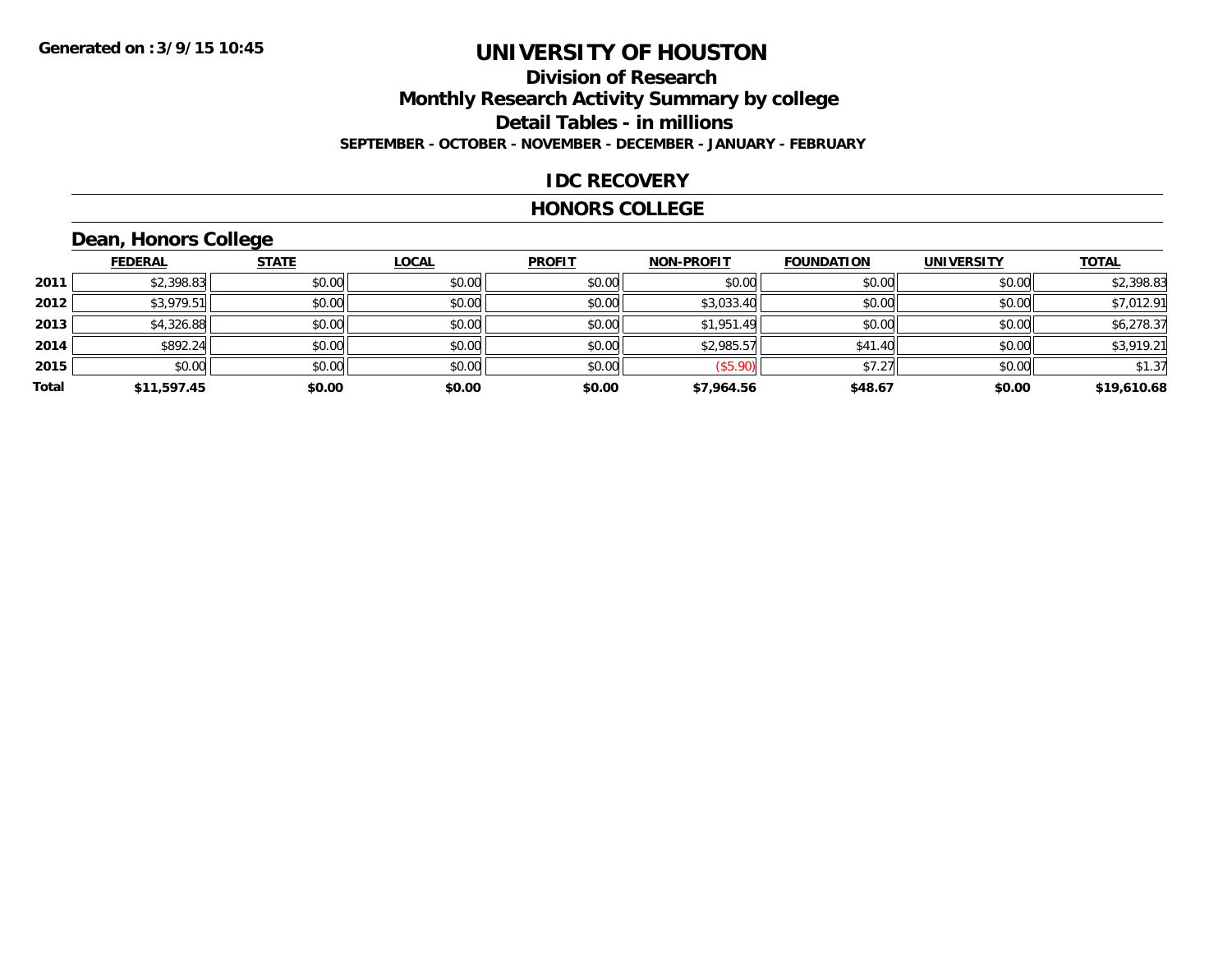## **Division of Research Monthly Research Activity Summary by college Detail Tables - in millions SEPTEMBER - OCTOBER - NOVEMBER - DECEMBER - JANUARY - FEBRUARY**

#### **IDC RECOVERY**

#### **LIBRARY**

## **Administration, Library**

|       | <b>FEDERAL</b> | <b>STATE</b> | <b>LOCAL</b> | <b>PROFIT</b> | <b>NON-PROFIT</b> | <b>FOUNDATION</b> | <b>UNIVERSITY</b> | <b>TOTAL</b> |
|-------|----------------|--------------|--------------|---------------|-------------------|-------------------|-------------------|--------------|
| 2011  | \$718.08       | \$0.00       | \$0.00       | \$0.00        | \$0.00            | \$0.00            | \$0.00            | \$718.08     |
| 2012  | \$0.00         | \$0.00       | \$0.00       | \$0.00        | \$0.00            | \$0.00            | \$0.00            | \$0.00       |
| 2013  | \$0.00         | \$0.00       | \$0.00       | \$0.00        | \$0.00            | \$0.00            | \$0.00            | \$0.00       |
| 2014  | \$0.00         | \$0.00       | \$0.00       | \$0.00        | \$0.00            | \$0.00            | \$0.00            | \$0.00       |
| Total | \$718.08       | \$0.00       | \$0.00       | \$0.00        | \$0.00            | \$0.00            | \$0.00            | \$718.08     |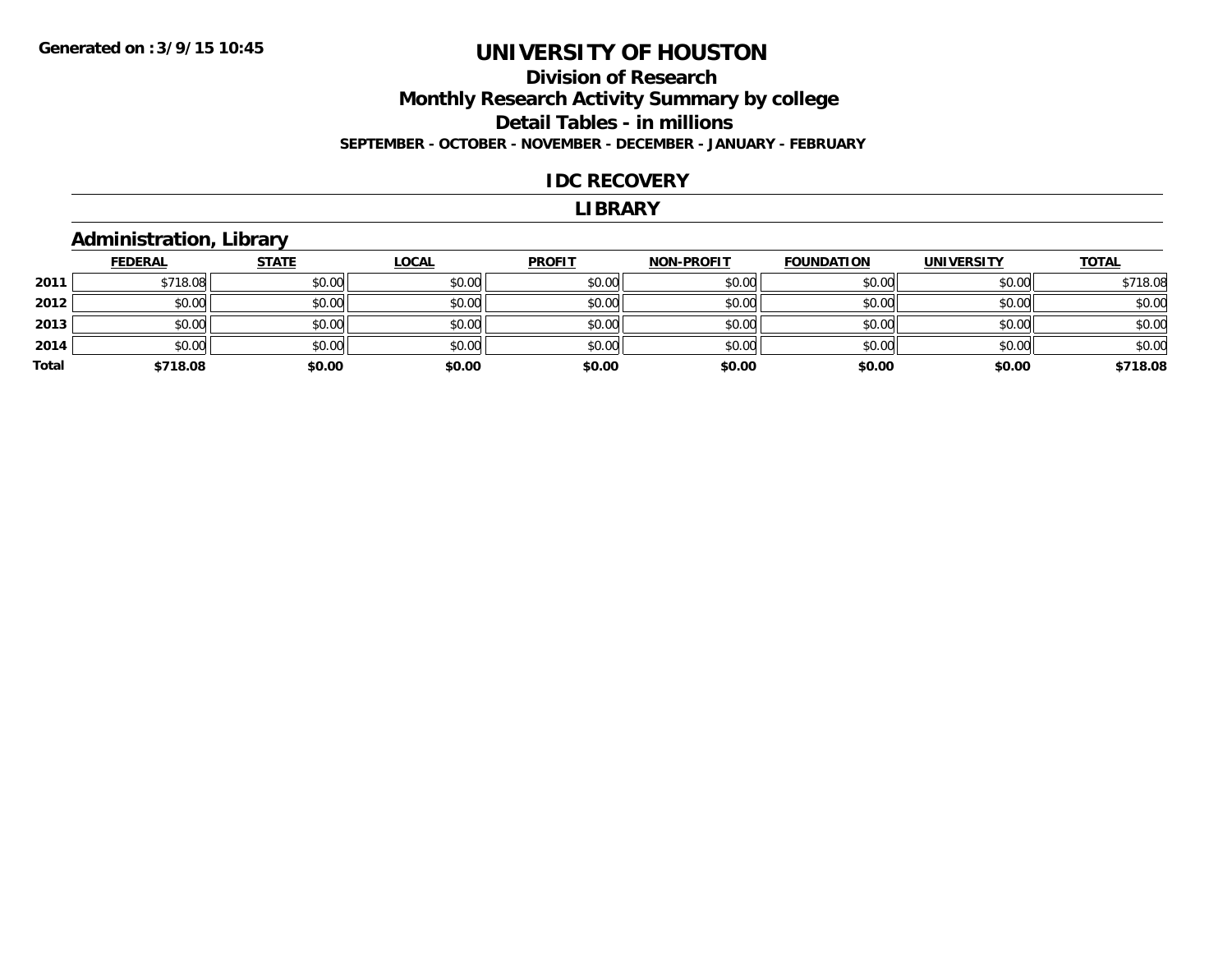**Division of Research**

**Monthly Research Activity Summary by college**

**Detail Tables - in millions**

**SEPTEMBER - OCTOBER - NOVEMBER - DECEMBER - JANUARY - FEBRUARY**

### **IDC RECOVERY**

#### **PRESIDENT**

#### **Office of the President**

|              | <b>FEDERAL</b>               | <b>STATE</b> | <b>OCAL</b>   | <b>PROFIT</b> | <b>DDAEIT</b><br>81 A B | <b>FOUNDATION</b> | UNIVERSITY | <u> ΤΟΤΑL</u>    |
|--------------|------------------------------|--------------|---------------|---------------|-------------------------|-------------------|------------|------------------|
| 2015         | $\lambda$<br>11.4            | \$0.00       | 0000<br>JU.UU | 0000<br>JU.UU | ስ ለሰ<br>,uu             | \$0.00            | \$0.00     |                  |
| <b>Total</b> | $.610.2^{\circ}$<br>$*10.6.$ | \$0.00       | \$0.00        | \$0.00        | \$0.00                  | \$0.00            | \$0.00     | 1.610.21<br>61 N |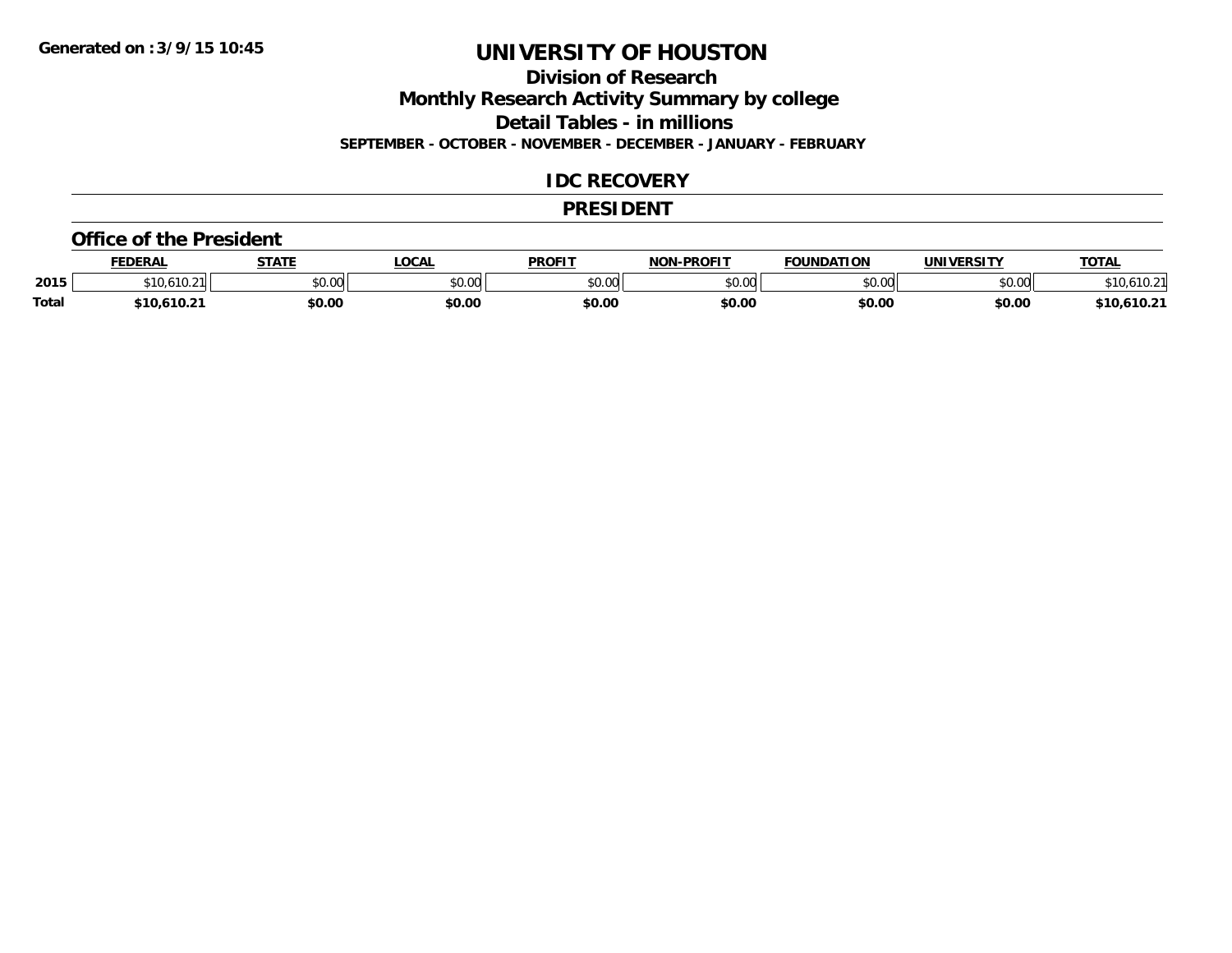#### **Division of Research**

**Monthly Research Activity Summary by college**

**Detail Tables - in millions**

**SEPTEMBER - OCTOBER - NOVEMBER - DECEMBER - JANUARY - FEBRUARY**

### **IDC RECOVERY**

#### **SENIOR V.P. FOR ACADEMIC AFFAIRS AND PROVOST**

|              | <b>Challenger Program</b>                   |              |              |               |                   |                   |                   |              |
|--------------|---------------------------------------------|--------------|--------------|---------------|-------------------|-------------------|-------------------|--------------|
|              | <b>FEDERAL</b>                              | <b>STATE</b> | <b>LOCAL</b> | <b>PROFIT</b> | NON-PROFIT        | <b>FOUNDATION</b> | <b>UNIVERSITY</b> | <b>TOTAL</b> |
| 2011         | \$0.00                                      | \$0.00       | \$0.00       | \$0.00        | \$0.00            | \$0.00            | \$0.00            | \$0.00       |
| 2012         | \$0.00                                      | \$0.00       | \$0.00       | \$0.00        | \$0.00            | \$0.00            | \$0.00            | \$0.00       |
| 2013         | \$0.00                                      | \$0.00       | \$0.00       | \$0.00        | \$0.00            | \$0.00            | \$0.00            | \$0.00       |
| 2014         | \$0.00                                      | \$0.00       | \$0.00       | \$0.00        | \$0.00            | \$0.00            | \$0.00            | \$0.00       |
| 2015         | \$0.00                                      | \$0.00       | \$0.00       | \$0.00        | \$0.00            | \$0.00            | \$0.00            | \$0.00       |
|              | <b>Continuing Education</b>                 |              |              |               |                   |                   |                   |              |
|              | <b>FEDERAL</b>                              | <b>STATE</b> | <b>LOCAL</b> | <b>PROFIT</b> | <b>NON-PROFIT</b> | <b>FOUNDATION</b> | <b>UNIVERSITY</b> | <b>TOTAL</b> |
| 2011         | \$0.00                                      | \$79.12      | \$0.00       | \$0.00        | \$0.00            | \$0.00            | \$0.00            | \$79.12      |
|              | <b>Learning Support Services</b>            |              |              |               |                   |                   |                   |              |
|              | <b>FEDERAL</b>                              | <b>STATE</b> | <b>LOCAL</b> | <b>PROFIT</b> | <b>NON-PROFIT</b> | <b>FOUNDATION</b> | <b>UNIVERSITY</b> | <b>TOTAL</b> |
| 2012         | \$0.00                                      | \$0.00       | \$0.00       | \$0.00        | \$0.00            | \$0.00            | \$0.00            | \$0.00       |
| 2013         | \$0.00                                      | \$0.00       | \$0.00       | \$0.00        | \$0.00            | \$0.00            | \$0.00            | \$0.00       |
|              | <b>Student Support Services</b>             |              |              |               |                   |                   |                   |              |
|              | <b>FEDERAL</b>                              | <b>STATE</b> | <b>LOCAL</b> | <b>PROFIT</b> | <b>NON-PROFIT</b> | <b>FOUNDATION</b> | <b>UNIVERSITY</b> | <b>TOTAL</b> |
| 2014         | \$0.00                                      | \$0.00       | \$0.00       | \$0.00        | \$0.00            | \$0.00            | \$0.00            | \$0.00       |
| 2015         | \$0.00                                      | \$0.00       | \$0.00       | \$0.00        | \$0.00            | \$0.00            | \$0.00            | \$0.00       |
|              | <b>Undergraduate Student Success</b>        |              |              |               |                   |                   |                   |              |
|              | <b>FEDERAL</b>                              | <b>STATE</b> | <b>LOCAL</b> | <b>PROFIT</b> | <b>NON-PROFIT</b> | <b>FOUNDATION</b> | <b>UNIVERSITY</b> | <b>TOTAL</b> |
| 2014         | \$0.00                                      | \$0.00       | \$0.00       | \$0.00        | \$0.00            | \$0.00            | \$0.00            | \$0.00       |
| 2015         | \$0.00                                      | \$0.00       | \$0.00       | \$0.00        | \$0.00            | \$0.00            | \$0.00            | \$0.00       |
|              | <b>Undergraduate Student Success Center</b> |              |              |               |                   |                   |                   |              |
|              | <b>FEDERAL</b>                              | <b>STATE</b> | <b>LOCAL</b> | <b>PROFIT</b> | <b>NON-PROFIT</b> | <b>FOUNDATION</b> | <b>UNIVERSITY</b> | <b>TOTAL</b> |
| 2011         | \$12,032.42                                 | \$4,767.77   | \$0.00       | \$0.00        | (\$102.24)        | \$0.00            | \$0.00            | \$16,697.95  |
| 2012         | \$11,768.12                                 | (\$121.33)   | \$0.00       | \$0.00        | \$0.00            | \$0.00            | \$0.00            | \$11,646.79  |
| 2013         | \$11,338.79                                 | \$4,789.12   | \$0.00       | \$0.00        | \$0.00            | \$0.00            | \$0.00            | \$16,127.91  |
| 2014         | \$12,048.32                                 | \$4,306.35   | \$0.00       | \$0.00        | \$0.00            | \$0.00            | \$0.00            | \$16,354.67  |
| 2015         | \$10,821.20                                 | \$4,021.23   | \$0.00       | \$0.00        | \$0.00            | \$0.00            | \$0.00            | \$14,842.43  |
| <b>Total</b> | \$58,008.85                                 | \$17,842.26  | \$0.00       | \$0.00        | (\$102.24)        | \$0.00            | \$0.00            | \$75,748.87  |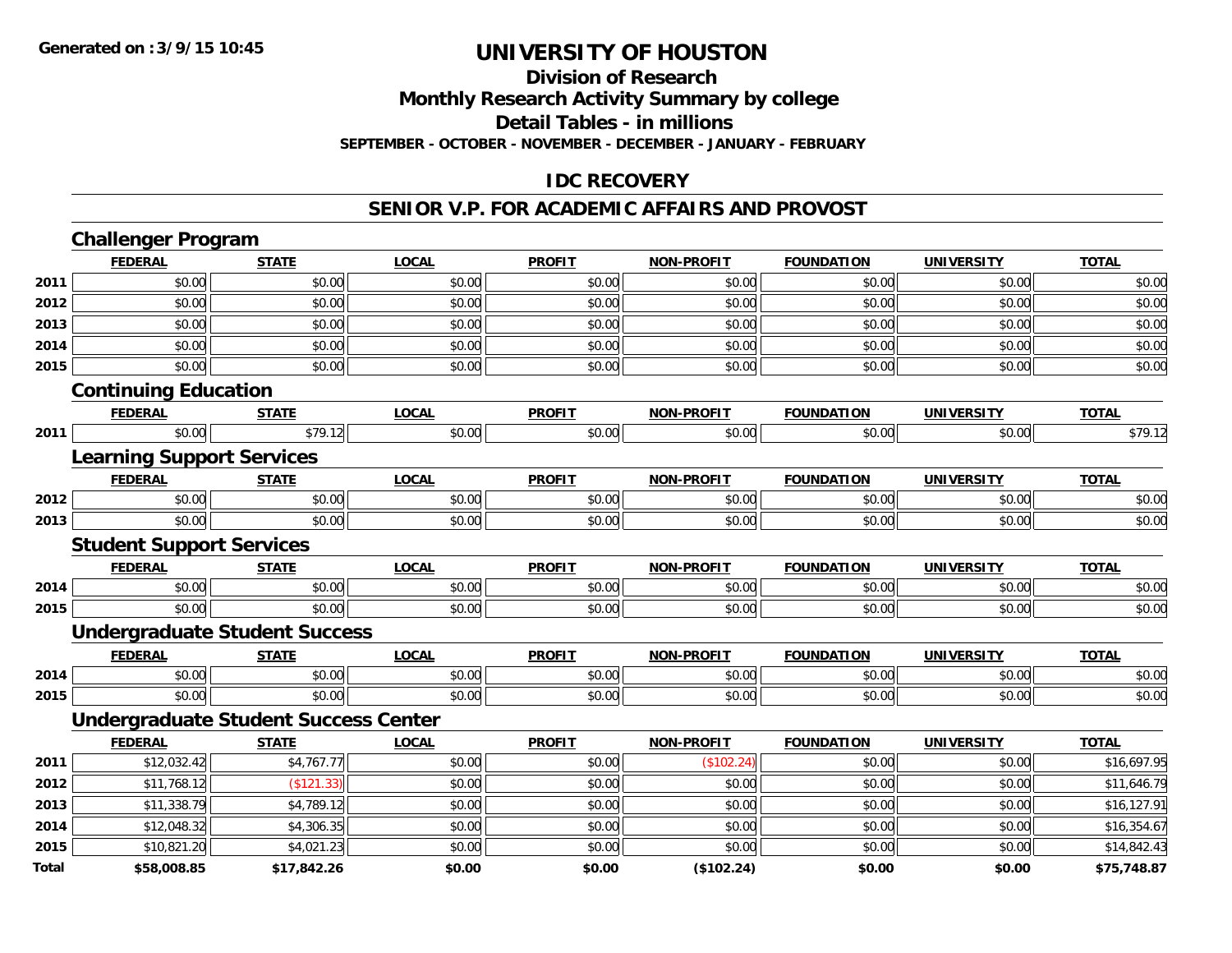## **Division of ResearchMonthly Research Activity Summary by college Detail Tables - in millions SEPTEMBER - OCTOBER - NOVEMBER - DECEMBER - JANUARY - FEBRUARY**

### **IDC RECOVERY**

#### **UH LAW CENTER**

|              | Dean, Law      |              |              |               |                   |                   |                   |               |
|--------------|----------------|--------------|--------------|---------------|-------------------|-------------------|-------------------|---------------|
|              | <b>FEDERAL</b> | <b>STATE</b> | <b>LOCAL</b> | <b>PROFIT</b> | NON-PROFIT        | <b>FOUNDATION</b> | <b>UNIVERSITY</b> | <b>TOTAL</b>  |
| 2011         | \$4,448.17     | \$0.00       | \$0.00       | \$0.00        | \$0.00            | \$0.00            | \$0.00            | \$4,448.17    |
| 2012         | (\$70,367.54)  | \$0.00       | \$0.00       | \$0.00        | \$0.00            | \$0.00            | \$0.00            | (\$70,367.54) |
| 2013         | \$0.00         | \$0.00       | \$0.00       | \$0.00        | \$0.00            | \$0.00            | \$0.00            | \$0.00        |
|              | Law-UH         |              |              |               |                   |                   |                   |               |
|              | <b>FEDERAL</b> | <b>STATE</b> | <b>LOCAL</b> | <b>PROFIT</b> | <b>NON-PROFIT</b> | <b>FOUNDATION</b> | <b>UNIVERSITY</b> | <b>TOTAL</b>  |
| 2011         | \$13,081.45    | \$2,755.67   | \$0.00       | \$0.00        | \$0.00            | \$3,546.91        | \$0.00            | \$19,384.03   |
| 2012         | \$1,230.55     | \$0.00       | \$0.00       | \$0.00        | \$0.00            | \$2,771.90        | \$0.00            | \$4,002.45    |
| 2013         | \$44,281.44    | \$9,858.68   | \$0.00       | \$0.00        | \$0.00            | \$2,412.70        | \$0.00            | \$56,552.82   |
| 2014         | \$5,629.40     | \$12,233.61  | \$0.00       | \$0.00        | \$0.00            | \$0.00            | \$0.00            | \$17,863.01   |
| 2015         | \$4,550.77     | \$12,416.08  | \$0.00       | \$0.00        | \$0.00            | \$0.00            | \$0.00            | \$16,966.85   |
| <b>Total</b> | \$2,854.24     | \$37,264.04  | \$0.00       | \$0.00        | \$0.00            | \$8,731.51        | \$0.00            | \$48,849.79   |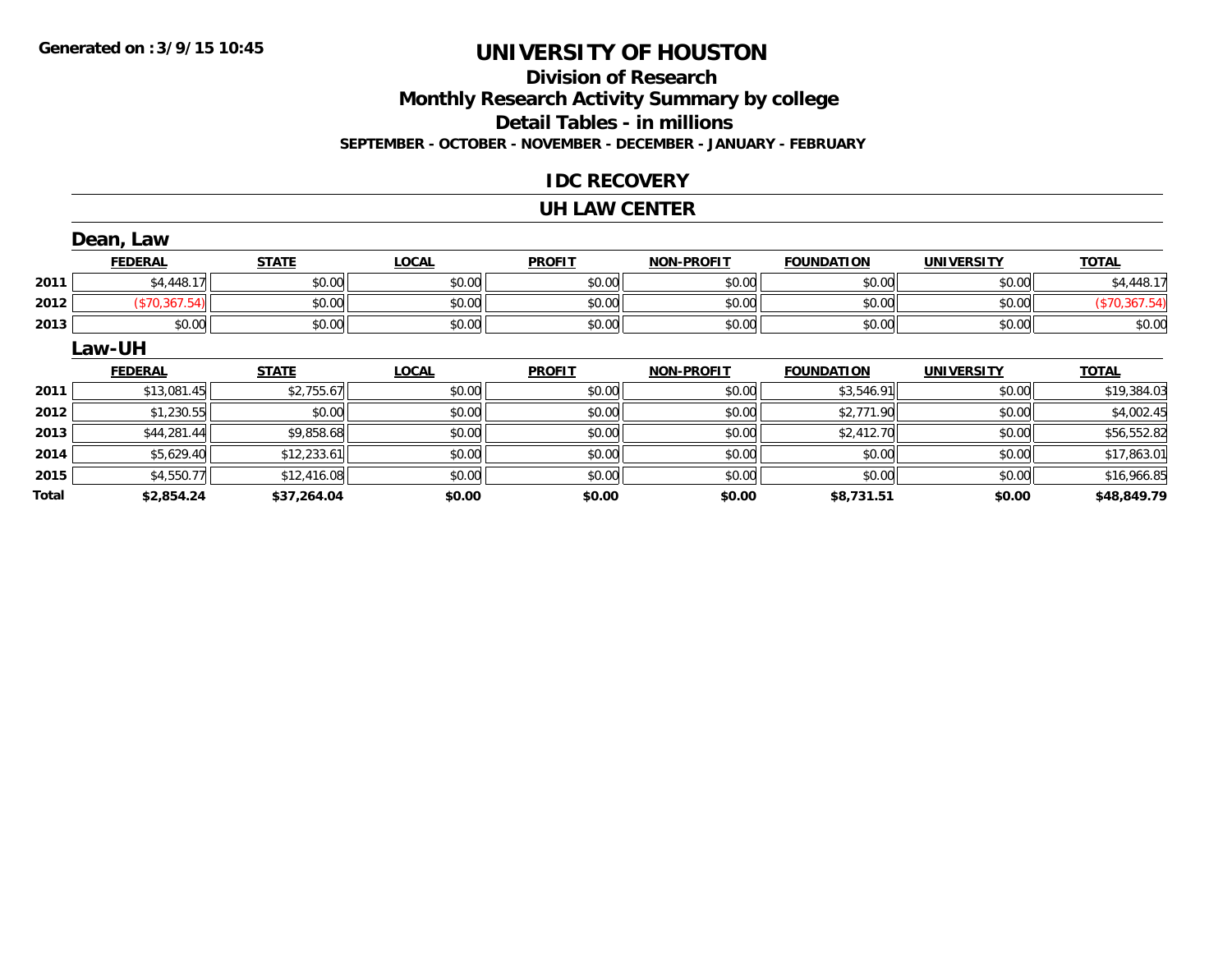**Division of Research**

**Monthly Research Activity Summary by college**

**Detail Tables - in millions**

**SEPTEMBER - OCTOBER - NOVEMBER - DECEMBER - JANUARY - FEBRUARY**

## **IDC RECOVERY**

#### **UKNOWN COLLEGE**

### **Unknown Department**

|              | DERAI         | CTATL         | .OCAI          | <b>PROFIT</b> | <b>DDOEL1</b><br>810 R | <b>FOUNDATION</b> | UNIVERSITY | TOTAL  |
|--------------|---------------|---------------|----------------|---------------|------------------------|-------------------|------------|--------|
| 2015         | 0.00<br>JU.UU | 0.00<br>JU.UU | ≮∩ ∩r<br>JU.UL | 0000<br>JU.UU | $\sim$ 00<br>וטט.טי    | 0000              | \$0.00     | \$0.00 |
| <b>Total</b> | \$0.00        | \$0.00        | \$0.00         | \$0.00        | \$0.00                 | \$0.00            | \$0.00     | \$0.00 |